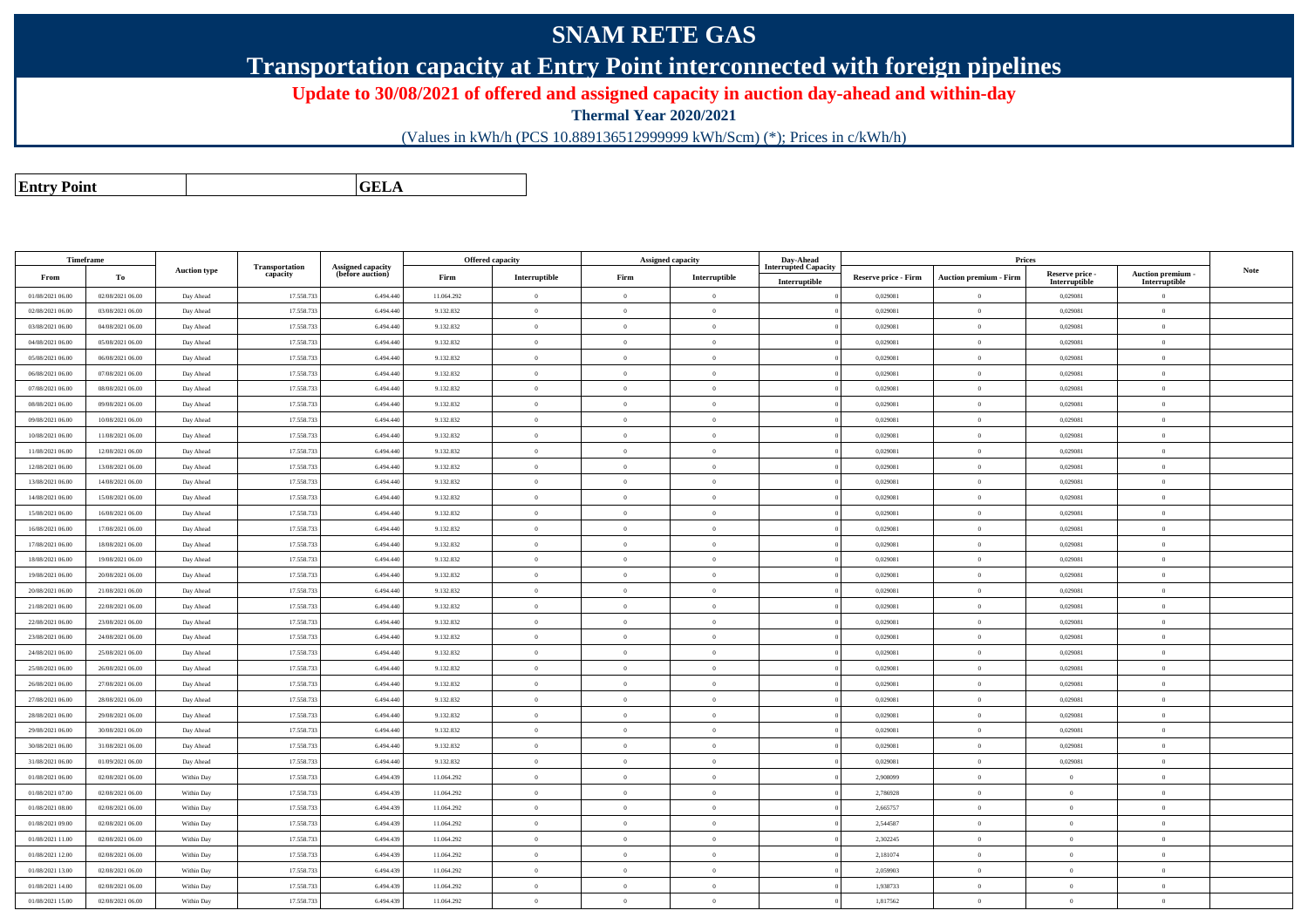| 01/08/2021 16:00 | 02/08/2021 06:00 | Within Day | 17.558.733 | 6.494.439 | 11.064.292 | $\,$ 0         | $\bf{0}$       | $\overline{0}$ |          | 1,696391 | $\bf{0}$       | $\overline{0}$ | $\,0\,$        |  |
|------------------|------------------|------------|------------|-----------|------------|----------------|----------------|----------------|----------|----------|----------------|----------------|----------------|--|
| 01/08/2021 17:00 | 02/08/2021 06:00 | Within Day | 17.558.733 | 6,494,439 | 11.064.292 | $\overline{0}$ | $\overline{0}$ | $\overline{0}$ |          | 1,575220 | $\overline{0}$ | $\overline{0}$ | $\theta$       |  |
| 01/08/2021 18:00 | 02/08/2021 06:00 | Within Dav | 17.558.733 | 6.494.439 | 11.064.292 | $\mathbf{0}$   | $\overline{0}$ | $\overline{0}$ |          | 1,454050 | $\mathbf{0}$   | $\overline{0}$ | $\overline{0}$ |  |
| 01/08/2021 19:00 | 02/08/2021 06:00 | Within Day | 17.558.733 | 6.494.439 | 11.064.292 | $\bf{0}$       | $\overline{0}$ | $\bf{0}$       |          | 1,332879 | $\bf{0}$       | $\overline{0}$ | $\bf{0}$       |  |
| 01/08/2021 20:00 | 02/08/2021 06:00 | Within Day | 17.558.733 | 6,494,439 | 11.064.292 | $\bf{0}$       | $\bf{0}$       | $\overline{0}$ |          | 1,211708 | $\bf{0}$       | $\bf{0}$       | $\,0\,$        |  |
| 01/08/2021 21:00 | 02/08/2021 06:00 | Within Dav | 17.558.733 | 6.494.439 | 11.064.292 | $\mathbf{0}$   | $\overline{0}$ | $\overline{0}$ |          | 1,090537 | $\mathbf{0}$   | $\overline{0}$ | $\overline{0}$ |  |
| 01/08/2021 22:00 | 02/08/2021 06:00 | Within Day | 17.558.733 | 6.494.439 | 11.064.292 | $\bf{0}$       | $\bf{0}$       | $\overline{0}$ |          | 0,969366 | $\bf{0}$       | $\overline{0}$ | $\,0\,$        |  |
| 01/08/2021 23:00 | 02/08/2021 06:00 | Within Day | 17.558.733 | 6,494,439 | 11.064.292 | $\overline{0}$ | $\overline{0}$ | $\overline{0}$ |          | 0,848196 | $\,$ 0 $\,$    | $\overline{0}$ | $\theta$       |  |
| 02/08/2021 00:00 | 02/08/2021 06:00 | Within Day | 17.558.733 | 6.494.439 | 11.064.292 | $\mathbf{0}$   | $\overline{0}$ | $\overline{0}$ |          | 0,727025 | $\mathbf{0}$   | $\overline{0}$ | $\overline{0}$ |  |
| 02/08/2021 01:00 | 02/08/2021 06:00 | Within Day | 17.558.733 | 6.494.439 | 11.064.292 | $\bf{0}$       | $\bf{0}$       | $\overline{0}$ |          | 0,605854 | $\bf{0}$       | $\overline{0}$ | $\,0\,$        |  |
| 02/08/2021 02:00 | 02/08/2021 06:00 | Within Day | 17.558.733 | 6,494,439 | 11.064.292 | $\overline{0}$ | $\overline{0}$ | $\overline{0}$ |          | 0.484683 | $\bf{0}$       | $\overline{0}$ | $\theta$       |  |
| 02/08/2021 03:00 | 02/08/2021 06:00 | Within Dav | 17.558.733 | 6.494.439 | 11.064.292 | $\mathbf{0}$   | $\overline{0}$ | $\overline{0}$ |          | 0,363512 | $\mathbf{0}$   | $\overline{0}$ | $\overline{0}$ |  |
| 02/08/2021 04:00 | 02/08/2021 06:00 | Within Day | 17.558.733 | 6.494.439 | 11.064.292 | $\bf{0}$       | $\overline{0}$ | $\bf{0}$       |          | 0,242342 | $\bf{0}$       | $\overline{0}$ | $\overline{0}$ |  |
| 02/08/2021 06:00 | 03/08/2021 06:00 | Within Day | 17.558.733 | 6,494,439 | 9.132.832  | $\bf{0}$       | $\overline{0}$ | $\overline{0}$ |          | 2,908099 | $\bf{0}$       | $\theta$       | $\,0\,$        |  |
| 02/08/2021 10:00 | 03/08/2021 06:00 | Within Dav | 17.558.733 | 6.494.439 | 9.132.832  | $\mathbf{0}$   | $\overline{0}$ | $\overline{0}$ |          | 2,423416 | $\mathbf{0}$   | $\overline{0}$ | $\overline{0}$ |  |
| 02/08/2021 11:00 | 03/08/2021 06:00 | Within Day | 17.558.733 | 6.494.439 | 9.132.832  | $\bf{0}$       | $\bf{0}$       | $\overline{0}$ |          | 2,302245 | $\bf{0}$       | $\overline{0}$ | $\,0\,$        |  |
| 02/08/2021 12:00 | 03/08/2021 06:00 | Within Day | 17.558.733 | 6,494,439 | 9.132.832  | $\overline{0}$ | $\overline{0}$ | $\overline{0}$ |          | 2,181074 | $\,$ 0 $\,$    | $\overline{0}$ | $\theta$       |  |
| 02/08/2021 13:00 | 03/08/2021 06:00 | Within Day | 17.558.733 | 6.494.439 | 9.132.832  | $\mathbf{0}$   | $\overline{0}$ | $\overline{0}$ |          | 2,059903 | $\mathbf{0}$   | $\overline{0}$ | $\overline{0}$ |  |
| 02/08/2021 14:00 | 03/08/2021 06:00 | Within Day | 17.558.733 | 6.494.439 | 9.132.832  | $\bf{0}$       | $\bf{0}$       | $\overline{0}$ |          | 1,938733 | $\bf{0}$       | $\overline{0}$ | $\,0\,$        |  |
| 02/08/2021 15:00 | 03/08/2021 06:00 | Within Day | 17.558.733 | 6.494.439 | 9.132.832  | $\overline{0}$ | $\overline{0}$ | $\overline{0}$ |          | 1,817562 | $\bf{0}$       | $\overline{0}$ | $\overline{0}$ |  |
| 02/08/2021 16:00 | 03/08/2021 06:00 | Within Dav | 17.558.733 | 6.494.439 | 9.132.832  | $\mathbf{0}$   | $\overline{0}$ | $\overline{0}$ |          | 1,696391 | $\mathbf{0}$   | $\overline{0}$ | $\overline{0}$ |  |
| 02/08/2021 17:00 | 03/08/2021 06:00 | Within Day | 17.558.733 | 6.494.439 | 9.132.832  | $\bf{0}$       | $\overline{0}$ | $\bf{0}$       |          | 1,575220 | $\bf{0}$       | $\overline{0}$ | $\bf{0}$       |  |
| 02/08/2021 18:00 | 03/08/2021 06:00 | Within Day | 17.558.733 | 6,494,439 | 9.132.832  | $\bf{0}$       | $\bf{0}$       | $\overline{0}$ |          | 1,454050 | $\bf{0}$       | $\bf{0}$       | $\,0\,$        |  |
| 02/08/2021 19:00 | 03/08/2021 06:00 | Within Dav | 17.558.733 | 6.494.439 | 9.132.832  | $\mathbf{0}$   | $\overline{0}$ | $\overline{0}$ |          | 1,332879 | $\mathbf{0}$   | $\overline{0}$ | $\overline{0}$ |  |
| 02/08/2021 20:00 | 03/08/2021 06:00 | Within Day | 17.558.733 | 6.494.439 | 9.132.832  | $\bf{0}$       | $\bf{0}$       | $\overline{0}$ |          | 1,211708 | $\bf{0}$       | $\overline{0}$ | $\,0\,$        |  |
| 02/08/2021 21:00 | 03/08/2021 06:00 | Within Day | 17.558.733 | 6.494.439 | 9.132.832  | $\overline{0}$ | $\overline{0}$ | $\overline{0}$ |          | 1,090537 | $\bf{0}$       | $\overline{0}$ | $\overline{0}$ |  |
| 02/08/2021 22:00 | 03/08/2021 06:00 | Within Day | 17.558.733 | 6.494.439 | 9.132.832  | $\mathbf{0}$   | $\overline{0}$ | $\overline{0}$ |          | 0,969366 | $\mathbf{0}$   | $\overline{0}$ | $\overline{0}$ |  |
| 02/08/2021 23:00 | 03/08/2021 06:00 | Within Day | 17.558.733 | 6.494.439 | 9.132.832  | $\bf{0}$       | $\bf{0}$       | $\overline{0}$ |          | 0,848196 | $\bf{0}$       | $\overline{0}$ | $\,0\,$        |  |
| 03/08/2021 00:00 | 03/08/2021 06:00 | Within Day | 17.558.733 | 6,494,439 | 9.132.832  | $\bf{0}$       | $\overline{0}$ | $\overline{0}$ |          | 0,727025 | $\bf{0}$       | $\bf{0}$       | $\overline{0}$ |  |
| 03/08/2021 01:00 | 03/08/2021 06:00 | Within Dav | 17.558.733 | 6.494.439 | 9.132.832  | $\mathbf{0}$   | $\overline{0}$ | $\overline{0}$ |          | 0,605854 | $\mathbf{0}$   | $\overline{0}$ | $\overline{0}$ |  |
| 03/08/2021 02:00 | 03/08/2021 06:00 | Within Day | 17.558.733 | 6.494.439 | 9.132.832  | $\bf{0}$       | $\overline{0}$ | $\overline{0}$ |          | 0,484683 | $\,$ 0         | $\overline{0}$ | $\theta$       |  |
| 03/08/2021 03:00 | 03/08/2021 06:00 | Within Day | 17.558.733 | 6.494.439 | 9.132.832  | $\bf{0}$       | $\overline{0}$ | $\overline{0}$ |          | 0,363512 | $\bf{0}$       | $\mathbf{0}$   | $\overline{0}$ |  |
| 03/08/2021 04:00 | 03/08/2021 06:00 | Within Dav | 17.558.733 | 6.494.439 | 9.132.832  | $\mathbf{0}$   | $\overline{0}$ | $\overline{0}$ |          | 0,242342 | $\mathbf{0}$   | $\overline{0}$ | $\overline{0}$ |  |
| 03/08/2021 05:00 | 03/08/2021 06:00 | Within Day | 17.558.733 | 6.494.439 | 9.132.832  | $\bf{0}$       | $\overline{0}$ | $\overline{0}$ |          | 0,121171 | $\,$ 0         | $\overline{0}$ | $\theta$       |  |
| 03/08/2021 06:00 | 04/08/2021 06:00 | Within Day | 17.558.733 | 6.494.439 | 9.132.832  | $\overline{0}$ | $\overline{0}$ | $\overline{0}$ |          | 2,908099 | $\bf{0}$       | $\overline{0}$ | $\overline{0}$ |  |
| 03/08/2021 07:00 | 04/08/2021 06:00 | Within Day | 17.558.733 | 6.494.439 | 9.132.832  | $\mathbf{0}$   | $\overline{0}$ | $\overline{0}$ |          | 2,786928 | $\mathbf{0}$   | $\overline{0}$ | $\overline{0}$ |  |
| 03/08/2021 08:00 | 04/08/2021 06:00 | Within Day | 17.558.733 | 6.494.439 | 9.132.832  | $\bf{0}$       | $\overline{0}$ | $\overline{0}$ |          | 2,665757 | $\,$ 0         | $\overline{0}$ | $\theta$       |  |
| 03/08/2021 09:00 | 04/08/2021 06:00 | Within Day | 17.558.733 | 6,494,439 | 9.132.832  | $\bf{0}$       | $\overline{0}$ | $\overline{0}$ |          | 2,544587 | $\bf{0}$       | $\mathbf{0}$   | $\overline{0}$ |  |
| 03/08/2021 10:00 | 04/08/2021 06:00 | Within Dav | 17.558.733 | 6.494.439 | 9.132.832  | $\mathbf{0}$   | $\overline{0}$ | $\overline{0}$ |          | 2,423416 | $\mathbf{0}$   | $\overline{0}$ | $\overline{0}$ |  |
| 03/08/2021 11:00 | 04/08/2021 06:00 | Within Day | 17.558.733 | 6.494.439 | 9.132.832  | $\bf{0}$       | $\overline{0}$ | $\theta$       |          | 2,302245 | $\,$ 0         | $\overline{0}$ | $\theta$       |  |
| 03/08/2021 12:00 | 04/08/2021 06:00 | Within Day | 17.558.733 | 6.494.439 | 9.132.832  | $\bf{0}$       | $\overline{0}$ | $\overline{0}$ |          | 2,181074 | $\bf{0}$       | $\overline{0}$ | $\overline{0}$ |  |
| 03/08/2021 13:00 | 04/08/2021 06:00 | Within Dav | 17.558.733 | 6.494.439 | 9.132.832  | $\mathbf{0}$   | $\overline{0}$ | $\overline{0}$ |          | 2,059903 | $\mathbf{0}$   | $\overline{0}$ | $\overline{0}$ |  |
| 03/08/2021 14:00 | 04/08/2021 06:00 | Within Day | 17.558.733 | 6.494.439 | 9.132.832  | $\bf{0}$       | $\overline{0}$ | $\theta$       |          | 1,938733 | $\,$ 0         | $\overline{0}$ | $\theta$       |  |
| 03/08/2021 15:00 | 04/08/2021 06:00 | Within Day | 17.558.733 | 6.494.439 | 9.132.832  | $\bf{0}$       | $\overline{0}$ | $\overline{0}$ |          | 1,817562 | $\,$ 0 $\,$    | $\overline{0}$ | $\overline{0}$ |  |
| 03/08/2021 16:00 | 04/08/2021 06:00 | Within Day | 17.558.733 | 6.494.439 | 9.132.832  | $\bf{0}$       | $\overline{0}$ | $\Omega$       |          | 1,696391 | $\overline{0}$ | $\theta$       | $\theta$       |  |
| 03/08/2021 17:00 | 04/08/2021 06:00 | Within Day | 17.558.733 | 6.494.439 | 9.132.832  | $\,0\,$        | $\overline{0}$ | $\theta$       |          | 1,575220 | $\,$ 0 $\,$    | $\bf{0}$       | $\theta$       |  |
| 03/08/2021 18:00 | 04/08/2021 06:00 | Within Day | 17.558.733 | 6.494.439 | 9.132.832  | $\overline{0}$ | $\overline{0}$ | $\overline{0}$ |          | 1,454050 | $\overline{0}$ | $\overline{0}$ | $\overline{0}$ |  |
| 03/08/2021 19:00 | 04/08/2021 06:00 | Within Day | 17.558.733 | 6.494.439 | 9.132.832  | $\bf{0}$       | $\overline{0}$ | $\overline{0}$ |          | 1,332879 | $\overline{0}$ | $\bf{0}$       | $\mathbf{0}$   |  |
| 03/08/2021 20:00 | 04/08/2021 06:00 | Within Day | 17.558.733 | 6.494.439 | 9.132.832  | $\bf{0}$       | $\overline{0}$ | $\overline{0}$ | $\theta$ | 1,211708 | $\,$ 0 $\,$    | $\bf{0}$       | $\,$ 0 $\,$    |  |
| 03/08/2021 21:00 | 04/08/2021 06:00 | Within Day | 17.558.733 | 6.494.439 | 9.132.832  | $\bf{0}$       | $\overline{0}$ | $\overline{0}$ |          | 1,090537 | $\,$ 0 $\,$    | $\overline{0}$ | $\overline{0}$ |  |
| 03/08/2021 22:00 | 04/08/2021 06:00 | Within Day | 17.558.733 | 6.494.439 | 9.132.832  | $\bf{0}$       | $\overline{0}$ | $\overline{0}$ |          | 0,969366 | $\mathbf{0}$   | $\overline{0}$ | $\overline{0}$ |  |
| 03/08/2021 23:00 | 04/08/2021 06:00 | Within Day | 17.558.733 | 6.494.439 | 9.132.832  | $\,0\,$        | $\overline{0}$ | $\overline{0}$ | $\theta$ | 0,848196 | $\,$ 0 $\,$    | $\overline{0}$ | $\overline{0}$ |  |
| 04/08/2021 00:00 | 04/08/2021 06:00 | Within Day | 17.558.733 | 6.494.439 | 9.132.832  | $\bf{0}$       | $\overline{0}$ | $\overline{0}$ |          | 0,727025 | $\overline{0}$ | $\overline{0}$ | $\overline{0}$ |  |
| 04/08/2021 01:00 | 04/08/2021 06:00 | Within Day | 17.558.733 | 6.494.439 | 9.132.832  | $\bf{0}$       | $\overline{0}$ | $\overline{0}$ |          | 0,605854 | $\mathbf{0}$   | $\overline{0}$ | $\overline{0}$ |  |
| 04/08/2021 02:00 | 04/08/2021 06:00 | Within Day | 17.558.733 | 6.494.439 | 9.132.832  | $\,0\,$        | $\overline{0}$ | $\overline{0}$ |          | 0,484683 | $\,$ 0 $\,$    | $\mathbf{0}$   | $\overline{0}$ |  |
| 04/08/2021 03:00 | 04/08/2021 06:00 | Within Day | 17.558.733 | 6.494.439 | 9.132.832  | $\bf{0}$       | $\overline{0}$ | $\overline{0}$ |          | 0,363512 | $\bf{0}$       | $\mathbf{0}$   | $\overline{0}$ |  |
| 04/08/2021 04:00 | 04/08/2021 06:00 | Within Day | 17.558.733 | 6.494.439 | 9.132.832  | $\bf{0}$       | $\overline{0}$ | $\overline{0}$ |          | 0,242342 | $\mathbf{0}$   | $\overline{0}$ | $\overline{0}$ |  |
|                  |                  |            |            |           |            |                |                |                |          |          |                |                |                |  |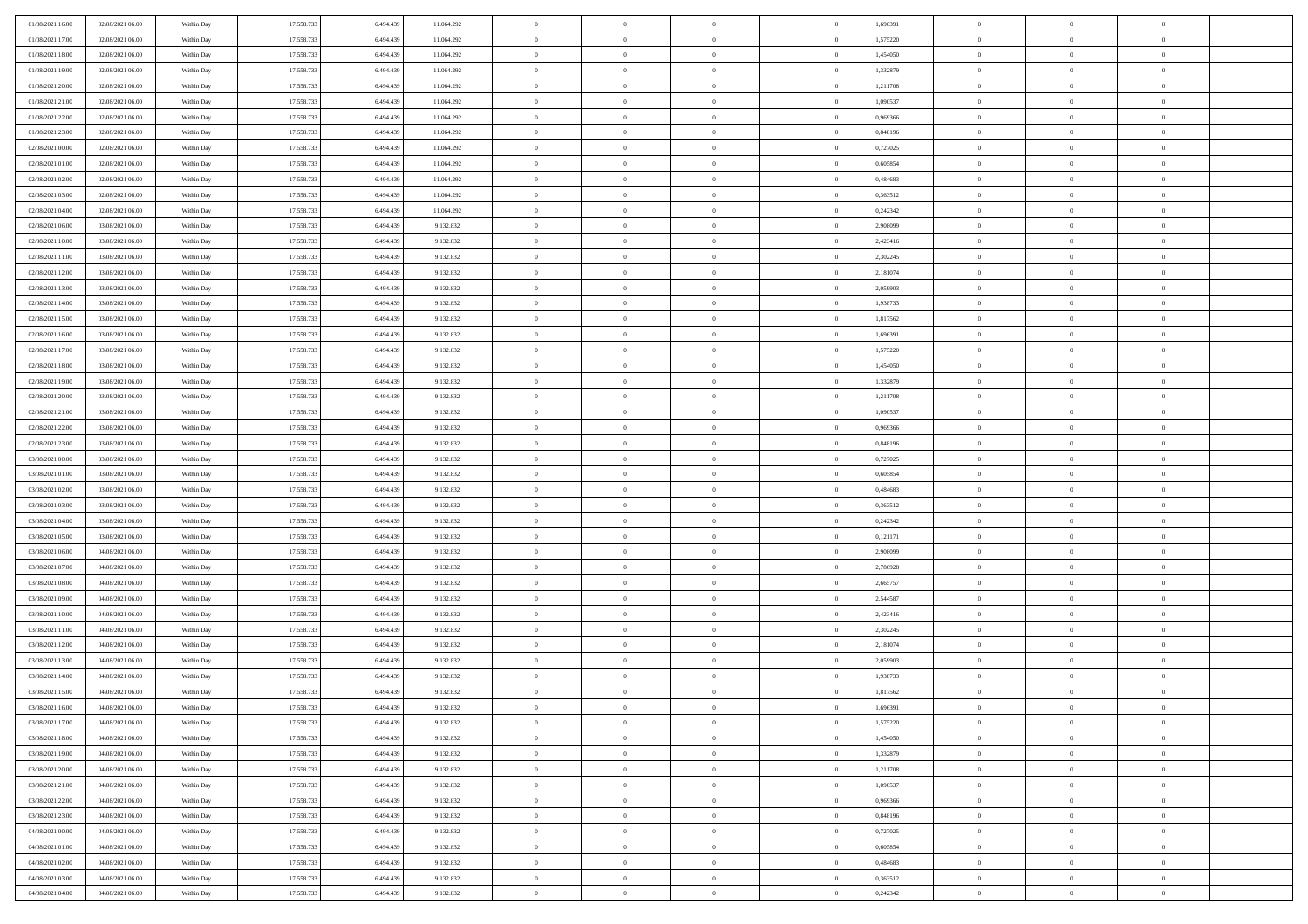| 04/08/2021 05:00                     | 04/08/2021 06:00                     | Within Day               | 17.558.733               | 6.494.439              | 9.132.832              | $\bf{0}$                   | $\overline{0}$             | $\Omega$                   | 0,121171             | $\theta$                 | $\overline{0}$ | $\overline{0}$       |  |
|--------------------------------------|--------------------------------------|--------------------------|--------------------------|------------------------|------------------------|----------------------------|----------------------------|----------------------------|----------------------|--------------------------|----------------|----------------------|--|
| 04/08/2021 06:00                     | 05/08/2021 06:00                     | Within Day               | 17.558.733               | 6.494.439              | 9.132.832              | $\overline{0}$             | $\overline{0}$             | $\overline{0}$             | 2,908099             | $\theta$                 | $\bf{0}$       | $\theta$             |  |
| 04/08/2021 07:00                     | 05/08/2021 06:00                     | Within Day               | 17.558.733               | 6.494.439              | 9.132.832              | $\,$ 0                     | $\overline{0}$             | $\bf{0}$                   | 2,786928             | $\,0\,$                  | $\overline{0}$ | $\,$ 0 $\,$          |  |
| 04/08/2021 08:00                     | 05/08/2021 06:00                     | Within Day               | 17.558.733               | 6,494,439              | 9.132.832              | $\bf{0}$                   | $\overline{0}$             | $\Omega$                   | 2,665757             | $\overline{0}$           | $\theta$       | $\theta$             |  |
| 04/08/2021 09:00                     | 05/08/2021 06:00                     | Within Dav               | 17.558.733               | 6.494.439              | 9.132.832              | $\mathbf{0}$               | $\overline{0}$             | $\overline{0}$             | 2,544587             | $\mathbf{0}$             | $\bf{0}$       | $\overline{0}$       |  |
| 04/08/2021 10:00                     | 05/08/2021 06:00                     | Within Day               | 17.558.733               | 6.494.439              | 9.132.832              | $\bf{0}$                   | $\overline{0}$             | $\bf{0}$                   | 2,423416             | $\,0\,$                  | $\overline{0}$ | $\,$ 0 $\,$          |  |
| 04/08/2021 11:00                     | 05/08/2021 06:00                     | Within Day               | 17.558.733               | 6.494.439              | 9.132.832              | $\bf{0}$                   | $\overline{0}$             | $\overline{0}$             | 2,302245             | $\bf{0}$                 | $\overline{0}$ | $\theta$             |  |
| 04/08/2021 12:00                     | 05/08/2021 06:00                     | Within Dav               | 17.558.733               | 6.494.439              | 9.132.832              | $\overline{0}$             | $\overline{0}$             | $\overline{0}$             | 2,181074             | $\mathbf{0}$             | $\overline{0}$ | $\theta$             |  |
| 04/08/2021 13:00                     | 05/08/2021 06:00                     |                          | 17.558.733               | 6.494.439              | 9.132.832              | $\bf{0}$                   | $\overline{0}$             |                            | 2,059903             | $\,0\,$                  | $\overline{0}$ | $\,$ 0 $\,$          |  |
|                                      | 05/08/2021 06:00                     | Within Day               |                          | 6,494,439              |                        | $\bf{0}$                   | $\overline{0}$             | $\bf{0}$<br>$\overline{0}$ | 1.938733             | $\theta$                 | $\overline{0}$ | $\overline{0}$       |  |
| 04/08/2021 14:00<br>04/08/2021 15:00 |                                      | Within Day               | 17.558.733<br>17.558.733 |                        | 9.132.832              | $\overline{0}$             |                            |                            |                      |                          |                | $\theta$             |  |
|                                      | 05/08/2021 06:00                     | Within Dav               |                          | 6.494.439              | 9.132.832              |                            | $\overline{0}$             | $\overline{0}$             | 1,817562             | $\mathbf{0}$             | $\bf{0}$       |                      |  |
| 04/08/2021 16:00                     | 05/08/2021 06:00                     | Within Day               | 17.558.733               | 6.494.439              | 9.132.832              | $\bf{0}$                   | $\overline{0}$             | $\bf{0}$                   | 1,696391             | $\,0\,$                  | $\overline{0}$ | $\,$ 0 $\,$          |  |
| 04/08/2021 17:00                     | 05/08/2021 06:00                     | Within Day               | 17.558.733               | 6,494,439              | 9.132.832              | $\bf{0}$                   | $\overline{0}$             | $\Omega$                   | 1,575220             | $\theta$                 | $\theta$       | $\theta$             |  |
| 04/08/2021 18:00                     | 05/08/2021 06:00                     | Within Dav               | 17.558.733               | 6.494.439              | 9.132.832              | $\overline{0}$             | $\overline{0}$             | $\overline{0}$             | 1,454050             | $\mathbf{0}$             | $\overline{0}$ | $\overline{0}$       |  |
| 04/08/2021 19:00                     | 05/08/2021 06:00                     | Within Day               | 17.558.733               | 6.494.439              | 9.132.832              | $\bf{0}$                   | $\overline{0}$             | $\bf{0}$                   | 1,332879             | $\,0\,$                  | $\overline{0}$ | $\,$ 0 $\,$          |  |
| 04/08/2021 20:00                     | 05/08/2021 06:00                     | Within Day               | 17.558.733               | 6.494.439              | 9.132.832              | $\bf{0}$                   | $\overline{0}$             | $\overline{0}$             | 1,211708             | $\theta$                 | $\overline{0}$ | $\overline{0}$       |  |
| 04/08/2021 21:00                     | 05/08/2021 06:00                     | Within Dav               | 17.558.733               | 6.494.439              | 9.132.832              | $\overline{0}$             | $\overline{0}$             | $\overline{0}$             | 1,090537             | $\overline{0}$           | $\overline{0}$ | $\theta$             |  |
| 04/08/2021 22:00                     | 05/08/2021 06:00                     | Within Day               | 17.558.733               | 6.494.439              | 9.132.832              | $\bf{0}$                   | $\overline{0}$             | $\bf{0}$                   | 0,969366             | $\,0\,$                  | $\overline{0}$ | $\,$ 0 $\,$          |  |
| 04/08/2021 23:00                     | 05/08/2021 06:00                     | Within Day               | 17.558.733               | 6,494,439              | 9.132.832              | $\bf{0}$                   | $\overline{0}$             | $\overline{0}$             | 0.848196             | $\theta$                 | $\theta$       | $\overline{0}$       |  |
| 05/08/2021 00:00                     | 05/08/2021 06:00                     | Within Dav               | 17.558.733               | 6.494.439              | 9.132.832              | $\overline{0}$             | $\overline{0}$             | $\overline{0}$             | 0,727025             | $\overline{0}$           | $\overline{0}$ | $\theta$             |  |
| 05/08/2021 01:00                     | 05/08/2021 06:00                     | Within Day               | 17.558.733               | 6.494.439              | 9.132.832              | $\bf{0}$                   | $\overline{0}$             | $\bf{0}$                   | 0,605854             | $\,0\,$                  | $\overline{0}$ | $\,$ 0 $\,$          |  |
| 05/08/2021 02:00                     | 05/08/2021 06:00                     | Within Day               | 17.558.733               | 6,494,439              | 9.132.832              | $\bf{0}$                   | $\overline{0}$             | $\Omega$                   | 0.484683             | $\overline{0}$           | $\theta$       | $\theta$             |  |
| 05/08/2021 03:00                     | 05/08/2021 06:00                     | Within Dav               | 17.558.733               | 6.494.439              | 9.132.832              | $\overline{0}$             | $\overline{0}$             | $\overline{0}$             | 0,363512             | $\overline{0}$           | $\overline{0}$ | $\overline{0}$       |  |
| 05/08/2021 04:00                     | 05/08/2021 06:00                     | Within Day               | 17.558.733               | 6.494.439              | 9.132.832              | $\bf{0}$                   | $\overline{0}$             | $\bf{0}$                   | 0,242342             | $\,0\,$                  | $\overline{0}$ | $\,$ 0 $\,$          |  |
| 05/08/2021 05:00                     | 05/08/2021 06:00                     | Within Day               | 17.558.733               | 6.494.439              | 9.132.832              | $\bf{0}$                   | $\overline{0}$             | $\overline{0}$             | 0,121171             | $\bf{0}$                 | $\overline{0}$ | $\overline{0}$       |  |
| 05/08/2021 06:00                     | 06/08/2021 06:00                     | Within Day               | 17.558.733               | 6.494.439              | 9.132.832              | $\overline{0}$             | $\overline{0}$             | $\overline{0}$             | 2,908099             | $\overline{0}$           | $\overline{0}$ | $\theta$             |  |
| 05/08/2021 07:00                     | 06/08/2021 06:00                     | Within Day               | 17.558.733               | 6.494.439              | 9.132.832              | $\bf{0}$                   | $\overline{0}$             | $\bf{0}$                   | 2,786928             | $\,0\,$                  | $\overline{0}$ | $\,$ 0 $\,$          |  |
| 05/08/2021 09:00                     | 06/08/2021 06:00                     | Within Day               | 17.558.733               | 6,494,439              | 9.132.832              | $\bf{0}$                   | $\overline{0}$             | $\overline{0}$             | 2.544587             | $\theta$                 | $\theta$       | $\overline{0}$       |  |
| 05/08/2021 10:00                     | 06/08/2021 06:00                     | Within Dav               | 17.558.733               | 6.494.439              | 9.132.832              | $\overline{0}$             | $\overline{0}$             | $\overline{0}$             | 2,423416             | $\overline{0}$           | $\bf{0}$       | $\overline{0}$       |  |
| 05/08/2021 11:00                     | 06/08/2021 06:00                     | Within Day               | 17.558.733               | 6.494.439              | 9.132.832              | $\bf{0}$                   | $\overline{0}$             | $\bf{0}$                   | 2,302245             | $\,0\,$                  | $\overline{0}$ | $\,$ 0 $\,$          |  |
| 05/08/2021 12:00                     | 06/08/2021 06:00                     | Within Day               | 17.558.733               | 6.494.439              | 9.132.832              | $\bf{0}$                   | $\overline{0}$             | $\overline{0}$             | 2,181074             | $\bf{0}$                 | $\overline{0}$ | $\theta$             |  |
| 05/08/2021 13:00                     | 06/08/2021 06:00                     | Within Dav               | 17.558.733               | 6.494.439              | 9.132.832              | $\overline{0}$             | $\overline{0}$             | $\overline{0}$             | 2,059903             | $\overline{0}$           | $\overline{0}$ | $\overline{0}$       |  |
| 05/08/2021 14:00                     | 06/08/2021 06:00                     | Within Day               | 17.558.733               | 6.494.439              | 9.132.832              | $\bf{0}$                   | $\overline{0}$             | $\bf{0}$                   | 1,938733             | $\,0\,$                  | $\overline{0}$ | $\,$ 0 $\,$          |  |
| 05/08/2021 15:00                     | 06/08/2021 06:00                     | Within Day               | 17.558.733               | 6.494.439              | 9.132.832              | $\bf{0}$                   | $\overline{0}$             | $\bf{0}$                   | 1,817562             | $\bf{0}$                 | $\overline{0}$ | $\bf{0}$             |  |
| 05/08/2021 16:00                     | 06/08/2021 06:00                     | Within Dav               | 17.558.733               | 6.494.439              | 9.132.832              | $\overline{0}$             | $\overline{0}$             | $\overline{0}$             | 1,696391             | $\mathbf{0}$             | $\overline{0}$ | $\theta$             |  |
| 05/08/2021 17:00                     | 06/08/2021 06:00                     | Within Day               | 17.558.733               | 6.494.439              | 9.132.832              | $\bf{0}$                   | $\overline{0}$             | $\bf{0}$                   | 1,575220             | $\,0\,$                  | $\overline{0}$ | $\,$ 0 $\,$          |  |
| 05/08/2021 18:00                     | 06/08/2021 06:00                     | Within Day               | 17.558.733               | 6.494.439              | 9.132.832              | $\bf{0}$                   | $\bf{0}$                   | $\overline{0}$             | 1,454050             | $\bf{0}$                 | $\overline{0}$ | $\theta$             |  |
| 05/08/2021 19:00                     | 06/08/2021 06:00                     | Within Dav               | 17.558.733               | 6.494.439              | 9.132.832              | $\overline{0}$             | $\overline{0}$             | $\overline{0}$             | 1,332879             | $\mathbf{0}$             | $\bf{0}$       | $\overline{0}$       |  |
| 05/08/2021 20:00                     | 06/08/2021 06:00                     | Within Day               | 17.558.733               | 6.494.439              | 9.132.832              | $\bf{0}$                   | $\overline{0}$             | $\bf{0}$                   | 1,211708             | $\,0\,$                  | $\overline{0}$ | $\,$ 0 $\,$          |  |
|                                      |                                      |                          |                          |                        |                        |                            |                            | $\overline{0}$             |                      |                          | $\overline{0}$ | $\theta$             |  |
| 05/08/2021 21:00<br>05/08/2021 22:00 | 06/08/2021 06:00<br>06/08/2021 06:00 | Within Day<br>Within Dav | 17.558.733<br>17.558.733 | 6.494.439<br>6.494.439 | 9.132.832<br>9.132.832 | $\bf{0}$<br>$\overline{0}$ | $\bf{0}$<br>$\overline{0}$ | $\overline{0}$             | 1,090537<br>0,969366 | $\bf{0}$<br>$\mathbf{0}$ | $\overline{0}$ | $\theta$             |  |
|                                      |                                      |                          |                          |                        |                        | $\bf{0}$                   | $\overline{0}$             |                            |                      | $\,0\,$                  | $\overline{0}$ | $\theta$             |  |
| 05/08/2021 23:00                     | 06/08/2021 06:00                     | Within Day               | 17.558.733               | 6.494.439              | 9.132.832              |                            |                            | $\bf{0}$                   | 0,848196             |                          |                |                      |  |
| 06/08/2021 00:00                     | 06/08/2021 06:00                     | Within Day               | 17.558.733               | 6.494.439              | 9.132.832              | $\bf{0}$<br>$\mathbf{0}$   | $\bf{0}$                   | $\bf{0}$                   | 0,727025             | $\bf{0}$<br>$\theta$     | $\overline{0}$ | $\bf{0}$<br>$\theta$ |  |
| 06/08/2021 01:00                     | 06/08/2021 06:00                     | Within Dav               | 17.558.733               | 6.494.439              | 9.132.832              |                            | $\overline{0}$             | $\overline{0}$             | 0,605854             |                          | $\bf{0}$       |                      |  |
| 06/08/2021 02:00                     | 06/08/2021 06:00                     | Within Day               | 17.558.733               | 6.494.439              | 9.132.832              | $\bf{0}$                   | $\overline{0}$             | $\overline{0}$             | 0,484683             | $\bf{0}$                 | $\overline{0}$ | $\theta$             |  |
| 06/08/2021 03:00                     | 06/08/2021 06:00                     | Within Day               | 17.558.733               | 6.494.439              | 9.132.832              | $\bf{0}$                   | $\bf{0}$                   | $\bf{0}$                   | 0,363512             | $\bf{0}$                 | $\overline{0}$ | $\bf{0}$             |  |
| 06/08/2021 04:00                     | 06/08/2021 06:00                     | Within Day               | 17.558.733               | 6.494.439              | 9.132.832              | $\overline{0}$             | $\overline{0}$             | $\overline{0}$             | 0,242342             | $\overline{0}$           | $\overline{0}$ | $\overline{0}$       |  |
| 06/08/2021 05:00                     | 06/08/2021 06:00                     | Within Day               | 17.558.733               | 6.494.439              | 9.132.832              | $\,$ 0 $\,$                | $\overline{0}$             | $\overline{0}$             | 0,121171             | $\,$ 0 $\,$              | $\,$ 0 $\,$    | $\,0\,$              |  |
| 06/08/2021 06:00                     | 07/08/2021 06:00                     | Within Day               | 17.558.733               | 6.494.439              | 9.132.832              | $\bf{0}$                   | $\bf{0}$                   | $\overline{0}$             | 2,908099             | $\mathbf{0}$             | $\overline{0}$ | $\bf{0}$             |  |
| 06/08/2021 07:00                     | 07/08/2021 06:00                     | Within Day               | 17.558.733               | 6.494.439              | 9.132.832              | $\,$ 0 $\,$                | $\overline{0}$             | $\overline{0}$             | 2,786928             | $\mathbf{0}$             | $\bf{0}$       | $\overline{0}$       |  |
| 06/08/2021 08:00                     | 07/08/2021 06:00                     | Within Day               | 17.558.733               | 6.494.439              | 9.132.832              | $\,$ 0 $\,$                | $\overline{0}$             | $\overline{0}$             | 2,665757             | $\,$ 0 $\,$              | $\bf{0}$       | $\,$ 0               |  |
| 06/08/2021 09:00                     | 07/08/2021 06:00                     | Within Day               | 17.558.733               | 6.494.439              | 9.132.832              | $\bf{0}$                   | $\overline{0}$             | $\overline{0}$             | 2,544587             | $\overline{0}$           | $\overline{0}$ | $\bf{0}$             |  |
| 06/08/2021 10:00                     | 07/08/2021 06:00                     | Within Day               | 17.558.733               | 6.494.439              | 9.132.832              | $\,$ 0 $\,$                | $\overline{0}$             | $\overline{0}$             | 2,423416             | $\overline{0}$           | $\bf{0}$       | $\overline{0}$       |  |
| 06/08/2021 11:00                     | 07/08/2021 06:00                     | Within Day               | 17.558.733               | 6.494.439              | 9.132.832              | $\,$ 0 $\,$                | $\overline{0}$             | $\overline{0}$             | 2,302245             | $\,$ 0 $\,$              | $\,$ 0 $\,$    | $\,$ 0               |  |
| 06/08/2021 12:00                     | 07/08/2021 06:00                     | Within Day               | 17.558.733               | 6.494.439              | 9.132.832              | $\bf{0}$                   | $\bf{0}$                   | $\overline{0}$             | 2,181074             | $\mathbf{0}$             | $\overline{0}$ | $\bf{0}$             |  |
| 06/08/2021 13:00                     | 07/08/2021 06:00                     | Within Day               | 17.558.733               | 6.494.439              | 9.132.832              | $\overline{0}$             | $\overline{0}$             | $\overline{0}$             | 2,059903             | $\overline{0}$           | $\overline{0}$ | $\overline{0}$       |  |
| 06/08/2021 14:00                     | 07/08/2021 06:00                     | Within Day               | 17.558.733               | 6.494.439              | 9.132.832              | $\,0\,$                    | $\overline{0}$             | $\overline{0}$             | 1,938733             | $\,0\,$                  | $\overline{0}$ | $\,0\,$              |  |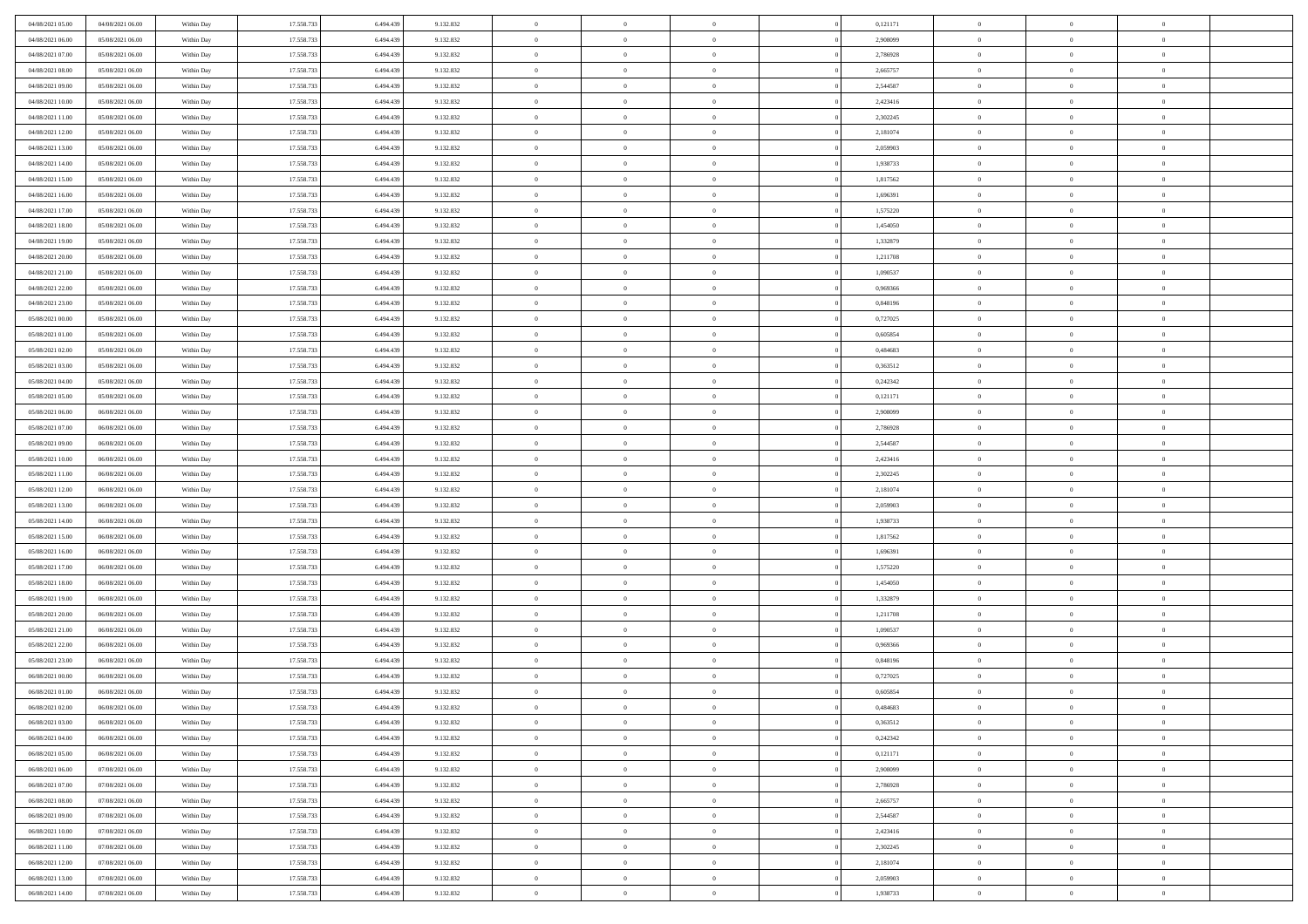| 06/08/2021 15:00 | 07/08/2021 06:00 | Within Day               | 17.558.733 | 6.494.439 | 9.132.832              | $\bf{0}$       | $\bf{0}$       | $\overline{0}$ |          | 1,817562 | $\bf{0}$       | $\overline{0}$ | $\,0\,$        |  |
|------------------|------------------|--------------------------|------------|-----------|------------------------|----------------|----------------|----------------|----------|----------|----------------|----------------|----------------|--|
| 06/08/2021 16:00 | 07/08/2021 06:00 | Within Day               | 17.558.733 | 6,494,439 | 9.132.832              | $\overline{0}$ | $\overline{0}$ | $\overline{0}$ |          | 1,696391 | $\overline{0}$ | $\overline{0}$ | $\theta$       |  |
| 06/08/2021 17:00 | 07/08/2021 06:00 | Within Dav               | 17.558.733 | 6.494.439 | 9.132.832              | $\mathbf{0}$   | $\overline{0}$ | $\overline{0}$ |          | 1,575220 | $\mathbf{0}$   | $\overline{0}$ | $\overline{0}$ |  |
| 06/08/2021 18:00 | 07/08/2021 06:00 | Within Day               | 17.558.733 | 6.494.439 | 9.132.832              | $\bf{0}$       | $\overline{0}$ | $\bf{0}$       |          | 1,454050 | $\bf{0}$       | $\overline{0}$ | $\bf{0}$       |  |
| 06/08/2021 19:00 | 07/08/2021 06:00 | Within Day               | 17.558.733 | 6,494,439 | 9.132.832              | $\bf{0}$       | $\bf{0}$       | $\overline{0}$ |          | 1,332879 | $\bf{0}$       | $\bf{0}$       | $\,0\,$        |  |
| 06/08/2021 20:00 | 07/08/2021 06:00 | Within Dav               | 17.558.733 | 6.494.439 | 9.132.832              | $\mathbf{0}$   | $\overline{0}$ | $\overline{0}$ |          | 1,211708 | $\mathbf{0}$   | $\overline{0}$ | $\overline{0}$ |  |
|                  |                  |                          |            |           |                        |                |                |                |          |          |                |                |                |  |
| 06/08/2021 21:00 | 07/08/2021 06:00 | Within Day               | 17.558.733 | 6.494.439 | 9.132.832              | $\bf{0}$       | $\bf{0}$       | $\overline{0}$ |          | 1,090537 | $\bf{0}$       | $\overline{0}$ | $\,0\,$        |  |
| 06/08/2021 22:00 | 07/08/2021 06:00 | Within Day               | 17.558.733 | 6,494,439 | 9.132.832              | $\overline{0}$ | $\overline{0}$ | $\overline{0}$ |          | 0.969366 | $\,$ 0 $\,$    | $\overline{0}$ | $\theta$       |  |
| 06/08/2021 23:00 | 07/08/2021 06:00 | Within Day               | 17.558.733 | 6.494.439 | 9.132.832              | $\mathbf{0}$   | $\overline{0}$ | $\overline{0}$ |          | 0,848196 | $\mathbf{0}$   | $\overline{0}$ | $\overline{0}$ |  |
| 07/08/2021 00:00 | 07/08/2021 06:00 | Within Day               | 17.558.733 | 6.494.439 | 9.132.832              | $\bf{0}$       | $\bf{0}$       | $\overline{0}$ |          | 0,727025 | $\bf{0}$       | $\overline{0}$ | $\,0\,$        |  |
| 07/08/2021 01:00 | 07/08/2021 06:00 | Within Day               | 17.558.733 | 6,494,439 | 9.132.832              | $\overline{0}$ | $\overline{0}$ | $\overline{0}$ |          | 0.605854 | $\bf{0}$       | $\overline{0}$ | $\theta$       |  |
| 07/08/2021 02:00 | 07/08/2021 06:00 | Within Dav               | 17.558.733 | 6.494.439 | 9.132.832              | $\mathbf{0}$   | $\overline{0}$ | $\overline{0}$ |          | 0,484683 | $\mathbf{0}$   | $\overline{0}$ | $\overline{0}$ |  |
| 07/08/2021 03:00 | 07/08/2021 06:00 | Within Day               | 17.558.733 | 6.494.439 | 9.132.832              | $\bf{0}$       | $\overline{0}$ | $\bf{0}$       |          | 0,363512 | $\bf{0}$       | $\overline{0}$ | $\overline{0}$ |  |
| 07/08/2021 04:00 | 07/08/2021 06:00 | Within Day               | 17.558.733 | 6.494.439 | 9.132.832              | $\bf{0}$       | $\overline{0}$ | $\overline{0}$ |          | 0,242342 | $\bf{0}$       | $\mathbf{0}$   | $\,0\,$        |  |
| 07/08/2021 05:00 | 07/08/2021 06:00 | Within Dav               | 17.558.733 | 6.494.439 | 9.132.832              | $\mathbf{0}$   | $\overline{0}$ | $\overline{0}$ |          | 0,121171 | $\mathbf{0}$   | $\overline{0}$ | $\overline{0}$ |  |
| 07/08/2021 06:00 | 08/08/2021 06:00 | Within Day               | 17.558.733 | 6.494.439 | 9.132.832              | $\bf{0}$       | $\bf{0}$       | $\overline{0}$ |          | 2,908099 | $\bf{0}$       | $\overline{0}$ | $\bf{0}$       |  |
| 07/08/2021 07:00 | 08/08/2021 06:00 | Within Day               | 17.558.733 | 6,494,439 | 9.132.832              | $\overline{0}$ | $\overline{0}$ | $\overline{0}$ |          | 2,786928 | $\bf{0}$       | $\overline{0}$ | $\theta$       |  |
| 07/08/2021 08:00 | 08/08/2021 06:00 | Within Day               | 17.558.733 | 6.494.439 | 9.132.832              | $\mathbf{0}$   | $\overline{0}$ | $\overline{0}$ |          | 2,665757 | $\mathbf{0}$   | $\overline{0}$ | $\overline{0}$ |  |
| 07/08/2021 09:00 | 08/08/2021 06:00 | Within Day               | 17.558.733 | 6.494.439 | 9.132.832              | $\bf{0}$       | $\bf{0}$       | $\overline{0}$ |          | 2,544587 | $\bf{0}$       | $\overline{0}$ | $\,0\,$        |  |
| 07/08/2021 10:00 | 08/08/2021 06:00 | Within Day               | 17.558.733 | 6.494.439 | 9.132.832              | $\overline{0}$ | $\overline{0}$ | $\overline{0}$ |          | 2,423416 | $\bf{0}$       | $\overline{0}$ | $\overline{0}$ |  |
| 07/08/2021 11:00 | 08/08/2021 06:00 | Within Dav               | 17.558.733 | 6.494.439 | 9.132.832              | $\mathbf{0}$   | $\overline{0}$ | $\overline{0}$ |          | 2,302245 | $\mathbf{0}$   | $\overline{0}$ | $\overline{0}$ |  |
| 07/08/2021 12:00 | 08/08/2021 06:00 | Within Day               | 17.558.733 | 6.494.439 | 9.132.832              | $\bf{0}$       | $\overline{0}$ | $\bf{0}$       |          | 2,181074 | $\bf{0}$       | $\overline{0}$ | $\bf{0}$       |  |
| 07/08/2021 13:00 | 08/08/2021 06:00 | Within Day               | 17.558.733 | 6,494,439 | 9.132.832              | $\bf{0}$       | $\bf{0}$       | $\overline{0}$ |          | 2,059903 | $\bf{0}$       | $\bf{0}$       | $\,0\,$        |  |
| 07/08/2021 14:00 | 08/08/2021 06:00 | Within Dav               | 17.558.733 | 6.494.439 | 9.132.832              | $\mathbf{0}$   | $\overline{0}$ | $\overline{0}$ |          | 1,938733 | $\mathbf{0}$   | $\overline{0}$ | $\overline{0}$ |  |
| 07/08/2021 15:00 | 08/08/2021 06:00 | Within Day               | 17.558.733 | 6.494.439 | 9.132.832              | $\bf{0}$       | $\bf{0}$       | $\overline{0}$ |          | 1,817562 | $\bf{0}$       | $\overline{0}$ | $\,0\,$        |  |
| 07/08/2021 16:00 | 08/08/2021 06:00 | Within Day               | 17.558.733 | 6,494,439 | 9.132.832              | $\overline{0}$ | $\overline{0}$ | $\overline{0}$ |          | 1,696391 | $\bf{0}$       | $\overline{0}$ | $\overline{0}$ |  |
| 07/08/2021 17:00 | 08/08/2021 06:00 | Within Day               | 17.558.733 | 6.494.439 | 9.132.832              | $\mathbf{0}$   | $\overline{0}$ | $\overline{0}$ |          | 1,575220 | $\mathbf{0}$   | $\overline{0}$ | $\overline{0}$ |  |
| 07/08/2021 18:00 | 08/08/2021 06:00 | Within Day               | 17.558.733 | 6.494.439 | 9.132.832              | $\bf{0}$       | $\bf{0}$       | $\overline{0}$ |          | 1,454050 | $\bf{0}$       | $\overline{0}$ | $\,0\,$        |  |
| 07/08/2021 19:00 | 08/08/2021 06:00 |                          | 17.558.733 | 6,494,439 |                        | $\bf{0}$       | $\bf{0}$       | $\overline{0}$ |          | 1,332879 | $\bf{0}$       | $\bf{0}$       | $\overline{0}$ |  |
| 07/08/2021 20:00 | 08/08/2021 06:00 | Within Day<br>Within Dav | 17.558.733 | 6.494.439 | 9.132.832<br>9.132.832 | $\mathbf{0}$   | $\overline{0}$ | $\overline{0}$ |          | 1,211708 | $\mathbf{0}$   | $\overline{0}$ | $\overline{0}$ |  |
|                  |                  |                          |            |           |                        |                |                |                |          |          |                |                |                |  |
| 07/08/2021 21:00 | 08/08/2021 06:00 | Within Day               | 17.558.733 | 6.494.439 | 9.132.832              | $\bf{0}$       | $\overline{0}$ | $\theta$       |          | 1,090537 | $\,$ 0         | $\overline{0}$ | $\theta$       |  |
| 07/08/2021 22:00 | 08/08/2021 06:00 | Within Day               | 17.558.733 | 6.494.439 | 9.132.832              | $\bf{0}$       | $\bf{0}$       | $\overline{0}$ |          | 0,969366 | $\bf{0}$       | $\mathbf{0}$   | $\overline{0}$ |  |
| 07/08/2021 23:00 | 08/08/2021 06:00 | Within Dav               | 17.558.733 | 6.494.439 | 9.132.832              | $\mathbf{0}$   | $\overline{0}$ | $\overline{0}$ |          | 0,848196 | $\mathbf{0}$   | $\overline{0}$ | $\overline{0}$ |  |
| 08/08/2021 00:00 | 08/08/2021 06:00 | Within Day               | 17.558.733 | 6.494.439 | 9.132.832              | $\bf{0}$       | $\overline{0}$ | $\theta$       |          | 0,727025 | $\,$ 0         | $\overline{0}$ | $\theta$       |  |
| 08/08/2021 01:00 | 08/08/2021 06:00 | Within Day               | 17.558.733 | 6,494,439 | 9.132.832              | $\overline{0}$ | $\overline{0}$ | $\overline{0}$ |          | 0.605854 | $\bf{0}$       | $\overline{0}$ | $\overline{0}$ |  |
| 08/08/2021 02:00 | 08/08/2021 06:00 | Within Day               | 17.558.733 | 6.494.439 | 9.132.832              | $\mathbf{0}$   | $\overline{0}$ | $\overline{0}$ |          | 0,484683 | $\mathbf{0}$   | $\overline{0}$ | $\overline{0}$ |  |
| 08/08/2021 03:00 | 08/08/2021 06:00 | Within Day               | 17.558.733 | 6.494.439 | 9.132.832              | $\bf{0}$       | $\overline{0}$ | $\theta$       |          | 0,363512 | $\,$ 0         | $\overline{0}$ | $\theta$       |  |
| 08/08/2021 04:00 | 08/08/2021 06:00 | Within Day               | 17.558.733 | 6,494,439 | 9.132.832              | $\bf{0}$       | $\overline{0}$ | $\overline{0}$ |          | 0,242342 | $\bf{0}$       | $\mathbf{0}$   | $\bf{0}$       |  |
| 08/08/2021 05:00 | 08/08/2021 06:00 | Within Dav               | 17.558.733 | 6.494.439 | 9.132.832              | $\mathbf{0}$   | $\overline{0}$ | $\overline{0}$ |          | 0,121171 | $\mathbf{0}$   | $\overline{0}$ | $\overline{0}$ |  |
| 08/08/2021 06:00 | 09/08/2021 06:00 | Within Day               | 17.558.733 | 6.494.439 | 9.132.832              | $\,0\,$        | $\overline{0}$ | $\theta$       |          | 2,908099 | $\,$ 0         | $\overline{0}$ | $\theta$       |  |
| 08/08/2021 07:00 | 09/08/2021 06:00 | Within Day               | 17.558.733 | 6.494.439 | 9.132.832              | $\bf{0}$       | $\bf{0}$       | $\overline{0}$ |          | 2,786928 | $\bf{0}$       | $\overline{0}$ | $\bf{0}$       |  |
| 08/08/2021 08:00 | 09/08/2021 06:00 | Within Dav               | 17.558.733 | 6.494.439 | 9.132.832              | $\mathbf{0}$   | $\overline{0}$ | $\overline{0}$ |          | 2,665757 | $\mathbf{0}$   | $\overline{0}$ | $\overline{0}$ |  |
| 08/08/2021 09:00 | 09/08/2021 06:00 | Within Day               | 17.558.733 | 6.494.439 | 9.132.832              | $\bf{0}$       | $\overline{0}$ | $\theta$       |          | 2,544587 | $\,$ 0         | $\overline{0}$ | $\theta$       |  |
| 08/08/2021 11:00 | 09/08/2021 06:00 | Within Day               | 17.558.733 | 6.494.439 | 9.132.832              | $\bf{0}$       | $\overline{0}$ | $\overline{0}$ |          | 2,302245 | $\,$ 0 $\,$    | $\overline{0}$ | $\bf{0}$       |  |
| 08/08/2021 12:00 | 09/08/2021 06:00 | Within Day               | 17.558.733 | 6.494.439 | 9.132.832              | $\bf{0}$       | $\overline{0}$ | $\Omega$       |          | 2,181074 | $\overline{0}$ | $\theta$       | $\theta$       |  |
| 08/08/2021 13:00 | 09/08/2021 06:00 | Within Day               | 17.558.733 | 6.494.439 | 9.132.832              | $\,0\,$        | $\overline{0}$ | $\theta$       |          | 2,059903 | $\,$ 0 $\,$    | $\bf{0}$       | $\theta$       |  |
| 08/08/2021 14:00 | 09/08/2021 06:00 | Within Day               | 17.558.733 | 6.494.439 | 9.132.832              | $\overline{0}$ | $\overline{0}$ | $\overline{0}$ |          | 1,938733 | $\overline{0}$ | $\overline{0}$ | $\overline{0}$ |  |
| 08/08/2021 15:00 | 09/08/2021 06:00 | Within Day               | 17.558.733 | 6.494.439 | 9.132.832              | $\bf{0}$       | $\overline{0}$ | $\overline{0}$ |          | 1,817562 | $\overline{0}$ | $\bf{0}$       | $\mathbf{0}$   |  |
| 08/08/2021 16:00 | 09/08/2021 06:00 | Within Day               | 17.558.733 | 6.494.439 | 9.132.832              | $\bf{0}$       | $\overline{0}$ | $\overline{0}$ | $\theta$ | 1,696391 | $\,$ 0 $\,$    | $\bf{0}$       | $\,$ 0 $\,$    |  |
| 08/08/2021 17:00 | 09/08/2021 06:00 | Within Day               | 17.558.733 | 6.494.439 | 9.132.832              | $\bf{0}$       | $\overline{0}$ | $\overline{0}$ |          | 1,575220 | $\,$ 0 $\,$    | $\overline{0}$ | $\overline{0}$ |  |
| 08/08/2021 18:00 | 09/08/2021 06:00 | Within Day               | 17.558.733 | 6.494.439 | 9.132.832              | $\bf{0}$       | $\overline{0}$ | $\overline{0}$ |          | 1,454050 | $\mathbf{0}$   | $\overline{0}$ | $\overline{0}$ |  |
| 08/08/2021 19:00 | 09/08/2021 06:00 | Within Day               | 17.558.733 | 6.494.439 | 9.132.832              | $\,0\,$        | $\overline{0}$ | $\overline{0}$ | $\theta$ | 1,332879 | $\,$ 0 $\,$    | $\overline{0}$ | $\overline{0}$ |  |
| 08/08/2021 20:00 | 09/08/2021 06:00 | Within Day               | 17.558.733 | 6.494.439 | 9.132.832              | $\bf{0}$       | $\overline{0}$ | $\overline{0}$ |          | 1,211708 | $\overline{0}$ | $\overline{0}$ | $\overline{0}$ |  |
| 08/08/2021 21:00 | 09/08/2021 06:00 | Within Day               | 17.558.733 | 6.494.439 | 9.132.832              | $\bf{0}$       | $\overline{0}$ | $\overline{0}$ |          | 1,090537 | $\mathbf{0}$   | $\overline{0}$ | $\overline{0}$ |  |
| 08/08/2021 22:00 | 09/08/2021 06:00 | Within Day               | 17.558.733 | 6.494.439 | 9.132.832              | $\,0\,$        | $\overline{0}$ | $\overline{0}$ |          | 0,969366 | $\,$ 0 $\,$    | $\mathbf{0}$   | $\overline{0}$ |  |
| 08/08/2021 23:00 | 09/08/2021 06:00 | Within Day               | 17.558.733 | 6.494.439 | 9.132.832              | $\bf{0}$       | $\overline{0}$ | $\overline{0}$ |          | 0.848196 | $\bf{0}$       | $\mathbf{0}$   | $\overline{0}$ |  |
| 09/08/2021 00:00 | 09/08/2021 06:00 | Within Day               | 17.558.733 | 6.494.439 | 9.132.832              | $\bf{0}$       | $\overline{0}$ | $\overline{0}$ |          | 0,727025 | $\mathbf{0}$   | $\overline{0}$ | $\overline{0}$ |  |
|                  |                  |                          |            |           |                        |                |                |                |          |          |                |                |                |  |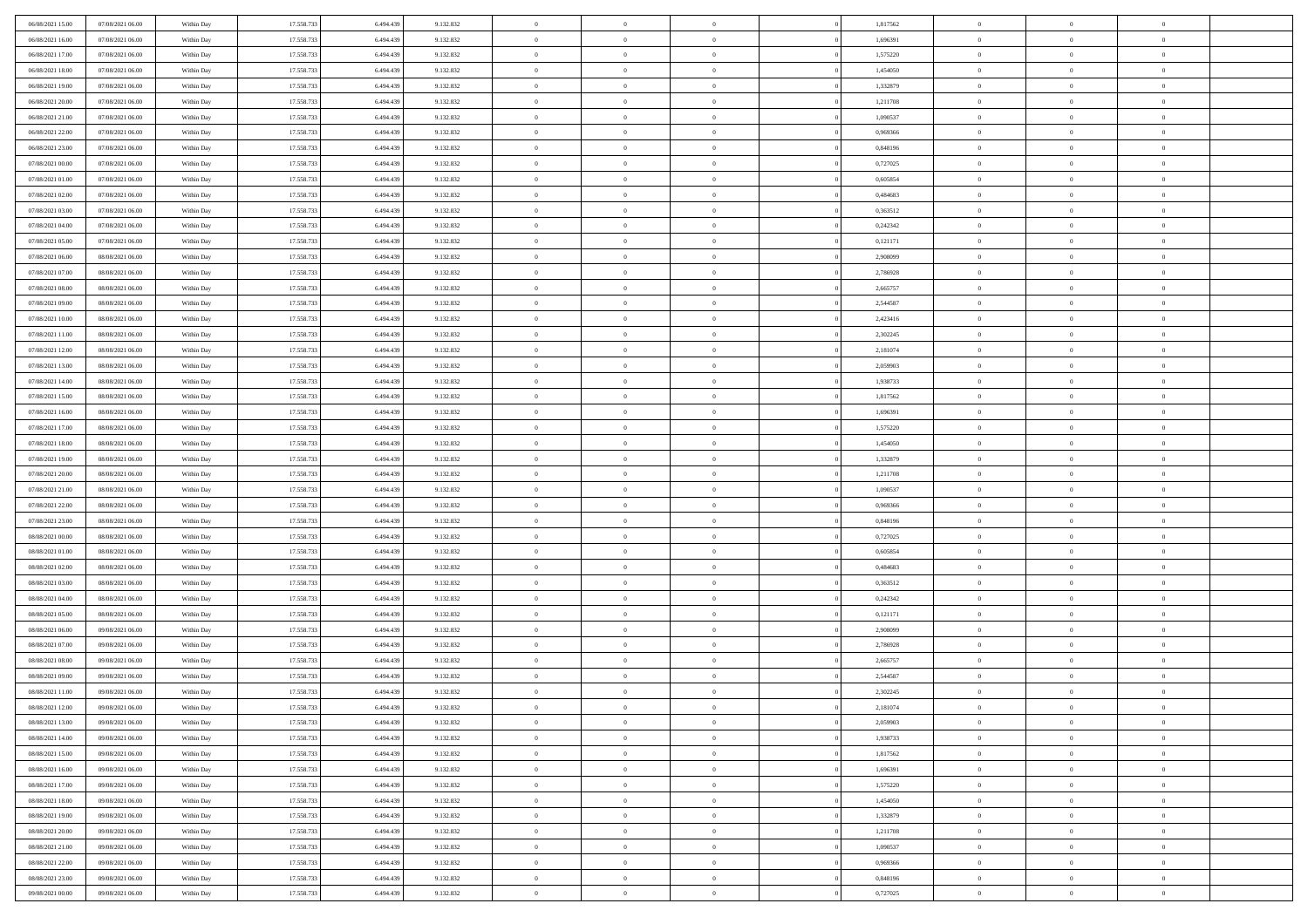| 09/08/2021 01:00<br>09/08/2021 06:00                     | Within Day | 17.558.733               | 6.494.439              | 9.132.832 | $\overline{0}$ | $\overline{0}$ | $\Omega$             | 0,605854 | $\bf{0}$       | $\mathbf{0}$   | $\bf{0}$       |  |
|----------------------------------------------------------|------------|--------------------------|------------------------|-----------|----------------|----------------|----------------------|----------|----------------|----------------|----------------|--|
| 09/08/2021 02:00<br>09/08/2021 06:00                     | Within Day | 17.558.733               | 6.494.439              | 9.132.832 | $\mathbf{0}$   | $\overline{0}$ | $\overline{0}$       | 0,484683 | $\overline{0}$ | $\overline{0}$ | $\theta$       |  |
| 09/08/2021 03:00<br>09/08/2021 06:00                     | Within Day | 17.558.733               | 6.494.439              | 9.132.832 | $\,$ 0         | $\overline{0}$ | $\bf{0}$             | 0,363512 | $\,$ 0         | $\overline{0}$ | $\,$ 0 $\,$    |  |
| 09/08/2021 04:00<br>09/08/2021 06:00                     | Within Day | 17.558.733               | 6,494,439              | 9.132.832 | $\bf{0}$       | $\overline{0}$ | $\Omega$             | 0,242342 | $\bf{0}$       | $\mathbf{0}$   | $\theta$       |  |
| 09/08/2021 05:00<br>09/08/2021 06:00                     | Within Day | 17.558.733               | 6.494.439              | 9.132.832 | $\bf{0}$       | $\overline{0}$ | $\overline{0}$       | 0,121171 | $\mathbf{0}$   | $\overline{0}$ | $\overline{0}$ |  |
| 09/08/2021 06:00<br>10/08/2021 06:00                     | Within Day | 17.558.733               | 6.494.439              | 9.132.832 | $\bf{0}$       | $\overline{0}$ | $\bf{0}$             | 2,908099 | $\,$ 0         | $\overline{0}$ | $\,$ 0 $\,$    |  |
| 09/08/2021 07:00<br>10/08/2021 06:00                     | Within Day | 17.558.733               | 6.494.439              | 9.132.832 | $\bf{0}$       | $\overline{0}$ | $\Omega$             | 2,786928 | $\theta$       | $\mathbf{0}$   | $\theta$       |  |
| 09/08/2021 08:00<br>10/08/2021 06:00                     | Within Day | 17.558.733               | 6.494.439              | 9.132.832 | $\overline{0}$ | $\overline{0}$ | $\overline{0}$       | 2,665757 | $\mathbf{0}$   | $\overline{0}$ | $\overline{0}$ |  |
|                                                          |            |                          |                        |           | $\bf{0}$       | $\overline{0}$ |                      |          | $\,$ 0         | $\overline{0}$ | $\,$ 0 $\,$    |  |
| 09/08/2021 09:00<br>10/08/2021 06:00<br>09/08/2021 10:00 | Within Day | 17.558.733<br>17.558.733 | 6.494.439<br>6,494,439 | 9.132.832 | $\bf{0}$       | $\overline{0}$ | $\bf{0}$<br>$\Omega$ | 2,544587 | $\theta$       | $\mathbf{0}$   | $\theta$       |  |
| 10/08/2021 06:00                                         | Within Day | 17.558.733               |                        | 9.132.832 | $\overline{0}$ |                |                      | 2,423416 | $\overline{0}$ |                | $\overline{0}$ |  |
| 09/08/2021 11:00<br>10/08/2021 06:00                     | Within Day |                          | 6.494.439              | 9.132.832 |                | $\overline{0}$ | $\overline{0}$       | 2,302245 |                | $\overline{0}$ |                |  |
| 09/08/2021 12:00<br>10/08/2021 06:00                     | Within Day | 17.558.733               | 6.494.439              | 9.132.832 | $\bf{0}$       | $\overline{0}$ | $\bf{0}$             | 2,181074 | $\,$ 0         | $\overline{0}$ | $\,$ 0 $\,$    |  |
| 09/08/2021 13:00<br>10/08/2021 06:00                     | Within Day | 17.558.733               | 6,494,439              | 9.132.832 | $\bf{0}$       | $\overline{0}$ | $\Omega$             | 2.059903 | $\overline{0}$ | $\mathbf{0}$   | $\theta$       |  |
| 09/08/2021 14:00<br>10/08/2021 06:00                     | Within Dav | 17.558.733               | 6.494.439              | 9.132.832 | $\overline{0}$ | $\overline{0}$ | $\overline{0}$       | 1,938733 | $\mathbf{0}$   | $\overline{0}$ | $\overline{0}$ |  |
| 09/08/2021 15:00<br>10/08/2021 06:00                     | Within Day | 17.558.733               | 6.494.439              | 9.132.832 | $\bf{0}$       | $\overline{0}$ | $\bf{0}$             | 1,817562 | $\,$ 0         | $\overline{0}$ | $\,$ 0 $\,$    |  |
| 09/08/2021 16:00<br>10/08/2021 06:00                     | Within Day | 17.558.733               | 6.494.439              | 9.132.832 | $\bf{0}$       | $\overline{0}$ | $\overline{0}$       | 1,696391 | $\theta$       | $\mathbf{0}$   | $\bf{0}$       |  |
| 09/08/2021 17:00<br>10/08/2021 06:00                     | Within Day | 17.558.733               | 6.494.439              | 9.132.832 | $\overline{0}$ | $\overline{0}$ | $\overline{0}$       | 1,575220 | $\mathbf{0}$   | $\overline{0}$ | $\overline{0}$ |  |
| 09/08/2021 18:00<br>10/08/2021 06:00                     | Within Day | 17.558.733               | 6.494.439              | 9.132.832 | $\bf{0}$       | $\overline{0}$ | $\bf{0}$             | 1,454050 | $\,$ 0         | $\overline{0}$ | $\,$ 0 $\,$    |  |
| 09/08/2021 19:00<br>10/08/2021 06:00                     | Within Day | 17.558.733               | 6.494.439              | 9.132.832 | $\bf{0}$       | $\overline{0}$ | $\Omega$             | 1,332879 | $\theta$       | $\mathbf{0}$   | $\theta$       |  |
| 09/08/2021 20:00<br>10/08/2021 06:00                     | Within Day | 17.558.733               | 6.494.439              | 9.132.832 | $\overline{0}$ | $\overline{0}$ | $\overline{0}$       | 1,211708 | $\mathbf{0}$   | $\overline{0}$ | $\overline{0}$ |  |
| 09/08/2021 21:00<br>10/08/2021 06:00                     | Within Day | 17.558.733               | 6.494.439              | 9.132.832 | $\bf{0}$       | $\overline{0}$ | $\bf{0}$             | 1,090537 | $\,$ 0         | $\overline{0}$ | $\,$ 0 $\,$    |  |
| 09/08/2021 22.00<br>10/08/2021 06:00                     | Within Day | 17.558.733               | 6,494,439              | 9.132.832 | $\bf{0}$       | $\overline{0}$ | $\Omega$             | 0.969366 | $\bf{0}$       | $\theta$       | $\theta$       |  |
| 09/08/2021 23:00<br>10/08/2021 06:00                     | Within Day | 17.558.733               | 6.494.439              | 9.132.832 | $\overline{0}$ | $\overline{0}$ | $\overline{0}$       | 0,848196 | $\mathbf{0}$   | $\overline{0}$ | $\overline{0}$ |  |
| 10/08/2021 00:00<br>10/08/2021 06:00                     | Within Day | 17.558.733               | 6.494.439              | 9.132.832 | $\bf{0}$       | $\overline{0}$ | $\bf{0}$             | 0,727025 | $\,$ 0         | $\overline{0}$ | $\,$ 0 $\,$    |  |
| 10/08/2021 01:00<br>10/08/2021 06:00                     | Within Day | 17.558.733               | 6.494.439              | 9.132.832 | $\bf{0}$       | $\overline{0}$ | $\overline{0}$       | 0.605854 | $\bf{0}$       | $\bf{0}$       | $\theta$       |  |
| 10/08/2021 02:00<br>10/08/2021 06:00                     | Within Day | 17.558.733               | 6.494.439              | 9.132.832 | $\overline{0}$ | $\overline{0}$ | $\overline{0}$       | 0,484683 | $\mathbf{0}$   | $\overline{0}$ | $\overline{0}$ |  |
| 10/08/2021 03:00<br>10/08/2021 06:00                     | Within Day | 17.558.733               | 6.494.439              | 9.132.832 | $\bf{0}$       | $\overline{0}$ | $\bf{0}$             | 0,363512 | $\,$ 0         | $\overline{0}$ | $\,$ 0 $\,$    |  |
| 10/08/2021 04:00<br>10/08/2021 06:00                     | Within Day | 17.558.733               | 6,494,439              | 9.132.832 | $\bf{0}$       | $\overline{0}$ | $\Omega$             | 0.242342 | $\theta$       | $\mathbf{0}$   | $\theta$       |  |
| 10/08/2021 05:00<br>10/08/2021 06:00                     | Within Day | 17.558.733               | 6.494.439              | 9.132.832 | $\overline{0}$ | $\overline{0}$ | $\overline{0}$       | 0,121171 | $\mathbf{0}$   | $\overline{0}$ | $\overline{0}$ |  |
| 10/08/2021 06:00<br>11/08/2021 06:00                     | Within Day | 17.558.733               | 6.494.439              | 9.132.832 | $\bf{0}$       | $\overline{0}$ | $\bf{0}$             | 2,908099 | $\,$ 0         | $\overline{0}$ | $\,$ 0 $\,$    |  |
| 10/08/2021 07:00<br>11/08/2021 06:00                     | Within Day | 17.558.733               | 6.494.439              | 9.132.832 | $\,$ 0         | $\bf{0}$       | $\overline{0}$       | 2,786928 | $\bf{0}$       | $\overline{0}$ | $\,0\,$        |  |
| 10/08/2021 08:00<br>11/08/2021 06:00                     | Within Dav | 17.558.733               | 6.494.439              | 9.132.832 | $\overline{0}$ | $\overline{0}$ | $\overline{0}$       | 2,665757 | $\mathbf{0}$   | $\overline{0}$ | $\overline{0}$ |  |
| 10/08/2021 09:00<br>11/08/2021 06:00                     | Within Day | 17.558.733               | 6.494.439              | 9.132.832 | $\bf{0}$       | $\overline{0}$ | $\bf{0}$             | 2,544587 | $\,$ 0         | $\overline{0}$ | $\,$ 0 $\,$    |  |
| 10/08/2021 10:00<br>11/08/2021 06:00                     | Within Day | 17.558.733               | 6.494.439              | 9.132.832 | $\bf{0}$       | $\bf{0}$       | $\bf{0}$             | 2,423416 | $\bf{0}$       | $\overline{0}$ | $\,0\,$        |  |
| 10/08/2021 11:00<br>11/08/2021 06:00                     | Within Day | 17.558.733               | 6.494.439              | 9.132.832 | $\overline{0}$ | $\overline{0}$ | $\overline{0}$       | 2,302245 | $\overline{0}$ | $\overline{0}$ | $\overline{0}$ |  |
| 10/08/2021 12:00<br>11/08/2021 06:00                     | Within Day | 17.558.733               | 6.494.439              | 9.132.832 | $\bf{0}$       | $\overline{0}$ | $\bf{0}$             | 2,181074 | $\,$ 0         | $\overline{0}$ | $\,$ 0 $\,$    |  |
| 10/08/2021 13:00<br>11/08/2021 06:00                     | Within Day | 17.558.733               | 6.494.439              | 9.132.832 | $\bf{0}$       | $\overline{0}$ | $\overline{0}$       | 2,059903 | $\bf{0}$       | $\overline{0}$ | $\,0\,$        |  |
| 10/08/2021 14:00<br>11/08/2021 06:00                     | Within Day | 17.558.733               | 6.494.439              | 9.132.832 | $\overline{0}$ | $\overline{0}$ | $\overline{0}$       | 1,938733 | $\mathbf{0}$   | $\overline{0}$ | $\overline{0}$ |  |
| 10/08/2021 15:00<br>11/08/2021 06:00                     | Within Day | 17.558.733               | 6.494.439              | 9.132.832 | $\bf{0}$       | $\overline{0}$ | $\bf{0}$             | 1,817562 | $\,$ 0         | $\overline{0}$ | $\,$ 0 $\,$    |  |
| 10/08/2021 16:00<br>11/08/2021 06:00                     | Within Day | 17.558.733               | 6.494.439              | 9.132.832 | $\bf{0}$       | $\overline{0}$ | $\overline{0}$       | 1,696391 | $\bf{0}$       | $\overline{0}$ | $\,0\,$        |  |
| 10/08/2021 17:00<br>11/08/2021 06:00                     | Within Dav | 17.558.733               | 6.494.439              | 9.132.832 | $\overline{0}$ | $\overline{0}$ | $\overline{0}$       | 1,575220 | $\overline{0}$ | $\overline{0}$ | $\overline{0}$ |  |
| 10/08/2021 18:00<br>11/08/2021 06:00                     | Within Day | 17.558.733               | 6.494.439              | 9.132.832 | $\bf{0}$       | $\overline{0}$ | $\bf{0}$             | 1,454050 | $\,$ 0         | $\overline{0}$ | $\,$ 0 $\,$    |  |
| 10/08/2021 19:00<br>11/08/2021 06:00                     | Within Day | 17.558.733               | 6.494.439              | 9.132.832 | $\bf{0}$       | $\overline{0}$ | $\bf{0}$             | 1,332879 | $\bf{0}$       | $\overline{0}$ | $\,0\,$        |  |
| 10/08/2021 20:00<br>11/08/2021 06:00                     | Within Dav | 17.558.733               | 6.494.439              | 9.132.832 | $\mathbf{0}$   | $\overline{0}$ | $\overline{0}$       | 1,211708 | $\overline{0}$ | $\overline{0}$ | $\overline{0}$ |  |
| 10/08/2021 21:00<br>11/08/2021 06:00                     | Within Day | 17.558.733               | 6.494.439              | 9.132.832 | $\bf{0}$       | $\overline{0}$ | $\theta$             | 1,090537 | $\overline{0}$ | $\theta$       | $\theta$       |  |
| 10/08/2021 22:00<br>11/08/2021 06:00                     | Within Day | 17.558.733               | 6.494.439              | 9.132.832 | $\bf{0}$       | $\overline{0}$ | $\bf{0}$             | 0,969366 | $\bf{0}$       | $\overline{0}$ | $\bf{0}$       |  |
| 10/08/2021 23:00<br>11/08/2021 06:00                     | Within Day | 17.558.733               | 6.494.439              | 9.132.832 | $\overline{0}$ | $\overline{0}$ | $\overline{0}$       | 0,848196 | $\overline{0}$ | $\overline{0}$ | $\overline{0}$ |  |
| 11/08/2021 00:00<br>11/08/2021 06:00                     | Within Day | 17.558.733               | 6.494.439              | 9.132.832 | $\,$ 0 $\,$    | $\overline{0}$ | $\overline{0}$       | 0,727025 | $\mathbf{0}$   | $\,$ 0 $\,$    | $\,$ 0 $\,$    |  |
| 11/08/2021 01:00<br>11/08/2021 06:00                     | Within Day | 17.558.733               | 6.494.439              | 9.132.832 | $\bf{0}$       | $\overline{0}$ | $\overline{0}$       | 0,605854 | $\bf{0}$       | $\overline{0}$ | $\bf{0}$       |  |
| 11/08/2021 02:00<br>11/08/2021 06:00                     | Within Day | 17.558.733               | 6.494.439              | 9.132.832 | $\bf{0}$       | $\overline{0}$ | $\overline{0}$       | 0,484683 | $\overline{0}$ | $\bf{0}$       | $\overline{0}$ |  |
|                                                          |            |                          |                        |           | $\,$ 0 $\,$    |                |                      |          | $\,$ 0 $\,$    | $\overline{0}$ | $\,$ 0 $\,$    |  |
| 11/08/2021 03:00<br>11/08/2021 06:00                     | Within Day | 17.558.733               | 6.494.439              | 9.132.832 |                | $\overline{0}$ | $\overline{0}$       | 0,363512 |                |                |                |  |
| 11/08/2021 04:00<br>11/08/2021 06:00                     | Within Day | 17.558.733               | 6.494.439              | 9.132.832 | $\overline{0}$ | $\overline{0}$ | $\overline{0}$       | 0,242342 | $\bf{0}$       | $\overline{0}$ | $\overline{0}$ |  |
| 11/08/2021 05:00<br>11/08/2021 06:00                     | Within Day | 17.558.733               | 6.494.439              | 9.132.832 | $\overline{0}$ | $\overline{0}$ | $\overline{0}$       | 0,121171 | $\overline{0}$ | $\bf{0}$       | $\overline{0}$ |  |
| 11/08/2021 06:00<br>12/08/2021 06:00                     | Within Day | 17.558.733               | 6.494.439              | 9.132.832 | $\,$ 0 $\,$    | $\overline{0}$ | $\overline{0}$       | 2,908099 | $\mathbf{0}$   | $\,$ 0 $\,$    | $\,$ 0 $\,$    |  |
| 11/08/2021 07:00<br>12/08/2021 06:00                     | Within Day | 17.558.733               | 6.494.439              | 9.132.832 | $\bf{0}$       | $\overline{0}$ | $\overline{0}$       | 2,786928 | $\bf{0}$       | $\overline{0}$ | $\bf{0}$       |  |
| 11/08/2021 08:00<br>12/08/2021 06:00                     | Within Day | 17.558.733               | 6.494.439              | 9.132.832 | $\bf{0}$       | $\overline{0}$ | $\overline{0}$       | 2,665757 | $\mathbf{0}$   | $\bf{0}$       | $\overline{0}$ |  |
| 11/08/2021 09:00<br>12/08/2021 06:00                     | Within Day | 17.558.733               | 6.494.439              | 9.132.832 | $\,0\,$        | $\overline{0}$ | $\overline{0}$       | 2,544587 | $\,$ 0         | $\overline{0}$ | $\,$ 0 $\,$    |  |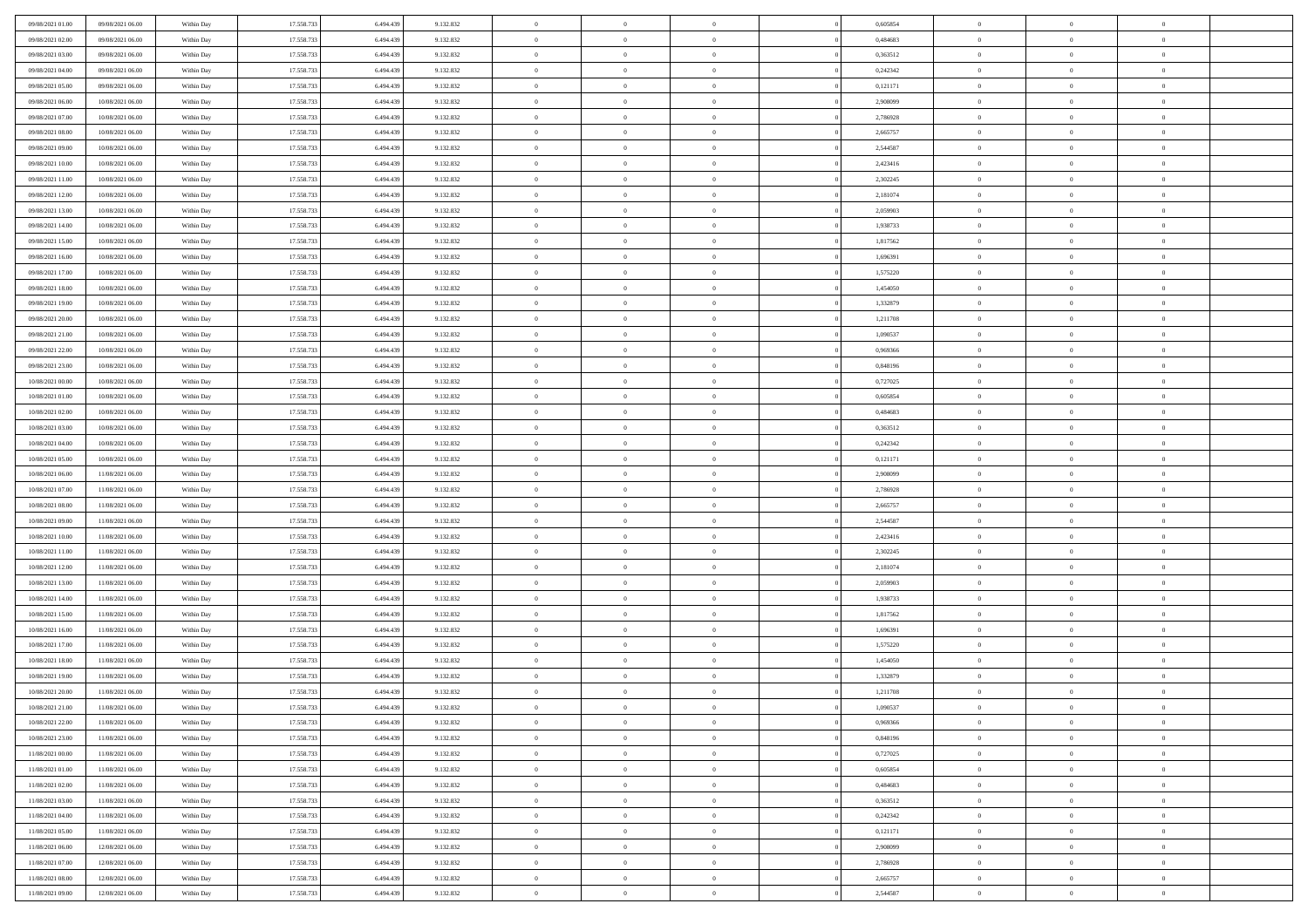| 11/08/2021 10:00 | 12/08/2021 06:00 | Within Day | 17.558.733 | 6.494.43  | 9.132.832 | $\bf{0}$       | $\overline{0}$ | $\overline{0}$ | 2,423416 | $\bf{0}$       | $\overline{0}$ | $\bf{0}$       |  |
|------------------|------------------|------------|------------|-----------|-----------|----------------|----------------|----------------|----------|----------------|----------------|----------------|--|
| 11/08/2021 11:00 | 12/08/2021 06:00 | Within Day | 17.558.733 | 6,494.43  | 9.132.832 | $\overline{0}$ | $\overline{0}$ | $\Omega$       | 2,302245 | $\overline{0}$ | $\theta$       | $\theta$       |  |
| 11/08/2021 12:00 | 12/08/2021 06:00 | Within Day | 17.558.733 | 6.494.439 | 9.132.832 | $\overline{0}$ | $\overline{0}$ | $\overline{0}$ | 2,181074 | $\mathbf{0}$   | $\overline{0}$ | $\theta$       |  |
| 11/08/2021 13:00 | 12/08/2021 06:00 | Within Day | 17.558.733 | 6.494.439 | 9.132.832 | $\bf{0}$       | $\overline{0}$ | $\overline{0}$ | 2,059903 | $\mathbf{0}$   | $\overline{0}$ | $\bf{0}$       |  |
| 11/08/2021 14:00 | 12/08/2021 06:00 | Within Day | 17.558.733 | 6.494.439 | 9.132.832 | $\bf{0}$       | $\overline{0}$ | $\overline{0}$ | 1,938733 | $\bf{0}$       | $\overline{0}$ | $\bf{0}$       |  |
|                  |                  |            |            |           |           | $\overline{0}$ |                |                |          |                |                | $\theta$       |  |
| 11/08/2021 15:00 | 12/08/2021 06:00 | Within Day | 17.558.733 | 6.494.439 | 9.132.832 |                | $\overline{0}$ | $\overline{0}$ | 1,817562 | $\mathbf{0}$   | $\overline{0}$ |                |  |
| 11/08/2021 16:00 | 12/08/2021 06:00 | Within Day | 17.558.733 | 6.494.439 | 9.132.832 | $\bf{0}$       | $\overline{0}$ | $\overline{0}$ | 1,696391 | $\bf{0}$       | $\overline{0}$ | $\bf{0}$       |  |
| 11/08/2021 17:00 | 12/08/2021 06:00 | Within Day | 17.558.733 | 6.494.43  | 9.132.832 | $\overline{0}$ | $\overline{0}$ | $\overline{0}$ | 1,575220 | $\mathbf{0}$   | $\theta$       | $\theta$       |  |
| 11/08/2021 18:00 | 12/08/2021 06:00 | Within Day | 17.558.733 | 6.494.439 | 9.132.832 | $\overline{0}$ | $\overline{0}$ | $\overline{0}$ | 1,454050 | $\mathbf{0}$   | $\overline{0}$ | $\theta$       |  |
| 11/08/2021 19:00 | 12/08/2021 06:00 | Within Day | 17.558.733 | 6.494.439 | 9.132.832 | $\bf{0}$       | $\bf{0}$       | $\Omega$       | 1,332879 | $\bf{0}$       | $\overline{0}$ | $\bf{0}$       |  |
| 11/08/2021 20:00 | 12/08/2021 06:00 | Within Day | 17.558.733 | 6.494.439 | 9.132.832 | $\bf{0}$       | $\overline{0}$ | $\overline{0}$ | 1,211708 | $\mathbf{0}$   | $\theta$       | $\overline{0}$ |  |
| 11/08/2021 21:00 | 12/08/2021 06:00 | Within Day | 17.558.733 | 6.494.439 | 9.132.832 | $\overline{0}$ | $\overline{0}$ | $\overline{0}$ | 1,090537 | $\mathbf{0}$   | $\overline{0}$ | $\theta$       |  |
| 11/08/2021 22:00 | 12/08/2021 06:00 | Within Day | 17.558.733 | 6.494.439 | 9.132.832 | $\bf{0}$       | $\overline{0}$ | $\overline{0}$ | 0,969366 | $\mathbf{0}$   | $\overline{0}$ | $\bf{0}$       |  |
| 11/08/2021 23:00 | 12/08/2021 06:00 | Within Day | 17.558.733 | 6.494.439 | 9.132.832 | $\bf{0}$       | $\overline{0}$ | $\overline{0}$ | 0,848196 | $\bf{0}$       | $\theta$       | $\bf{0}$       |  |
| 12/08/2021 00:00 | 12/08/2021 06:00 | Within Day | 17.558.733 | 6.494.439 | 9.132.832 | $\overline{0}$ | $\overline{0}$ | $\overline{0}$ | 0,727025 | $\mathbf{0}$   | $\overline{0}$ | $\theta$       |  |
| 12/08/2021 01:00 | 12/08/2021 06:00 | Within Day | 17.558.733 | 6.494.439 | 9.132.832 | $\bf{0}$       | $\overline{0}$ | $\Omega$       | 0,605854 | $\bf{0}$       | $\overline{0}$ | $\bf{0}$       |  |
| 12/08/2021 02:00 | 12/08/2021 06:00 | Within Day | 17.558.733 | 6.494.43  | 9.132.832 | $\,$ 0 $\,$    | $\overline{0}$ | $\overline{0}$ | 0.484683 | $\mathbf{0}$   | $\theta$       | $\theta$       |  |
| 12/08/2021 03:00 | 12/08/2021 06:00 | Within Day | 17.558.733 | 6.494.439 | 9.132.832 | $\overline{0}$ | $\overline{0}$ | $\overline{0}$ | 0,363512 | $\mathbf{0}$   | $\overline{0}$ | $\theta$       |  |
| 12/08/2021 04:00 | 12/08/2021 06:00 | Within Day | 17.558.733 | 6.494.439 | 9.132.832 | $\bf{0}$       | $\overline{0}$ | $\Omega$       | 0,242342 | $\bf{0}$       | $\overline{0}$ | $\bf{0}$       |  |
| 12/08/2021 05:00 | 12/08/2021 06:00 | Within Day | 17.558.733 | 6.494.439 | 9.132.832 | $\bf{0}$       | $\overline{0}$ | $\overline{0}$ | 0,121171 | $\mathbf{0}$   | $\mathbf{0}$   | $\overline{0}$ |  |
| 12/08/2021 06:00 | 13/08/2021 06:00 | Within Day | 17.558.733 | 6.494.439 | 9.132.832 | $\overline{0}$ | $\overline{0}$ | $\overline{0}$ | 2,908099 | $\mathbf{0}$   | $\overline{0}$ | $\theta$       |  |
| 12/08/2021 07:00 | 13/08/2021 06:00 | Within Day | 17.558.733 | 6.494.439 | 9.132.832 | $\bf{0}$       | $\overline{0}$ | $\overline{0}$ | 2,786928 | $\mathbf{0}$   | $\overline{0}$ | $\bf{0}$       |  |
| 12/08/2021 08:00 | 13/08/2021 06:00 | Within Day | 17.558.733 | 6.494.439 | 9.132.832 | $\bf{0}$       | $\overline{0}$ | $\overline{0}$ | 2,665757 | $\,$ 0 $\,$    | $\overline{0}$ | $\bf{0}$       |  |
| 12/08/2021 09:00 | 13/08/2021 06:00 | Within Day | 17.558.733 | 6.494.439 | 9.132.832 | $\overline{0}$ | $\overline{0}$ | $\overline{0}$ | 2,544587 | $\mathbf{0}$   | $\overline{0}$ | $\theta$       |  |
| 12/08/2021 10:00 | 13/08/2021 06:00 | Within Day | 17.558.733 | 6.494.439 | 9.132.832 | $\bf{0}$       | $\overline{0}$ | $\overline{0}$ | 2,423416 | $\bf{0}$       | $\overline{0}$ | $\bf{0}$       |  |
| 12/08/2021 11:00 | 13/08/2021 06:00 |            | 17.558.733 | 6.494.43  | 9.132.832 | $\,$ 0 $\,$    | $\overline{0}$ | $\overline{0}$ | 2,302245 | $\mathbf{0}$   | $\overline{0}$ | $\overline{0}$ |  |
| 12/08/2021 12:00 | 13/08/2021 06:00 | Within Day | 17.558.733 | 6.494.439 | 9.132.832 | $\overline{0}$ | $\overline{0}$ | $\overline{0}$ | 2,181074 | $\mathbf{0}$   | $\overline{0}$ | $\theta$       |  |
|                  |                  | Within Day |            |           |           |                |                | $\Omega$       |          |                | $\overline{0}$ |                |  |
| 12/08/2021 13:00 | 13/08/2021 06:00 | Within Day | 17.558.733 | 6.494.439 | 9.132.832 | $\bf{0}$       | $\overline{0}$ |                | 2,059903 | $\mathbf{0}$   |                | $\bf{0}$       |  |
| 12/08/2021 14:00 | 13/08/2021 06:00 | Within Day | 17.558.733 | 6.494.439 | 9.132.832 | $\bf{0}$       | $\overline{0}$ | $\overline{0}$ | 1,938733 | $\mathbf{0}$   | $\theta$       | $\overline{0}$ |  |
| 12/08/2021 15:00 | 13/08/2021 06:00 | Within Day | 17.558.733 | 6.494.439 | 9.132.832 | $\overline{0}$ | $\overline{0}$ | $\overline{0}$ | 1,817562 | $\mathbf{0}$   | $\overline{0}$ | $\theta$       |  |
| 12/08/2021 16:00 | 13/08/2021 06:00 | Within Day | 17.558.733 | 6.494.439 | 9.132.832 | $\,$ 0         | $\overline{0}$ | $\overline{0}$ | 1,696391 | $\,$ 0 $\,$    | $\overline{0}$ | $\,0\,$        |  |
| 12/08/2021 17:00 | 13/08/2021 06:00 | Within Day | 17.558.733 | 6.494.439 | 9.132.832 | $\bf{0}$       | $\overline{0}$ | $\overline{0}$ | 1,575220 | $\bf{0}$       | $\theta$       | $\overline{0}$ |  |
| 12/08/2021 18:00 | 13/08/2021 06:00 | Within Day | 17.558.733 | 6.494.439 | 9.132.832 | $\overline{0}$ | $\overline{0}$ | $\overline{0}$ | 1,454050 | $\mathbf{0}$   | $\overline{0}$ | $\theta$       |  |
| 12/08/2021 19:00 | 13/08/2021 06:00 | Within Day | 17.558.733 | 6.494.439 | 9.132.832 | $\,$ 0         | $\overline{0}$ | $\theta$       | 1,332879 | $\,$ 0         | $\overline{0}$ | $\mathbf{0}$   |  |
| 12/08/2021 20:00 | 13/08/2021 06:00 | Within Day | 17.558.733 | 6.494.439 | 9.132.832 | $\bf{0}$       | $\overline{0}$ | $\overline{0}$ | 1,211708 | $\mathbf{0}$   | $\overline{0}$ | $\overline{0}$ |  |
| 12/08/2021 21:00 | 13/08/2021 06:00 | Within Day | 17.558.733 | 6.494.439 | 9.132.832 | $\overline{0}$ | $\overline{0}$ | $\overline{0}$ | 1,090537 | $\mathbf{0}$   | $\overline{0}$ | $\theta$       |  |
| 12/08/2021 22:00 | 13/08/2021 06:00 | Within Day | 17.558.733 | 6.494.439 | 9.132.832 | $\,$ 0         | $\overline{0}$ | $\overline{0}$ | 0,969366 | $\,$ 0 $\,$    | $\overline{0}$ | $\mathbf{0}$   |  |
| 12/08/2021 23:00 | 13/08/2021 06:00 | Within Day | 17.558.733 | 6.494.439 | 9.132.832 | $\bf{0}$       | $\overline{0}$ | $\overline{0}$ | 0,848196 | $\mathbf{0}$   | $\theta$       | $\overline{0}$ |  |
| 13/08/2021 00:00 | 13/08/2021 06:00 | Within Day | 17.558.733 | 6.494.439 | 9.132.832 | $\overline{0}$ | $\overline{0}$ | $\overline{0}$ | 0,727025 | $\mathbf{0}$   | $\overline{0}$ | $\theta$       |  |
| 13/08/2021 01:00 | 13/08/2021 06:00 | Within Day | 17.558.733 | 6.494.439 | 9.132.832 | $\,$ 0         | $\overline{0}$ | $\overline{0}$ | 0,605854 | $\,$ 0 $\,$    | $\overline{0}$ | $\,0\,$        |  |
| 13/08/2021 02:00 | 13/08/2021 06:00 | Within Day | 17.558.733 | 6.494.439 | 9.132.832 | $\bf{0}$       | $\,$ 0 $\,$    | $\overline{0}$ | 0.484683 | $\,$ 0 $\,$    | $\overline{0}$ | $\overline{0}$ |  |
| 13/08/2021 03:00 | 13/08/2021 06:00 | Within Day | 17.558.733 | 6.494.439 | 9.132.832 | $\overline{0}$ | $\overline{0}$ | $\overline{0}$ | 0,363512 | $\mathbf{0}$   | $\overline{0}$ | $\theta$       |  |
| 13/08/2021 04:00 | 13/08/2021 06:00 | Within Day | 17.558.733 | 6.494.439 | 9.132.832 | $\overline{0}$ | $\overline{0}$ | $\overline{0}$ | 0,242342 | $\,$ 0         | $\overline{0}$ | $\mathbf{0}$   |  |
| 13/08/2021 05:00 | 13/08/2021 06:00 | Within Day | 17.558.733 | 6.494.43  | 9.132.832 | $\bf{0}$       | $\overline{0}$ | $\overline{0}$ | 0,121171 | $\mathbf{0}$   | $\overline{0}$ | $\overline{0}$ |  |
| 13/08/2021 06:00 | 14/08/2021 06:00 | Within Day | 17.558.733 | 6.494.439 | 9.132.832 | $\overline{0}$ | $\theta$       |                | 2,908099 | $\overline{0}$ | $\Omega$       | $\overline{0}$ |  |
| 13/08/2021 07:00 | 14/08/2021 06:00 | Within Day | 17.558.733 | 6.494.439 | 9.132.832 | $\,$ 0 $\,$    | $\overline{0}$ | $\overline{0}$ | 2,786928 | $\,$ 0 $\,$    | $\bf{0}$       | $\mathbf{0}$   |  |
| 13/08/2021 08:00 | 14/08/2021 06:00 | Within Day | 17.558.733 | 6.494.43  | 9.132.832 | $\mathbf{0}$   | $\,$ 0 $\,$    | $\overline{0}$ | 2,665757 | $\,$ 0 $\,$    | $\overline{0}$ | $\overline{0}$ |  |
| 13/08/2021 09:00 | 14/08/2021 06:00 | Within Day | 17.558.733 | 6.494.439 | 9.132.832 | $\mathbf{0}$   | $\overline{0}$ | $\overline{0}$ | 2,544587 | $\mathbf{0}$   | $\bf{0}$       | $\overline{0}$ |  |
| 13/08/2021 10:00 | 14/08/2021 06:00 | Within Day | 17.558.733 | 6.494.439 | 9.132.832 | $\,$ 0 $\,$    | $\overline{0}$ | $\overline{0}$ | 2,423416 | $\,$ 0 $\,$    | $\bf{0}$       | $\theta$       |  |
| 13/08/2021 11:00 | 14/08/2021 06:00 | Within Day | 17.558.733 | 6.494.439 | 9.132.832 | $\,$ 0 $\,$    | $\,$ 0 $\,$    | $\overline{0}$ | 2,302245 | $\,$ 0 $\,$    | $\overline{0}$ | $\overline{0}$ |  |
| 13/08/2021 12:00 | 14/08/2021 06:00 | Within Day | 17.558.733 | 6.494.439 | 9.132.832 | $\mathbf{0}$   | $\overline{0}$ | $\overline{0}$ | 2,181074 | $\mathbf{0}$   | $\bf{0}$       | $\overline{0}$ |  |
| 13/08/2021 13:00 | 14/08/2021 06:00 | Within Day | 17.558.733 | 6.494.439 | 9.132.832 | $\,$ 0 $\,$    | $\overline{0}$ | $\overline{0}$ | 2,059903 | $\,$ 0 $\,$    | $\mathbf{0}$   | $\theta$       |  |
| 13/08/2021 14:00 | 14/08/2021 06:00 | Within Day | 17.558.733 | 6.494.439 | 9.132.832 | $\mathbf{0}$   | $\overline{0}$ | $\overline{0}$ | 1,938733 | $\,$ 0 $\,$    | $\overline{0}$ | $\overline{0}$ |  |
| 13/08/2021 15:00 | 14/08/2021 06:00 | Within Day | 17.558.733 | 6.494.439 | 9.132.832 | $\mathbf{0}$   | $\overline{0}$ | $\overline{0}$ | 1,817562 | $\mathbf{0}$   | $\bf{0}$       | $\overline{0}$ |  |
| 13/08/2021 16:00 | 14/08/2021 06:00 | Within Day | 17.558.733 | 6.494.439 | 9.132.832 | $\,$ 0 $\,$    | $\overline{0}$ | $\overline{0}$ | 1,696391 | $\,$ 0 $\,$    | $\overline{0}$ | $\theta$       |  |
| 13/08/2021 17:00 | 14/08/2021 06:00 | Within Day | 17.558.733 | 6.494.439 | 9.132.832 | $\mathbf{0}$   | $\overline{0}$ | $\overline{0}$ | 1,575220 | $\,$ 0 $\,$    | $\overline{0}$ | $\overline{0}$ |  |
| 13/08/2021 18:00 | 14/08/2021 06:00 | Within Day | 17.558.733 | 6.494.439 | 9.132.832 | $\mathbf{0}$   | $\overline{0}$ | $\overline{0}$ | 1,454050 | $\mathbf{0}$   | $\overline{0}$ | $\overline{0}$ |  |
|                  |                  |            |            |           |           |                |                |                |          |                |                |                |  |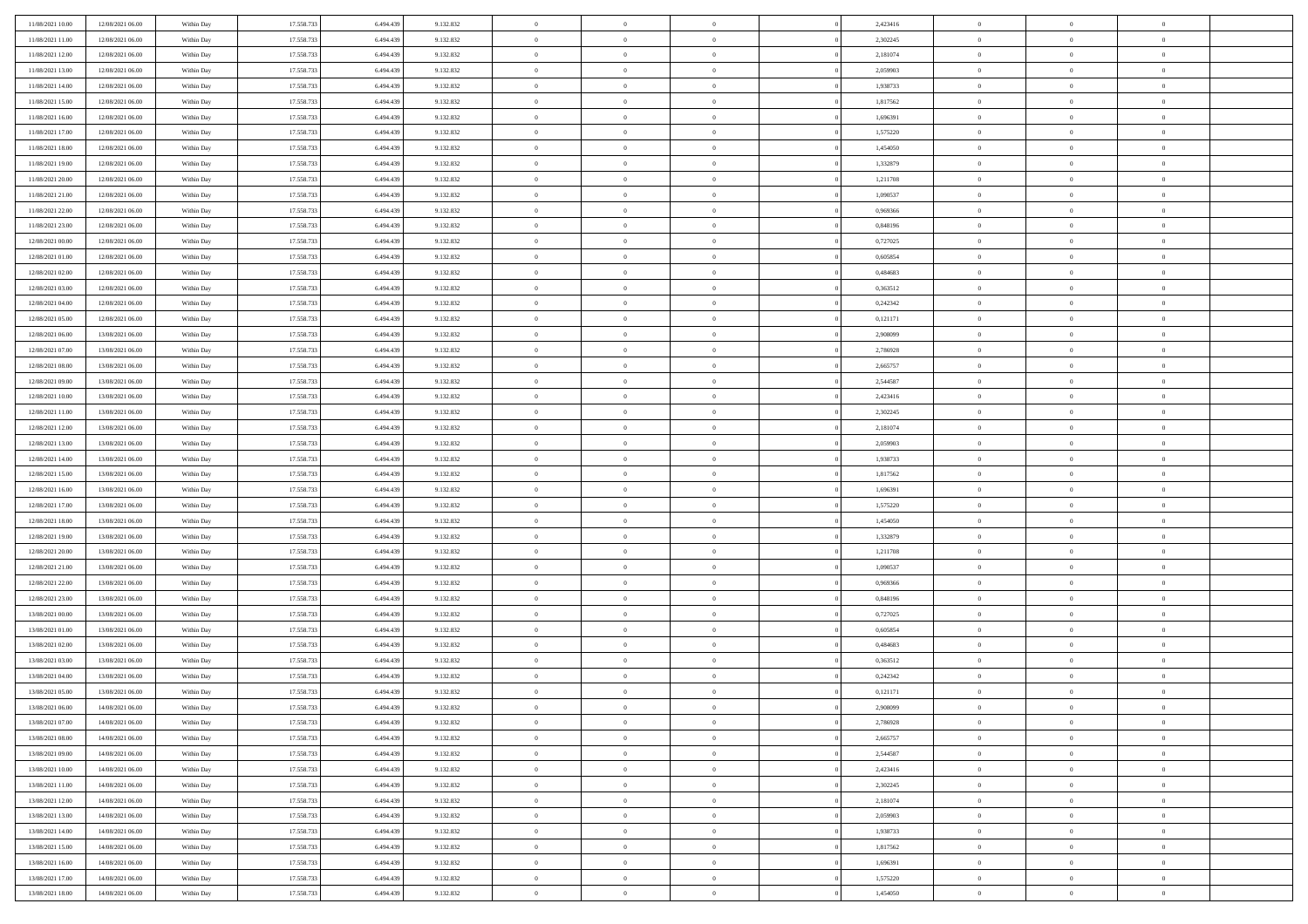| 13/08/2021 19:00 | 14/08/2021 06:00 | Within Day | 17.558.733 | 6.494.43  | 9.132.832 | $\bf{0}$       | $\overline{0}$ | $\overline{0}$ | 1,332879 | $\bf{0}$       | $\overline{0}$ | $\bf{0}$       |  |
|------------------|------------------|------------|------------|-----------|-----------|----------------|----------------|----------------|----------|----------------|----------------|----------------|--|
| 13/08/2021 20:00 | 14/08/2021 06:00 | Within Day | 17.558.733 | 6.494.43  | 9.132.832 | $\overline{0}$ | $\overline{0}$ | $\overline{0}$ | 1,211708 | $\mathbf{0}$   | $\bf{0}$       | $\theta$       |  |
| 13/08/2021 21:00 | 14/08/2021 06:00 | Within Day | 17.558.733 | 6.494.439 | 9.132.832 | $\overline{0}$ | $\overline{0}$ | $\overline{0}$ | 1,090537 | $\,$ 0 $\,$    | $\overline{0}$ | $\,0\,$        |  |
| 13/08/2021 22:00 | 14/08/2021 06:00 | Within Day | 17.558.733 | 6.494.439 | 9.132.832 | $\overline{0}$ | $\overline{0}$ | $\Omega$       | 0.969366 | $\overline{0}$ | $\theta$       | $\overline{0}$ |  |
| 13/08/2021 23:00 | 14/08/2021 06:00 | Within Day | 17.558.733 | 6.494.439 | 9.132.832 | $\mathbf{0}$   | $\overline{0}$ | $\overline{0}$ | 0,848196 | $\mathbf{0}$   | $\bf{0}$       | $\overline{0}$ |  |
| 14/08/2021 00:00 | 14/08/2021 06:00 | Within Day | 17.558.733 | 6.494.439 | 9.132.832 | $\overline{0}$ | $\overline{0}$ | $\overline{0}$ | 0,727025 | $\,$ 0 $\,$    | $\overline{0}$ | $\,0\,$        |  |
| 14/08/2021 01:00 | 14/08/2021 06:00 | Within Day | 17.558.733 | 6.494.439 | 9.132.832 | $\bf{0}$       | $\overline{0}$ | $\Omega$       | 0.605854 | $\bf{0}$       | $\theta$       | $\overline{0}$ |  |
| 14/08/2021 02:00 | 14/08/2021 06:00 | Within Day | 17.558.733 | 6.494.439 | 9.132.832 | $\overline{0}$ | $\overline{0}$ | $\overline{0}$ | 0,484683 | $\mathbf{0}$   | $\bf{0}$       | $\theta$       |  |
| 14/08/2021 03:00 | 14/08/2021 06:00 | Within Day | 17.558.733 | 6.494.439 | 9.132.832 | $\,$ 0         | $\overline{0}$ | $\overline{0}$ | 0,363512 | $\,$ 0 $\,$    | $\overline{0}$ | $\,0\,$        |  |
| 14/08/2021 04:00 | 14/08/2021 06:00 | Within Day | 17.558.733 | 6.494.439 | 9.132.832 | $\overline{0}$ | $\overline{0}$ | $\Omega$       | 0,242342 | $\overline{0}$ | $\theta$       | $\overline{0}$ |  |
| 14/08/2021 05:00 | 14/08/2021 06:00 | Within Day | 17.558.733 | 6.494.439 | 9.132.832 | $\mathbf{0}$   | $\overline{0}$ | $\overline{0}$ | 0,121171 | $\mathbf{0}$   | $\bf{0}$       | $\theta$       |  |
| 14/08/2021 06:00 | 15/08/2021 06:00 | Within Day | 17.558.733 | 6.494.439 | 9.132.832 | $\,$ 0         | $\overline{0}$ | $\overline{0}$ | 2,908099 | $\,$ 0 $\,$    | $\overline{0}$ | $\,0\,$        |  |
| 14/08/2021 07:00 | 15/08/2021 06:00 | Within Day | 17.558.733 | 6.494.439 | 9.132.832 | $\overline{0}$ | $\overline{0}$ | $\Omega$       | 2,786928 | $\overline{0}$ | $\theta$       | $\overline{0}$ |  |
| 14/08/2021 08:00 | 15/08/2021 06:00 | Within Day | 17.558.733 | 6.494.439 | 9.132.832 | $\mathbf{0}$   | $\overline{0}$ | $\overline{0}$ | 2,665757 | $\mathbf{0}$   | $\bf{0}$       | $\theta$       |  |
| 14/08/2021 09:00 | 15/08/2021 06:00 | Within Day | 17.558.733 | 6.494.439 | 9.132.832 | $\,$ 0         | $\,$ 0 $\,$    | $\overline{0}$ | 2,544587 | $\,$ 0 $\,$    | $\overline{0}$ | $\,0\,$        |  |
| 14/08/2021 10:00 | 15/08/2021 06:00 | Within Day | 17.558.733 | 6.494.439 | 9.132.832 | $\bf{0}$       | $\overline{0}$ | $\Omega$       | 2,423416 | $\bf{0}$       | $\theta$       | $\bf{0}$       |  |
| 14/08/2021 11:00 | 15/08/2021 06:00 | Within Day | 17.558.733 | 6.494.439 | 9.132.832 | $\mathbf{0}$   | $\overline{0}$ | $\overline{0}$ | 2,302245 | $\mathbf{0}$   | $\bf{0}$       | $\theta$       |  |
| 14/08/2021 12:00 | 15/08/2021 06:00 | Within Day | 17.558.733 | 6.494.439 | 9.132.832 | $\overline{0}$ | $\overline{0}$ | $\overline{0}$ | 2,181074 | $\,$ 0 $\,$    | $\overline{0}$ | $\,0\,$        |  |
| 14/08/2021 13:00 | 15/08/2021 06:00 | Within Day | 17.558.733 | 6.494.439 | 9.132.832 | $\overline{0}$ | $\overline{0}$ | $\Omega$       | 2.059903 | $\overline{0}$ | $\theta$       | $\overline{0}$ |  |
| 14/08/2021 14:00 | 15/08/2021 06:00 | Within Day | 17.558.733 | 6.494.439 | 9.132.832 | $\overline{0}$ | $\overline{0}$ | $\overline{0}$ | 1,938733 | $\overline{0}$ | $\bf{0}$       | $\theta$       |  |
| 14/08/2021 15:00 | 15/08/2021 06:00 | Within Day | 17.558.733 | 6.494.439 | 9.132.832 | $\,$ 0         | $\overline{0}$ | $\overline{0}$ | 1,817562 | $\,$ 0 $\,$    | $\overline{0}$ | $\,$ 0 $\,$    |  |
| 14/08/2021 16:00 | 15/08/2021 06:00 | Within Day | 17.558.733 | 6.494.439 | 9.132.832 | $\overline{0}$ | $\overline{0}$ | $\Omega$       | 1,696391 | $\overline{0}$ | $\theta$       | $\overline{0}$ |  |
| 14/08/2021 17:00 | 15/08/2021 06:00 | Within Day | 17.558.733 | 6.494.439 | 9.132.832 | $\mathbf{0}$   | $\overline{0}$ | $\overline{0}$ | 1,575220 | $\mathbf{0}$   | $\bf{0}$       | $\theta$       |  |
| 14/08/2021 18:00 | 15/08/2021 06:00 | Within Day | 17.558.733 | 6.494.439 | 9.132.832 | $\overline{0}$ | $\overline{0}$ | $\overline{0}$ | 1,454050 | $\,$ 0 $\,$    | $\overline{0}$ | $\,$ 0 $\,$    |  |
| 14/08/2021 19:00 | 15/08/2021 06:00 | Within Day | 17.558.733 | 6.494.439 | 9.132.832 | $\bf{0}$       | $\overline{0}$ | $\Omega$       | 1,332879 | $\bf{0}$       | $\theta$       | $\bf{0}$       |  |
| 14/08/2021 20:00 | 15/08/2021 06:00 | Within Day | 17.558.733 | 6.494.439 | 9.132.832 | $\overline{0}$ | $\overline{0}$ | $\overline{0}$ | 1,211708 | $\overline{0}$ | $\bf{0}$       | $\theta$       |  |
| 14/08/2021 21:00 | 15/08/2021 06:00 | Within Day | 17.558.733 | 6.494.439 | 9.132.832 | $\,$ 0         | $\overline{0}$ | $\overline{0}$ | 1,090537 | $\,$ 0 $\,$    | $\overline{0}$ | $\,$ 0 $\,$    |  |
| 14/08/2021 22.00 | 15/08/2021 06:00 | Within Day | 17.558.733 | 6.494.439 | 9.132.832 | $\overline{0}$ | $\overline{0}$ | $\Omega$       | 0.969366 | $\overline{0}$ | $\theta$       | $\overline{0}$ |  |
| 14/08/2021 23:00 | 15/08/2021 06:00 | Within Day | 17.558.733 | 6.494.439 | 9.132.832 | $\mathbf{0}$   | $\overline{0}$ | $\overline{0}$ | 0,848196 | $\mathbf{0}$   | $\bf{0}$       | $\overline{0}$ |  |
| 15/08/2021 00:00 | 15/08/2021 06:00 | Within Day | 17.558.733 | 6.494.439 | 9.132.832 | $\,$ 0         | $\overline{0}$ | $\overline{0}$ | 0,727025 | $\,$ 0 $\,$    | $\overline{0}$ | $\,$ 0 $\,$    |  |
| 15/08/2021 01:00 | 15/08/2021 06:00 | Within Day | 17.558.733 | 6.494.43  | 9.132.832 | $\bf{0}$       | $\overline{0}$ | $\Omega$       | 0,605854 | $\bf{0}$       | $\overline{0}$ | $\bf{0}$       |  |
| 15/08/2021 02:00 | 15/08/2021 06:00 | Within Day | 17.558.733 | 6.494.439 | 9.132.832 | $\overline{0}$ | $\overline{0}$ | $\overline{0}$ | 0,484683 | $\mathbf{0}$   | $\bf{0}$       | $\theta$       |  |
| 15/08/2021 03:00 | 15/08/2021 06:00 | Within Day | 17.558.733 | 6.494.439 | 9.132.832 | $\,$ 0         | $\overline{0}$ | $\overline{0}$ | 0,363512 | $\,$ 0 $\,$    | $\overline{0}$ | $\,0\,$        |  |
| 15/08/2021 04:00 | 15/08/2021 06:00 | Within Day | 17.558.733 | 6.494.439 | 9.132.832 | $\bf{0}$       | $\overline{0}$ | $\overline{0}$ | 0,242342 | $\mathbf{0}$   | $\overline{0}$ | $\bf{0}$       |  |
| 15/08/2021 05:00 | 15/08/2021 06:00 | Within Day | 17.558.733 | 6.494.439 | 9.132.832 | $\mathbf{0}$   | $\overline{0}$ | $\overline{0}$ | 0,121171 | $\overline{0}$ | $\bf{0}$       | $\theta$       |  |
| 15/08/2021 06:00 | 16/08/2021 06:00 | Within Day | 17.558.733 | 6.494.439 | 9.132.832 | $\overline{0}$ | $\overline{0}$ | $\overline{0}$ | 2,908099 | $\,$ 0 $\,$    | $\overline{0}$ | $\,0\,$        |  |
| 15/08/2021 07:00 | 16/08/2021 06:00 | Within Day | 17.558.733 | 6.494.439 | 9.132.832 | $\bf{0}$       | $\overline{0}$ | $\Omega$       | 2,786928 | $\bf{0}$       | $\theta$       | $\bf{0}$       |  |
| 15/08/2021 08:00 | 16/08/2021 06:00 | Within Day | 17.558.733 | 6.494.439 | 9.132.832 | $\mathbf{0}$   | $\overline{0}$ | $\overline{0}$ | 2,665757 | $\mathbf{0}$   | $\bf{0}$       | $\overline{0}$ |  |
| 15/08/2021 09:00 | 16/08/2021 06:00 | Within Day | 17.558.733 | 6.494.439 | 9.132.832 | $\,$ 0         | $\overline{0}$ | $\overline{0}$ | 2,544587 | $\,$ 0 $\,$    | $\overline{0}$ | $\,0\,$        |  |
| 15/08/2021 11:00 | 16/08/2021 06:00 | Within Day | 17.558.733 | 6.494.439 | 9.132.832 | $\bf{0}$       | $\overline{0}$ | $\Omega$       | 2,302245 | $\bf{0}$       | $\overline{0}$ | $\bf{0}$       |  |
| 15/08/2021 12:00 | 16/08/2021 06:00 | Within Day | 17.558.733 | 6.494.439 | 9.132.832 | $\mathbf{0}$   | $\overline{0}$ | $\overline{0}$ | 2,181074 | $\overline{0}$ | $\overline{0}$ | $\theta$       |  |
| 15/08/2021 13:00 | 16/08/2021 06:00 | Within Day | 17.558.733 | 6.494.439 | 9.132.832 | $\,$ 0         | $\overline{0}$ | $\overline{0}$ | 2,059903 | $\,$ 0 $\,$    | $\overline{0}$ | $\,0\,$        |  |
| 15/08/2021 14:00 | 16/08/2021 06:00 | Within Day | 17.558.733 | 6.494.43  | 9.132.832 | $\bf{0}$       | $\overline{0}$ | $\overline{0}$ | 1,938733 | $\bf{0}$       | $\overline{0}$ | $\bf{0}$       |  |
| 15/08/2021 15:00 | 16/08/2021 06:00 | Within Day | 17.558.733 | 6.494.439 | 9.132.832 | $\mathbf{0}$   | $\overline{0}$ | $\overline{0}$ | 1,817562 | $\overline{0}$ | $\bf{0}$       | $\theta$       |  |
| 15/08/2021 16:00 | 16/08/2021 06:00 | Within Day | 17.558.733 | 6.494.439 | 9.132.832 | $\theta$       | $\overline{0}$ | $\theta$       | 1,696391 | $\overline{0}$ | $\overline{0}$ | $\overline{0}$ |  |
| 15/08/2021 17:00 | 16/08/2021 06:00 | Within Day | 17.558.733 | 6.494.439 | 9.132.832 | $\bf{0}$       | $\overline{0}$ | $\overline{0}$ | 1,575220 | $\mathbf{0}$   | $\overline{0}$ | $\bf{0}$       |  |
| 15/08/2021 18:00 | 16/08/2021 06:00 | Within Day | 17.558.733 | 6.494.439 | 9.132.832 | $\overline{0}$ | $\overline{0}$ | $\overline{0}$ | 1,454050 | $\,$ 0 $\,$    | $\overline{0}$ | $\overline{0}$ |  |
| 15/08/2021 19:00 | 16/08/2021 06:00 | Within Day | 17.558.733 | 6.494.439 | 9.132.832 | $\,$ 0 $\,$    | $\overline{0}$ | $\overline{0}$ | 1,332879 | $\,$ 0 $\,$    | $\,$ 0 $\,$    | $\theta$       |  |
| 15/08/2021 20:00 | 16/08/2021 06:00 | Within Day | 17.558.733 | 6.494.439 | 9.132.832 | $\bf{0}$       | $\overline{0}$ | $\overline{0}$ | 1,211708 | $\mathbf{0}$   | $\overline{0}$ | $\overline{0}$ |  |
| 15/08/2021 21:00 | 16/08/2021 06:00 | Within Day | 17.558.733 | 6.494.439 | 9.132.832 | $\,$ 0 $\,$    | $\overline{0}$ | $\overline{0}$ | 1,090537 | $\,$ 0 $\,$    | $\bf{0}$       | $\overline{0}$ |  |
| 15/08/2021 22:00 | 16/08/2021 06:00 | Within Day | 17.558.733 | 6.494.439 | 9.132.832 | $\,$ 0 $\,$    | $\overline{0}$ | $\overline{0}$ | 0,969366 | $\,$ 0 $\,$    | $\overline{0}$ | $\theta$       |  |
| 15/08/2021 23:00 | 16/08/2021 06:00 | Within Day | 17.558.733 | 6.494.439 | 9.132.832 | $\mathbf{0}$   | $\overline{0}$ | $\overline{0}$ | 0,848196 | $\mathbf{0}$   | $\overline{0}$ | $\overline{0}$ |  |
| 16/08/2021 00:00 | 16/08/2021 06:00 | Within Day | 17.558.733 | 6.494.439 | 9.132.832 | $\,$ 0 $\,$    | $\overline{0}$ | $\overline{0}$ | 0,727025 | $\,$ 0 $\,$    | $\bf{0}$       | $\overline{0}$ |  |
| 16/08/2021 01:00 | 16/08/2021 06:00 | Within Day | 17.558.733 | 6.494.439 | 9.132.832 | $\,$ 0 $\,$    | $\overline{0}$ | $\overline{0}$ | 0,605854 | $\,$ 0 $\,$    | $\,$ 0         | $\theta$       |  |
| 16/08/2021 02:00 | 16/08/2021 06:00 | Within Day | 17.558.733 | 6.494.439 | 9.132.832 | $\bf{0}$       | $\overline{0}$ | $\overline{0}$ | 0,484683 | $\mathbf{0}$   | $\overline{0}$ | $\overline{0}$ |  |
| 16/08/2021 03:00 | 16/08/2021 06:00 | Within Day | 17.558.733 | 6.494.439 | 9.132.832 | $\mathbf{0}$   | $\overline{0}$ | $\overline{0}$ | 0,363512 | $\mathbf{0}$   | $\bf{0}$       | $\overline{0}$ |  |
| 16/08/2021 04:00 | 16/08/2021 06:00 | Within Day | 17.558.733 | 6.494.439 | 9.132.832 | $\,$ 0         | $\overline{0}$ | $\overline{0}$ | 0,242342 | $\,$ 0 $\,$    | $\overline{0}$ | $\theta$       |  |
|                  |                  |            |            |           |           |                |                |                |          |                |                |                |  |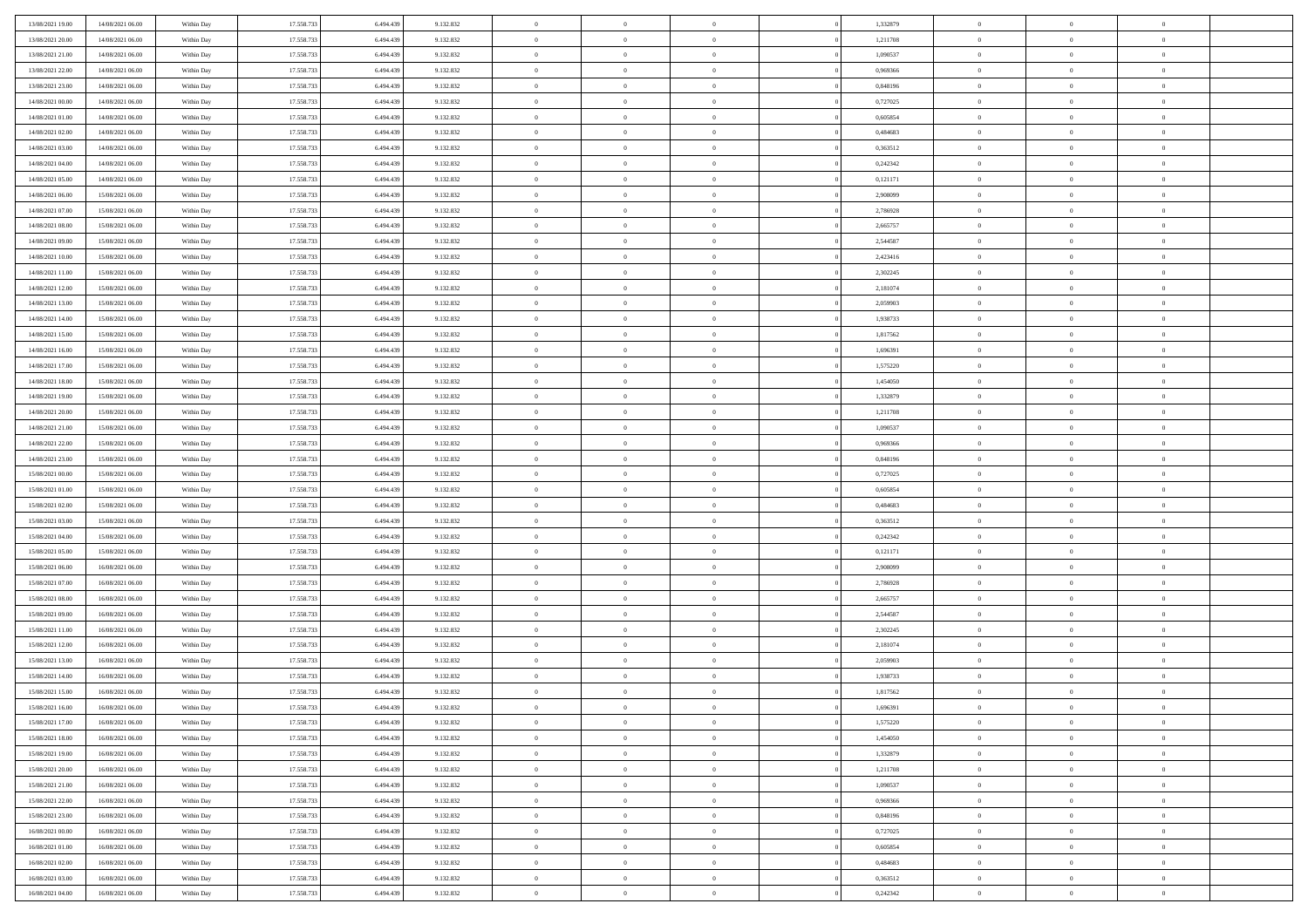| 16/08/2021 05:00 | 16/08/2021 06:00 | Within Day | 17.558.733 | 6.494.43  | 9.132.832 | $\bf{0}$       | $\overline{0}$ | $\overline{0}$ | 0,121171 | $\mathbf{0}$   | $\overline{0}$ | $\bf{0}$       |  |
|------------------|------------------|------------|------------|-----------|-----------|----------------|----------------|----------------|----------|----------------|----------------|----------------|--|
| 16/08/2021 06:00 | 17/08/2021 06:00 | Within Day | 17.558.733 | 6.494.43  | 9.132.832 | $\overline{0}$ | $\overline{0}$ | $\Omega$       | 2,908099 | $\mathbf{0}$   | $\bf{0}$       | $\theta$       |  |
| 16/08/2021 07:00 | 17/08/2021 06:00 | Within Day | 17.558.733 | 6.494.439 | 9.132.832 | $\overline{0}$ | $\overline{0}$ | $\overline{0}$ | 2,786928 | $\,$ 0 $\,$    | $\overline{0}$ | $\,$ 0 $\,$    |  |
| 16/08/2021 08:00 | 17/08/2021 06:00 | Within Day | 17.558.733 | 6.494.439 | 9.132.832 | $\overline{0}$ | $\overline{0}$ | $\Omega$       | 2,665757 | $\overline{0}$ | $\theta$       | $\overline{0}$ |  |
| 16/08/2021 09:00 | 17/08/2021 06:00 | Within Day | 17.558.733 | 6.494.439 | 9.132.832 | $\mathbf{0}$   | $\overline{0}$ | $\overline{0}$ | 2,544587 | $\mathbf{0}$   | $\bf{0}$       | $\overline{0}$ |  |
| 16/08/2021 10:00 | 17/08/2021 06:00 | Within Day | 17.558.733 | 6.494.439 | 9.132.832 | $\,$ 0         | $\overline{0}$ | $\overline{0}$ | 2,423416 | $\,$ 0 $\,$    | $\overline{0}$ | $\,$ 0 $\,$    |  |
| 16/08/2021 11:00 | 17/08/2021 06:00 | Within Day | 17.558.733 | 6.494.439 | 9.132.832 | $\bf{0}$       | $\overline{0}$ | $\Omega$       | 2,302245 | $\bf{0}$       | $\theta$       | $\overline{0}$ |  |
| 16/08/2021 12:00 | 17/08/2021 06:00 | Within Day | 17.558.733 | 6.494.439 | 9.132.832 | $\overline{0}$ | $\overline{0}$ | $\overline{0}$ | 2,181074 | $\mathbf{0}$   | $\bf{0}$       | $\theta$       |  |
| 16/08/2021 13:00 | 17/08/2021 06:00 | Within Day | 17.558.733 | 6.494.439 | 9.132.832 | $\,$ 0         | $\overline{0}$ | $\overline{0}$ | 2,059903 | $\,$ 0 $\,$    | $\overline{0}$ | $\,$ 0 $\,$    |  |
| 16/08/2021 14:00 | 17/08/2021 06:00 | Within Day | 17.558.733 | 6.494.439 | 9.132.832 | $\overline{0}$ | $\overline{0}$ | $\Omega$       | 1,938733 | $\overline{0}$ | $\theta$       | $\overline{0}$ |  |
| 16/08/2021 15:00 | 17/08/2021 06:00 | Within Day | 17.558.733 | 6.494.439 | 9.132.832 | $\mathbf{0}$   | $\overline{0}$ | $\overline{0}$ | 1,817562 | $\mathbf{0}$   | $\bf{0}$       | $\theta$       |  |
| 16/08/2021 16:00 | 17/08/2021 06:00 | Within Day | 17.558.733 | 6.494.439 | 9.132.832 | $\,$ 0         | $\overline{0}$ | $\overline{0}$ | 1,696391 | $\,$ 0 $\,$    | $\overline{0}$ | $\,$ 0 $\,$    |  |
| 16/08/2021 17:00 | 17/08/2021 06:00 | Within Day | 17.558.733 | 6.494.439 | 9.132.832 | $\overline{0}$ | $\overline{0}$ | $\Omega$       | 1,575220 | $\overline{0}$ | $\theta$       | $\overline{0}$ |  |
| 16/08/2021 18:00 | 17/08/2021 06:00 | Within Day | 17.558.733 | 6.494.439 | 9.132.832 | $\mathbf{0}$   | $\overline{0}$ | $\overline{0}$ | 1,454050 | $\mathbf{0}$   | $\bf{0}$       | $\theta$       |  |
| 16/08/2021 19:00 | 17/08/2021 06:00 | Within Day | 17.558.733 | 6.494.439 | 9.132.832 | $\,$ 0         | $\,$ 0 $\,$    | $\overline{0}$ | 1,332879 | $\,$ 0 $\,$    | $\overline{0}$ | $\,$ 0 $\,$    |  |
| 16/08/2021 20:00 | 17/08/2021 06:00 | Within Day | 17.558.733 | 6.494.439 | 9.132.832 | $\bf{0}$       | $\overline{0}$ | $\Omega$       | 1,211708 | $\bf{0}$       | $\theta$       | $\overline{0}$ |  |
| 16/08/2021 21:00 | 17/08/2021 06:00 | Within Day | 17.558.733 | 6.494.439 | 9.132.832 | $\mathbf{0}$   | $\overline{0}$ | $\overline{0}$ | 1,090537 | $\mathbf{0}$   | $\bf{0}$       | $\theta$       |  |
| 16/08/2021 22:00 | 17/08/2021 06:00 | Within Day | 17.558.733 | 6.494.439 | 9.132.832 | $\overline{0}$ | $\overline{0}$ | $\overline{0}$ | 0,969366 | $\,$ 0 $\,$    | $\overline{0}$ | $\,$ 0 $\,$    |  |
| 16/08/2021 23:00 | 17/08/2021 06:00 | Within Day | 17.558.733 | 6.494.439 | 9.132.832 | $\overline{0}$ | $\overline{0}$ | $\Omega$       | 0.848196 | $\overline{0}$ | $\theta$       | $\overline{0}$ |  |
| 17/08/2021 00:00 | 17/08/2021 06:00 | Within Day | 17.558.733 | 6.494.439 | 9.132.832 | $\overline{0}$ | $\overline{0}$ | $\overline{0}$ | 0,727025 | $\mathbf{0}$   | $\bf{0}$       | $\theta$       |  |
| 17/08/2021 01:00 | 17/08/2021 06:00 | Within Day | 17.558.733 | 6.494.439 | 9.132.832 | $\,$ 0         | $\overline{0}$ | $\overline{0}$ | 0,605854 | $\,$ 0 $\,$    | $\overline{0}$ | $\,$ 0 $\,$    |  |
| 17/08/2021 02:00 | 17/08/2021 06:00 | Within Day | 17.558.733 | 6.494.43  | 9.132.832 | $\overline{0}$ | $\overline{0}$ | $\Omega$       | 0.484683 | $\overline{0}$ | $\theta$       | $\overline{0}$ |  |
| 17/08/2021 03:00 | 17/08/2021 06:00 | Within Day | 17.558.733 | 6.494.439 | 9.132.832 | $\mathbf{0}$   | $\overline{0}$ | $\overline{0}$ | 0,363512 | $\mathbf{0}$   | $\bf{0}$       | $\theta$       |  |
| 17/08/2021 04:00 | 17/08/2021 06:00 | Within Day | 17.558.733 | 6.494.439 | 9.132.832 | $\,$ 0         | $\overline{0}$ | $\overline{0}$ | 0,242342 | $\,$ 0 $\,$    | $\overline{0}$ | $\,$ 0 $\,$    |  |
| 17/08/2021 05:00 | 17/08/2021 06:00 | Within Day | 17.558.733 | 6.494.439 | 9.132.832 | $\bf{0}$       | $\overline{0}$ | $\Omega$       | 0,121171 | $\bf{0}$       | $\theta$       | $\bf{0}$       |  |
| 17/08/2021 06:00 | 18/08/2021 06:00 | Within Day | 17.558.733 | 6.494.439 | 9.132.832 | $\overline{0}$ | $\overline{0}$ | $\overline{0}$ | 2,908099 | $\mathbf{0}$   | $\bf{0}$       | $\theta$       |  |
| 17/08/2021 07:00 | 18/08/2021 06:00 | Within Day | 17.558.733 | 6.494.439 | 9.132.832 | $\,$ 0         | $\overline{0}$ | $\overline{0}$ | 2,786928 | $\,$ 0 $\,$    | $\overline{0}$ | $\,$ 0 $\,$    |  |
| 17/08/2021 08:00 | 18/08/2021 06:00 | Within Day | 17.558.733 | 6.494.439 | 9.132.832 | $\overline{0}$ | $\overline{0}$ | $\Omega$       | 2.665757 | $\overline{0}$ | $\theta$       | $\overline{0}$ |  |
| 17/08/2021 09:00 | 18/08/2021 06:00 | Within Day | 17.558.733 | 6.494.439 | 9.132.832 | $\mathbf{0}$   | $\overline{0}$ | $\overline{0}$ | 2,544587 | $\mathbf{0}$   | $\bf{0}$       | $\overline{0}$ |  |
| 17/08/2021 10:00 | 18/08/2021 06:00 | Within Day | 17.558.733 | 6.494.439 | 9.132.832 | $\,$ 0         | $\overline{0}$ | $\overline{0}$ | 2,423416 | $\,$ 0 $\,$    | $\overline{0}$ | $\,$ 0 $\,$    |  |
| 17/08/2021 11:00 | 18/08/2021 06:00 | Within Day | 17.558.733 | 6.494.43  | 9.132.832 | $\bf{0}$       | $\overline{0}$ | $\Omega$       | 2,302245 | $\bf{0}$       | $\overline{0}$ | $\bf{0}$       |  |
| 17/08/2021 12:00 | 18/08/2021 06:00 | Within Day | 17.558.733 | 6.494.439 | 9.132.832 | $\mathbf{0}$   | $\overline{0}$ | $\overline{0}$ | 2,181074 | $\mathbf{0}$   | $\bf{0}$       | $\theta$       |  |
| 17/08/2021 13:00 | 18/08/2021 06:00 | Within Day | 17.558.733 | 6.494.439 | 9.132.832 | $\,$ 0         | $\overline{0}$ | $\overline{0}$ | 2,059903 | $\,$ 0 $\,$    | $\overline{0}$ | $\,$ 0 $\,$    |  |
| 17/08/2021 14:00 | 18/08/2021 06:00 | Within Day | 17.558.733 | 6.494.439 | 9.132.832 | $\bf{0}$       | $\overline{0}$ | $\overline{0}$ | 1,938733 | $\mathbf{0}$   | $\overline{0}$ | $\bf{0}$       |  |
| 17/08/2021 15:00 | 18/08/2021 06:00 | Within Day | 17.558.733 | 6.494.439 | 9.132.832 | $\mathbf{0}$   | $\overline{0}$ | $\overline{0}$ | 1,817562 | $\overline{0}$ | $\bf{0}$       | $\theta$       |  |
| 17/08/2021 16:00 | 18/08/2021 06:00 | Within Day | 17.558.733 | 6.494.439 | 9.132.832 | $\overline{0}$ | $\overline{0}$ | $\overline{0}$ | 1,696391 | $\,$ 0 $\,$    | $\overline{0}$ | $\,$ 0 $\,$    |  |
| 17/08/2021 17:00 | 18/08/2021 06:00 | Within Day | 17.558.733 | 6.494.439 | 9.132.832 | $\bf{0}$       | $\overline{0}$ | $\Omega$       | 1,575220 | $\bf{0}$       | $\theta$       | $\bf{0}$       |  |
| 17/08/2021 18:00 | 18/08/2021 06:00 | Within Day | 17.558.733 | 6.494.439 | 9.132.832 | $\mathbf{0}$   | $\overline{0}$ | $\overline{0}$ | 1,454050 | $\mathbf{0}$   | $\bf{0}$       | $\overline{0}$ |  |
| 17/08/2021 19:00 | 18/08/2021 06:00 | Within Day | 17.558.733 | 6.494.439 | 9.132.832 | $\,$ 0         | $\overline{0}$ | $\overline{0}$ | 1,332879 | $\,$ 0 $\,$    | $\overline{0}$ | $\,$ 0 $\,$    |  |
| 17/08/2021 20:00 | 18/08/2021 06:00 | Within Day | 17.558.733 | 6.494.439 | 9.132.832 | $\bf{0}$       | $\overline{0}$ | $\Omega$       | 1,211708 | $\bf{0}$       | $\overline{0}$ | $\bf{0}$       |  |
| 17/08/2021 21:00 | 18/08/2021 06:00 | Within Day | 17.558.733 | 6.494.439 | 9.132.832 | $\mathbf{0}$   | $\overline{0}$ | $\overline{0}$ | 1,090537 | $\overline{0}$ | $\overline{0}$ | $\theta$       |  |
| 17/08/2021 22:00 | 18/08/2021 06:00 | Within Day | 17.558.733 | 6.494.439 | 9.132.832 | $\,$ 0         | $\overline{0}$ | $\overline{0}$ | 0,969366 | $\,$ 0 $\,$    | $\overline{0}$ | $\,$ 0 $\,$    |  |
| 17/08/2021 23.00 | 18/08/2021 06:00 | Within Day | 17.558.733 | 6.494.43  | 9.132.832 | $\bf{0}$       | $\overline{0}$ | $\overline{0}$ | 0,848196 | $\bf{0}$       | $\overline{0}$ | $\bf{0}$       |  |
| 18/08/2021 00:00 | 18/08/2021 06:00 | Within Day | 17.558.733 | 6.494.439 | 9.132.832 | $\mathbf{0}$   | $\overline{0}$ | $\overline{0}$ | 0,727025 | $\overline{0}$ | $\bf{0}$       | $\theta$       |  |
| 18/08/2021 01:00 | 18/08/2021 06:00 | Within Day | 17.558.733 | 6.494.439 | 9.132.832 | $\theta$       | $\overline{0}$ | $\theta$       | 0,605854 | $\overline{0}$ | $\overline{0}$ | $\overline{0}$ |  |
| 18/08/2021 02:00 | 18/08/2021 06:00 | Within Day | 17.558.733 | 6.494.439 | 9.132.832 | $\bf{0}$       | $\overline{0}$ | $\overline{0}$ | 0,484683 | $\mathbf{0}$   | $\overline{0}$ | $\bf{0}$       |  |
| 18/08/2021 03:00 | 18/08/2021 06:00 | Within Day | 17.558.733 | 6.494.439 | 9.132.832 | $\overline{0}$ | $\overline{0}$ | $\overline{0}$ | 0,363512 | $\,$ 0 $\,$    | $\overline{0}$ | $\overline{0}$ |  |
| 18/08/2021 04:00 | 18/08/2021 06:00 | Within Day | 17.558.733 | 6.494.439 | 9.132.832 | $\,$ 0 $\,$    | $\overline{0}$ | $\overline{0}$ | 0,242342 | $\,$ 0 $\,$    | $\,$ 0 $\,$    | $\theta$       |  |
| 18/08/2021 05:00 | 18/08/2021 06:00 | Within Day | 17.558.733 | 6.494.439 | 9.132.832 | $\mathbf{0}$   | $\overline{0}$ | $\overline{0}$ | 0,121171 | $\mathbf{0}$   | $\overline{0}$ | $\overline{0}$ |  |
| 18/08/2021 06:00 | 19/08/2021 06:00 | Within Day | 17.558.733 | 6.494.439 | 9.132.832 | $\mathbf{0}$   | $\overline{0}$ | $\overline{0}$ | 2,908099 | $\,$ 0 $\,$    | $\bf{0}$       | $\overline{0}$ |  |
| 18/08/2021 07:00 | 19/08/2021 06:00 | Within Day | 17.558.733 | 6.494.439 | 9.132.832 | $\,$ 0 $\,$    | $\overline{0}$ | $\overline{0}$ | 2,786928 | $\,$ 0 $\,$    | $\overline{0}$ | $\theta$       |  |
| 18/08/2021 08:00 | 19/08/2021 06:00 | Within Day | 17.558.733 | 6.494.439 | 9.132.832 | $\mathbf{0}$   | $\overline{0}$ | $\overline{0}$ | 2,665757 | $\mathbf{0}$   | $\overline{0}$ | $\overline{0}$ |  |
| 18/08/2021 09:00 | 19/08/2021 06:00 | Within Day | 17.558.733 | 6.494.439 | 9.132.832 | $\,$ 0 $\,$    | $\overline{0}$ | $\overline{0}$ | 2,544587 | $\,$ 0 $\,$    | $\bf{0}$       | $\overline{0}$ |  |
| 18/08/2021 10:00 | 19/08/2021 06:00 | Within Day | 17.558.733 | 6.494.439 | 9.132.832 | $\,$ 0 $\,$    | $\overline{0}$ | $\overline{0}$ | 2,423416 | $\,$ 0 $\,$    | $\,$ 0         | $\theta$       |  |
| 18/08/2021 11:00 | 19/08/2021 06:00 | Within Day | 17.558.733 | 6.494.439 | 9.132.832 | $\bf{0}$       | $\overline{0}$ | $\overline{0}$ | 2,302245 | $\mathbf{0}$   | $\overline{0}$ | $\overline{0}$ |  |
| 18/08/2021 12:00 | 19/08/2021 06:00 | Within Day | 17.558.733 | 6.494.439 | 9.132.832 | $\mathbf{0}$   | $\overline{0}$ | $\overline{0}$ | 2,181074 | $\mathbf{0}$   | $\bf{0}$       | $\overline{0}$ |  |
| 18/08/2021 13:00 | 19/08/2021 06:00 | Within Day | 17.558.733 | 6.494.439 | 9.132.832 | $\,$ 0         | $\overline{0}$ | $\overline{0}$ | 2,059903 | $\,$ 0 $\,$    | $\overline{0}$ | $\theta$       |  |
|                  |                  |            |            |           |           |                |                |                |          |                |                |                |  |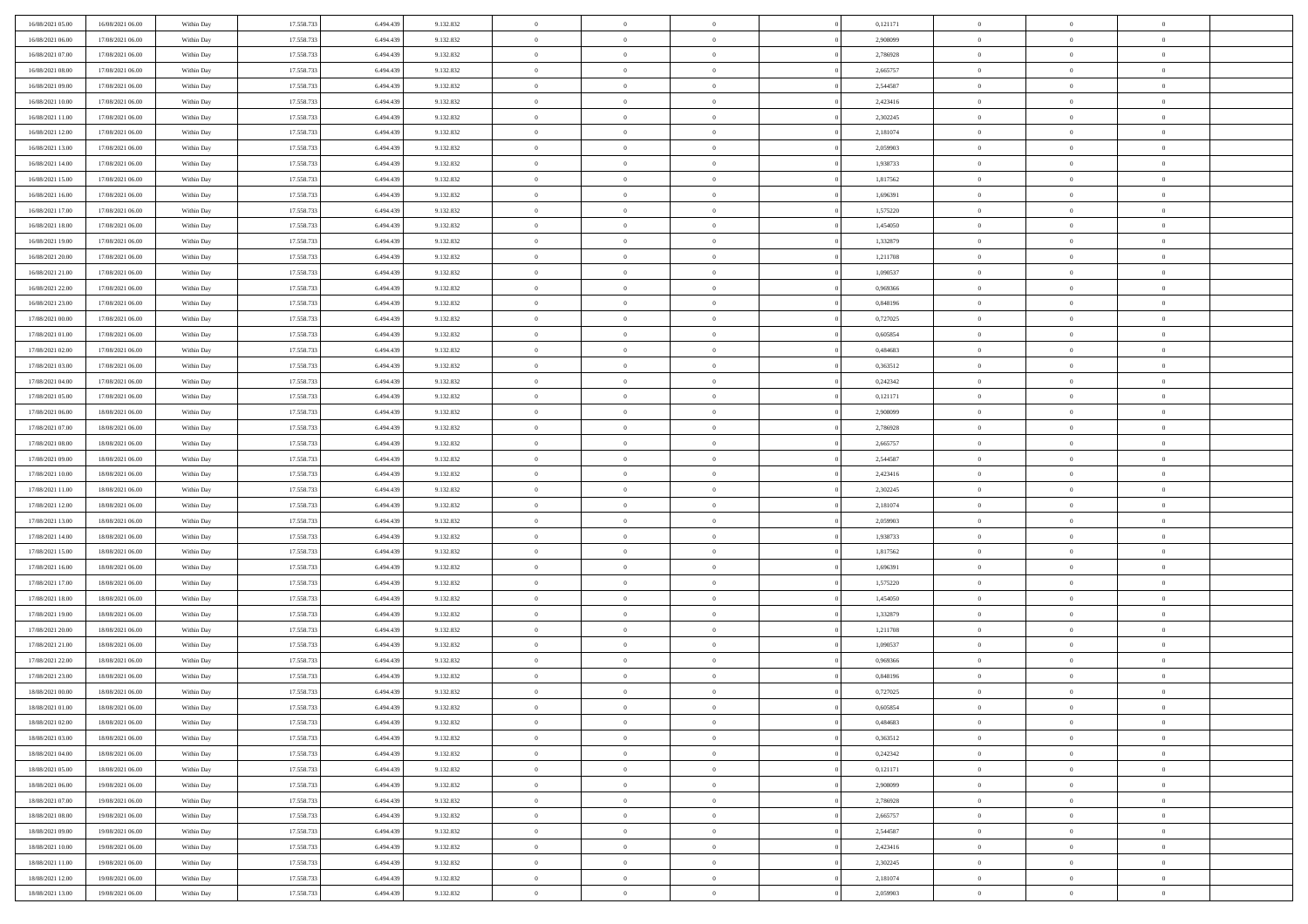| 18/08/2021 14:00 | 19/08/2021 06:00 | Within Day | 17.558.733 | 6.494.439 | 9.132.832 | $\overline{0}$ | $\overline{0}$ | $\Omega$       | 1,938733 | $\bf{0}$       | $\mathbf{0}$   | $\bf{0}$       |  |
|------------------|------------------|------------|------------|-----------|-----------|----------------|----------------|----------------|----------|----------------|----------------|----------------|--|
| 18/08/2021 15:00 | 19/08/2021 06:00 | Within Day | 17.558.733 | 6.494.439 | 9.132.832 | $\mathbf{0}$   | $\overline{0}$ | $\overline{0}$ | 1,817562 | $\overline{0}$ | $\overline{0}$ | $\overline{0}$ |  |
| 18/08/2021 16:00 | 19/08/2021 06:00 | Within Day | 17.558.733 | 6.494.439 | 9.132.832 | $\,$ 0         | $\overline{0}$ | $\bf{0}$       | 1,696391 | $\,$ 0         | $\overline{0}$ | $\,$ 0 $\,$    |  |
| 18/08/2021 17:00 | 19/08/2021 06:00 | Within Day | 17.558.733 | 6,494,439 | 9.132.832 | $\bf{0}$       | $\overline{0}$ | $\Omega$       | 1,575220 | $\bf{0}$       | $\mathbf{0}$   | $\theta$       |  |
| 18/08/2021 18:00 | 19/08/2021 06:00 | Within Day | 17.558.733 | 6.494.439 | 9.132.832 | $\bf{0}$       | $\overline{0}$ | $\overline{0}$ | 1,454050 | $\overline{0}$ | $\overline{0}$ | $\overline{0}$ |  |
| 18/08/2021 19:00 | 19/08/2021 06:00 | Within Day | 17.558.733 | 6.494.439 | 9.132.832 | $\bf{0}$       | $\overline{0}$ | $\bf{0}$       | 1,332879 | $\,$ 0         | $\overline{0}$ | $\,$ 0 $\,$    |  |
| 18/08/2021 20:00 | 19/08/2021 06:00 | Within Day | 17.558.733 | 6.494.439 | 9.132.832 | $\bf{0}$       | $\overline{0}$ | $\overline{0}$ | 1,211708 | $\bf{0}$       | $\mathbf{0}$   | $\theta$       |  |
| 18/08/2021 21:00 | 19/08/2021 06:00 | Within Day | 17.558.733 | 6.494.439 | 9.132.832 | $\overline{0}$ | $\overline{0}$ | $\overline{0}$ | 1,090537 | $\mathbf{0}$   | $\overline{0}$ | $\overline{0}$ |  |
| 18/08/2021 22:00 | 19/08/2021 06:00 | Within Day | 17.558.733 | 6.494.439 | 9.132.832 | $\bf{0}$       | $\overline{0}$ | $\bf{0}$       | 0,969366 | $\,$ 0         | $\overline{0}$ | $\,$ 0 $\,$    |  |
| 18/08/2021 23:00 | 19/08/2021 06:00 | Within Day | 17.558.733 | 6,494,439 | 9.132.832 | $\bf{0}$       | $\overline{0}$ | $\Omega$       | 0.848196 | $\theta$       | $\mathbf{0}$   | $\theta$       |  |
| 19/08/2021 00:00 | 19/08/2021 06:00 | Within Day | 17.558.733 | 6.494.439 | 9.132.832 | $\overline{0}$ | $\overline{0}$ | $\overline{0}$ | 0,727025 | $\mathbf{0}$   | $\overline{0}$ | $\overline{0}$ |  |
| 19/08/2021 01:00 | 19/08/2021 06:00 | Within Day | 17.558.733 | 6.494.439 | 9.132.832 | $\bf{0}$       | $\overline{0}$ | $\bf{0}$       | 0,605854 | $\,$ 0         | $\overline{0}$ | $\,$ 0 $\,$    |  |
| 19/08/2021 02:00 | 19/08/2021 06:00 | Within Day | 17.558.733 | 6,494,439 | 9.132.832 | $\bf{0}$       | $\overline{0}$ | $\Omega$       | 0.484683 | $\overline{0}$ | $\mathbf{0}$   | $\theta$       |  |
| 19/08/2021 03:00 | 19/08/2021 06:00 | Within Day | 17.558.733 | 6.494.439 | 9.132.832 | $\overline{0}$ | $\overline{0}$ | $\overline{0}$ | 0,363512 | $\mathbf{0}$   | $\overline{0}$ | $\overline{0}$ |  |
| 19/08/2021 04:00 | 19/08/2021 06:00 | Within Day | 17.558.733 | 6.494.439 | 9.132.832 | $\bf{0}$       | $\overline{0}$ | $\bf{0}$       | 0,242342 | $\,$ 0         | $\overline{0}$ | $\,$ 0 $\,$    |  |
| 19/08/2021 05:00 | 19/08/2021 06:00 | Within Day | 17.558.733 | 6.494.439 | 9.132.832 | $\bf{0}$       | $\overline{0}$ | $\overline{0}$ | 0,121171 | $\theta$       | $\mathbf{0}$   | $\bf{0}$       |  |
| 19/08/2021 06:00 | 20/08/2021 06:00 | Within Day | 17.558.733 | 6.494.439 | 9.132.832 | $\overline{0}$ | $\overline{0}$ | $\overline{0}$ | 2,908099 | $\mathbf{0}$   | $\overline{0}$ | $\overline{0}$ |  |
| 19/08/2021 07:00 | 20/08/2021 06:00 | Within Day | 17.558.733 | 6.494.439 | 9.132.832 | $\bf{0}$       | $\overline{0}$ | $\bf{0}$       | 2,786928 | $\,$ 0         | $\overline{0}$ | $\,$ 0 $\,$    |  |
| 19/08/2021 08:00 | 20/08/2021 06:00 | Within Day | 17.558.733 | 6.494.439 | 9.132.832 | $\bf{0}$       | $\overline{0}$ | $\Omega$       | 2.665757 | $\theta$       | $\mathbf{0}$   | $\theta$       |  |
| 19/08/2021 09:00 | 20/08/2021 06:00 | Within Day | 17.558.733 | 6.494.439 | 9.132.832 | $\overline{0}$ | $\overline{0}$ | $\overline{0}$ | 2,544587 | $\mathbf{0}$   | $\overline{0}$ | $\overline{0}$ |  |
| 19/08/2021 10:00 | 20/08/2021 06:00 | Within Day | 17.558.733 | 6.494.439 | 9.132.832 | $\bf{0}$       | $\overline{0}$ | $\bf{0}$       | 2,423416 | $\,$ 0         | $\overline{0}$ | $\,$ 0 $\,$    |  |
| 19/08/2021 11:00 | 20/08/2021 06:00 | Within Day | 17.558.733 | 6,494,439 | 9.132.832 | $\bf{0}$       | $\overline{0}$ | $\Omega$       | 2,302245 | $\bf{0}$       | $\mathbf{0}$   | $\theta$       |  |
| 19/08/2021 12:00 | 20/08/2021 06:00 | Within Day | 17.558.733 | 6.494.439 | 9.132.832 | $\overline{0}$ | $\overline{0}$ | $\overline{0}$ | 2,181074 | $\mathbf{0}$   | $\overline{0}$ | $\overline{0}$ |  |
| 19/08/2021 13:00 | 20/08/2021 06:00 | Within Day | 17.558.733 | 6.494.439 | 9.132.832 | $\bf{0}$       | $\overline{0}$ | $\bf{0}$       | 2,059903 | $\,$ 0         | $\overline{0}$ | $\,$ 0 $\,$    |  |
| 19/08/2021 14:00 | 20/08/2021 06:00 | Within Day | 17.558.733 | 6.494.439 | 9.132.832 | $\bf{0}$       | $\overline{0}$ | $\overline{0}$ | 1.938733 | $\bf{0}$       | $\bf{0}$       | $\bf{0}$       |  |
| 19/08/2021 15:00 | 20/08/2021 06:00 | Within Day | 17.558.733 | 6.494.439 | 9.132.832 | $\overline{0}$ | $\overline{0}$ | $\overline{0}$ | 1,817562 | $\mathbf{0}$   | $\overline{0}$ | $\overline{0}$ |  |
| 19/08/2021 16:00 | 20/08/2021 06:00 | Within Day | 17.558.733 | 6.494.439 | 9.132.832 | $\bf{0}$       | $\overline{0}$ | $\bf{0}$       | 1,696391 | $\,$ 0         | $\overline{0}$ | $\,$ 0 $\,$    |  |
| 19/08/2021 17:00 | 20/08/2021 06:00 | Within Day | 17.558.733 | 6,494,439 | 9.132.832 | $\bf{0}$       | $\overline{0}$ | $\Omega$       | 1,575220 | $\theta$       | $\mathbf{0}$   | $\theta$       |  |
| 19/08/2021 18:00 | 20/08/2021 06:00 | Within Day | 17.558.733 | 6.494.439 | 9.132.832 | $\overline{0}$ | $\overline{0}$ | $\overline{0}$ | 1,454050 | $\mathbf{0}$   | $\overline{0}$ | $\overline{0}$ |  |
| 19/08/2021 19:00 | 20/08/2021 06:00 | Within Day | 17.558.733 | 6.494.439 | 9.132.832 | $\bf{0}$       | $\overline{0}$ | $\bf{0}$       | 1,332879 | $\,$ 0         | $\overline{0}$ | $\,$ 0 $\,$    |  |
| 19/08/2021 20:00 | 20/08/2021 06:00 | Within Day | 17.558.733 | 6.494.439 | 9.132.832 | $\bf{0}$       | $\bf{0}$       | $\overline{0}$ | 1,211708 | $\bf{0}$       | $\overline{0}$ | $\,0\,$        |  |
| 19/08/2021 21:00 | 20/08/2021 06:00 | Within Day | 17.558.733 | 6.494.439 | 9.132.832 | $\overline{0}$ | $\overline{0}$ | $\overline{0}$ | 1,090537 | $\mathbf{0}$   | $\overline{0}$ | $\overline{0}$ |  |
| 19/08/2021 22:00 | 20/08/2021 06:00 | Within Day | 17.558.733 | 6.494.439 | 9.132.832 | $\bf{0}$       | $\overline{0}$ | $\bf{0}$       | 0,969366 | $\,$ 0         | $\overline{0}$ | $\,$ 0 $\,$    |  |
| 19/08/2021 23:00 | 20/08/2021 06:00 | Within Day | 17.558.733 | 6.494.439 | 9.132.832 | $\bf{0}$       | $\overline{0}$ | $\bf{0}$       | 0,848196 | $\bf{0}$       | $\overline{0}$ | $\,0\,$        |  |
| 20/08/2021 00:00 | 20/08/2021 06:00 | Within Day | 17.558.733 | 6.494.439 | 9.132.832 | $\overline{0}$ | $\overline{0}$ | $\overline{0}$ | 0,727025 | $\overline{0}$ | $\overline{0}$ | $\overline{0}$ |  |
| 20/08/2021 01:00 | 20/08/2021 06:00 | Within Day | 17.558.733 | 6.494.439 | 9.132.832 | $\bf{0}$       | $\overline{0}$ | $\bf{0}$       | 0,605854 | $\,$ 0         | $\overline{0}$ | $\,$ 0 $\,$    |  |
| 20/08/2021 02:00 | 20/08/2021 06:00 | Within Day | 17.558.733 | 6.494.439 | 9.132.832 | $\bf{0}$       | $\bf{0}$       | $\overline{0}$ | 0,484683 | $\bf{0}$       | $\overline{0}$ | $\,0\,$        |  |
| 20/08/2021 03:00 | 20/08/2021 06:00 | Within Day | 17.558.733 | 6.494.439 | 9.132.832 | $\overline{0}$ | $\overline{0}$ | $\overline{0}$ | 0,363512 | $\mathbf{0}$   | $\overline{0}$ | $\overline{0}$ |  |
| 20/08/2021 04:00 | 20/08/2021 06:00 | Within Day | 17.558.733 | 6.494.439 | 9.132.832 | $\bf{0}$       | $\overline{0}$ | $\bf{0}$       | 0,242342 | $\,$ 0         | $\overline{0}$ | $\,$ 0 $\,$    |  |
| 20/08/2021 05:00 | 20/08/2021 06:00 | Within Day | 17.558.733 | 6.494.439 | 9.132.832 | $\bf{0}$       | $\bf{0}$       | $\overline{0}$ | 0,121171 | $\bf{0}$       | $\overline{0}$ | $\,0\,$        |  |
| 20/08/2021 06:00 | 21/08/2021 06:00 | Within Day | 17.558.733 | 6.494.439 | 9.132.832 | $\overline{0}$ | $\overline{0}$ | $\overline{0}$ | 2,908099 | $\overline{0}$ | $\overline{0}$ | $\overline{0}$ |  |
| 20/08/2021 07:00 | 21/08/2021 06:00 | Within Day | 17.558.733 | 6.494.439 | 9.132.832 | $\bf{0}$       | $\overline{0}$ | $\bf{0}$       | 2,786928 | $\,$ 0         | $\overline{0}$ | $\,$ 0 $\,$    |  |
| 20/08/2021 08:00 | 21/08/2021 06:00 | Within Day | 17.558.733 | 6.494.439 | 9.132.832 | $\bf{0}$       | $\bf{0}$       | $\bf{0}$       | 2,665757 | $\bf{0}$       | $\overline{0}$ | $\,0\,$        |  |
| 20/08/2021 09:00 | 21/08/2021 06:00 | Within Dav | 17.558.733 | 6.494.439 | 9.132.832 | $\mathbf{0}$   | $\overline{0}$ | $\overline{0}$ | 2,544587 | $\overline{0}$ | $\overline{0}$ | $\overline{0}$ |  |
| 20/08/2021 10:00 | 21/08/2021 06:00 | Within Day | 17.558.733 | 6.494.439 | 9.132.832 | $\bf{0}$       | $\overline{0}$ | $\theta$       | 2,423416 | $\overline{0}$ | $\overline{0}$ | $\theta$       |  |
| 20/08/2021 11:00 | 21/08/2021 06:00 | Within Day | 17.558.733 | 6.494.439 | 9.132.832 | $\bf{0}$       | $\overline{0}$ | $\bf{0}$       | 2,302245 | $\bf{0}$       | $\overline{0}$ | $\bf{0}$       |  |
| 20/08/2021 12:00 | 21/08/2021 06:00 | Within Day | 17.558.733 | 6.494.439 | 9.132.832 | $\overline{0}$ | $\overline{0}$ | $\overline{0}$ | 2,181074 | $\overline{0}$ | $\overline{0}$ | $\overline{0}$ |  |
| 20/08/2021 13:00 | 21/08/2021 06:00 | Within Day | 17.558.733 | 6.494.439 | 9.132.832 | $\,$ 0 $\,$    | $\overline{0}$ | $\overline{0}$ | 2,059903 | $\mathbf{0}$   | $\,$ 0 $\,$    | $\,$ 0 $\,$    |  |
| 20/08/2021 14:00 | 21/08/2021 06:00 | Within Day | 17.558.733 | 6.494.439 | 9.132.832 | $\bf{0}$       | $\overline{0}$ | $\overline{0}$ | 1,938733 | $\bf{0}$       | $\overline{0}$ | $\bf{0}$       |  |
| 20/08/2021 15:00 | 21/08/2021 06:00 | Within Day | 17.558.733 | 6.494.439 | 9.132.832 | $\overline{0}$ | $\overline{0}$ | $\overline{0}$ | 1,817562 | $\overline{0}$ | $\bf{0}$       | $\overline{0}$ |  |
| 20/08/2021 16:00 | 21/08/2021 06:00 | Within Day | 17.558.733 | 6.494.439 | 9.132.832 | $\,$ 0 $\,$    | $\overline{0}$ | $\overline{0}$ | 1,696391 | $\mathbf{0}$   | $\overline{0}$ | $\,$ 0 $\,$    |  |
| 20/08/2021 17:00 | 21/08/2021 06:00 | Within Day | 17.558.733 | 6.494.439 | 9.132.832 | $\overline{0}$ | $\overline{0}$ | $\overline{0}$ | 1,575220 | $\bf{0}$       | $\overline{0}$ | $\overline{0}$ |  |
| 20/08/2021 18:00 | 21/08/2021 06:00 | Within Day | 17.558.733 | 6.494.439 | 9.132.832 | $\overline{0}$ | $\overline{0}$ | $\overline{0}$ | 1,454050 | $\overline{0}$ | $\bf{0}$       | $\overline{0}$ |  |
| 20/08/2021 19:00 | 21/08/2021 06:00 | Within Day | 17.558.733 | 6.494.439 | 9.132.832 | $\,$ 0 $\,$    | $\overline{0}$ | $\overline{0}$ | 1,332879 | $\mathbf{0}$   | $\,$ 0 $\,$    | $\,$ 0 $\,$    |  |
| 20/08/2021 20:00 | 21/08/2021 06:00 | Within Day | 17.558.733 | 6.494.439 | 9.132.832 | $\bf{0}$       | $\overline{0}$ | $\overline{0}$ | 1,211708 | $\bf{0}$       | $\overline{0}$ | $\bf{0}$       |  |
| 20/08/2021 21:00 | 21/08/2021 06:00 | Within Day | 17.558.733 | 6.494.439 | 9.132.832 | $\bf{0}$       | $\overline{0}$ | $\overline{0}$ | 1,090537 | $\mathbf{0}$   | $\bf{0}$       | $\overline{0}$ |  |
| 20/08/2021 22:00 | 21/08/2021 06:00 | Within Day | 17.558.733 | 6.494.439 | 9.132.832 | $\,0\,$        | $\overline{0}$ | $\overline{0}$ | 0,969366 | $\,$ 0         | $\overline{0}$ | $\,$ 0 $\,$    |  |
|                  |                  |            |            |           |           |                |                |                |          |                |                |                |  |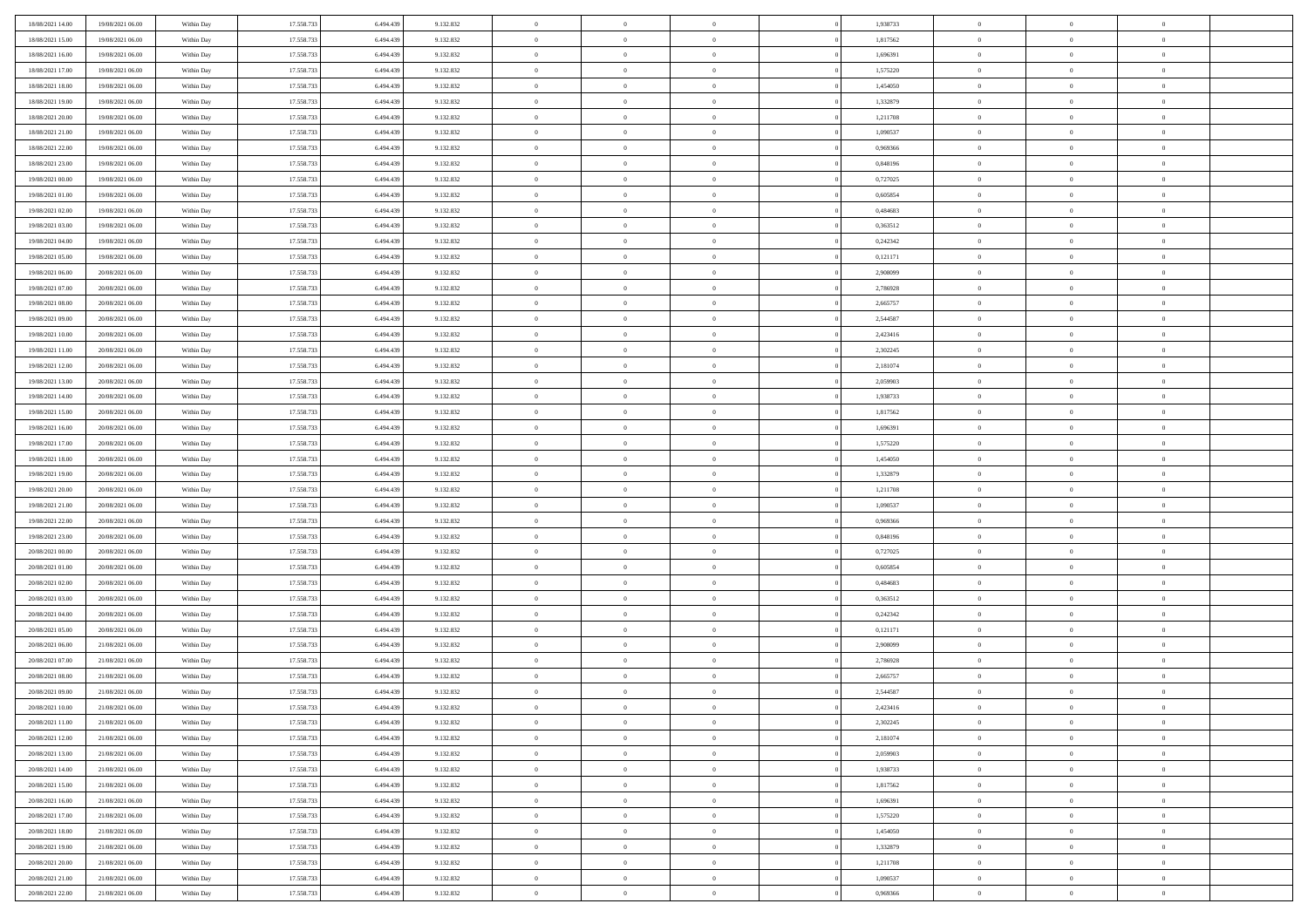| 20/08/2021 23:00                     | 21/08/2021 06:00                     | Within Day               | 17.558.733               | 6.494.439              | 9.132.832              | $\bf{0}$                | $\overline{0}$                   | $\Omega$                         | 0,848196             | $\bf{0}$                 | $\overline{0}$             | $\theta$                  |  |
|--------------------------------------|--------------------------------------|--------------------------|--------------------------|------------------------|------------------------|-------------------------|----------------------------------|----------------------------------|----------------------|--------------------------|----------------------------|---------------------------|--|
| 21/08/2021 00:00                     | 21/08/2021 06:00                     | Within Dav               | 17.558.733               | 6.494.439              | 9.132.832              | $\overline{0}$          | $\overline{0}$                   | $\overline{0}$                   | 0,727025             | $\mathbf{0}$             | $\bf{0}$                   | $\overline{0}$            |  |
| 21/08/2021 01:00                     | 21/08/2021 06:00                     | Within Day               | 17.558.733               | 6.494.439              | 9.132.832              | $\theta$                | $\overline{0}$                   | $\overline{0}$                   | 0,605854             | $\,$ 0                   | $\overline{0}$             | $\,$ 0 $\,$               |  |
| 21/08/2021 02:00                     | 21/08/2021 06:00                     | Within Day               | 17.558.733               | 6,494,439              | 9.132.832              | $\overline{0}$          | $\overline{0}$                   | $\mathbf{0}$                     | 0.484683             | $\bf{0}$                 | $\mathbf{0}$               | $\theta$                  |  |
| 21/08/2021 03:00                     | 21/08/2021 06:00                     | Within Dav               | 17.558.733               | 6.494.439              | 9.132.832              | $\mathbf{0}$            | $\overline{0}$                   | $\overline{0}$                   | 0,363512             | $\mathbf{0}$             | $\bf{0}$                   | $\overline{0}$            |  |
| 21/08/2021 04:00                     | 21/08/2021 06:00                     | Within Day               | 17.558.733               | 6.494.439              | 9.132.832              | $\theta$                | $\overline{0}$                   | $\bf{0}$                         | 0,242342             | $\,$ 0                   | $\overline{0}$             | $\,$ 0 $\,$               |  |
| 21/08/2021 05:00                     | 21/08/2021 06:00                     | Within Day               | 17.558.733               | 6.494.439              | 9.132.832              | $\,$ 0 $\,$             | $\overline{0}$                   | $\Omega$                         | 0,121171             | $\bf{0}$                 | $\mathbf{0}$               | $\theta$                  |  |
| 21/08/2021 06:00                     | 22/08/2021 06:00                     | Within Dav               | 17.558.733               | 6.494.439              | 9.132.832              | $\overline{0}$          | $\overline{0}$                   | $\overline{0}$                   | 2,908099             | $\mathbf{0}$             | $\bf{0}$                   | $\overline{0}$            |  |
| 21/08/2021 07:00                     | 22/08/2021 06:00                     | Within Day               | 17.558.733               | 6.494.439              | 9.132.832              | $\theta$                | $\overline{0}$                   | $\bf{0}$                         | 2,786928             | $\,$ 0                   | $\overline{0}$             | $\,$ 0 $\,$               |  |
| 21/08/2021 08:00                     | 22/08/2021 06:00                     | Within Day               | 17.558.733               | 6,494,439              | 9.132.832              | $\overline{0}$          | $\overline{0}$                   | $\mathbf{0}$                     | 2.665757             | $\bf{0}$                 | $\mathbf{0}$               | $\theta$                  |  |
| 21/08/2021 09:00                     | 22/08/2021 06:00                     | Within Dav               | 17.558.733               | 6.494.439              | 9.132.832              | $\mathbf{0}$            | $\overline{0}$                   | $\overline{0}$                   | 2,544587             | $\mathbf{0}$             | $\bf{0}$                   | $\overline{0}$            |  |
| 21/08/2021 10:00                     | 22/08/2021 06:00                     | Within Day               | 17.558.733               | 6.494.439              | 9.132.832              | $\theta$                | $\overline{0}$                   | $\bf{0}$                         | 2,423416             | $\,$ 0                   | $\overline{0}$             | $\,$ 0 $\,$               |  |
| 21/08/2021 11:00                     | 22/08/2021 06:00                     | Within Day               | 17.558.733               | 6.494.439              | 9.132.832              | $\theta$                | $\overline{0}$                   | $\mathbf{0}$                     | 2,302245             | $\bf{0}$                 | $\mathbf{0}$               | $\theta$                  |  |
| 21/08/2021 12:00                     | 22/08/2021 06:00                     | Within Dav               | 17.558.733               | 6.494.439              | 9.132.832              | $\mathbf{0}$            | $\overline{0}$                   | $\overline{0}$                   | 2,181074             | $\mathbf{0}$             | $\bf{0}$                   | $\overline{0}$            |  |
| 21/08/2021 13:00                     | 22/08/2021 06:00                     | Within Day               | 17.558.733               | 6.494.439              | 9.132.832              | $\theta$                | $\overline{0}$                   | $\overline{0}$                   | 2,059903             | $\,$ 0                   | $\overline{0}$             | $\,$ 0 $\,$               |  |
| 21/08/2021 14:00                     | 22/08/2021 06:00                     | Within Day               | 17.558.733               | 6.494.439              | 9.132.832              | $\bf{0}$                | $\overline{0}$                   | $\mathbf{0}$                     | 1.938733             | $\bf{0}$                 | $\mathbf{0}$               | $\bf{0}$                  |  |
| 21/08/2021 15:00                     | 22/08/2021 06:00                     | Within Dav               | 17.558.733               | 6.494.439              | 9.132.832              | $\overline{0}$          | $\overline{0}$                   | $\overline{0}$                   | 1,817562             | $\mathbf{0}$             | $\bf{0}$                   | $\overline{0}$            |  |
| 21/08/2021 16:00                     | 22/08/2021 06:00                     | Within Day               | 17.558.733               | 6.494.439              | 9.132.832              | $\theta$                | $\overline{0}$                   | $\bf{0}$                         | 1,696391             | $\,$ 0                   | $\overline{0}$             | $\,$ 0 $\,$               |  |
| 21/08/2021 17:00                     | 22/08/2021 06:00                     | Within Day               | 17.558.733               | 6.494.439              | 9.132.832              | $\mathbf{0}$            | $\overline{0}$                   | $\mathbf{0}$                     | 1,575220             | $\bf{0}$                 | $\mathbf{0}$               | $\theta$                  |  |
| 21/08/2021 18:00                     | 22/08/2021 06:00                     | Within Dav               | 17.558.733               | 6.494.439              | 9.132.832              | $\overline{0}$          | $\overline{0}$                   | $\overline{0}$                   | 1,454050             | $\mathbf{0}$             | $\bf{0}$                   | $\overline{0}$            |  |
| 21/08/2021 19:00                     | 22/08/2021 06:00                     | Within Day               | 17.558.733               | 6.494.439              | 9.132.832              | $\theta$                | $\overline{0}$                   | $\bf{0}$                         | 1,332879             | $\,$ 0                   | $\overline{0}$             | $\,$ 0 $\,$               |  |
| 21/08/2021 20:00                     | 22/08/2021 06:00                     | Within Day               | 17.558.733               | 6.494.439              | 9.132.832              | $\theta$                | $\overline{0}$                   | $\mathbf{0}$                     | 1,211708             | $\bf{0}$                 | $\mathbf{0}$               | $\theta$                  |  |
| 21/08/2021 21:00                     | 22/08/2021 06:00                     | Within Day               | 17.558.733               | 6.494.439              | 9.132.832              | $\mathbf{0}$            | $\overline{0}$                   | $\overline{0}$                   | 1,090537             | $\mathbf{0}$             | $\bf{0}$                   | $\overline{0}$            |  |
| 21/08/2021 22:00                     | 22/08/2021 06:00                     | Within Day               | 17.558.733               | 6.494.439              | 9.132.832              | $\theta$                | $\overline{0}$                   | $\bf{0}$                         | 0,969366             | $\,$ 0                   | $\overline{0}$             | $\,$ 0 $\,$               |  |
| 21/08/2021 23:00                     | 22/08/2021 06:00                     | Within Day               | 17.558.733               | 6.494.439              | 9.132.832              | $\bf{0}$                | $\overline{0}$                   | $\mathbf{0}$                     | 0.848196             | $\bf{0}$                 | $\bf{0}$                   | $\bf{0}$                  |  |
| 22/08/2021 00:00                     | 22/08/2021 06:00                     | Within Day               | 17.558.733               | 6.494.439              | 9.132.832              | $\overline{0}$          | $\overline{0}$                   | $\overline{0}$                   | 0,727025             | $\mathbf{0}$             | $\bf{0}$                   | $\overline{0}$            |  |
| 22/08/2021 01:00                     | 22/08/2021 06:00                     | Within Day               | 17.558.733               | 6.494.439              | 9.132.832              | $\theta$                | $\overline{0}$                   | $\overline{0}$                   | 0,605854             | $\,$ 0                   | $\overline{0}$             | $\,$ 0 $\,$               |  |
| 22/08/2021 02:00                     | 22/08/2021 06:00                     | Within Day               | 17.558.733               | 6,494,439              | 9.132.832              | $\mathbf{0}$            | $\overline{0}$                   | $\mathbf{0}$                     | 0.484683             | $\bf{0}$                 | $\mathbf{0}$               | $\theta$                  |  |
| 22/08/2021 03:00                     | 22/08/2021 06:00                     | Within Day               | 17.558.733               | 6.494.439              | 9.132.832              | $\mathbf{0}$            | $\overline{0}$                   | $\overline{0}$                   | 0,363512             | $\mathbf{0}$             | $\bf{0}$                   | $\overline{0}$            |  |
| 22/08/2021 04:00                     | 22/08/2021 06:00                     | Within Day               | 17.558.733               | 6.494.439              | 9.132.832              | $\theta$                | $\overline{0}$                   | $\bf{0}$                         | 0,242342             | $\,$ 0                   | $\overline{0}$             | $\,$ 0 $\,$               |  |
| 22/08/2021 05:00                     | 22/08/2021 06:00                     | Within Day               | 17.558.733               | 6.494.439              | 9.132.832              | $\,$ 0 $\,$             | $\overline{0}$                   | $\overline{0}$                   | 0,121171             | $\bf{0}$                 | $\overline{0}$             | $\,0\,$                   |  |
| 22/08/2021 06:00                     | 23/08/2021 06:00                     | Within Day               | 17.558.733               | 6.494.439              | 9.132.832              | $\overline{0}$          | $\overline{0}$                   | $\overline{0}$                   | 2,908099             | $\mathbf{0}$             | $\bf{0}$                   | $\overline{0}$            |  |
| 22/08/2021 07:00                     | 23/08/2021 06:00                     | Within Day               | 17.558.733               | 6.494.439              | 9.132.832              | $\theta$                | $\overline{0}$                   | $\overline{0}$                   | 2,786928             | $\,$ 0                   | $\overline{0}$             | $\,$ 0 $\,$               |  |
| 22/08/2021 08:00                     | 23/08/2021 06:00                     | Within Day               | 17.558.733               | 6.494.439              | 9.132.832              | $\,$ 0 $\,$             | $\overline{0}$                   | $\overline{0}$                   | 2,665757             | $\bf{0}$                 | $\overline{0}$             | $\,0\,$                   |  |
| 22/08/2021 09:00                     | 23/08/2021 06:00                     | Within Day               | 17.558.733               | 6.494.439              | 9.132.832              | $\theta$                | $\overline{0}$                   | $\overline{0}$                   | 2,544587             | $\mathbf{0}$             | $\bf{0}$                   | $\overline{0}$            |  |
| 22/08/2021 11:00                     | 23/08/2021 06:00                     | Within Day               | 17.558.733               | 6.494.439              | 9.132.832              | $\theta$                | $\overline{0}$                   | $\bf{0}$                         | 2,302245             | $\,$ 0                   | $\overline{0}$             | $\,$ 0 $\,$               |  |
| 22/08/2021 12:00                     | 23/08/2021 06:00                     | Within Day               | 17.558.733               | 6.494.439              | 9.132.832              | $\,$ 0 $\,$             | $\overline{0}$                   | $\overline{0}$                   | 2,181074             | $\bf{0}$                 | $\overline{0}$             | $\,0\,$                   |  |
| 22/08/2021 13:00                     | 23/08/2021 06:00                     | Within Day               | 17.558.733               | 6.494.439              | 9.132.832              | $\mathbf{0}$            | $\overline{0}$                   | $\overline{0}$                   | 2,059903             | $\mathbf{0}$             | $\bf{0}$                   | $\overline{0}$            |  |
| 22/08/2021 14:00                     | 23/08/2021 06:00                     | Within Day               | 17.558.733               | 6.494.439              | 9.132.832              | $\theta$                | $\overline{0}$                   | $\bf{0}$                         | 1,938733             | $\,$ 0                   | $\overline{0}$             | $\,$ 0 $\,$               |  |
| 22/08/2021 15:00<br>22/08/2021 16:00 | 23/08/2021 06:00<br>23/08/2021 06:00 | Within Day<br>Within Day | 17.558.733<br>17.558.733 | 6.494.439<br>6.494.439 | 9.132.832<br>9.132.832 | $\,$ 0 $\,$<br>$\theta$ | $\overline{0}$<br>$\overline{0}$ | $\overline{0}$<br>$\overline{0}$ | 1,817562<br>1,696391 | $\bf{0}$<br>$\mathbf{0}$ | $\overline{0}$<br>$\bf{0}$ | $\,0\,$<br>$\overline{0}$ |  |
| 22/08/2021 17:00                     | 23/08/2021 06:00                     |                          | 17.558.733               | 6.494.439              | 9.132.832              | $\theta$                | $\overline{0}$                   | $\bf{0}$                         | 1,575220             | $\,$ 0                   | $\overline{0}$             | $\,$ 0 $\,$               |  |
| 22/08/2021 18:00                     | 23/08/2021 06:00                     | Within Day<br>Within Day | 17.558.733               | 6.494.439              | 9.132.832              | $\,$ 0 $\,$             | $\overline{0}$                   | $\overline{0}$                   | 1,454050             | $\bf{0}$                 | $\overline{0}$             | $\,0\,$                   |  |
| 22/08/2021 19:00                     | 23/08/2021 06:00                     | Within Dav               | 17.558.733               | 6.494.439              | 9.132.832              | $\theta$                | $\overline{0}$                   | $\overline{0}$                   | 1,332879             | $\mathbf{0}$             | $\bf{0}$                   | $\overline{0}$            |  |
| 22/08/2021 20:00                     | 23/08/2021 06:00                     | Within Day               | 17.558.733               | 6.494.439              | 9.132.832              | $\overline{0}$          | $\overline{0}$                   | $\overline{0}$                   | 1,211708             | $\overline{0}$           | $\overline{0}$             | $\theta$                  |  |
| 22/08/2021 21:00                     | 23/08/2021 06:00                     | Within Day               | 17.558.733               | 6.494.439              | 9.132.832              | $\bf{0}$                | $\overline{0}$                   | $\overline{0}$                   | 1,090537             | $\bf{0}$                 | $\overline{0}$             | $\bf{0}$                  |  |
| 22/08/2021 22:00                     | 23/08/2021 06:00                     | Within Day               | 17.558.733               | 6.494.439              | 9.132.832              | $\overline{0}$          | $\overline{0}$                   | $\overline{0}$                   | 0,969366             | $\overline{0}$           | $\bf{0}$                   | $\overline{0}$            |  |
| 22/08/2021 23:00                     | 23/08/2021 06:00                     | Within Day               | 17.558.733               | 6.494.439              | 9.132.832              | $\,$ 0                  | $\overline{0}$                   | $\overline{0}$                   | 0,848196             | $\,$ 0 $\,$              | $\,$ 0 $\,$                | $\,$ 0 $\,$               |  |
| 23/08/2021 00:00                     | 23/08/2021 06:00                     | Within Day               | 17.558.733               | 6.494.439              | 9.132.832              | $\bf{0}$                | $\overline{0}$                   | $\overline{0}$                   | 0,727025             | $\mathbf{0}$             | $\overline{0}$             | $\bf{0}$                  |  |
| 23/08/2021 01:00                     | 23/08/2021 06:00                     | Within Day               | 17.558.733               | 6.494.439              | 9.132.832              | $\,$ 0 $\,$             | $\overline{0}$                   | $\overline{0}$                   | 0,605854             | $\,$ 0 $\,$              | $\bf{0}$                   | $\overline{0}$            |  |
| 23/08/2021 02:00                     | 23/08/2021 06:00                     | Within Day               | 17.558.733               | 6.494.439              | 9.132.832              | $\,$ 0                  | $\overline{0}$                   | $\overline{0}$                   | 0,484683             | $\,$ 0 $\,$              | $\overline{0}$             | $\,$ 0 $\,$               |  |
| 23/08/2021 03:00                     | 23/08/2021 06:00                     | Within Day               | 17.558.733               | 6.494.439              | 9.132.832              | $\bf{0}$                | $\overline{0}$                   | $\overline{0}$                   | 0,363512             | $\overline{0}$           | $\overline{0}$             | $\overline{0}$            |  |
| 23/08/2021 04:00                     | 23/08/2021 06:00                     | Within Day               | 17.558.733               | 6.494.439              | 9.132.832              | $\,$ 0 $\,$             | $\overline{0}$                   | $\overline{0}$                   | 0,242342             | $\,$ 0 $\,$              | $\bf{0}$                   | $\overline{0}$            |  |
| 23/08/2021 05:00                     | 23/08/2021 06:00                     | Within Day               | 17.558.733               | 6.494.439              | 9.132.832              | $\,$ 0                  | $\overline{0}$                   | $\overline{0}$                   | 0,121171             | $\,$ 0 $\,$              | $\,$ 0 $\,$                | $\,$ 0 $\,$               |  |
| 23/08/2021 06:00                     | 24/08/2021 06:00                     | Within Day               | 17.558.733               | 6.494.439              | 9.132.832              | $\bf{0}$                | $\overline{0}$                   | $\overline{0}$                   | 2,908099             | $\mathbf{0}$             | $\overline{0}$             | $\bf{0}$                  |  |
| 23/08/2021 07:00                     | 24/08/2021 06:00                     | Within Day               | 17.558.733               | 6.494.439              | 9.132.832              | $\mathbf{0}$            | $\overline{0}$                   | $\overline{0}$                   | 2,786928             | $\overline{0}$           | $\bf{0}$                   | $\overline{0}$            |  |
| 23/08/2021 08:00                     | 24/08/2021 06:00                     | Within Day               | 17.558.733               | 6.494.439              | 9.132.832              | $\,$ 0 $\,$             | $\overline{0}$                   | $\overline{0}$                   | 2,665757             | $\,$ 0 $\,$              | $\overline{0}$             | $\,$ 0 $\,$               |  |
|                                      |                                      |                          |                          |                        |                        |                         |                                  |                                  |                      |                          |                            |                           |  |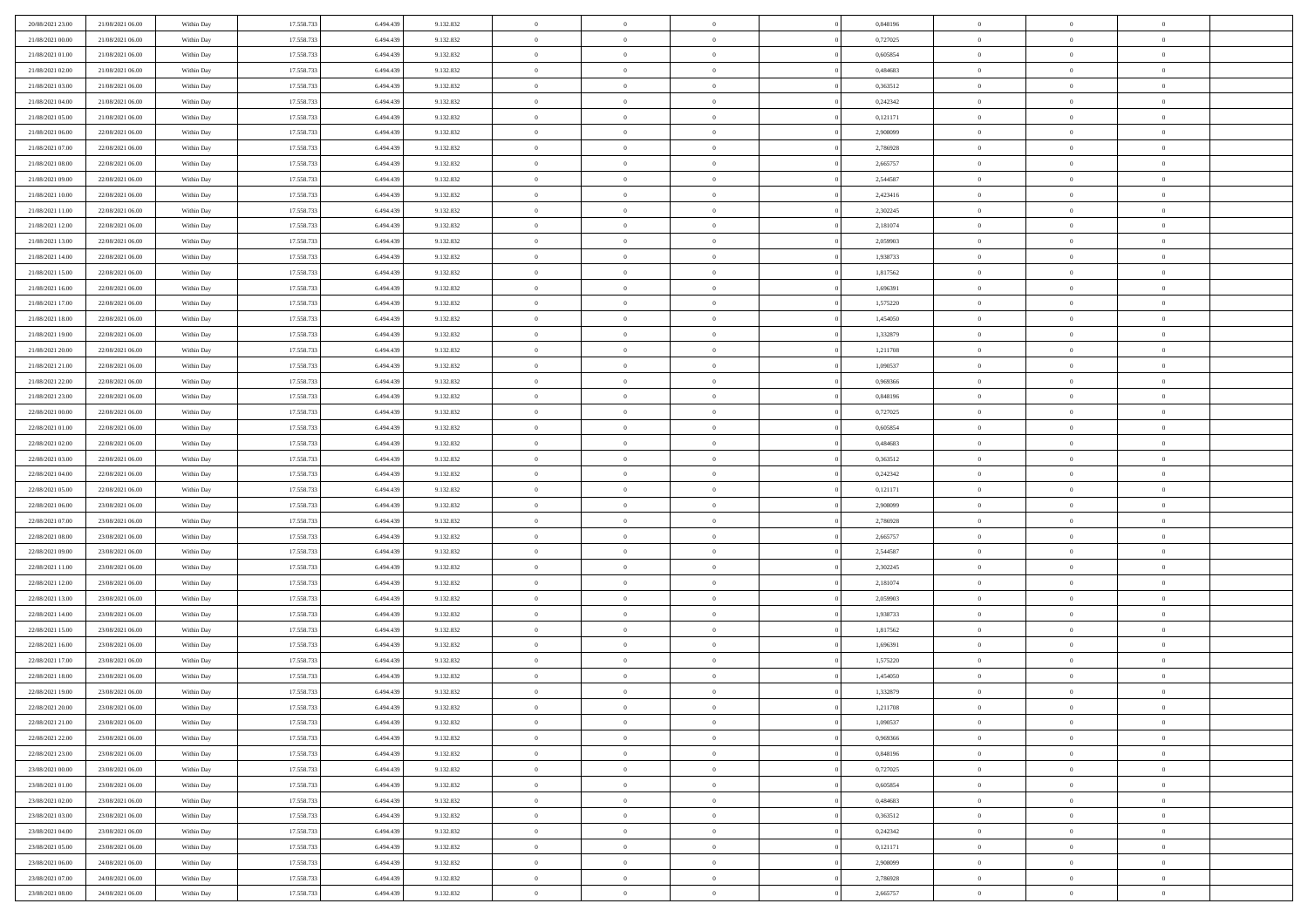| 23/08/2021 09:00 | 24/08/2021 06:00 | Within Day | 17.558.733 | 6.494.439 | 9.132.832 | $\bf{0}$       | $\bf{0}$       | $\theta$       |          | 2,544587 | $\bf{0}$       | $\overline{0}$ | $\,0\,$        |  |
|------------------|------------------|------------|------------|-----------|-----------|----------------|----------------|----------------|----------|----------|----------------|----------------|----------------|--|
| 23/08/2021 10:00 | 24/08/2021 06:00 | Within Day | 17.558.733 | 6,494,439 | 9.132.832 | $\overline{0}$ | $\overline{0}$ | $\overline{0}$ |          | 2,423416 | $\theta$       | $\overline{0}$ | $\theta$       |  |
| 23/08/2021 11:00 | 24/08/2021 06:00 | Within Dav | 17.558.733 | 6.494.439 | 9.132.832 | $\mathbf{0}$   | $\overline{0}$ | $\overline{0}$ |          | 2,302245 | $\mathbf{0}$   | $\overline{0}$ | $\overline{0}$ |  |
| 23/08/2021 12:00 | 24/08/2021 06:00 | Within Day | 17.558.733 | 6.494.439 | 9.132.832 | $\bf{0}$       | $\overline{0}$ | $\bf{0}$       |          | 2,181074 | $\bf{0}$       | $\overline{0}$ | $\bf{0}$       |  |
| 23/08/2021 13:00 | 24/08/2021 06:00 | Within Day | 17.558.733 | 6,494,439 | 9.132.832 | $\bf{0}$       | $\bf{0}$       | $\overline{0}$ |          | 2,059903 | $\bf{0}$       | $\bf{0}$       | $\,0\,$        |  |
| 23/08/2021 14:00 | 24/08/2021 06:00 | Within Dav | 17.558.733 | 6.494.439 | 9.132.832 | $\mathbf{0}$   | $\overline{0}$ | $\overline{0}$ |          | 1,938733 | $\mathbf{0}$   | $\overline{0}$ | $\overline{0}$ |  |
|                  |                  |            |            |           |           |                |                |                |          |          |                |                |                |  |
| 23/08/2021 15:00 | 24/08/2021 06:00 | Within Day | 17.558.733 | 6.494.439 | 9.132.832 | $\bf{0}$       | $\bf{0}$       | $\overline{0}$ |          | 1,817562 | $\bf{0}$       | $\overline{0}$ | $\,0\,$        |  |
| 23/08/2021 16:00 | 24/08/2021 06:00 | Within Day | 17.558.733 | 6.494.439 | 9.132.832 | $\overline{0}$ | $\overline{0}$ | $\overline{0}$ |          | 1,696391 | $\,$ 0 $\,$    | $\overline{0}$ | $\overline{0}$ |  |
| 23/08/2021 17:00 | 24/08/2021 06:00 | Within Day | 17.558.733 | 6.494.439 | 9.132.832 | $\mathbf{0}$   | $\overline{0}$ | $\overline{0}$ |          | 1,575220 | $\mathbf{0}$   | $\overline{0}$ | $\overline{0}$ |  |
| 23/08/2021 18:00 | 24/08/2021 06:00 | Within Day | 17.558.733 | 6.494.439 | 9.132.832 | $\bf{0}$       | $\bf{0}$       | $\overline{0}$ |          | 1,454050 | $\bf{0}$       | $\overline{0}$ | $\,0\,$        |  |
| 23/08/2021 19:00 | 24/08/2021 06:00 | Within Day | 17.558.733 | 6,494,439 | 9.132.832 | $\bf{0}$       | $\overline{0}$ | $\overline{0}$ |          | 1,332879 | $\bf{0}$       | $\overline{0}$ | $\theta$       |  |
| 23/08/2021 20:00 | 24/08/2021 06:00 | Within Dav | 17.558.733 | 6.494.439 | 9.132.832 | $\mathbf{0}$   | $\overline{0}$ | $\overline{0}$ |          | 1,211708 | $\mathbf{0}$   | $\overline{0}$ | $\overline{0}$ |  |
| 23/08/2021 21:00 | 24/08/2021 06:00 | Within Day | 17.558.733 | 6.494.439 | 9.132.832 | $\bf{0}$       | $\overline{0}$ | $\bf{0}$       |          | 1,090537 | $\bf{0}$       | $\overline{0}$ | $\overline{0}$ |  |
| 23/08/2021 22:00 | 24/08/2021 06:00 | Within Day | 17.558.733 | 6.494.439 | 9.132.832 | $\bf{0}$       | $\overline{0}$ | $\overline{0}$ |          | 0,969366 | $\bf{0}$       | $\bf{0}$       | $\,0\,$        |  |
| 23/08/2021 23:00 | 24/08/2021 06:00 | Within Dav | 17.558.733 | 6.494.439 | 9.132.832 | $\overline{0}$ | $\overline{0}$ | $\overline{0}$ |          | 0,848196 | $\mathbf{0}$   | $\overline{0}$ | $\overline{0}$ |  |
| 24/08/2021 00:00 | 24/08/2021 06:00 | Within Day | 17.558.733 | 6.494.439 | 9.132.832 | $\bf{0}$       | $\bf{0}$       | $\overline{0}$ |          | 0,727025 | $\bf{0}$       | $\overline{0}$ | $\bf{0}$       |  |
| 24/08/2021 01:00 | 24/08/2021 06:00 | Within Day | 17.558.733 | 6,494,439 | 9.132.832 | $\overline{0}$ | $\overline{0}$ | $\overline{0}$ |          | 0.605854 | $\bf{0}$       | $\overline{0}$ | $\theta$       |  |
| 24/08/2021 02:00 | 24/08/2021 06:00 | Within Day | 17.558.733 | 6.494.439 | 9.132.832 | $\mathbf{0}$   | $\overline{0}$ | $\overline{0}$ |          | 0,484683 | $\mathbf{0}$   | $\overline{0}$ | $\overline{0}$ |  |
| 24/08/2021 03:00 | 24/08/2021 06:00 | Within Day | 17.558.733 | 6.494.439 | 9.132.832 | $\bf{0}$       | $\bf{0}$       | $\overline{0}$ |          | 0,363512 | $\bf{0}$       | $\overline{0}$ | $\,0\,$        |  |
| 24/08/2021 04:00 | 24/08/2021 06:00 | Within Day | 17.558.733 | 6.494.439 | 9.132.832 | $\bf{0}$       | $\bf{0}$       | $\overline{0}$ |          | 0,242342 | $\bf{0}$       | $\overline{0}$ | $\overline{0}$ |  |
| 24/08/2021 05:00 | 24/08/2021 06:00 | Within Dav | 17.558.733 | 6.494.439 | 9.132.832 | $\mathbf{0}$   | $\overline{0}$ | $\overline{0}$ |          | 0,121171 | $\mathbf{0}$   | $\overline{0}$ | $\overline{0}$ |  |
| 24/08/2021 06:00 | 25/08/2021 06:00 | Within Day | 17.558.733 | 6.494.439 | 9.132.832 | $\bf{0}$       | $\overline{0}$ | $\overline{0}$ |          | 2,908099 | $\bf{0}$       | $\overline{0}$ | $\bf{0}$       |  |
| 24/08/2021 07:00 | 25/08/2021 06:00 | Within Day | 17.558.733 | 6,494,439 | 9.132.832 | $\bf{0}$       | $\bf{0}$       | $\overline{0}$ |          | 2,786928 | $\bf{0}$       | $\overline{0}$ | $\,0\,$        |  |
| 24/08/2021 09:00 | 25/08/2021 06:00 | Within Dav | 17.558.733 | 6.494.439 | 9.132.832 | $\mathbf{0}$   | $\overline{0}$ | $\overline{0}$ |          | 2,544587 | $\mathbf{0}$   | $\overline{0}$ | $\overline{0}$ |  |
| 24/08/2021 10:00 | 25/08/2021 06:00 | Within Day | 17.558.733 | 6.494.439 | 9.132.832 | $\bf{0}$       | $\bf{0}$       | $\overline{0}$ |          | 2,423416 | $\bf{0}$       | $\overline{0}$ | $\bf{0}$       |  |
| 24/08/2021 11:00 | 25/08/2021 06:00 | Within Day | 17.558.733 | 6.494.439 | 9.132.832 | $\bf{0}$       | $\overline{0}$ | $\overline{0}$ |          | 2,302245 | $\bf{0}$       | $\mathbf{0}$   | $\overline{0}$ |  |
| 24/08/2021 12:00 | 25/08/2021 06:00 | Within Dav | 17.558.733 | 6.494.439 | 9.132.832 | $\mathbf{0}$   | $\overline{0}$ | $\overline{0}$ |          | 2,181074 | $\mathbf{0}$   | $\overline{0}$ | $\overline{0}$ |  |
| 24/08/2021 13:00 | 25/08/2021 06:00 | Within Day | 17.558.733 | 6.494.439 | 9.132.832 | $\bf{0}$       | $\bf{0}$       | $\overline{0}$ |          | 2,059903 | $\bf{0}$       | $\overline{0}$ | $\,0\,$        |  |
| 24/08/2021 14:00 | 25/08/2021 06:00 |            | 17.558.733 | 6,494,439 |           | $\bf{0}$       | $\bf{0}$       | $\overline{0}$ |          | 1,938733 | $\bf{0}$       | $\overline{0}$ | $\overline{0}$ |  |
|                  |                  | Within Day |            |           | 9.132.832 | $\mathbf{0}$   |                |                |          |          | $\mathbf{0}$   |                | $\overline{0}$ |  |
| 24/08/2021 15:00 | 25/08/2021 06:00 | Within Dav | 17.558.733 | 6.494.439 | 9.132.832 |                | $\overline{0}$ | $\overline{0}$ |          | 1,817562 |                | $\overline{0}$ |                |  |
| 24/08/2021 16:00 | 25/08/2021 06:00 | Within Day | 17.558.733 | 6.494.439 | 9.132.832 | $\bf{0}$       | $\overline{0}$ | $\theta$       |          | 1,696391 | $\,$ 0         | $\overline{0}$ | $\theta$       |  |
| 24/08/2021 17:00 | 25/08/2021 06:00 | Within Day | 17.558.733 | 6.494.439 | 9.132.832 | $\bf{0}$       | $\bf{0}$       | $\overline{0}$ |          | 1,575220 | $\bf{0}$       | $\overline{0}$ | $\bf{0}$       |  |
| 24/08/2021 18:00 | 25/08/2021 06:00 | Within Dav | 17.558.733 | 6.494.439 | 9.132.832 | $\overline{0}$ | $\overline{0}$ | $\overline{0}$ |          | 1,454050 | $\mathbf{0}$   | $\overline{0}$ | $\overline{0}$ |  |
| 24/08/2021 19:00 | 25/08/2021 06:00 | Within Day | 17.558.733 | 6.494.439 | 9.132.832 | $\bf{0}$       | $\overline{0}$ | $\theta$       |          | 1,332879 | $\,$ 0         | $\overline{0}$ | $\theta$       |  |
| 24/08/2021 20:00 | 25/08/2021 06:00 | Within Day | 17.558.733 | 6.494.439 | 9.132.832 | $\bf{0}$       | $\overline{0}$ | $\overline{0}$ |          | 1,211708 | $\bf{0}$       | $\overline{0}$ | $\overline{0}$ |  |
| 24/08/2021 21:00 | 25/08/2021 06:00 | Within Day | 17.558.733 | 6.494.439 | 9.132.832 | $\mathbf{0}$   | $\overline{0}$ | $\overline{0}$ |          | 1,090537 | $\mathbf{0}$   | $\overline{0}$ | $\overline{0}$ |  |
| 24/08/2021 22:00 | 25/08/2021 06:00 | Within Day | 17.558.733 | 6.494.439 | 9.132.832 | $\bf{0}$       | $\overline{0}$ | $\theta$       |          | 0,969366 | $\,$ 0         | $\overline{0}$ | $\theta$       |  |
| 24/08/2021 23.00 | 25/08/2021 06:00 | Within Day | 17.558.733 | 6.494.439 | 9.132.832 | $\bf{0}$       | $\overline{0}$ | $\overline{0}$ |          | 0,848196 | $\bf{0}$       | $\overline{0}$ | $\bf{0}$       |  |
| 25/08/2021 00:00 | 25/08/2021 06:00 | Within Dav | 17.558.733 | 6.494.439 | 9.132.832 | $\mathbf{0}$   | $\overline{0}$ | $\overline{0}$ |          | 0,727025 | $\mathbf{0}$   | $\overline{0}$ | $\overline{0}$ |  |
| 25/08/2021 01:00 | 25/08/2021 06:00 | Within Day | 17.558.733 | 6.494.439 | 9.132.832 | $\,0\,$        | $\overline{0}$ | $\theta$       |          | 0,605854 | $\,$ 0         | $\overline{0}$ | $\theta$       |  |
| 25/08/2021 02:00 | 25/08/2021 06:00 | Within Day | 17.558.733 | 6.494.439 | 9.132.832 | $\bf{0}$       | $\overline{0}$ | $\overline{0}$ |          | 0,484683 | $\bf{0}$       | $\overline{0}$ | $\bf{0}$       |  |
| 25/08/2021 03:00 | 25/08/2021 06:00 | Within Dav | 17.558.733 | 6.494.439 | 9.132.832 | $\mathbf{0}$   | $\overline{0}$ | $\overline{0}$ |          | 0,363512 | $\mathbf{0}$   | $\overline{0}$ | $\overline{0}$ |  |
| 25/08/2021 04:00 | 25/08/2021 06:00 | Within Day | 17.558.733 | 6.494.439 | 9.132.832 | $\bf{0}$       | $\overline{0}$ | $\theta$       |          | 0,242342 | $\,$ 0         | $\overline{0}$ | $\theta$       |  |
| 25/08/2021 05:00 | 25/08/2021 06:00 | Within Day | 17.558.733 | 6.494.439 | 9.132.832 | $\bf{0}$       | $\overline{0}$ | $\overline{0}$ |          | 0,121171 | $\,$ 0 $\,$    | $\overline{0}$ | $\bf{0}$       |  |
| 25/08/2021 06:00 | 26/08/2021 06:00 | Within Day | 17.558.733 | 6.494.439 | 9.132.832 | $\bf{0}$       | $\overline{0}$ |                |          | 2,908099 | $\overline{0}$ | $\theta$       | $\theta$       |  |
| 25/08/2021 07:00 | 26/08/2021 06:00 | Within Day | 17.558.733 | 6.494.439 | 9.132.832 | $\,0\,$        | $\overline{0}$ | $\theta$       |          | 2,786928 | $\,$ 0 $\,$    | $\bf{0}$       | $\theta$       |  |
| 25/08/2021 08:00 | 26/08/2021 06:00 | Within Day | 17.558.733 | 6.494.439 | 9.132.832 | $\overline{0}$ | $\overline{0}$ | $\overline{0}$ |          | 2,665757 | $\overline{0}$ | $\overline{0}$ | $\overline{0}$ |  |
| 25/08/2021 09:00 | 26/08/2021 06:00 | Within Day | 17.558.733 | 6.494.439 | 9.132.832 | $\bf{0}$       | $\overline{0}$ | $\overline{0}$ |          | 2,544587 | $\overline{0}$ | $\bf{0}$       | $\mathbf{0}$   |  |
| 25/08/2021 10:00 | 26/08/2021 06:00 | Within Day | 17.558.733 | 6.494.439 | 9.132.832 | $\bf{0}$       | $\overline{0}$ | $\overline{0}$ | $\theta$ | 2,423416 | $\mathbf{0}$   | $\bf{0}$       | $\,$ 0 $\,$    |  |
| 25/08/2021 11:00 | 26/08/2021 06:00 | Within Day | 17.558.733 | 6.494.439 | 9.132.832 | $\bf{0}$       | $\overline{0}$ | $\overline{0}$ |          | 2,302245 | $\,$ 0 $\,$    | $\overline{0}$ | $\overline{0}$ |  |
| 25/08/2021 12:00 | 26/08/2021 06:00 | Within Day | 17.558.733 | 6.494.439 | 9.132.832 | $\bf{0}$       | $\overline{0}$ | $\overline{0}$ |          | 2,181074 | $\mathbf{0}$   | $\overline{0}$ | $\overline{0}$ |  |
| 25/08/2021 13:00 | 26/08/2021 06:00 | Within Day | 17.558.733 | 6.494.439 | 9.132.832 | $\,0\,$        | $\overline{0}$ | $\overline{0}$ | $\theta$ | 2,059903 | $\,$ 0 $\,$    | $\overline{0}$ | $\,$ 0 $\,$    |  |
| 25/08/2021 14:00 | 26/08/2021 06:00 | Within Day | 17.558.733 | 6.494.439 | 9.132.832 | $\bf{0}$       | $\overline{0}$ | $\overline{0}$ |          | 1,938733 | $\overline{0}$ | $\overline{0}$ | $\overline{0}$ |  |
| 25/08/2021 15:00 | 26/08/2021 06:00 | Within Day | 17.558.733 | 6.494.439 | 9.132.832 | $\bf{0}$       | $\overline{0}$ | $\overline{0}$ |          | 1,817562 | $\mathbf{0}$   | $\overline{0}$ | $\overline{0}$ |  |
| 25/08/2021 16:00 | 26/08/2021 06:00 | Within Day | 17.558.733 | 6.494.439 | 9.132.832 | $\,0\,$        | $\overline{0}$ | $\overline{0}$ |          | 1,696391 | $\,$ 0 $\,$    | $\mathbf{0}$   | $\overline{0}$ |  |
| 25/08/2021 17:00 | 26/08/2021 06:00 | Within Day | 17.558.733 | 6.494.439 | 9.132.832 | $\bf{0}$       | $\bf{0}$       | $\overline{0}$ |          | 1,575220 | $\mathbf{0}$   | $\mathbf{0}$   | $\overline{0}$ |  |
| 25/08/2021 18:00 | 26/08/2021 06:00 | Within Day | 17.558.733 | 6.494.439 | 9.132.832 | $\bf{0}$       | $\overline{0}$ | $\overline{0}$ |          | 1,454050 | $\mathbf{0}$   | $\overline{0}$ | $\overline{0}$ |  |
|                  |                  |            |            |           |           |                |                |                |          |          |                |                |                |  |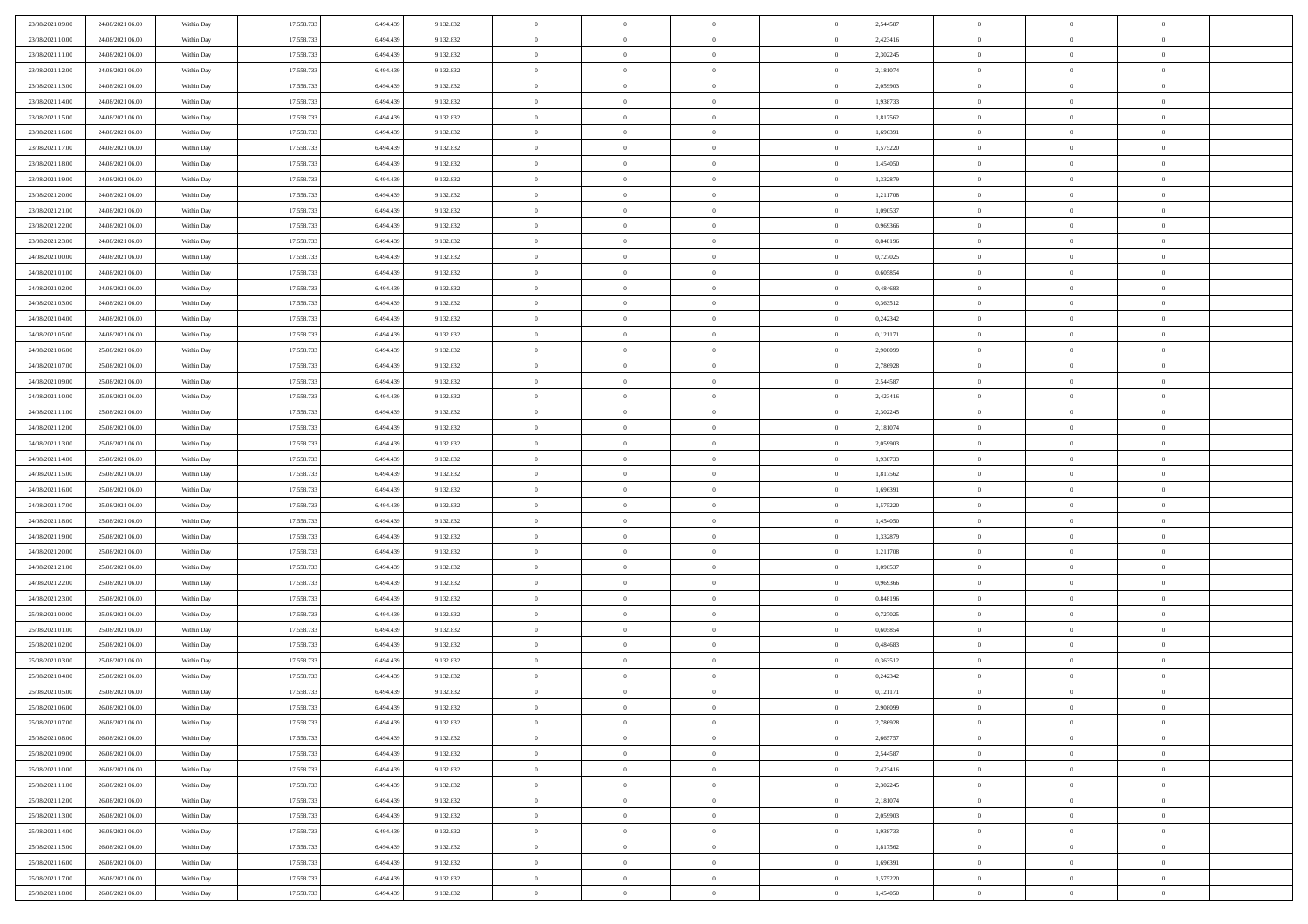| 25/08/2021 19:00                     | 26/08/2021 06:00                     | Within Day               | 17.558.733               | 6.494.439              | 9.132.832              | $\bf{0}$                    | $\overline{0}$                   | $\Omega$                         | 1,332879             | $\bf{0}$                 | $\overline{0}$             | $\theta$                  |  |
|--------------------------------------|--------------------------------------|--------------------------|--------------------------|------------------------|------------------------|-----------------------------|----------------------------------|----------------------------------|----------------------|--------------------------|----------------------------|---------------------------|--|
| 25/08/2021 20:00                     | 26/08/2021 06:00                     | Within Day               | 17.558.733               | 6.494.439              | 9.132.832              | $\overline{0}$              | $\overline{0}$                   | $\overline{0}$                   | 1,211708             | $\mathbf{0}$             | $\bf{0}$                   | $\overline{0}$            |  |
| 25/08/2021 21:00                     | 26/08/2021 06:00                     | Within Day               | 17.558.733               | 6.494.439              | 9.132.832              | $\theta$                    | $\overline{0}$                   | $\overline{0}$                   | 1,090537             | $\,$ 0                   | $\overline{0}$             | $\,$ 0 $\,$               |  |
| 25/08/2021 22:00                     | 26/08/2021 06:00                     | Within Day               | 17.558.733               | 6,494,439              | 9.132.832              | $\mathbf{0}$                | $\overline{0}$                   | $\mathbf{0}$                     | 0.969366             | $\bf{0}$                 | $\mathbf{0}$               | $\theta$                  |  |
| 25/08/2021 23:00                     | 26/08/2021 06:00                     | Within Day               | 17.558.733               | 6.494.439              | 9.132.832              | $\mathbf{0}$                | $\overline{0}$                   | $\overline{0}$                   | 0,848196             | $\mathbf{0}$             | $\bf{0}$                   | $\overline{0}$            |  |
| 26/08/2021 00:00                     | 26/08/2021 06:00                     | Within Day               | 17.558.733               | 6.494.439              | 9.132.832              | $\theta$                    | $\overline{0}$                   | $\bf{0}$                         | 0,727025             | $\,$ 0                   | $\overline{0}$             | $\,$ 0 $\,$               |  |
| 26/08/2021 01:00                     | 26/08/2021 06:00                     | Within Day               | 17.558.733               | 6.494.439              | 9.132.832              | $\,$ 0 $\,$                 | $\overline{0}$                   | $\Omega$                         | 0.605854             | $\bf{0}$                 | $\mathbf{0}$               | $\theta$                  |  |
| 26/08/2021 02:00                     | 26/08/2021 06:00                     | Within Day               | 17.558.733               | 6.494.439              | 9.132.832              | $\overline{0}$              | $\overline{0}$                   | $\overline{0}$                   | 0,484683             | $\mathbf{0}$             | $\bf{0}$                   | $\overline{0}$            |  |
| 26/08/2021 03:00                     | 26/08/2021 06:00                     | Within Day               | 17.558.733               | 6.494.439              | 9.132.832              | $\theta$                    | $\overline{0}$                   | $\bf{0}$                         | 0,363512             | $\,$ 0                   | $\overline{0}$             | $\,$ 0 $\,$               |  |
| 26/08/2021 04:00                     | 26/08/2021 06:00                     | Within Day               | 17.558.733               | 6,494,439              | 9.132.832              | $\mathbf{0}$                | $\overline{0}$                   | $\mathbf{0}$                     | 0,242342             | $\bf{0}$                 | $\mathbf{0}$               | $\theta$                  |  |
| 26/08/2021 05:00                     | 26/08/2021 06:00                     | Within Dav               | 17.558.733               | 6.494.439              | 9.132.832              | $\overline{0}$              | $\overline{0}$                   | $\overline{0}$                   | 0,121171             | $\mathbf{0}$             | $\bf{0}$                   | $\overline{0}$            |  |
| 26/08/2021 06:00                     | 27/08/2021 06:00                     | Within Day               | 17.558.733               | 6.494.439              | 9.132.832              | $\theta$                    | $\overline{0}$                   | $\bf{0}$                         | 2,908099             | $\,$ 0                   | $\overline{0}$             | $\,$ 0 $\,$               |  |
| 26/08/2021 07:00                     | 27/08/2021 06:00                     | Within Day               | 17.558.733               | 6.494.439              | 9.132.832              | $\theta$                    | $\overline{0}$                   | $\mathbf{0}$                     | 2,786928             | $\bf{0}$                 | $\theta$                   | $\theta$                  |  |
| 26/08/2021 08:00                     | 27/08/2021 06:00                     | Within Dav               | 17.558.733               | 6.494.439              | 9.132.832              | $\overline{0}$              | $\overline{0}$                   | $\overline{0}$                   | 2,665757             | $\mathbf{0}$             | $\bf{0}$                   | $\overline{0}$            |  |
| 26/08/2021 09:00                     | 27/08/2021 06:00                     | Within Day               | 17.558.733               | 6.494.439              | 9.132.832              | $\theta$                    | $\overline{0}$                   | $\overline{0}$                   | 2,544587             | $\,$ 0                   | $\overline{0}$             | $\,$ 0 $\,$               |  |
| 26/08/2021 10:00                     | 27/08/2021 06:00                     | Within Day               | 17.558.733               | 6.494.439              | 9.132.832              | $\bf{0}$                    | $\overline{0}$                   | $\mathbf{0}$                     | 2,423416             | $\bf{0}$                 | $\mathbf{0}$               | $\bf{0}$                  |  |
| 26/08/2021 11:00                     | 27/08/2021 06:00                     | Within Dav               | 17.558.733               | 6.494.439              | 9.132.832              | $\overline{0}$              | $\overline{0}$                   | $\overline{0}$                   | 2,302245             | $\mathbf{0}$             | $\bf{0}$                   | $\overline{0}$            |  |
| 26/08/2021 12:00                     | 27/08/2021 06:00                     | Within Day               | 17.558.733               | 6.494.439              | 9.132.832              | $\theta$                    | $\overline{0}$                   | $\bf{0}$                         | 2,181074             | $\,$ 0                   | $\overline{0}$             | $\,$ 0 $\,$               |  |
| 26/08/2021 13:00                     | 27/08/2021 06:00                     | Within Day               | 17.558.733               | 6.494.439              | 9.132.832              | $\mathbf{0}$                | $\overline{0}$                   | $\mathbf{0}$                     | 2.059903             | $\bf{0}$                 | $\mathbf{0}$               | $\theta$                  |  |
| 26/08/2021 14:00                     | 27/08/2021 06:00                     | Within Dav               | 17.558.733               | 6.494.439              | 9.132.832              | $\overline{0}$              | $\overline{0}$                   | $\overline{0}$                   | 1,938733             | $\mathbf{0}$             | $\bf{0}$                   | $\overline{0}$            |  |
| 26/08/2021 15:00                     | 27/08/2021 06:00                     | Within Day               | 17.558.733               | 6.494.439              | 9.132.832              | $\theta$                    | $\overline{0}$                   | $\bf{0}$                         | 1,817562             | $\,$ 0                   | $\overline{0}$             | $\,$ 0 $\,$               |  |
| 26/08/2021 16:00                     | 27/08/2021 06:00                     | Within Day               | 17.558.733               | 6.494.439              | 9.132.832              | $\theta$                    | $\overline{0}$                   | $\mathbf{0}$                     | 1.696391             | $\bf{0}$                 | $\mathbf{0}$               | $\theta$                  |  |
| 26/08/2021 17:00                     | 27/08/2021 06:00                     | Within Dav               | 17.558.733               | 6.494.439              | 9.132.832              | $\mathbf{0}$                | $\overline{0}$                   | $\overline{0}$                   | 1,575220             | $\mathbf{0}$             | $\bf{0}$                   | $\overline{0}$            |  |
| 26/08/2021 18:00                     | 27/08/2021 06:00                     | Within Day               | 17.558.733               | 6.494.439              | 9.132.832              | $\theta$                    | $\overline{0}$                   | $\bf{0}$                         | 1,454050             | $\,$ 0                   | $\overline{0}$             | $\,$ 0 $\,$               |  |
| 26/08/2021 19:00                     | 27/08/2021 06:00                     | Within Day               | 17.558.733               | 6.494.439              | 9.132.832              | $\bf{0}$                    | $\overline{0}$                   | $\mathbf{0}$                     | 1,332879             | $\bf{0}$                 | $\overline{0}$             | $\bf{0}$                  |  |
| 26/08/2021 20:00                     | 27/08/2021 06:00                     | Within Dav               | 17.558.733               | 6.494.439              | 9.132.832              | $\overline{0}$              | $\overline{0}$                   | $\overline{0}$                   | 1,211708             | $\mathbf{0}$             | $\bf{0}$                   | $\overline{0}$            |  |
| 26/08/2021 21:00                     | 27/08/2021 06:00                     | Within Day               | 17.558.733               | 6.494.439              | 9.132.832              | $\theta$                    | $\overline{0}$                   | $\bf{0}$                         | 1,090537             | $\,$ 0                   | $\overline{0}$             | $\,$ 0 $\,$               |  |
| 26/08/2021 22:00                     | 27/08/2021 06:00                     | Within Day               | 17.558.733               | 6,494,439              | 9.132.832              | $\mathbf{0}$                | $\overline{0}$                   | $\mathbf{0}$                     | 0.969366             | $\bf{0}$                 | $\mathbf{0}$               | $\theta$                  |  |
| 26/08/2021 23:00                     | 27/08/2021 06:00                     | Within Dav               | 17.558.733               | 6.494.439              | 9.132.832              | $\mathbf{0}$                | $\overline{0}$                   | $\overline{0}$                   | 0,848196             | $\mathbf{0}$             | $\bf{0}$                   | $\overline{0}$            |  |
| 27/08/2021 00:00                     | 27/08/2021 06:00                     | Within Day               | 17.558.733               | 6.494.439              | 9.132.832              | $\theta$                    | $\overline{0}$                   | $\bf{0}$                         | 0,727025             | $\,$ 0                   | $\overline{0}$             | $\,$ 0 $\,$               |  |
| 27/08/2021 01:00                     | 27/08/2021 06:00                     | Within Day               | 17.558.733               | 6.494.439              | 9.132.832              | $\,$ 0 $\,$                 | $\overline{0}$                   | $\overline{0}$                   | 0,605854             | $\bf{0}$                 | $\overline{0}$             | $\,0\,$                   |  |
| 27/08/2021 02:00                     | 27/08/2021 06:00                     | Within Dav               | 17.558.733               | 6.494.439              | 9.132.832              | $\overline{0}$              | $\overline{0}$                   | $\overline{0}$                   | 0,484683             | $\mathbf{0}$             | $\bf{0}$                   | $\overline{0}$            |  |
| 27/08/2021 03:00                     | 27/08/2021 06:00                     | Within Day               | 17.558.733               | 6.494.439              | 9.132.832              | $\theta$                    | $\overline{0}$                   | $\overline{0}$                   | 0,363512             | $\,$ 0                   | $\overline{0}$             | $\,$ 0 $\,$               |  |
| 27/08/2021 04:00                     | 27/08/2021 06:00                     | Within Day               | 17.558.733               | 6.494.439              | 9.132.832              | $\,$ 0 $\,$                 | $\overline{0}$                   | $\overline{0}$                   | 0,242342             | $\bf{0}$                 | $\overline{0}$             | $\,0\,$                   |  |
| 27/08/2021 05:00                     | 27/08/2021 06:00                     | Within Dav               | 17.558.733               | 6.494.439              | 9.132.832              | $\theta$                    | $\overline{0}$                   | $\overline{0}$                   | 0,121171             | $\mathbf{0}$             | $\bf{0}$                   | $\overline{0}$            |  |
| 27/08/2021 06:00                     | 28/08/2021 06:00                     | Within Day               | 17.558.733               | 6.494.439              | 9.132.832              | $\theta$                    | $\overline{0}$                   | $\bf{0}$                         | 2,908099             | $\,$ 0                   | $\overline{0}$             | $\,$ 0 $\,$               |  |
| 27/08/2021 07:00<br>27/08/2021 08:00 | 28/08/2021 06:00<br>28/08/2021 06:00 | Within Day<br>Within Dav | 17.558.733<br>17.558.733 | 6.494.439<br>6.494.439 | 9.132.832<br>9.132.832 | $\,$ 0 $\,$<br>$\mathbf{0}$ | $\overline{0}$<br>$\overline{0}$ | $\overline{0}$<br>$\overline{0}$ | 2,786928<br>2,665757 | $\bf{0}$<br>$\mathbf{0}$ | $\overline{0}$<br>$\bf{0}$ | $\,0\,$<br>$\overline{0}$ |  |
| 27/08/2021 09:00                     | 28/08/2021 06:00                     |                          | 17.558.733               | 6.494.439              | 9.132.832              | $\theta$                    | $\overline{0}$                   | $\bf{0}$                         | 2,544587             | $\,$ 0                   | $\overline{0}$             | $\,$ 0 $\,$               |  |
|                                      |                                      | Within Day               |                          |                        |                        | $\,$ 0 $\,$                 |                                  | $\overline{0}$                   |                      | $\bf{0}$                 | $\overline{0}$             | $\,0\,$                   |  |
| 27/08/2021 10:00<br>27/08/2021 11:00 | 28/08/2021 06:00<br>28/08/2021 06:00 | Within Day<br>Within Dav | 17.558.733<br>17.558.733 | 6.494.439<br>6.494.439 | 9.132.832<br>9.132.832 | $\theta$                    | $\overline{0}$<br>$\overline{0}$ | $\overline{0}$                   | 2,423416<br>2,302245 | $\mathbf{0}$             | $\bf{0}$                   | $\overline{0}$            |  |
| 27/08/2021 12:00                     | 28/08/2021 06:00                     | Within Day               | 17.558.733               | 6.494.439              | 9.132.832              | $\theta$                    | $\overline{0}$                   | $\bf{0}$                         | 2,181074             | $\,$ 0                   | $\overline{0}$             | $\,$ 0 $\,$               |  |
| 27/08/2021 13:00                     | 28/08/2021 06:00                     | Within Day               | 17.558.733               | 6.494.439              | 9.132.832              | $\,$ 0 $\,$                 | $\overline{0}$                   | $\overline{0}$                   | 2,059903             | $\bf{0}$                 | $\overline{0}$             | $\,0\,$                   |  |
| 27/08/2021 14:00                     | 28/08/2021 06:00                     | Within Dav               | 17.558.733               | 6.494.439              | 9.132.832              | $\theta$                    | $\overline{0}$                   | $\overline{0}$                   | 1,938733             | $\mathbf{0}$             | $\bf{0}$                   | $\overline{0}$            |  |
| 27/08/2021 15:00                     | 28/08/2021 06:00                     | Within Day               | 17.558.733               | 6.494.439              | 9.132.832              | $\overline{0}$              | $\overline{0}$                   | $\overline{0}$                   | 1,817562             | $\overline{0}$           | $\theta$                   | $\theta$                  |  |
| 27/08/2021 16:00                     | 28/08/2021 06:00                     | Within Day               | 17.558.733               | 6.494.439              | 9.132.832              | $\bf{0}$                    | $\overline{0}$                   | $\overline{0}$                   | 1,696391             | $\bf{0}$                 | $\overline{0}$             | $\bf{0}$                  |  |
| 27/08/2021 17:00                     | 28/08/2021 06:00                     | Within Day               | 17.558.733               | 6.494.439              | 9.132.832              | $\overline{0}$              | $\overline{0}$                   | $\overline{0}$                   | 1,575220             | $\overline{0}$           | $\overline{0}$             | $\overline{0}$            |  |
| 27/08/2021 18:00                     | 28/08/2021 06:00                     | Within Day               | 17.558.733               | 6.494.439              | 9.132.832              | $\,$ 0                      | $\overline{0}$                   | $\overline{0}$                   | 1,454050             | $\,$ 0 $\,$              | $\,$ 0 $\,$                | $\,$ 0 $\,$               |  |
| 27/08/2021 19:00                     | 28/08/2021 06:00                     | Within Day               | 17.558.733               | 6.494.439              | 9.132.832              | $\bf{0}$                    | $\overline{0}$                   | $\overline{0}$                   | 1,332879             | $\mathbf{0}$             | $\overline{0}$             | $\bf{0}$                  |  |
| 27/08/2021 20:00                     | 28/08/2021 06:00                     | Within Day               | 17.558.733               | 6.494.439              | 9.132.832              | $\,$ 0 $\,$                 | $\overline{0}$                   | $\overline{0}$                   | 1,211708             | $\,$ 0 $\,$              | $\bf{0}$                   | $\overline{0}$            |  |
| 27/08/2021 21:00                     | 28/08/2021 06:00                     | Within Day               | 17.558.733               | 6.494.439              | 9.132.832              | $\,$ 0                      | $\overline{0}$                   | $\overline{0}$                   | 1,090537             | $\,$ 0 $\,$              | $\overline{0}$             | $\,$ 0 $\,$               |  |
| 27/08/2021 22:00                     | 28/08/2021 06:00                     | Within Day               | 17.558.733               | 6.494.439              | 9.132.832              | $\bf{0}$                    | $\overline{0}$                   | $\overline{0}$                   | 0,969366             | $\overline{0}$           | $\overline{0}$             | $\overline{0}$            |  |
| 27/08/2021 23:00                     | 28/08/2021 06:00                     | Within Day               | 17.558.733               | 6.494.439              | 9.132.832              | $\,$ 0 $\,$                 | $\overline{0}$                   | $\overline{0}$                   | 0,848196             | $\,$ 0 $\,$              | $\overline{0}$             | $\overline{0}$            |  |
| 28/08/2021 00:00                     | 28/08/2021 06:00                     | Within Day               | 17.558.733               | 6.494.439              | 9.132.832              | $\,$ 0                      | $\overline{0}$                   | $\overline{0}$                   | 0,727025             | $\,$ 0 $\,$              | $\,$ 0 $\,$                | $\,$ 0 $\,$               |  |
| 28/08/2021 01:00                     | 28/08/2021 06:00                     | Within Day               | 17.558.733               | 6.494.439              | 9.132.832              | $\bf{0}$                    | $\overline{0}$                   | $\overline{0}$                   | 0,605854             | $\mathbf{0}$             | $\overline{0}$             | $\bf{0}$                  |  |
| 28/08/2021 02:00                     | 28/08/2021 06:00                     | Within Day               | 17.558.733               | 6.494.439              | 9.132.832              | $\mathbf{0}$                | $\overline{0}$                   | $\overline{0}$                   | 0,484683             | $\overline{0}$           | $\bf{0}$                   | $\overline{0}$            |  |
| 28/08/2021 03:00                     | 28/08/2021 06:00                     | Within Day               | 17.558.733               | 6.494.439              | 9.132.832              | $\,$ 0 $\,$                 | $\overline{0}$                   | $\overline{0}$                   | 0,363512             | $\,$ 0 $\,$              | $\overline{0}$             | $\,$ 0 $\,$               |  |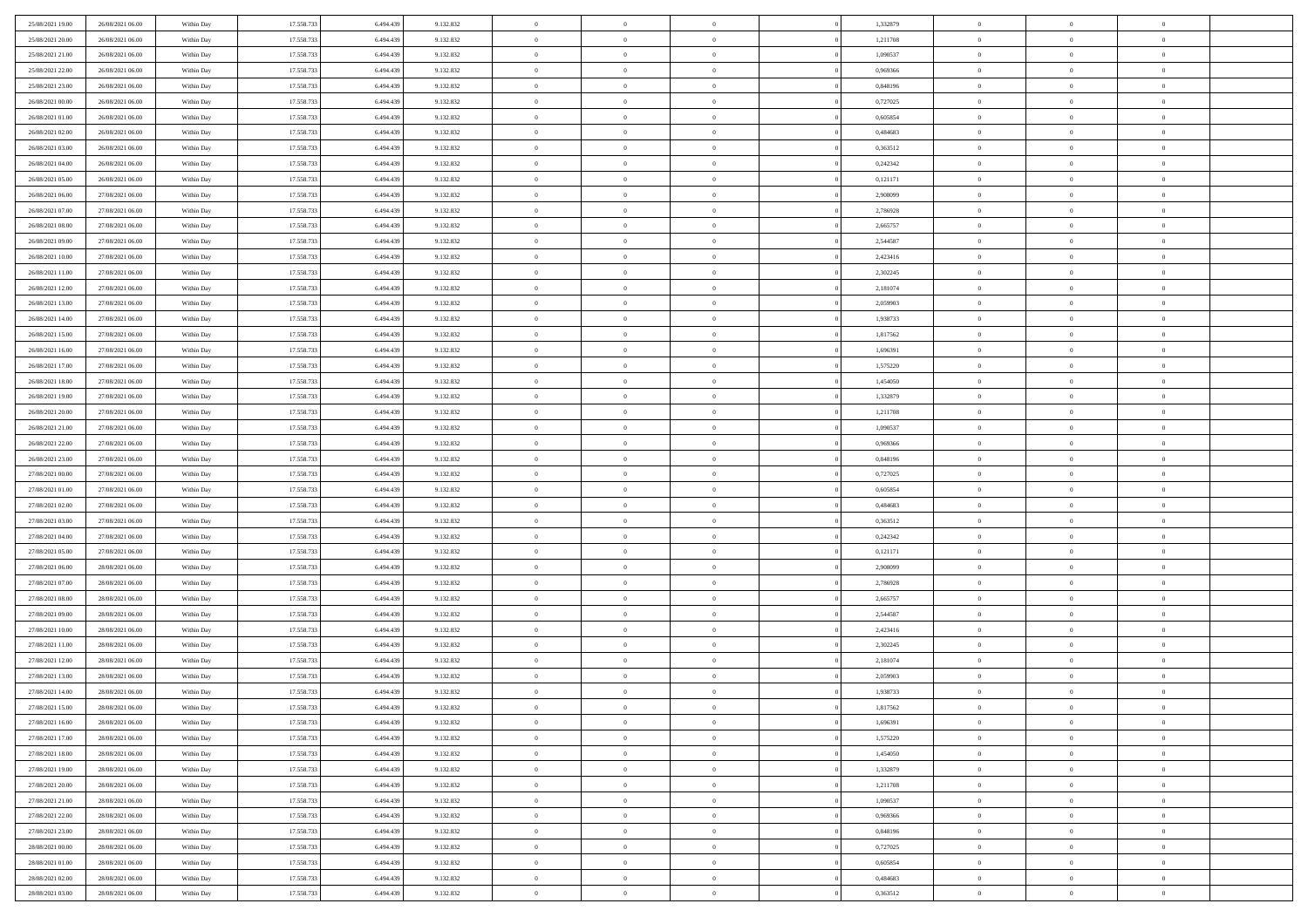| 28/08/2021 04:00 | 28/08/2021 06:00 | Within Day | 17.558.733 | 6.494.439 | 9.132.832 | $\overline{0}$ | $\overline{0}$ | $\Omega$       | 0,242342 | $\bf{0}$       | $\mathbf{0}$   | $\bf{0}$       |  |
|------------------|------------------|------------|------------|-----------|-----------|----------------|----------------|----------------|----------|----------------|----------------|----------------|--|
| 28/08/2021 05:00 | 28/08/2021 06:00 | Within Day | 17.558.733 | 6.494.439 | 9.132.832 | $\mathbf{0}$   | $\overline{0}$ | $\overline{0}$ | 0,121171 | $\overline{0}$ | $\overline{0}$ | $\overline{0}$ |  |
| 28/08/2021 06:00 | 29/08/2021 06:00 | Within Day | 17.558.733 | 6.494.439 | 9.132.832 | $\,$ 0         | $\overline{0}$ | $\bf{0}$       | 2,908099 | $\,$ 0         | $\overline{0}$ | $\,$ 0 $\,$    |  |
| 28/08/2021 07:00 | 29/08/2021 06:00 | Within Day | 17.558.733 | 6,494,439 | 9.132.832 | $\bf{0}$       | $\overline{0}$ | $\Omega$       | 2,786928 | $\bf{0}$       | $\mathbf{0}$   | $\theta$       |  |
| 28/08/2021 08:00 | 29/08/2021 06:00 | Within Day | 17.558.733 | 6.494.439 | 9.132.832 | $\bf{0}$       | $\overline{0}$ | $\overline{0}$ | 2,665757 | $\mathbf{0}$   | $\overline{0}$ | $\overline{0}$ |  |
| 28/08/2021 09:00 | 29/08/2021 06:00 | Within Day | 17.558.733 | 6.494.439 | 9.132.832 | $\bf{0}$       | $\overline{0}$ | $\bf{0}$       | 2,544587 | $\,$ 0         | $\overline{0}$ | $\,$ 0 $\,$    |  |
| 28/08/2021 12:00 | 29/08/2021 06:00 | Within Day | 17.558.733 | 6.494.439 | 9.132.832 | $\bf{0}$       | $\overline{0}$ | $\Omega$       | 2,181074 | $\theta$       | $\mathbf{0}$   | $\theta$       |  |
| 28/08/2021 13:00 | 29/08/2021 06:00 | Within Day | 17.558.733 | 6.494.439 | 9.132.832 | $\overline{0}$ | $\overline{0}$ | $\overline{0}$ | 2,059903 | $\mathbf{0}$   | $\overline{0}$ | $\overline{0}$ |  |
| 28/08/2021 14:00 | 29/08/2021 06:00 | Within Day | 17.558.733 | 6.494.439 | 9.132.832 | $\bf{0}$       | $\overline{0}$ | $\bf{0}$       | 1,938733 | $\,$ 0         | $\overline{0}$ | $\,$ 0 $\,$    |  |
| 28/08/2021 15:00 | 29/08/2021 06:00 | Within Day | 17.558.733 | 6,494,439 | 9.132.832 | $\bf{0}$       | $\overline{0}$ | $\Omega$       | 1,817562 | $\theta$       | $\mathbf{0}$   | $\theta$       |  |
| 28/08/2021 16:00 | 29/08/2021 06:00 | Within Day | 17.558.733 | 6.494.439 | 9.132.832 | $\overline{0}$ | $\overline{0}$ | $\overline{0}$ | 1,696391 | $\mathbf{0}$   | $\overline{0}$ | $\overline{0}$ |  |
| 28/08/2021 17:00 | 29/08/2021 06:00 | Within Day | 17.558.733 | 6.494.439 | 9.132.832 | $\bf{0}$       | $\overline{0}$ | $\bf{0}$       | 1,575220 | $\,$ 0         | $\overline{0}$ | $\,$ 0 $\,$    |  |
| 28/08/2021 18:00 | 29/08/2021 06:00 | Within Day | 17.558.733 | 6,494,439 | 9.132.832 | $\bf{0}$       | $\overline{0}$ | $\Omega$       | 1.454050 | $\theta$       | $\mathbf{0}$   | $\theta$       |  |
| 28/08/2021 19:00 | 29/08/2021 06:00 | Within Day | 17.558.733 | 6.494.439 | 9.132.832 | $\overline{0}$ | $\overline{0}$ | $\overline{0}$ | 1,332879 | $\mathbf{0}$   | $\overline{0}$ | $\overline{0}$ |  |
| 28/08/2021 20:00 | 29/08/2021 06:00 | Within Day | 17.558.733 | 6.494.439 | 9.132.832 | $\bf{0}$       | $\overline{0}$ | $\bf{0}$       | 1,211708 | $\,$ 0         | $\overline{0}$ | $\,$ 0 $\,$    |  |
| 28/08/2021 21:00 | 29/08/2021 06:00 | Within Day | 17.558.733 | 6.494.439 | 9.132.832 | $\bf{0}$       | $\overline{0}$ | $\overline{0}$ | 1.090537 | $\theta$       | $\mathbf{0}$   | $\bf{0}$       |  |
| 28/08/2021 22:00 | 29/08/2021 06:00 | Within Day | 17.558.733 | 6.494.439 | 9.132.832 | $\overline{0}$ | $\overline{0}$ | $\overline{0}$ | 0,969366 | $\mathbf{0}$   | $\overline{0}$ | $\overline{0}$ |  |
| 28/08/2021 23:00 | 29/08/2021 06:00 | Within Day | 17.558.733 | 6.494.439 | 9.132.832 | $\bf{0}$       | $\overline{0}$ | $\bf{0}$       | 0,848196 | $\,$ 0         | $\overline{0}$ | $\,$ 0 $\,$    |  |
| 29/08/2021 00:00 | 29/08/2021 06:00 | Within Day | 17.558.733 | 6,494,439 | 9.132.832 | $\bf{0}$       | $\overline{0}$ | $\Omega$       | 0,727025 | $\theta$       | $\mathbf{0}$   | $\theta$       |  |
| 29/08/2021 01:00 | 29/08/2021 06:00 | Within Day | 17.558.733 | 6.494.439 | 9.132.832 | $\overline{0}$ | $\overline{0}$ | $\overline{0}$ | 0,605854 | $\mathbf{0}$   | $\overline{0}$ | $\overline{0}$ |  |
| 29/08/2021 02:00 | 29/08/2021 06:00 | Within Day | 17.558.733 | 6.494.439 | 9.132.832 | $\bf{0}$       | $\overline{0}$ | $\bf{0}$       | 0,484683 | $\,$ 0         | $\overline{0}$ | $\,$ 0 $\,$    |  |
| 29/08/2021 03:00 | 29/08/2021 06:00 | Within Day | 17.558.733 | 6,494,439 | 9.132.832 | $\bf{0}$       | $\overline{0}$ | $\Omega$       | 0.363512 | $\bf{0}$       | $\mathbf{0}$   | $\theta$       |  |
| 29/08/2021 04:00 | 29/08/2021 06:00 | Within Day | 17.558.733 | 6.494.439 | 9.132.832 | $\overline{0}$ | $\overline{0}$ | $\overline{0}$ | 0,242342 | $\mathbf{0}$   | $\overline{0}$ | $\overline{0}$ |  |
| 29/08/2021 05:00 | 29/08/2021 06:00 | Within Day | 17.558.733 | 6.494.439 | 9.132.832 | $\bf{0}$       | $\overline{0}$ | $\bf{0}$       | 0,121171 | $\,$ 0         | $\overline{0}$ | $\,$ 0 $\,$    |  |
| 29/08/2021 06:00 | 30/08/2021 06:00 | Within Day | 17.558.733 | 6.494.439 | 9.132.832 | $\bf{0}$       | $\overline{0}$ | $\overline{0}$ | 2.908099 | $\bf{0}$       | $\bf{0}$       | $\bf{0}$       |  |
| 29/08/2021 07:00 | 30/08/2021 06:00 | Within Day | 17.558.733 | 6.494.439 | 9.132.832 | $\overline{0}$ | $\overline{0}$ | $\overline{0}$ | 2,786928 | $\mathbf{0}$   | $\overline{0}$ | $\overline{0}$ |  |
| 29/08/2021 08:00 | 30/08/2021 06:00 | Within Day | 17.558.733 | 6.494.439 | 9.132.832 | $\bf{0}$       | $\overline{0}$ | $\bf{0}$       | 2,665757 | $\,$ 0         | $\overline{0}$ | $\,$ 0 $\,$    |  |
| 29/08/2021 09:00 | 30/08/2021 06:00 | Within Day | 17.558.733 | 6,494,439 | 9.132.832 | $\bf{0}$       | $\overline{0}$ | $\Omega$       | 2.544587 | $\theta$       | $\mathbf{0}$   | $\theta$       |  |
| 29/08/2021 11:00 | 30/08/2021 06:00 | Within Day | 17.558.733 | 6.494.439 | 9.132.832 | $\overline{0}$ | $\overline{0}$ | $\overline{0}$ | 2,302245 | $\mathbf{0}$   | $\overline{0}$ | $\overline{0}$ |  |
| 29/08/2021 12:00 | 30/08/2021 06:00 | Within Day | 17.558.733 | 6.494.439 | 9.132.832 | $\bf{0}$       | $\overline{0}$ | $\bf{0}$       | 2,181074 | $\,$ 0         | $\overline{0}$ | $\,$ 0 $\,$    |  |
| 29/08/2021 13:00 | 30/08/2021 06:00 | Within Day | 17.558.733 | 6.494.439 | 9.132.832 | $\bf{0}$       | $\overline{0}$ | $\overline{0}$ | 2,059903 | $\bf{0}$       | $\overline{0}$ | $\,0\,$        |  |
| 29/08/2021 14:00 | 30/08/2021 06:00 | Within Day | 17.558.733 | 6.494.439 | 9.132.832 | $\overline{0}$ | $\overline{0}$ | $\overline{0}$ | 1,938733 | $\mathbf{0}$   | $\overline{0}$ | $\overline{0}$ |  |
| 29/08/2021 15:00 | 30/08/2021 06:00 | Within Day | 17.558.733 | 6.494.439 | 9.132.832 | $\bf{0}$       | $\overline{0}$ | $\bf{0}$       | 1,817562 | $\,$ 0         | $\overline{0}$ | $\,$ 0 $\,$    |  |
| 29/08/2021 16:00 | 30/08/2021 06:00 | Within Day | 17.558.733 | 6.494.439 | 9.132.832 | $\bf{0}$       | $\overline{0}$ | $\bf{0}$       | 1,696391 | $\bf{0}$       | $\overline{0}$ | $\,0\,$        |  |
| 29/08/2021 17:00 | 30/08/2021 06:00 | Within Day | 17.558.733 | 6.494.439 | 9.132.832 | $\overline{0}$ | $\overline{0}$ | $\overline{0}$ | 1,575220 | $\overline{0}$ | $\overline{0}$ | $\overline{0}$ |  |
| 29/08/2021 18:00 | 30/08/2021 06:00 | Within Day | 17.558.733 | 6.494.439 | 9.132.832 | $\bf{0}$       | $\overline{0}$ | $\bf{0}$       | 1,454050 | $\,$ 0         | $\overline{0}$ | $\,$ 0 $\,$    |  |
| 29/08/2021 19:00 | 30/08/2021 06:00 | Within Day | 17.558.733 | 6.494.439 | 9.132.832 | $\bf{0}$       | $\bf{0}$       | $\overline{0}$ | 1,332879 | $\bf{0}$       | $\overline{0}$ | $\,0\,$        |  |
| 29/08/2021 20:00 | 30/08/2021 06:00 | Within Day | 17.558.733 | 6.494.439 | 9.132.832 | $\overline{0}$ | $\overline{0}$ | $\overline{0}$ | 1,211708 | $\mathbf{0}$   | $\overline{0}$ | $\overline{0}$ |  |
| 29/08/2021 21:00 | 30/08/2021 06:00 | Within Day | 17.558.733 | 6.494.439 | 9.132.832 | $\bf{0}$       | $\overline{0}$ | $\bf{0}$       | 1,090537 | $\,$ 0         | $\overline{0}$ | $\,$ 0 $\,$    |  |
| 29/08/2021 22.00 | 30/08/2021 06:00 | Within Day | 17.558.733 | 6.494.439 | 9.132.832 | $\bf{0}$       | $\bf{0}$       | $\overline{0}$ | 0,969366 | $\bf{0}$       | $\overline{0}$ | $\,0\,$        |  |
| 29/08/2021 23:00 | 30/08/2021 06:00 | Within Day | 17.558.733 | 6.494.439 | 9.132.832 | $\overline{0}$ | $\overline{0}$ | $\overline{0}$ | 0,848196 | $\overline{0}$ | $\overline{0}$ | $\overline{0}$ |  |
| 30/08/2021 00:00 | 30/08/2021 06:00 | Within Day | 17.558.733 | 6.494.439 | 9.132.832 | $\bf{0}$       | $\overline{0}$ | $\bf{0}$       | 0,727025 | $\,$ 0         | $\overline{0}$ | $\,$ 0 $\,$    |  |
| 30/08/2021 01:00 | 30/08/2021 06:00 | Within Day | 17.558.733 | 6.494.439 | 9.132.832 | $\bf{0}$       | $\bf{0}$       | $\bf{0}$       | 0,605854 | $\bf{0}$       | $\overline{0}$ | $\,0\,$        |  |
| 30/08/2021 02:00 | 30/08/2021 06:00 | Within Dav | 17.558.733 | 6.494.439 | 9.132.832 | $\mathbf{0}$   | $\overline{0}$ | $\overline{0}$ | 0,484683 | $\mathbf{0}$   | $\overline{0}$ | $\overline{0}$ |  |
| 30/08/2021 03:00 | 30/08/2021 06:00 | Within Day | 17.558.733 | 6.494.439 | 9.132.832 | $\bf{0}$       | $\overline{0}$ | $\theta$       | 0,363512 | $\overline{0}$ | $\theta$       | $\theta$       |  |
| 30/08/2021 04:00 | 30/08/2021 06:00 | Within Day | 17.558.733 | 6.494.439 | 9.132.832 | $\bf{0}$       | $\bf{0}$       | $\bf{0}$       | 0,242342 | $\bf{0}$       | $\overline{0}$ | $\,0\,$        |  |
| 30/08/2021 05:00 | 30/08/2021 06:00 | Within Day | 17.558.733 | 6.494.439 | 9.132.832 | $\overline{0}$ | $\overline{0}$ | $\overline{0}$ | 0,121171 | $\mathbf{0}$   | $\bf{0}$       | $\overline{0}$ |  |
| 30/08/2021 06:00 | 31/08/2021 06:00 | Within Day | 17.558.733 | 6.494.439 | 9.132.832 | $\,$ 0 $\,$    | $\overline{0}$ | $\overline{0}$ | 2,908099 | $\mathbf{0}$   | $\,$ 0 $\,$    | $\,$ 0 $\,$    |  |
| 30/08/2021 07:00 | 31/08/2021 06:00 | Within Day | 17.558.733 | 6.494.439 | 9.132.832 | $\bf{0}$       | $\bf{0}$       | $\overline{0}$ | 2,786928 | $\bf{0}$       | $\overline{0}$ | $\bf{0}$       |  |
| 30/08/2021 08:00 | 31/08/2021 06:00 | Within Day | 17.558.733 | 6.494.439 | 9.132.832 | $\bf{0}$       | $\overline{0}$ | $\overline{0}$ | 2,665757 | $\overline{0}$ | $\overline{0}$ | $\overline{0}$ |  |
| 30/08/2021 09:00 | 31/08/2021 06:00 | Within Day | 17.558.733 | 6.494.439 | 9.132.832 | $\,$ 0 $\,$    | $\overline{0}$ | $\overline{0}$ | 2,544587 | $\,$ 0 $\,$    | $\overline{0}$ | $\,$ 0 $\,$    |  |
| 30/08/2021 10:00 | 31/08/2021 06:00 | Within Day | 17.558.733 | 6.494.439 | 9.132.832 | $\bf{0}$       | $\overline{0}$ | $\overline{0}$ | 2,423416 | $\bf{0}$       | $\overline{0}$ | $\overline{0}$ |  |
| 30/08/2021 11:00 | 31/08/2021 06:00 | Within Day | 17.558.733 | 6.494.439 | 9.132.832 | $\overline{0}$ | $\overline{0}$ | $\overline{0}$ | 2,302245 | $\overline{0}$ | $\bf{0}$       | $\overline{0}$ |  |
| 30/08/2021 12:00 | 31/08/2021 06:00 | Within Day | 17.558.733 | 6.494.439 | 9.132.832 | $\,$ 0 $\,$    | $\overline{0}$ | $\overline{0}$ | 2,181074 | $\,$ 0 $\,$    | $\,$ 0 $\,$    | $\,$ 0 $\,$    |  |
| 30/08/2021 13:00 | 31/08/2021 06:00 | Within Day | 17.558.733 | 6.494.439 | 9.132.832 | $\bf{0}$       | $\bf{0}$       | $\overline{0}$ | 2,059903 | $\mathbf{0}$   | $\overline{0}$ | $\bf{0}$       |  |
| 30/08/2021 14:00 | 31/08/2021 06:00 | Within Day | 17.558.733 | 6.494.439 | 9.132.832 | $\overline{0}$ | $\overline{0}$ | $\overline{0}$ | 1,938733 | $\mathbf{0}$   | $\bf{0}$       | $\overline{0}$ |  |
| 30/08/2021 15:00 | 31/08/2021 06:00 | Within Day | 17.558.733 | 6.494.439 | 9.132.832 | $\,0\,$        | $\overline{0}$ | $\overline{0}$ | 1,817562 | $\,$ 0         | $\overline{0}$ | $\,$ 0 $\,$    |  |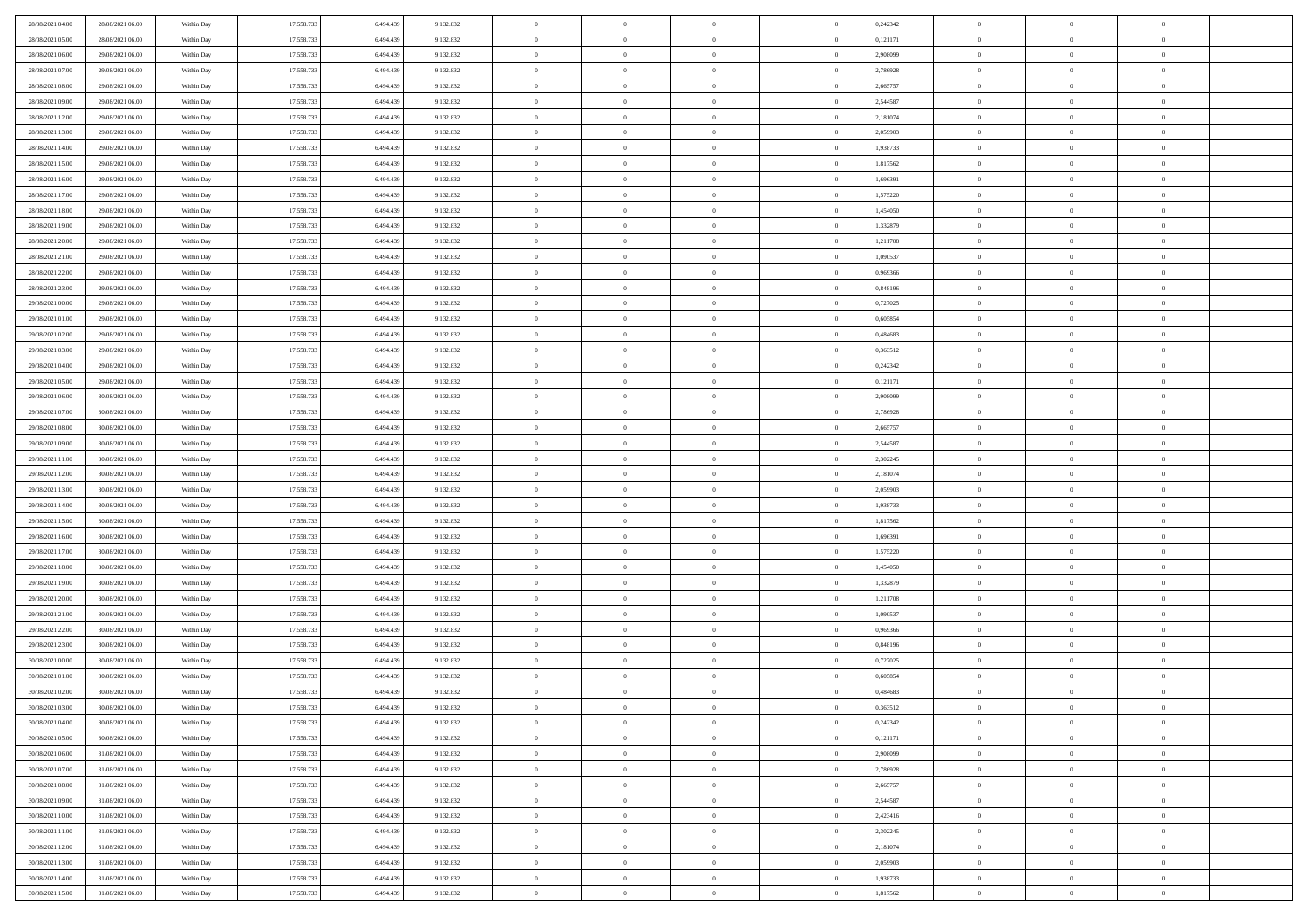| 30/08/2021 16:00 | 31/08/2021 06:00 | Within Day | 17.558.733 | 6.494.439 | 9.132.832 |            |  | 1,696391 |  |  |
|------------------|------------------|------------|------------|-----------|-----------|------------|--|----------|--|--|
| 30/08/2021 17:00 | 31/08/2021 06:00 | Within Day | 17.558.733 | 6.494.43  | 9.132.832 | $\Omega$   |  | 1,575220 |  |  |
| 30/08/2021 18:00 | 31/08/2021 06:00 | Within Day | 17.558.733 | 6.494.43  | 9.132.832 |            |  | 1,454050 |  |  |
| 30/08/2021 19:00 | 31/08/2021 06:00 | Within Day | 17.558.733 | 6.494.439 | 9.132.832 |            |  | 1,332879 |  |  |
| 30/08/2021 20:00 | 31/08/2021 06:00 | Within Day | 17.558.733 | 6.494.43  | 9.132.832 |            |  | 1,211708 |  |  |
| 30/08/2021 21:00 | 31/08/2021 06:00 | Within Day | 17.558.733 | 6.494.439 | 9.132.832 | $^{\circ}$ |  | 1,090537 |  |  |
| 30/08/2021 22:00 | 31/08/2021 06:00 | Within Day | 17.558.733 | 6.494.439 | 9.132.832 | $^{\circ}$ |  | 0,969366 |  |  |
| 30/08/2021 23:00 | 31/08/2021 06:00 | Within Day | 17.558.733 | 6.494.43  | 9.132.832 |            |  | 0,848196 |  |  |
| 31/08/2021 00:00 | 31/08/2021 06:00 | Within Day | 17.558.733 | 6.494.439 | 9.132.832 | $\Omega$   |  | 0,727025 |  |  |
| 31/08/2021 01:00 | 31/08/2021 06:00 | Within Day | 17.558.733 | 6.494.439 | 9.132.832 |            |  | 0,605854 |  |  |
| 31/08/2021 02:00 | 31/08/2021 06:00 | Within Day | 17.558.733 | 6.494.439 | 9.132.832 | $\theta$   |  | 0,484683 |  |  |
| 31/08/2021 03:00 | 31/08/2021 06:00 | Within Day | 17.558.733 | 6.494.439 | 9.132.832 | $\Omega$   |  | 0,363512 |  |  |
| 31/08/2021 04:00 | 31/08/2021 06:00 | Within Day | 17.558.733 | 6.494.439 | 9.132.832 | $\Omega$   |  | 0,242342 |  |  |
| 31/08/2021 06:00 | 01/09/2021 06:00 | Within Day | 17.558.733 | 6.494.439 | 9.132.832 |            |  | 2,908099 |  |  |

(\*) GCV used for the purpose of the conversion does not corresponding to the actual GCV of the Gas Day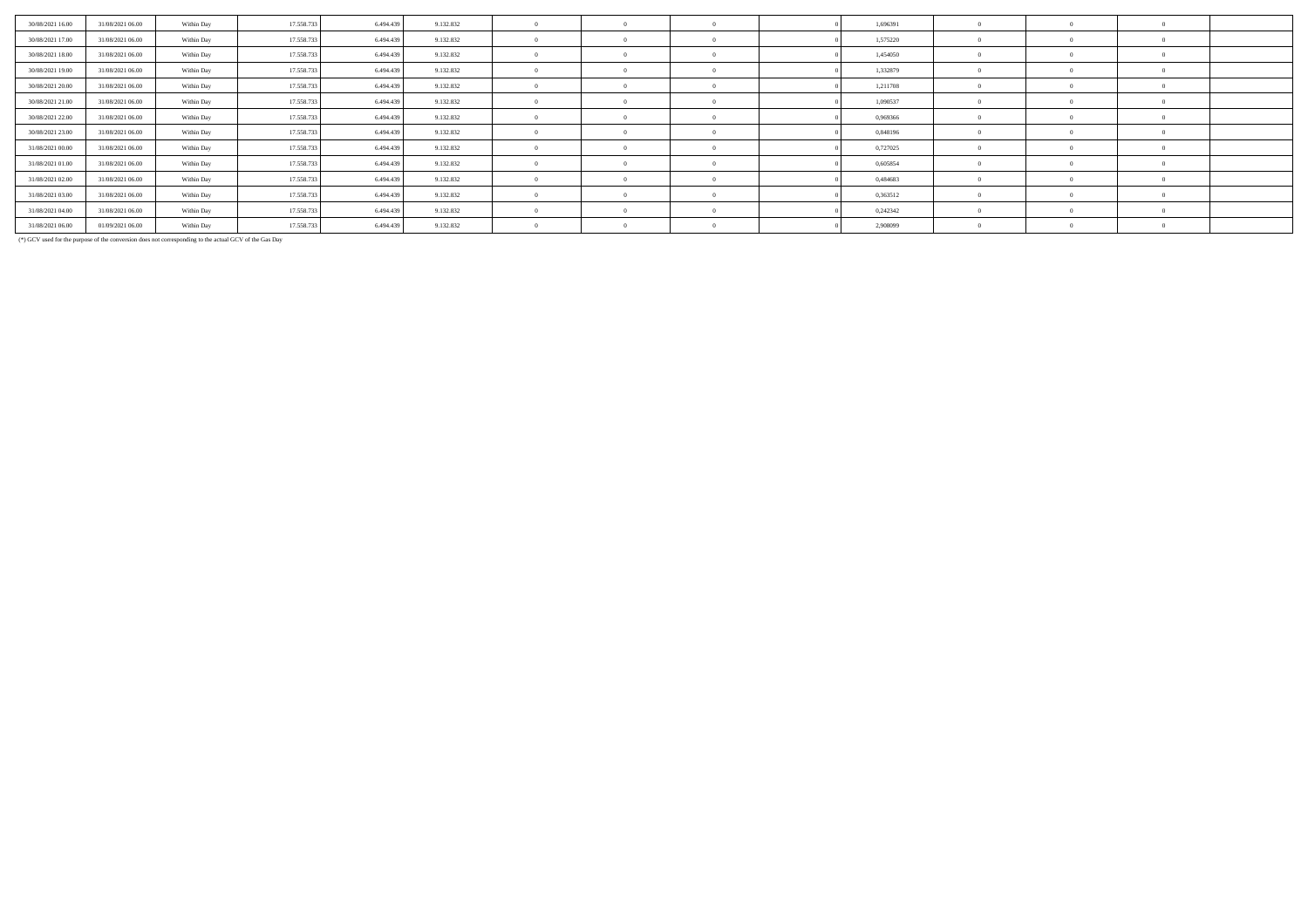## **SNAM RETE GAS**

**Transportation capacity at Entry Point interconnected with foreign pipelines**

**Update to 30/08/2021 of offered and assigned capacity in auction day-ahead and within-day**

**Thermal Year 2020/2021**

(Values in Scm/day (15° C; 1,01325 bar); Prices in c/Scm)

| <b>Entry Point</b> |  |
|--------------------|--|
|--------------------|--|

**a CELA** 

| Timeframe        |                  |                     |                                   |                                       |            | <b>Offered capacity</b> |                | Assigned capacity | Day-Ahead           |                             | <b>Prices</b>                 |                 |                 |             |
|------------------|------------------|---------------------|-----------------------------------|---------------------------------------|------------|-------------------------|----------------|-------------------|---------------------|-----------------------------|-------------------------------|-----------------|-----------------|-------------|
| From             | To               | <b>Auction type</b> | <b>Transportation</b><br>capacity | Assigned capacity<br>(before auction) | Firm       | Interruptible           | Firm           | Interruptible     | iterrupted Capacity | <b>Reserve price - Firm</b> | <b>Auction premium - Firm</b> | Reserve price - | Auction premium | <b>Note</b> |
|                  |                  |                     |                                   |                                       |            |                         |                |                   | Interruptible       |                             |                               | Interruptible   | Interruptible   |             |
| 01/08/2021 06:00 | 02/08/2021 06:00 | Day Ahead           | 38.700.000                        | 14.313.95                             | 24.386.048 | $\bf{0}$                | $\theta$       | $\overline{0}$    |                     | 0,013194                    | $\overline{0}$                | 0,013194        | $\overline{0}$  |             |
| 02/08/2021 06:00 | 03/08/2021 06:00 | Day Ahead           | 38.700.000                        | 14.313.95                             | 20.129.050 | $\theta$                | $\theta$       | $\Omega$          |                     | 0,013194                    | $\theta$                      | 0,013194        | $\overline{0}$  |             |
| 03/08/2021 06:00 | 04/08/2021 06:00 | Day Ahead           | 38.700.00                         | 14.313.95                             | 20.129.050 | $\bf{0}$                | $\overline{0}$ | $\overline{0}$    |                     | 0,013194                    | $\overline{0}$                | 0,013194        | $\overline{0}$  |             |
| 04/08/2021 06:00 | 05/08/2021 06:00 | Day Ahead           | 38,700,000                        | 14.313.95                             | 20.129.050 | $\overline{0}$          | $\Omega$       | $\overline{0}$    |                     | 0.013194                    | $\overline{0}$                | 0.013194        | $\theta$        |             |
| 05/08/2021 06:00 | 06/08/2021 06:00 | Day Ahead           | 38.700.000                        | 14.313.95                             | 20.129.050 | $\bf{0}$                | $\overline{0}$ | $\overline{0}$    |                     | 0,013194                    | $\mathbf{0}$                  | 0,013194        | $\overline{0}$  |             |
| 06/08/2021 06:00 | 07/08/2021 06:00 | Day Ahead           | 38.700.00                         | 14.313.95                             | 20.129.050 | $\overline{0}$          | $\overline{0}$ | $\overline{0}$    |                     | 0,013194                    | $\overline{0}$                | 0,013194        | $\,$ 0          |             |
| 07/08/2021 06:00 | 08/08/2021 06:00 | Day Ahead           | 38.700.000                        | 14.313.950                            | 20.129.050 | $\bf{0}$                | $\overline{0}$ | $\overline{0}$    |                     | 0,013194                    | $\overline{0}$                | 0,013194        | $\overline{0}$  |             |
| 08/08/2021 06:00 | 09/08/2021 06:00 | Day Ahead           | 38.700.000                        | 14.313.95                             | 20.129.050 | $\theta$                | $\theta$       | $\overline{0}$    |                     | 0,013194                    | $\theta$                      | 0,013194        | $\Omega$        |             |
| 09/08/2021 06:00 | 10/08/2021 06:00 | Day Ahead           | 38.700.000                        | 14.313.95                             | 20.129.050 | $\Omega$                | $\theta$       | $\alpha$          |                     | 0.013194                    | $\Omega$                      | 0,013194        | $\Omega$        |             |
| 10/08/2021 06:00 | 11/08/2021 06:00 | Day Ahead           | 38.700.000                        | 14.313.95                             | 20.129.050 | $\bf{0}$                | $\theta$       | $\overline{0}$    |                     | 0,013194                    | $\overline{0}$                | 0,013194        | $\overline{0}$  |             |
| 11/08/2021 06:00 | 12/08/2021 06:00 | Day Ahead           | 38,700,000                        | 14.313.95                             | 20.129.050 | $\overline{0}$          | $\theta$       | $\overline{0}$    |                     | 0.013194                    | $\overline{0}$                | 0.013194        | $\Omega$        |             |
| 12/08/2021 06:00 | 13/08/2021 06:00 | Day Ahead           | 38.700.000                        | 14.313.95                             | 20.129.050 | $\theta$                | $\overline{0}$ | $\overline{0}$    |                     | 0,013194                    | $\overline{0}$                | 0,013194        | $\overline{0}$  |             |
| 13/08/2021 06:00 | 14/08/2021 06:00 | Day Ahead           | 38.700.000                        | 14.313.95                             | 20.129.050 | $\theta$                | $\theta$       | $\overline{0}$    |                     | 0,013194                    | $\theta$                      | 0,013194        | $\overline{0}$  |             |
| 14/08/2021 06:00 | 15/08/2021 06:00 | Day Ahead           | 38.700.00                         | 14.313.95                             | 20.129.050 | $\theta$                | $\theta$       | $\Omega$          |                     | 0,013194                    | $\Omega$                      | 0,013194        | $\Omega$        |             |
| 15/08/2021 06:00 | 16/08/2021 06:00 | Day Ahead           | 38.700.000                        | 14.313.95                             | 20.129.050 | $\bf{0}$                | $\overline{0}$ | $\overline{0}$    |                     | 0,013194                    | $\mathbf{0}$                  | 0,013194        | $\overline{0}$  |             |
| 16/08/2021 06:00 | 17/08/2021 06:00 | Day Ahead           | 38,700,000                        | 14.313.95                             | 20.129.050 | $\bf{0}$                | $\overline{0}$ | $\overline{0}$    |                     | 0.013194                    | $\theta$                      | 0.013194        | $\overline{0}$  |             |
| 17/08/2021 06:00 | 18/08/2021 06:00 | Day Ahead           | 38.700.00                         | 14.313.95                             | 20.129.050 | $\theta$                | $\theta$       | $\overline{0}$    |                     | 0,013194                    | $\theta$                      | 0,013194        | $\overline{0}$  |             |
| 18/08/2021 06:00 | 19/08/2021 06:00 | Day Ahead           | 38,700,000                        | 14.313.95                             | 20.129.050 | $\overline{0}$          | $\theta$       | $\overline{0}$    |                     | 0.013194                    | $\overline{0}$                | 0.013194        | $\theta$        |             |
| 19/08/2021 06:00 | 20/08/2021 06:00 | Day Ahead           | 38,700,000                        | 14.313.95                             | 20.129.050 | $\theta$                | $\Omega$       | $\overline{0}$    |                     | 0.013194                    | $\theta$                      | 0.013194        | $\theta$        |             |
| 20/08/2021 06:00 | 21/08/2021 06:00 | Day Ahead           | 38.700.000                        | 14.313.95                             | 20.129.050 | $\overline{0}$          | $\,$ 0 $\,$    | $\overline{0}$    |                     | 0,013194                    | $\overline{0}$                | 0,013194        | $\overline{0}$  |             |
| 21/08/2021 06:00 | 22/08/2021 06:00 | Day Ahead           | 38.700.000                        | 14.313.95                             | 20.129.050 | $\bf{0}$                | $\theta$       | $\overline{0}$    |                     | 0,013194                    | $\mathbf{0}$                  | 0,013194        | $\overline{0}$  |             |
| 22/08/2021 06:00 | 23/08/2021 06:00 | Day Ahead           | 38.700.00                         | 14.313.95                             | 20.129.050 | $\overline{0}$          | $\theta$       | $\overline{0}$    |                     | 0,013194                    | $\theta$                      | 0,013194        | $\overline{0}$  |             |
| 23/08/2021 06:00 | 24/08/2021 06:00 | Day Ahead           | 38,700,000                        | 14.313.95                             | 20.129.050 | $\Omega$                | $\Omega$       | $\overline{0}$    |                     | 0.013194                    | $\theta$                      | 0,013194        | $\theta$        |             |
| 24/08/2021 06:00 | 25/08/2021 06:00 | Day Ahead           | 38.700.000                        | 14.313.950                            | 20.129.050 | $\theta$                | $\theta$       | $\overline{0}$    |                     | 0,013194                    | $\theta$                      | 0,013194        | $\overline{0}$  |             |
| 25/08/2021 06:00 | 26/08/2021 06:00 | Day Ahead           | 38.700.00                         | 14.313.95                             | 20.129.050 | $\theta$                | $\theta$       | $\overline{0}$    |                     | 0,013194                    | $\overline{0}$                | 0,013194        | $\overline{0}$  |             |
| 26/08/2021 06:00 | 27/08/2021 06:00 | Day Ahead           | 38,700,000                        | 14.313.95                             | 20.129.050 | $\theta$                | $\Omega$       | $\overline{0}$    |                     | 0,013194                    | $\overline{0}$                | 0,013194        | $\theta$        |             |
| 27/08/2021 06:00 | 28/08/2021 06:00 | Day Ahead           | 38,700,00                         | 14.313.95                             | 20.129.050 | $\bf{0}$                | $\overline{0}$ | $\overline{0}$    |                     | 0,013194                    | $\overline{0}$                | 0,013194        | $\bf{0}$        |             |
| 28/08/2021 06:00 | 29/08/2021 06:00 | Day Ahead           | 38.700.00                         | 14.313.95                             | 20.129.050 | $\theta$                | $\overline{0}$ | $\overline{0}$    |                     | 0,013194                    | $\overline{0}$                | 0,013194        | $\overline{0}$  |             |
| 29/08/2021 06:00 | 30/08/2021 06:00 | Day Ahead           | 38.700.000                        | 14.313.950                            | 20.129.050 | $\theta$                | $\theta$       | $\overline{0}$    |                     | 0,013194                    | $\overline{0}$                | 0,013194        | $\overline{0}$  |             |
| 30/08/2021 06:00 | 31/08/2021 06:00 | Day Ahead           | 38,700,000                        | 14.313.95                             | 20.129.050 | $\Omega$                | $\Omega$       | $\alpha$          |                     | 0.013194                    | $\Omega$                      | 0.013194        | $\theta$        |             |
| 31/08/2021 06:00 | 01/09/2021 06:00 | Day Ahead           | 38.700.000                        | 14.313.95                             | 20.129.050 | $\theta$                | $\theta$       | $\alpha$          |                     | 0,013194                    | $\theta$                      | 0,013194        | $\Omega$        |             |
| 01/08/2021 06:00 | 02/08/2021 06:00 | Within Day          | 38.700.000                        | 14.313.95                             | 24.386.048 | $\overline{0}$          | $\theta$       | $\overline{0}$    |                     | 1,319445                    | $\mathbf{0}$                  | $\bf{0}$        | $\overline{0}$  |             |
| 01/08/2021 07:00 | 02/08/2021 06:00 | Within Day          | 38,700,000                        | 14.313.95                             | 23.369.962 | $\theta$                | $\theta$       | $\theta$          |                     | 1.319445                    | $\theta$                      | $\overline{0}$  | $\Omega$        |             |
| 01/08/2021 08:00 | 02/08/2021 06:00 | Within Day          | 38.700.000                        | 14.313.95                             | 22.353.877 | $\mathbf{0}$            | $\overline{0}$ | $\overline{0}$    |                     | 1,319445                    | $\overline{0}$                | $\bf{0}$        | $\overline{0}$  |             |
| 01/08/2021 09:00 | 02/08/2021 06:00 | Within Day          | 38.700.000                        | 14.313.95                             | 21.337.792 | $\mathbf{0}$            | $\theta$       | $\Omega$          |                     | 1,319445                    | $\theta$                      | $\overline{0}$  | $\overline{0}$  |             |
| 01/08/2021 11:00 | 02/08/2021 06:00 | Within Day          | 38.700.000                        | 14.313.95                             | 19.305.621 | $\theta$                | $\theta$       | $\Omega$          |                     | 1,319445                    | $\theta$                      | $\theta$        | $\overline{0}$  |             |
| 01/08/2021 12:00 | 02/08/2021 06:00 | Within Day          | 38,700,000                        | 14.313.95                             | 18.289.536 | $\overline{0}$          | $\Omega$       | $\overline{0}$    |                     | 1.319445                    | $\overline{0}$                | $\overline{0}$  | $\overline{0}$  |             |
| 01/08/2021 13:00 | 02/08/2021 06:00 | Within Day          | 38.700.000                        | 14.313.95                             | 17.273.450 | $\theta$                | $\theta$       | $\Omega$          |                     | 1,319445                    | $\theta$                      | $\overline{0}$  | $\overline{0}$  |             |
|                  |                  |                     |                                   |                                       |            |                         |                |                   |                     |                             |                               |                 |                 |             |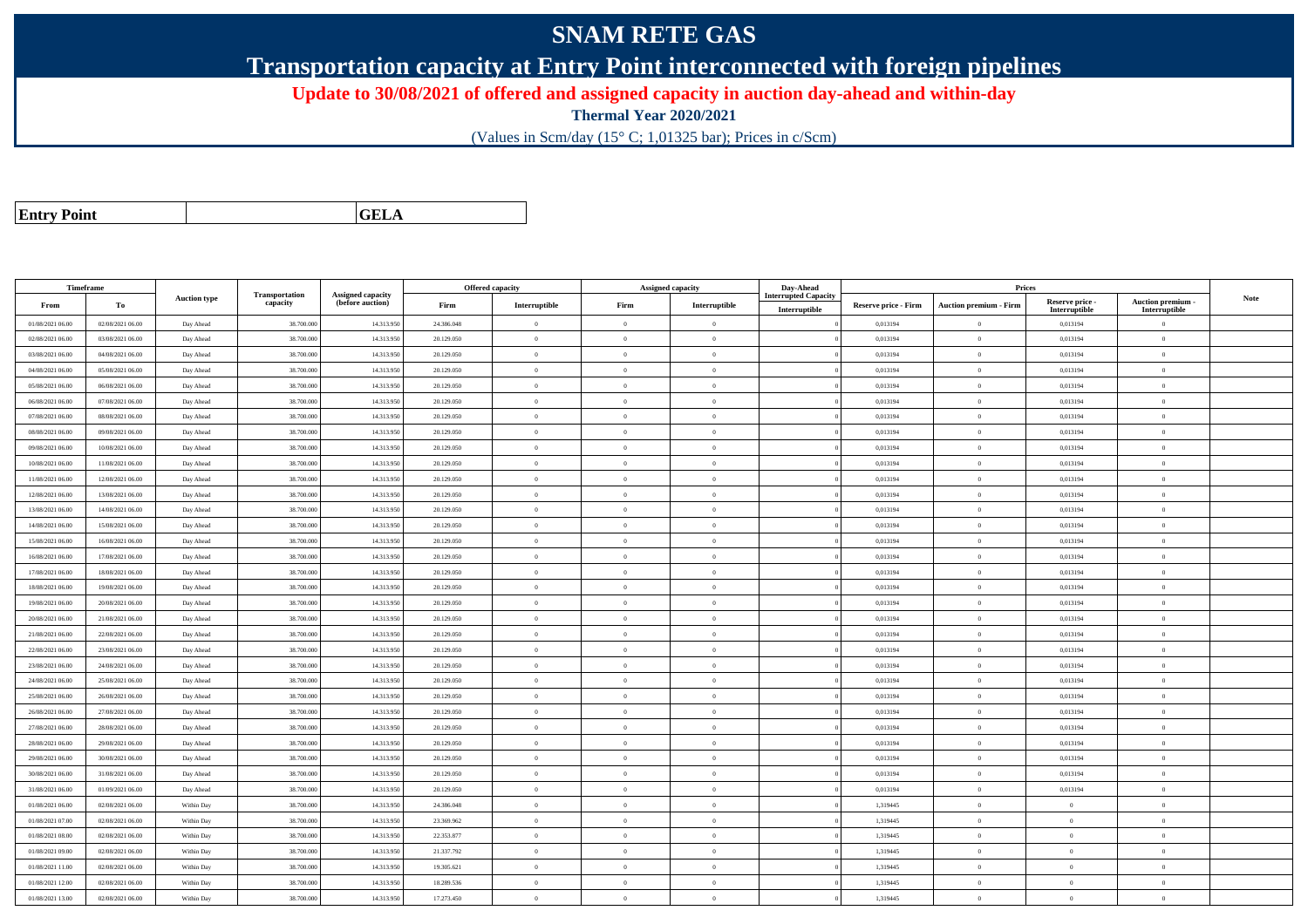| 01/08/2021 14:00                     | 02/08/2021 06:00                     | Within Day | 38,700,000               | 14.313.950               | 16.257.365               | $\overline{0}$           | $\overline{0}$             | $\Omega$                   | 1,319446             | $\bf{0}$                 | $\mathbf{0}$   | $\bf{0}$                  |  |
|--------------------------------------|--------------------------------------|------------|--------------------------|--------------------------|--------------------------|--------------------------|----------------------------|----------------------------|----------------------|--------------------------|----------------|---------------------------|--|
| 01/08/2021 15:00                     | 02/08/2021 06:00                     | Within Day | 38.700.000               | 14.313.950               | 15.241.280               | $\mathbf{0}$             | $\overline{0}$             | $\overline{0}$             | 1,319445             | $\overline{0}$           | $\overline{0}$ | $\theta$                  |  |
| 01/08/2021 16:00                     | 02/08/2021 06:00                     | Within Day | 38.700.000               | 14.313.950               | 14.225.194               | $\,$ 0                   | $\overline{0}$             | $\bf{0}$                   | 1,319445             | $\,$ 0                   | $\overline{0}$ | $\,$ 0 $\,$               |  |
| 01/08/2021 17:00                     | 02/08/2021 06:00                     | Within Day | 38,700,000               | 14.313.950               | 13.209.109               | $\bf{0}$                 | $\overline{0}$             | $\Omega$                   | 1,319445             | $\bf{0}$                 | $\mathbf{0}$   | $\theta$                  |  |
| 01/08/2021 18:00                     | 02/08/2021 06:00                     | Within Dav | 38.700.000               | 14.313.950               | 12.193.024               | $\bf{0}$                 | $\overline{0}$             | $\overline{0}$             | 1,319446             | $\mathbf{0}$             | $\overline{0}$ | $\overline{0}$            |  |
| 01/08/2021 19:00                     | 02/08/2021 06:00                     | Within Day | 38.700.000               | 14.313.950               | 11.176.938               | $\bf{0}$                 | $\overline{0}$             | $\bf{0}$                   | 1,319446             | $\,$ 0                   | $\overline{0}$ | $\,$ 0 $\,$               |  |
|                                      |                                      |            | 38,700,000               |                          | 10.160.853               |                          | $\overline{0}$             | $\Omega$                   |                      | $\bf{0}$                 | $\mathbf{0}$   | $\theta$                  |  |
| 01/08/2021 20:00                     | 02/08/2021 06:00                     | Within Day |                          | 14.313.950               |                          | $\bf{0}$                 |                            |                            | 1,319445             |                          |                |                           |  |
| 01/08/2021 21:00                     | 02/08/2021 06:00                     | Within Day | 38.700.000               | 14.313.950               | 9.144.768                | $\overline{0}$           | $\overline{0}$             | $\overline{0}$             | 1,319445             | $\mathbf{0}$             | $\overline{0}$ | $\overline{0}$            |  |
| 01/08/2021 22.00                     | 02/08/2021 06:00                     | Within Day | 38.700.000               | 14.313.950               | 8.128.682                | $\bf{0}$                 | $\overline{0}$             | $\bf{0}$                   | 1,319445             | $\,$ 0                   | $\overline{0}$ | $\,$ 0 $\,$               |  |
| 01/08/2021 23.00                     | 02/08/2021 06:00                     | Within Day | 38,700,000               | 14.313.950               | 7.112.597                | $\bf{0}$                 | $\overline{0}$             | $\Omega$                   | 1,319446             | $\bf{0}$                 | $\mathbf{0}$   | $\theta$                  |  |
| 02/08/2021 00:00                     | 02/08/2021 06:00                     | Within Day | 38.700.000               | 14.313.950               | 6.096.512                | $\overline{0}$           | $\overline{0}$             | $\overline{0}$             | 1,319446             | $\overline{0}$           | $\overline{0}$ | $\overline{0}$            |  |
| 02/08/2021 01:00                     | 02/08/2021 06:00                     | Within Day | 38.700.000               | 14.313.950               | 5.080.426                | $\bf{0}$                 | $\overline{0}$             | $\bf{0}$                   | 1,319445             | $\,$ 0                   | $\overline{0}$ | $\,$ 0 $\,$               |  |
| 02/08/2021 02:00                     | 02/08/2021 06:00                     | Within Day | 38,700,000               | 14.313.950               | 4.064.341                | $\bf{0}$                 | $\overline{0}$             | $\Omega$                   | 1,319445             | $\overline{0}$           | $\mathbf{0}$   | $\theta$                  |  |
| 02/08/2021 03:00                     | 02/08/2021 06:00                     | Within Dav | 38.700.000               | 14.313.950               | 3.048.256                | $\overline{0}$           | $\overline{0}$             | $\overline{0}$             | 1,319444             | $\mathbf{0}$             | $\overline{0}$ | $\overline{0}$            |  |
| 02/08/2021 04:00                     | 02/08/2021 06:00                     | Within Day | 38.700.000               | 14.313.950               | 2.032.170                | $\bf{0}$                 | $\overline{0}$             | $\bf{0}$                   | 1,319448             | $\,$ 0                   | $\overline{0}$ | $\,$ 0 $\,$               |  |
| 02/08/2021 06:00                     | 03/08/2021 06:00                     | Within Day | 38,700,000               | 14.313.950               | 20.129.049               | $\bf{0}$                 | $\overline{0}$             | $\overline{0}$             | 1,319445             | $\bf{0}$                 | $\mathbf{0}$   | $\bf{0}$                  |  |
| 02/08/2021 10:00                     | 03/08/2021 06:00                     | Within Day | 38.700.000               | 14.313.950               | 16.774.207               | $\overline{0}$           | $\overline{0}$             | $\overline{0}$             | 1,319445             | $\mathbf{0}$             | $\overline{0}$ | $\overline{0}$            |  |
| 02/08/2021 11:00                     | 03/08/2021 06:00                     | Within Day | 38.700.000               | 14.313.950               | 15.935.497               | $\bf{0}$                 | $\overline{0}$             | $\bf{0}$                   | 1,319445             | $\,$ 0                   | $\overline{0}$ | $\,$ 0 $\,$               |  |
| 02/08/2021 12:00                     | 03/08/2021 06:00                     | Within Day | 38,700,000               | 14.313.950               | 15,096,787               | $\bf{0}$                 | $\overline{0}$             | $\Omega$                   | 1,319445             | $\theta$                 | $\mathbf{0}$   | $\theta$                  |  |
| 02/08/2021 13:00                     | 03/08/2021 06:00                     | Within Day | 38.700.000               | 14.313.950               | 14.258.076               | $\overline{0}$           | $\overline{0}$             | $\overline{0}$             | 1,319445             | $\mathbf{0}$             | $\overline{0}$ | $\overline{0}$            |  |
| 02/08/2021 14:00                     | 03/08/2021 06:00                     | Within Day | 38.700.000               | 14.313.950               | 13.419.366               | $\bf{0}$                 | $\overline{0}$             | $\bf{0}$                   | 1,319446             | $\,$ 0                   | $\overline{0}$ | $\,$ 0 $\,$               |  |
| 02/08/2021 15:00                     | 03/08/2021 06:00                     | Within Day | 38,700,000               | 14.313.950               | 12.580.655               | $\bf{0}$                 | $\overline{0}$             | $\Omega$                   | 1,319445             | $\bf{0}$                 | $\theta$       | $\theta$                  |  |
| 02/08/2021 16:00                     | 03/08/2021 06:00                     | Within Day | 38.700.000               | 14.313.950               | 11.741.945               | $\overline{0}$           | $\overline{0}$             | $\overline{0}$             | 1,319445             | $\mathbf{0}$             | $\overline{0}$ | $\overline{0}$            |  |
| 02/08/2021 17:00                     | 03/08/2021 06:00                     | Within Day | 38.700.000               | 14.313.950               | 10.903.235               | $\bf{0}$                 | $\overline{0}$             | $\bf{0}$                   | 1,319445             | $\,$ 0                   | $\overline{0}$ | $\,$ 0 $\,$               |  |
| 02/08/2021 18:00                     | 03/08/2021 06:00                     | Within Day | 38,700,000               | 14.313.950               | 10.064.524               | $\bf{0}$                 | $\overline{0}$             | $\overline{0}$             | 1,319446             | $\bf{0}$                 | $\overline{0}$ | $\bf{0}$                  |  |
| 02/08/2021 19:00                     | 03/08/2021 06:00                     | Within Day | 38.700.000               | 14.313.950               | 9.225.814                | $\overline{0}$           | $\overline{0}$             | $\overline{0}$             | 1,319446             | $\mathbf{0}$             | $\overline{0}$ | $\overline{0}$            |  |
| 02/08/2021 20:00                     | 03/08/2021 06:00                     | Within Day | 38.700.000               | 14.313.950               | 8.387.103                | $\bf{0}$                 | $\overline{0}$             | $\bf{0}$                   | 1,319445             | $\,$ 0                   | $\overline{0}$ | $\,$ 0 $\,$               |  |
| 02/08/2021 21:00                     | 03/08/2021 06:00                     | Within Day | 38,700,000               | 14.313.950               | 7.548.393                | $\bf{0}$                 | $\overline{0}$             | $\Omega$                   | 1,319445             | $\bf{0}$                 | $\mathbf{0}$   | $\theta$                  |  |
| 02/08/2021 22:00                     | 03/08/2021 06:00                     | Within Day | 38.700.000               | 14.313.950               | 6.709.683                | $\overline{0}$           | $\overline{0}$             | $\overline{0}$             | 1,319445             | $\mathbf{0}$             | $\overline{0}$ | $\overline{0}$            |  |
| 02/08/2021 23:00                     | 03/08/2021 06:00                     | Within Day | 38.700.000               | 14.313.950               | 5.870.972                | $\bf{0}$                 | $\overline{0}$             | $\bf{0}$                   | 1,319446             | $\,$ 0                   | $\overline{0}$ | $\,$ 0 $\,$               |  |
| 03/08/2021 00:00                     | 03/08/2021 06:00                     | Within Day | 38.700.000               | 14.313.950               | 5.032.262                | $\,$ 0                   | $\bf{0}$                   | $\overline{0}$             | 1,319446             | $\bf{0}$                 | $\overline{0}$ | $\,0\,$                   |  |
| 03/08/2021 01:00                     | 03/08/2021 06:00                     | Within Dav | 38.700.000               | 14.313.950               | 4.193.551                | $\overline{0}$           | $\overline{0}$             | $\overline{0}$             | 1,319445             | $\mathbf{0}$             | $\overline{0}$ | $\overline{0}$            |  |
| 03/08/2021 02:00                     | 03/08/2021 06:00                     | Within Day | 38.700.000               | 14.313.950               | 3.354.841                | $\bf{0}$                 | $\overline{0}$             | $\bf{0}$                   | 1,319445             | $\,$ 0                   | $\overline{0}$ | $\,$ 0 $\,$               |  |
| 03/08/2021 03:00                     | 03/08/2021 06:00                     | Within Day | 38.700.000               | 14.313.950               |                          | $\bf{0}$                 | $\bf{0}$                   | $\bf{0}$                   | 1,319444             | $\bf{0}$                 | $\overline{0}$ | $\,0\,$                   |  |
| 03/08/2021 04:00                     | 03/08/2021 06:00                     | Within Day | 38.700.000               | 14.313.950               | 2.516.131<br>1.677.420   | $\overline{0}$           | $\overline{0}$             | $\overline{0}$             | 1,319448             | $\overline{0}$           | $\overline{0}$ | $\overline{0}$            |  |
| 03/08/2021 05:00                     | 03/08/2021 06:00                     |            | 38.700.000               | 14.313.950               | 838.710                  | $\bf{0}$                 | $\overline{0}$             |                            | 1,319448             | $\,$ 0                   | $\overline{0}$ | $\,$ 0 $\,$               |  |
|                                      |                                      | Within Day |                          |                          |                          |                          |                            | $\bf{0}$<br>$\overline{0}$ |                      |                          | $\overline{0}$ |                           |  |
| 03/08/2021 06:00<br>03/08/2021 07:00 | 04/08/2021 06:00<br>04/08/2021 06:00 | Within Day | 38.700.000<br>38.700.000 | 14.313.950<br>14.313.950 | 20.129.049<br>19.290.339 | $\,$ 0<br>$\overline{0}$ | $\bf{0}$<br>$\overline{0}$ | $\overline{0}$             | 1,319445<br>1,319445 | $\bf{0}$<br>$\mathbf{0}$ | $\overline{0}$ | $\,0\,$<br>$\overline{0}$ |  |
|                                      |                                      | Within Day |                          |                          |                          |                          |                            |                            |                      |                          |                |                           |  |
| 03/08/2021 08:00                     | 04/08/2021 06:00                     | Within Day | 38.700.000               | 14.313.950               | 18.451.628               | $\bf{0}$                 | $\overline{0}$             | $\bf{0}$                   | 1,319445             | $\,$ 0                   | $\overline{0}$ | $\,$ 0 $\,$               |  |
| 03/08/2021 09:00                     | 04/08/2021 06:00                     | Within Day | 38.700.000               | 14.313.950               | 17.612.918               | $\bf{0}$                 | $\bf{0}$                   | $\overline{0}$             | 1,319445             | $\bf{0}$                 | $\overline{0}$ | $\,0\,$                   |  |
| 03/08/2021 10:00                     | 04/08/2021 06:00                     | Within Day | 38.700.000               | 14.313.950               | 16.774.207               | $\overline{0}$           | $\overline{0}$             | $\overline{0}$             | 1,319445             | $\overline{0}$           | $\overline{0}$ | $\overline{0}$            |  |
| 03/08/2021 11:00                     | 04/08/2021 06:00                     | Within Day | 38.700.000               | 14.313.950               | 15.935.497               | $\bf{0}$                 | $\overline{0}$             | $\bf{0}$                   | 1,319445             | $\,$ 0                   | $\overline{0}$ | $\,$ 0 $\,$               |  |
| 03/08/2021 12:00                     | 04/08/2021 06:00                     | Within Day | 38.700.000               | 14.313.950               | 15.096.787               | $\bf{0}$                 | $\bf{0}$                   | $\bf{0}$                   | 1,319445             | $\bf{0}$                 | $\overline{0}$ | $\,0\,$                   |  |
| 03/08/2021 13:00                     | 04/08/2021 06:00                     | Within Day | 38.700.000               | 14.313.950               | 14.258.076               | $\mathbf{0}$             | $\overline{0}$             | $\overline{0}$             | 1,319445             | $\overline{0}$           | $\overline{0}$ | $\overline{0}$            |  |
| 03/08/2021 14:00                     | 04/08/2021 06:00                     | Within Day | 38.700.000               | 14.313.950               | 13.419.366               | $\bf{0}$                 | $\overline{0}$             | $\overline{0}$             | 1,319446             | $\overline{0}$           | $\theta$       | $\theta$                  |  |
| 03/08/2021 15:00                     | 04/08/2021 06:00                     | Within Day | 38.700.000               | 14.313.950               | 12.580.655               | $\bf{0}$                 | $\bf{0}$                   | $\bf{0}$                   | 1,319445             | $\bf{0}$                 | $\overline{0}$ | $\,0\,$                   |  |
| 03/08/2021 16:00                     | 04/08/2021 06:00                     | Within Day | 38.700.000               | 14.313.950               | 11.741.945               | $\overline{0}$           | $\overline{0}$             | $\overline{0}$             | 1,319445             | $\overline{0}$           | $\bf{0}$       | $\overline{0}$            |  |
| 03/08/2021 17:00                     | 04/08/2021 06:00                     | Within Day | 38.700.000               | 14.313.950               | 10.903.235               | $\,$ 0 $\,$              | $\overline{0}$             | $\overline{0}$             | 1,319445             | $\mathbf{0}$             | $\,$ 0 $\,$    | $\,$ 0 $\,$               |  |
| 03/08/2021 18:00                     | 04/08/2021 06:00                     | Within Day | 38.700.000               | 14.313.950               | 10.064.524               | $\bf{0}$                 | $\bf{0}$                   | $\overline{0}$             | 1,319446             | $\bf{0}$                 | $\overline{0}$ | $\bf{0}$                  |  |
| 03/08/2021 19:00                     | 04/08/2021 06:00                     | Within Day | 38.700.000               | 14.313.950               | 9.225.814                | $\bf{0}$                 | $\overline{0}$             | $\overline{0}$             | 1,319446             | $\overline{0}$           | $\overline{0}$ | $\overline{0}$            |  |
| 03/08/2021 20:00                     | 04/08/2021 06:00                     | Within Day | 38.700.000               | 14.313.950               | 8.387.103                | $\,$ 0 $\,$              | $\overline{0}$             | $\overline{0}$             | 1,319445             | $\,$ 0 $\,$              | $\overline{0}$ | $\,$ 0 $\,$               |  |
| 03/08/2021 21:00                     | 04/08/2021 06:00                     | Within Day | 38.700.000               | 14.313.950               | 7.548.393                | $\bf{0}$                 | $\overline{0}$             | $\overline{0}$             | 1,319445             | $\bf{0}$                 | $\overline{0}$ | $\overline{0}$            |  |
| 03/08/2021 22:00                     | 04/08/2021 06:00                     | Within Day | 38.700.000               | 14.313.950               | 6.709.683                | $\overline{0}$           | $\overline{0}$             | $\overline{0}$             | 1,319445             | $\overline{0}$           | $\bf{0}$       | $\overline{0}$            |  |
| 03/08/2021 23:00                     | 04/08/2021 06:00                     | Within Day | 38.700.000               | 14.313.950               | 5.870.972                | $\,$ 0 $\,$              | $\overline{0}$             | $\overline{0}$             | 1,319446             | $\mathbf{0}$             | $\,$ 0 $\,$    | $\,$ 0 $\,$               |  |
| 04/08/2021 00:00                     | 04/08/2021 06:00                     | Within Day | 38.700.000               | 14.313.950               | 5.032.262                | $\bf{0}$                 | $\bf{0}$                   | $\overline{0}$             | 1,319446             | $\bf{0}$                 | $\overline{0}$ | $\bf{0}$                  |  |
| 04/08/2021 01:00                     | 04/08/2021 06:00                     | Within Day | 38.700.000               | 14.313.950               | 4.193.551                | $\bf{0}$                 | $\overline{0}$             | $\overline{0}$             | 1,319445             | $\mathbf{0}$             | $\bf{0}$       | $\overline{0}$            |  |
| 04/08/2021 02:00                     | 04/08/2021 06:00                     | Within Day | 38.700.000               | 14.313.950               | 3.354.841                | $\,0\,$                  | $\overline{0}$             | $\overline{0}$             | 1,319445             | $\,$ 0                   | $\overline{0}$ | $\,$ 0 $\,$               |  |
|                                      |                                      |            |                          |                          |                          |                          |                            |                            |                      |                          |                |                           |  |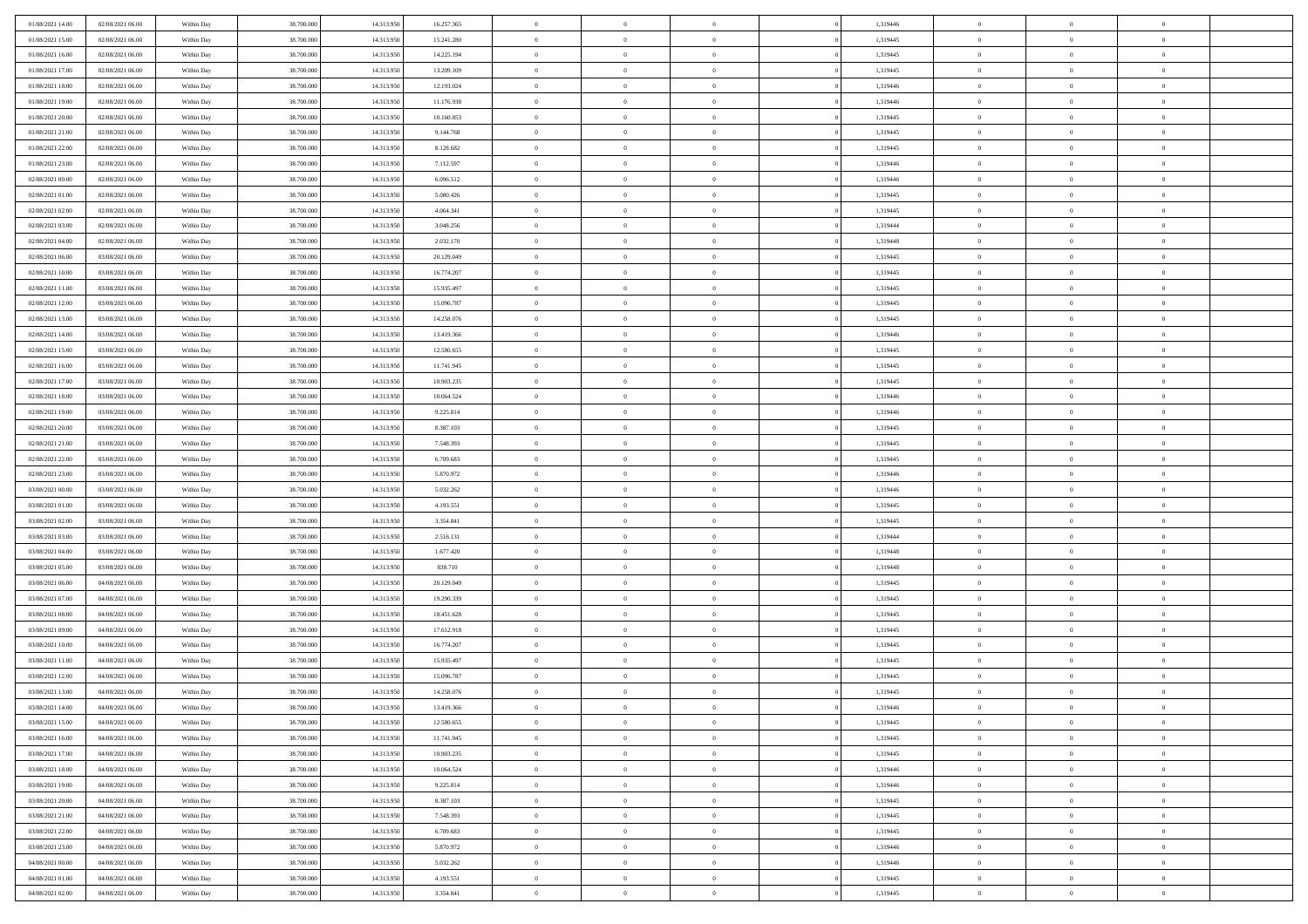| 04/08/2021 03:00 | 04/08/2021 06:00 | Within Day | 38,700,000 | 14.313.950 | 2.516.131  | $\overline{0}$ | $\overline{0}$ | $\Omega$       | 1,319444 | $\bf{0}$       | $\mathbf{0}$   | $\bf{0}$       |  |
|------------------|------------------|------------|------------|------------|------------|----------------|----------------|----------------|----------|----------------|----------------|----------------|--|
| 04/08/2021 04:00 | 04/08/2021 06:00 | Within Day | 38.700.000 | 14.313.950 | 1.677.420  | $\mathbf{0}$   | $\overline{0}$ | $\overline{0}$ | 1,319448 | $\overline{0}$ | $\overline{0}$ | $\theta$       |  |
| 04/08/2021 05:00 | 04/08/2021 06:00 | Within Day | 38.700.000 | 14.313.950 | 838.710    | $\,$ 0         | $\overline{0}$ | $\bf{0}$       | 1,319448 | $\,$ 0         | $\overline{0}$ | $\,$ 0 $\,$    |  |
| 04/08/2021 06:00 | 05/08/2021 06:00 | Within Day | 38,700,000 | 14.313.950 | 20.129.049 | $\bf{0}$       | $\overline{0}$ | $\Omega$       | 1,319445 | $\bf{0}$       | $\mathbf{0}$   | $\theta$       |  |
| 04/08/2021 07:00 | 05/08/2021 06:00 | Within Dav | 38.700.000 | 14.313.950 | 19.290.339 | $\bf{0}$       | $\overline{0}$ | $\overline{0}$ | 1,319445 | $\mathbf{0}$   | $\overline{0}$ | $\overline{0}$ |  |
| 04/08/2021 08:00 | 05/08/2021 06:00 | Within Day | 38.700.000 | 14.313.950 | 18.451.628 | $\bf{0}$       | $\overline{0}$ | $\bf{0}$       | 1,319445 | $\,$ 0         | $\overline{0}$ | $\,$ 0 $\,$    |  |
| 04/08/2021 09:00 | 05/08/2021 06:00 | Within Day | 38,700,000 | 14.313.950 | 17.612.918 | $\bf{0}$       | $\overline{0}$ | $\Omega$       | 1,319445 | $\theta$       | $\mathbf{0}$   | $\theta$       |  |
| 04/08/2021 10:00 | 05/08/2021 06:00 | Within Dav | 38.700.000 | 14.313.950 | 16.774.207 | $\overline{0}$ | $\overline{0}$ | $\overline{0}$ | 1,319445 | $\mathbf{0}$   | $\overline{0}$ | $\overline{0}$ |  |
| 04/08/2021 11:00 | 05/08/2021 06:00 | Within Day | 38.700.000 | 14.313.950 | 15.935.497 | $\bf{0}$       | $\overline{0}$ | $\bf{0}$       | 1,319445 | $\,$ 0         | $\overline{0}$ | $\,$ 0 $\,$    |  |
| 04/08/2021 12:00 | 05/08/2021 06:00 | Within Day | 38,700,000 | 14.313.950 | 15,096,787 | $\bf{0}$       | $\overline{0}$ | $\Omega$       | 1,319445 | $\bf{0}$       | $\mathbf{0}$   | $\theta$       |  |
| 04/08/2021 13:00 | 05/08/2021 06:00 | Within Day | 38.700.000 | 14.313.950 | 14.258.076 | $\overline{0}$ | $\overline{0}$ | $\overline{0}$ | 1,319445 | $\overline{0}$ | $\overline{0}$ | $\overline{0}$ |  |
| 04/08/2021 14:00 | 05/08/2021 06:00 | Within Day | 38.700.000 | 14.313.950 | 13.419.366 | $\,$ 0         | $\overline{0}$ | $\bf{0}$       | 1,319446 | $\,$ 0         | $\overline{0}$ | $\,$ 0 $\,$    |  |
| 04/08/2021 15:00 | 05/08/2021 06:00 | Within Day | 38,700,000 | 14.313.950 | 12.580.655 | $\bf{0}$       | $\overline{0}$ | $\Omega$       | 1,319445 | $\overline{0}$ | $\mathbf{0}$   | $\theta$       |  |
| 04/08/2021 16:00 | 05/08/2021 06:00 | Within Dav | 38.700.000 | 14.313.950 | 11.741.945 | $\overline{0}$ | $\overline{0}$ | $\overline{0}$ | 1,319445 | $\mathbf{0}$   | $\overline{0}$ | $\overline{0}$ |  |
| 04/08/2021 17:00 | 05/08/2021 06:00 | Within Day | 38.700.000 | 14.313.950 | 10.903.235 | $\bf{0}$       | $\overline{0}$ | $\bf{0}$       | 1,319445 | $\,$ 0         | $\overline{0}$ | $\,$ 0 $\,$    |  |
| 04/08/2021 18:00 | 05/08/2021 06:00 | Within Day | 38,700,000 | 14.313.950 | 10.064.524 | $\bf{0}$       | $\overline{0}$ | $\overline{0}$ | 1,319446 | $\bf{0}$       | $\mathbf{0}$   | $\bf{0}$       |  |
| 04/08/2021 19:00 | 05/08/2021 06:00 | Within Day | 38.700.000 | 14.313.950 | 9.225.814  | $\overline{0}$ | $\overline{0}$ | $\overline{0}$ | 1,319446 | $\mathbf{0}$   | $\overline{0}$ | $\overline{0}$ |  |
| 04/08/2021 20:00 | 05/08/2021 06:00 | Within Day | 38.700.000 | 14.313.950 | 8.387.103  | $\bf{0}$       | $\overline{0}$ | $\bf{0}$       | 1,319445 | $\,$ 0         | $\overline{0}$ | $\,0\,$        |  |
| 04/08/2021 21:00 | 05/08/2021 06:00 | Within Day | 38,700,000 | 14.313.950 | 7.548.393  | $\bf{0}$       | $\overline{0}$ | $\Omega$       | 1,319445 | $\theta$       | $\mathbf{0}$   | $\theta$       |  |
| 04/08/2021 22:00 | 05/08/2021 06:00 | Within Day | 38.700.000 | 14.313.950 | 6.709.683  | $\overline{0}$ | $\overline{0}$ | $\overline{0}$ | 1,319445 | $\overline{0}$ | $\overline{0}$ | $\overline{0}$ |  |
| 04/08/2021 23:00 | 05/08/2021 06:00 | Within Day | 38.700.000 | 14.313.950 | 5.870.972  | $\bf{0}$       | $\overline{0}$ | $\bf{0}$       | 1,319446 | $\,$ 0         | $\overline{0}$ | $\,$ 0 $\,$    |  |
| 05/08/2021 00:00 | 05/08/2021 06:00 | Within Day | 38,700,000 | 14.313.950 | 5.032.262  | $\bf{0}$       | $\overline{0}$ | $\Omega$       | 1,319446 | $\overline{0}$ | $\theta$       | $\theta$       |  |
| 05/08/2021 01:00 | 05/08/2021 06:00 | Within Day | 38.700.000 | 14.313.950 | 4.193.551  | $\overline{0}$ | $\overline{0}$ | $\overline{0}$ | 1,319445 | $\mathbf{0}$   | $\overline{0}$ | $\overline{0}$ |  |
| 05/08/2021 02:00 | 05/08/2021 06:00 | Within Day | 38.700.000 | 14.313.950 | 3.354.841  | $\bf{0}$       | $\overline{0}$ | $\bf{0}$       | 1,319445 | $\,$ 0         | $\overline{0}$ | $\,$ 0 $\,$    |  |
| 05/08/2021 03:00 | 05/08/2021 06:00 | Within Day | 38,700,000 | 14.313.950 | 2.516.131  | $\bf{0}$       | $\overline{0}$ | $\overline{0}$ | 1,319444 | $\bf{0}$       | $\mathbf{0}$   | $\theta$       |  |
| 05/08/2021 04:00 | 05/08/2021 06:00 | Within Day | 38.700.000 | 14.313.950 | 1.677.420  | $\overline{0}$ | $\overline{0}$ | $\overline{0}$ | 1,319448 | $\overline{0}$ | $\overline{0}$ | $\overline{0}$ |  |
| 05/08/2021 05:00 | 05/08/2021 06:00 | Within Day | 38.700.000 | 14.313.950 | 838.710    | $\bf{0}$       | $\overline{0}$ | $\bf{0}$       | 1,319448 | $\,$ 0         | $\overline{0}$ | $\,$ 0 $\,$    |  |
| 05/08/2021 06:00 | 06/08/2021 06:00 | Within Day | 38,700,000 | 14.313.950 | 20.129.049 | $\bf{0}$       | $\overline{0}$ | $\Omega$       | 1,319445 | $\bf{0}$       | $\mathbf{0}$   | $\theta$       |  |
| 05/08/2021 07:00 | 06/08/2021 06:00 | Within Day | 38.700.000 | 14.313.950 | 19.290.339 | $\overline{0}$ | $\overline{0}$ | $\overline{0}$ | 1,319445 | $\mathbf{0}$   | $\overline{0}$ | $\overline{0}$ |  |
| 05/08/2021 09:00 | 06/08/2021 06:00 | Within Day | 38.700.000 | 14.313.950 | 17.612.918 | $\bf{0}$       | $\overline{0}$ | $\bf{0}$       | 1,319445 | $\,$ 0         | $\overline{0}$ | $\,$ 0 $\,$    |  |
| 05/08/2021 10:00 | 06/08/2021 06:00 | Within Day | 38.700.000 | 14.313.950 | 16.774.207 | $\,$ 0         | $\bf{0}$       | $\overline{0}$ | 1,319445 | $\bf{0}$       | $\overline{0}$ | $\,0\,$        |  |
| 05/08/2021 11:00 | 06/08/2021 06:00 | Within Dav | 38.700.000 | 14.313.950 | 15.935.497 | $\overline{0}$ | $\overline{0}$ | $\overline{0}$ | 1,319445 | $\mathbf{0}$   | $\overline{0}$ | $\overline{0}$ |  |
| 05/08/2021 12:00 | 06/08/2021 06:00 | Within Day | 38.700.000 | 14.313.950 | 15.096.787 | $\bf{0}$       | $\overline{0}$ | $\bf{0}$       | 1,319445 | $\,$ 0         | $\overline{0}$ | $\,$ 0 $\,$    |  |
| 05/08/2021 13:00 | 06/08/2021 06:00 | Within Day | 38.700.000 | 14.313.950 | 14.258.076 | $\bf{0}$       | $\bf{0}$       | $\bf{0}$       | 1,319445 | $\bf{0}$       | $\overline{0}$ | $\,0\,$        |  |
| 05/08/2021 14:00 | 06/08/2021 06:00 | Within Day | 38.700.000 | 14.313.950 | 13.419.366 | $\overline{0}$ | $\overline{0}$ | $\overline{0}$ | 1,319446 | $\overline{0}$ | $\overline{0}$ | $\overline{0}$ |  |
| 05/08/2021 15:00 | 06/08/2021 06:00 | Within Day | 38.700.000 | 14.313.950 | 12.580.655 | $\bf{0}$       | $\overline{0}$ | $\bf{0}$       | 1,319445 | $\,$ 0         | $\overline{0}$ | $\,$ 0 $\,$    |  |
| 05/08/2021 16:00 | 06/08/2021 06:00 | Within Day | 38.700.000 | 14.313.950 | 11.741.945 | $\,$ 0         | $\bf{0}$       | $\overline{0}$ | 1,319445 | $\bf{0}$       | $\overline{0}$ | $\,0\,$        |  |
| 05/08/2021 17:00 | 06/08/2021 06:00 | Within Day | 38.700.000 | 14.313.950 | 10.903.235 | $\overline{0}$ | $\overline{0}$ | $\overline{0}$ | 1,319445 | $\mathbf{0}$   | $\overline{0}$ | $\overline{0}$ |  |
| 05/08/2021 18:00 | 06/08/2021 06:00 | Within Day | 38.700.000 | 14.313.950 | 10.064.524 | $\bf{0}$       | $\overline{0}$ | $\bf{0}$       | 1,319446 | $\,$ 0         | $\overline{0}$ | $\,$ 0 $\,$    |  |
| 05/08/2021 19:00 | 06/08/2021 06:00 | Within Day | 38.700.000 | 14.313.950 | 9.225.814  | $\bf{0}$       | $\bf{0}$       | $\overline{0}$ | 1,319446 | $\bf{0}$       | $\overline{0}$ | $\,0\,$        |  |
| 05/08/2021 20:00 | 06/08/2021 06:00 | Within Dav | 38.700.000 | 14.313.950 | 8.387.103  | $\overline{0}$ | $\overline{0}$ | $\overline{0}$ | 1,319445 | $\overline{0}$ | $\overline{0}$ | $\overline{0}$ |  |
| 05/08/2021 21:00 | 06/08/2021 06:00 | Within Day | 38.700.000 | 14.313.950 | 7.548.393  | $\bf{0}$       | $\overline{0}$ | $\bf{0}$       | 1,319445 | $\,$ 0         | $\overline{0}$ | $\,$ 0 $\,$    |  |
| 05/08/2021 22.00 | 06/08/2021 06:00 | Within Day | 38.700.000 | 14.313.950 | 6.709.683  | $\bf{0}$       | $\bf{0}$       | $\bf{0}$       | 1,319445 | $\bf{0}$       | $\overline{0}$ | $\,0\,$        |  |
| 05/08/2021 23:00 | 06/08/2021 06:00 | Within Day | 38.700.000 | 14.313.950 | 5.870.972  | $\mathbf{0}$   | $\overline{0}$ | $\overline{0}$ | 1,319446 | $\overline{0}$ | $\overline{0}$ | $\overline{0}$ |  |
| 06/08/2021 00:00 | 06/08/2021 06:00 | Within Day | 38.700.000 | 14.313.950 | 5.032.262  | $\bf{0}$       | $\overline{0}$ | $\theta$       | 1,319446 | $\overline{0}$ | $\theta$       | $\theta$       |  |
| 06/08/2021 01:00 | 06/08/2021 06:00 | Within Day | 38.700.000 | 14.313.950 | 4.193.551  | $\bf{0}$       | $\bf{0}$       | $\bf{0}$       | 1,319445 | $\bf{0}$       | $\overline{0}$ | $\,0\,$        |  |
| 06/08/2021 02:00 | 06/08/2021 06:00 | Within Day | 38.700.000 | 14.313.950 | 3.354.841  | $\overline{0}$ | $\overline{0}$ | $\overline{0}$ | 1,319445 | $\mathbf{0}$   | $\bf{0}$       | $\overline{0}$ |  |
| 06/08/2021 03:00 | 06/08/2021 06:00 | Within Day | 38.700.000 | 14.313.950 | 2.516.131  | $\,$ 0 $\,$    | $\overline{0}$ | $\overline{0}$ | 1,319444 | $\mathbf{0}$   | $\overline{0}$ | $\,$ 0 $\,$    |  |
| 06/08/2021 04:00 | 06/08/2021 06:00 | Within Day | 38.700.000 | 14.313.950 | 1.677.420  | $\bf{0}$       | $\bf{0}$       | $\overline{0}$ | 1,319448 | $\bf{0}$       | $\overline{0}$ | $\bf{0}$       |  |
| 06/08/2021 05:00 | 06/08/2021 06:00 | Within Day | 38.700.000 | 14.313.950 | 838.710    | $\bf{0}$       | $\overline{0}$ | $\overline{0}$ | 1,319448 | $\mathbf{0}$   | $\overline{0}$ | $\overline{0}$ |  |
| 06/08/2021 06:00 | 07/08/2021 06:00 | Within Day | 38.700.000 | 14.313.950 | 20.129.049 | $\,$ 0 $\,$    | $\overline{0}$ | $\overline{0}$ | 1,319445 | $\,$ 0 $\,$    | $\overline{0}$ | $\,$ 0 $\,$    |  |
| 06/08/2021 07:00 | 07/08/2021 06:00 | Within Day | 38.700.000 | 14.313.950 | 19.290.339 | $\bf{0}$       | $\overline{0}$ | $\overline{0}$ | 1,319445 | $\bf{0}$       | $\overline{0}$ | $\overline{0}$ |  |
| 06/08/2021 08:00 | 07/08/2021 06:00 | Within Day | 38.700.000 | 14.313.950 | 18.451.628 | $\overline{0}$ | $\overline{0}$ | $\overline{0}$ | 1,319445 | $\overline{0}$ | $\bf{0}$       | $\overline{0}$ |  |
| 06/08/2021 09:00 | 07/08/2021 06:00 | Within Day | 38.700.000 | 14.313.950 | 17.612.918 | $\,$ 0 $\,$    | $\overline{0}$ | $\overline{0}$ | 1,319445 | $\,$ 0 $\,$    | $\overline{0}$ | $\,$ 0 $\,$    |  |
| 06/08/2021 10:00 | 07/08/2021 06:00 | Within Day | 38.700.000 | 14.313.950 | 16.774.207 | $\bf{0}$       | $\bf{0}$       | $\overline{0}$ | 1,319445 | $\mathbf{0}$   | $\overline{0}$ | $\bf{0}$       |  |
| 06/08/2021 11:00 | 07/08/2021 06:00 | Within Day | 38.700.000 | 14.313.950 | 15.935.497 | $\bf{0}$       | $\overline{0}$ | $\overline{0}$ | 1,319445 | $\mathbf{0}$   | $\bf{0}$       | $\overline{0}$ |  |
| 06/08/2021 12:00 | 07/08/2021 06:00 | Within Day | 38.700.000 | 14.313.950 | 15.096.787 | $\,0\,$        | $\overline{0}$ | $\overline{0}$ | 1,319445 | $\,$ 0         | $\overline{0}$ | $\,$ 0 $\,$    |  |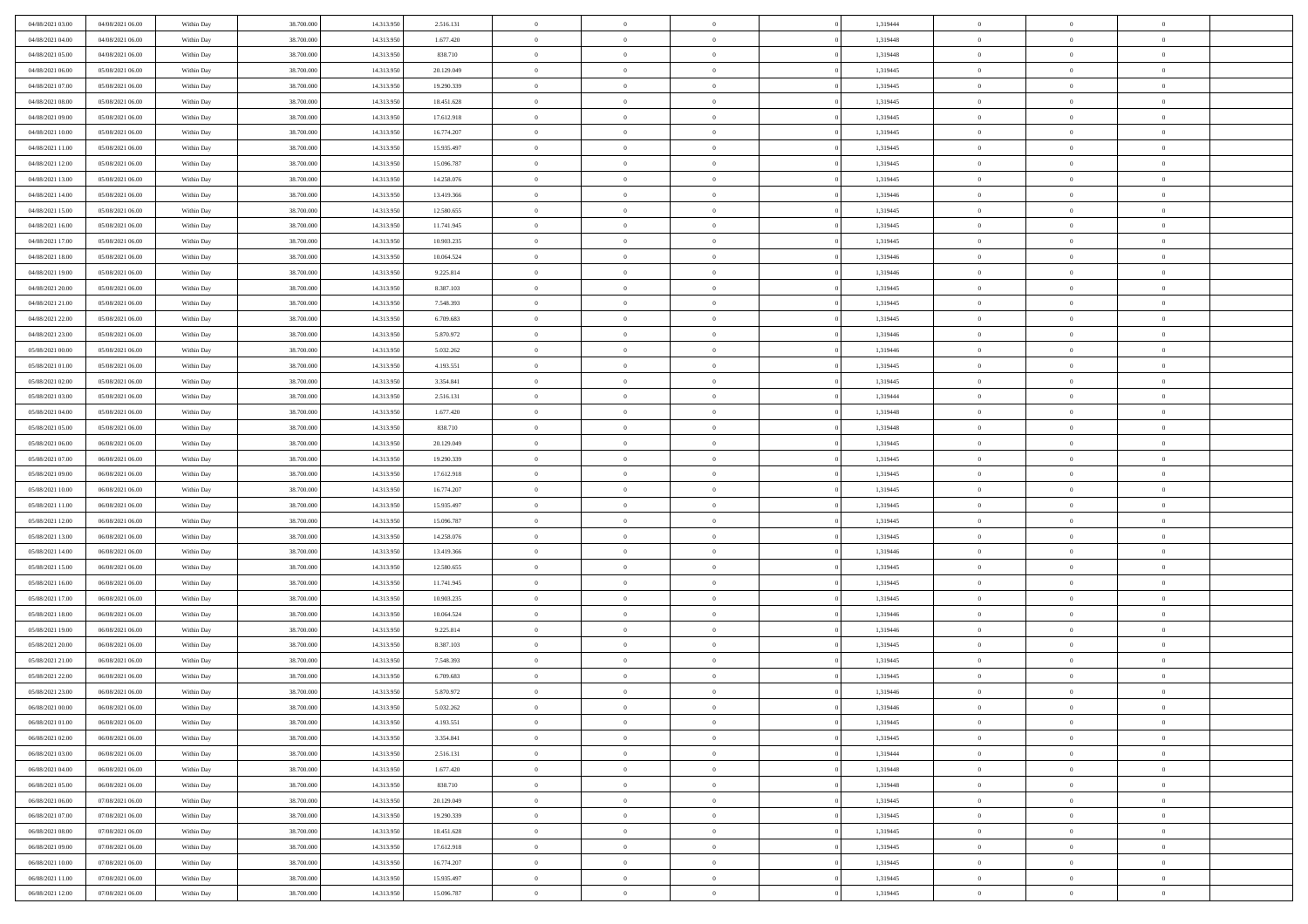| 06/08/2021 13:00 | 07/08/2021 06:00 | Within Day | 38,700,000 | 14.313.950 | 14.258.076 | $\overline{0}$ | $\overline{0}$ | $\Omega$       | 1,319445 | $\bf{0}$       | $\mathbf{0}$   | $\bf{0}$       |  |
|------------------|------------------|------------|------------|------------|------------|----------------|----------------|----------------|----------|----------------|----------------|----------------|--|
| 06/08/2021 14:00 | 07/08/2021 06:00 | Within Day | 38.700.000 | 14.313.950 | 13.419.366 | $\mathbf{0}$   | $\overline{0}$ | $\overline{0}$ | 1,319446 | $\overline{0}$ | $\overline{0}$ | $\theta$       |  |
| 06/08/2021 15:00 | 07/08/2021 06:00 | Within Day | 38.700.000 | 14.313.950 | 12.580.655 | $\,$ 0         | $\overline{0}$ | $\bf{0}$       | 1,319445 | $\,$ 0         | $\overline{0}$ | $\,$ 0 $\,$    |  |
| 06/08/2021 16:00 | 07/08/2021 06:00 | Within Day | 38,700,000 | 14.313.950 | 11.741.945 | $\bf{0}$       | $\overline{0}$ | $\Omega$       | 1,319445 | $\bf{0}$       | $\mathbf{0}$   | $\theta$       |  |
| 06/08/2021 17:00 | 07/08/2021 06:00 | Within Dav | 38.700.000 | 14.313.950 | 10.903.235 | $\bf{0}$       | $\overline{0}$ | $\overline{0}$ | 1,319445 | $\mathbf{0}$   | $\overline{0}$ | $\overline{0}$ |  |
| 06/08/2021 18:00 | 07/08/2021 06:00 | Within Day | 38.700.000 | 14.313.950 | 10.064.524 | $\bf{0}$       | $\overline{0}$ | $\bf{0}$       | 1,319446 | $\,$ 0         | $\overline{0}$ | $\,$ 0 $\,$    |  |
| 06/08/2021 19:00 | 07/08/2021 06:00 | Within Day | 38,700,000 | 14.313.950 | 9.225.814  | $\bf{0}$       | $\overline{0}$ | $\Omega$       | 1,319446 | $\overline{0}$ | $\mathbf{0}$   | $\theta$       |  |
| 06/08/2021 20:00 | 07/08/2021 06:00 | Within Dav | 38.700.000 | 14.313.950 | 8.387.103  | $\overline{0}$ | $\overline{0}$ | $\overline{0}$ | 1,319445 | $\mathbf{0}$   | $\overline{0}$ | $\overline{0}$ |  |
| 06/08/2021 21:00 | 07/08/2021 06:00 | Within Day | 38.700.000 | 14.313.950 | 7.548.393  | $\bf{0}$       | $\overline{0}$ | $\bf{0}$       | 1,319445 | $\,$ 0         | $\overline{0}$ | $\,$ 0 $\,$    |  |
| 06/08/2021 22:00 | 07/08/2021 06:00 | Within Day | 38,700,000 | 14.313.950 | 6.709.683  | $\bf{0}$       | $\overline{0}$ | $\Omega$       | 1,319445 | $\bf{0}$       | $\mathbf{0}$   | $\theta$       |  |
| 06/08/2021 23:00 | 07/08/2021 06:00 | Within Day | 38.700.000 | 14.313.950 | 5.870.972  | $\overline{0}$ | $\overline{0}$ | $\overline{0}$ | 1,319446 | $\overline{0}$ | $\overline{0}$ | $\overline{0}$ |  |
| 07/08/2021 00:00 | 07/08/2021 06:00 | Within Day | 38.700.000 | 14.313.950 | 5.032.262  | $\bf{0}$       | $\overline{0}$ | $\bf{0}$       | 1,319446 | $\,$ 0         | $\overline{0}$ | $\,$ 0 $\,$    |  |
| 07/08/2021 01:00 | 07/08/2021 06:00 | Within Day | 38,700,000 | 14.313.950 | 4.193.551  | $\bf{0}$       | $\overline{0}$ | $\Omega$       | 1,319445 | $\overline{0}$ | $\mathbf{0}$   | $\theta$       |  |
| 07/08/2021 02:00 | 07/08/2021 06:00 | Within Dav | 38.700.000 | 14.313.950 | 3.354.841  | $\overline{0}$ | $\overline{0}$ | $\overline{0}$ | 1,319445 | $\mathbf{0}$   | $\overline{0}$ | $\overline{0}$ |  |
| 07/08/2021 03:00 | 07/08/2021 06:00 | Within Day | 38.700.000 | 14.313.950 | 2.516.131  | $\bf{0}$       | $\overline{0}$ | $\bf{0}$       | 1,319444 | $\,$ 0         | $\overline{0}$ | $\,$ 0 $\,$    |  |
| 07/08/2021 04:00 | 07/08/2021 06:00 | Within Day | 38,700,000 | 14.313.950 | 1.677.420  | $\bf{0}$       | $\overline{0}$ | $\overline{0}$ | 1,319448 | $\bf{0}$       | $\mathbf{0}$   | $\bf{0}$       |  |
| 07/08/2021 05:00 | 07/08/2021 06:00 | Within Day | 38.700.000 | 14.313.950 | 838.710    | $\overline{0}$ | $\overline{0}$ | $\overline{0}$ | 1,319448 | $\mathbf{0}$   | $\overline{0}$ | $\overline{0}$ |  |
| 07/08/2021 06:00 | 08/08/2021 06:00 | Within Day | 38.700.000 | 14.313.950 | 20.129.049 | $\bf{0}$       | $\overline{0}$ | $\bf{0}$       | 1,319445 | $\,$ 0         | $\overline{0}$ | $\,0\,$        |  |
| 07/08/2021 07:00 | 08/08/2021 06:00 | Within Day | 38,700,000 | 14.313.950 | 19.290.339 | $\bf{0}$       | $\overline{0}$ | $\Omega$       | 1,319445 | $\theta$       | $\mathbf{0}$   | $\theta$       |  |
| 07/08/2021 08:00 | 08/08/2021 06:00 | Within Day | 38.700.000 | 14.313.950 | 18.451.628 | $\overline{0}$ | $\overline{0}$ | $\overline{0}$ | 1,319445 | $\mathbf{0}$   | $\overline{0}$ | $\overline{0}$ |  |
| 07/08/2021 09:00 | 08/08/2021 06:00 | Within Day | 38.700.000 | 14.313.950 | 17.612.918 | $\bf{0}$       | $\overline{0}$ | $\bf{0}$       | 1,319445 | $\,$ 0         | $\overline{0}$ | $\,$ 0 $\,$    |  |
| 07/08/2021 10:00 | 08/08/2021 06:00 | Within Day | 38,700,000 | 14.313.950 | 16.774.207 | $\bf{0}$       | $\overline{0}$ | $\Omega$       | 1,319445 | $\bf{0}$       | $\theta$       | $\theta$       |  |
| 07/08/2021 11:00 | 08/08/2021 06:00 | Within Day | 38.700.000 | 14.313.950 | 15.935.497 | $\overline{0}$ | $\overline{0}$ | $\overline{0}$ | 1,319445 | $\mathbf{0}$   | $\overline{0}$ | $\overline{0}$ |  |
| 07/08/2021 12:00 | 08/08/2021 06:00 | Within Day | 38.700.000 | 14.313.950 | 15.096.787 | $\bf{0}$       | $\overline{0}$ | $\bf{0}$       | 1,319445 | $\,$ 0         | $\overline{0}$ | $\,$ 0 $\,$    |  |
| 07/08/2021 13:00 | 08/08/2021 06:00 | Within Day | 38,700,000 | 14.313.950 | 14.258.076 | $\bf{0}$       | $\overline{0}$ | $\overline{0}$ | 1,319445 | $\bf{0}$       | $\overline{0}$ | $\theta$       |  |
| 07/08/2021 14:00 | 08/08/2021 06:00 | Within Day | 38.700.000 | 14.313.950 | 13.419.366 | $\overline{0}$ | $\overline{0}$ | $\overline{0}$ | 1,319446 | $\mathbf{0}$   | $\overline{0}$ | $\overline{0}$ |  |
| 07/08/2021 15:00 | 08/08/2021 06:00 | Within Day | 38.700.000 | 14.313.950 | 12.580.655 | $\bf{0}$       | $\overline{0}$ | $\bf{0}$       | 1,319445 | $\,$ 0         | $\overline{0}$ | $\,$ 0 $\,$    |  |
| 07/08/2021 16:00 | 08/08/2021 06:00 | Within Day | 38,700,000 | 14.313.950 | 11.741.945 | $\bf{0}$       | $\overline{0}$ | $\Omega$       | 1,319445 | $\bf{0}$       | $\mathbf{0}$   | $\theta$       |  |
| 07/08/2021 17:00 | 08/08/2021 06:00 | Within Day | 38.700.000 | 14.313.950 | 10.903.235 | $\overline{0}$ | $\overline{0}$ | $\overline{0}$ | 1,319445 | $\mathbf{0}$   | $\overline{0}$ | $\overline{0}$ |  |
| 07/08/2021 18:00 | 08/08/2021 06:00 | Within Day | 38.700.000 | 14.313.950 | 10.064.524 | $\bf{0}$       | $\overline{0}$ | $\bf{0}$       | 1,319446 | $\,$ 0         | $\overline{0}$ | $\,$ 0 $\,$    |  |
| 07/08/2021 19:00 | 08/08/2021 06:00 | Within Day | 38.700.000 | 14.313.950 | 9.225.814  | $\,$ 0         | $\bf{0}$       | $\overline{0}$ | 1,319446 | $\bf{0}$       | $\overline{0}$ | $\,0\,$        |  |
| 07/08/2021 20:00 | 08/08/2021 06:00 | Within Dav | 38.700.000 | 14.313.950 | 8.387.103  | $\overline{0}$ | $\overline{0}$ | $\overline{0}$ | 1,319445 | $\mathbf{0}$   | $\overline{0}$ | $\overline{0}$ |  |
| 07/08/2021 21:00 | 08/08/2021 06:00 | Within Day | 38.700.000 | 14.313.950 | 7.548.393  | $\bf{0}$       | $\overline{0}$ | $\bf{0}$       | 1,319445 | $\,$ 0         | $\overline{0}$ | $\,$ 0 $\,$    |  |
| 07/08/2021 22.00 | 08/08/2021 06:00 | Within Day | 38.700.000 | 14.313.950 | 6.709.683  | $\bf{0}$       | $\bf{0}$       | $\bf{0}$       | 1,319445 | $\bf{0}$       | $\overline{0}$ | $\,0\,$        |  |
| 07/08/2021 23:00 | 08/08/2021 06:00 | Within Day | 38.700.000 | 14.313.950 | 5.870.972  | $\overline{0}$ | $\overline{0}$ | $\overline{0}$ | 1,319446 | $\overline{0}$ | $\overline{0}$ | $\overline{0}$ |  |
| 08/08/2021 00:00 | 08/08/2021 06:00 | Within Day | 38.700.000 | 14.313.950 | 5.032.262  | $\bf{0}$       | $\overline{0}$ | $\bf{0}$       | 1,319446 | $\,$ 0         | $\overline{0}$ | $\,$ 0 $\,$    |  |
| 08/08/2021 01:00 | 08/08/2021 06:00 | Within Day | 38.700.000 | 14.313.950 | 4.193.551  | $\bf{0}$       | $\bf{0}$       | $\overline{0}$ | 1,319445 | $\bf{0}$       | $\overline{0}$ | $\,0\,$        |  |
| 08/08/2021 02:00 | 08/08/2021 06:00 | Within Day | 38.700.000 | 14.313.950 | 3.354.841  | $\overline{0}$ | $\overline{0}$ | $\overline{0}$ | 1,319445 | $\mathbf{0}$   | $\overline{0}$ | $\overline{0}$ |  |
| 08/08/2021 03:00 | 08/08/2021 06:00 | Within Day | 38.700.000 | 14.313.950 | 2.516.131  | $\bf{0}$       | $\overline{0}$ | $\bf{0}$       | 1,319444 | $\,$ 0         | $\overline{0}$ | $\,$ 0 $\,$    |  |
| 08/08/2021 04:00 | 08/08/2021 06:00 | Within Day | 38.700.000 | 14.313.950 | 1.677.420  | $\bf{0}$       | $\bf{0}$       | $\overline{0}$ | 1,319448 | $\bf{0}$       | $\overline{0}$ | $\,0\,$        |  |
| 08/08/2021 05:00 | 08/08/2021 06:00 | Within Day | 38.700.000 | 14.313.950 | 838.710    | $\overline{0}$ | $\overline{0}$ | $\overline{0}$ | 1,319448 | $\overline{0}$ | $\overline{0}$ | $\overline{0}$ |  |
| 08/08/2021 06:00 | 09/08/2021 06:00 | Within Day | 38.700.000 | 14.313.950 | 20.129.049 | $\bf{0}$       | $\overline{0}$ | $\bf{0}$       | 1,319445 | $\,$ 0         | $\overline{0}$ | $\,$ 0 $\,$    |  |
| 08/08/2021 07:00 | 09/08/2021 06:00 | Within Day | 38.700.000 | 14.313.950 | 19.290.339 | $\bf{0}$       | $\bf{0}$       | $\bf{0}$       | 1,319445 | $\bf{0}$       | $\overline{0}$ | $\,0\,$        |  |
| 08/08/2021 08:00 | 09/08/2021 06:00 | Within Day | 38.700.000 | 14.313.950 | 18.451.628 | $\mathbf{0}$   | $\overline{0}$ | $\overline{0}$ | 1,319445 | $\overline{0}$ | $\overline{0}$ | $\overline{0}$ |  |
| 08/08/2021 09:00 | 09/08/2021 06:00 | Within Day | 38.700.000 | 14.313.950 | 17.612.918 | $\bf{0}$       | $\overline{0}$ | $\theta$       | 1,319445 | $\overline{0}$ | $\theta$       | $\theta$       |  |
| 08/08/2021 11:00 | 09/08/2021 06:00 | Within Day | 38.700.000 | 14.313.950 | 15.935.497 | $\bf{0}$       | $\overline{0}$ | $\bf{0}$       | 1,319445 | $\bf{0}$       | $\overline{0}$ | $\,0\,$        |  |
| 08/08/2021 12:00 | 09/08/2021 06:00 | Within Day | 38.700.000 | 14.313.950 | 15.096.787 | $\overline{0}$ | $\overline{0}$ | $\overline{0}$ | 1,319445 | $\overline{0}$ | $\bf{0}$       | $\overline{0}$ |  |
| 08/08/2021 13:00 | 09/08/2021 06:00 | Within Day | 38.700.000 | 14.313.950 | 14.258.076 | $\,$ 0 $\,$    | $\overline{0}$ | $\overline{0}$ | 1,319445 | $\mathbf{0}$   | $\overline{0}$ | $\,$ 0 $\,$    |  |
| 08/08/2021 14:00 | 09/08/2021 06:00 | Within Day | 38.700.000 | 14.313.950 | 13.419.366 | $\bf{0}$       | $\overline{0}$ | $\overline{0}$ | 1,319446 | $\bf{0}$       | $\overline{0}$ | $\bf{0}$       |  |
| 08/08/2021 15:00 | 09/08/2021 06:00 | Within Day | 38.700.000 | 14.313.950 | 12.580.655 | $\bf{0}$       | $\overline{0}$ | $\overline{0}$ | 1,319445 | $\overline{0}$ | $\overline{0}$ | $\overline{0}$ |  |
| 08/08/2021 16:00 | 09/08/2021 06:00 | Within Day | 38.700.000 | 14.313.950 | 11.741.945 | $\,$ 0 $\,$    | $\overline{0}$ | $\overline{0}$ | 1,319445 | $\,$ 0 $\,$    | $\overline{0}$ | $\,$ 0 $\,$    |  |
| 08/08/2021 17:00 | 09/08/2021 06:00 | Within Day | 38.700.000 | 14.313.950 | 10.903.235 | $\bf{0}$       | $\overline{0}$ | $\overline{0}$ | 1,319445 | $\bf{0}$       | $\overline{0}$ | $\overline{0}$ |  |
| 08/08/2021 18:00 | 09/08/2021 06:00 | Within Day | 38.700.000 | 14.313.950 | 10.064.524 | $\overline{0}$ | $\overline{0}$ | $\overline{0}$ | 1,319446 | $\overline{0}$ | $\bf{0}$       | $\overline{0}$ |  |
| 08/08/2021 19:00 | 09/08/2021 06:00 | Within Day | 38.700.000 | 14.313.950 | 9.225.814  | $\,$ 0 $\,$    | $\overline{0}$ | $\overline{0}$ | 1,319446 | $\,$ 0 $\,$    | $\overline{0}$ | $\,$ 0 $\,$    |  |
| 08/08/2021 20:00 | 09/08/2021 06:00 | Within Day | 38.700.000 | 14.313.950 | 8.387.103  | $\bf{0}$       | $\overline{0}$ | $\overline{0}$ | 1,319445 | $\mathbf{0}$   | $\overline{0}$ | $\bf{0}$       |  |
| 08/08/2021 21:00 | 09/08/2021 06:00 | Within Day | 38.700.000 | 14.313.950 | 7.548.393  | $\bf{0}$       | $\overline{0}$ | $\overline{0}$ | 1,319445 | $\mathbf{0}$   | $\bf{0}$       | $\overline{0}$ |  |
| 08/08/2021 22:00 | 09/08/2021 06:00 | Within Day | 38.700.000 | 14.313.950 | 6.709.683  | $\,0\,$        | $\overline{0}$ | $\overline{0}$ | 1,319445 | $\,$ 0         | $\overline{0}$ | $\,$ 0 $\,$    |  |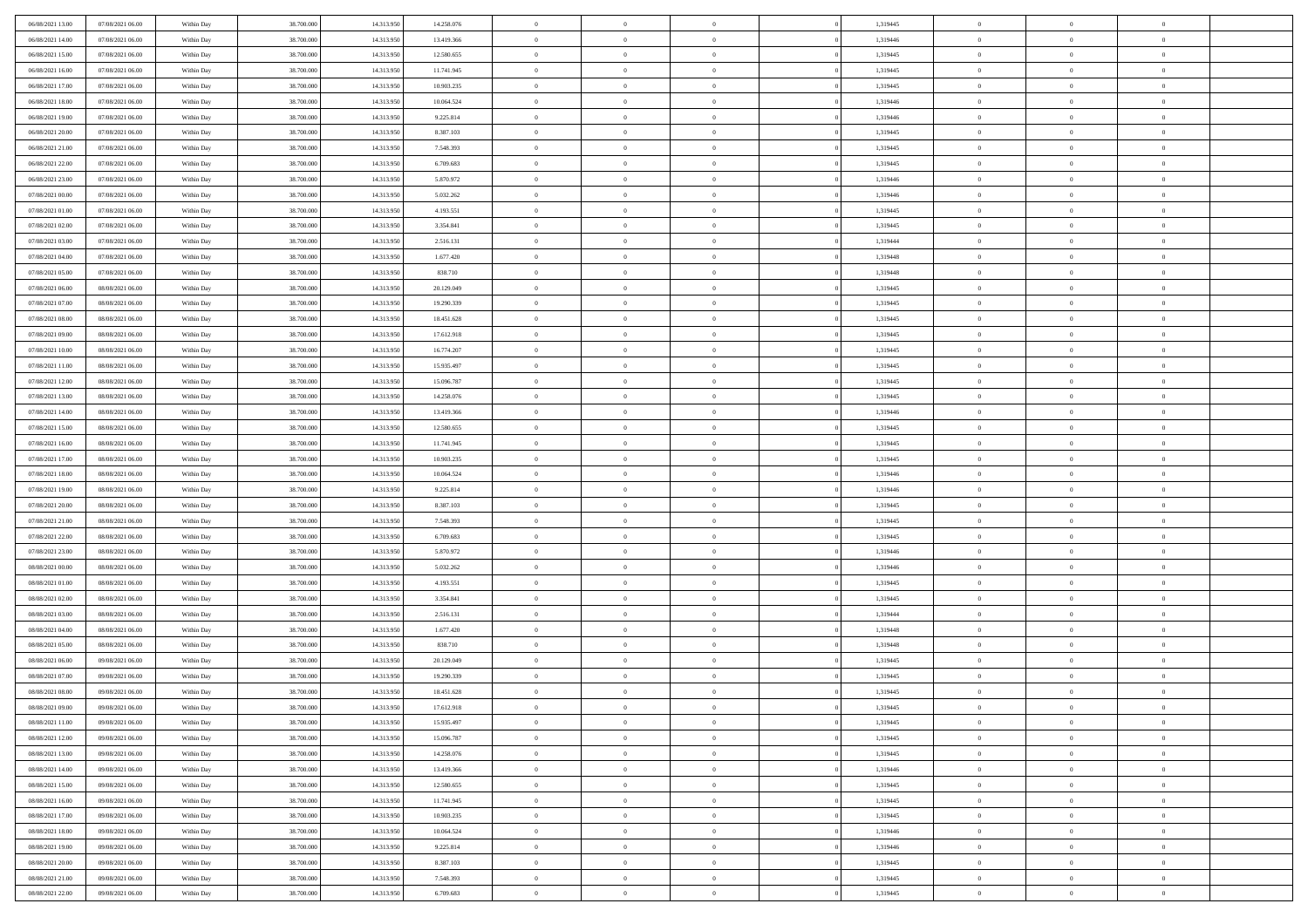| 08/08/2021 23:00 | 09/08/2021 06:00 | Within Day | 38,700,000 | 14.313.950 | 5.870.972  | $\overline{0}$ | $\overline{0}$ | $\Omega$       | 1,319446 | $\bf{0}$       | $\mathbf{0}$   | $\bf{0}$       |  |
|------------------|------------------|------------|------------|------------|------------|----------------|----------------|----------------|----------|----------------|----------------|----------------|--|
| 09/08/2021 00:00 | 09/08/2021 06:00 | Within Day | 38.700.000 | 14.313.950 | 5.032.262  | $\mathbf{0}$   | $\overline{0}$ | $\overline{0}$ | 1,319446 | $\overline{0}$ | $\overline{0}$ | $\theta$       |  |
| 09/08/2021 01:00 | 09/08/2021 06:00 | Within Day | 38.700.000 | 14.313.950 | 4.193.551  | $\,$ 0         | $\overline{0}$ | $\bf{0}$       | 1,319445 | $\,$ 0         | $\overline{0}$ | $\,$ 0 $\,$    |  |
| 09/08/2021 02:00 | 09/08/2021 06:00 | Within Day | 38,700,000 | 14.313.950 | 3.354.841  | $\bf{0}$       | $\overline{0}$ | $\Omega$       | 1,319445 | $\bf{0}$       | $\mathbf{0}$   | $\theta$       |  |
| 09/08/2021 03:00 | 09/08/2021 06:00 | Within Dav | 38.700.000 | 14.313.950 | 2.516.131  | $\bf{0}$       | $\overline{0}$ | $\overline{0}$ | 1,319444 | $\mathbf{0}$   | $\overline{0}$ | $\overline{0}$ |  |
| 09/08/2021 04:00 | 09/08/2021 06:00 | Within Day | 38.700.000 | 14.313.950 | 1.677.420  | $\bf{0}$       | $\overline{0}$ | $\bf{0}$       | 1,319448 | $\,$ 0         | $\overline{0}$ | $\,$ 0 $\,$    |  |
| 09/08/2021 05:00 | 09/08/2021 06:00 | Within Day | 38,700,000 | 14.313.950 | 838.710    | $\bf{0}$       | $\overline{0}$ | $\Omega$       | 1,319448 | $\theta$       | $\mathbf{0}$   | $\theta$       |  |
| 09/08/2021 06:00 | 10/08/2021 06:00 | Within Day | 38.700.000 | 14.313.950 | 20.129.049 | $\overline{0}$ | $\overline{0}$ | $\overline{0}$ | 1,319445 | $\mathbf{0}$   | $\overline{0}$ | $\overline{0}$ |  |
| 09/08/2021 07:00 | 10/08/2021 06:00 | Within Day | 38.700.000 | 14.313.950 | 19.290.339 | $\bf{0}$       | $\overline{0}$ | $\bf{0}$       | 1,319445 | $\,$ 0         | $\overline{0}$ | $\,$ 0 $\,$    |  |
| 09/08/2021 08:00 | 10/08/2021 06:00 | Within Day | 38,700,000 | 14.313.950 | 18.451.628 | $\bf{0}$       | $\overline{0}$ | $\Omega$       | 1,319445 | $\theta$       | $\mathbf{0}$   | $\theta$       |  |
| 09/08/2021 09:00 | 10/08/2021 06:00 | Within Day | 38.700.000 | 14.313.950 | 17.612.918 | $\overline{0}$ | $\overline{0}$ | $\overline{0}$ | 1,319445 | $\overline{0}$ | $\overline{0}$ | $\overline{0}$ |  |
| 09/08/2021 10:00 | 10/08/2021 06:00 | Within Day | 38.700.000 | 14.313.950 | 16.774.207 | $\bf{0}$       | $\overline{0}$ | $\bf{0}$       | 1,319445 | $\,$ 0         | $\overline{0}$ | $\,$ 0 $\,$    |  |
| 09/08/2021 11:00 | 10/08/2021 06:00 | Within Day | 38,700,000 | 14.313.950 | 15.935.497 | $\bf{0}$       | $\overline{0}$ | $\Omega$       | 1,319445 | $\overline{0}$ | $\mathbf{0}$   | $\theta$       |  |
| 09/08/2021 12:00 | 10/08/2021 06:00 | Within Dav | 38.700.000 | 14.313.950 | 15.096.787 | $\overline{0}$ | $\overline{0}$ | $\overline{0}$ | 1,319445 | $\mathbf{0}$   | $\overline{0}$ | $\overline{0}$ |  |
| 09/08/2021 13:00 | 10/08/2021 06:00 | Within Day | 38.700.000 | 14.313.950 | 14.258.076 | $\bf{0}$       | $\overline{0}$ | $\bf{0}$       | 1,319445 | $\,$ 0         | $\overline{0}$ | $\,$ 0 $\,$    |  |
| 09/08/2021 14:00 | 10/08/2021 06:00 | Within Day | 38,700,000 | 14.313.950 | 13.419.366 | $\bf{0}$       | $\overline{0}$ | $\overline{0}$ | 1,319446 | $\bf{0}$       | $\mathbf{0}$   | $\bf{0}$       |  |
| 09/08/2021 15:00 | 10/08/2021 06:00 | Within Day | 38.700.000 | 14.313.950 | 12.580.655 | $\overline{0}$ | $\overline{0}$ | $\overline{0}$ | 1,319445 | $\mathbf{0}$   | $\overline{0}$ | $\overline{0}$ |  |
| 09/08/2021 16:00 | 10/08/2021 06:00 | Within Day | 38.700.000 | 14.313.950 | 11.741.945 | $\bf{0}$       | $\overline{0}$ | $\bf{0}$       | 1,319445 | $\,$ 0         | $\overline{0}$ | $\,$ 0 $\,$    |  |
| 09/08/2021 17:00 | 10/08/2021 06:00 | Within Day | 38,700,000 | 14.313.950 | 10.903.235 | $\bf{0}$       | $\overline{0}$ | $\Omega$       | 1,319445 | $\theta$       | $\mathbf{0}$   | $\theta$       |  |
| 09/08/2021 18:00 | 10/08/2021 06:00 | Within Day | 38.700.000 | 14.313.950 | 10.064.524 | $\overline{0}$ | $\overline{0}$ | $\overline{0}$ | 1,319446 | $\mathbf{0}$   | $\overline{0}$ | $\overline{0}$ |  |
| 09/08/2021 19:00 | 10/08/2021 06:00 | Within Day | 38.700.000 | 14.313.950 | 9.225.814  | $\bf{0}$       | $\overline{0}$ | $\bf{0}$       | 1,319446 | $\,$ 0         | $\overline{0}$ | $\,$ 0 $\,$    |  |
| 09/08/2021 20:00 | 10/08/2021 06:00 | Within Day | 38,700,000 | 14.313.950 | 8.387.103  | $\bf{0}$       | $\overline{0}$ | $\Omega$       | 1,319445 | $\bf{0}$       | $\theta$       | $\theta$       |  |
| 09/08/2021 21:00 | 10/08/2021 06:00 | Within Day | 38.700.000 | 14.313.950 | 7.548.393  | $\overline{0}$ | $\overline{0}$ | $\overline{0}$ | 1,319445 | $\mathbf{0}$   | $\overline{0}$ | $\overline{0}$ |  |
| 09/08/2021 22:00 | 10/08/2021 06:00 | Within Day | 38.700.000 | 14.313.950 | 6.709.683  | $\bf{0}$       | $\overline{0}$ | $\bf{0}$       | 1,319445 | $\,$ 0         | $\overline{0}$ | $\,$ 0 $\,$    |  |
| 09/08/2021 23:00 | 10/08/2021 06:00 | Within Day | 38,700,000 | 14.313.950 | 5.870.972  | $\bf{0}$       | $\overline{0}$ | $\overline{0}$ | 1,319446 | $\bf{0}$       | $\overline{0}$ | $\theta$       |  |
| 10/08/2021 00:00 | 10/08/2021 06:00 | Within Day | 38.700.000 | 14.313.950 | 5.032.262  | $\overline{0}$ | $\overline{0}$ | $\overline{0}$ | 1,319446 | $\overline{0}$ | $\overline{0}$ | $\overline{0}$ |  |
| 10/08/2021 01:00 | 10/08/2021 06:00 | Within Day | 38.700.000 | 14.313.950 | 4.193.551  | $\bf{0}$       | $\overline{0}$ | $\bf{0}$       | 1,319445 | $\,$ 0         | $\overline{0}$ | $\,$ 0 $\,$    |  |
| 10/08/2021 02:00 | 10/08/2021 06:00 | Within Day | 38,700,000 | 14.313.950 | 3.354.841  | $\bf{0}$       | $\overline{0}$ | $\Omega$       | 1,319445 | $\theta$       | $\mathbf{0}$   | $\theta$       |  |
| 10/08/2021 03:00 | 10/08/2021 06:00 | Within Day | 38.700.000 | 14.313.950 | 2.516.131  | $\overline{0}$ | $\overline{0}$ | $\overline{0}$ | 1,319444 | $\mathbf{0}$   | $\overline{0}$ | $\overline{0}$ |  |
| 10/08/2021 04:00 | 10/08/2021 06:00 | Within Day | 38.700.000 | 14.313.950 | 1.677.420  | $\bf{0}$       | $\overline{0}$ | $\bf{0}$       | 1,319448 | $\,$ 0         | $\overline{0}$ | $\,$ 0 $\,$    |  |
| 10/08/2021 05:00 | 10/08/2021 06:00 | Within Day | 38.700.000 | 14.313.950 | 838.710    | $\,$ 0         | $\bf{0}$       | $\overline{0}$ | 1,319448 | $\bf{0}$       | $\overline{0}$ | $\,0\,$        |  |
| 10/08/2021 06:00 | 11/08/2021 06:00 | Within Dav | 38.700.000 | 14.313.950 | 20.129.049 | $\overline{0}$ | $\overline{0}$ | $\overline{0}$ | 1,319445 | $\mathbf{0}$   | $\overline{0}$ | $\overline{0}$ |  |
| 10/08/2021 07:00 | 11/08/2021 06:00 | Within Day | 38.700.000 | 14.313.950 | 19.290.339 | $\bf{0}$       | $\overline{0}$ | $\bf{0}$       | 1,319445 | $\,$ 0         | $\overline{0}$ | $\,$ 0 $\,$    |  |
| 10/08/2021 08:00 | 11/08/2021 06:00 | Within Day | 38.700.000 | 14.313.950 | 18.451.628 | $\bf{0}$       | $\bf{0}$       | $\bf{0}$       | 1,319445 | $\bf{0}$       | $\overline{0}$ | $\,0\,$        |  |
| 10/08/2021 09:00 | 11/08/2021 06:00 | Within Day | 38.700.000 | 14.313.950 | 17.612.918 | $\overline{0}$ | $\overline{0}$ | $\overline{0}$ | 1,319445 | $\overline{0}$ | $\overline{0}$ | $\overline{0}$ |  |
| 10/08/2021 10:00 | 11/08/2021 06:00 | Within Day | 38.700.000 | 14.313.950 | 16.774.207 | $\bf{0}$       | $\overline{0}$ | $\bf{0}$       | 1,319445 | $\,$ 0         | $\overline{0}$ | $\,$ 0 $\,$    |  |
| 10/08/2021 11:00 | 11/08/2021 06:00 | Within Day | 38.700.000 | 14.313.950 | 15.935.497 | $\bf{0}$       | $\bf{0}$       | $\overline{0}$ | 1,319445 | $\bf{0}$       | $\overline{0}$ | $\,0\,$        |  |
| 10/08/2021 12:00 | 11/08/2021 06:00 | Within Day | 38.700.000 | 14.313.950 | 15.096.787 | $\overline{0}$ | $\overline{0}$ | $\overline{0}$ | 1,319445 | $\mathbf{0}$   | $\overline{0}$ | $\overline{0}$ |  |
| 10/08/2021 13:00 | 11/08/2021 06:00 | Within Day | 38.700.000 | 14.313.950 | 14.258.076 | $\bf{0}$       | $\overline{0}$ | $\bf{0}$       | 1,319445 | $\,$ 0         | $\overline{0}$ | $\,$ 0 $\,$    |  |
| 10/08/2021 14:00 | 11/08/2021 06:00 | Within Day | 38.700.000 | 14.313.950 | 13.419.366 | $\bf{0}$       | $\bf{0}$       | $\overline{0}$ | 1,319446 | $\bf{0}$       | $\overline{0}$ | $\,0\,$        |  |
| 10/08/2021 15:00 | 11/08/2021 06:00 | Within Dav | 38.700.000 | 14.313.950 | 12.580.655 | $\overline{0}$ | $\overline{0}$ | $\overline{0}$ | 1,319445 | $\overline{0}$ | $\overline{0}$ | $\overline{0}$ |  |
| 10/08/2021 16:00 | 11/08/2021 06:00 | Within Day | 38.700.000 | 14.313.950 | 11.741.945 | $\bf{0}$       | $\overline{0}$ | $\bf{0}$       | 1,319445 | $\,$ 0         | $\overline{0}$ | $\,$ 0 $\,$    |  |
| 10/08/2021 17:00 | 11/08/2021 06:00 | Within Day | 38.700.000 | 14.313.950 | 10.903.235 | $\bf{0}$       | $\bf{0}$       | $\bf{0}$       | 1,319445 | $\bf{0}$       | $\overline{0}$ | $\,0\,$        |  |
| 10/08/2021 18:00 | 11/08/2021 06:00 | Within Day | 38.700.000 | 14.313.950 | 10.064.524 | $\mathbf{0}$   | $\overline{0}$ | $\overline{0}$ | 1,319446 | $\overline{0}$ | $\overline{0}$ | $\overline{0}$ |  |
| 10/08/2021 19:00 | 11/08/2021 06:00 | Within Day | 38.700.000 | 14.313.950 | 9.225.814  | $\bf{0}$       | $\overline{0}$ | $\theta$       | 1,319446 | $\overline{0}$ | $\theta$       | $\theta$       |  |
| 10/08/2021 20:00 | 11/08/2021 06:00 | Within Day | 38.700.000 | 14.313.950 | 8.387.103  | $\bf{0}$       | $\bf{0}$       | $\bf{0}$       | 1,319445 | $\bf{0}$       | $\overline{0}$ | $\bf{0}$       |  |
| 10/08/2021 21:00 | 11/08/2021 06:00 | Within Day | 38.700.000 | 14.313.950 | 7.548.393  | $\overline{0}$ | $\overline{0}$ | $\overline{0}$ | 1,319445 | $\overline{0}$ | $\overline{0}$ | $\overline{0}$ |  |
| 10/08/2021 22:00 | 11/08/2021 06:00 | Within Day | 38.700.000 | 14.313.950 | 6.709.683  | $\,$ 0 $\,$    | $\overline{0}$ | $\overline{0}$ | 1,319445 | $\mathbf{0}$   | $\,$ 0 $\,$    | $\,$ 0 $\,$    |  |
| 10/08/2021 23:00 | 11/08/2021 06:00 | Within Day | 38.700.000 | 14.313.950 | 5.870.972  | $\bf{0}$       | $\bf{0}$       | $\overline{0}$ | 1,319446 | $\bf{0}$       | $\overline{0}$ | $\bf{0}$       |  |
| 11/08/2021 00:00 | 11/08/2021 06:00 | Within Day | 38.700.000 | 14.313.950 | 5.032.262  | $\bf{0}$       | $\overline{0}$ | $\overline{0}$ | 1,319446 | $\overline{0}$ | $\bf{0}$       | $\overline{0}$ |  |
| 11/08/2021 01:00 | 11/08/2021 06:00 | Within Day | 38.700.000 | 14.313.950 | 4.193.551  | $\,$ 0 $\,$    | $\overline{0}$ | $\overline{0}$ | 1,319445 | $\mathbf{0}$   | $\overline{0}$ | $\,$ 0 $\,$    |  |
| 11/08/2021 02:00 | 11/08/2021 06:00 | Within Day | 38.700.000 | 14.313.950 | 3.354.841  | $\overline{0}$ | $\overline{0}$ | $\overline{0}$ | 1,319445 | $\bf{0}$       | $\overline{0}$ | $\overline{0}$ |  |
| 11/08/2021 03:00 | 11/08/2021 06:00 | Within Day | 38.700.000 | 14.313.950 | 2.516.131  | $\overline{0}$ | $\overline{0}$ | $\overline{0}$ | 1,319444 | $\overline{0}$ | $\bf{0}$       | $\overline{0}$ |  |
| 11/08/2021 04:00 | 11/08/2021 06:00 | Within Day | 38.700.000 | 14.313.950 | 1.677.420  | $\,$ 0 $\,$    | $\overline{0}$ | $\overline{0}$ | 1,319448 | $\mathbf{0}$   | $\,$ 0 $\,$    | $\,$ 0 $\,$    |  |
| 11/08/2021 05:00 | 11/08/2021 06:00 | Within Day | 38.700.000 | 14.313.950 | 838.710    | $\bf{0}$       | $\bf{0}$       | $\overline{0}$ | 1,319448 | $\bf{0}$       | $\overline{0}$ | $\bf{0}$       |  |
| 11/08/2021 06:00 | 12/08/2021 06:00 | Within Day | 38.700.000 | 14.313.950 | 20.129.049 | $\overline{0}$ | $\overline{0}$ | $\overline{0}$ | 1,319445 | $\mathbf{0}$   | $\bf{0}$       | $\overline{0}$ |  |
| 11/08/2021 07:00 | 12/08/2021 06:00 | Within Day | 38.700.000 | 14.313.950 | 19.290.339 | $\,0\,$        | $\overline{0}$ | $\overline{0}$ | 1,319445 | $\,$ 0         | $\overline{0}$ | $\,$ 0 $\,$    |  |
|                  |                  |            |            |            |            |                |                |                |          |                |                |                |  |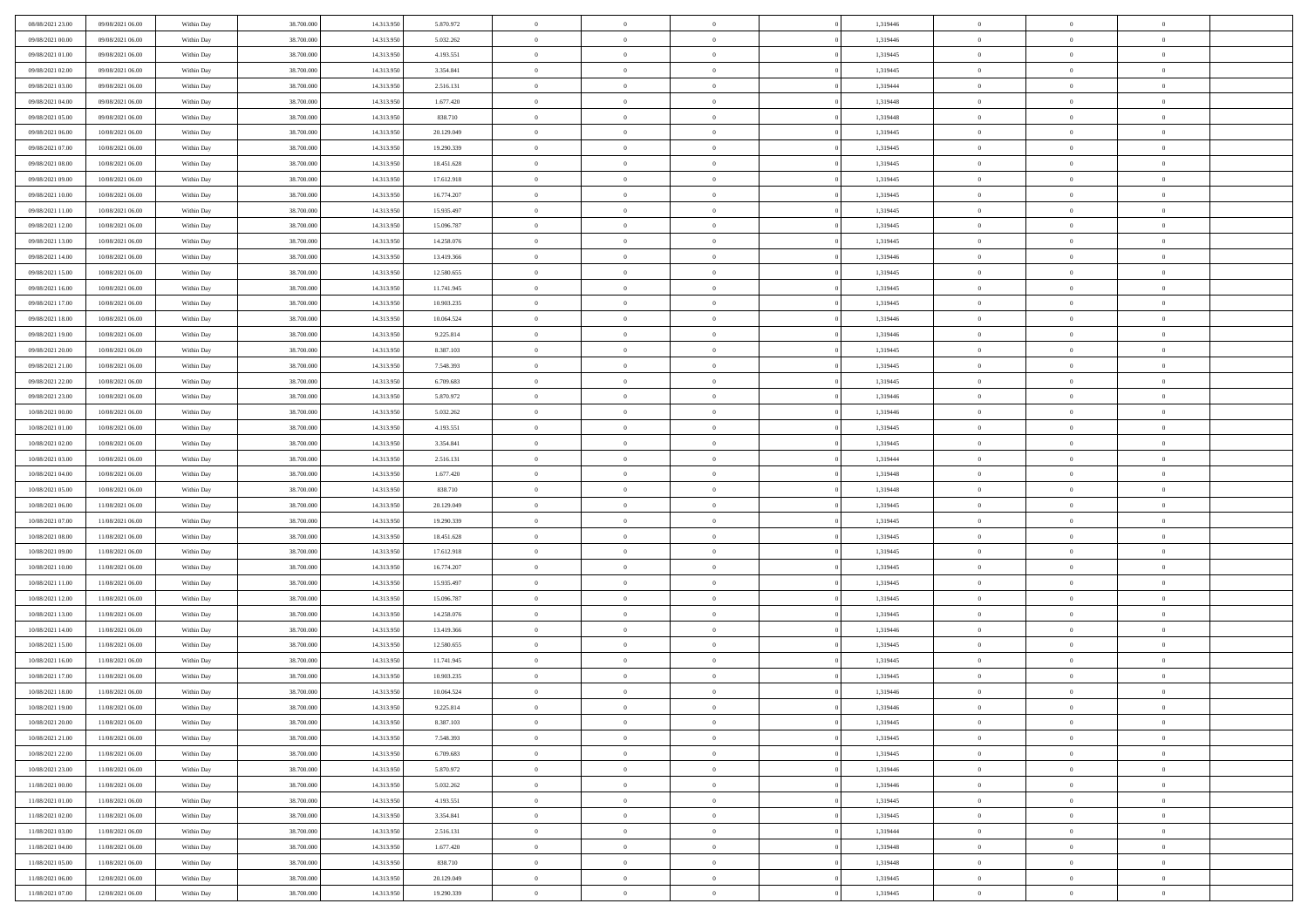| 11/08/2021 08:00<br>12/08/2021 06:00<br>38,700,000<br>14.313.950<br>1,319445<br>$\bf{0}$<br>Within Day<br>18.451.628<br>$\bf{0}$<br>$\overline{0}$<br>$\overline{0}$           | $\overline{0}$ | $\bf{0}$       |  |
|--------------------------------------------------------------------------------------------------------------------------------------------------------------------------------|----------------|----------------|--|
| 11/08/2021 09:00<br>12/08/2021 06:00<br>38.700.000<br>14.313.950<br>17.612.918<br>$\overline{0}$<br>$\overline{0}$<br>$\overline{0}$<br>1,319445<br>$\mathbf{0}$<br>Within Day | $\bf{0}$       | $\theta$       |  |
| 11/08/2021 10:00<br>12/08/2021 06:00<br>Within Day<br>38.700.000<br>14.313.950<br>16.774.207<br>$\overline{0}$<br>$\overline{0}$<br>1,319445<br>$\,$ 0 $\,$<br>$\overline{0}$  | $\overline{0}$ | $\,0\,$        |  |
| 11/08/2021 11:00<br>38,700,000<br>14.313.950<br>15.935.497<br>1.319445<br>12/08/2021 06:00<br>Within Day<br>$\overline{0}$<br>$\overline{0}$<br>$\Omega$<br>$\overline{0}$     | $\theta$       | $\overline{0}$ |  |
| 11/08/2021 12:00<br>12/08/2021 06:00<br>38.700.000<br>14.313.950<br>15.096.787<br>$\mathbf{0}$<br>$\overline{0}$<br>$\overline{0}$<br>1,319445<br>$\mathbf{0}$<br>Within Day   | $\bf{0}$       | $\overline{0}$ |  |
| 11/08/2021 13:00<br>12/08/2021 06:00<br>38.700.000<br>14.313.950<br>14.258.076<br>$\,$ 0<br>$\overline{0}$<br>1,319445<br>$\,$ 0 $\,$<br>Within Day<br>$\overline{0}$          | $\overline{0}$ | $\,0\,$        |  |
| 11/08/2021 14:00<br>38,700,000<br>14.313.950<br>1,319446<br>12/08/2021 06:00<br>Within Day<br>13.419.366<br>$\bf{0}$<br>$\overline{0}$<br>$\Omega$<br>$\bf{0}$                 | $\theta$       | $\overline{0}$ |  |
| 11/08/2021 15:00<br>12/08/2021 06:00<br>38.700.000<br>14.313.950<br>12.580.655<br>$\overline{0}$<br>$\overline{0}$<br>$\overline{0}$<br>1,319445<br>$\mathbf{0}$<br>Within Day | $\bf{0}$       | $\theta$       |  |
| 11/08/2021 16:00<br>12/08/2021 06:00<br>38.700.000<br>14.313.950<br>11.741.945<br>$\,$ 0<br>$\overline{0}$<br>1,319445<br>$\,$ 0 $\,$<br>Within Day<br>$\overline{0}$          | $\overline{0}$ | $\,0\,$        |  |
| 11/08/2021 17:00<br>38,700,000<br>14.313.950<br>1,319445<br>12/08/2021 06:00<br>Within Day<br>10.903.235<br>$\overline{0}$<br>$\overline{0}$<br>$\Omega$<br>$\overline{0}$     | $\theta$       | $\overline{0}$ |  |
| 11/08/2021 18:00<br>12/08/2021 06:00<br>38.700.000<br>14.313.950<br>10.064.524<br>$\mathbf{0}$<br>$\overline{0}$<br>$\overline{0}$<br>1,319446<br>$\mathbf{0}$<br>Within Day   | $\bf{0}$       | $\theta$       |  |
| 11/08/2021 19:00<br>12/08/2021 06:00<br>Within Day<br>38.700.000<br>14.313.950<br>9.225.814<br>$\,$ 0<br>$\overline{0}$<br>1,319446<br>$\,$ 0 $\,$<br>$\overline{0}$           | $\overline{0}$ | $\,0\,$        |  |
| 11/08/2021 20:00<br>38,700,000<br>14.313.950<br>8.387.103<br>1,319445<br>12/08/2021 06:00<br>Within Day<br>$\overline{0}$<br>$\overline{0}$<br>$\Omega$<br>$\overline{0}$      | $\theta$       | $\overline{0}$ |  |
| 11/08/2021 21:00<br>12/08/2021 06:00<br>38.700.000<br>14.313.950<br>7.548.393<br>$\mathbf{0}$<br>$\overline{0}$<br>$\overline{0}$<br>1,319445<br>$\mathbf{0}$<br>Within Day    | $\bf{0}$       | $\theta$       |  |
| 11/08/2021 22:00<br>12/08/2021 06:00<br>38.700.000<br>14.313.950<br>6.709.683<br>$\,$ 0<br>$\,$ 0 $\,$<br>1,319445<br>$\,$ 0 $\,$<br>Within Day<br>$\overline{0}$              | $\overline{0}$ | $\,$ 0 $\,$    |  |
| 11/08/2021 23.00<br>38,700,000<br>14.313.950<br>5.870.972<br>1,319446<br>12/08/2021 06:00<br>Within Day<br>$\bf{0}$<br>$\overline{0}$<br>$\Omega$<br>$\bf{0}$                  | $\theta$       | $\overline{0}$ |  |
| 12/08/2021 00:00<br>12/08/2021 06:00<br>38.700.000<br>14.313.950<br>5.032.262<br>$\mathbf{0}$<br>$\overline{0}$<br>$\overline{0}$<br>1,319446<br>$\mathbf{0}$<br>Within Day    | $\bf{0}$       | $\theta$       |  |
| 12/08/2021 01:00<br>12/08/2021 06:00<br>38.700.000<br>14.313.950<br>4.193.551<br>$\overline{0}$<br>$\overline{0}$<br>1,319445<br>$\,$ 0 $\,$<br>Within Day<br>$\overline{0}$   | $\overline{0}$ | $\,$ 0 $\,$    |  |
| 12/08/2021 02:00<br>38,700,000<br>14.313.950<br>1.319445<br>12/08/2021 06:00<br>Within Day<br>3.354.841<br>$\overline{0}$<br>$\overline{0}$<br>$\Omega$<br>$\overline{0}$      | $\theta$       | $\overline{0}$ |  |
| 12/08/2021 03:00<br>12/08/2021 06:00<br>38.700.000<br>14.313.950<br>2.516.131<br>$\mathbf{0}$<br>$\overline{0}$<br>$\overline{0}$<br>1,319444<br>$\mathbf{0}$<br>Within Day    | $\bf{0}$       | $\theta$       |  |
| 12/08/2021 04:00<br>12/08/2021 06:00<br>Within Day<br>38.700.000<br>14.313.950<br>1.677.420<br>$\,$ 0<br>$\overline{0}$<br>1,319448<br>$\,$ 0 $\,$<br>$\overline{0}$           | $\overline{0}$ | $\,$ 0 $\,$    |  |
| 12/08/2021 05:00<br>38,700,000<br>14.313.950<br>838,710<br>1.319448<br>12/08/2021 06:00<br>Within Day<br>$\overline{0}$<br>$\overline{0}$<br>$\Omega$<br>$\overline{0}$        | $\theta$       | $\overline{0}$ |  |
| 12/08/2021 06:00<br>13/08/2021 06:00<br>38.700.000<br>14.313.950<br>20.129.049<br>$\mathbf{0}$<br>$\overline{0}$<br>1,319445<br>$\mathbf{0}$<br>Within Day<br>$\overline{0}$   | $\bf{0}$       | $\theta$       |  |
| 12/08/2021 07:00<br>13/08/2021 06:00<br>38.700.000<br>14.313.950<br>19.290.339<br>$\,$ 0<br>$\overline{0}$<br>1,319445<br>$\,$ 0 $\,$<br>Within Day<br>$\overline{0}$          | $\overline{0}$ | $\,$ 0 $\,$    |  |
| 12/08/2021 08:00<br>38,700,000<br>14.313.950<br>1,319445<br>13/08/2021 06:00<br>Within Day<br>18.451.628<br>$\bf{0}$<br>$\overline{0}$<br>$\Omega$<br>$\bf{0}$                 | $\overline{0}$ | $\bf{0}$       |  |
| 12/08/2021 09:00<br>13/08/2021 06:00<br>38.700.000<br>14.313.950<br>17.612.918<br>$\overline{0}$<br>$\overline{0}$<br>$\overline{0}$<br>1,319445<br>$\mathbf{0}$<br>Within Day | $\bf{0}$       | $\theta$       |  |
| 12/08/2021 10:00<br>13/08/2021 06:00<br>38.700.000<br>14.313.950<br>16.774.207<br>$\,$ 0<br>$\overline{0}$<br>1,319445<br>$\,$ 0 $\,$<br>Within Day<br>$\overline{0}$          | $\overline{0}$ | $\,0\,$        |  |
| 12/08/2021 11:00<br>38,700,000<br>14.313.950<br>15.935.497<br>1,319445<br>13/08/2021 06:00<br>Within Day<br>$\overline{0}$<br>$\overline{0}$<br>$\Omega$<br>$\overline{0}$     | $\theta$       | $\overline{0}$ |  |
| 12/08/2021 12:00<br>13/08/2021 06:00<br>38.700.000<br>14.313.950<br>15.096.787<br>$\mathbf{0}$<br>$\overline{0}$<br>$\overline{0}$<br>1,319445<br>$\mathbf{0}$<br>Within Day   | $\bf{0}$       | $\overline{0}$ |  |
| 12/08/2021 13:00<br>13/08/2021 06:00<br>38.700.000<br>14.313.950<br>14.258.076<br>$\,$ 0<br>$\overline{0}$<br>1,319445<br>$\,$ 0 $\,$<br>Within Day<br>$\overline{0}$          | $\overline{0}$ | $\,0\,$        |  |
| 12/08/2021 14:00<br>13/08/2021 06:00<br>Within Day<br>38.700.000<br>14.313.950<br>13.419.366<br>$\bf{0}$<br>$\overline{0}$<br>$\Omega$<br>1,319446<br>$\bf{0}$                 | $\overline{0}$ | $\bf{0}$       |  |
| 12/08/2021 15:00<br>13/08/2021 06:00<br>38.700.000<br>14.313.950<br>12.580.655<br>$\mathbf{0}$<br>$\overline{0}$<br>1,319445<br>$\mathbf{0}$<br>Within Day<br>$\overline{0}$   | $\bf{0}$       | $\theta$       |  |
| 12/08/2021 16:00<br>13/08/2021 06:00<br>38.700.000<br>14.313.950<br>11.741.945<br>$\,$ 0<br>$\overline{0}$<br>1,319445<br>$\,$ 0 $\,$<br>Within Day<br>$\overline{0}$          | $\overline{0}$ | $\,0\,$        |  |
| 12/08/2021 17:00<br>13/08/2021 06:00<br>Within Day<br>38.700.000<br>14.313.950<br>10.903.235<br>$\bf{0}$<br>$\overline{0}$<br>$\overline{0}$<br>1,319445<br>$\mathbf{0}$       | $\overline{0}$ | $\bf{0}$       |  |
| 12/08/2021 18:00<br>13/08/2021 06:00<br>38.700.000<br>14.313.950<br>10.064.524<br>$\mathbf{0}$<br>$\overline{0}$<br>1,319446<br>$\overline{0}$<br>Within Day<br>$\overline{0}$ | $\bf{0}$       | $\theta$       |  |
| 12/08/2021 19:00<br>13/08/2021 06:00<br>38.700.000<br>14.313.950<br>9.225.814<br>$\overline{0}$<br>$\overline{0}$<br>1,319446<br>$\,$ 0 $\,$<br>Within Day<br>$\overline{0}$   | $\overline{0}$ | $\,0\,$        |  |
| 12/08/2021 20:00<br>13/08/2021 06:00<br>Within Day<br>38.700.000<br>14.313.950<br>8.387.103<br>$\bf{0}$<br>$\overline{0}$<br>1,319445<br>$\bf{0}$<br>$\Omega$                  | $\theta$       | $\bf{0}$       |  |
| 12/08/2021 21:00<br>13/08/2021 06:00<br>38.700.000<br>14.313.950<br>7.548.393<br>$\mathbf{0}$<br>$\overline{0}$<br>$\overline{0}$<br>1,319445<br>$\mathbf{0}$<br>Within Day    | $\bf{0}$       | $\overline{0}$ |  |
| 12/08/2021 22:00<br>13/08/2021 06:00<br>38.700.000<br>14.313.950<br>6.709.683<br>$\,$ 0<br>$\overline{0}$<br>1,319445<br>$\,$ 0 $\,$<br>Within Day<br>$\overline{0}$           | $\overline{0}$ | $\,0\,$        |  |
| 12/08/2021 23:00<br>13/08/2021 06:00<br>Within Day<br>38.700.000<br>14.313.950<br>5.870.972<br>$\bf{0}$<br>$\overline{0}$<br>$\Omega$<br>1,319446<br>$\bf{0}$                  | $\overline{0}$ | $\bf{0}$       |  |
| 13/08/2021 00:00<br>13/08/2021 06:00<br>38.700.000<br>14.313.950<br>5.032.262<br>$\mathbf{0}$<br>$\overline{0}$<br>1,319446<br>$\overline{0}$<br>Within Day<br>$\overline{0}$  | $\overline{0}$ | $\theta$       |  |
| 13/08/2021 01:00<br>13/08/2021 06:00<br>38.700.000<br>14.313.950<br>4.193.551<br>$\,$ 0<br>$\overline{0}$<br>1,319445<br>$\,$ 0 $\,$<br>Within Day<br>$\overline{0}$           | $\overline{0}$ | $\,0\,$        |  |
| 13/08/2021 02:00<br>13/08/2021 06:00<br>Within Day<br>38.700.000<br>14.313.950<br>3.354.841<br>$\bf{0}$<br>$\overline{0}$<br>$\overline{0}$<br>1,319445<br>$\bf{0}$            | $\overline{0}$ | $\bf{0}$       |  |
| 13/08/2021 03:00<br>13/08/2021 06:00<br>38.700.000<br>14.313.950<br>2.516.131<br>$\mathbf{0}$<br>$\overline{0}$<br>$\overline{0}$<br>1,319444<br>$\mathbf{0}$<br>Within Day    | $\bf{0}$       | $\theta$       |  |
| 13/08/2021 04:00<br>13/08/2021 06:00<br>Within Day<br>38.700.000<br>14.313.950<br>1.677.420<br>$\theta$<br>$\overline{0}$<br>1,319448<br>$\overline{0}$<br>$\theta$            | $\overline{0}$ | $\overline{0}$ |  |
| 13/08/2021 05:00<br>13/08/2021 06:00<br>Within Day<br>38.700.000<br>14.313.950<br>838.710<br>$\bf{0}$<br>$\overline{0}$<br>$\overline{0}$<br>1,319448<br>$\mathbf{0}$          | $\overline{0}$ | $\bf{0}$       |  |
| 38.700.000<br>$\overline{0}$<br>$\overline{0}$<br>$\,$ 0 $\,$<br>13/08/2021 06:00<br>14/08/2021 06:00<br>Within Day<br>14.313.950<br>20.129.049<br>$\overline{0}$<br>1,319445  | $\overline{0}$ | $\overline{0}$ |  |
| 13/08/2021 07:00<br>14/08/2021 06:00<br>Within Day<br>38.700.000<br>14.313.950<br>19.290.339<br>$\,$ 0 $\,$<br>$\overline{0}$<br>$\overline{0}$<br>1,319445<br>$\,$ 0 $\,$     | $\,$ 0 $\,$    | $\theta$       |  |
| 13/08/2021 08:00<br>14/08/2021 06:00<br>Within Day<br>38.700.000<br>14.313.950<br>18.451.628<br>$\mathbf{0}$<br>$\overline{0}$<br>$\overline{0}$<br>1,319445<br>$\mathbf{0}$   | $\overline{0}$ | $\mathbf{0}$   |  |
| $\overline{0}$<br>13/08/2021 09:00<br>14/08/2021 06:00<br>38.700.000<br>14.313.950<br>17.612.918<br>$\mathbf{0}$<br>$\overline{0}$<br>1,319445<br>$\mathbf{0}$<br>Within Day   | $\bf{0}$       | $\overline{0}$ |  |
|                                                                                                                                                                                |                |                |  |
| 13/08/2021 10:00<br>14/08/2021 06:00<br>Within Day<br>38.700.000<br>14.313.950<br>16.774.207<br>$\,$ 0 $\,$<br>$\overline{0}$<br>$\overline{0}$<br>1,319445<br>$\,$ 0 $\,$     | $\overline{0}$ | $\theta$       |  |
| 13/08/2021 11:00<br>14/08/2021 06:00<br>Within Day<br>38.700.000<br>14.313.950<br>15.935.497<br>$\mathbf{0}$<br>$\overline{0}$<br>$\overline{0}$<br>1,319445<br>$\mathbf{0}$   | $\overline{0}$ | $\overline{0}$ |  |
| 14.313.950<br>$\,$ 0 $\,$<br>$\overline{0}$<br>$\,$ 0 $\,$<br>13/08/2021 12:00<br>14/08/2021 06:00<br>Within Day<br>38.700.000<br>15.096.787<br>$\overline{0}$<br>1,319445     | $\bf{0}$       | $\overline{0}$ |  |
| 13/08/2021 13:00<br>14/08/2021 06:00<br>Within Day<br>38.700.000<br>14.313.950<br>14.258.076<br>$\,$ 0 $\,$<br>$\overline{0}$<br>$\overline{0}$<br>1,319445<br>$\,$ 0 $\,$     | $\,$ 0         | $\theta$       |  |
| 13/08/2021 14:00<br>14/08/2021 06:00<br>Within Day<br>38.700.000<br>14.313.950<br>13.419.366<br>$\bf{0}$<br>$\overline{0}$<br>$\overline{0}$<br>1,319446<br>$\mathbf{0}$       | $\overline{0}$ | $\mathbf{0}$   |  |
| $\overline{0}$<br>13/08/2021 15:00<br>14/08/2021 06:00<br>Within Day<br>38.700.000<br>14.313.950<br>12.580.655<br>$\mathbf{0}$<br>$\overline{0}$<br>1,319445<br>$\mathbf{0}$   | $\bf{0}$       | $\overline{0}$ |  |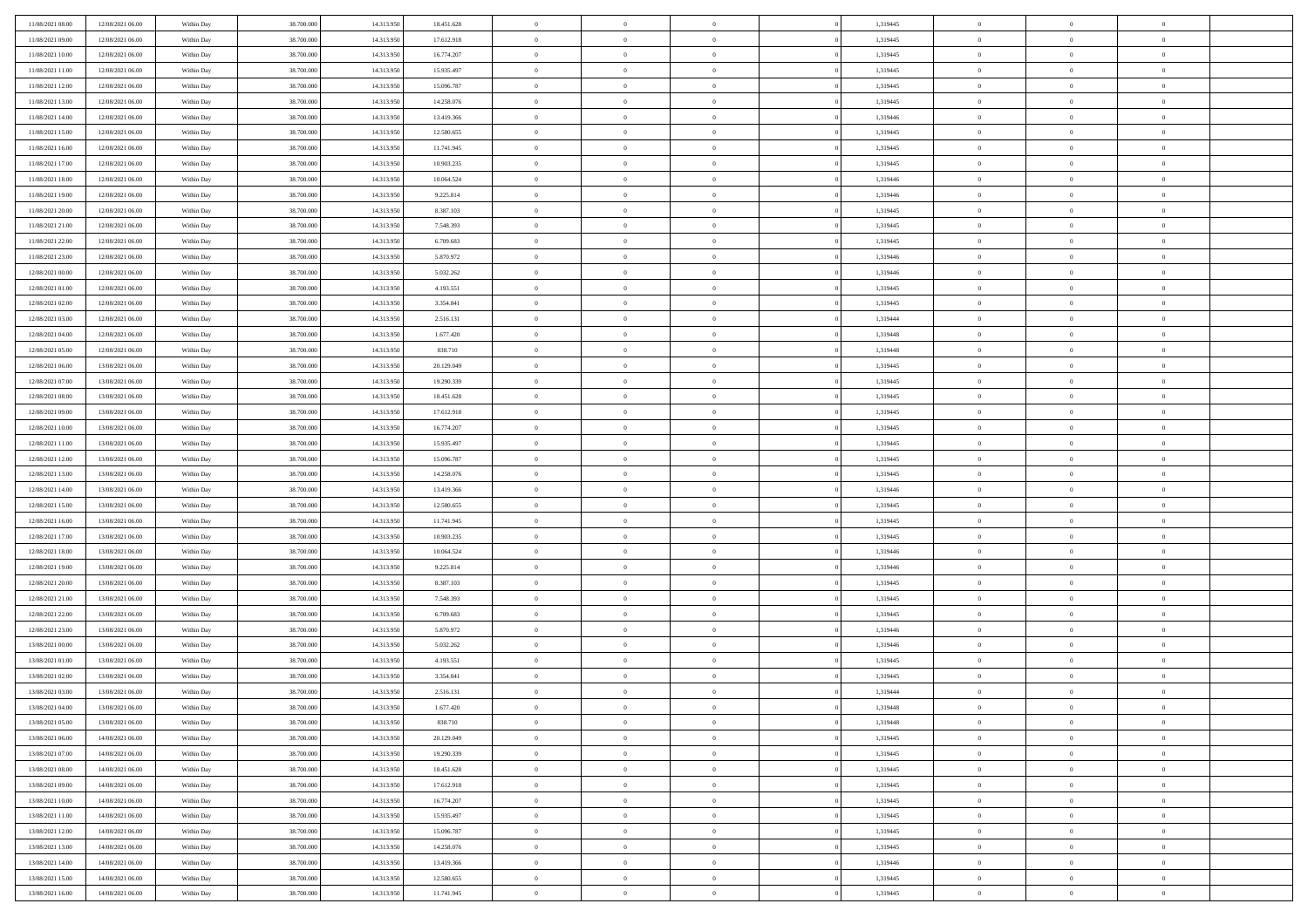| 13/08/2021 17:00<br>14/08/2021 06:00<br>38,700,000<br>14.313.950<br>Within Day<br>10.903.235<br>$\bf{0}$<br>$\overline{0}$<br>$\overline{0}$       | 1,319445 | $\bf{0}$       | $\overline{0}$ | $\bf{0}$       |  |
|----------------------------------------------------------------------------------------------------------------------------------------------------|----------|----------------|----------------|----------------|--|
| 13/08/2021 18:00<br>14/08/2021 06:00<br>38.700.000<br>14.313.950<br>10.064.524<br>$\overline{0}$<br>$\overline{0}$<br>$\overline{0}$<br>Within Day | 1,319446 | $\overline{0}$ | $\bf{0}$       | $\theta$       |  |
| 13/08/2021 19:00<br>14/08/2021 06:00<br>Within Day<br>38.700.000<br>14.313.950<br>9.225.814<br>$\overline{0}$<br>$\overline{0}$<br>$\overline{0}$  | 1,319446 | $\,$ 0 $\,$    | $\overline{0}$ | $\,0\,$        |  |
| 13/08/2021 20:00<br>38,700,000<br>14.313.950<br>8.387.103<br>14/08/2021 06:00<br>Within Day<br>$\overline{0}$<br>$\overline{0}$<br>$\Omega$        | 1.319445 | $\overline{0}$ | $\theta$       | $\overline{0}$ |  |
| 13/08/2021 21:00<br>14/08/2021 06:00<br>38.700.000<br>14.313.950<br>7.548.393<br>$\mathbf{0}$<br>$\overline{0}$<br>$\overline{0}$<br>Within Day    | 1,319445 | $\mathbf{0}$   | $\bf{0}$       | $\overline{0}$ |  |
| 13/08/2021 22:00<br>14/08/2021 06:00<br>38.700.000<br>14.313.950<br>6.709.683<br>$\,$ 0<br>$\overline{0}$<br>Within Day<br>$\overline{0}$          | 1,319445 | $\,$ 0 $\,$    | $\overline{0}$ | $\,0\,$        |  |
| 13/08/2021 23:00<br>38,700,000<br>14.313.950<br>5.870.972<br>14/08/2021 06:00<br>Within Day<br>$\bf{0}$<br>$\overline{0}$<br>$\Omega$              | 1,319446 | $\bf{0}$       | $\theta$       | $\overline{0}$ |  |
| 14/08/2021 00:00<br>14/08/2021 06:00<br>38.700.000<br>14.313.950<br>5.032.262<br>$\overline{0}$<br>$\overline{0}$<br>$\overline{0}$<br>Within Day  | 1,319446 | $\mathbf{0}$   | $\bf{0}$       | $\theta$       |  |
| 14/08/2021 01:00<br>14/08/2021 06:00<br>38.700.000<br>14.313.950<br>4.193.551<br>$\,$ 0<br>$\overline{0}$<br>Within Day<br>$\overline{0}$          | 1,319445 | $\,$ 0 $\,$    | $\overline{0}$ | $\,0\,$        |  |
| 14/08/2021 02:00<br>38,700,000<br>14.313.950<br>14/08/2021 06:00<br>Within Day<br>3.354.841<br>$\overline{0}$<br>$\overline{0}$<br>$\Omega$        | 1,319445 | $\overline{0}$ | $\theta$       | $\overline{0}$ |  |
| 14/08/2021 03:00<br>14/08/2021 06:00<br>38.700.000<br>14.313.950<br>2.516.131<br>$\mathbf{0}$<br>$\overline{0}$<br>$\overline{0}$<br>Within Day    | 1,319444 | $\mathbf{0}$   | $\bf{0}$       | $\theta$       |  |
| 14/08/2021 04:00<br>14/08/2021 06:00<br>Within Day<br>38.700.000<br>14.313.950<br>1.677.420<br>$\overline{0}$<br>$\overline{0}$<br>$\overline{0}$  | 1,319448 | $\,$ 0 $\,$    | $\overline{0}$ | $\,0\,$        |  |
| 14/08/2021 05:00<br>38,700,000<br>14.313.950<br>838.710<br>14/08/2021 06:00<br>Within Day<br>$\overline{0}$<br>$\overline{0}$<br>$\Omega$          | 1.319448 | $\overline{0}$ | $\theta$       | $\overline{0}$ |  |
| 14/08/2021 06:00<br>15/08/2021 06:00<br>38.700.000<br>14.313.950<br>20.129.049<br>$\mathbf{0}$<br>$\overline{0}$<br>$\overline{0}$<br>Within Day   | 1,319445 | $\mathbf{0}$   | $\bf{0}$       | $\theta$       |  |
| 14/08/2021 07:00<br>15/08/2021 06:00<br>38.700.000<br>14.313.950<br>19.290.339<br>$\,$ 0<br>$\,$ 0 $\,$<br>Within Day<br>$\overline{0}$            | 1,319445 | $\,$ 0 $\,$    | $\overline{0}$ | $\,0\,$        |  |
| 14/08/2021 08:00<br>38,700,000<br>14.313.950<br>15/08/2021 06:00<br>Within Day<br>18.451.628<br>$\bf{0}$<br>$\overline{0}$<br>$\Omega$             | 1,319445 | $\overline{0}$ | $\theta$       | $\bf{0}$       |  |
| 14/08/2021 09:00<br>15/08/2021 06:00<br>38.700.000<br>14.313.950<br>17.612.918<br>$\overline{0}$<br>$\overline{0}$<br>$\overline{0}$<br>Within Day | 1,319445 | $\overline{0}$ | $\bf{0}$       | $\theta$       |  |
| 14/08/2021 10:00<br>15/08/2021 06:00<br>38.700.000<br>14.313.950<br>16.774.207<br>$\overline{0}$<br>$\overline{0}$<br>Within Day<br>$\overline{0}$ | 1,319445 | $\,$ 0 $\,$    | $\overline{0}$ | $\,0\,$        |  |
| 14/08/2021 11:00<br>38,700,000<br>14.313.950<br>15/08/2021 06:00<br>Within Day<br>15.935.497<br>$\overline{0}$<br>$\overline{0}$<br>$\Omega$       | 1.319445 | $\overline{0}$ | $\theta$       | $\overline{0}$ |  |
| 14/08/2021 12:00<br>15/08/2021 06:00<br>38.700.000<br>14.313.950<br>15.096.787<br>$\overline{0}$<br>$\overline{0}$<br>$\overline{0}$<br>Within Day | 1,319445 | $\overline{0}$ | $\bf{0}$       | $\theta$       |  |
| 14/08/2021 13:00<br>15/08/2021 06:00<br>Within Day<br>38.700.000<br>14.313.950<br>14.258.076<br>$\,$ 0<br>$\overline{0}$<br>$\overline{0}$         | 1,319445 | $\,$ 0 $\,$    | $\overline{0}$ | $\,$ 0 $\,$    |  |
| 14/08/2021 14:00<br>38,700,000<br>14.313.950<br>13.419.366<br>15/08/2021 06:00<br>Within Day<br>$\overline{0}$<br>$\overline{0}$<br>$\Omega$       | 1,319446 | $\overline{0}$ | $\theta$       | $\overline{0}$ |  |
| 14/08/2021 15:00<br>15/08/2021 06:00<br>38.700.000<br>14.313.950<br>12.580.655<br>$\mathbf{0}$<br>$\overline{0}$<br>Within Day<br>$\overline{0}$   | 1,319445 | $\mathbf{0}$   | $\bf{0}$       | $\theta$       |  |
| 14/08/2021 16:00<br>15/08/2021 06:00<br>38.700.000<br>14.313.950<br>11.741.945<br>$\overline{0}$<br>$\overline{0}$<br>Within Day<br>$\overline{0}$ | 1,319445 | $\,$ 0 $\,$    | $\overline{0}$ | $\,$ 0 $\,$    |  |
| 14/08/2021 17:00<br>38,700,000<br>14.313.950<br>15/08/2021 06:00<br>Within Day<br>10.903.235<br>$\bf{0}$<br>$\overline{0}$<br>$\Omega$             | 1,319445 | $\bf{0}$       | $\theta$       | $\bf{0}$       |  |
| 14/08/2021 18:00<br>15/08/2021 06:00<br>38.700.000<br>14.313.950<br>10.064.524<br>$\overline{0}$<br>$\overline{0}$<br>$\overline{0}$<br>Within Day | 1,319446 | $\overline{0}$ | $\bf{0}$       | $\theta$       |  |
| 14/08/2021 19:00<br>15/08/2021 06:00<br>38.700.000<br>14.313.950<br>9.225.814<br>$\,$ 0<br>$\overline{0}$<br>Within Day<br>$\overline{0}$          | 1,319446 | $\,$ 0 $\,$    | $\overline{0}$ | $\,$ 0 $\,$    |  |
| 14/08/2021 20:00<br>38,700,000<br>14.313.950<br>8.387.103<br>15/08/2021 06:00<br>Within Day<br>$\overline{0}$<br>$\overline{0}$<br>$\Omega$        | 1,319445 | $\overline{0}$ | $\theta$       | $\overline{0}$ |  |
| 14/08/2021 21:00<br>15/08/2021 06:00<br>38.700.000<br>14.313.950<br>7.548.393<br>$\mathbf{0}$<br>$\overline{0}$<br>$\overline{0}$<br>Within Day    | 1,319445 | $\mathbf{0}$   | $\bf{0}$       | $\overline{0}$ |  |
| 14/08/2021 22:00<br>15/08/2021 06:00<br>38.700.000<br>14.313.950<br>6.709.683<br>$\,$ 0<br>$\overline{0}$<br>Within Day<br>$\overline{0}$          | 1,319445 | $\,$ 0 $\,$    | $\overline{0}$ | $\,$ 0 $\,$    |  |
| 14/08/2021 23:00<br>15/08/2021 06:00<br>Within Day<br>38.700.000<br>14.313.950<br>5.870.972<br>$\bf{0}$<br>$\overline{0}$<br>$\Omega$              | 1,319446 | $\bf{0}$       | $\overline{0}$ | $\bf{0}$       |  |
| 15/08/2021 00:00<br>15/08/2021 06:00<br>38.700.000<br>14.313.950<br>5.032.262<br>$\mathbf{0}$<br>$\overline{0}$<br>Within Day<br>$\overline{0}$    | 1,319446 | $\overline{0}$ | $\bf{0}$       | $\theta$       |  |
| 15/08/2021 01:00<br>15/08/2021 06:00<br>38.700.000<br>14.313.950<br>4.193.551<br>$\,$ 0<br>$\overline{0}$<br>Within Day<br>$\overline{0}$          | 1,319445 | $\,$ 0 $\,$    | $\overline{0}$ | $\,$ 0 $\,$    |  |
| 15/08/2021 02:00<br>15/08/2021 06:00<br>Within Day<br>38.700.000<br>14.313.950<br>3.354.841<br>$\bf{0}$<br>$\overline{0}$<br>$\overline{0}$        | 1,319445 | $\mathbf{0}$   | $\overline{0}$ | $\bf{0}$       |  |
| 15/08/2021 03:00<br>15/08/2021 06:00<br>38.700.000<br>14.313.950<br>2.516.131<br>$\mathbf{0}$<br>$\overline{0}$<br>Within Day<br>$\overline{0}$    | 1,319444 | $\overline{0}$ | $\bf{0}$       | $\theta$       |  |
| 15/08/2021 04:00<br>15/08/2021 06:00<br>38.700.000<br>14.313.950<br>1.677.420<br>$\overline{0}$<br>$\overline{0}$<br>Within Day<br>$\overline{0}$  | 1,319448 | $\,$ 0 $\,$    | $\overline{0}$ | $\,$ 0 $\,$    |  |
| 15/08/2021 05:00<br>15/08/2021 06:00<br>Within Day<br>38.700.000<br>14.313.950<br>838.710<br>$\bf{0}$<br>$\overline{0}$<br>$\Omega$                | 1,319448 | $\bf{0}$       | $\theta$       | $\bf{0}$       |  |
| 15/08/2021 06:00<br>16/08/2021 06:00<br>38.700.000<br>14.313.950<br>20.129.049<br>$\mathbf{0}$<br>$\overline{0}$<br>$\overline{0}$<br>Within Day   | 1,319445 | $\mathbf{0}$   | $\bf{0}$       | $\overline{0}$ |  |
| 15/08/2021 07:00<br>16/08/2021 06:00<br>Within Day<br>38.700.000<br>14.313.950<br>19.290.339<br>$\,$ 0<br>$\overline{0}$<br>$\overline{0}$         | 1,319445 | $\,$ 0 $\,$    | $\overline{0}$ | $\,$ 0 $\,$    |  |
| 15/08/2021 08:00<br>16/08/2021 06:00<br>Within Day<br>38.700.000<br>14.313.950<br>18.451.628<br>$\bf{0}$<br>$\overline{0}$<br>$\Omega$             | 1,319445 | $\bf{0}$       | $\overline{0}$ | $\bf{0}$       |  |
| 15/08/2021 09:00<br>16/08/2021 06:00<br>38.700.000<br>14.313.950<br>17.612.918<br>$\mathbf{0}$<br>$\overline{0}$<br>Within Day<br>$\overline{0}$   | 1,319445 | $\overline{0}$ | $\overline{0}$ | $\theta$       |  |
| 15/08/2021 11:00<br>16/08/2021 06:00<br>38.700.000<br>14.313.950<br>15.935.497<br>$\,$ 0<br>$\overline{0}$<br>Within Day<br>$\overline{0}$         | 1,319445 | $\,$ 0 $\,$    | $\overline{0}$ | $\,$ 0 $\,$    |  |
| 15/08/2021 12:00<br>16/08/2021 06:00<br>Within Day<br>38.700.000<br>14.313.950<br>15.096.787<br>$\bf{0}$<br>$\overline{0}$<br>$\overline{0}$       | 1,319445 | $\bf{0}$       | $\overline{0}$ | $\bf{0}$       |  |
| 15/08/2021 13:00<br>16/08/2021 06:00<br>38.700.000<br>14.313.950<br>14.258.076<br>$\mathbf{0}$<br>$\overline{0}$<br>$\overline{0}$<br>Within Day   | 1,319445 | $\overline{0}$ | $\bf{0}$       | $\theta$       |  |
| 15/08/2021 14:00<br>16/08/2021 06:00<br>Within Day<br>38.700.000<br>14.313.950<br>13.419.366<br>$\theta$<br>$\overline{0}$<br>$\theta$             | 1,319446 | $\overline{0}$ | $\overline{0}$ | $\overline{0}$ |  |
| 15/08/2021 15:00<br>16/08/2021 06:00<br>Within Day<br>38.700.000<br>14.313.950<br>12.580.655<br>$\bf{0}$<br>$\overline{0}$<br>$\overline{0}$       | 1,319445 | $\mathbf{0}$   | $\overline{0}$ | $\bf{0}$       |  |
| 38.700.000<br>14.313.950<br>$\overline{0}$<br>$\overline{0}$<br>15/08/2021 16:00<br>16/08/2021 06:00<br>Within Day<br>11.741.945<br>$\overline{0}$ | 1,319445 | $\,$ 0 $\,$    | $\overline{0}$ | $\overline{0}$ |  |
| 15/08/2021 17:00<br>16/08/2021 06:00<br>Within Day<br>38.700.000<br>14.313.950<br>10.903.235<br>$\,$ 0 $\,$<br>$\overline{0}$<br>$\overline{0}$    | 1,319445 | $\,$ 0 $\,$    | $\,$ 0 $\,$    | $\theta$       |  |
| 15/08/2021 18:00<br>16/08/2021 06:00<br>Within Day<br>38.700.000<br>14.313.950<br>10.064.524<br>$\mathbf{0}$<br>$\overline{0}$<br>$\overline{0}$   | 1,319446 | $\mathbf{0}$   | $\overline{0}$ | $\mathbf{0}$   |  |
| $\overline{0}$<br>15/08/2021 19:00<br>16/08/2021 06:00<br>38.700.000<br>14.313.950<br>9.225.814<br>$\mathbf{0}$<br>$\overline{0}$<br>Within Day    | 1,319446 | $\,$ 0 $\,$    | $\bf{0}$       | $\overline{0}$ |  |
| 15/08/2021 20:00<br>16/08/2021 06:00<br>Within Day<br>38.700.000<br>14.313.950<br>8.387.103<br>$\,$ 0 $\,$<br>$\overline{0}$<br>$\overline{0}$     | 1,319445 | $\,$ 0 $\,$    | $\overline{0}$ | $\theta$       |  |
| 15/08/2021 21:00<br>16/08/2021 06:00<br>Within Day<br>38.700.000<br>14.313.950<br>7.548.393<br>$\mathbf{0}$<br>$\overline{0}$<br>$\overline{0}$    |          |                |                |                |  |
| 14.313.950<br>$\,$ 0 $\,$<br>$\overline{0}$<br>$\overline{0}$<br>15/08/2021 22:00<br>16/08/2021 06:00<br>Within Day<br>38.700.000<br>6.709.683     | 1,319445 | $\mathbf{0}$   | $\overline{0}$ | $\overline{0}$ |  |
|                                                                                                                                                    | 1,319445 | $\,$ 0 $\,$    | $\bf{0}$       | $\overline{0}$ |  |
| 15/08/2021 23:00<br>16/08/2021 06:00<br>Within Day<br>38.700.000<br>14.313.950<br>5.870.972<br>$\,$ 0 $\,$<br>$\overline{0}$<br>$\overline{0}$     | 1,319446 | $\,$ 0 $\,$    | $\,$ 0         | $\theta$       |  |
| 16/08/2021 00:00<br>16/08/2021 06:00<br>Within Day<br>38.700.000<br>14.313.950<br>5.032.262<br>$\bf{0}$<br>$\overline{0}$<br>$\overline{0}$        | 1,319446 | $\mathbf{0}$   | $\overline{0}$ | $\mathbf{0}$   |  |
| $\overline{0}$<br>16/08/2021 01:00<br>16/08/2021 06:00<br>Within Day<br>38.700.000<br>14.313.950<br>4.193.551<br>$\mathbf{0}$<br>$\overline{0}$    | 1,319445 | $\mathbf{0}$   | $\bf{0}$       | $\overline{0}$ |  |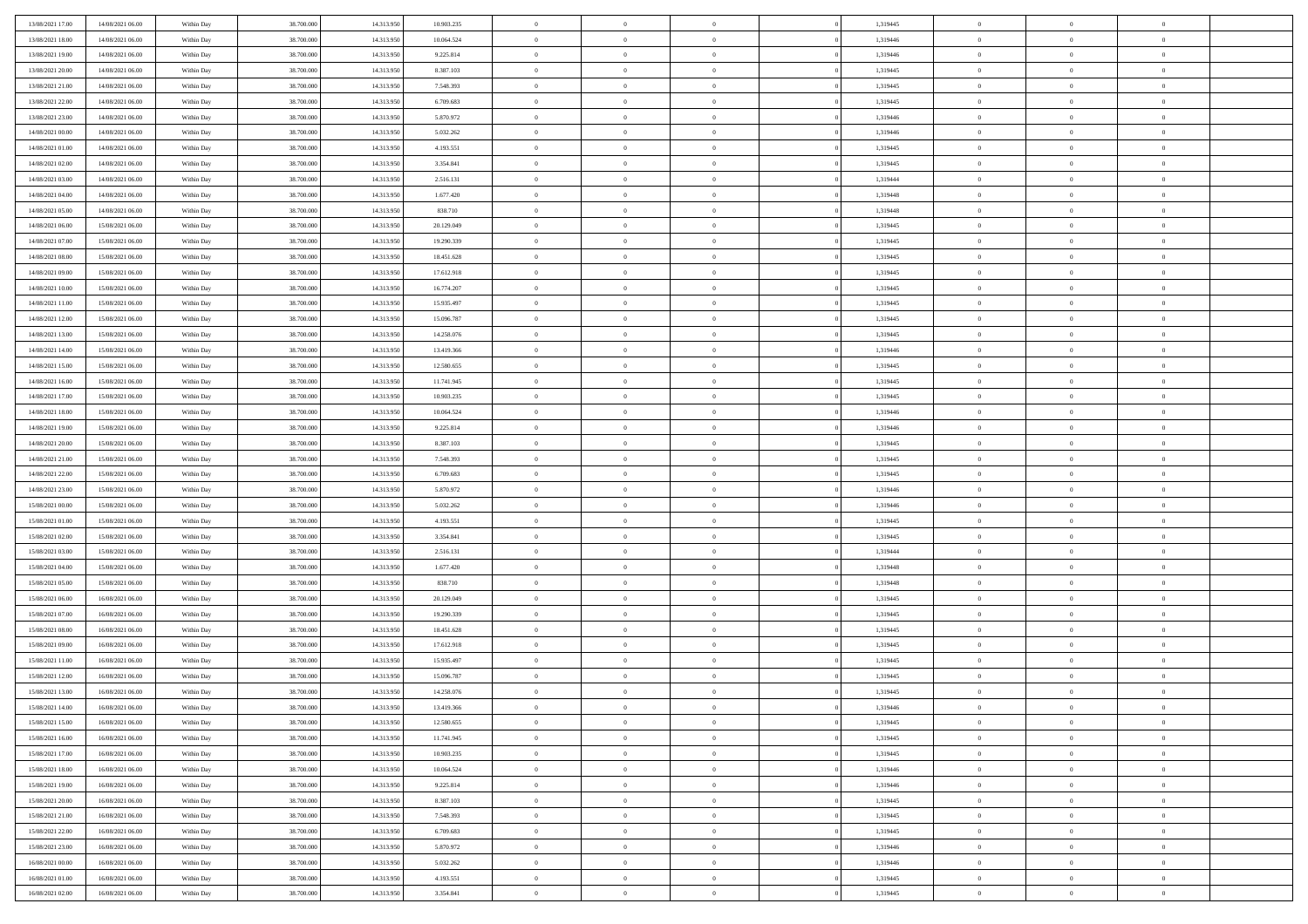| 16/08/2021 03:00 | 16/08/2021 06:00 | Within Day | 38.700.000 | 14.313.950 | 2.516.131  | $\bf{0}$       | $\overline{0}$ | $\Omega$       | 1,319444 | $\bf{0}$       | $\overline{0}$ | $\bf{0}$       |  |
|------------------|------------------|------------|------------|------------|------------|----------------|----------------|----------------|----------|----------------|----------------|----------------|--|
| 16/08/2021 04:00 | 16/08/2021 06:00 | Within Day | 38,700,000 | 14.313.95  | 1.677.420  | $\overline{0}$ | $\overline{0}$ | $\Omega$       | 1,319448 | $\overline{0}$ | $\theta$       | $\theta$       |  |
| 16/08/2021 05:00 | 16/08/2021 06:00 | Within Day | 38.700.000 | 14.313.950 | 838.710    | $\overline{0}$ | $\overline{0}$ | $\overline{0}$ | 1,319448 | $\mathbf{0}$   | $\overline{0}$ | $\theta$       |  |
| 16/08/2021 06:00 | 17/08/2021 06:00 | Within Day | 38.700.000 | 14.313.950 | 20.129.049 | $\bf{0}$       | $\overline{0}$ | $\overline{0}$ | 1,319445 | $\mathbf{0}$   | $\overline{0}$ | $\bf{0}$       |  |
| 16/08/2021 07:00 | 17/08/2021 06:00 | Within Day | 38,700,000 | 14.313.950 | 19.290.339 | $\bf{0}$       | $\overline{0}$ | $\overline{0}$ | 1,319445 | $\bf{0}$       | $\overline{0}$ | $\bf{0}$       |  |
| 16/08/2021 08:00 | 17/08/2021 06:00 | Within Day | 38.700.000 | 14.313.950 | 18.451.628 | $\overline{0}$ | $\overline{0}$ | $\overline{0}$ | 1,319445 | $\mathbf{0}$   | $\overline{0}$ | $\theta$       |  |
| 16/08/2021 09:00 | 17/08/2021 06:00 | Within Day | 38.700.000 | 14.313.950 | 17.612.918 | $\bf{0}$       | $\overline{0}$ | $\overline{0}$ | 1,319445 | $\bf{0}$       | $\overline{0}$ | $\bf{0}$       |  |
| 16/08/2021 10:00 | 17/08/2021 06:00 | Within Day | 38,700,000 | 14.313.950 | 16.774.207 | $\overline{0}$ | $\overline{0}$ | $\overline{0}$ | 1,319445 | $\mathbf{0}$   | $\theta$       | $\theta$       |  |
| 16/08/2021 11:00 | 17/08/2021 06:00 | Within Day | 38.700.000 | 14.313.950 | 15.935.497 | $\overline{0}$ | $\overline{0}$ | $\overline{0}$ | 1,319445 | $\mathbf{0}$   | $\overline{0}$ | $\theta$       |  |
| 16/08/2021 12:00 | 17/08/2021 06:00 | Within Day | 38.700.000 | 14.313.950 | 15.096.787 | $\bf{0}$       | $\overline{0}$ | $\Omega$       | 1,319445 | $\bf{0}$       | $\overline{0}$ | $\bf{0}$       |  |
| 16/08/2021 13:00 | 17/08/2021 06:00 | Within Day | 38,700,000 | 14.313.950 | 14.258.076 | $\bf{0}$       | $\overline{0}$ | $\overline{0}$ | 1,319445 | $\mathbf{0}$   | $\theta$       | $\overline{0}$ |  |
| 16/08/2021 14:00 | 17/08/2021 06:00 | Within Day | 38.700.000 | 14.313.950 | 13.419.366 | $\overline{0}$ | $\overline{0}$ | $\overline{0}$ | 1,319446 | $\mathbf{0}$   | $\overline{0}$ | $\theta$       |  |
| 16/08/2021 15:00 | 17/08/2021 06:00 | Within Day | 38.700.000 | 14.313.950 | 12.580.655 | $\bf{0}$       | $\overline{0}$ | $\overline{0}$ | 1,319445 | $\mathbf{0}$   | $\overline{0}$ | $\bf{0}$       |  |
| 16/08/2021 16:00 | 17/08/2021 06:00 | Within Day | 38.700.000 | 14.313.950 | 11.741.945 | $\bf{0}$       | $\overline{0}$ | $\overline{0}$ | 1,319445 | $\bf{0}$       | $\theta$       | $\bf{0}$       |  |
| 16/08/2021 17:00 | 17/08/2021 06:00 | Within Day | 38.700.000 | 14.313.950 | 10.903.235 | $\overline{0}$ | $\overline{0}$ | $\overline{0}$ | 1,319445 | $\mathbf{0}$   | $\overline{0}$ | $\theta$       |  |
| 16/08/2021 18:00 | 17/08/2021 06:00 | Within Day | 38.700.000 | 14.313.950 | 10.064.524 | $\bf{0}$       | $\overline{0}$ | $\Omega$       | 1,319446 | $\bf{0}$       | $\overline{0}$ | $\bf{0}$       |  |
| 16/08/2021 19:00 | 17/08/2021 06:00 | Within Day | 38,700,000 | 14.313.950 | 9.225.814  | $\,$ 0 $\,$    | $\overline{0}$ | $\overline{0}$ | 1,319446 | $\mathbf{0}$   | $\theta$       | $\overline{0}$ |  |
| 16/08/2021 20:00 | 17/08/2021 06:00 | Within Day | 38.700.000 | 14.313.950 | 8.387.103  | $\overline{0}$ | $\overline{0}$ | $\overline{0}$ | 1,319445 | $\mathbf{0}$   | $\overline{0}$ | $\theta$       |  |
| 16/08/2021 21:00 | 17/08/2021 06:00 | Within Day | 38.700.000 | 14.313.950 | 7.548.393  | $\bf{0}$       | $\overline{0}$ | $\Omega$       | 1,319445 | $\bf{0}$       | $\overline{0}$ | $\bf{0}$       |  |
| 16/08/2021 22:00 | 17/08/2021 06:00 | Within Day | 38,700,000 | 14.313.950 | 6.709.683  | $\bf{0}$       | $\overline{0}$ | $\overline{0}$ | 1,319445 | $\mathbf{0}$   | $\mathbf{0}$   | $\overline{0}$ |  |
| 16/08/2021 23:00 | 17/08/2021 06:00 | Within Day | 38.700.000 | 14.313.950 | 5.870.972  | $\overline{0}$ | $\overline{0}$ | $\overline{0}$ | 1,319446 | $\mathbf{0}$   | $\overline{0}$ | $\theta$       |  |
| 17/08/2021 00:00 | 17/08/2021 06:00 | Within Day | 38.700.000 | 14.313.950 | 5.032.262  | $\bf{0}$       | $\overline{0}$ | $\overline{0}$ | 1,319446 | $\mathbf{0}$   | $\overline{0}$ | $\bf{0}$       |  |
| 17/08/2021 01:00 | 17/08/2021 06:00 | Within Day | 38,700,000 | 14.313.950 | 4.193.551  | $\bf{0}$       | $\overline{0}$ | $\overline{0}$ | 1,319445 | $\,$ 0 $\,$    | $\overline{0}$ | $\bf{0}$       |  |
| 17/08/2021 02:00 | 17/08/2021 06:00 | Within Day | 38.700.000 | 14.313.950 | 3.354.841  | $\overline{0}$ | $\overline{0}$ | $\overline{0}$ | 1,319445 | $\mathbf{0}$   | $\overline{0}$ | $\theta$       |  |
| 17/08/2021 03:00 | 17/08/2021 06:00 | Within Day | 38.700.000 | 14.313.950 | 2.516.131  | $\bf{0}$       | $\overline{0}$ | $\overline{0}$ | 1,319444 | $\bf{0}$       | $\overline{0}$ | $\bf{0}$       |  |
| 17/08/2021 04:00 | 17/08/2021 06:00 | Within Day | 38,700,000 | 14.313.950 | 1.677.420  | $\bf{0}$       | $\overline{0}$ | $\overline{0}$ | 1,319448 | $\mathbf{0}$   | $\overline{0}$ | $\overline{0}$ |  |
| 17/08/2021 05:00 | 17/08/2021 06:00 | Within Day | 38.700.000 | 14.313.950 | 838.710    | $\overline{0}$ | $\overline{0}$ | $\overline{0}$ | 1,319448 | $\mathbf{0}$   | $\overline{0}$ | $\theta$       |  |
| 17/08/2021 06:00 | 18/08/2021 06:00 | Within Day | 38.700.000 | 14.313.950 | 20.129.049 | $\bf{0}$       | $\overline{0}$ | $\Omega$       | 1,319445 | $\mathbf{0}$   | $\overline{0}$ | $\bf{0}$       |  |
| 17/08/2021 07:00 | 18/08/2021 06:00 | Within Day | 38,700,000 | 14.313.950 | 19.290.339 | $\bf{0}$       | $\overline{0}$ | $\overline{0}$ | 1,319445 | $\mathbf{0}$   | $\theta$       | $\overline{0}$ |  |
| 17/08/2021 08:00 | 18/08/2021 06:00 | Within Day | 38.700.000 | 14.313.950 | 18.451.628 | $\overline{0}$ | $\overline{0}$ | $\overline{0}$ | 1,319445 | $\mathbf{0}$   | $\overline{0}$ | $\theta$       |  |
| 17/08/2021 09:00 | 18/08/2021 06:00 | Within Day | 38.700.000 | 14.313.950 | 17.612.918 | $\,$ 0         | $\overline{0}$ | $\overline{0}$ | 1,319445 | $\,$ 0 $\,$    | $\overline{0}$ | $\,0\,$        |  |
| 17/08/2021 10:00 | 18/08/2021 06:00 | Within Day | 38.700.000 | 14.313.950 | 16.774.207 | $\bf{0}$       | $\overline{0}$ | $\overline{0}$ | 1,319445 | $\bf{0}$       | $\overline{0}$ | $\bf{0}$       |  |
| 17/08/2021 11:00 | 18/08/2021 06:00 | Within Day | 38.700.000 | 14.313.950 | 15.935.497 | $\overline{0}$ | $\overline{0}$ | $\overline{0}$ | 1,319445 | $\mathbf{0}$   | $\overline{0}$ | $\theta$       |  |
| 17/08/2021 12:00 | 18/08/2021 06:00 | Within Day | 38.700.000 | 14.313.950 | 15.096.787 | $\,$ 0         | $\overline{0}$ | $\theta$       | 1,319445 | $\,$ 0         | $\overline{0}$ | $\mathbf{0}$   |  |
| 17/08/2021 13:00 | 18/08/2021 06:00 | Within Day | 38,700,000 | 14.313.950 | 14.258.076 | $\bf{0}$       | $\overline{0}$ | $\overline{0}$ | 1,319445 | $\mathbf{0}$   | $\overline{0}$ | $\overline{0}$ |  |
| 17/08/2021 14:00 | 18/08/2021 06:00 | Within Day | 38.700.000 | 14.313.950 | 13.419.366 | $\overline{0}$ | $\overline{0}$ | $\overline{0}$ | 1,319446 | $\mathbf{0}$   | $\overline{0}$ | $\theta$       |  |
| 17/08/2021 15:00 | 18/08/2021 06:00 | Within Day | 38.700.000 | 14.313.950 | 12.580.655 | $\,$ 0         | $\overline{0}$ | $\overline{0}$ | 1,319445 | $\,$ 0 $\,$    | $\overline{0}$ | $\mathbf{0}$   |  |
| 17/08/2021 16:00 | 18/08/2021 06:00 | Within Day | 38,700,000 | 14.313.950 | 11.741.945 | $\bf{0}$       | $\overline{0}$ | $\overline{0}$ | 1,319445 | $\mathbf{0}$   | $\mathbf{0}$   | $\bf{0}$       |  |
| 17/08/2021 17:00 | 18/08/2021 06:00 | Within Day | 38.700.000 | 14.313.950 | 10.903.235 | $\overline{0}$ | $\overline{0}$ | $\overline{0}$ | 1,319445 | $\mathbf{0}$   | $\overline{0}$ | $\theta$       |  |
| 17/08/2021 18:00 | 18/08/2021 06:00 | Within Day | 38.700.000 | 14.313.950 | 10.064.524 | $\,$ 0         | $\overline{0}$ | $\overline{0}$ | 1,319446 | $\,$ 0 $\,$    | $\overline{0}$ | $\,0\,$        |  |
| 17/08/2021 19:00 | 18/08/2021 06:00 | Within Day | 38,700,000 | 14.313.950 | 9.225.814  | $\bf{0}$       | $\,$ 0 $\,$    | $\overline{0}$ | 1,319446 | $\,$ 0 $\,$    | $\overline{0}$ | $\bf{0}$       |  |
| 17/08/2021 20:00 | 18/08/2021 06:00 | Within Day | 38.700.000 | 14.313.950 | 8.387.103  | $\overline{0}$ | $\overline{0}$ | $\overline{0}$ | 1,319445 | $\mathbf{0}$   | $\overline{0}$ | $\theta$       |  |
| 17/08/2021 21:00 | 18/08/2021 06:00 | Within Day | 38.700.000 | 14.313.950 | 7.548.393  | $\overline{0}$ | $\overline{0}$ | $\overline{0}$ | 1,319445 | $\overline{0}$ | $\overline{0}$ | $\mathbf{0}$   |  |
| 17/08/2021 22.00 | 18/08/2021 06:00 | Within Day | 38,700,000 | 14.313.950 | 6.709.683  | $\bf{0}$       | $\overline{0}$ | $\overline{0}$ | 1,319445 | $\mathbf{0}$   | $\overline{0}$ | $\bf{0}$       |  |
| 17/08/2021 23:00 | 18/08/2021 06:00 | Within Day | 38.700.000 | 14.313.950 | 5.870.972  | $\overline{0}$ | $\theta$       |                | 1,319446 | $\overline{0}$ | $\Omega$       | $\overline{0}$ |  |
| 18/08/2021 00:00 | 18/08/2021 06:00 | Within Day | 38.700.000 | 14.313.950 | 5.032.262  | $\,$ 0 $\,$    | $\overline{0}$ | $\overline{0}$ | 1,319446 | $\,$ 0 $\,$    | $\bf{0}$       | $\mathbf{0}$   |  |
| 18/08/2021 01:00 | 18/08/2021 06:00 | Within Day | 38.700.000 | 14.313.950 | 4.193.551  | $\mathbf{0}$   | $\overline{0}$ | $\overline{0}$ | 1,319445 | $\,$ 0 $\,$    | $\overline{0}$ | $\overline{0}$ |  |
| 18/08/2021 02:00 | 18/08/2021 06:00 | Within Day | 38.700.000 | 14.313.950 | 3.354.841  | $\mathbf{0}$   | $\overline{0}$ | $\overline{0}$ | 1,319445 | $\mathbf{0}$   | $\bf{0}$       | $\overline{0}$ |  |
| 18/08/2021 03:00 | 18/08/2021 06:00 | Within Day | 38.700.000 | 14.313.950 | 2.516.131  | $\,$ 0 $\,$    | $\overline{0}$ | $\overline{0}$ | 1,319444 | $\,$ 0 $\,$    | $\bf{0}$       | $\theta$       |  |
| 18/08/2021 04:00 | 18/08/2021 06:00 | Within Day | 38.700.000 | 14.313.950 | 1.677.420  | $\,$ 0 $\,$    | $\,$ 0 $\,$    | $\overline{0}$ | 1,319448 | $\,$ 0 $\,$    | $\overline{0}$ | $\overline{0}$ |  |
| 18/08/2021 05:00 | 18/08/2021 06:00 | Within Day | 38.700.000 | 14.313.950 | 838.710    | $\mathbf{0}$   | $\overline{0}$ | $\overline{0}$ | 1,319448 | $\mathbf{0}$   | $\bf{0}$       | $\overline{0}$ |  |
| 18/08/2021 06:00 | 19/08/2021 06:00 | Within Day | 38.700.000 | 14.313.950 | 20.129.049 | $\,$ 0 $\,$    | $\overline{0}$ | $\overline{0}$ | 1,319445 | $\,$ 0 $\,$    | $\mathbf{0}$   | $\theta$       |  |
| 18/08/2021 07:00 | 19/08/2021 06:00 | Within Day | 38,700,000 | 14.313.950 | 19.290.339 | $\mathbf{0}$   | $\overline{0}$ | $\overline{0}$ | 1,319445 | $\,$ 0 $\,$    | $\overline{0}$ | $\overline{0}$ |  |
| 18/08/2021 08:00 | 19/08/2021 06:00 | Within Day | 38.700.000 | 14.313.950 | 18.451.628 | $\mathbf{0}$   | $\overline{0}$ | $\overline{0}$ | 1,319445 | $\mathbf{0}$   | $\bf{0}$       | $\overline{0}$ |  |
| 18/08/2021 09:00 | 19/08/2021 06:00 | Within Day | 38.700.000 | 14.313.950 | 17.612.918 | $\,$ 0 $\,$    | $\overline{0}$ | $\overline{0}$ | 1,319445 | $\,$ 0 $\,$    | $\mathbf{0}$   | $\theta$       |  |
| 18/08/2021 10:00 | 19/08/2021 06:00 | Within Day | 38,700,000 | 14.313.950 | 16.774.207 | $\mathbf{0}$   | $\overline{0}$ | $\overline{0}$ | 1,319445 | $\,$ 0 $\,$    | $\overline{0}$ | $\overline{0}$ |  |
| 18/08/2021 11:00 | 19/08/2021 06:00 | Within Day | 38.700.000 | 14.313.950 | 15.935.497 | $\mathbf{0}$   | $\overline{0}$ | $\overline{0}$ | 1,319445 | $\mathbf{0}$   | $\mathbf{0}$   | $\overline{0}$ |  |
|                  |                  |            |            |            |            |                |                |                |          |                |                |                |  |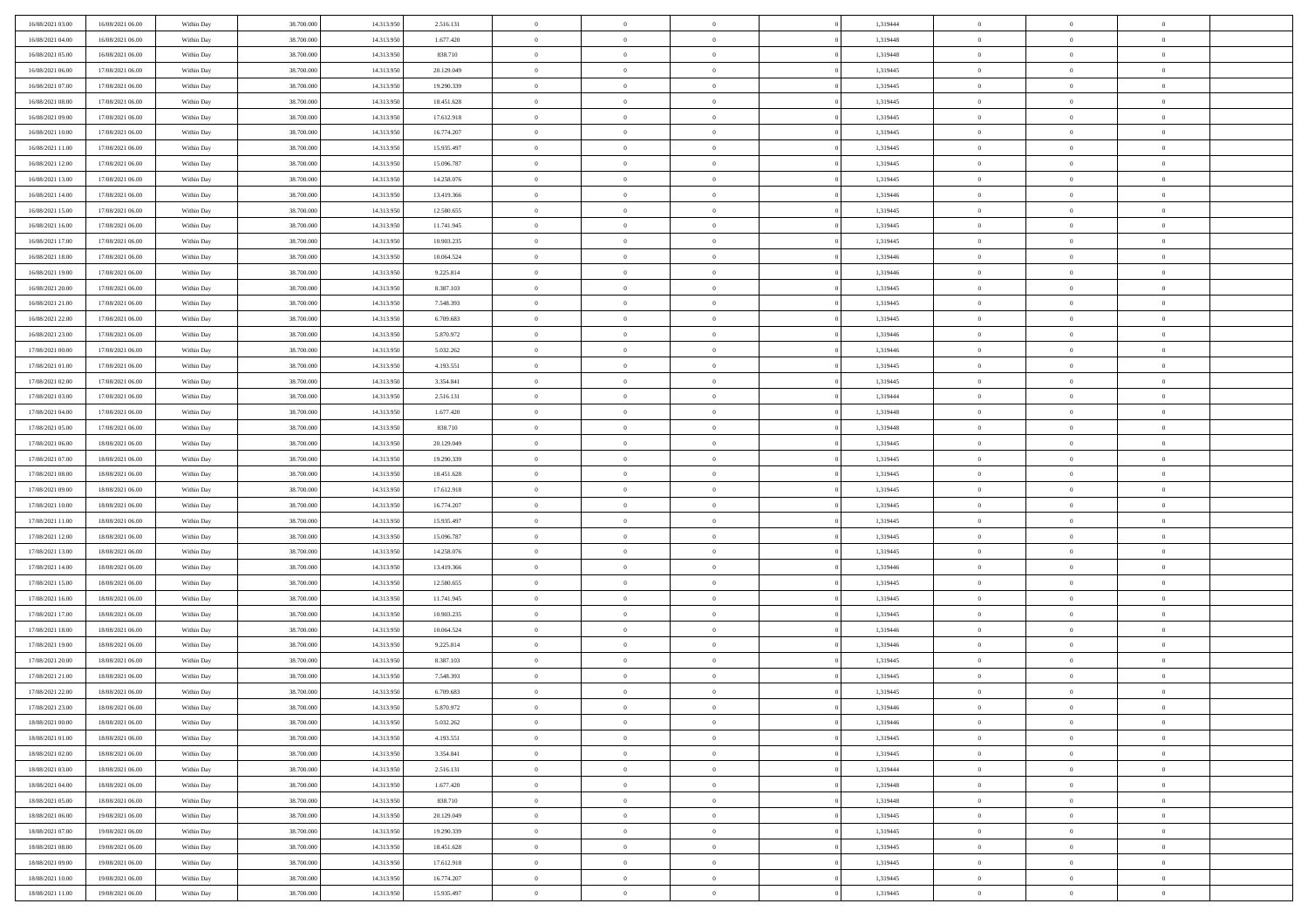| 18/08/2021 12:00 | 19/08/2021 06:00 | Within Day | 38,700,000 | 14.313.950 | 15.096.787 | $\bf{0}$                   | $\overline{0}$ | $\theta$       | 1,319445 | $\theta$       | $\overline{0}$ | $\overline{0}$             |  |
|------------------|------------------|------------|------------|------------|------------|----------------------------|----------------|----------------|----------|----------------|----------------|----------------------------|--|
| 18/08/2021 13:00 | 19/08/2021 06:00 | Within Day | 38.700.000 | 14.313.950 | 14.258.076 | $\mathbf{0}$               | $\overline{0}$ | $\overline{0}$ | 1,319445 | $\theta$       | $\bf{0}$       | $\theta$                   |  |
| 18/08/2021 14:00 | 19/08/2021 06:00 | Within Day | 38.700.000 | 14.313.950 | 13.419.366 | $\,$ 0                     | $\overline{0}$ | $\bf{0}$       | 1,319446 | $\,0\,$        | $\overline{0}$ | $\,$ 0 $\,$                |  |
| 18/08/2021 15:00 | 19/08/2021 06:00 | Within Day | 38,700,000 | 14.313.950 | 12.580.655 | $\bf{0}$                   | $\overline{0}$ | $\Omega$       | 1,319445 | $\overline{0}$ | $\theta$       | $\theta$                   |  |
| 18/08/2021 16:00 | 19/08/2021 06:00 | Within Day | 38.700.000 | 14.313.950 | 11.741.945 | $\mathbf{0}$               | $\overline{0}$ | $\overline{0}$ | 1,319445 | $\overline{0}$ | $\bf{0}$       | $\overline{0}$             |  |
| 18/08/2021 17:00 | 19/08/2021 06:00 | Within Day | 38.700.000 | 14.313.950 | 10.903.235 | $\bf{0}$                   | $\overline{0}$ | $\bf{0}$       | 1,319445 | $\,0\,$        | $\overline{0}$ | $\,$ 0 $\,$                |  |
|                  |                  |            | 38,700,000 |            |            |                            | $\overline{0}$ | $\overline{0}$ |          | $\bf{0}$       | $\overline{0}$ | $\theta$                   |  |
| 18/08/2021 18:00 | 19/08/2021 06:00 | Within Day |            | 14.313.950 | 10.064.524 | $\bf{0}$                   |                |                | 1,319446 |                |                |                            |  |
| 18/08/2021 19:00 | 19/08/2021 06:00 | Within Day | 38.700.000 | 14.313.950 | 9.225.814  | $\overline{0}$             | $\overline{0}$ | $\overline{0}$ | 1,319446 | $\mathbf{0}$   | $\overline{0}$ | $\theta$                   |  |
| 18/08/2021 20:00 | 19/08/2021 06:00 | Within Day | 38.700.000 | 14.313.950 | 8.387.103  | $\bf{0}$                   | $\overline{0}$ | $\bf{0}$       | 1,319445 | $\,0\,$        | $\overline{0}$ | $\,$ 0 $\,$                |  |
| 18/08/2021 21:00 | 19/08/2021 06:00 | Within Day | 38,700,000 | 14.313.950 | 7.548.393  | $\bf{0}$                   | $\overline{0}$ | $\overline{0}$ | 1,319445 | $\theta$       | $\overline{0}$ | $\overline{0}$             |  |
| 18/08/2021 22:00 | 19/08/2021 06:00 | Within Day | 38.700.000 | 14.313.950 | 6.709.683  | $\overline{0}$             | $\overline{0}$ | $\overline{0}$ | 1,319445 | $\mathbf{0}$   | $\overline{0}$ | $\overline{0}$             |  |
| 18/08/2021 23:00 | 19/08/2021 06:00 | Within Day | 38.700.000 | 14.313.950 | 5.870.972  | $\bf{0}$                   | $\overline{0}$ | $\bf{0}$       | 1,319446 | $\,0\,$        | $\overline{0}$ | $\,$ 0 $\,$                |  |
| 19/08/2021 00:00 | 19/08/2021 06:00 | Within Day | 38,700,000 | 14.313.950 | 5.032.262  | $\bf{0}$                   | $\overline{0}$ | $\Omega$       | 1,319446 | $\theta$       | $\theta$       | $\theta$                   |  |
| 19/08/2021 01:00 | 19/08/2021 06:00 | Within Day | 38.700.000 | 14.313.950 | 4.193.551  | $\overline{0}$             | $\overline{0}$ | $\overline{0}$ | 1,319445 | $\mathbf{0}$   | $\overline{0}$ | $\overline{0}$             |  |
| 19/08/2021 02:00 | 19/08/2021 06:00 | Within Day | 38.700.000 | 14.313.950 | 3.354.841  | $\bf{0}$                   | $\overline{0}$ | $\bf{0}$       | 1,319445 | $\,0\,$        | $\overline{0}$ | $\,$ 0 $\,$                |  |
| 19/08/2021 03:00 | 19/08/2021 06:00 | Within Day | 38,700,000 | 14.313.950 | 2.516.131  | $\bf{0}$                   | $\overline{0}$ | $\overline{0}$ | 1,319444 | $\theta$       | $\overline{0}$ | $\overline{0}$             |  |
| 19/08/2021 04:00 | 19/08/2021 06:00 | Within Dav | 38.700.000 | 14.313.950 | 1.677.420  | $\overline{0}$             | $\overline{0}$ | $\overline{0}$ | 1,319448 | $\mathbf{0}$   | $\overline{0}$ | $\theta$                   |  |
| 19/08/2021 05:00 | 19/08/2021 06:00 | Within Day | 38.700.000 | 14.313.950 | 838.710    | $\bf{0}$                   | $\overline{0}$ | $\bf{0}$       | 1,319448 | $\,0\,$        | $\overline{0}$ | $\,$ 0 $\,$                |  |
| 19/08/2021 06:00 | 20/08/2021 06:00 | Within Day | 38,700,000 | 14.313.950 | 20.129.049 | $\bf{0}$                   | $\overline{0}$ | $\overline{0}$ | 1,319445 | $\theta$       | $\theta$       | $\overline{0}$             |  |
| 19/08/2021 07:00 | 20/08/2021 06:00 | Within Dav | 38.700.000 | 14.313.950 | 19.290.339 | $\overline{0}$             | $\overline{0}$ | $\overline{0}$ | 1,319445 | $\mathbf{0}$   | $\overline{0}$ | $\theta$                   |  |
| 19/08/2021 08:00 | 20/08/2021 06:00 | Within Day | 38.700.000 | 14.313.950 | 18.451.628 | $\bf{0}$                   | $\overline{0}$ | $\bf{0}$       | 1,319445 | $\,0\,$        | $\overline{0}$ | $\,$ 0 $\,$                |  |
| 19/08/2021 09:00 | 20/08/2021 06:00 | Within Day | 38.700.000 | 14.313.950 | 17.612.918 | $\bf{0}$                   | $\overline{0}$ | $\Omega$       | 1,319445 | $\overline{0}$ | $\theta$       | $\theta$                   |  |
| 19/08/2021 10:00 | 20/08/2021 06:00 | Within Dav | 38.700.000 | 14.313.950 | 16.774.207 | $\overline{0}$             | $\overline{0}$ | $\overline{0}$ | 1,319445 | $\mathbf{0}$   | $\overline{0}$ | $\overline{0}$             |  |
| 19/08/2021 11:00 | 20/08/2021 06:00 | Within Day | 38.700.000 | 14.313.950 | 15.935.497 | $\bf{0}$                   | $\overline{0}$ | $\bf{0}$       | 1,319445 | $\,0\,$        | $\overline{0}$ | $\,$ 0 $\,$                |  |
| 19/08/2021 12:00 | 20/08/2021 06:00 | Within Day | 38,700,000 | 14.313.950 | 15.096.787 | $\bf{0}$                   | $\overline{0}$ | $\overline{0}$ | 1,319445 | $\bf{0}$       | $\overline{0}$ | $\overline{0}$             |  |
| 19/08/2021 13:00 | 20/08/2021 06:00 | Within Dav | 38.700.000 | 14.313.950 | 14.258.076 | $\overline{0}$             | $\overline{0}$ | $\overline{0}$ | 1,319445 | $\mathbf{0}$   | $\bf{0}$       | $\theta$                   |  |
| 19/08/2021 14:00 | 20/08/2021 06:00 | Within Day | 38.700.000 | 14.313.950 | 13.419.366 | $\bf{0}$                   | $\overline{0}$ | $\bf{0}$       | 1,319446 | $\,0\,$        | $\overline{0}$ | $\,$ 0 $\,$                |  |
| 19/08/2021 15:00 | 20/08/2021 06:00 | Within Day | 38,700,000 | 14.313.950 | 12.580.655 | $\bf{0}$                   | $\overline{0}$ | $\Omega$       | 1,319445 | $\theta$       | $\theta$       | $\overline{0}$             |  |
| 19/08/2021 16:00 | 20/08/2021 06:00 | Within Dav | 38.700.000 | 14.313.950 | 11.741.945 | $\overline{0}$             | $\overline{0}$ | $\overline{0}$ | 1,319445 | $\mathbf{0}$   | $\bf{0}$       | $\overline{0}$             |  |
|                  |                  |            |            |            |            | $\bf{0}$                   |                |                |          | $\,0\,$        | $\overline{0}$ |                            |  |
| 19/08/2021 17:00 | 20/08/2021 06:00 | Within Day | 38.700.000 | 14.313.950 | 10.903.235 |                            | $\overline{0}$ | $\bf{0}$       | 1,319445 |                |                | $\,$ 0 $\,$                |  |
| 19/08/2021 18:00 | 20/08/2021 06:00 | Within Day | 38.700.000 | 14.313.950 | 10.064.524 | $\bf{0}$<br>$\overline{0}$ | $\bf{0}$       | $\overline{0}$ | 1,319446 | $\bf{0}$       | $\overline{0}$ | $\theta$<br>$\overline{0}$ |  |
| 19/08/2021 19:00 | 20/08/2021 06:00 | Within Dav | 38.700.000 | 14.313.950 | 9.225.814  |                            | $\overline{0}$ | $\overline{0}$ | 1,319446 | $\mathbf{0}$   | $\overline{0}$ |                            |  |
| 19/08/2021 20:00 | 20/08/2021 06:00 | Within Day | 38.700.000 | 14.313.950 | 8.387.103  | $\bf{0}$                   | $\overline{0}$ | $\bf{0}$       | 1,319445 | $\,0\,$        | $\overline{0}$ | $\,$ 0 $\,$                |  |
| 19/08/2021 21:00 | 20/08/2021 06:00 | Within Day | 38.700.000 | 14.313.950 | 7.548.393  | $\bf{0}$                   | $\bf{0}$       | $\bf{0}$       | 1,319445 | $\bf{0}$       | $\overline{0}$ | $\bf{0}$                   |  |
| 19/08/2021 22:00 | 20/08/2021 06:00 | Within Dav | 38.700.000 | 14.313.950 | 6.709.683  | $\overline{0}$             | $\overline{0}$ | $\overline{0}$ | 1,319445 | $\theta$       | $\overline{0}$ | $\theta$                   |  |
| 19/08/2021 23:00 | 20/08/2021 06:00 | Within Day | 38.700.000 | 14.313.950 | 5.870.972  | $\bf{0}$                   | $\overline{0}$ | $\bf{0}$       | 1,319446 | $\,0\,$        | $\overline{0}$ | $\bf{0}$                   |  |
| 20/08/2021 00:00 | 20/08/2021 06:00 | Within Day | 38.700.000 | 14.313.950 | 5.032.262  | $\bf{0}$                   | $\bf{0}$       | $\overline{0}$ | 1,319446 | $\bf{0}$       | $\overline{0}$ | $\theta$                   |  |
| 20/08/2021 01:00 | 20/08/2021 06:00 | Within Dav | 38.700.000 | 14.313.950 | 4.193.551  | $\overline{0}$             | $\overline{0}$ | $\overline{0}$ | 1,319445 | $\mathbf{0}$   | $\overline{0}$ | $\overline{0}$             |  |
| 20/08/2021 02:00 | 20/08/2021 06:00 | Within Day | 38.700.000 | 14.313.950 | 3.354.841  | $\bf{0}$                   | $\overline{0}$ | $\bf{0}$       | 1,319445 | $\,0\,$        | $\overline{0}$ | $\,$ 0 $\,$                |  |
| 20/08/2021 03:00 | 20/08/2021 06:00 | Within Day | 38.700.000 | 14.313.950 | 2.516.131  | $\bf{0}$                   | $\bf{0}$       | $\overline{0}$ | 1,319444 | $\bf{0}$       | $\overline{0}$ | $\theta$                   |  |
| 20/08/2021 04:00 | 20/08/2021 06:00 | Within Dav | 38.700.000 | 14.313.950 | 1.677.420  | $\overline{0}$             | $\overline{0}$ | $\overline{0}$ | 1,319448 | $\theta$       | $\overline{0}$ | $\theta$                   |  |
| 20/08/2021 05:00 | 20/08/2021 06:00 | Within Day | 38.700.000 | 14.313.950 | 838.710    | $\bf{0}$                   | $\overline{0}$ | $\bf{0}$       | 1,319448 | $\,0\,$        | $\overline{0}$ | $\theta$                   |  |
| 20/08/2021 06:00 | 21/08/2021 06:00 | Within Day | 38.700.000 | 14.313.950 | 20.129.049 | $\bf{0}$                   | $\bf{0}$       | $\bf{0}$       | 1,319445 | $\bf{0}$       | $\overline{0}$ | $\bf{0}$                   |  |
| 20/08/2021 07:00 | 21/08/2021 06:00 | Within Dav | 38.700.000 | 14.313.950 | 19.290.339 | $\mathbf{0}$               | $\overline{0}$ | $\overline{0}$ | 1,319445 | $\theta$       | $\bf{0}$       | $\theta$                   |  |
| 20/08/2021 08:00 | 21/08/2021 06:00 | Within Day | 38.700.000 | 14.313.950 | 18.451.628 | $\bf{0}$                   | $\overline{0}$ | $\theta$       | 1,319445 | $\bf{0}$       | $\overline{0}$ | $\theta$                   |  |
| 20/08/2021 09:00 | 21/08/2021 06:00 | Within Day | 38.700.000 | 14.313.950 | 17.612.918 | $\bf{0}$                   | $\overline{0}$ | $\bf{0}$       | 1,319445 | $\bf{0}$       | $\overline{0}$ | $\bf{0}$                   |  |
| 20/08/2021 10:00 | 21/08/2021 06:00 | Within Day | 38.700.000 | 14.313.950 | 16.774.207 | $\overline{0}$             | $\overline{0}$ | $\overline{0}$ | 1,319445 | $\overline{0}$ | $\overline{0}$ | $\overline{0}$             |  |
| 20/08/2021 11:00 | 21/08/2021 06:00 | Within Day | 38.700.000 | 14.313.950 | 15.935.497 | $\,$ 0 $\,$                | $\overline{0}$ | $\overline{0}$ | 1,319445 | $\,$ 0 $\,$    | $\,$ 0 $\,$    | $\,0\,$                    |  |
| 20/08/2021 12:00 | 21/08/2021 06:00 | Within Day | 38.700.000 | 14.313.950 | 15.096.787 | $\bf{0}$                   | $\overline{0}$ | $\overline{0}$ | 1,319445 | $\mathbf{0}$   | $\overline{0}$ | $\bf{0}$                   |  |
| 20/08/2021 13:00 | 21/08/2021 06:00 | Within Day | 38.700.000 | 14.313.950 | 14.258.076 | $\,$ 0 $\,$                | $\overline{0}$ | $\overline{0}$ | 1,319445 | $\mathbf{0}$   | $\bf{0}$       | $\overline{0}$             |  |
| 20/08/2021 14:00 | 21/08/2021 06:00 | Within Day | 38.700.000 | 14.313.950 | 13.419.366 | $\,$ 0 $\,$                | $\overline{0}$ | $\overline{0}$ | 1,319446 | $\,$ 0 $\,$    | $\bf{0}$       | $\,$ 0                     |  |
| 20/08/2021 15:00 | 21/08/2021 06:00 | Within Day | 38.700.000 | 14.313.950 | 12.580.655 | $\bf{0}$                   | $\overline{0}$ | $\overline{0}$ | 1,319445 | $\overline{0}$ | $\overline{0}$ | $\bf{0}$                   |  |
| 20/08/2021 16:00 | 21/08/2021 06:00 | Within Day | 38.700.000 | 14.313.950 | 11.741.945 | $\,$ 0 $\,$                | $\overline{0}$ | $\overline{0}$ | 1,319445 | $\overline{0}$ | $\bf{0}$       | $\overline{0}$             |  |
| 20/08/2021 17:00 | 21/08/2021 06:00 | Within Day | 38.700.000 | 14.313.950 | 10.903.235 | $\,$ 0 $\,$                | $\overline{0}$ | $\overline{0}$ | 1,319445 | $\,$ 0 $\,$    | $\,$ 0 $\,$    | $\,$ 0                     |  |
| 20/08/2021 18:00 | 21/08/2021 06:00 | Within Day | 38.700.000 | 14.313.950 | 10.064.524 | $\bf{0}$                   | $\overline{0}$ | $\overline{0}$ | 1,319446 | $\mathbf{0}$   | $\overline{0}$ | $\bf{0}$                   |  |
| 20/08/2021 19:00 | 21/08/2021 06:00 | Within Day | 38.700.000 | 14.313.950 | 9.225.814  | $\overline{0}$             | $\overline{0}$ | $\overline{0}$ | 1,319446 | $\overline{0}$ | $\overline{0}$ | $\overline{0}$             |  |
| 20/08/2021 20:00 | 21/08/2021 06:00 | Within Day | 38.700.000 | 14.313.950 | 8.387.103  | $\,0\,$                    | $\overline{0}$ | $\overline{0}$ | 1,319445 | $\,0\,$        | $\overline{0}$ | $\,0\,$                    |  |
|                  |                  |            |            |            |            |                            |                |                |          |                |                |                            |  |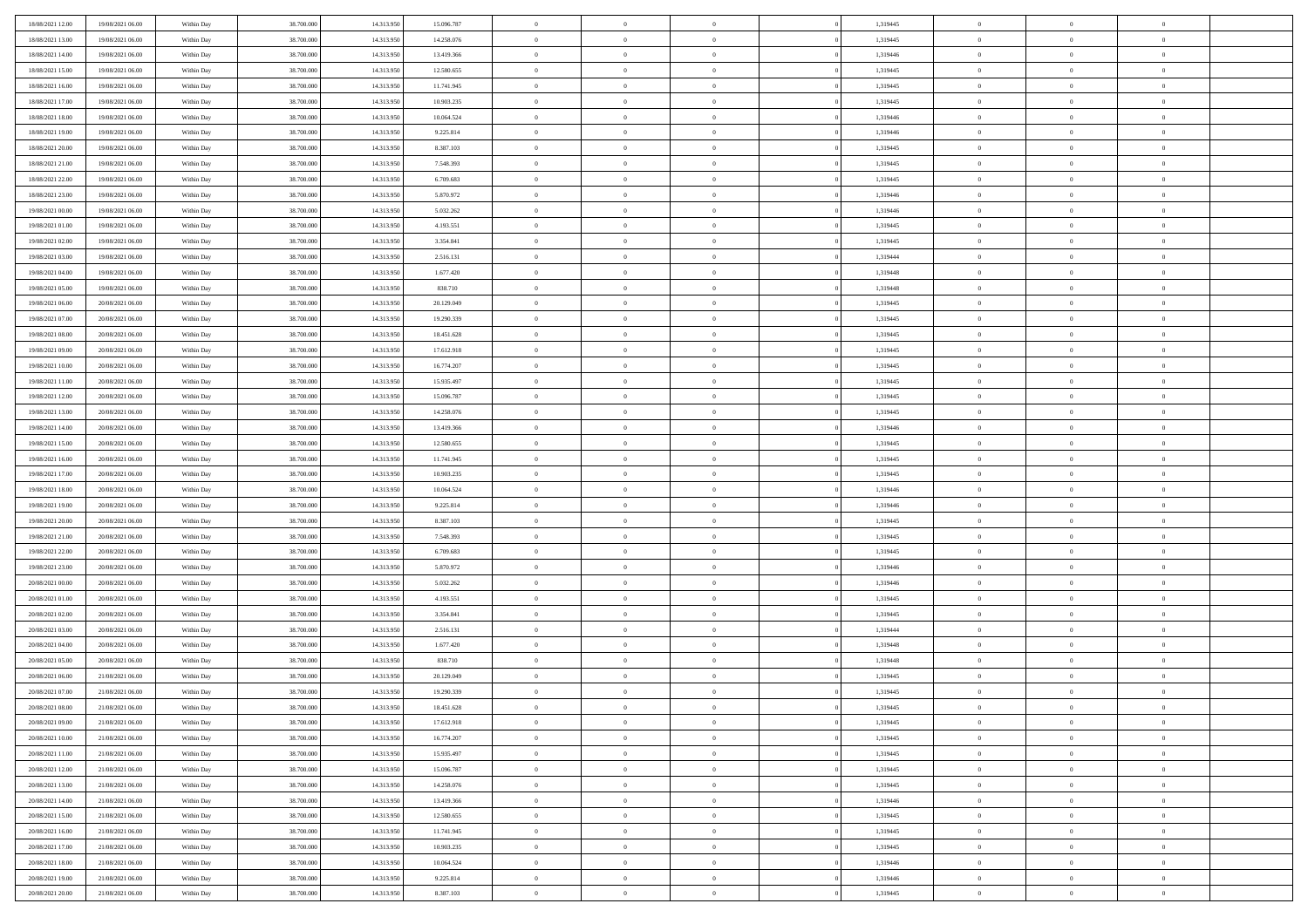| 20/08/2021 21:00 | 21/08/2021 06:00 | Within Day | 38.700.000 | 14.313.950 | 7.548.393  | $\,$ 0 $\,$    | $\overline{0}$ | $\overline{0}$           |          | 1,319445 | $\bf{0}$       | $\overline{0}$ | $\,0\,$        |  |
|------------------|------------------|------------|------------|------------|------------|----------------|----------------|--------------------------|----------|----------|----------------|----------------|----------------|--|
| 20/08/2021 22:00 | 21/08/2021 06:00 | Within Day | 38,700,000 | 14.313.950 | 6.709.683  | $\overline{0}$ | $\overline{0}$ | $\mathbf{0}$             |          | 1,319445 | $\theta$       | $\overline{0}$ | $\theta$       |  |
| 20/08/2021 23:00 | 21/08/2021 06:00 | Within Dav | 38.700.000 | 14.313.950 | 5.870.972  | $\theta$       | $\overline{0}$ | $\overline{0}$           |          | 1,319446 | $\mathbf{0}$   | $\overline{0}$ | $\overline{0}$ |  |
| 21/08/2021 00:00 | 21/08/2021 06:00 | Within Day | 38.700.000 | 14.313.950 | 5.032.262  | $\,$ 0 $\,$    | $\overline{0}$ | $\overline{0}$           |          | 1,319446 | $\bf{0}$       | $\overline{0}$ | $\bf{0}$       |  |
| 21/08/2021 01:00 | 21/08/2021 06:00 | Within Day | 38.700.000 | 14.313.950 | 4.193.551  | $\,$ 0         | $\overline{0}$ | $\mathbf{0}$             |          | 1,319445 | $\bf{0}$       | $\theta$       | $\,0\,$        |  |
| 21/08/2021 02:00 | 21/08/2021 06:00 | Within Dav | 38.700.000 | 14.313.950 | 3.354.841  | $\theta$       | $\overline{0}$ | $\mathbf{0}$             |          | 1,319445 | $\mathbf{0}$   | $\overline{0}$ | $\overline{0}$ |  |
| 21/08/2021 03:00 | 21/08/2021 06:00 | Within Day | 38.700.000 | 14.313.950 | 2.516.131  | $\,$ 0 $\,$    | $\overline{0}$ | $\overline{0}$           |          | 1,319444 | $\bf{0}$       | $\overline{0}$ | $\bf{0}$       |  |
|                  |                  |            |            |            |            | $\,$ 0         | $\overline{0}$ | $\mathbf{0}$             |          |          | $\,$ 0 $\,$    | $\overline{0}$ | $\theta$       |  |
| 21/08/2021 04:00 | 21/08/2021 06:00 | Within Day | 38.700.000 | 14.313.950 | 1.677.420  | $\theta$       |                |                          |          | 1,319448 | $\mathbf{0}$   |                | $\overline{0}$ |  |
| 21/08/2021 05:00 | 21/08/2021 06:00 | Within Day | 38.700.000 | 14.313.950 | 838.710    |                | $\overline{0}$ | $\mathbf{0}$<br>$\Omega$ |          | 1,319448 |                | $\overline{0}$ |                |  |
| 21/08/2021 06:00 | 22/08/2021 06:00 | Within Day | 38.700.000 | 14.313.950 | 20.129.049 | $\,$ 0 $\,$    | $\overline{0}$ |                          |          | 1,319445 | $\bf{0}$       | $\overline{0}$ | $\bf{0}$       |  |
| 21/08/2021 07:00 | 22/08/2021 06:00 | Within Day | 38,700,000 | 14.313.950 | 19.290.339 | $\bf{0}$       | $\overline{0}$ | $\mathbf{0}$             |          | 1,319445 | $\bf{0}$       | $\mathbf{0}$   | $\theta$       |  |
| 21/08/2021 08:00 | 22/08/2021 06:00 | Within Dav | 38.700.000 | 14.313.950 | 18.451.628 | $\theta$       | $\overline{0}$ | $\overline{0}$           |          | 1,319445 | $\mathbf{0}$   | $\overline{0}$ | $\overline{0}$ |  |
| 21/08/2021 09:00 | 22/08/2021 06:00 | Within Day | 38.700.000 | 14.313.950 | 17.612.918 | $\,$ 0 $\,$    | $\overline{0}$ | $\overline{0}$           |          | 1,319445 | $\bf{0}$       | $\overline{0}$ | $\bf{0}$       |  |
| 21/08/2021 10:00 | 22/08/2021 06:00 | Within Day | 38.700.000 | 14.313.950 | 16.774.207 | $\bf{0}$       | $\overline{0}$ | $\mathbf{0}$             |          | 1,319445 | $\bf{0}$       | $\theta$       | $\,0\,$        |  |
| 21/08/2021 11:00 | 22/08/2021 06:00 | Within Dav | 38.700.000 | 14.313.950 | 15.935.497 | $\theta$       | $\overline{0}$ | $\mathbf{0}$             |          | 1,319445 | $\mathbf{0}$   | $\overline{0}$ | $\overline{0}$ |  |
| 21/08/2021 12:00 | 22/08/2021 06:00 | Within Day | 38.700.000 | 14.313.950 | 15.096.787 | $\,$ 0 $\,$    | $\overline{0}$ | $\Omega$                 |          | 1,319445 | $\bf{0}$       | $\overline{0}$ | $\bf{0}$       |  |
| 21/08/2021 13:00 | 22/08/2021 06:00 | Within Day | 38,700,000 | 14.313.950 | 14.258.076 | $\,$ 0         | $\overline{0}$ | $\mathbf{0}$             |          | 1,319445 | $\bf{0}$       | $\overline{0}$ | $\theta$       |  |
| 21/08/2021 14:00 | 22/08/2021 06:00 | Within Day | 38.700.000 | 14.313.950 | 13.419.366 | $\theta$       | $\overline{0}$ | $\mathbf{0}$             |          | 1,319446 | $\mathbf{0}$   | $\overline{0}$ | $\overline{0}$ |  |
| 21/08/2021 15:00 | 22/08/2021 06:00 | Within Day | 38.700.000 | 14.313.950 | 12.580.655 | $\,$ 0 $\,$    | $\overline{0}$ | $\Omega$                 |          | 1,319445 | $\bf{0}$       | $\overline{0}$ | $\,0\,$        |  |
| 21/08/2021 16:00 | 22/08/2021 06:00 | Within Day | 38.700.000 | 14.313.950 | 11.741.945 | $\bf{0}$       | $\overline{0}$ | $\mathbf{0}$             |          | 1,319445 | $\bf{0}$       | $\mathbf{0}$   | $\theta$       |  |
| 21/08/2021 17:00 | 22/08/2021 06:00 | Within Dav | 38.700.000 | 14.313.950 | 10.903.235 | $\theta$       | $\overline{0}$ | $\mathbf{0}$             |          | 1,319445 | $\mathbf{0}$   | $\overline{0}$ | $\overline{0}$ |  |
| 21/08/2021 18:00 | 22/08/2021 06:00 | Within Day | 38.700.000 | 14.313.950 | 10.064.524 | $\,$ 0 $\,$    | $\overline{0}$ | $\overline{0}$           |          | 1,319446 | $\bf{0}$       | $\overline{0}$ | $\bf{0}$       |  |
| 21/08/2021 19:00 | 22/08/2021 06:00 | Within Day | 38,700,000 | 14.313.950 | 9.225.814  | $\,$ 0         | $\overline{0}$ | $\mathbf{0}$             |          | 1,319446 | $\bf{0}$       | $\overline{0}$ | $\,0\,$        |  |
| 21/08/2021 20:00 | 22/08/2021 06:00 | Within Dav | 38.700.000 | 14.313.950 | 8.387.103  | $\theta$       | $\overline{0}$ | $\mathbf{0}$             |          | 1,319445 | $\mathbf{0}$   | $\overline{0}$ | $\overline{0}$ |  |
| 21/08/2021 21:00 | 22/08/2021 06:00 | Within Day | 38.700.000 | 14.313.950 | 7.548.393  | $\,$ 0 $\,$    | $\overline{0}$ | $\overline{0}$           |          | 1,319445 | $\bf{0}$       | $\overline{0}$ | $\bf{0}$       |  |
| 21/08/2021 22:00 | 22/08/2021 06:00 | Within Day | 38.700.000 | 14.313.950 | 6.709.683  | $\,$ 0 $\,$    | $\overline{0}$ | $\mathbf{0}$             |          | 1,319445 | $\mathbf{0}$   | $\overline{0}$ | $\theta$       |  |
| 21/08/2021 23:00 | 22/08/2021 06:00 | Within Dav | 38.700.000 | 14.313.950 | 5.870.972  | $\theta$       | $\overline{0}$ | $\overline{0}$           |          | 1,319446 | $\mathbf{0}$   | $\overline{0}$ | $\overline{0}$ |  |
| 22/08/2021 00:00 | 22/08/2021 06:00 | Within Day | 38.700.000 | 14.313.950 | 5.032.262  | $\,$ 0 $\,$    | $\overline{0}$ | $\Omega$                 |          | 1,319446 | $\bf{0}$       | $\overline{0}$ | $\bf{0}$       |  |
| 22/08/2021 01:00 | 22/08/2021 06:00 | Within Day | 38,700,000 | 14.313.950 | 4.193.551  | $\bf{0}$       | $\overline{0}$ | $\mathbf{0}$             |          | 1,319445 | $\bf{0}$       | $\mathbf{0}$   | $\overline{0}$ |  |
| 22/08/2021 02:00 | 22/08/2021 06:00 | Within Dav | 38.700.000 | 14.313.950 | 3.354.841  | $\theta$       | $\overline{0}$ | $\overline{0}$           |          | 1,319445 | $\mathbf{0}$   | $\overline{0}$ | $\overline{0}$ |  |
| 22/08/2021 03:00 | 22/08/2021 06:00 | Within Day | 38.700.000 | 14.313.950 | 2.516.131  | $\,$ 0 $\,$    | $\overline{0}$ | $\overline{0}$           |          | 1,319444 | $\,$ 0         | $\overline{0}$ | $\,$ 0 $\,$    |  |
| 22/08/2021 04:00 | 22/08/2021 06:00 | Within Day | 38.700.000 | 14.313.950 | 1.677.420  | $\,$ 0         | $\overline{0}$ | $\mathbf{0}$             |          | 1,319448 | $\bf{0}$       | $\mathbf{0}$   | $\bf{0}$       |  |
| 22/08/2021 05:00 | 22/08/2021 06:00 | Within Dav | 38.700.000 | 14.313.950 | 838.710    | $\theta$       | $\overline{0}$ | $\mathbf{0}$             |          | 1,319448 | $\mathbf{0}$   | $\overline{0}$ | $\overline{0}$ |  |
| 22/08/2021 06:00 | 23/08/2021 06:00 | Within Day | 38.700.000 | 14.313.950 | 20.129.049 | $\theta$       | $\overline{0}$ | $\overline{0}$           |          | 1,319445 | $\,$ 0         | $\overline{0}$ | $\theta$       |  |
| 22/08/2021 07:00 | 23/08/2021 06:00 | Within Day | 38,700,000 | 14.313.950 | 19.290.339 | $\bf{0}$       | $\overline{0}$ | $\mathbf{0}$             |          | 1,319445 | $\mathbf{0}$   | $\overline{0}$ | $\overline{0}$ |  |
| 22/08/2021 08:00 | 23/08/2021 06:00 | Within Day | 38.700.000 | 14.313.950 | 18.451.628 | $\theta$       | $\overline{0}$ | $\mathbf{0}$             |          | 1,319445 | $\mathbf{0}$   | $\overline{0}$ | $\overline{0}$ |  |
| 22/08/2021 09:00 | 23/08/2021 06:00 | Within Day | 38.700.000 | 14.313.950 | 17.612.918 | $\theta$       | $\overline{0}$ | $\overline{0}$           |          | 1,319445 | $\,$ 0         | $\overline{0}$ | $\theta$       |  |
| 22/08/2021 11:00 | 23/08/2021 06:00 | Within Day | 38.700.000 | 14.313.950 | 15.935.497 | $\bf{0}$       | $\overline{0}$ | $\mathbf{0}$             |          | 1,319445 | $\bf{0}$       | $\mathbf{0}$   | $\bf{0}$       |  |
| 22/08/2021 12:00 | 23/08/2021 06:00 | Within Dav | 38.700.000 | 14.313.950 | 15.096.787 | $\theta$       | $\overline{0}$ | $\overline{0}$           |          | 1,319445 | $\mathbf{0}$   | $\overline{0}$ | $\overline{0}$ |  |
| 22/08/2021 13:00 | 23/08/2021 06:00 | Within Day | 38.700.000 | 14.313.950 | 14.258.076 | $\,$ 0 $\,$    | $\overline{0}$ | $\overline{0}$           |          | 1,319445 | $\,$ 0         | $\overline{0}$ | $\,$ 0 $\,$    |  |
| 22/08/2021 14:00 | 23/08/2021 06:00 | Within Day | 38.700.000 | 14.313.950 | 13.419.366 | $\bf{0}$       | $\,$ 0 $\,$    | $\overline{0}$           |          | 1,319446 | $\,$ 0 $\,$    | $\overline{0}$ | $\overline{0}$ |  |
| 22/08/2021 15:00 | 23/08/2021 06:00 | Within Dav | 38.700.000 | 14.313.950 | 12.580.655 | $\theta$       | $\overline{0}$ | $\mathbf{0}$             |          | 1,319445 | $\mathbf{0}$   | $\overline{0}$ | $\theta$       |  |
| 22/08/2021 16:00 | 23/08/2021 06:00 | Within Day | 38.700.000 | 14.313.950 | 11.741.945 | $\theta$       | $\overline{0}$ | $\overline{0}$           |          | 1,319445 | $\,$ 0         | $\overline{0}$ | $\theta$       |  |
| 22/08/2021 17:00 | 23/08/2021 06:00 | Within Day | 38.700.000 | 14.313.950 | 10.903.235 | $\bf{0}$       | $\overline{0}$ | $\mathbf{0}$             |          | 1,319445 | $\mathbf{0}$   | $\overline{0}$ | $\overline{0}$ |  |
| 22/08/2021 18:00 | 23/08/2021 06:00 | Within Day | 38.700.000 | 14.313.950 | 10.064.524 | $\overline{0}$ | $\theta$       |                          |          | 1,319446 | $\overline{0}$ | $\theta$       | $\theta$       |  |
| 22/08/2021 19:00 | 23/08/2021 06:00 | Within Day | 38.700.000 | 14.313.950 | 9.225.814  | $\,$ 0 $\,$    | $\overline{0}$ | $\overline{0}$           |          | 1,319446 | $\,$ 0 $\,$    | $\bf{0}$       | $\theta$       |  |
| 22/08/2021 20:00 | 23/08/2021 06:00 | Within Day | 38.700.000 | 14.313.950 | 8.387.103  | $\overline{0}$ | $\,$ 0 $\,$    | $\overline{0}$           |          | 1,319445 | $\,$ 0 $\,$    | $\overline{0}$ | $\overline{0}$ |  |
| 22/08/2021 21:00 | 23/08/2021 06:00 | Within Day | 38.700.000 | 14.313.950 | 7.548.393  | $\mathbf{0}$   | $\overline{0}$ | $\overline{0}$           |          | 1,319445 | $\,$ 0 $\,$    | $\bf{0}$       | $\mathbf{0}$   |  |
| 22/08/2021 22:00 | 23/08/2021 06:00 | Within Day | 38.700.000 | 14.313.950 | 6.709.683  | $\,$ 0 $\,$    | $\overline{0}$ | $\overline{0}$           | $\theta$ | 1,319445 | $\,$ 0 $\,$    | $\bf{0}$       | $\,$ 0 $\,$    |  |
| 22/08/2021 23:00 | 23/08/2021 06:00 | Within Day | 38.700.000 | 14.313.950 | 5.870.972  | $\,$ 0 $\,$    | $\,$ 0 $\,$    | $\overline{0}$           |          | 1,319446 | $\,$ 0 $\,$    | $\overline{0}$ | $\overline{0}$ |  |
| 23/08/2021 00:00 | 23/08/2021 06:00 | Within Day | 38.700.000 | 14.313.950 | 5.032.262  | $\overline{0}$ | $\overline{0}$ | $\overline{0}$           |          | 1,319446 | $\mathbf{0}$   | $\bf{0}$       | $\overline{0}$ |  |
|                  |                  |            |            |            |            | $\,$ 0 $\,$    |                | $\overline{0}$           |          |          |                | $\overline{0}$ | $\,$ 0 $\,$    |  |
| 23/08/2021 01:00 | 23/08/2021 06:00 | Within Day | 38.700.000 | 14.313.950 | 4.193.551  |                | $\overline{0}$ |                          |          | 1,319445 | $\,$ 0 $\,$    |                |                |  |
| 23/08/2021 02:00 | 23/08/2021 06:00 | Within Day | 38.700.000 | 14.313.950 | 3.354.841  | $\bf{0}$       | $\overline{0}$ | $\overline{0}$           |          | 1,319445 | $\,$ 0 $\,$    | $\overline{0}$ | $\overline{0}$ |  |
| 23/08/2021 03:00 | 23/08/2021 06:00 | Within Day | 38.700.000 | 14.313.950 | 2.516.131  | $\mathbf{0}$   | $\overline{0}$ | $\overline{0}$           |          | 1,319444 | $\mathbf{0}$   | $\bf{0}$       | $\overline{0}$ |  |
| 23/08/2021 04:00 | 23/08/2021 06:00 | Within Day | 38.700.000 | 14.313.950 | 1.677.420  | $\,$ 0 $\,$    | $\overline{0}$ | $\overline{0}$           |          | 1,319448 | $\,$ 0 $\,$    | $\overline{0}$ | $\,$ 0 $\,$    |  |
| 23/08/2021 05:00 | 23/08/2021 06:00 | Within Day | 38.700.000 | 14.313.950 | 838.710    | $\,$ 0 $\,$    | $\,$ 0 $\,$    | $\overline{0}$           |          | 1,319448 | $\,$ 0 $\,$    | $\overline{0}$ | $\overline{0}$ |  |
| 23/08/2021 06:00 | 24/08/2021 06:00 | Within Day | 38.700.000 | 14.313.950 | 20.129.049 | $\theta$       | $\overline{0}$ | $\overline{0}$           |          | 1,319445 | $\,$ 0 $\,$    | $\mathbf{0}$   | $\overline{0}$ |  |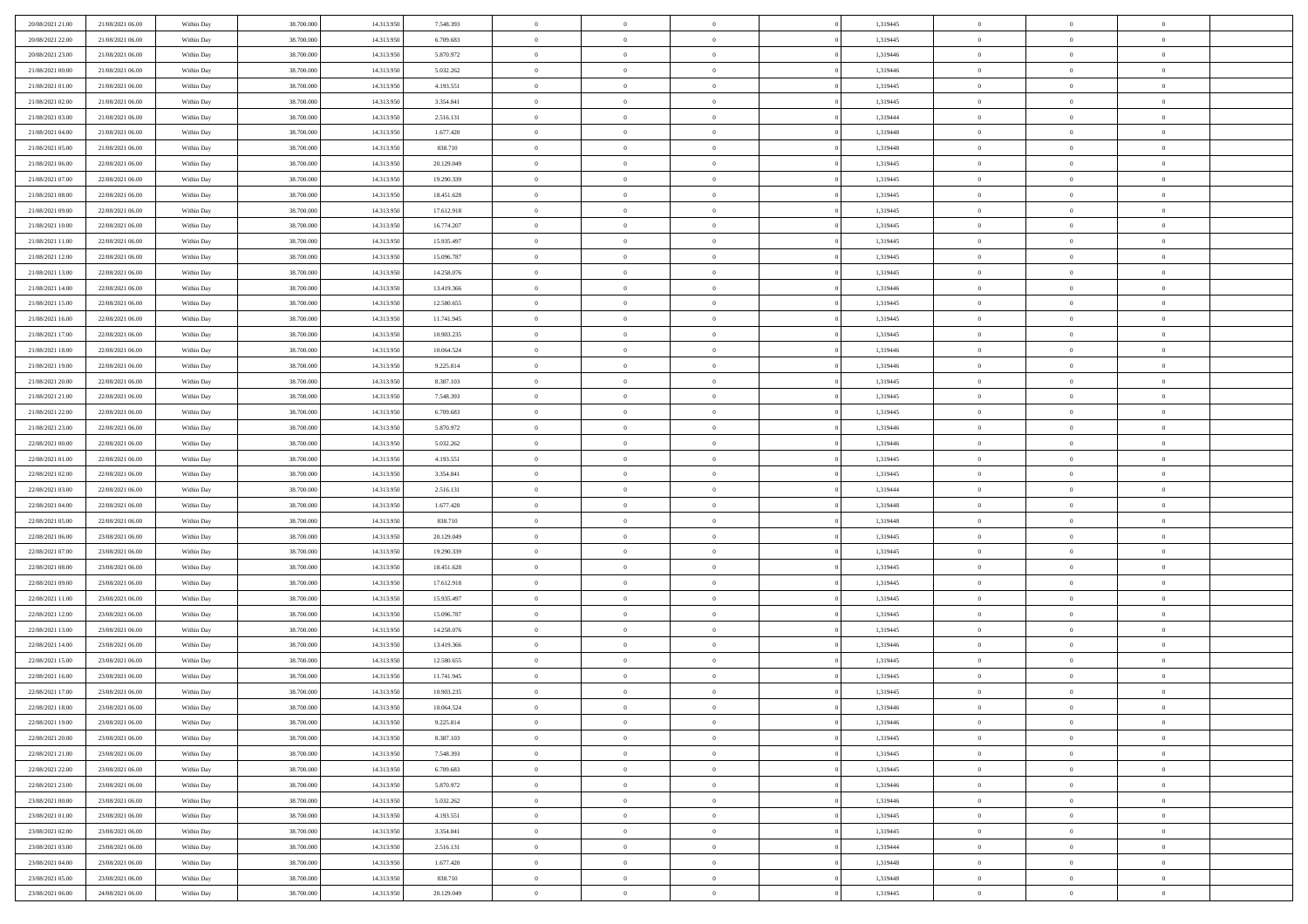| 23/08/2021 07:00 | 24/08/2021 06:00 | Within Day | 38,700,000 | 14.313.950 | 19.290.339 | $\bf{0}$       | $\overline{0}$ | $\Omega$       | 1,319445 | $\theta$       | $\overline{0}$ | $\overline{0}$ |  |
|------------------|------------------|------------|------------|------------|------------|----------------|----------------|----------------|----------|----------------|----------------|----------------|--|
| 23/08/2021 08:00 | 24/08/2021 06:00 | Within Dav | 38.700.000 | 14.313.950 | 18.451.628 | $\mathbf{0}$   | $\overline{0}$ | $\overline{0}$ | 1,319445 | $\theta$       | $\overline{0}$ | $\theta$       |  |
| 23/08/2021 09:00 | 24/08/2021 06:00 | Within Day | 38.700.000 | 14.313.950 | 17.612.918 | $\,$ 0         | $\overline{0}$ | $\bf{0}$       | 1,319445 | $\,0\,$        | $\overline{0}$ | $\,$ 0 $\,$    |  |
| 23/08/2021 10:00 | 24/08/2021 06:00 | Within Day | 38,700,000 | 14.313.950 | 16.774.207 | $\bf{0}$       | $\overline{0}$ | $\Omega$       | 1,319445 | $\theta$       | $\theta$       | $\theta$       |  |
| 23/08/2021 11:00 | 24/08/2021 06:00 | Within Dav | 38.700.000 | 14.313.950 | 15.935.497 | $\mathbf{0}$   | $\overline{0}$ | $\overline{0}$ | 1,319445 | $\overline{0}$ | $\overline{0}$ | $\overline{0}$ |  |
| 23/08/2021 12:00 | 24/08/2021 06:00 | Within Day | 38.700.000 | 14.313.950 | 15.096.787 | $\bf{0}$       | $\overline{0}$ | $\bf{0}$       | 1,319445 | $\,0\,$        | $\overline{0}$ | $\,$ 0 $\,$    |  |
| 23/08/2021 13:00 | 24/08/2021 06:00 | Within Day | 38,700,000 | 14.313.950 | 14.258.076 | $\bf{0}$       | $\overline{0}$ | $\overline{0}$ | 1,319445 | $\bf{0}$       | $\overline{0}$ | $\theta$       |  |
| 23/08/2021 14:00 | 24/08/2021 06:00 | Within Dav | 38.700.000 | 14.313.950 | 13.419.366 | $\overline{0}$ | $\overline{0}$ | $\overline{0}$ | 1,319446 | $\mathbf{0}$   | $\overline{0}$ | $\theta$       |  |
| 23/08/2021 15:00 | 24/08/2021 06:00 | Within Day | 38.700.000 | 14.313.950 | 12.580.655 | $\bf{0}$       | $\overline{0}$ | $\bf{0}$       | 1,319445 | $\,0\,$        | $\overline{0}$ | $\,$ 0 $\,$    |  |
| 23/08/2021 16:00 | 24/08/2021 06:00 | Within Day | 38,700,000 | 14.313.950 | 11.741.945 | $\bf{0}$       | $\overline{0}$ | $\overline{0}$ | 1,319445 | $\theta$       | $\overline{0}$ | $\overline{0}$ |  |
| 23/08/2021 17:00 | 24/08/2021 06:00 | Within Dav | 38.700.000 | 14.313.950 | 10.903.235 | $\overline{0}$ | $\overline{0}$ | $\overline{0}$ | 1,319445 | $\mathbf{0}$   | $\overline{0}$ | $\theta$       |  |
| 23/08/2021 18:00 | 24/08/2021 06:00 | Within Day | 38.700.000 | 14.313.950 | 10.064.524 | $\bf{0}$       | $\overline{0}$ | $\bf{0}$       | 1,319446 | $\,0\,$        | $\overline{0}$ | $\,$ 0 $\,$    |  |
| 23/08/2021 19:00 | 24/08/2021 06:00 | Within Day | 38,700,000 | 14.313.950 | 9.225.814  | $\bf{0}$       | $\overline{0}$ | $\Omega$       | 1,319446 | $\theta$       | $\theta$       | $\theta$       |  |
| 23/08/2021 20:00 | 24/08/2021 06:00 | Within Dav | 38.700.000 | 14.313.950 | 8.387.103  | $\overline{0}$ | $\overline{0}$ | $\overline{0}$ | 1,319445 | $\overline{0}$ | $\overline{0}$ | $\overline{0}$ |  |
| 23/08/2021 21:00 | 24/08/2021 06:00 | Within Day | 38.700.000 | 14.313.950 | 7.548.393  | $\bf{0}$       | $\overline{0}$ | $\bf{0}$       | 1,319445 | $\,0\,$        | $\overline{0}$ | $\,$ 0 $\,$    |  |
| 23/08/2021 22:00 | 24/08/2021 06:00 | Within Day | 38,700,000 | 14.313.950 | 6.709.683  | $\bf{0}$       | $\overline{0}$ | $\overline{0}$ | 1,319445 | $\theta$       | $\overline{0}$ | $\overline{0}$ |  |
| 23/08/2021 23:00 | 24/08/2021 06:00 | Within Dav | 38.700.000 | 14.313.950 | 5.870.972  | $\overline{0}$ | $\overline{0}$ | $\overline{0}$ | 1,319446 | $\overline{0}$ | $\overline{0}$ | $\theta$       |  |
| 24/08/2021 00:00 | 24/08/2021 06:00 | Within Day | 38.700.000 | 14.313.950 | 5.032.262  | $\bf{0}$       | $\overline{0}$ | $\bf{0}$       | 1,319446 | $\,0\,$        | $\overline{0}$ | $\,$ 0 $\,$    |  |
| 24/08/2021 01:00 | 24/08/2021 06:00 | Within Day | 38,700,000 | 14.313.950 | 4.193.551  | $\bf{0}$       | $\overline{0}$ | $\overline{0}$ | 1,319445 | $\theta$       | $\theta$       | $\overline{0}$ |  |
| 24/08/2021 02:00 | 24/08/2021 06:00 | Within Dav | 38.700.000 | 14.313.950 | 3.354.841  | $\overline{0}$ | $\overline{0}$ | $\overline{0}$ | 1,319445 | $\overline{0}$ | $\overline{0}$ | $\theta$       |  |
| 24/08/2021 03:00 | 24/08/2021 06:00 | Within Day | 38.700.000 | 14.313.950 | 2.516.131  | $\bf{0}$       | $\overline{0}$ | $\bf{0}$       | 1,319444 | $\,0\,$        | $\overline{0}$ | $\,$ 0 $\,$    |  |
| 24/08/2021 04:00 | 24/08/2021 06:00 | Within Day | 38,700,000 | 14.313.950 | 1.677.420  | $\bf{0}$       | $\overline{0}$ | $\Omega$       | 1,319448 | $\overline{0}$ | $\theta$       | $\theta$       |  |
| 24/08/2021 05:00 | 24/08/2021 06:00 | Within Dav | 38.700.000 | 14.313.950 | 838.710    | $\overline{0}$ | $\overline{0}$ | $\overline{0}$ | 1,319448 | $\overline{0}$ | $\overline{0}$ | $\overline{0}$ |  |
| 24/08/2021 06:00 | 25/08/2021 06:00 | Within Day | 38.700.000 | 14.313.950 | 20.129.049 | $\bf{0}$       | $\overline{0}$ | $\bf{0}$       | 1,319445 | $\,0\,$        | $\overline{0}$ | $\,$ 0 $\,$    |  |
| 24/08/2021 07:00 | 25/08/2021 06:00 | Within Day | 38,700,000 | 14.313.950 | 19.290.339 | $\bf{0}$       | $\overline{0}$ | $\overline{0}$ | 1,319445 | $\bf{0}$       | $\overline{0}$ | $\overline{0}$ |  |
| 24/08/2021 09:00 | 25/08/2021 06:00 | Within Dav | 38.700.000 | 14.313.950 | 17.612.918 | $\overline{0}$ | $\overline{0}$ | $\overline{0}$ | 1,319445 | $\mathbf{0}$   | $\overline{0}$ | $\theta$       |  |
| 24/08/2021 10:00 | 25/08/2021 06:00 | Within Day | 38.700.000 | 14.313.950 | 16.774.207 | $\bf{0}$       | $\overline{0}$ | $\bf{0}$       | 1,319445 | $\,0\,$        | $\overline{0}$ | $\,$ 0 $\,$    |  |
| 24/08/2021 11:00 | 25/08/2021 06:00 | Within Day | 38,700,000 | 14.313.950 | 15.935.497 | $\bf{0}$       | $\overline{0}$ | $\Omega$       | 1,319445 | $\theta$       | $\theta$       | $\overline{0}$ |  |
| 24/08/2021 12:00 | 25/08/2021 06:00 | Within Dav | 38.700.000 | 14.313.950 | 15.096.787 | $\overline{0}$ | $\overline{0}$ | $\overline{0}$ | 1,319445 | $\mathbf{0}$   | $\overline{0}$ | $\overline{0}$ |  |
| 24/08/2021 13:00 | 25/08/2021 06:00 | Within Day | 38.700.000 | 14.313.950 | 14.258.076 | $\bf{0}$       | $\overline{0}$ | $\bf{0}$       | 1,319445 | $\,0\,$        | $\overline{0}$ | $\,$ 0 $\,$    |  |
| 24/08/2021 14:00 | 25/08/2021 06:00 | Within Day | 38.700.000 | 14.313.950 | 13.419.366 | $\,$ 0         | $\bf{0}$       | $\overline{0}$ | 1,319446 | $\bf{0}$       | $\overline{0}$ | $\theta$       |  |
| 24/08/2021 15:00 | 25/08/2021 06:00 | Within Dav | 38.700.000 | 14.313.950 | 12.580.655 | $\overline{0}$ | $\overline{0}$ | $\overline{0}$ | 1,319445 | $\mathbf{0}$   | $\overline{0}$ | $\overline{0}$ |  |
| 24/08/2021 16:00 | 25/08/2021 06:00 | Within Day | 38.700.000 | 14.313.950 | 11.741.945 | $\bf{0}$       | $\overline{0}$ | $\bf{0}$       | 1,319445 | $\,0\,$        | $\overline{0}$ | $\,$ 0 $\,$    |  |
| 24/08/2021 17:00 | 25/08/2021 06:00 | Within Day | 38.700.000 | 14.313.950 | 10.903.235 | $\bf{0}$       | $\bf{0}$       | $\bf{0}$       | 1,319445 | $\bf{0}$       | $\overline{0}$ | $\bf{0}$       |  |
| 24/08/2021 18:00 | 25/08/2021 06:00 | Within Dav | 38.700.000 | 14.313.950 | 10.064.524 | $\overline{0}$ | $\overline{0}$ | $\overline{0}$ | 1,319446 | $\theta$       | $\overline{0}$ | $\theta$       |  |
| 24/08/2021 19:00 | 25/08/2021 06:00 | Within Day | 38.700.000 | 14.313.950 | 9.225.814  | $\bf{0}$       | $\overline{0}$ | $\bf{0}$       | 1,319446 | $\,0\,$        | $\overline{0}$ | $\,$ 0 $\,$    |  |
| 24/08/2021 20:00 | 25/08/2021 06:00 | Within Day | 38.700.000 | 14.313.950 | 8.387.103  | $\bf{0}$       | $\bf{0}$       | $\overline{0}$ | 1,319445 | $\bf{0}$       | $\overline{0}$ | $\theta$       |  |
| 24/08/2021 21:00 | 25/08/2021 06:00 | Within Dav | 38.700.000 | 14.313.950 | 7.548.393  | $\overline{0}$ | $\overline{0}$ | $\overline{0}$ | 1,319445 | $\overline{0}$ | $\bf{0}$       | $\overline{0}$ |  |
| 24/08/2021 22:00 | 25/08/2021 06:00 | Within Day | 38.700.000 | 14.313.950 | 6.709.683  | $\bf{0}$       | $\overline{0}$ | $\bf{0}$       | 1,319445 | $\,0\,$        | $\overline{0}$ | $\,$ 0 $\,$    |  |
| 24/08/2021 23:00 | 25/08/2021 06:00 | Within Day | 38.700.000 | 14.313.950 | 5.870.972  | $\bf{0}$       | $\overline{0}$ | $\overline{0}$ | 1,319446 | $\bf{0}$       | $\overline{0}$ | $\theta$       |  |
| 25/08/2021 00:00 | 25/08/2021 06:00 | Within Dav | 38.700.000 | 14.313.950 | 5.032.262  | $\overline{0}$ | $\overline{0}$ | $\overline{0}$ | 1,319446 | $\theta$       | $\overline{0}$ | $\theta$       |  |
| 25/08/2021 01:00 | 25/08/2021 06:00 | Within Day | 38.700.000 | 14.313.950 | 4.193.551  | $\bf{0}$       | $\overline{0}$ | $\bf{0}$       | 1,319445 | $\,0\,$        | $\overline{0}$ | $\theta$       |  |
| 25/08/2021 02:00 | 25/08/2021 06:00 | Within Day | 38.700.000 | 14.313.950 | 3.354.841  | $\bf{0}$       | $\overline{0}$ | $\bf{0}$       | 1,319445 | $\bf{0}$       | $\overline{0}$ | $\bf{0}$       |  |
| 25/08/2021 03:00 | 25/08/2021 06:00 | Within Dav | 38.700.000 | 14.313.950 | 2.516.131  | $\mathbf{0}$   | $\overline{0}$ | $\overline{0}$ | 1,319444 | $\theta$       | $\bf{0}$       | $\theta$       |  |
| 25/08/2021 04:00 | 25/08/2021 06:00 | Within Day | 38.700.000 | 14.313.950 | 1.677.420  | $\bf{0}$       | $\overline{0}$ | $\theta$       | 1,319448 | $\bf{0}$       | $\overline{0}$ | $\theta$       |  |
| 25/08/2021 05:00 | 25/08/2021 06:00 | Within Day | 38.700.000 | 14.313.950 | 838.710    | $\bf{0}$       | $\overline{0}$ | $\bf{0}$       | 1,319448 | $\bf{0}$       | $\overline{0}$ | $\bf{0}$       |  |
| 25/08/2021 06:00 | 26/08/2021 06:00 | Within Day | 38.700.000 | 14.313.950 | 20.129.049 | $\overline{0}$ | $\overline{0}$ | $\overline{0}$ | 1,319445 | $\overline{0}$ | $\overline{0}$ | $\overline{0}$ |  |
| 25/08/2021 07:00 | 26/08/2021 06:00 | Within Day | 38.700.000 | 14.313.950 | 19.290.339 | $\,$ 0 $\,$    | $\overline{0}$ | $\overline{0}$ | 1,319445 | $\,$ 0 $\,$    | $\,$ 0 $\,$    | $\,0\,$        |  |
| 25/08/2021 08:00 | 26/08/2021 06:00 | Within Day | 38.700.000 | 14.313.950 | 18.451.628 | $\bf{0}$       | $\overline{0}$ | $\overline{0}$ | 1,319445 | $\mathbf{0}$   | $\overline{0}$ | $\bf{0}$       |  |
| 25/08/2021 09:00 | 26/08/2021 06:00 | Within Day | 38.700.000 | 14.313.950 | 17.612.918 | $\,$ 0 $\,$    | $\overline{0}$ | $\overline{0}$ | 1,319445 | $\mathbf{0}$   | $\bf{0}$       | $\overline{0}$ |  |
| 25/08/2021 10:00 | 26/08/2021 06:00 | Within Day | 38.700.000 | 14.313.950 | 16.774.207 | $\,$ 0 $\,$    | $\overline{0}$ | $\overline{0}$ | 1,319445 | $\,$ 0 $\,$    | $\overline{0}$ | $\,$ 0         |  |
| 25/08/2021 11:00 | 26/08/2021 06:00 | Within Day | 38.700.000 | 14.313.950 | 15.935.497 | $\bf{0}$       | $\overline{0}$ | $\overline{0}$ | 1,319445 | $\overline{0}$ | $\overline{0}$ | $\bf{0}$       |  |
| 25/08/2021 12:00 | 26/08/2021 06:00 | Within Day | 38.700.000 | 14.313.950 | 15.096.787 | $\,$ 0 $\,$    | $\overline{0}$ | $\overline{0}$ | 1,319445 | $\overline{0}$ | $\bf{0}$       | $\overline{0}$ |  |
| 25/08/2021 13:00 | 26/08/2021 06:00 | Within Day | 38.700.000 | 14.313.950 | 14.258.076 | $\,$ 0 $\,$    | $\overline{0}$ | $\overline{0}$ | 1,319445 | $\,$ 0 $\,$    | $\bf{0}$       | $\,$ 0         |  |
| 25/08/2021 14:00 | 26/08/2021 06:00 | Within Day | 38.700.000 | 14.313.950 | 13.419.366 | $\bf{0}$       | $\bf{0}$       | $\overline{0}$ | 1,319446 | $\mathbf{0}$   | $\overline{0}$ | $\bf{0}$       |  |
| 25/08/2021 15:00 | 26/08/2021 06:00 | Within Day | 38.700.000 | 14.313.950 | 12.580.655 | $\,$ 0 $\,$    | $\overline{0}$ | $\overline{0}$ | 1,319445 | $\overline{0}$ | $\overline{0}$ | $\overline{0}$ |  |
| 25/08/2021 16:00 | 26/08/2021 06:00 | Within Day | 38.700.000 | 14.313.950 | 11.741.945 | $\,0\,$        | $\overline{0}$ | $\overline{0}$ | 1,319445 | $\,0\,$        | $\overline{0}$ | $\,0\,$        |  |
|                  |                  |            |            |            |            |                |                |                |          |                |                |                |  |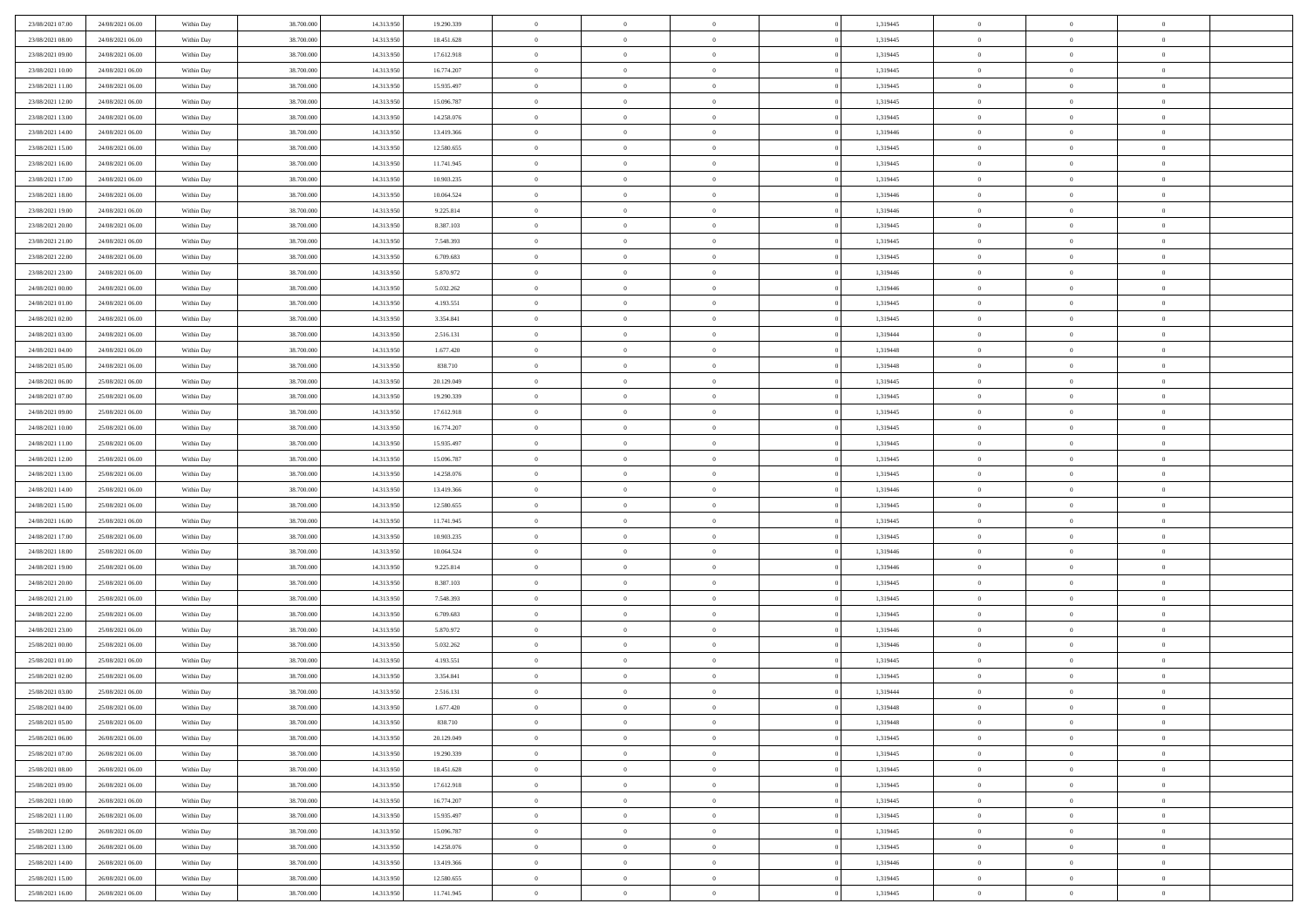| 25/08/2021 17:00 | 26/08/2021 06:00 | Within Day | 38,700,000 | 14.313.950 | 10.903.235 | $\overline{0}$ | $\overline{0}$ | $\Omega$       | 1,319445 | $\bf{0}$       | $\mathbf{0}$   | $\bf{0}$       |  |
|------------------|------------------|------------|------------|------------|------------|----------------|----------------|----------------|----------|----------------|----------------|----------------|--|
| 25/08/2021 18:00 | 26/08/2021 06:00 | Within Day | 38.700.000 | 14.313.950 | 10.064.524 | $\mathbf{0}$   | $\overline{0}$ | $\overline{0}$ | 1,319446 | $\overline{0}$ | $\overline{0}$ | $\overline{0}$ |  |
| 25/08/2021 19:00 | 26/08/2021 06:00 | Within Day | 38.700.000 | 14.313.950 | 9.225.814  | $\,$ 0         | $\overline{0}$ | $\bf{0}$       | 1,319446 | $\,$ 0         | $\overline{0}$ | $\,$ 0 $\,$    |  |
| 25/08/2021 20:00 | 26/08/2021 06:00 | Within Day | 38,700,000 | 14.313.950 | 8.387.103  | $\bf{0}$       | $\overline{0}$ | $\Omega$       | 1,319445 | $\bf{0}$       | $\mathbf{0}$   | $\theta$       |  |
| 25/08/2021 21:00 | 26/08/2021 06:00 | Within Day | 38.700.000 | 14.313.950 | 7.548.393  | $\bf{0}$       | $\overline{0}$ | $\overline{0}$ | 1,319445 | $\overline{0}$ | $\overline{0}$ | $\overline{0}$ |  |
| 25/08/2021 22:00 | 26/08/2021 06:00 | Within Day | 38.700.000 | 14.313.950 | 6.709.683  | $\bf{0}$       | $\overline{0}$ | $\bf{0}$       | 1,319445 | $\,$ 0         | $\overline{0}$ | $\,$ 0 $\,$    |  |
| 25/08/2021 23:00 | 26/08/2021 06:00 | Within Day | 38,700,000 | 14.313.950 | 5.870.972  | $\bf{0}$       | $\overline{0}$ | $\overline{0}$ | 1,319446 | $\theta$       | $\overline{0}$ | $\theta$       |  |
| 26/08/2021 00:00 | 26/08/2021 06:00 | Within Day | 38.700.000 | 14.313.950 | 5.032.262  | $\overline{0}$ | $\overline{0}$ | $\overline{0}$ | 1,319446 | $\mathbf{0}$   | $\overline{0}$ | $\overline{0}$ |  |
| 26/08/2021 01:00 | 26/08/2021 06:00 | Within Day | 38.700.000 | 14.313.950 | 4.193.551  | $\bf{0}$       | $\overline{0}$ | $\bf{0}$       | 1,319445 | $\,$ 0         | $\overline{0}$ | $\,$ 0 $\,$    |  |
| 26/08/2021 02:00 | 26/08/2021 06:00 | Within Day | 38,700,000 | 14.313.950 | 3.354.841  | $\bf{0}$       | $\overline{0}$ | $\Omega$       | 1,319445 | $\theta$       | $\mathbf{0}$   | $\theta$       |  |
| 26/08/2021 03:00 | 26/08/2021 06:00 | Within Day | 38.700.000 | 14.313.950 | 2.516.131  | $\overline{0}$ | $\overline{0}$ | $\overline{0}$ | 1,319444 | $\mathbf{0}$   | $\overline{0}$ | $\overline{0}$ |  |
| 26/08/2021 04:00 | 26/08/2021 06:00 | Within Day | 38.700.000 | 14.313.950 | 1.677.420  | $\bf{0}$       | $\overline{0}$ | $\bf{0}$       | 1,319448 | $\,$ 0         | $\overline{0}$ | $\,$ 0 $\,$    |  |
| 26/08/2021 05:00 | 26/08/2021 06:00 | Within Day | 38,700,000 | 14.313.950 | 838.710    | $\bf{0}$       | $\overline{0}$ | $\Omega$       | 1,319448 | $\bf{0}$       | $\mathbf{0}$   | $\theta$       |  |
| 26/08/2021 06:00 | 27/08/2021 06:00 | Within Day | 38.700.000 | 14.313.950 | 20.129.049 | $\overline{0}$ | $\overline{0}$ | $\overline{0}$ | 1,319445 | $\mathbf{0}$   | $\overline{0}$ | $\overline{0}$ |  |
| 26/08/2021 07:00 | 27/08/2021 06:00 | Within Day | 38.700.000 | 14.313.950 | 19.290.339 | $\bf{0}$       | $\overline{0}$ | $\bf{0}$       | 1,319445 | $\,$ 0         | $\overline{0}$ | $\,$ 0 $\,$    |  |
| 26/08/2021 08:00 | 27/08/2021 06:00 | Within Day | 38,700,000 | 14.313.950 | 18.451.628 | $\bf{0}$       | $\overline{0}$ | $\overline{0}$ | 1,319445 | $\theta$       | $\mathbf{0}$   | $\bf{0}$       |  |
| 26/08/2021 09:00 | 27/08/2021 06:00 | Within Day | 38.700.000 | 14.313.950 | 17.612.918 | $\overline{0}$ | $\overline{0}$ | $\overline{0}$ | 1,319445 | $\mathbf{0}$   | $\overline{0}$ | $\overline{0}$ |  |
| 26/08/2021 10:00 | 27/08/2021 06:00 | Within Day | 38.700.000 | 14.313.950 | 16.774.207 | $\bf{0}$       | $\overline{0}$ | $\bf{0}$       | 1,319445 | $\,$ 0         | $\overline{0}$ | $\,$ 0 $\,$    |  |
| 26/08/2021 11:00 | 27/08/2021 06:00 | Within Day | 38,700,000 | 14.313.950 | 15.935.497 | $\bf{0}$       | $\overline{0}$ | $\Omega$       | 1,319445 | $\theta$       | $\mathbf{0}$   | $\theta$       |  |
| 26/08/2021 12:00 | 27/08/2021 06:00 | Within Day | 38.700.000 | 14.313.950 | 15.096.787 | $\overline{0}$ | $\overline{0}$ | $\overline{0}$ | 1,319445 | $\mathbf{0}$   | $\overline{0}$ | $\overline{0}$ |  |
| 26/08/2021 13:00 | 27/08/2021 06:00 | Within Day | 38.700.000 | 14.313.950 | 14.258.076 | $\bf{0}$       | $\overline{0}$ | $\bf{0}$       | 1,319445 | $\,$ 0         | $\overline{0}$ | $\,$ 0 $\,$    |  |
| 26/08/2021 14:00 | 27/08/2021 06:00 | Within Day | 38,700,000 | 14.313.950 | 13.419.366 | $\bf{0}$       | $\overline{0}$ | $\Omega$       | 1,319446 | $\bf{0}$       | $\mathbf{0}$   | $\theta$       |  |
| 26/08/2021 15:00 | 27/08/2021 06:00 | Within Day | 38.700.000 | 14.313.950 | 12.580.655 | $\overline{0}$ | $\overline{0}$ | $\overline{0}$ | 1,319445 | $\mathbf{0}$   | $\overline{0}$ | $\overline{0}$ |  |
| 26/08/2021 16:00 | 27/08/2021 06:00 | Within Day | 38.700.000 | 14.313.950 | 11.741.945 | $\bf{0}$       | $\overline{0}$ | $\bf{0}$       | 1,319445 | $\,$ 0         | $\overline{0}$ | $\,$ 0 $\,$    |  |
| 26/08/2021 17:00 | 27/08/2021 06:00 | Within Day | 38,700,000 | 14.313.950 | 10.903.235 | $\bf{0}$       | $\overline{0}$ | $\overline{0}$ | 1,319445 | $\bf{0}$       | $\overline{0}$ | $\bf{0}$       |  |
| 26/08/2021 18:00 | 27/08/2021 06:00 | Within Day | 38.700.000 | 14.313.950 | 10.064.524 | $\overline{0}$ | $\overline{0}$ | $\overline{0}$ | 1,319446 | $\mathbf{0}$   | $\overline{0}$ | $\overline{0}$ |  |
| 26/08/2021 19:00 | 27/08/2021 06:00 | Within Day | 38.700.000 | 14.313.950 | 9.225.814  | $\bf{0}$       | $\overline{0}$ | $\bf{0}$       | 1,319446 | $\,$ 0         | $\overline{0}$ | $\,$ 0 $\,$    |  |
| 26/08/2021 20:00 | 27/08/2021 06:00 | Within Day | 38,700,000 | 14.313.950 | 8.387.103  | $\bf{0}$       | $\overline{0}$ | $\Omega$       | 1,319445 | $\theta$       | $\mathbf{0}$   | $\theta$       |  |
| 26/08/2021 21:00 | 27/08/2021 06:00 | Within Day | 38.700.000 | 14.313.950 | 7.548.393  | $\overline{0}$ | $\overline{0}$ | $\overline{0}$ | 1,319445 | $\mathbf{0}$   | $\overline{0}$ | $\overline{0}$ |  |
| 26/08/2021 22:00 | 27/08/2021 06:00 | Within Day | 38.700.000 | 14.313.950 | 6.709.683  | $\bf{0}$       | $\overline{0}$ | $\bf{0}$       | 1,319445 | $\,$ 0         | $\overline{0}$ | $\,$ 0 $\,$    |  |
| 26/08/2021 23:00 | 27/08/2021 06:00 | Within Day | 38.700.000 | 14.313.950 | 5.870.972  | $\bf{0}$       | $\overline{0}$ | $\overline{0}$ | 1,319446 | $\bf{0}$       | $\overline{0}$ | $\,0\,$        |  |
| 27/08/2021 00:00 | 27/08/2021 06:00 | Within Day | 38.700.000 | 14.313.950 | 5.032.262  | $\overline{0}$ | $\overline{0}$ | $\overline{0}$ | 1,319446 | $\mathbf{0}$   | $\overline{0}$ | $\overline{0}$ |  |
| 27/08/2021 01:00 | 27/08/2021 06:00 | Within Day | 38.700.000 | 14.313.950 | 4.193.551  | $\bf{0}$       | $\overline{0}$ | $\bf{0}$       | 1,319445 | $\,$ 0         | $\overline{0}$ | $\,$ 0 $\,$    |  |
| 27/08/2021 02:00 | 27/08/2021 06:00 | Within Day | 38.700.000 | 14.313.950 | 3.354.841  | $\bf{0}$       | $\overline{0}$ | $\bf{0}$       | 1,319445 | $\bf{0}$       | $\overline{0}$ | $\,0\,$        |  |
| 27/08/2021 03:00 | 27/08/2021 06:00 | Within Day | 38.700.000 | 14.313.950 | 2.516.131  | $\overline{0}$ | $\overline{0}$ | $\overline{0}$ | 1,319444 | $\overline{0}$ | $\overline{0}$ | $\overline{0}$ |  |
| 27/08/2021 04:00 | 27/08/2021 06:00 | Within Day | 38.700.000 | 14.313.950 | 1.677.420  | $\bf{0}$       | $\overline{0}$ | $\bf{0}$       | 1,319448 | $\,$ 0         | $\overline{0}$ | $\,$ 0 $\,$    |  |
| 27/08/2021 05:00 | 27/08/2021 06:00 | Within Day | 38.700.000 | 14.313.950 | 838.710    | $\bf{0}$       | $\overline{0}$ | $\overline{0}$ | 1,319448 | $\bf{0}$       | $\overline{0}$ | $\,0\,$        |  |
| 27/08/2021 06:00 | 28/08/2021 06:00 | Within Day | 38.700.000 | 14.313.950 | 20.129.049 | $\overline{0}$ | $\overline{0}$ | $\overline{0}$ | 1,319445 | $\mathbf{0}$   | $\overline{0}$ | $\overline{0}$ |  |
| 27/08/2021 07:00 | 28/08/2021 06:00 | Within Day | 38.700.000 | 14.313.950 | 19.290.339 | $\bf{0}$       | $\overline{0}$ | $\bf{0}$       | 1,319445 | $\,$ 0         | $\overline{0}$ | $\,$ 0 $\,$    |  |
| 27/08/2021 08:00 | 28/08/2021 06:00 | Within Day | 38.700.000 | 14.313.950 | 18.451.628 | $\bf{0}$       | $\overline{0}$ | $\overline{0}$ | 1,319445 | $\bf{0}$       | $\overline{0}$ | $\,0\,$        |  |
| 27/08/2021 09:00 | 28/08/2021 06:00 | Within Day | 38.700.000 | 14.313.950 | 17.612.918 | $\overline{0}$ | $\overline{0}$ | $\overline{0}$ | 1,319445 | $\overline{0}$ | $\overline{0}$ | $\overline{0}$ |  |
| 27/08/2021 10:00 | 28/08/2021 06:00 | Within Day | 38.700.000 | 14.313.950 | 16.774.207 | $\bf{0}$       | $\overline{0}$ | $\bf{0}$       | 1,319445 | $\,$ 0         | $\overline{0}$ | $\,$ 0 $\,$    |  |
| 27/08/2021 11:00 | 28/08/2021 06:00 | Within Day | 38.700.000 | 14.313.950 | 15.935.497 | $\bf{0}$       | $\overline{0}$ | $\bf{0}$       | 1,319445 | $\bf{0}$       | $\overline{0}$ | $\,0\,$        |  |
| 27/08/2021 12:00 | 28/08/2021 06:00 | Within Dav | 38.700.000 | 14.313.950 | 15.096.787 | $\mathbf{0}$   | $\overline{0}$ | $\overline{0}$ | 1,319445 | $\mathbf{0}$   | $\overline{0}$ | $\overline{0}$ |  |
| 27/08/2021 13:00 | 28/08/2021 06:00 | Within Day | 38.700.000 | 14.313.950 | 14.258.076 | $\bf{0}$       | $\overline{0}$ | $\overline{0}$ | 1,319445 | $\overline{0}$ | $\theta$       | $\theta$       |  |
| 27/08/2021 14:00 | 28/08/2021 06:00 | Within Day | 38.700.000 | 14.313.950 | 13.419.366 | $\bf{0}$       | $\overline{0}$ | $\bf{0}$       | 1,319446 | $\bf{0}$       | $\overline{0}$ | $\bf{0}$       |  |
| 27/08/2021 15:00 | 28/08/2021 06:00 | Within Day | 38.700.000 | 14.313.950 | 12.580.655 | $\overline{0}$ | $\overline{0}$ | $\overline{0}$ | 1,319445 | $\overline{0}$ | $\bf{0}$       | $\overline{0}$ |  |
| 27/08/2021 16:00 | 28/08/2021 06:00 | Within Day | 38.700.000 | 14.313.950 | 11.741.945 | $\,$ 0 $\,$    | $\overline{0}$ | $\overline{0}$ | 1,319445 | $\mathbf{0}$   | $\,$ 0 $\,$    | $\,$ 0 $\,$    |  |
| 27/08/2021 17:00 | 28/08/2021 06:00 | Within Day | 38.700.000 | 14.313.950 | 10.903.235 | $\bf{0}$       | $\overline{0}$ | $\overline{0}$ | 1,319445 | $\bf{0}$       | $\overline{0}$ | $\bf{0}$       |  |
| 27/08/2021 18:00 | 28/08/2021 06:00 | Within Day | 38.700.000 | 14.313.950 | 10.064.524 | $\bf{0}$       | $\overline{0}$ | $\overline{0}$ | 1,319446 | $\overline{0}$ | $\bf{0}$       | $\overline{0}$ |  |
| 27/08/2021 19:00 | 28/08/2021 06:00 | Within Day | 38.700.000 | 14.313.950 | 9.225.814  | $\,$ 0 $\,$    | $\overline{0}$ | $\overline{0}$ | 1,319446 | $\mathbf{0}$   | $\overline{0}$ | $\,$ 0 $\,$    |  |
| 27/08/2021 20:00 | 28/08/2021 06:00 | Within Day | 38.700.000 | 14.313.950 | 8.387.103  | $\bf{0}$       | $\overline{0}$ | $\overline{0}$ | 1,319445 | $\bf{0}$       | $\overline{0}$ | $\overline{0}$ |  |
| 27/08/2021 21:00 | 28/08/2021 06:00 | Within Day | 38.700.000 | 14.313.950 | 7.548.393  | $\overline{0}$ | $\overline{0}$ | $\overline{0}$ | 1,319445 | $\overline{0}$ | $\bf{0}$       | $\overline{0}$ |  |
| 27/08/2021 22:00 | 28/08/2021 06:00 | Within Day | 38.700.000 | 14.313.950 | 6.709.683  | $\,$ 0 $\,$    | $\overline{0}$ | $\overline{0}$ | 1,319445 | $\mathbf{0}$   | $\,$ 0 $\,$    | $\,$ 0 $\,$    |  |
| 27/08/2021 23:00 | 28/08/2021 06:00 | Within Day | 38.700.000 | 14.313.950 | 5.870.972  | $\bf{0}$       | $\overline{0}$ | $\overline{0}$ | 1,319446 | $\bf{0}$       | $\overline{0}$ | $\bf{0}$       |  |
| 28/08/2021 00:00 | 28/08/2021 06:00 | Within Day | 38.700.000 | 14.313.950 | 5.032.262  | $\bf{0}$       | $\overline{0}$ | $\overline{0}$ | 1,319446 | $\mathbf{0}$   | $\bf{0}$       | $\overline{0}$ |  |
| 28/08/2021 01:00 | 28/08/2021 06:00 | Within Day | 38.700.000 | 14.313.950 | 4.193.551  | $\,0\,$        | $\overline{0}$ | $\overline{0}$ | 1,319445 | $\,$ 0         | $\overline{0}$ | $\,$ 0 $\,$    |  |
|                  |                  |            |            |            |            |                |                |                |          |                |                |                |  |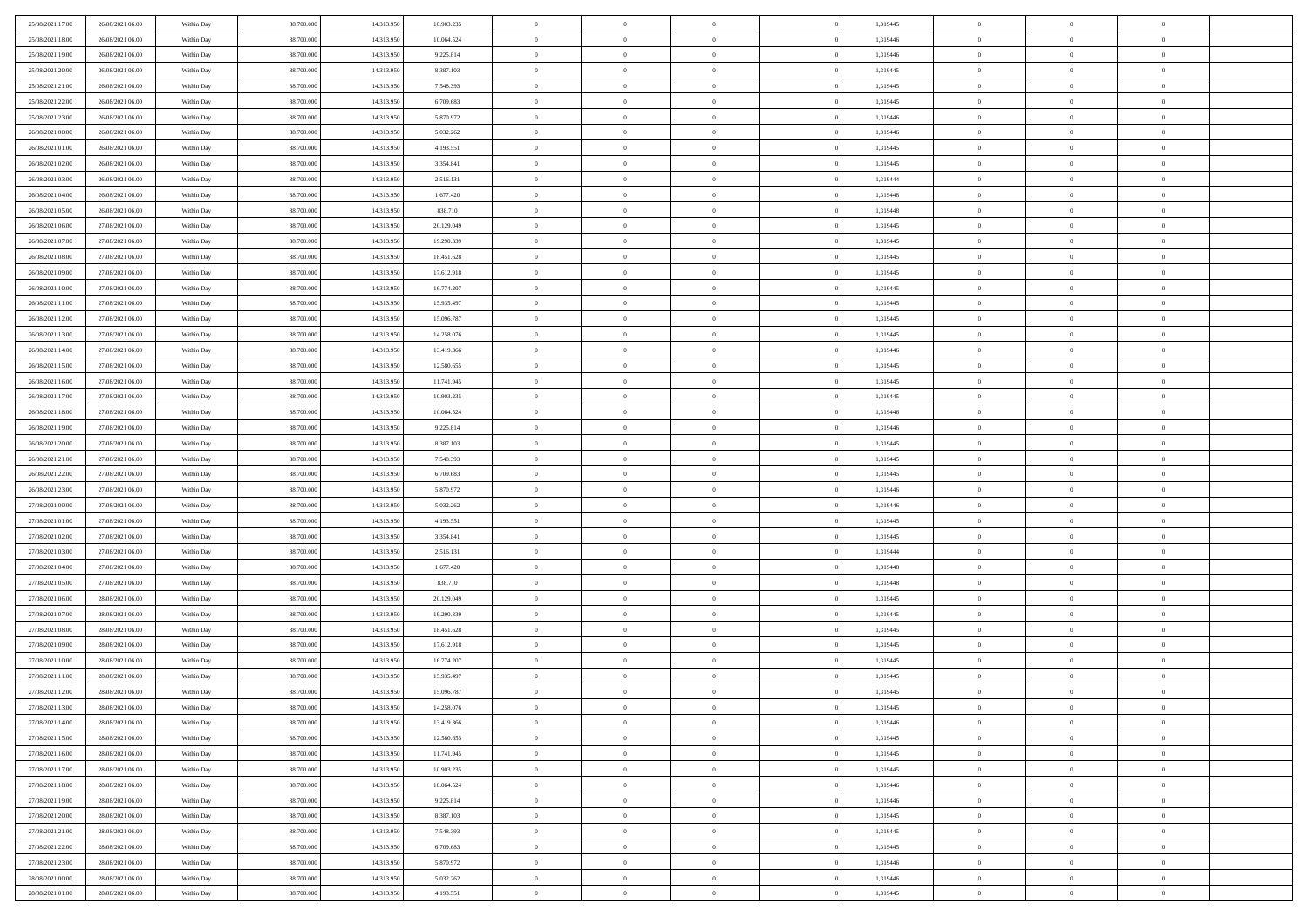| 28/08/2021 02:00 | 28/08/2021 06:00 | Within Day | 38,700,000 | 14.313.950 | 3.354.841  | $\overline{0}$ | $\overline{0}$ | $\Omega$       | 1,319445 | $\bf{0}$       | $\mathbf{0}$   | $\bf{0}$       |  |
|------------------|------------------|------------|------------|------------|------------|----------------|----------------|----------------|----------|----------------|----------------|----------------|--|
| 28/08/2021 03:00 | 28/08/2021 06:00 | Within Day | 38.700.000 | 14.313.950 | 2.516.131  | $\mathbf{0}$   | $\overline{0}$ | $\overline{0}$ | 1,319444 | $\overline{0}$ | $\overline{0}$ | $\theta$       |  |
| 28/08/2021 04:00 | 28/08/2021 06:00 | Within Day | 38.700.000 | 14.313.950 | 1.677.420  | $\,$ 0         | $\overline{0}$ | $\bf{0}$       | 1,319448 | $\,$ 0         | $\overline{0}$ | $\,$ 0 $\,$    |  |
| 28/08/2021 05:00 | 28/08/2021 06:00 | Within Day | 38,700,000 | 14.313.950 | 838.710    | $\bf{0}$       | $\overline{0}$ | $\Omega$       | 1,319448 | $\bf{0}$       | $\mathbf{0}$   | $\theta$       |  |
| 28/08/2021 06:00 | 29/08/2021 06:00 | Within Day | 38.700.000 | 14.313.950 | 20.129.049 | $\bf{0}$       | $\overline{0}$ | $\overline{0}$ | 1,319445 | $\mathbf{0}$   | $\overline{0}$ | $\overline{0}$ |  |
| 28/08/2021 07:00 | 29/08/2021 06:00 | Within Day | 38.700.000 | 14.313.950 | 19.290.339 | $\bf{0}$       | $\overline{0}$ | $\bf{0}$       | 1,319445 | $\,$ 0         | $\overline{0}$ | $\,$ 0 $\,$    |  |
| 28/08/2021 08:00 | 29/08/2021 06:00 | Within Day | 38,700,000 | 14.313.950 | 18.451.628 | $\bf{0}$       | $\overline{0}$ | $\Omega$       | 1,319445 | $\theta$       | $\mathbf{0}$   | $\theta$       |  |
| 28/08/2021 09:00 | 29/08/2021 06:00 | Within Day | 38.700.000 | 14.313.950 | 17.612.918 | $\overline{0}$ | $\overline{0}$ | $\overline{0}$ | 1,319445 | $\mathbf{0}$   | $\overline{0}$ | $\overline{0}$ |  |
| 28/08/2021 12:00 | 29/08/2021 06:00 | Within Day | 38.700.000 | 14.313.950 | 15.096.787 | $\bf{0}$       | $\overline{0}$ | $\bf{0}$       | 1,319445 | $\,$ 0         | $\overline{0}$ | $\,$ 0 $\,$    |  |
| 28/08/2021 13:00 | 29/08/2021 06:00 | Within Day | 38,700,000 | 14.313.950 | 14.258.076 | $\bf{0}$       | $\overline{0}$ | $\Omega$       | 1,319445 | $\theta$       | $\mathbf{0}$   | $\theta$       |  |
| 28/08/2021 14:00 | 29/08/2021 06:00 | Within Day | 38.700.000 | 14.313.950 | 13.419.366 | $\overline{0}$ | $\overline{0}$ | $\overline{0}$ | 1,319446 | $\mathbf{0}$   | $\overline{0}$ | $\overline{0}$ |  |
| 28/08/2021 15:00 | 29/08/2021 06:00 | Within Day | 38.700.000 | 14.313.950 | 12.580.655 | $\bf{0}$       | $\overline{0}$ | $\bf{0}$       | 1,319445 | $\,$ 0         | $\overline{0}$ | $\,$ 0 $\,$    |  |
| 28/08/2021 16:00 | 29/08/2021 06:00 | Within Day | 38,700,000 | 14.313.950 | 11.741.945 | $\bf{0}$       | $\overline{0}$ | $\Omega$       | 1,319445 | $\overline{0}$ | $\mathbf{0}$   | $\theta$       |  |
| 28/08/2021 17:00 | 29/08/2021 06:00 | Within Day | 38.700.000 | 14.313.950 | 10.903.235 | $\overline{0}$ | $\overline{0}$ | $\overline{0}$ | 1,319445 | $\mathbf{0}$   | $\overline{0}$ | $\overline{0}$ |  |
| 28/08/2021 18:00 | 29/08/2021 06:00 | Within Day | 38.700.000 | 14.313.950 | 10.064.524 | $\bf{0}$       | $\overline{0}$ | $\bf{0}$       | 1,319446 | $\,$ 0         | $\overline{0}$ | $\,$ 0 $\,$    |  |
| 28/08/2021 19:00 | 29/08/2021 06:00 | Within Day | 38,700,000 | 14.313.950 | 9.225.814  | $\bf{0}$       | $\overline{0}$ | $\overline{0}$ | 1,319446 | $\bf{0}$       | $\mathbf{0}$   | $\bf{0}$       |  |
| 28/08/2021 20:00 | 29/08/2021 06:00 | Within Day | 38.700.000 | 14.313.950 | 8.387.103  | $\overline{0}$ | $\overline{0}$ | $\overline{0}$ | 1,319445 | $\mathbf{0}$   | $\overline{0}$ | $\overline{0}$ |  |
| 28/08/2021 21:00 | 29/08/2021 06:00 | Within Day | 38.700.000 | 14.313.950 | 7.548.393  | $\bf{0}$       | $\overline{0}$ | $\bf{0}$       | 1,319445 | $\,$ 0         | $\overline{0}$ | $\,$ 0 $\,$    |  |
| 28/08/2021 22:00 | 29/08/2021 06:00 | Within Day | 38,700,000 | 14.313.950 | 6.709.683  | $\bf{0}$       | $\overline{0}$ | $\Omega$       | 1,319445 | $\theta$       | $\mathbf{0}$   | $\theta$       |  |
| 28/08/2021 23:00 | 29/08/2021 06:00 | Within Day | 38.700.000 | 14.313.950 | 5.870.972  | $\overline{0}$ | $\overline{0}$ | $\overline{0}$ | 1,319446 | $\mathbf{0}$   | $\overline{0}$ | $\overline{0}$ |  |
| 29/08/2021 00:00 | 29/08/2021 06:00 | Within Day | 38.700.000 | 14.313.950 | 5.032.262  | $\bf{0}$       | $\overline{0}$ | $\bf{0}$       | 1,319446 | $\,$ 0         | $\overline{0}$ | $\,$ 0 $\,$    |  |
| 29/08/2021 01:00 | 29/08/2021 06:00 | Within Day | 38,700,000 | 14.313.950 | 4.193.551  | $\bf{0}$       | $\overline{0}$ | $\Omega$       | 1,319445 | $\bf{0}$       | $\mathbf{0}$   | $\theta$       |  |
| 29/08/2021 02:00 | 29/08/2021 06:00 | Within Day | 38.700.000 | 14.313.950 | 3.354.841  | $\overline{0}$ | $\overline{0}$ | $\overline{0}$ | 1,319445 | $\mathbf{0}$   | $\overline{0}$ | $\overline{0}$ |  |
| 29/08/2021 03:00 | 29/08/2021 06:00 | Within Day | 38.700.000 | 14.313.950 | 2.516.131  | $\bf{0}$       | $\overline{0}$ | $\bf{0}$       | 1,319444 | $\,$ 0         | $\overline{0}$ | $\,$ 0 $\,$    |  |
| 29/08/2021 04:00 | 29/08/2021 06:00 | Within Day | 38,700,000 | 14.313.950 | 1.677.420  | $\bf{0}$       | $\overline{0}$ | $\overline{0}$ | 1,319448 | $\bf{0}$       | $\overline{0}$ | $\bf{0}$       |  |
| 29/08/2021 05:00 | 29/08/2021 06:00 | Within Day | 38.700.000 | 14.313.950 | 838.710    | $\overline{0}$ | $\overline{0}$ | $\overline{0}$ | 1,319448 | $\mathbf{0}$   | $\overline{0}$ | $\overline{0}$ |  |
| 29/08/2021 06:00 | 30/08/2021 06:00 | Within Day | 38.700.000 | 14.313.950 | 20.129.049 | $\bf{0}$       | $\overline{0}$ | $\bf{0}$       | 1,319445 | $\,$ 0         | $\overline{0}$ | $\,$ 0 $\,$    |  |
| 29/08/2021 07:00 | 30/08/2021 06:00 | Within Day | 38,700,000 | 14.313.950 | 19.290.339 | $\bf{0}$       | $\overline{0}$ | $\Omega$       | 1,319445 | $\theta$       | $\mathbf{0}$   | $\theta$       |  |
| 29/08/2021 08:00 | 30/08/2021 06:00 | Within Day | 38.700.000 | 14.313.950 | 18.451.628 | $\overline{0}$ | $\overline{0}$ | $\overline{0}$ | 1,319445 | $\mathbf{0}$   | $\overline{0}$ | $\overline{0}$ |  |
| 29/08/2021 09:00 | 30/08/2021 06:00 | Within Day | 38.700.000 | 14.313.950 | 17.612.918 | $\bf{0}$       | $\overline{0}$ | $\bf{0}$       | 1,319445 | $\,$ 0         | $\overline{0}$ | $\,$ 0 $\,$    |  |
| 29/08/2021 11:00 | 30/08/2021 06:00 | Within Day | 38.700.000 | 14.313.950 | 15.935.497 | $\,$ 0         | $\bf{0}$       | $\overline{0}$ | 1,319445 | $\bf{0}$       | $\overline{0}$ | $\,0\,$        |  |
| 29/08/2021 12:00 | 30/08/2021 06:00 | Within Dav | 38.700.000 | 14.313.950 | 15.096.787 | $\overline{0}$ | $\overline{0}$ | $\overline{0}$ | 1,319445 | $\mathbf{0}$   | $\overline{0}$ | $\overline{0}$ |  |
| 29/08/2021 13:00 | 30/08/2021 06:00 | Within Day | 38.700.000 | 14.313.950 | 14.258.076 | $\bf{0}$       | $\overline{0}$ | $\bf{0}$       | 1,319445 | $\,$ 0         | $\overline{0}$ | $\,$ 0 $\,$    |  |
| 29/08/2021 14:00 | 30/08/2021 06:00 | Within Day | 38.700.000 | 14.313.950 | 13.419.366 | $\bf{0}$       | $\bf{0}$       | $\bf{0}$       | 1,319446 | $\bf{0}$       | $\overline{0}$ | $\,0\,$        |  |
| 29/08/2021 15:00 | 30/08/2021 06:00 | Within Day | 38.700.000 | 14.313.950 | 12.580.655 | $\overline{0}$ | $\overline{0}$ | $\overline{0}$ | 1,319445 | $\overline{0}$ | $\overline{0}$ | $\overline{0}$ |  |
| 29/08/2021 16:00 | 30/08/2021 06:00 | Within Day | 38.700.000 | 14.313.950 | 11.741.945 | $\bf{0}$       | $\overline{0}$ | $\bf{0}$       | 1,319445 | $\,$ 0         | $\overline{0}$ | $\,$ 0 $\,$    |  |
| 29/08/2021 17:00 | 30/08/2021 06:00 | Within Day | 38.700.000 | 14.313.950 | 10.903.235 | $\bf{0}$       | $\bf{0}$       | $\overline{0}$ | 1,319445 | $\bf{0}$       | $\overline{0}$ | $\,0\,$        |  |
| 29/08/2021 18:00 | 30/08/2021 06:00 | Within Day | 38.700.000 | 14.313.950 | 10.064.524 | $\overline{0}$ | $\overline{0}$ | $\overline{0}$ | 1,319446 | $\mathbf{0}$   | $\overline{0}$ | $\overline{0}$ |  |
| 29/08/2021 19:00 | 30/08/2021 06:00 | Within Day | 38.700.000 | 14.313.950 | 9.225.814  | $\bf{0}$       | $\overline{0}$ | $\bf{0}$       | 1,319446 | $\,$ 0         | $\overline{0}$ | $\,$ 0 $\,$    |  |
| 29/08/2021 20:00 | 30/08/2021 06:00 | Within Day | 38.700.000 | 14.313.950 | 8.387.103  | $\bf{0}$       | $\overline{0}$ | $\overline{0}$ | 1,319445 | $\bf{0}$       | $\overline{0}$ | $\,0\,$        |  |
| 29/08/2021 21:00 | 30/08/2021 06:00 | Within Day | 38.700.000 | 14.313.950 | 7.548.393  | $\overline{0}$ | $\overline{0}$ | $\overline{0}$ | 1,319445 | $\overline{0}$ | $\overline{0}$ | $\overline{0}$ |  |
| 29/08/2021 22:00 | 30/08/2021 06:00 | Within Day | 38.700.000 | 14.313.950 | 6.709.683  | $\bf{0}$       | $\overline{0}$ | $\bf{0}$       | 1,319445 | $\,$ 0         | $\overline{0}$ | $\,$ 0 $\,$    |  |
| 29/08/2021 23:00 | 30/08/2021 06:00 | Within Day | 38.700.000 | 14.313.950 | 5.870.972  | $\bf{0}$       | $\overline{0}$ | $\bf{0}$       | 1,319446 | $\bf{0}$       | $\overline{0}$ | $\,0\,$        |  |
| 30/08/2021 00:00 | 30/08/2021 06:00 | Within Dav | 38.700.000 | 14.313.950 | 5.032.262  | $\mathbf{0}$   | $\overline{0}$ | $\overline{0}$ | 1,319446 | $\mathbf{0}$   | $\overline{0}$ | $\overline{0}$ |  |
| 30/08/2021 01:00 | 30/08/2021 06:00 | Within Day | 38.700.000 | 14.313.950 | 4.193.551  | $\bf{0}$       | $\overline{0}$ | $\theta$       | 1,319445 | $\overline{0}$ | $\theta$       | $\theta$       |  |
| 30/08/2021 02:00 | 30/08/2021 06:00 | Within Day | 38.700.000 | 14.313.950 | 3.354.841  | $\bf{0}$       | $\overline{0}$ | $\bf{0}$       | 1,319445 | $\bf{0}$       | $\overline{0}$ | $\,0\,$        |  |
| 30/08/2021 03:00 | 30/08/2021 06:00 | Within Day | 38.700.000 | 14.313.950 | 2.516.131  | $\overline{0}$ | $\overline{0}$ | $\overline{0}$ | 1,319444 | $\overline{0}$ | $\bf{0}$       | $\overline{0}$ |  |
| 30/08/2021 04:00 | 30/08/2021 06:00 | Within Day | 38.700.000 | 14.313.950 | 1.677.420  | $\,$ 0 $\,$    | $\overline{0}$ | $\overline{0}$ | 1,319448 | $\mathbf{0}$   | $\,$ 0 $\,$    | $\,$ 0 $\,$    |  |
| 30/08/2021 05:00 | 30/08/2021 06:00 | Within Day | 38.700.000 | 14.313.950 | 838.710    | $\bf{0}$       | $\overline{0}$ | $\overline{0}$ | 1,319448 | $\bf{0}$       | $\overline{0}$ | $\bf{0}$       |  |
| 30/08/2021 06:00 | 31/08/2021 06:00 | Within Day | 38.700.000 | 14.313.950 | 20.129.049 | $\bf{0}$       | $\overline{0}$ | $\overline{0}$ | 1,319445 | $\mathbf{0}$   | $\overline{0}$ | $\overline{0}$ |  |
| 30/08/2021 07:00 | 31/08/2021 06:00 | Within Day | 38.700.000 | 14.313.950 | 19.290.339 | $\,$ 0 $\,$    | $\overline{0}$ | $\overline{0}$ | 1,319445 | $\,$ 0 $\,$    | $\overline{0}$ | $\,$ 0 $\,$    |  |
| 30/08/2021 08:00 | 31/08/2021 06:00 | Within Day | 38.700.000 | 14.313.950 | 18.451.628 | $\bf{0}$       | $\overline{0}$ | $\overline{0}$ | 1,319445 | $\bf{0}$       | $\overline{0}$ | $\overline{0}$ |  |
| 30/08/2021 09:00 | 31/08/2021 06:00 | Within Day | 38.700.000 | 14.313.950 | 17.612.918 | $\overline{0}$ | $\overline{0}$ | $\overline{0}$ | 1,319445 | $\overline{0}$ | $\bf{0}$       | $\overline{0}$ |  |
| 30/08/2021 10:00 | 31/08/2021 06:00 | Within Day | 38.700.000 | 14.313.950 | 16.774.207 | $\,$ 0 $\,$    | $\overline{0}$ | $\overline{0}$ | 1,319445 | $\,$ 0 $\,$    | $\,$ 0 $\,$    | $\,$ 0 $\,$    |  |
| 30/08/2021 11:00 | 31/08/2021 06:00 | Within Day | 38.700.000 | 14.313.950 | 15.935.497 | $\bf{0}$       | $\overline{0}$ | $\overline{0}$ | 1,319445 | $\mathbf{0}$   | $\overline{0}$ | $\bf{0}$       |  |
| 30/08/2021 12:00 | 31/08/2021 06:00 | Within Day | 38.700.000 | 14.313.950 | 15.096.787 | $\bf{0}$       | $\overline{0}$ | $\overline{0}$ | 1,319445 | $\mathbf{0}$   | $\bf{0}$       | $\overline{0}$ |  |
| 30/08/2021 13:00 | 31/08/2021 06:00 | Within Day | 38.700.000 | 14.313.950 | 14.258.076 | $\,0\,$        | $\overline{0}$ | $\overline{0}$ | 1,319445 | $\,$ 0         | $\overline{0}$ | $\,$ 0 $\,$    |  |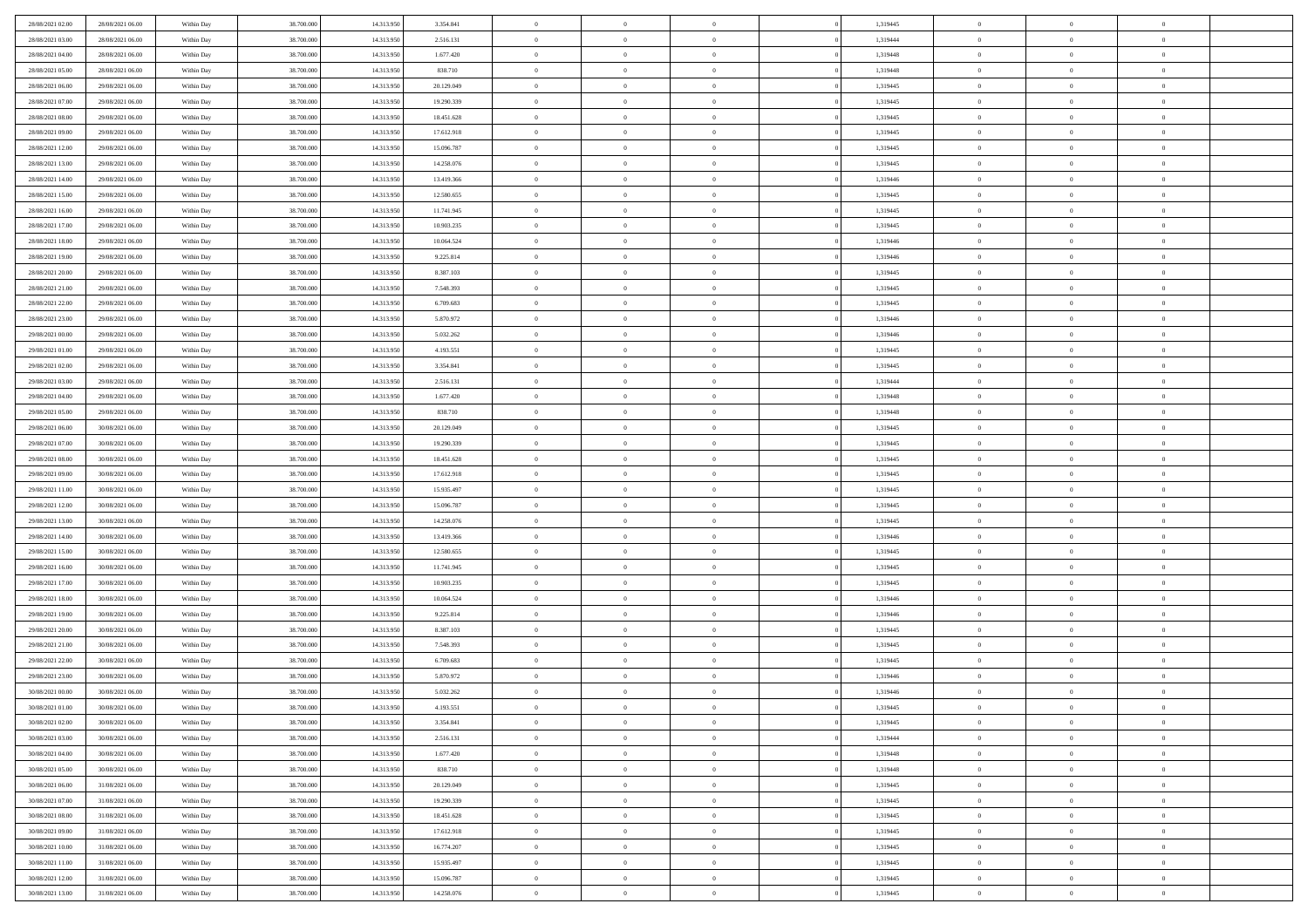| 30/08/2021 14:00 | 31/08/2021 06:00 | Within Day | 38,700,000 | 14.313.950 | 13.419.366 |          |            |  | 1,319446 |          |          |  |
|------------------|------------------|------------|------------|------------|------------|----------|------------|--|----------|----------|----------|--|
| 30/08/2021 15:00 | 31/08/2021 06:00 | Within Day | 38,700,000 | 14.313.950 | 12.580.655 |          |            |  | 1,319445 |          |          |  |
| 30/08/2021 16:00 | 31/08/2021 06:00 | Within Day | 38,700,000 | 14.313.950 | 11.741.945 |          | $\sqrt{2}$ |  | 1,319445 | $\Omega$ | - 0      |  |
| 30/08/2021 17:00 | 31/08/2021 06:00 | Within Day | 38,700,000 | 14.313.950 | 10.903.235 | $\Omega$ | $\Omega$   |  | 1,319445 | $\Omega$ | $\theta$ |  |
| 30/08/2021 18:00 | 31/08/2021 06:00 | Within Day | 38.700.000 | 14.313.950 | 10.064.524 |          |            |  | 1,319446 |          |          |  |
| 30/08/2021 19:00 | 31/08/2021 06:00 | Within Day | 38,700,000 | 14.313.950 | 9.225.814  |          |            |  | 1,319446 |          | - 0      |  |
| 30/08/2021 20:00 | 31/08/2021 06:00 | Within Day | 38,700,000 | 14.313.950 | 8.387.103  |          | $\sqrt{2}$ |  | 1,319445 |          | - 0      |  |
| 30/08/2021 21:00 | 31/08/2021 06:00 | Within Day | 38,700,000 | 14.313.950 | 7.548.393  |          | $\sqrt{2}$ |  | 1,319445 | $\Omega$ | - 0      |  |
| 30/08/2021 22:00 | 31/08/2021 06:00 | Within Day | 38,700,000 | 14.313.950 | 6.709.683  |          | $\sqrt{2}$ |  | 1,319445 |          | - 0      |  |
| 30/08/2021 23:00 | 31/08/2021 06:00 | Within Day | 38.700.000 | 14.313.950 | 5.870.972  |          |            |  | 1,319446 |          |          |  |
| 31/08/2021 00:00 | 31/08/2021 06:00 | Within Day | 38,700,000 | 14.313.950 | 5.032.262  |          | $\Omega$   |  | 1,319446 |          | - 0      |  |
| 31/08/2021 01:00 | 31/08/2021 06:00 | Within Day | 38,700,000 | 14.313.950 | 4.193.551  |          | $\Omega$   |  | 1,319445 | $\Omega$ | - 0      |  |
| 31/08/2021 02:00 | 31/08/2021 06:00 | Within Day | 38,700,000 | 14.313.950 | 3.354.841  |          | $\theta$   |  | 1,319445 |          | - 0      |  |
| 31/08/2021 03:00 | 31/08/2021 06:00 | Within Day | 38.700.000 | 14.313.950 | 2.516.131  |          |            |  | 1,319444 |          |          |  |
| 31/08/2021 04:00 | 31/08/2021 06:00 | Within Day | 38,700,000 | 14.313.950 | 1.677.420  |          |            |  | 1,319448 |          |          |  |
| 31/08/2021 06:00 | 01/09/2021 06:00 | Within Day | 38.700.000 | 14.313.950 | 20.129.049 |          |            |  | 1,319445 |          |          |  |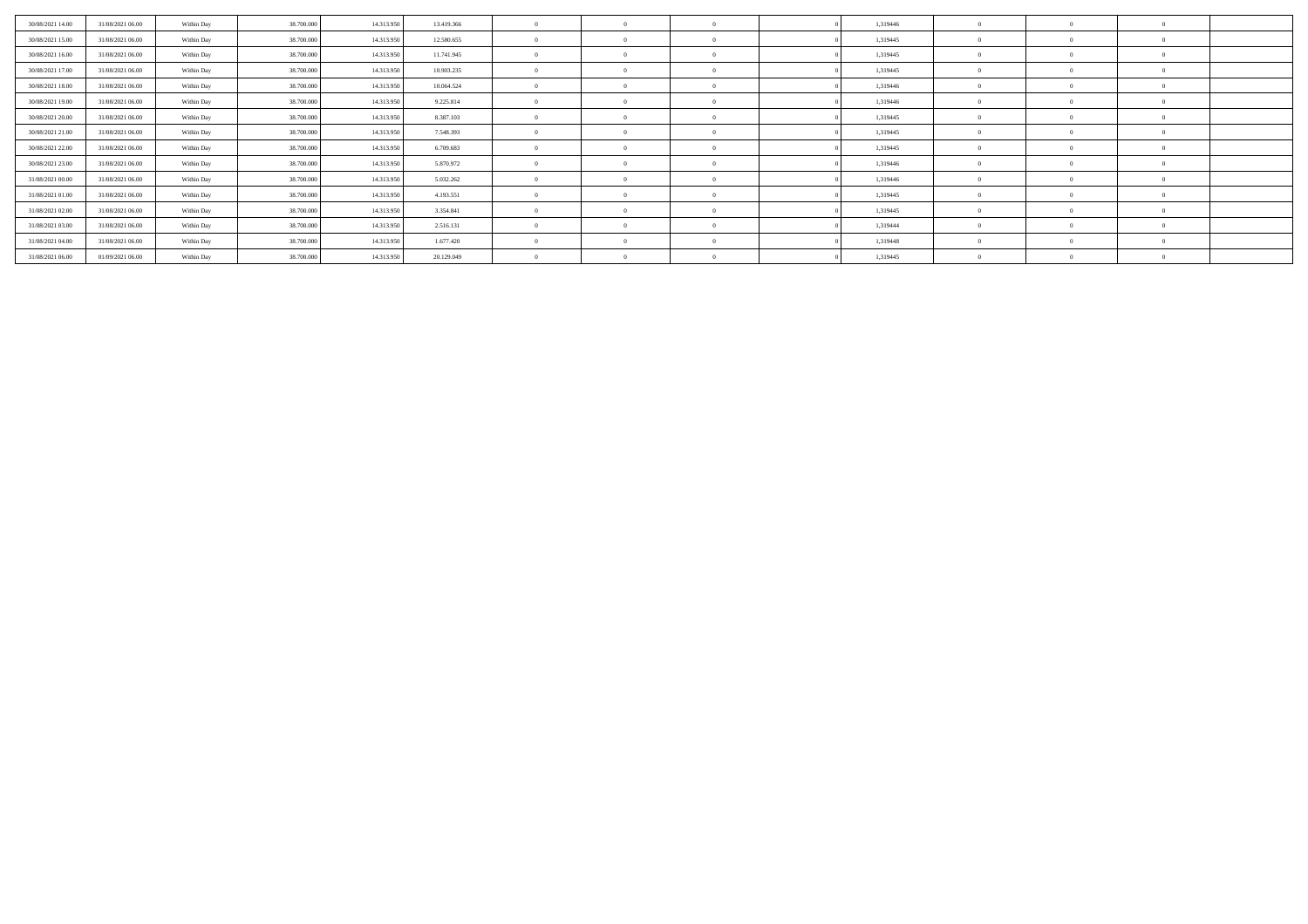## **SNAM RETE GAS**

**Transportation capacity at Entry Point interconnected with foreign pipelines**

**Update to 30/08/2021 of offered and assigned capacity in auction day-ahead and within-day**

**Thermal Year 2020/2021**

(Values in Ncm/day (0° C; 1,01325 bar) - 1 Scm=0,94794378 Ncm; Prices in c/Ncm)

| <b>Entry Point</b> |  |
|--------------------|--|
|                    |  |

**GELA**

| Timeframe        |                  |                     |                            |                                       |            | <b>Offered capacity</b> |                | Assigned capacity | Day-Ahead           |                             | <b>Prices</b>                 |                 |                 |             |
|------------------|------------------|---------------------|----------------------------|---------------------------------------|------------|-------------------------|----------------|-------------------|---------------------|-----------------------------|-------------------------------|-----------------|-----------------|-------------|
| From             | Тo               | <b>Auction type</b> | Transportation<br>capacity | Assigned capacity<br>(before auction) | Firm       | Interruptible           | Firm           | Interruptible     | iterrupted Capacity | <b>Reserve price - Firm</b> | <b>Auction premium - Firm</b> | Reserve price - | Auction premium | <b>Note</b> |
|                  |                  |                     |                            |                                       |            |                         | $\theta$       |                   | Interruptible       |                             |                               | Interruptible   | Interruptible   |             |
| 01/08/2021 06:00 | 02/08/2021 06:00 | Day Ahead           | 40.825.206                 | 15.099.99                             | 25.725.205 | $\bf{0}$                |                | $\overline{0}$    |                     | 0,012508                    | $\overline{0}$                | 0,012508        | $\overline{0}$  |             |
| 02/08/2021 06:00 | 03/08/2021 06:00 | Day Ahead           | 40.825.206                 | 15.099.99                             | 21.234.434 | $\theta$                | $\Omega$       | $\overline{0}$    |                     | 0,012508                    | $\theta$                      | 0,012508        | $\overline{0}$  |             |
| 03/08/2021 06:00 | 04/08/2021 06:00 | Day Ahead           | 40.825.20                  | 15.099.99                             | 21.234.434 | $\bf{0}$                | $\overline{0}$ | $\overline{0}$    |                     | 0,012508                    | $\overline{0}$                | 0,012508        | $\overline{0}$  |             |
| 04/08/2021 06:00 | 05/08/2021 06:00 | Day Ahead           | 40.825.206                 | 15.099.99                             | 21.234.434 | $\bf{0}$                | $\overline{0}$ | $\overline{0}$    |                     | 0,012508                    | $\overline{0}$                | 0,012508        | $\overline{0}$  |             |
| 05/08/2021 06:00 | 06/08/2021 06:00 | Day Ahead           | 40.825.20                  | 15,099,999                            | 21.234.434 | $\theta$                | $\Omega$       | $\theta$          |                     | 0.012508                    | $\theta$                      | 0,012508        | $\theta$        |             |
| 06/08/2021 06:00 | 07/08/2021 06:00 | Day Ahead           | 40.825.20                  | 15.099.99                             | 21.234.434 | $\mathbf{0}$            | $\theta$       | $\theta$          |                     | 0,012508                    | $\overline{0}$                | 0,012508        | $\overline{0}$  |             |
| 07/08/2021 06:00 | 08/08/2021 06:00 | Day Ahead           | 40.825.206                 | 15.099.999                            | 21.234.434 | $\overline{0}$          | $\overline{0}$ | $\overline{0}$    |                     | 0,012508                    | $\overline{0}$                | 0,012508        | $\overline{0}$  |             |
| 08/08/2021 06:00 | 09/08/2021 06:00 | Day Ahead           | 40.825.206                 | 15.099.999                            | 21.234.434 | $\theta$                | $\theta$       | $\theta$          |                     | 0.012508                    | $\Omega$                      | 0.012508        | $\theta$        |             |
| 09/08/2021 06:00 | 10/08/2021 06:00 | Day Ahead           | 40.825.206                 | 15.099.99                             | 21.234.434 | $\mathbf{0}$            | $\Omega$       | $\overline{0}$    |                     | 0,012508                    | $\theta$                      | 0,012508        | $\theta$        |             |
| 10/08/2021 06:00 | 11/08/2021 06:00 | Day Ahead           | 40.825.206                 | 15.099.999                            | 21.234.434 | $\bf{0}$                | $\theta$       | $\overline{0}$    |                     | 0,012508                    | $\overline{0}$                | 0,012508        | $\overline{0}$  |             |
| 11/08/2021 06:00 | 12/08/2021 06:00 | Day Ahead           | 40.825.20                  | 15.099.99                             | 21.234.434 | $\Omega$                | $\theta$       | $\Omega$          |                     | 0,012508                    | $\theta$                      | 0,012508        | $\overline{0}$  |             |
| 12/08/2021 06:00 | 13/08/2021 06:00 | Day Ahead           | 40.825.206                 | 15.099.99                             | 21.234.434 | $\mathbf{0}$            | $\theta$       | $\overline{0}$    |                     | 0,012508                    | $\overline{0}$                | 0,012508        | $\overline{0}$  |             |
| 13/08/2021 06:00 | 14/08/2021 06:00 | Day Ahead           | 40.825.206                 | 15,099.99                             | 21.234.434 | $\mathbf{0}$            | $\theta$       | $\overline{0}$    |                     | 0,012508                    | $\theta$                      | 0,012508        | $\theta$        |             |
| 14/08/2021 06:00 | 15/08/2021 06:00 | Day Ahead           | 40.825.20                  | 15.099.99                             | 21.234.434 | $\theta$                | $\theta$       | $\overline{0}$    |                     | 0,012508                    | $\theta$                      | 0,012508        | $\overline{0}$  |             |
| 15/08/2021 06:00 | 16/08/2021 06:00 | Day Ahead           | 40.825.206                 | 15.099.999                            | 21.234.434 | $\overline{0}$          | $\overline{0}$ | $\overline{0}$    |                     | 0,012508                    | $\overline{0}$                | 0,012508        | $\overline{0}$  |             |
| 16/08/2021 06:00 | 17/08/2021 06:00 | Day Ahead           | 40.825.20                  | 15.099.99                             | 21.234.434 | $\mathbf{0}$            | $\Omega$       | $\overline{0}$    |                     | 0.012508                    | $\overline{0}$                | 0.012508        | $\Omega$        |             |
| 17/08/2021 06:00 | 18/08/2021 06:00 | Day Ahead           | 40.825.20                  | 15.099.99                             | 21.234.434 | $\mathbf{0}$            | $\overline{0}$ | $\overline{0}$    |                     | 0,012508                    | $\overline{0}$                | 0,012508        | $\overline{0}$  |             |
| 18/08/2021 06:00 | 19/08/2021 06:00 | Day Ahead           | 40.825.206                 | 15.099.999                            | 21.234.434 | $\mathbf{0}$            | $\theta$       | $\overline{0}$    |                     | 0,012508                    | $\overline{0}$                | 0,012508        | $\overline{0}$  |             |
| 19/08/2021 06:00 | 20/08/2021 06:00 | Day Ahead           | 40.825.20                  | 15.099.99                             | 21.234.434 | $\theta$                | $\theta$       | $\Omega$          |                     | 0,012508                    | $\Omega$                      | 0,012508        | $\Omega$        |             |
| 20/08/2021 06:00 | 21/08/2021 06:00 | Day Ahead           | 40.825.206                 | 15.099.99                             | 21.234.434 | $\overline{0}$          | $\overline{0}$ | $\overline{0}$    |                     | 0,012508                    | $\overline{0}$                | 0,012508        | $\overline{0}$  |             |
| 21/08/2021 06:00 | 22/08/2021 06:00 | Day Ahead           | 40.825.20                  | 15.099.999                            | 21.234.434 | $\bf{0}$                | $\overline{0}$ | $\theta$          |                     | 0,012508                    | $\mathbf{0}$                  | 0,012508        | $\overline{0}$  |             |
| 22/08/2021 06:00 | 23/08/2021 06:00 | Day Ahead           | 40.825.20                  | 15.099.99                             | 21.234.434 | $\theta$                | $\theta$       | $\overline{0}$    |                     | 0,012508                    | $\overline{0}$                | 0,012508        | $\overline{0}$  |             |
| 23/08/2021 06:00 | 24/08/2021 06:00 | Day Ahead           | 40.825.206                 | 15.099.999                            | 21.234.434 | $\overline{0}$          | $\theta$       | $\overline{0}$    |                     | 0,012508                    | $\overline{0}$                | 0,012508        | $\overline{0}$  |             |
| 24/08/2021 06:00 | 25/08/2021 06:00 | Day Ahead           | 40.825.206                 | 15,099.99                             | 21.234.434 | $\mathbf{a}$            | $\theta$       | $\alpha$          |                     | 0,012508                    | $\Omega$                      | 0,012508        | $\theta$        |             |
| 25/08/2021 06:00 | 26/08/2021 06:00 | Day Ahead           | 40.825.206                 | 15.099.99                             | 21.234.434 | $\mathbf{0}$            | $\overline{0}$ | $\theta$          |                     | 0,012508                    | $\overline{0}$                | 0,012508        | $\overline{0}$  |             |
| 26/08/2021 06:00 | 27/08/2021 06:00 | Day Ahead           | 40.825.20                  | 15,099.99                             | 21.234.434 | $\mathbf{0}$            | $\theta$       | $\overline{0}$    |                     | 0,012508                    | $\overline{0}$                | 0,012508        | $\overline{0}$  |             |
| 27/08/2021 06:00 | 28/08/2021 06:00 | Day Ahead           | 40.825.206                 | 15,099.99                             | 21.234.434 | $\mathbf{0}$            | $\theta$       | $\overline{0}$    |                     | 0.012508                    | $\theta$                      | 0.012508        | $\Omega$        |             |
| 28/08/2021 06:00 | 29/08/2021 06:00 | Day Ahead           | 40.825.206                 | 15.099.999                            | 21.234.434 | $\theta$                | $\overline{0}$ | $\overline{0}$    |                     | 0,012508                    | $\theta$                      | 0,012508        | $\theta$        |             |
| 29/08/2021 06:00 | 30/08/2021 06:00 | Day Ahead           | 40.825.206                 | 15.099.999                            | 21.234.434 | $\theta$                | $\theta$       | $\overline{0}$    |                     | 0,012508                    | $\theta$                      | 0,012508        | $\theta$        |             |
| 30/08/2021 06:00 | 31/08/2021 06:00 | Day Ahead           | 40.825.20                  | 15.099.99                             | 21.234.434 | $\Omega$                | $\theta$       | $\Omega$          |                     | 0,012508                    | $\Omega$                      | 0,012508        | $\Omega$        |             |
| 31/08/2021 06:00 | 01/09/2021 06:00 | Day Ahead           | 40.825.20                  | 15.099.99                             | 21.234.434 | $\bf{0}$                | $\theta$       | $\overline{0}$    |                     | 0,012508                    | $\overline{0}$                | 0,012508        | $\overline{0}$  |             |
| 01/08/2021 06:00 | 02/08/2021 06:00 | Within Day          | 40.825.20                  | 15,099.99                             | 25.725.205 | $\theta$                | $\overline{0}$ | $\overline{0}$    |                     | 1,250760                    | $\overline{0}$                | $\bf{0}$        | $\overline{0}$  |             |
| 01/08/2021 07:00 | 02/08/2021 06:00 | Within Day          | 40.825.20                  | 15.099.99                             | 24.653.321 | $\theta$                | $\theta$       | $\overline{0}$    |                     | 1,250760                    | $\theta$                      | $\overline{0}$  | $\overline{0}$  |             |
| 01/08/2021 08:00 | 02/08/2021 06:00 | Within Day          | 40.825.20                  | 15.099.999                            | 23.581.437 | $\overline{0}$          | $\theta$       | $\overline{0}$    |                     | 1,250760                    | $\overline{0}$                | $\bf{0}$        | $\bf{0}$        |             |
| 01/08/2021 09:00 | 02/08/2021 06:00 | Within Day          | 40.825.206                 | 15.099.99                             | 22.509.554 | $\theta$                | $\theta$       | $\overline{0}$    |                     | 1.250760                    | $\theta$                      | $\overline{0}$  | $\Omega$        |             |
| 01/08/2021 11:00 | 02/08/2021 06:00 | Within Day          | 40.825.20                  | 15.099.99                             | 20.365.787 | $\mathbf{0}$            | $\theta$       | $\overline{0}$    |                     | 1,250760                    | $\overline{0}$                | $\overline{0}$  | $\overline{0}$  |             |
| 01/08/2021 12:00 | 02/08/2021 06:00 | Within Day          | 40.825.20                  | 15.099.99                             | 19.293.904 | $\bf{0}$                | $\overline{0}$ | $\overline{0}$    |                     | 1,250760                    | $\overline{0}$                | $\overline{0}$  | $\overline{0}$  |             |
| 01/08/2021 13:00 | 02/08/2021 06:00 | Within Day          | 40.825.20                  | 15.099.999                            | 18.222.019 | $\theta$                | $\theta$       | $\Omega$          |                     | 1,250760                    | $\Omega$                      | $\overline{0}$  | $\overline{0}$  |             |
|                  |                  |                     |                            |                                       |            |                         |                |                   |                     |                             |                               |                 |                 |             |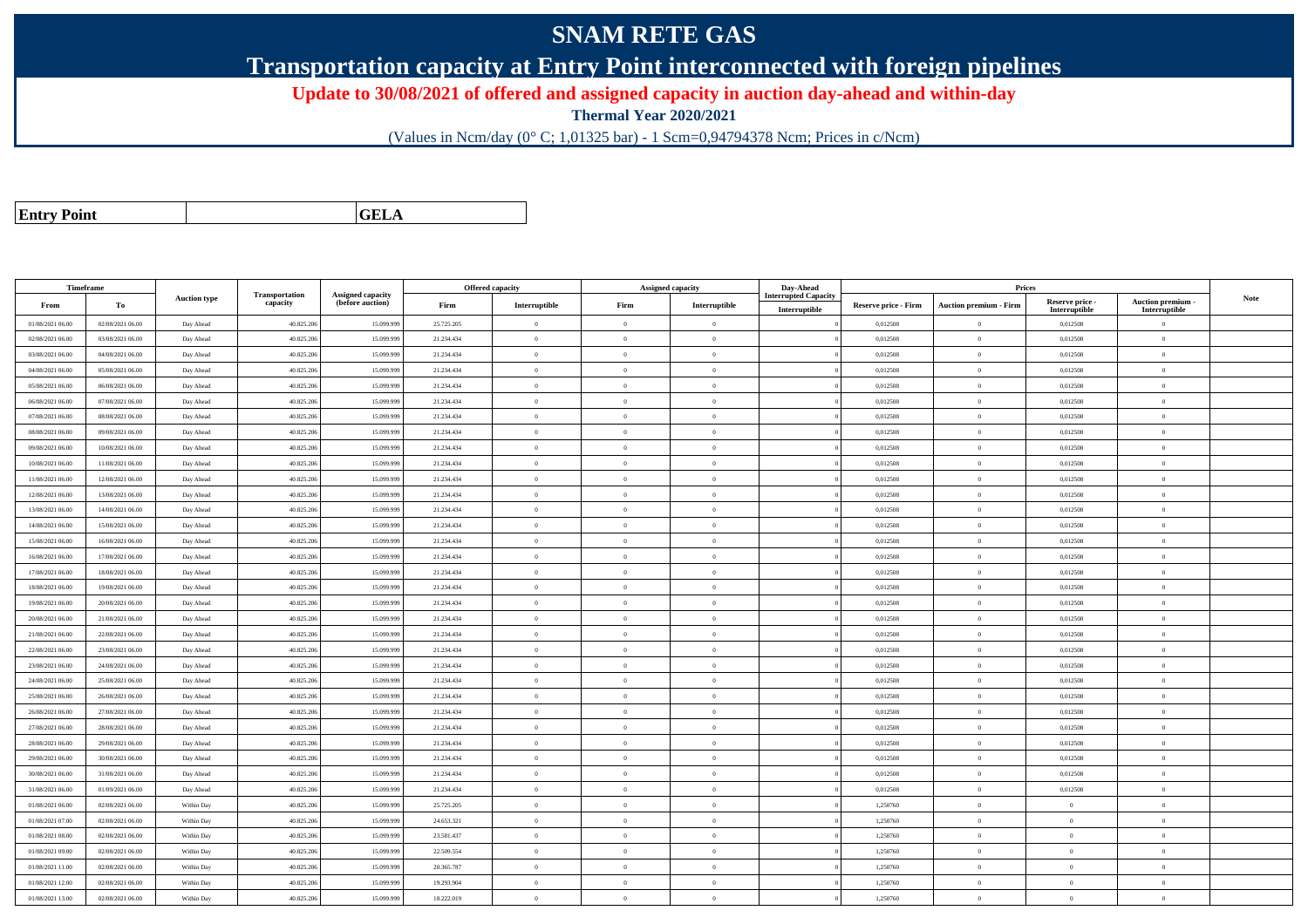| 01/08/2021 14:00 | 02/08/2021 06:00 | Within Day | 40.825.206 | 15.099.999 | 17.150.136 | $\overline{0}$ | $\overline{0}$ | $\Omega$       | 1,250760 | $\bf{0}$       | $\mathbf{0}$   | $\bf{0}$       |  |
|------------------|------------------|------------|------------|------------|------------|----------------|----------------|----------------|----------|----------------|----------------|----------------|--|
| 01/08/2021 15:00 | 02/08/2021 06:00 | Within Day | 40.825.206 | 15.099.999 | 16.078.253 | $\mathbf{0}$   | $\overline{0}$ | $\overline{0}$ | 1,250760 | $\overline{0}$ | $\overline{0}$ | $\theta$       |  |
| 01/08/2021 16:00 | 02/08/2021 06:00 | Within Day | 40.825.206 | 15.099.999 | 15.006.369 | $\,$ 0         | $\overline{0}$ | $\bf{0}$       | 1,250760 | $\,$ 0         | $\overline{0}$ | $\,$ 0 $\,$    |  |
| 01/08/2021 17:00 | 02/08/2021 06:00 | Within Day | 40.825.206 | 15.099.999 | 13.934.486 | $\bf{0}$       | $\overline{0}$ | $\Omega$       | 1,250760 | $\bf{0}$       | $\mathbf{0}$   | $\theta$       |  |
| 01/08/2021 18:00 | 02/08/2021 06:00 | Within Day | 40.825.206 | 15.099.999 | 12.862.602 | $\bf{0}$       | $\overline{0}$ | $\overline{0}$ | 1,250760 | $\mathbf{0}$   | $\overline{0}$ | $\overline{0}$ |  |
| 01/08/2021 19:00 | 02/08/2021 06:00 | Within Day | 40.825.206 | 15.099.999 | 11.790.718 | $\bf{0}$       | $\overline{0}$ | $\bf{0}$       | 1,250760 | $\,$ 0         | $\overline{0}$ | $\,$ 0 $\,$    |  |
| 01/08/2021 20:00 | 02/08/2021 06:00 | Within Day | 40.825.206 | 15.099.999 | 10.718.835 | $\bf{0}$       | $\overline{0}$ | $\Omega$       | 1,250760 | $\theta$       | $\mathbf{0}$   | $\theta$       |  |
| 01/08/2021 21:00 | 02/08/2021 06:00 | Within Day | 40.825.206 | 15.099.999 | 9.646.952  | $\overline{0}$ | $\overline{0}$ | $\overline{0}$ | 1,250760 | $\mathbf{0}$   | $\overline{0}$ | $\overline{0}$ |  |
| 01/08/2021 22.00 | 02/08/2021 06:00 | Within Day | 40.825.206 | 15.099.999 | 8.575.068  | $\bf{0}$       | $\overline{0}$ | $\bf{0}$       | 1,250760 | $\,$ 0         | $\overline{0}$ | $\,$ 0 $\,$    |  |
| 01/08/2021 23.00 | 02/08/2021 06:00 | Within Day | 40.825.206 | 15.099.999 | 7.503.184  | $\bf{0}$       | $\overline{0}$ | $\Omega$       | 1,250761 | $\bf{0}$       | $\mathbf{0}$   | $\theta$       |  |
| 02/08/2021 00:00 | 02/08/2021 06:00 | Within Day | 40.825.206 | 15.099.999 | 6.431.301  | $\overline{0}$ | $\overline{0}$ | $\overline{0}$ | 1,250760 | $\mathbf{0}$   | $\overline{0}$ | $\overline{0}$ |  |
| 02/08/2021 01:00 | 02/08/2021 06:00 | Within Day | 40.825.206 | 15.099.999 | 5.359.417  | $\bf{0}$       | $\overline{0}$ | $\bf{0}$       | 1,250760 | $\,$ 0         | $\overline{0}$ | $\,$ 0 $\,$    |  |
| 02/08/2021 02:00 | 02/08/2021 06:00 | Within Day | 40.825.206 | 15.099.999 | 4.287.534  | $\bf{0}$       | $\overline{0}$ | $\Omega$       | 1,250760 | $\overline{0}$ | $\mathbf{0}$   | $\theta$       |  |
| 02/08/2021 03:00 | 02/08/2021 06:00 | Within Dav | 40.825.206 | 15.099.999 | 3.215.651  | $\overline{0}$ | $\overline{0}$ | $\overline{0}$ | 1,250759 | $\mathbf{0}$   | $\overline{0}$ | $\overline{0}$ |  |
| 02/08/2021 04:00 | 02/08/2021 06:00 | Within Day | 40.825.206 | 15.099.999 | 2.143.766  | $\bf{0}$       | $\overline{0}$ | $\bf{0}$       | 1,250762 | $\,$ 0         | $\overline{0}$ | $\,$ 0 $\,$    |  |
| 02/08/2021 06:00 | 03/08/2021 06:00 | Within Day | 40.825.206 | 15.099.999 | 21.234.433 | $\bf{0}$       | $\overline{0}$ | $\overline{0}$ | 1,250760 | $\bf{0}$       | $\mathbf{0}$   | $\bf{0}$       |  |
| 02/08/2021 10:00 | 03/08/2021 06:00 | Within Day | 40.825.206 | 15.099.999 | 17.695.361 | $\overline{0}$ | $\overline{0}$ | $\overline{0}$ | 1,250760 | $\mathbf{0}$   | $\overline{0}$ | $\overline{0}$ |  |
| 02/08/2021 11:00 | 03/08/2021 06:00 | Within Day | 40.825.206 | 15.099.999 | 16.810.593 | $\bf{0}$       | $\overline{0}$ | $\bf{0}$       | 1,250760 | $\,$ 0         | $\overline{0}$ | $\,$ 0 $\,$    |  |
| 02/08/2021 12:00 | 03/08/2021 06:00 | Within Day | 40.825.206 | 15.099.999 | 15.925.825 | $\bf{0}$       | $\overline{0}$ | $\Omega$       | 1,250760 | $\theta$       | $\mathbf{0}$   | $\theta$       |  |
| 02/08/2021 13:00 | 03/08/2021 06:00 | Within Day | 40.825.206 | 15.099.999 | 15.041.057 | $\overline{0}$ | $\overline{0}$ | $\overline{0}$ | 1,250760 | $\mathbf{0}$   | $\overline{0}$ | $\overline{0}$ |  |
| 02/08/2021 14:00 | 03/08/2021 06:00 | Within Day | 40.825.206 | 15.099.999 | 14.156.289 | $\bf{0}$       | $\overline{0}$ | $\bf{0}$       | 1,250760 | $\,$ 0         | $\overline{0}$ | $\,$ 0 $\,$    |  |
| 02/08/2021 15:00 | 03/08/2021 06:00 | Within Day | 40.825.206 | 15.099.999 | 13.271.520 | $\bf{0}$       | $\overline{0}$ | $\Omega$       | 1,250760 | $\bf{0}$       | $\theta$       | $\theta$       |  |
| 02/08/2021 16:00 | 03/08/2021 06:00 | Within Day | 40.825.206 | 15.099.999 | 12.386.753 | $\overline{0}$ | $\overline{0}$ | $\overline{0}$ | 1,250760 | $\mathbf{0}$   | $\overline{0}$ | $\overline{0}$ |  |
| 02/08/2021 17:00 | 03/08/2021 06:00 | Within Day | 40.825.206 | 15.099.999 | 11.501.985 | $\bf{0}$       | $\overline{0}$ | $\bf{0}$       | 1,250760 | $\,$ 0         | $\overline{0}$ | $\,$ 0 $\,$    |  |
| 02/08/2021 18:00 | 03/08/2021 06:00 | Within Day | 40.825.206 | 15.099.999 | 10.617.216 | $\bf{0}$       | $\overline{0}$ | $\overline{0}$ | 1,250760 | $\bf{0}$       | $\overline{0}$ | $\bf{0}$       |  |
| 02/08/2021 19:00 | 03/08/2021 06:00 | Within Day | 40.825.206 | 15.099.999 | 9.732.448  | $\overline{0}$ | $\overline{0}$ | $\overline{0}$ | 1,250760 | $\mathbf{0}$   | $\overline{0}$ | $\overline{0}$ |  |
| 02/08/2021 20:00 | 03/08/2021 06:00 | Within Day | 40.825.206 | 15.099.999 | 8.847.680  | $\bf{0}$       | $\overline{0}$ | $\bf{0}$       | 1,250760 | $\,$ 0         | $\overline{0}$ | $\,$ 0 $\,$    |  |
| 02/08/2021 21:00 | 03/08/2021 06:00 | Within Day | 40.825.206 | 15.099.999 | 7.962.912  | $\bf{0}$       | $\overline{0}$ | $\Omega$       | 1,250760 | $\bf{0}$       | $\mathbf{0}$   | $\theta$       |  |
| 02/08/2021 22:00 | 03/08/2021 06:00 | Within Day | 40.825.206 | 15.099.999 | 7.078.144  | $\overline{0}$ | $\overline{0}$ | $\overline{0}$ | 1,250760 | $\mathbf{0}$   | $\overline{0}$ | $\overline{0}$ |  |
| 02/08/2021 23:00 | 03/08/2021 06:00 | Within Day | 40.825.206 | 15.099.999 | 6.193.376  | $\bf{0}$       | $\overline{0}$ | $\bf{0}$       | 1,250761 | $\,$ 0         | $\overline{0}$ | $\,$ 0 $\,$    |  |
| 03/08/2021 00:00 | 03/08/2021 06:00 | Within Day | 40.825.206 | 15.099.999 | 5.308.608  | $\bf{0}$       | $\bf{0}$       | $\overline{0}$ | 1,250760 | $\bf{0}$       | $\overline{0}$ | $\,0\,$        |  |
| 03/08/2021 01:00 | 03/08/2021 06:00 | Within Dav | 40.825.206 | 15.099.999 | 4.423.839  | $\overline{0}$ | $\overline{0}$ | $\overline{0}$ | 1,250760 | $\mathbf{0}$   | $\overline{0}$ | $\overline{0}$ |  |
| 03/08/2021 02:00 | 03/08/2021 06:00 | Within Day | 40.825.206 | 15.099.999 | 3.539.072  | $\bf{0}$       | $\overline{0}$ | $\bf{0}$       | 1,250760 | $\,$ 0         | $\overline{0}$ | $\,$ 0 $\,$    |  |
| 03/08/2021 03:00 | 03/08/2021 06:00 | Within Day | 40.825.206 | 15.099.999 | 2.654.304  | $\bf{0}$       | $\bf{0}$       | $\bf{0}$       | 1,250759 | $\bf{0}$       | $\overline{0}$ | $\,0\,$        |  |
| 03/08/2021 04:00 | 03/08/2021 06:00 | Within Day | 40.825.206 | 15.099.999 | 1.769.535  | $\overline{0}$ | $\overline{0}$ | $\overline{0}$ | 1,250762 | $\overline{0}$ | $\overline{0}$ | $\overline{0}$ |  |
| 03/08/2021 05:00 | 03/08/2021 06:00 | Within Day | 40.825.206 | 15.099.999 | 884.768    | $\bf{0}$       | $\overline{0}$ | $\bf{0}$       | 1,250762 | $\,$ 0         | $\overline{0}$ | $\,$ 0 $\,$    |  |
| 03/08/2021 06:00 | 04/08/2021 06:00 | Within Day | 40.825.206 | 15.099.999 | 21.234.433 | $\bf{0}$       | $\bf{0}$       | $\overline{0}$ | 1,250760 | $\bf{0}$       | $\overline{0}$ | $\,0\,$        |  |
| 03/08/2021 07:00 | 04/08/2021 06:00 | Within Day | 40.825.206 | 15.099.999 | 20.349.666 | $\overline{0}$ | $\overline{0}$ | $\overline{0}$ | 1,250760 | $\mathbf{0}$   | $\overline{0}$ | $\overline{0}$ |  |
| 03/08/2021 08:00 | 04/08/2021 06:00 | Within Day | 40.825.206 | 15.099.999 | 19.464.897 | $\bf{0}$       | $\overline{0}$ | $\bf{0}$       | 1,250760 | $\,$ 0         | $\overline{0}$ | $\,$ 0 $\,$    |  |
| 03/08/2021 09:00 | 04/08/2021 06:00 | Within Day | 40.825.206 | 15.099.999 | 18.580.129 | $\bf{0}$       | $\bf{0}$       | $\overline{0}$ | 1,250760 | $\bf{0}$       | $\overline{0}$ | $\,0\,$        |  |
| 03/08/2021 10:00 | 04/08/2021 06:00 | Within Day | 40.825.206 | 15.099.999 | 17.695.361 | $\overline{0}$ | $\overline{0}$ | $\overline{0}$ | 1,250760 | $\overline{0}$ | $\overline{0}$ | $\overline{0}$ |  |
| 03/08/2021 11:00 | 04/08/2021 06:00 | Within Day | 40.825.206 | 15.099.999 | 16.810.593 | $\bf{0}$       | $\overline{0}$ | $\bf{0}$       | 1,250760 | $\,$ 0         | $\overline{0}$ | $\,$ 0 $\,$    |  |
| 03/08/2021 12:00 | 04/08/2021 06:00 | Within Day | 40.825.206 | 15.099.999 | 15.925.825 | $\bf{0}$       | $\bf{0}$       | $\bf{0}$       | 1,250760 | $\bf{0}$       | $\overline{0}$ | $\,0\,$        |  |
| 03/08/2021 13:00 | 04/08/2021 06:00 | Within Dav | 40.825.206 | 15.099.999 | 15.041.057 | $\mathbf{0}$   | $\overline{0}$ | $\overline{0}$ | 1,250760 | $\overline{0}$ | $\overline{0}$ | $\overline{0}$ |  |
| 03/08/2021 14:00 | 04/08/2021 06:00 | Within Day | 40.825.206 | 15.099.999 | 14.156.289 | $\bf{0}$       | $\overline{0}$ | $\theta$       | 1,250760 | $\overline{0}$ | $\theta$       | $\theta$       |  |
| 03/08/2021 15:00 | 04/08/2021 06:00 | Within Day | 40.825.206 | 15.099.999 | 13.271.520 | $\bf{0}$       | $\bf{0}$       | $\bf{0}$       | 1,250760 | $\bf{0}$       | $\overline{0}$ | $\bf{0}$       |  |
| 03/08/2021 16:00 | 04/08/2021 06:00 | Within Day | 40.825.206 | 15.099.999 | 12.386.753 | $\overline{0}$ | $\overline{0}$ | $\overline{0}$ | 1,250760 | $\overline{0}$ | $\overline{0}$ | $\overline{0}$ |  |
| 03/08/2021 17:00 | 04/08/2021 06:00 | Within Day | 40.825.206 | 15.099.999 | 11.501.985 | $\,$ 0 $\,$    | $\overline{0}$ | $\overline{0}$ | 1,250760 | $\mathbf{0}$   | $\,$ 0 $\,$    | $\,$ 0 $\,$    |  |
| 03/08/2021 18:00 | 04/08/2021 06:00 | Within Day | 40.825.206 | 15.099.999 | 10.617.216 | $\bf{0}$       | $\overline{0}$ | $\overline{0}$ | 1,250760 | $\bf{0}$       | $\overline{0}$ | $\bf{0}$       |  |
| 03/08/2021 19:00 | 04/08/2021 06:00 | Within Day | 40.825.206 | 15.099.999 | 9.732.448  | $\bf{0}$       | $\overline{0}$ | $\overline{0}$ | 1,250760 | $\overline{0}$ | $\overline{0}$ | $\overline{0}$ |  |
| 03/08/2021 20:00 | 04/08/2021 06:00 | Within Day | 40.825.206 | 15.099.999 | 8.847.680  | $\,$ 0 $\,$    | $\overline{0}$ | $\overline{0}$ | 1,250760 | $\mathbf{0}$   | $\overline{0}$ | $\,$ 0 $\,$    |  |
| 03/08/2021 21:00 | 04/08/2021 06:00 | Within Day | 40.825.206 | 15.099.999 | 7.962.912  | $\overline{0}$ | $\overline{0}$ | $\overline{0}$ | 1,250760 | $\bf{0}$       | $\overline{0}$ | $\overline{0}$ |  |
| 03/08/2021 22:00 | 04/08/2021 06:00 | Within Day | 40.825.206 | 15.099.999 | 7.078.144  | $\overline{0}$ | $\overline{0}$ | $\overline{0}$ | 1,250760 | $\overline{0}$ | $\bf{0}$       | $\overline{0}$ |  |
| 03/08/2021 23:00 | 04/08/2021 06:00 | Within Day | 40.825.206 | 15.099.999 | 6.193.376  | $\,$ 0 $\,$    | $\overline{0}$ | $\overline{0}$ | 1,250761 | $\mathbf{0}$   | $\,$ 0 $\,$    | $\,$ 0 $\,$    |  |
| 04/08/2021 00:00 | 04/08/2021 06:00 | Within Day | 40.825.206 | 15.099.999 | 5.308.608  | $\bf{0}$       | $\overline{0}$ | $\overline{0}$ | 1,250760 | $\bf{0}$       | $\overline{0}$ | $\bf{0}$       |  |
| 04/08/2021 01:00 | 04/08/2021 06:00 | Within Day | 40.825.206 | 15.099.999 | 4.423.839  | $\bf{0}$       | $\overline{0}$ | $\overline{0}$ | 1,250760 | $\mathbf{0}$   | $\bf{0}$       | $\overline{0}$ |  |
| 04/08/2021 02:00 | 04/08/2021 06:00 | Within Day | 40.825.206 | 15.099.999 | 3.539.072  | $\,0\,$        | $\overline{0}$ | $\overline{0}$ | 1,250760 | $\,$ 0         | $\overline{0}$ | $\,$ 0 $\,$    |  |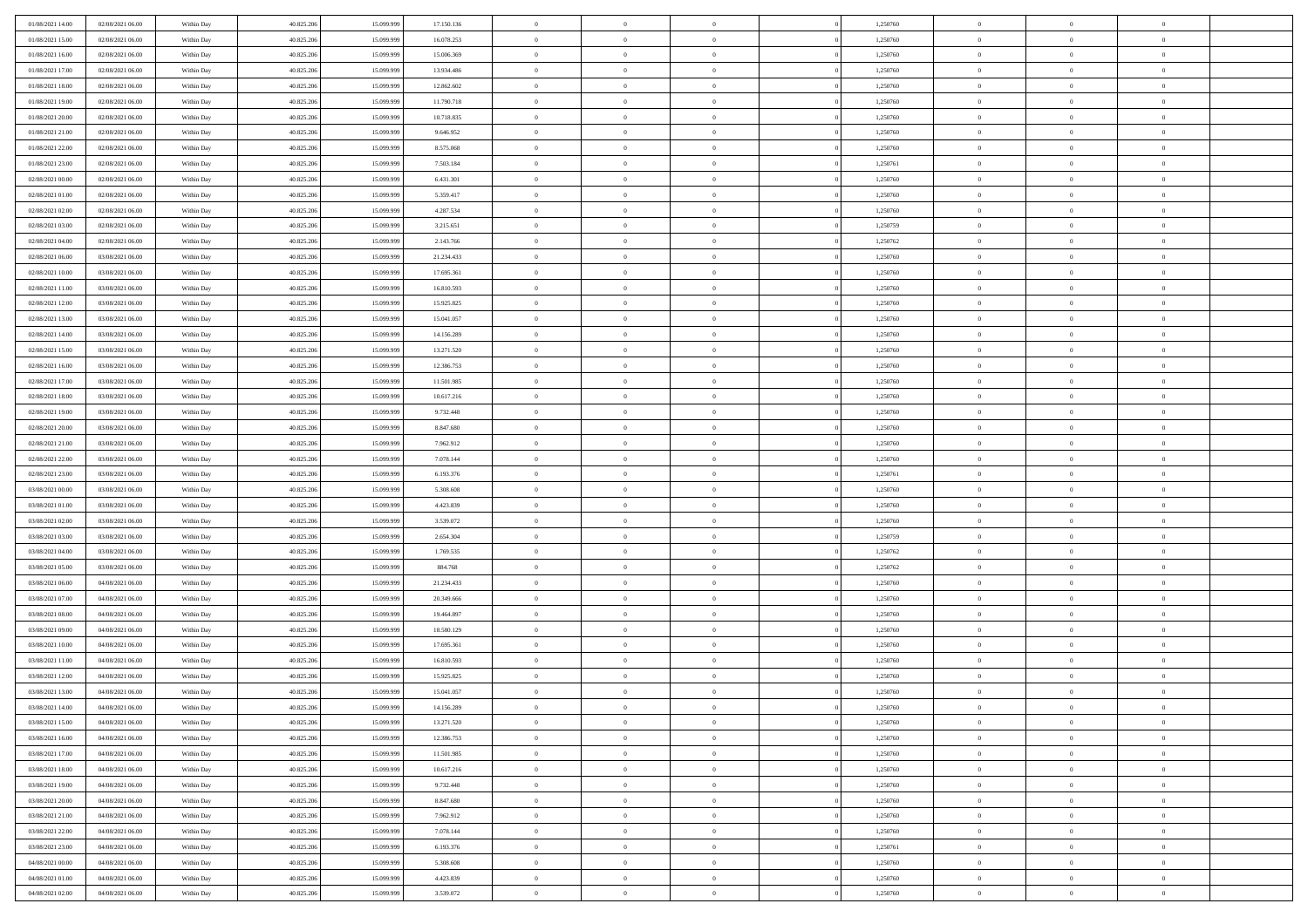| 04/08/2021 03:00                     | 04/08/2021 06:00 | Within Day               | 40.825.206 | 15.099.999 | 2.654.304                | $\,$ 0 $\,$    | $\overline{0}$ | $\overline{0}$           |          | 1,250759 | $\bf{0}$       | $\overline{0}$                   | $\,0\,$        |  |
|--------------------------------------|------------------|--------------------------|------------|------------|--------------------------|----------------|----------------|--------------------------|----------|----------|----------------|----------------------------------|----------------|--|
| 04/08/2021 04:00                     | 04/08/2021 06:00 | Within Day               | 40.825.206 | 15,099.99  | 1.769.535                | $\theta$       | $\overline{0}$ | $\mathbf{0}$             |          | 1,250762 | $\theta$       | $\overline{0}$                   | $\theta$       |  |
| 04/08/2021 05:00                     | 04/08/2021 06:00 | Within Dav               | 40.825.206 | 15.099.999 | 884.768                  | $\theta$       | $\overline{0}$ | $\overline{0}$           |          | 1,250762 | $\mathbf{0}$   | $\overline{0}$                   | $\overline{0}$ |  |
| 04/08/2021 06:00                     | 05/08/2021 06:00 | Within Day               | 40.825.206 | 15.099.999 | 21.234.433               | $\,$ 0 $\,$    | $\overline{0}$ | $\overline{0}$           |          | 1,250760 | $\bf{0}$       | $\overline{0}$                   | $\bf{0}$       |  |
| 04/08/2021 07:00                     | 05/08/2021 06:00 | Within Day               | 40.825.206 | 15.099.999 | 20.349.666               | $\bf{0}$       | $\overline{0}$ | $\mathbf{0}$             |          | 1,250760 | $\bf{0}$       | $\theta$                         | $\,0\,$        |  |
| 04/08/2021 08:00                     | 05/08/2021 06:00 | Within Dav               | 40.825.206 | 15.099.999 | 19.464.897               | $\theta$       | $\overline{0}$ | $\mathbf{0}$             |          | 1,250760 | $\mathbf{0}$   | $\overline{0}$                   | $\overline{0}$ |  |
| 04/08/2021 09:00                     | 05/08/2021 06:00 | Within Day               | 40.825.206 | 15.099.999 | 18.580.129               | $\,$ 0 $\,$    | $\overline{0}$ | $\overline{0}$           |          | 1,250760 | $\bf{0}$       | $\overline{0}$                   | $\,0\,$        |  |
| 04/08/2021 10:00                     | 05/08/2021 06:00 | Within Day               | 40.825.206 | 15.099.999 | 17.695.361               | $\overline{0}$ | $\overline{0}$ | $\mathbf{0}$             |          | 1,250760 | $\,$ 0 $\,$    | $\overline{0}$                   | $\theta$       |  |
| 04/08/2021 11:00                     | 05/08/2021 06:00 | Within Day               | 40.825.206 | 15.099.999 | 16.810.593               | $\theta$       | $\overline{0}$ | $\mathbf{0}$             |          | 1,250760 | $\mathbf{0}$   | $\bf{0}$                         | $\overline{0}$ |  |
| 04/08/2021 12:00                     | 05/08/2021 06:00 | Within Day               | 40.825.206 | 15.099.999 | 15.925.825               | $\,$ 0 $\,$    | $\overline{0}$ | $\Omega$                 |          | 1,250760 | $\bf{0}$       | $\overline{0}$                   | $\,0\,$        |  |
| 04/08/2021 13:00                     | 05/08/2021 06:00 | Within Day               | 40.825.206 | 15.099.999 | 15.041.057               | $\bf{0}$       | $\overline{0}$ | $\mathbf{0}$             |          | 1,250760 | $\bf{0}$       | $\mathbf{0}$                     | $\theta$       |  |
| 04/08/2021 14:00                     | 05/08/2021 06:00 | Within Dav               | 40.825.206 | 15.099.999 | 14.156.289               | $\theta$       | $\overline{0}$ | $\overline{0}$           |          | 1,250760 | $\mathbf{0}$   | $\overline{0}$                   | $\overline{0}$ |  |
| 04/08/2021 15:00                     | 05/08/2021 06:00 |                          | 40.825.206 | 15.099.999 | 13.271.520               | $\,$ 0 $\,$    | $\overline{0}$ | $\overline{0}$           |          | 1,250760 | $\bf{0}$       | $\overline{0}$                   | $\bf{0}$       |  |
|                                      | 05/08/2021 06:00 | Within Day               | 40.825.206 | 15.099.999 |                          | $\bf{0}$       | $\overline{0}$ | $\mathbf{0}$             |          | 1,250760 | $\bf{0}$       | $\theta$                         | $\,0\,$        |  |
| 04/08/2021 16:00<br>04/08/2021 17:00 | 05/08/2021 06:00 | Within Day<br>Within Dav | 40.825.206 | 15.099.999 | 12.386.753<br>11.501.985 | $\theta$       | $\overline{0}$ |                          |          | 1,250760 | $\mathbf{0}$   |                                  | $\overline{0}$ |  |
|                                      |                  |                          |            |            |                          |                |                | $\mathbf{0}$<br>$\Omega$ |          |          |                | $\overline{0}$<br>$\overline{0}$ |                |  |
| 04/08/2021 18:00                     | 05/08/2021 06:00 | Within Day               | 40.825.206 | 15.099.999 | 10.617.216               | $\,$ 0 $\,$    | $\overline{0}$ |                          |          | 1,250760 | $\bf{0}$       | $\overline{0}$                   | $\bf{0}$       |  |
| 04/08/2021 19:00                     | 05/08/2021 06:00 | Within Day               | 40.825.206 | 15.099.999 | 9.732.448                | $\,$ 0         | $\overline{0}$ | $\mathbf{0}$             |          | 1,250760 | $\bf{0}$       |                                  | $\theta$       |  |
| 04/08/2021 20:00                     | 05/08/2021 06:00 | Within Day               | 40.825.206 | 15.099.999 | 8.847.680                | $\theta$       | $\overline{0}$ | $\mathbf{0}$             |          | 1,250760 | $\mathbf{0}$   | $\overline{0}$                   | $\overline{0}$ |  |
| 04/08/2021 21:00                     | 05/08/2021 06:00 | Within Day               | 40.825.206 | 15.099.999 | 7.962.912                | $\,$ 0 $\,$    | $\overline{0}$ | $\Omega$                 |          | 1,250760 | $\bf{0}$       | $\overline{0}$                   | $\,0\,$        |  |
| 04/08/2021 22:00                     | 05/08/2021 06:00 | Within Day               | 40.825.206 | 15.099.999 | 7.078.144                | $\bf{0}$       | $\overline{0}$ | $\mathbf{0}$             |          | 1,250760 | $\bf{0}$       | $\mathbf{0}$                     | $\theta$       |  |
| 04/08/2021 23:00                     | 05/08/2021 06:00 | Within Dav               | 40.825.206 | 15.099.999 | 6.193.376                | $\theta$       | $\overline{0}$ | $\mathbf{0}$             |          | 1,250761 | $\mathbf{0}$   | $\overline{0}$                   | $\overline{0}$ |  |
| 05/08/2021 00:00                     | 05/08/2021 06:00 | Within Day               | 40.825.206 | 15.099.999 | 5.308.608                | $\,$ 0 $\,$    | $\overline{0}$ | $\overline{0}$           |          | 1,250760 | $\bf{0}$       | $\overline{0}$                   | $\bf{0}$       |  |
| 05/08/2021 01:00                     | 05/08/2021 06:00 | Within Day               | 40.825.206 | 15.099.999 | 4.423.839                | $\bf{0}$       | $\overline{0}$ | $\mathbf{0}$             |          | 1,250760 | $\bf{0}$       | $\theta$                         | $\,0\,$        |  |
| 05/08/2021 02:00                     | 05/08/2021 06:00 | Within Dav               | 40.825.206 | 15.099.999 | 3.539.072                | $\theta$       | $\overline{0}$ | $\mathbf{0}$             |          | 1,250760 | $\mathbf{0}$   | $\overline{0}$                   | $\overline{0}$ |  |
| 05/08/2021 03:00                     | 05/08/2021 06:00 | Within Day               | 40.825.206 | 15.099.999 | 2.654.304                | $\,$ 0 $\,$    | $\overline{0}$ | $\overline{0}$           |          | 1,250759 | $\bf{0}$       | $\overline{0}$                   | $\,0\,$        |  |
| 05/08/2021 04:00                     | 05/08/2021 06:00 | Within Day               | 40.825.206 | 15.099.999 | 1.769.535                | $\,$ 0         | $\overline{0}$ | $\mathbf{0}$             |          | 1,250762 | $\bf{0}$       | $\overline{0}$                   | $\theta$       |  |
| 05/08/2021 05:00                     | 05/08/2021 06:00 | Within Day               | 40.825.206 | 15.099.999 | 884.768                  | $\theta$       | $\overline{0}$ | $\overline{0}$           |          | 1,250762 | $\mathbf{0}$   | $\bf{0}$                         | $\overline{0}$ |  |
| 05/08/2021 06:00                     | 06/08/2021 06:00 | Within Day               | 40.825.206 | 15.099.999 | 21.234.433               | $\,$ 0 $\,$    | $\overline{0}$ | $\Omega$                 |          | 1,250760 | $\bf{0}$       | $\overline{0}$                   | $\,0\,$        |  |
| 05/08/2021 07:00                     | 06/08/2021 06:00 | Within Day               | 40.825.206 | 15,099,999 | 20.349.666               | $\bf{0}$       | $\overline{0}$ | $\mathbf{0}$             |          | 1,250760 | $\bf{0}$       | $\mathbf{0}$                     | $\overline{0}$ |  |
| 05/08/2021 09:00                     | 06/08/2021 06:00 | Within Dav               | 40.825.206 | 15.099.999 | 18.580.129               | $\theta$       | $\overline{0}$ | $\overline{0}$           |          | 1,250760 | $\mathbf{0}$   | $\overline{0}$                   | $\overline{0}$ |  |
| 05/08/2021 10:00                     | 06/08/2021 06:00 | Within Day               | 40.825.206 | 15.099.999 | 17.695.361               | $\theta$       | $\overline{0}$ | $\overline{0}$           |          | 1,250760 | $\,$ 0         | $\overline{0}$                   | $\,$ 0 $\,$    |  |
| 05/08/2021 11:00                     | 06/08/2021 06:00 | Within Day               | 40.825.206 | 15.099.999 | 16.810.593               | $\bf{0}$       | $\overline{0}$ | $\mathbf{0}$             |          | 1,250760 | $\bf{0}$       | $\mathbf{0}$                     | $\overline{0}$ |  |
| 05/08/2021 12:00                     | 06/08/2021 06:00 | Within Dav               | 40.825.206 | 15.099.999 | 15.925.825               | $\theta$       | $\overline{0}$ | $\mathbf{0}$             |          | 1,250760 | $\mathbf{0}$   | $\overline{0}$                   | $\overline{0}$ |  |
| 05/08/2021 13:00                     | 06/08/2021 06:00 | Within Day               | 40.825.206 | 15.099.999 | 15.041.057               | $\theta$       | $\overline{0}$ | $\overline{0}$           |          | 1,250760 | $\,$ 0         | $\overline{0}$                   | $\theta$       |  |
| 05/08/2021 14:00                     | 06/08/2021 06:00 | Within Day               | 40.825.206 | 15.099.999 | 14.156.289               | $\bf{0}$       | $\overline{0}$ | $\mathbf{0}$             |          | 1,250760 | $\mathbf{0}$   | $\overline{0}$                   | $\overline{0}$ |  |
| 05/08/2021 15:00                     | 06/08/2021 06:00 | Within Day               | 40.825.206 | 15.099.999 | 13.271.520               | $\theta$       | $\overline{0}$ | $\mathbf{0}$             |          | 1,250760 | $\mathbf{0}$   | $\overline{0}$                   | $\overline{0}$ |  |
| 05/08/2021 16:00                     | 06/08/2021 06:00 | Within Day               | 40.825.206 | 15.099.999 | 12.386.753               | $\theta$       | $\overline{0}$ | $\overline{0}$           |          | 1,250760 | $\,$ 0         | $\overline{0}$                   | $\theta$       |  |
| 05/08/2021 17:00                     | 06/08/2021 06:00 | Within Day               | 40.825.206 | 15.099.999 | 11.501.985               | $\bf{0}$       | $\overline{0}$ | $\mathbf{0}$             |          | 1,250760 | $\bf{0}$       | $\mathbf{0}$                     | $\overline{0}$ |  |
| 05/08/2021 18:00                     | 06/08/2021 06:00 | Within Dav               | 40.825.206 | 15.099.999 | 10.617.216               | $\theta$       | $\overline{0}$ | $\mathbf{0}$             |          | 1,250760 | $\mathbf{0}$   | $\overline{0}$                   | $\overline{0}$ |  |
| 05/08/2021 19:00                     | 06/08/2021 06:00 | Within Day               | 40.825.206 | 15.099.999 | 9.732.448                | $\,$ 0 $\,$    | $\overline{0}$ | $\overline{0}$           |          | 1,250760 | $\,$ 0         | $\overline{0}$                   | $\,$ 0 $\,$    |  |
| 05/08/2021 20:00                     | 06/08/2021 06:00 | Within Day               | 40.825.206 | 15.099.999 | 8.847.680                | $\,$ 0         | $\,$ 0 $\,$    | $\overline{0}$           |          | 1,250760 | $\,$ 0 $\,$    | $\overline{0}$                   | $\overline{0}$ |  |
| 05/08/2021 21:00                     | 06/08/2021 06:00 | Within Dav               | 40.825.206 | 15.099.999 | 7.962.912                | $\theta$       | $\overline{0}$ | $\mathbf{0}$             |          | 1,250760 | $\mathbf{0}$   | $\overline{0}$                   | $\theta$       |  |
| 05/08/2021 22:00                     | 06/08/2021 06:00 | Within Day               | 40.825.206 | 15.099.999 | 7.078.144                | $\overline{0}$ | $\overline{0}$ | $\overline{0}$           |          | 1,250760 | $\,$ 0         | $\overline{0}$                   | $\theta$       |  |
| 05/08/2021 23:00                     | 06/08/2021 06:00 | Within Day               | 40.825.206 | 15.099.999 | 6.193.376                | $\bf{0}$       | $\overline{0}$ | $\mathbf{0}$             |          | 1,250761 | $\bf{0}$       | $\overline{0}$                   | $\overline{0}$ |  |
| 06/08/2021 00:00                     | 06/08/2021 06:00 | Within Day               | 40.825.206 | 15.099.999 | 5.308.608                | $\overline{0}$ | $\theta$       |                          |          | 1,250760 | $\overline{0}$ | $\Omega$                         | $\theta$       |  |
| 06/08/2021 01:00                     | 06/08/2021 06:00 | Within Day               | 40.825.206 | 15.099.999 | 4.423.839                | $\,$ 0 $\,$    | $\overline{0}$ | $\overline{0}$           |          | 1,250760 | $\,$ 0 $\,$    | $\bf{0}$                         | $\theta$       |  |
| 06/08/2021 02:00                     | 06/08/2021 06:00 | Within Day               | 40.825.206 | 15.099.999 | 3.539.072                | $\overline{0}$ | $\,$ 0 $\,$    | $\overline{0}$           |          | 1,250760 | $\,$ 0 $\,$    | $\overline{0}$                   | $\overline{0}$ |  |
| 06/08/2021 03:00                     | 06/08/2021 06:00 | Within Day               | 40.825.206 | 15.099.999 | 2.654.304                | $\mathbf{0}$   | $\overline{0}$ | $\overline{0}$           |          | 1,250759 | $\,$ 0 $\,$    | $\bf{0}$                         | $\overline{0}$ |  |
| 06/08/2021 04:00                     | 06/08/2021 06:00 | Within Day               | 40.825.206 | 15.099.999 | 1.769.535                | $\,$ 0 $\,$    | $\overline{0}$ | $\overline{0}$           | $\theta$ | 1,250762 | $\,$ 0 $\,$    | $\bf{0}$                         | $\,$ 0 $\,$    |  |
| 06/08/2021 05:00                     | 06/08/2021 06:00 | Within Day               | 40.825.206 | 15.099.999 | 884.768                  | $\,$ 0 $\,$    | $\,$ 0 $\,$    | $\overline{0}$           |          | 1,250762 | $\,$ 0 $\,$    | $\overline{0}$                   | $\overline{0}$ |  |
| 06/08/2021 06:00                     | 07/08/2021 06:00 | Within Day               | 40.825.206 | 15.099.999 | 21.234.433               | $\mathbf{0}$   | $\overline{0}$ | $\overline{0}$           |          | 1,250760 | $\mathbf{0}$   | $\bf{0}$                         | $\overline{0}$ |  |
| 06/08/2021 07:00                     | 07/08/2021 06:00 | Within Day               | 40.825.206 | 15.099.999 | 20.349.666               | $\,$ 0 $\,$    | $\overline{0}$ | $\overline{0}$           |          | 1,250760 | $\,$ 0 $\,$    | $\mathbf{0}$                     | $\,$ 0 $\,$    |  |
| 06/08/2021 08:00                     | 07/08/2021 06:00 | Within Day               | 40.825.206 | 15.099.999 | 19.464.897               | $\overline{0}$ | $\overline{0}$ | $\overline{0}$           |          | 1,250760 | $\,$ 0 $\,$    | $\overline{0}$                   | $\overline{0}$ |  |
| 06/08/2021 09:00                     | 07/08/2021 06:00 | Within Day               | 40.825.206 | 15.099.999 | 18.580.129               | $\,$ 0 $\,$    | $\overline{0}$ | $\overline{0}$           |          | 1,250760 | $\,$ 0 $\,$    | $\bf{0}$                         | $\overline{0}$ |  |
| 06/08/2021 10:00                     | 07/08/2021 06:00 | Within Day               | 40.825.206 | 15.099.999 | 17.695.361               | $\,$ 0 $\,$    | $\overline{0}$ | $\overline{0}$           |          | 1,250760 | $\,$ 0 $\,$    | $\mathbf{0}$                     | $\,$ 0 $\,$    |  |
| 06/08/2021 11:00                     | 07/08/2021 06:00 | Within Day               | 40.825.206 | 15.099.999 | 16.810.593               | $\,$ 0 $\,$    | $\,$ 0 $\,$    | $\overline{0}$           |          | 1,250760 | $\,$ 0 $\,$    | $\overline{0}$                   | $\overline{0}$ |  |
| 06/08/2021 12:00                     | 07/08/2021 06:00 | Within Day               | 40.825.206 | 15.099.999 | 15.925.825               | $\theta$       | $\overline{0}$ | $\overline{0}$           |          | 1,250760 | $\mathbf{0}$   | $\overline{0}$                   | $\overline{0}$ |  |
|                                      |                  |                          |            |            |                          |                |                |                          |          |          |                |                                  |                |  |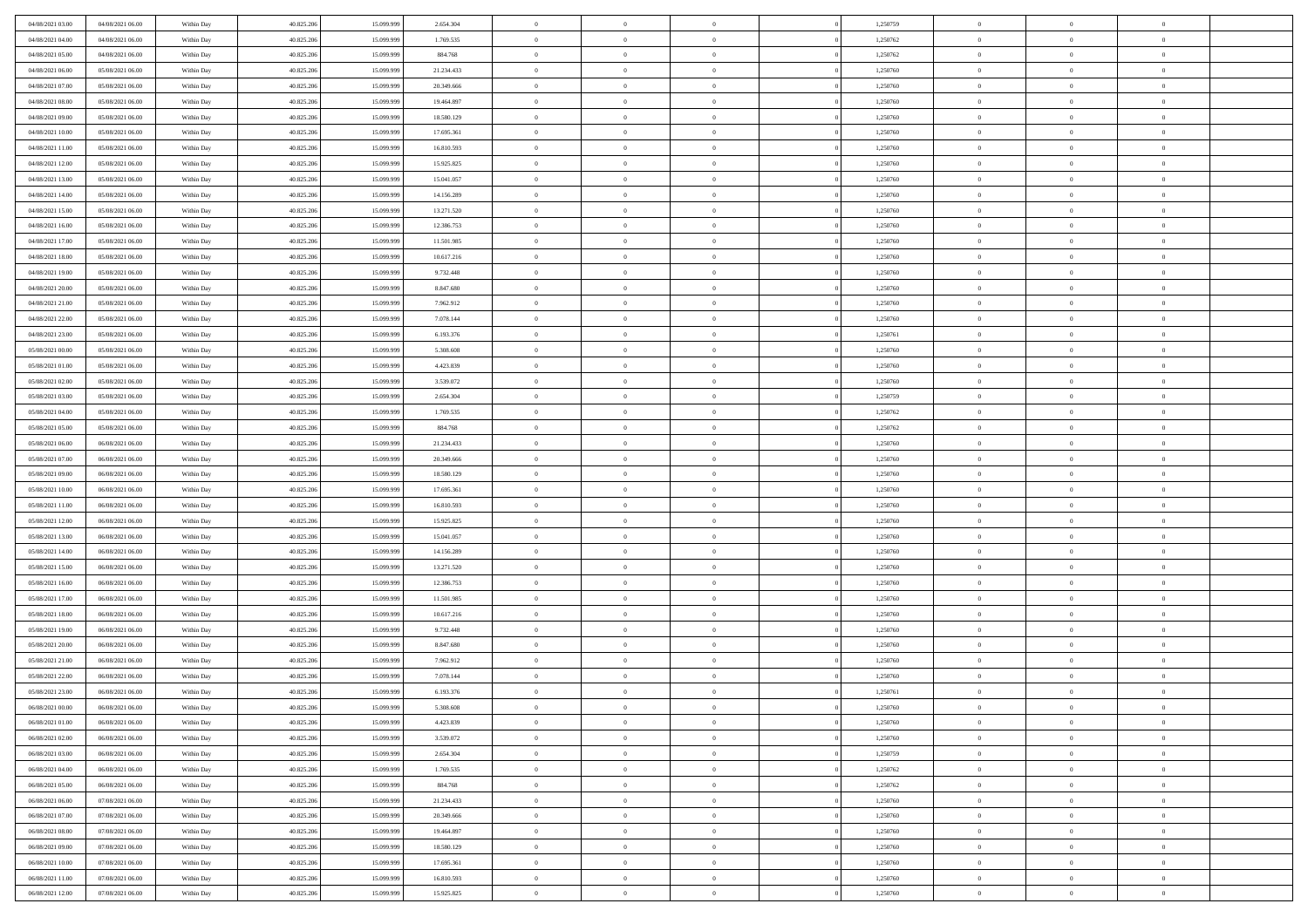| 06/08/2021 13:00                     | 07/08/2021 06:00                     | Within Day               | 40.825.206               | 15.099.999               | 15.041.057             | $\,$ 0 $\,$          | $\overline{0}$                   | $\overline{0}$                 |          | 1,250760             | $\bf{0}$                     | $\overline{0}$                   | $\,0\,$                          |  |
|--------------------------------------|--------------------------------------|--------------------------|--------------------------|--------------------------|------------------------|----------------------|----------------------------------|--------------------------------|----------|----------------------|------------------------------|----------------------------------|----------------------------------|--|
| 06/08/2021 14:00                     | 07/08/2021 06:00                     | Within Day               | 40.825.206               | 15,099.99                | 14.156.289             | $\overline{0}$       | $\overline{0}$                   | $\mathbf{0}$                   |          | 1,250760             | $\theta$                     | $\overline{0}$                   | $\theta$                         |  |
| 06/08/2021 15:00                     | 07/08/2021 06:00                     | Within Dav               | 40.825.206               | 15.099.999               | 13.271.520             | $\theta$             | $\overline{0}$                   | $\overline{0}$                 |          | 1,250760             | $\mathbf{0}$                 | $\overline{0}$                   | $\overline{0}$                   |  |
| 06/08/2021 16:00                     | 07/08/2021 06:00                     | Within Day               | 40.825.206               | 15.099.999               | 12.386.753             | $\,$ 0 $\,$          | $\overline{0}$                   | $\overline{0}$                 |          | 1,250760             | $\bf{0}$                     | $\overline{0}$                   | $\bf{0}$                         |  |
| 06/08/2021 17:00                     | 07/08/2021 06:00                     | Within Day               | 40.825.206               | 15.099.999               | 11.501.985             | $\bf{0}$             | $\overline{0}$                   | $\mathbf{0}$                   |          | 1,250760             | $\bf{0}$                     | $\theta$                         | $\,0\,$                          |  |
| 06/08/2021 18:00                     | 07/08/2021 06:00                     | Within Dav               | 40.825.206               | 15.099.999               | 10.617.216             | $\theta$             | $\overline{0}$                   | $\mathbf{0}$                   |          | 1,250760             | $\mathbf{0}$                 | $\overline{0}$                   | $\overline{0}$                   |  |
| 06/08/2021 19:00                     | 07/08/2021 06:00                     | Within Day               | 40.825.206               | 15.099.999               | 9.732.448              | $\,$ 0 $\,$          | $\overline{0}$                   | $\overline{0}$                 |          | 1,250760             | $\bf{0}$                     | $\overline{0}$                   | $\,0\,$                          |  |
| 06/08/2021 20:00                     | 07/08/2021 06:00                     | Within Day               | 40.825.206               | 15.099.999               | 8.847.680              | $\overline{0}$       | $\overline{0}$                   | $\mathbf{0}$                   |          | 1,250760             | $\,$ 0 $\,$                  | $\overline{0}$                   | $\theta$                         |  |
| 06/08/2021 21:00                     | 07/08/2021 06:00                     | Within Day               | 40.825.206               | 15.099.999               | 7.962.912              | $\theta$             | $\overline{0}$                   | $\mathbf{0}$                   |          | 1,250760             | $\mathbf{0}$                 | $\bf{0}$                         | $\overline{0}$                   |  |
| 06/08/2021 22:00                     | 07/08/2021 06:00                     | Within Day               | 40.825.206               | 15.099.999               | 7.078.144              | $\,$ 0 $\,$          | $\overline{0}$                   | $\Omega$                       |          | 1,250760             | $\bf{0}$                     | $\overline{0}$                   | $\,0\,$                          |  |
| 06/08/2021 23:00                     | 07/08/2021 06:00                     | Within Day               | 40.825.206               | 15.099.999               | 6.193.376              | $\bf{0}$             | $\overline{0}$                   | $\mathbf{0}$                   |          | 1,250761             | $\bf{0}$                     | $\mathbf{0}$                     | $\theta$                         |  |
| 07/08/2021 00:00                     | 07/08/2021 06:00                     | Within Dav               | 40.825.206               | 15.099.999               | 5.308.608              | $\theta$             | $\overline{0}$                   | $\overline{0}$                 |          | 1,250760             | $\mathbf{0}$                 | $\overline{0}$                   | $\overline{0}$                   |  |
| 07/08/2021 01:00                     | 07/08/2021 06:00                     | Within Day               | 40.825.206               | 15.099.999               | 4.423.839              | $\,$ 0 $\,$          | $\overline{0}$                   | $\overline{0}$                 |          | 1,250760             | $\bf{0}$                     | $\overline{0}$                   | $\bf{0}$                         |  |
| 07/08/2021 02:00                     | 07/08/2021 06:00                     | Within Day               | 40.825.206               | 15.099.999               | 3.539.072              | $\bf{0}$             | $\overline{0}$                   | $\mathbf{0}$                   |          | 1,250760             | $\bf{0}$                     | $\theta$                         | $\,0\,$                          |  |
| 07/08/2021 03:00                     | 07/08/2021 06:00                     | Within Dav               | 40.825.206               | 15.099.999               | 2.654.304              | $\theta$             | $\overline{0}$                   | $\mathbf{0}$                   |          | 1,250759             | $\mathbf{0}$                 | $\overline{0}$                   | $\overline{0}$                   |  |
| 07/08/2021 04:00                     | 07/08/2021 06:00                     | Within Day               | 40.825.206               | 15.099.999               | 1.769.535              | $\,$ 0 $\,$          | $\overline{0}$                   | $\Omega$                       |          | 1,250762             | $\bf{0}$                     | $\overline{0}$                   | $\bf{0}$                         |  |
| 07/08/2021 05:00                     | 07/08/2021 06:00                     |                          | 40.825.206               | 15.099.999               | 884.768                | $\,$ 0               | $\overline{0}$                   | $\mathbf{0}$                   |          | 1,250762             | $\bf{0}$                     | $\overline{0}$                   | $\theta$                         |  |
| 07/08/2021 06:00                     | 08/08/2021 06:00                     | Within Day<br>Within Day | 40.825.206               | 15.099.999               | 21.234.433             | $\theta$             | $\overline{0}$                   | $\mathbf{0}$                   |          | 1,250760             | $\mathbf{0}$                 | $\overline{0}$                   | $\overline{0}$                   |  |
| 07/08/2021 07:00                     | 08/08/2021 06:00                     | Within Day               | 40.825.206               | 15.099.999               | 20.349.666             | $\,$ 0 $\,$          | $\overline{0}$                   | $\Omega$                       |          | 1,250760             | $\bf{0}$                     | $\overline{0}$                   | $\,0\,$                          |  |
| 07/08/2021 08:00                     | 08/08/2021 06:00                     |                          | 40.825.206               | 15.099.999               | 19.464.897             | $\bf{0}$             | $\overline{0}$                   | $\mathbf{0}$                   |          | 1,250760             | $\bf{0}$                     | $\mathbf{0}$                     | $\theta$                         |  |
| 07/08/2021 09:00                     | 08/08/2021 06:00                     | Within Day<br>Within Dav | 40.825.206               | 15.099.999               | 18.580.129             | $\theta$             | $\overline{0}$                   | $\mathbf{0}$                   |          | 1,250760             | $\mathbf{0}$                 | $\overline{0}$                   | $\overline{0}$                   |  |
|                                      |                                      |                          |                          |                          |                        | $\,$ 0 $\,$          |                                  | $\overline{0}$                 |          |                      | $\bf{0}$                     | $\overline{0}$                   | $\bf{0}$                         |  |
| 07/08/2021 10:00                     | 08/08/2021 06:00                     | Within Day               | 40.825.206               | 15.099.999               | 17.695.361             |                      | $\overline{0}$                   |                                |          | 1,250760             |                              | $\theta$                         |                                  |  |
| 07/08/2021 11:00                     | 08/08/2021 06:00<br>08/08/2021 06:00 | Within Day               | 40.825.206               | 15.099.999               | 16.810.593             | $\bf{0}$<br>$\theta$ | $\overline{0}$                   | $\mathbf{0}$                   |          | 1,250760             | $\bf{0}$<br>$\mathbf{0}$     |                                  | $\,0\,$<br>$\overline{0}$        |  |
| 07/08/2021 12:00                     |                                      | Within Dav               | 40.825.206               | 15.099.999               | 15.925.825             |                      | $\overline{0}$                   | $\mathbf{0}$<br>$\overline{0}$ |          | 1,250760             |                              | $\overline{0}$<br>$\overline{0}$ |                                  |  |
| 07/08/2021 13:00                     | 08/08/2021 06:00                     | Within Day               | 40.825.206               | 15.099.999               | 15.041.057             | $\,$ 0 $\,$          | $\overline{0}$                   |                                |          | 1,250760             | $\bf{0}$                     | $\overline{0}$                   | $\,0\,$                          |  |
| 07/08/2021 14:00                     | 08/08/2021 06:00                     | Within Day               | 40.825.206               | 15.099.999               | 14.156.289             | $\,$ 0               | $\overline{0}$                   | $\mathbf{0}$                   |          | 1,250760             | $\bf{0}$                     |                                  | $\theta$                         |  |
| 07/08/2021 15:00                     | 08/08/2021 06:00                     | Within Day               | 40.825.206               | 15.099.999               | 13.271.520             | $\theta$             | $\overline{0}$                   | $\mathbf{0}$                   |          | 1,250760             | $\mathbf{0}$                 | $\bf{0}$                         | $\overline{0}$                   |  |
| 07/08/2021 16:00                     | 08/08/2021 06:00                     | Within Day               | 40.825.206               | 15.099.999               | 12.386.753             | $\,$ 0 $\,$          | $\overline{0}$                   | $\Omega$                       |          | 1,250760             | $\bf{0}$                     | $\overline{0}$                   | $\,0\,$                          |  |
| 07/08/2021 17:00                     | 08/08/2021 06:00                     | Within Day               | 40.825.206               | 15,099,999               | 11.501.985             | $\bf{0}$             | $\overline{0}$                   | $\mathbf{0}$                   |          | 1,250760             | $\bf{0}$                     | $\mathbf{0}$                     | $\overline{0}$                   |  |
| 07/08/2021 18:00                     | 08/08/2021 06:00                     | Within Dav               | 40.825.206               | 15.099.999               | 10.617.216             | $\theta$             | $\overline{0}$                   | $\overline{0}$                 |          | 1,250760             | $\mathbf{0}$                 | $\overline{0}$                   | $\overline{0}$                   |  |
| 07/08/2021 19:00                     | 08/08/2021 06:00                     | Within Day               | 40.825.206               | 15.099.999               | 9.732.448              | $\,$ 0 $\,$          | $\overline{0}$                   | $\overline{0}$                 |          | 1,250760             | $\,$ 0                       | $\overline{0}$                   | $\,$ 0 $\,$                      |  |
| 07/08/2021 20:00                     | 08/08/2021 06:00                     | Within Day               | 40.825.206               | 15.099.999               | 8.847.680              | $\bf{0}$<br>$\theta$ | $\overline{0}$                   | $\mathbf{0}$                   |          | 1,250760             | $\bf{0}$<br>$\mathbf{0}$     | $\mathbf{0}$                     | $\overline{0}$<br>$\overline{0}$ |  |
| 07/08/2021 21:00                     | 08/08/2021 06:00                     | Within Dav               | 40.825.206               | 15.099.999               | 7.962.912              |                      | $\overline{0}$<br>$\overline{0}$ | $\mathbf{0}$                   |          | 1,250760             |                              | $\overline{0}$                   | $\theta$                         |  |
| 07/08/2021 22:00                     | 08/08/2021 06:00                     | Within Day               | 40.825.206               | 15.099.999<br>15.099.999 | 7.078.144              | $\theta$             |                                  | $\overline{0}$                 |          | 1,250760             | $\,$ 0                       | $\overline{0}$<br>$\overline{0}$ | $\overline{0}$                   |  |
| 07/08/2021 23:00<br>08/08/2021 00:00 | 08/08/2021 06:00<br>08/08/2021 06:00 | Within Day<br>Within Day | 40.825.206<br>40.825.206 | 15.099.999               | 6.193.376<br>5.308.608 | $\bf{0}$<br>$\theta$ | $\overline{0}$<br>$\overline{0}$ | $\mathbf{0}$                   |          | 1,250761<br>1,250760 | $\mathbf{0}$<br>$\mathbf{0}$ | $\overline{0}$                   | $\overline{0}$                   |  |
|                                      |                                      |                          |                          |                          |                        | $\theta$             | $\overline{0}$                   | $\mathbf{0}$<br>$\overline{0}$ |          |                      | $\,$ 0                       | $\overline{0}$                   | $\theta$                         |  |
| 08/08/2021 01:00<br>08/08/2021 02:00 | 08/08/2021 06:00<br>08/08/2021 06:00 | Within Day               | 40.825.206<br>40.825.206 | 15.099.999<br>15.099.999 | 4.423.839              | $\bf{0}$             | $\overline{0}$                   | $\mathbf{0}$                   |          | 1,250760<br>1,250760 | $\bf{0}$                     | $\mathbf{0}$                     | $\overline{0}$                   |  |
| 08/08/2021 03:00                     | 08/08/2021 06:00                     | Within Day<br>Within Dav | 40.825.206               | 15.099.999               | 3.539.072<br>2.654.304 | $\theta$             | $\overline{0}$                   | $\overline{0}$                 |          | 1,250759             | $\mathbf{0}$                 | $\overline{0}$                   | $\overline{0}$                   |  |
|                                      |                                      |                          |                          |                          |                        | $\,$ 0 $\,$          |                                  | $\overline{0}$                 |          |                      | $\,$ 0                       | $\overline{0}$                   | $\,$ 0 $\,$                      |  |
| 08/08/2021 04:00<br>08/08/2021 05:00 | 08/08/2021 06:00<br>08/08/2021 06:00 | Within Day               | 40.825.206<br>40.825.206 | 15.099.999<br>15.099.999 | 1.769.535<br>884.768   | $\,$ 0               | $\overline{0}$<br>$\,$ 0 $\,$    | $\mathbf{0}$                   |          | 1,250762<br>1,250762 | $\,$ 0 $\,$                  | $\overline{0}$                   | $\overline{0}$                   |  |
| 08/08/2021 06:00                     | 09/08/2021 06:00                     | Within Day<br>Within Dav | 40.825.206               | 15.099.999               | 21.234.433             | $\theta$             | $\overline{0}$                   | $\mathbf{0}$                   |          | 1,250760             | $\mathbf{0}$                 | $\overline{0}$                   | $\theta$                         |  |
| 08/08/2021 07:00                     | 09/08/2021 06:00                     | Within Day               | 40.825.206               | 15.099.999               | 20.349.666             | $\overline{0}$       | $\overline{0}$                   | $\overline{0}$                 |          | 1,250760             | $\,$ 0                       | $\overline{0}$                   | $\theta$                         |  |
| 08/08/2021 08:00                     | 09/08/2021 06:00                     | Within Day               | 40.825.206               | 15.099.999               | 19.464.897             | $\bf{0}$             | $\overline{0}$                   | $\mathbf{0}$                   |          | 1,250760             | $\bf{0}$                     | $\overline{0}$                   | $\overline{0}$                   |  |
| 08/08/2021 09:00                     | 09/08/2021 06:00                     | Within Day               | 40.825.206               | 15.099.999               | 18.580.129             | $\overline{0}$       | $\theta$                         |                                |          | 1,250760             | $\overline{0}$               | $\Omega$                         | $\theta$                         |  |
| 08/08/2021 11:00                     | 09/08/2021 06:00                     | Within Day               | 40.825.206               | 15.099.999               | 16.810.593             | $\,$ 0 $\,$          | $\overline{0}$                   | $\overline{0}$                 |          | 1,250760             | $\,$ 0 $\,$                  | $\bf{0}$                         | $\theta$                         |  |
| 08/08/2021 12:00                     | 09/08/2021 06:00                     | Within Day               | 40.825.206               | 15.099.999               | 15.925.825             | $\overline{0}$       | $\,$ 0 $\,$                      | $\overline{0}$                 |          | 1,250760             | $\,$ 0 $\,$                  | $\overline{0}$                   | $\overline{0}$                   |  |
| 08/08/2021 13:00                     | 09/08/2021 06:00                     | Within Day               | 40.825.206               | 15.099.999               | 15.041.057             | $\,$ 0 $\,$          | $\overline{0}$                   | $\overline{0}$                 |          | 1,250760             | $\,$ 0 $\,$                  | $\bf{0}$                         | $\overline{0}$                   |  |
| 08/08/2021 14:00                     | 09/08/2021 06:00                     | Within Day               | 40.825.206               | 15.099.999               | 14.156.289             | $\,$ 0 $\,$          | $\overline{0}$                   | $\overline{0}$                 | $\theta$ | 1,250760             | $\,$ 0 $\,$                  | $\bf{0}$                         | $\,$ 0 $\,$                      |  |
| 08/08/2021 15:00                     | 09/08/2021 06:00                     | Within Day               | 40.825.206               | 15.099.999               | 13.271.520             | $\,$ 0 $\,$          | $\,$ 0 $\,$                      | $\overline{0}$                 |          | 1,250760             | $\,$ 0 $\,$                  | $\overline{0}$                   | $\overline{0}$                   |  |
| 08/08/2021 16:00                     | 09/08/2021 06:00                     | Within Day               | 40.825.206               | 15.099.999               | 12.386.753             | $\mathbf{0}$         | $\overline{0}$                   | $\overline{0}$                 |          | 1,250760             | $\mathbf{0}$                 | $\bf{0}$                         | $\overline{0}$                   |  |
| 08/08/2021 17:00                     | 09/08/2021 06:00                     | Within Day               | 40.825.206               | 15.099.999               | 11.501.985             | $\,$ 0 $\,$          | $\overline{0}$                   | $\overline{0}$                 |          | 1,250760             | $\,$ 0 $\,$                  | $\bf{0}$                         | $\,$ 0 $\,$                      |  |
| 08/08/2021 18:00                     | 09/08/2021 06:00                     | Within Day               | 40.825.206               | 15.099.999               | 10.617.216             | $\overline{0}$       | $\overline{0}$                   | $\overline{0}$                 |          | 1,250760             | $\,$ 0 $\,$                  | $\overline{0}$                   | $\overline{0}$                   |  |
| 08/08/2021 19:00                     | 09/08/2021 06:00                     | Within Day               | 40.825.206               | 15.099.999               | 9.732.448              | $\,$ 0 $\,$          | $\overline{0}$                   | $\overline{0}$                 |          | 1,250760             | $\,$ 0 $\,$                  | $\bf{0}$                         | $\overline{0}$                   |  |
| 08/08/2021 20:00                     | 09/08/2021 06:00                     | Within Day               | 40.825.206               | 15.099.999               | 8.847.680              | $\,$ 0 $\,$          | $\overline{0}$                   | $\overline{0}$                 |          | 1,250760             | $\,$ 0 $\,$                  | $\mathbf{0}$                     | $\,$ 0 $\,$                      |  |
| 08/08/2021 21:00                     | 09/08/2021 06:00                     | Within Day               | 40.825.206               | 15.099.999               | 7.962.912              | $\,$ 0 $\,$          | $\,$ 0 $\,$                      | $\overline{0}$                 |          | 1,250760             | $\,$ 0 $\,$                  | $\overline{0}$                   | $\overline{0}$                   |  |
| 08/08/2021 22:00                     | 09/08/2021 06:00                     |                          | 40.825.206               | 15.099.999               | 7.078.144              | $\theta$             | $\overline{0}$                   | $\overline{0}$                 |          | 1,250760             | $\mathbf{0}$                 | $\mathbf{0}$                     | $\overline{0}$                   |  |
|                                      |                                      | Within Day               |                          |                          |                        |                      |                                  |                                |          |                      |                              |                                  |                                  |  |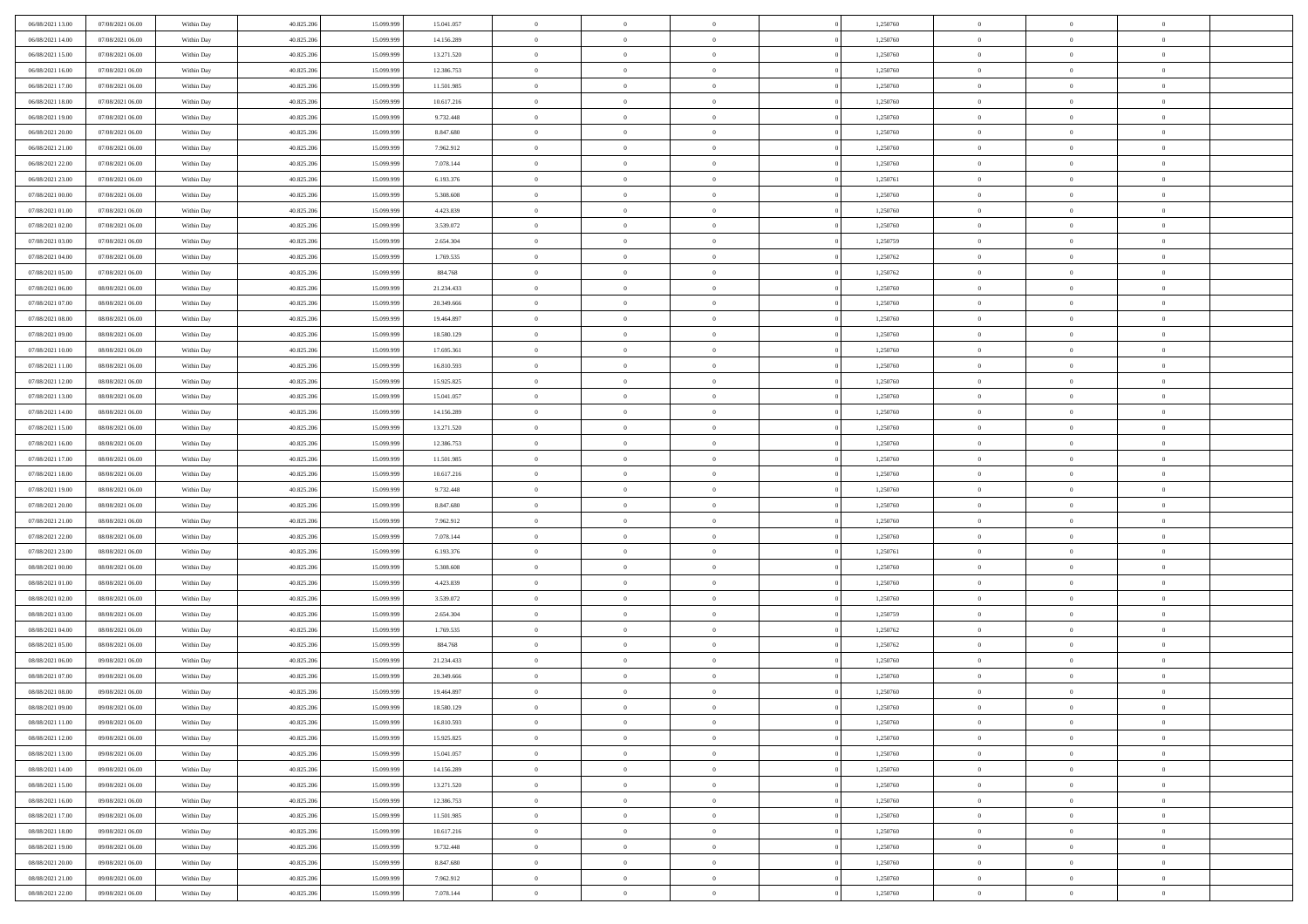| 08/08/2021 23:00                     | 09/08/2021 06:00 | Within Day | 40.825.206 | 15.099.999 | 6.193.376  | $\,$ 0 $\,$          | $\overline{0}$ | $\overline{0}$ |          | 1,250761 | $\bf{0}$                 | $\overline{0}$ | $\,0\,$        |  |
|--------------------------------------|------------------|------------|------------|------------|------------|----------------------|----------------|----------------|----------|----------|--------------------------|----------------|----------------|--|
| 09/08/2021 00:00                     | 09/08/2021 06:00 | Within Day | 40.825.206 | 15,099.99  | 5.308.608  | $\theta$             | $\overline{0}$ | $\mathbf{0}$   |          | 1,250760 | $\theta$                 | $\overline{0}$ | $\theta$       |  |
| 09/08/2021 01:00                     | 09/08/2021 06:00 | Within Dav | 40.825.206 | 15.099.999 | 4.423.839  | $\theta$             | $\overline{0}$ | $\overline{0}$ |          | 1,250760 | $\mathbf{0}$             | $\overline{0}$ | $\overline{0}$ |  |
| 09/08/2021 02:00                     | 09/08/2021 06:00 | Within Day | 40.825.206 | 15.099.999 | 3.539.072  | $\,$ 0 $\,$          | $\overline{0}$ | $\overline{0}$ |          | 1,250760 | $\bf{0}$                 | $\overline{0}$ | $\bf{0}$       |  |
| 09/08/2021 03:00                     | 09/08/2021 06:00 | Within Day | 40.825.206 | 15.099.999 | 2.654.304  | $\bf{0}$             | $\overline{0}$ | $\mathbf{0}$   |          | 1,250759 | $\bf{0}$                 | $\theta$       | $\,0\,$        |  |
| 09/08/2021 04:00                     | 09/08/2021 06:00 | Within Dav | 40.825.206 | 15.099.999 | 1.769.535  | $\theta$             | $\overline{0}$ | $\mathbf{0}$   |          | 1,250762 | $\mathbf{0}$             | $\overline{0}$ | $\overline{0}$ |  |
| 09/08/2021 05:00                     | 09/08/2021 06:00 | Within Day | 40.825.206 | 15.099.999 | 884.768    | $\,$ 0 $\,$          | $\overline{0}$ | $\overline{0}$ |          | 1,250762 | $\bf{0}$                 | $\overline{0}$ | $\,0\,$        |  |
| 09/08/2021 06:00                     | 10/08/2021 06:00 | Within Day | 40.825.206 | 15.099.999 | 21.234.433 | $\theta$             | $\overline{0}$ | $\mathbf{0}$   |          | 1,250760 | $\,$ 0 $\,$              | $\overline{0}$ | $\theta$       |  |
| 09/08/2021 07:00                     | 10/08/2021 06:00 | Within Day | 40.825.206 | 15.099.999 | 20.349.666 | $\theta$             | $\overline{0}$ | $\mathbf{0}$   |          | 1,250760 | $\mathbf{0}$             | $\bf{0}$       | $\overline{0}$ |  |
| 09/08/2021 08:00                     | 10/08/2021 06:00 |            | 40.825.206 | 15.099.999 | 19.464.897 | $\,$ 0 $\,$          | $\overline{0}$ | $\Omega$       |          | 1,250760 | $\bf{0}$                 | $\overline{0}$ | $\,0\,$        |  |
|                                      |                  | Within Day |            | 15.099.999 |            |                      |                |                |          |          |                          | $\mathbf{0}$   | $\theta$       |  |
| 09/08/2021 09:00<br>09/08/2021 10:00 | 10/08/2021 06:00 | Within Day | 40.825.206 |            | 18.580.129 | $\bf{0}$<br>$\theta$ | $\overline{0}$ | $\mathbf{0}$   |          | 1,250760 | $\bf{0}$<br>$\mathbf{0}$ |                | $\overline{0}$ |  |
|                                      | 10/08/2021 06:00 | Within Dav | 40.825.206 | 15.099.999 | 17.695.361 |                      | $\overline{0}$ | $\overline{0}$ |          | 1,250760 |                          | $\overline{0}$ |                |  |
| 09/08/2021 11:00                     | 10/08/2021 06:00 | Within Day | 40.825.206 | 15.099.999 | 16.810.593 | $\,$ 0 $\,$          | $\overline{0}$ | $\overline{0}$ |          | 1,250760 | $\bf{0}$                 | $\overline{0}$ | $\bf{0}$       |  |
| 09/08/2021 12:00                     | 10/08/2021 06:00 | Within Day | 40.825.206 | 15.099.999 | 15.925.825 | $\bf{0}$             | $\overline{0}$ | $\mathbf{0}$   |          | 1,250760 | $\bf{0}$                 | $\theta$       | $\,0\,$        |  |
| 09/08/2021 13:00                     | 10/08/2021 06:00 | Within Day | 40.825.206 | 15.099.999 | 15.041.057 | $\theta$             | $\overline{0}$ | $\mathbf{0}$   |          | 1,250760 | $\mathbf{0}$             | $\overline{0}$ | $\overline{0}$ |  |
| 09/08/2021 14:00                     | 10/08/2021 06:00 | Within Day | 40.825.206 | 15.099.999 | 14.156.289 | $\,$ 0 $\,$          | $\overline{0}$ | $\Omega$       |          | 1,250760 | $\bf{0}$                 | $\overline{0}$ | $\bf{0}$       |  |
| 09/08/2021 15:00                     | 10/08/2021 06:00 | Within Day | 40.825.206 | 15.099.999 | 13.271.520 | $\,$ 0               | $\overline{0}$ | $\mathbf{0}$   |          | 1,250760 | $\bf{0}$                 | $\overline{0}$ | $\theta$       |  |
| 09/08/2021 16:00                     | 10/08/2021 06:00 | Within Day | 40.825.206 | 15.099.999 | 12.386.753 | $\theta$             | $\overline{0}$ | $\mathbf{0}$   |          | 1,250760 | $\mathbf{0}$             | $\overline{0}$ | $\overline{0}$ |  |
| 09/08/2021 17:00                     | 10/08/2021 06:00 | Within Day | 40.825.206 | 15.099.999 | 11.501.985 | $\,$ 0 $\,$          | $\overline{0}$ | $\Omega$       |          | 1,250760 | $\bf{0}$                 | $\overline{0}$ | $\,0\,$        |  |
| 09/08/2021 18:00                     | 10/08/2021 06:00 | Within Day | 40.825.206 | 15.099.999 | 10.617.216 | $\bf{0}$             | $\overline{0}$ | $\mathbf{0}$   |          | 1,250760 | $\bf{0}$                 | $\mathbf{0}$   | $\theta$       |  |
| 09/08/2021 19:00                     | 10/08/2021 06:00 | Within Day | 40.825.206 | 15.099.999 | 9.732.448  | $\theta$             | $\overline{0}$ | $\mathbf{0}$   |          | 1,250760 | $\mathbf{0}$             | $\overline{0}$ | $\overline{0}$ |  |
| 09/08/2021 20:00                     | 10/08/2021 06:00 | Within Day | 40.825.206 | 15.099.999 | 8.847.680  | $\,$ 0 $\,$          | $\overline{0}$ | $\overline{0}$ |          | 1,250760 | $\bf{0}$                 | $\overline{0}$ | $\bf{0}$       |  |
| 09/08/2021 21:00                     | 10/08/2021 06:00 | Within Day | 40.825.206 | 15.099.999 | 7.962.912  | $\,$ 0               | $\overline{0}$ | $\mathbf{0}$   |          | 1,250760 | $\bf{0}$                 | $\bf{0}$       | $\,0\,$        |  |
| 09/08/2021 22:00                     | 10/08/2021 06:00 | Within Day | 40.825.206 | 15.099.999 | 7.078.144  | $\theta$             | $\overline{0}$ | $\mathbf{0}$   |          | 1,250760 | $\mathbf{0}$             | $\overline{0}$ | $\overline{0}$ |  |
| 09/08/2021 23:00                     | 10/08/2021 06:00 | Within Day | 40.825.206 | 15.099.999 | 6.193.376  | $\,$ 0 $\,$          | $\overline{0}$ | $\overline{0}$ |          | 1,250761 | $\bf{0}$                 | $\overline{0}$ | $\,0\,$        |  |
| 10/08/2021 00:00                     | 10/08/2021 06:00 | Within Day | 40.825.206 | 15.099.999 | 5.308.608  | $\,$ 0               | $\overline{0}$ | $\mathbf{0}$   |          | 1,250760 | $\bf{0}$                 | $\overline{0}$ | $\theta$       |  |
| 10/08/2021 01:00                     | 10/08/2021 06:00 | Within Day | 40.825.206 | 15.099.999 | 4.423.839  | $\theta$             | $\overline{0}$ | $\overline{0}$ |          | 1,250760 | $\mathbf{0}$             | $\bf{0}$       | $\overline{0}$ |  |
| 10/08/2021 02:00                     | 10/08/2021 06:00 | Within Day | 40.825.206 | 15.099.999 | 3.539.072  | $\,$ 0 $\,$          | $\overline{0}$ | $\Omega$       |          | 1,250760 | $\bf{0}$                 | $\overline{0}$ | $\,0\,$        |  |
| 10/08/2021 03:00                     | 10/08/2021 06:00 | Within Day | 40.825.206 | 15.099.999 | 2.654.304  | $\bf{0}$             | $\overline{0}$ | $\mathbf{0}$   |          | 1,250759 | $\bf{0}$                 | $\mathbf{0}$   | $\overline{0}$ |  |
| 10/08/2021 04:00                     | 10/08/2021 06:00 | Within Day | 40.825.206 | 15.099.999 | 1.769.535  | $\theta$             | $\overline{0}$ | $\overline{0}$ |          | 1,250762 | $\mathbf{0}$             | $\overline{0}$ | $\overline{0}$ |  |
| 10/08/2021 05:00                     | 10/08/2021 06:00 | Within Day | 40.825.206 | 15.099.999 | 884.768    | $\,$ 0 $\,$          | $\overline{0}$ | $\overline{0}$ |          | 1,250762 | $\,$ 0                   | $\overline{0}$ | $\,$ 0 $\,$    |  |
| 10/08/2021 06:00                     | 11/08/2021 06:00 | Within Day | 40.825.206 | 15.099.999 | 21.234.433 | $\,$ 0               | $\overline{0}$ | $\mathbf{0}$   |          | 1,250760 | $\bf{0}$                 | $\mathbf{0}$   | $\overline{0}$ |  |
| 10/08/2021 07:00                     | 11/08/2021 06:00 | Within Day | 40.825.206 | 15.099.999 | 20.349.666 | $\theta$             | $\overline{0}$ | $\mathbf{0}$   |          | 1,250760 | $\mathbf{0}$             | $\overline{0}$ | $\overline{0}$ |  |
| 10/08/2021 08:00                     | 11/08/2021 06:00 | Within Day | 40.825.206 | 15.099.999 | 19.464.897 | $\theta$             | $\overline{0}$ | $\overline{0}$ |          | 1,250760 | $\,$ 0                   | $\overline{0}$ | $\theta$       |  |
| 10/08/2021 09:00                     | 11/08/2021 06:00 | Within Day | 40.825.206 | 15.099.999 | 18.580.129 | $\bf{0}$             | $\overline{0}$ | $\mathbf{0}$   |          | 1,250760 | $\mathbf{0}$             | $\overline{0}$ | $\overline{0}$ |  |
| 10/08/2021 10:00                     | 11/08/2021 06:00 | Within Day | 40.825.206 | 15.099.999 | 17.695.361 | $\theta$             | $\overline{0}$ | $\mathbf{0}$   |          | 1,250760 | $\mathbf{0}$             | $\overline{0}$ | $\overline{0}$ |  |
| 10/08/2021 11:00                     | 11/08/2021 06:00 | Within Day | 40.825.206 | 15.099.999 | 16.810.593 | $\theta$             | $\overline{0}$ | $\overline{0}$ |          | 1,250760 | $\,$ 0                   | $\overline{0}$ | $\theta$       |  |
| 10/08/2021 12:00                     | 11/08/2021 06:00 | Within Day | 40.825.206 | 15.099.999 | 15.925.825 | $\bf{0}$             | $\overline{0}$ | $\mathbf{0}$   |          | 1,250760 | $\bf{0}$                 | $\mathbf{0}$   | $\overline{0}$ |  |
| 10/08/2021 13:00                     | 11/08/2021 06:00 | Within Day | 40.825.206 | 15.099.999 | 15.041.057 | $\theta$             | $\overline{0}$ | $\overline{0}$ |          | 1,250760 | $\mathbf{0}$             | $\overline{0}$ | $\overline{0}$ |  |
| 10/08/2021 14:00                     | 11/08/2021 06:00 | Within Day | 40.825.206 | 15.099.999 | 14.156.289 | $\,$ 0 $\,$          | $\overline{0}$ | $\overline{0}$ |          | 1,250760 | $\,$ 0                   | $\overline{0}$ | $\,$ 0 $\,$    |  |
| 10/08/2021 15:00                     | 11/08/2021 06:00 | Within Day | 40.825.206 | 15.099.999 | 13.271.520 | $\,$ 0               | $\,$ 0 $\,$    | $\overline{0}$ |          | 1,250760 | $\,$ 0 $\,$              | $\overline{0}$ | $\overline{0}$ |  |
| 10/08/2021 16:00                     | 11/08/2021 06:00 | Within Day | 40.825.206 | 15.099.999 | 12.386.753 | $\theta$             | $\overline{0}$ | $\mathbf{0}$   |          | 1,250760 | $\mathbf{0}$             | $\overline{0}$ | $\theta$       |  |
| 10/08/2021 17:00                     | 11/08/2021 06:00 | Within Day | 40.825.206 | 15.099.999 | 11.501.985 | $\overline{0}$       | $\overline{0}$ | $\overline{0}$ |          | 1,250760 | $\,$ 0                   | $\overline{0}$ | $\theta$       |  |
| 10/08/2021 18:00                     | 11/08/2021 06:00 | Within Day | 40.825.206 | 15.099.999 | 10.617.216 | $\bf{0}$             | $\overline{0}$ | $\mathbf{0}$   |          | 1,250760 | $\bf{0}$                 | $\overline{0}$ | $\overline{0}$ |  |
| 10/08/2021 19:00                     | 11/08/2021 06:00 | Within Day | 40.825.206 | 15.099.999 | 9.732.448  | $\overline{0}$       | $\theta$       |                |          | 1,250760 | $\overline{0}$           | $\Omega$       | $\theta$       |  |
| 10/08/2021 20:00                     | 11/08/2021 06:00 | Within Day | 40.825.206 | 15.099.999 | 8.847.680  | $\,$ 0 $\,$          | $\overline{0}$ | $\overline{0}$ |          | 1,250760 | $\,$ 0 $\,$              | $\bf{0}$       | $\theta$       |  |
| 10/08/2021 21:00                     | 11/08/2021 06:00 | Within Day | 40.825.206 | 15.099.999 | 7.962.912  | $\overline{0}$       | $\,$ 0 $\,$    | $\overline{0}$ |          | 1,250760 | $\,$ 0 $\,$              | $\overline{0}$ | $\overline{0}$ |  |
| 10/08/2021 22:00                     | 11/08/2021 06:00 | Within Day | 40.825.206 | 15.099.999 | 7.078.144  | $\mathbf{0}$         | $\overline{0}$ | $\overline{0}$ |          | 1,250760 | $\,$ 0 $\,$              | $\bf{0}$       | $\overline{0}$ |  |
|                                      |                  |            |            |            |            |                      |                | $\overline{0}$ | $\theta$ |          |                          | $\bf{0}$       | $\,$ 0 $\,$    |  |
| 10/08/2021 23:00                     | 11/08/2021 06:00 | Within Day | 40.825.206 | 15.099.999 | 6.193.376  | $\,$ 0 $\,$          | $\overline{0}$ |                |          | 1,250761 | $\,$ 0 $\,$              |                |                |  |
| 11/08/2021 00:00                     | 11/08/2021 06:00 | Within Day | 40.825.206 | 15.099.999 | 5.308.608  | $\,$ 0 $\,$          | $\,$ 0 $\,$    | $\overline{0}$ |          | 1,250760 | $\,$ 0 $\,$              | $\overline{0}$ | $\overline{0}$ |  |
| 11/08/2021 01:00                     | 11/08/2021 06:00 | Within Day | 40.825.206 | 15.099.999 | 4.423.839  | $\overline{0}$       | $\overline{0}$ | $\overline{0}$ |          | 1,250760 | $\mathbf{0}$             | $\bf{0}$       | $\overline{0}$ |  |
| 11/08/2021 02:00                     | 11/08/2021 06:00 | Within Day | 40.825.206 | 15.099.999 | 3.539.072  | $\,$ 0 $\,$          | $\overline{0}$ | $\overline{0}$ |          | 1,250760 | $\,$ 0 $\,$              | $\bf{0}$       | $\,$ 0 $\,$    |  |
| 11/08/2021 03:00                     | 11/08/2021 06:00 | Within Day | 40.825.206 | 15.099.999 | 2.654.304  | $\overline{0}$       | $\,$ 0 $\,$    | $\overline{0}$ |          | 1,250759 | $\,$ 0 $\,$              | $\overline{0}$ | $\overline{0}$ |  |
| 11/08/2021 04:00                     | 11/08/2021 06:00 | Within Day | 40.825.206 | 15.099.999 | 1.769.535  | $\,$ 0 $\,$          | $\overline{0}$ | $\overline{0}$ |          | 1,250762 | $\,$ 0 $\,$              | $\bf{0}$       | $\overline{0}$ |  |
| 11/08/2021 05:00                     | 11/08/2021 06:00 | Within Day | 40.825.206 | 15.099.999 | 884.768    | $\,$ 0 $\,$          | $\overline{0}$ | $\overline{0}$ |          | 1,250762 | $\,$ 0 $\,$              | $\mathbf{0}$   | $\,$ 0 $\,$    |  |
| 11/08/2021 06:00                     | 12/08/2021 06:00 | Within Day | 40.825.206 | 15.099.999 | 21.234.433 | $\,$ 0 $\,$          | $\,$ 0 $\,$    | $\overline{0}$ |          | 1,250760 | $\,$ 0 $\,$              | $\overline{0}$ | $\overline{0}$ |  |
| 11/08/2021 07:00                     | 12/08/2021 06:00 | Within Day | 40.825.206 | 15.099.999 | 20.349.666 | $\theta$             | $\overline{0}$ | $\overline{0}$ |          | 1,250760 | $\mathbf{0}$             | $\mathbf{0}$   | $\overline{0}$ |  |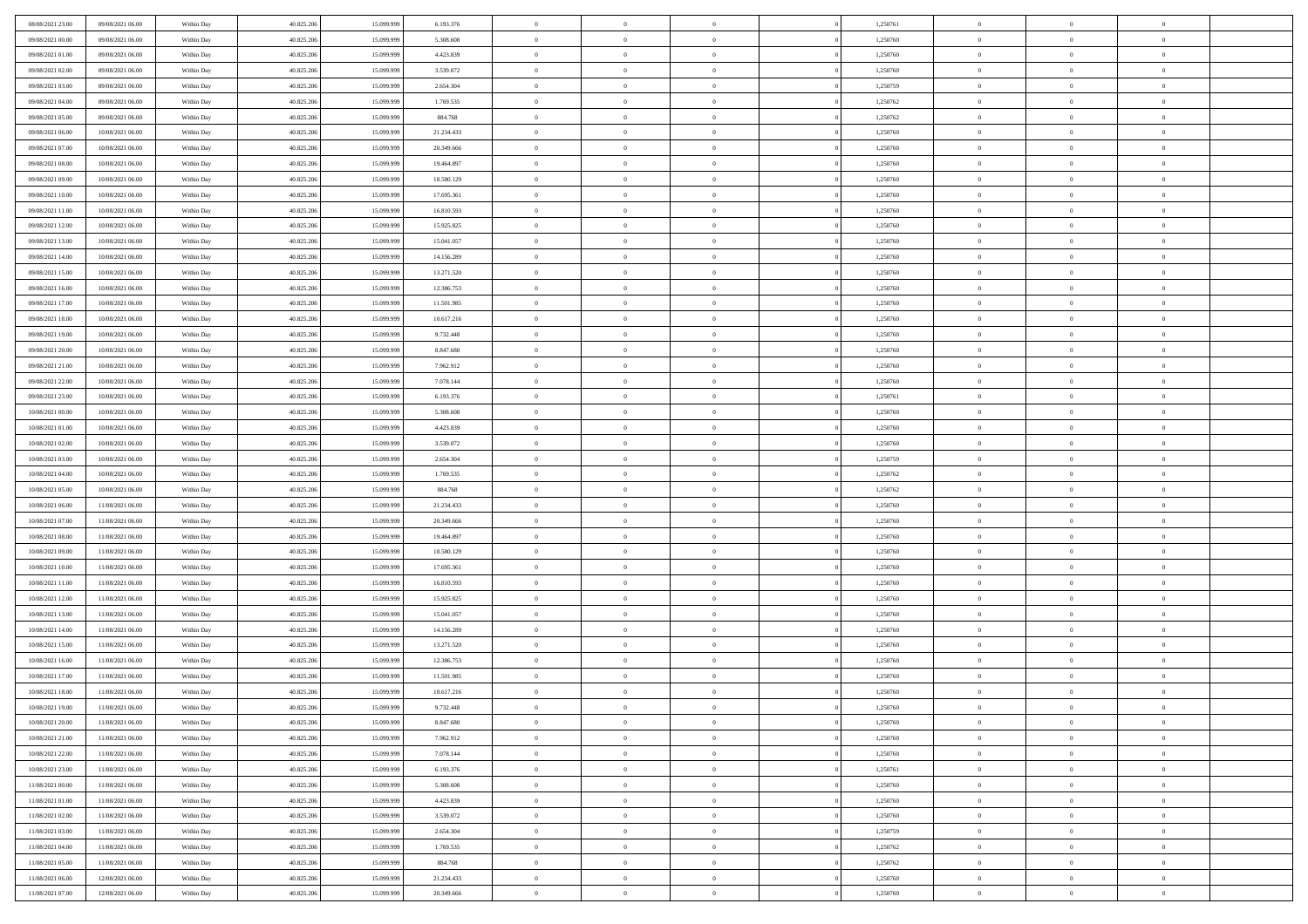| 11/08/2021 08:00 | 12/08/2021 06:00 | Within Day | 40.825.206 | 15.099.999 | 19.464.897 | $\,$ 0 $\,$    | $\overline{0}$ | $\overline{0}$ |          | 1,250760 | $\bf{0}$       | $\overline{0}$ | $\,0\,$        |  |
|------------------|------------------|------------|------------|------------|------------|----------------|----------------|----------------|----------|----------|----------------|----------------|----------------|--|
| 11/08/2021 09:00 | 12/08/2021 06:00 | Within Day | 40.825.206 | 15.099.99  | 18.580.129 | $\overline{0}$ | $\overline{0}$ | $\mathbf{0}$   |          | 1,250760 | $\theta$       | $\overline{0}$ | $\theta$       |  |
| 11/08/2021 10:00 | 12/08/2021 06:00 | Within Day | 40.825.206 | 15.099.999 | 17.695.361 | $\theta$       | $\overline{0}$ | $\overline{0}$ |          | 1,250760 | $\mathbf{0}$   | $\overline{0}$ | $\overline{0}$ |  |
| 11/08/2021 11:00 | 12/08/2021 06:00 | Within Day | 40.825.206 | 15.099.999 | 16.810.593 | $\,$ 0 $\,$    | $\overline{0}$ | $\overline{0}$ |          | 1,250760 | $\bf{0}$       | $\overline{0}$ | $\bf{0}$       |  |
| 11/08/2021 12:00 | 12/08/2021 06:00 | Within Day | 40.825.206 | 15.099.999 | 15.925.825 | $\bf{0}$       | $\overline{0}$ | $\mathbf{0}$   |          | 1,250760 | $\bf{0}$       | $\bf{0}$       | $\,0\,$        |  |
| 11/08/2021 13:00 | 12/08/2021 06:00 | Within Day | 40.825.206 | 15.099.999 | 15.041.057 | $\theta$       | $\overline{0}$ | $\mathbf{0}$   |          | 1,250760 | $\mathbf{0}$   | $\overline{0}$ | $\overline{0}$ |  |
| 11/08/2021 14:00 | 12/08/2021 06:00 | Within Day | 40.825.206 | 15.099.999 | 14.156.289 | $\,$ 0 $\,$    | $\overline{0}$ | $\overline{0}$ |          | 1,250760 | $\bf{0}$       | $\overline{0}$ | $\bf{0}$       |  |
| 11/08/2021 15:00 | 12/08/2021 06:00 | Within Day | 40.825.206 | 15.099.999 | 13.271.520 | $\,$ 0         | $\overline{0}$ | $\mathbf{0}$   |          | 1,250760 | $\,$ 0 $\,$    | $\overline{0}$ | $\theta$       |  |
| 11/08/2021 16:00 | 12/08/2021 06:00 | Within Day | 40.825.206 | 15.099.999 | 12.386.753 | $\theta$       | $\overline{0}$ | $\mathbf{0}$   |          | 1,250760 | $\mathbf{0}$   | $\overline{0}$ | $\overline{0}$ |  |
| 11/08/2021 17:00 | 12/08/2021 06:00 | Within Day | 40.825.206 | 15.099.999 | 11.501.985 | $\,$ 0 $\,$    | $\overline{0}$ | $\Omega$       |          | 1,250760 | $\bf{0}$       | $\overline{0}$ | $\bf{0}$       |  |
| 11/08/2021 18:00 | 12/08/2021 06:00 | Within Day | 40.825.206 | 15.099.999 | 10.617.216 | $\bf{0}$       | $\overline{0}$ | $\mathbf{0}$   |          | 1,250760 | $\bf{0}$       | $\mathbf{0}$   | $\theta$       |  |
| 11/08/2021 19:00 | 12/08/2021 06:00 | Within Day | 40.825.206 | 15.099.999 | 9.732.448  | $\theta$       | $\overline{0}$ | $\overline{0}$ |          | 1,250760 | $\mathbf{0}$   | $\overline{0}$ | $\overline{0}$ |  |
| 11/08/2021 20:00 | 12/08/2021 06:00 | Within Day | 40.825.206 | 15.099.999 | 8.847.680  | $\,$ 0 $\,$    | $\overline{0}$ | $\overline{0}$ |          | 1,250760 | $\bf{0}$       | $\overline{0}$ | $\bf{0}$       |  |
| 11/08/2021 21:00 | 12/08/2021 06:00 | Within Day | 40.825.206 | 15.099.999 | 7.962.912  | $\,$ 0         | $\overline{0}$ | $\mathbf{0}$   |          | 1,250760 | $\bf{0}$       | $\theta$       | $\,0\,$        |  |
| 11/08/2021 22:00 | 12/08/2021 06:00 | Within Day | 40.825.206 | 15.099.999 | 7.078.144  | $\theta$       | $\overline{0}$ | $\overline{0}$ |          | 1,250760 | $\mathbf{0}$   | $\overline{0}$ | $\overline{0}$ |  |
| 11/08/2021 23:00 | 12/08/2021 06:00 | Within Day | 40.825.206 | 15.099.999 | 6.193.376  | $\,$ 0 $\,$    | $\overline{0}$ | $\Omega$       |          | 1,250761 | $\bf{0}$       | $\overline{0}$ | $\bf{0}$       |  |
| 12/08/2021 00:00 | 12/08/2021 06:00 | Within Day | 40.825.206 | 15.099.999 | 5.308.608  | $\,$ 0 $\,$    | $\overline{0}$ | $\mathbf{0}$   |          | 1,250760 | $\bf{0}$       | $\overline{0}$ | $\theta$       |  |
| 12/08/2021 01:00 | 12/08/2021 06:00 | Within Day | 40.825.206 | 15.099.999 | 4.423.839  | $\theta$       | $\overline{0}$ | $\mathbf{0}$   |          | 1,250760 | $\mathbf{0}$   | $\overline{0}$ | $\overline{0}$ |  |
| 12/08/2021 02:00 | 12/08/2021 06:00 | Within Day | 40.825.206 | 15.099.999 | 3.539.072  | $\,$ 0 $\,$    | $\overline{0}$ | $\Omega$       |          | 1,250760 | $\bf{0}$       | $\overline{0}$ | $\,0\,$        |  |
| 12/08/2021 03:00 | 12/08/2021 06:00 | Within Day | 40.825.206 | 15.099.999 | 2.654.304  | $\bf{0}$       | $\overline{0}$ | $\mathbf{0}$   |          | 1,250759 | $\bf{0}$       | $\mathbf{0}$   | $\theta$       |  |
| 12/08/2021 04:00 | 12/08/2021 06:00 | Within Day | 40.825.206 | 15.099.999 | 1.769.535  | $\theta$       | $\overline{0}$ | $\overline{0}$ |          | 1,250762 | $\mathbf{0}$   | $\overline{0}$ | $\overline{0}$ |  |
| 12/08/2021 05:00 | 12/08/2021 06:00 | Within Day | 40.825.206 | 15.099.999 | 884.768    | $\,$ 0 $\,$    | $\overline{0}$ | $\overline{0}$ |          | 1,250762 | $\bf{0}$       | $\overline{0}$ | $\bf{0}$       |  |
| 12/08/2021 06:00 | 13/08/2021 06:00 | Within Day | 40.825.206 | 15.099.999 | 21.234.433 | $\,$ 0         | $\overline{0}$ | $\mathbf{0}$   |          | 1,250760 | $\bf{0}$       | $\overline{0}$ | $\,0\,$        |  |
| 12/08/2021 07:00 | 13/08/2021 06:00 | Within Day | 40.825.206 | 15.099.999 | 20.349.666 | $\theta$       | $\overline{0}$ | $\mathbf{0}$   |          | 1,250760 | $\mathbf{0}$   | $\overline{0}$ | $\overline{0}$ |  |
| 12/08/2021 08:00 | 13/08/2021 06:00 | Within Day | 40.825.206 | 15.099.999 | 19.464.897 | $\,$ 0 $\,$    | $\overline{0}$ | $\overline{0}$ |          | 1,250760 | $\bf{0}$       | $\overline{0}$ | $\bf{0}$       |  |
| 12/08/2021 09:00 | 13/08/2021 06:00 | Within Day | 40.825.206 | 15.099.999 | 18.580.129 | $\,$ 0         | $\overline{0}$ | $\mathbf{0}$   |          | 1,250760 | $\mathbf{0}$   | $\overline{0}$ | $\theta$       |  |
| 12/08/2021 10:00 | 13/08/2021 06:00 | Within Day | 40.825.206 | 15.099.999 | 17.695.361 | $\theta$       | $\overline{0}$ | $\mathbf{0}$   |          | 1,250760 | $\mathbf{0}$   | $\overline{0}$ | $\overline{0}$ |  |
| 12/08/2021 11:00 | 13/08/2021 06:00 | Within Day | 40.825.206 | 15.099.999 | 16.810.593 | $\,$ 0 $\,$    | $\overline{0}$ | $\overline{0}$ |          | 1,250760 | $\bf{0}$       | $\overline{0}$ | $\bf{0}$       |  |
| 12/08/2021 12:00 | 13/08/2021 06:00 | Within Day | 40.825.206 | 15.099.999 | 15.925.825 | $\bf{0}$       | $\overline{0}$ | $\mathbf{0}$   |          | 1,250760 | $\bf{0}$       | $\mathbf{0}$   | $\overline{0}$ |  |
| 12/08/2021 13:00 | 13/08/2021 06:00 | Within Day | 40.825.206 | 15.099.999 | 15.041.057 | $\theta$       | $\overline{0}$ | $\overline{0}$ |          | 1,250760 | $\mathbf{0}$   | $\overline{0}$ | $\overline{0}$ |  |
| 12/08/2021 14:00 | 13/08/2021 06:00 | Within Day | 40.825.206 | 15.099.999 | 14.156.289 | $\,$ 0 $\,$    | $\overline{0}$ | $\overline{0}$ |          | 1,250760 | $\,$ 0         | $\overline{0}$ | $\,$ 0 $\,$    |  |
| 12/08/2021 15:00 | 13/08/2021 06:00 | Within Day | 40.825.206 | 15.099.999 | 13.271.520 | $\,$ 0         | $\overline{0}$ | $\mathbf{0}$   |          | 1,250760 | $\bf{0}$       | $\mathbf{0}$   | $\bf{0}$       |  |
| 12/08/2021 16:00 | 13/08/2021 06:00 | Within Day | 40.825.206 | 15.099.999 | 12.386.753 | $\theta$       | $\overline{0}$ | $\overline{0}$ |          | 1,250760 | $\mathbf{0}$   | $\overline{0}$ | $\overline{0}$ |  |
| 12/08/2021 17:00 | 13/08/2021 06:00 | Within Day | 40.825.206 | 15.099.999 | 11.501.985 | $\theta$       | $\overline{0}$ | $\overline{0}$ |          | 1,250760 | $\,$ 0         | $\overline{0}$ | $\theta$       |  |
| 12/08/2021 18:00 | 13/08/2021 06:00 | Within Day | 40.825.206 | 15.099.999 | 10.617.216 | $\bf{0}$       | $\overline{0}$ | $\mathbf{0}$   |          | 1,250760 | $\mathbf{0}$   | $\overline{0}$ | $\overline{0}$ |  |
| 12/08/2021 19:00 | 13/08/2021 06:00 | Within Day | 40.825.206 | 15.099.999 | 9.732.448  | $\theta$       | $\overline{0}$ | $\mathbf{0}$   |          | 1,250760 | $\mathbf{0}$   | $\overline{0}$ | $\overline{0}$ |  |
| 12/08/2021 20:00 | 13/08/2021 06:00 | Within Day | 40.825.206 | 15.099.999 | 8.847.680  | $\theta$       | $\overline{0}$ | $\overline{0}$ |          | 1,250760 | $\,$ 0         | $\overline{0}$ | $\theta$       |  |
| 12/08/2021 21:00 | 13/08/2021 06:00 | Within Day | 40.825.206 | 15.099.999 | 7.962.912  | $\bf{0}$       | $\overline{0}$ | $\mathbf{0}$   |          | 1,250760 | $\bf{0}$       | $\mathbf{0}$   | $\bf{0}$       |  |
| 12/08/2021 22:00 | 13/08/2021 06:00 | Within Day | 40.825.206 | 15.099.999 | 7.078.144  | $\theta$       | $\overline{0}$ | $\overline{0}$ |          | 1,250760 | $\mathbf{0}$   | $\overline{0}$ | $\overline{0}$ |  |
| 12/08/2021 23:00 | 13/08/2021 06:00 | Within Day | 40.825.206 | 15.099.999 | 6.193.376  | $\,$ 0 $\,$    | $\overline{0}$ | $\overline{0}$ |          | 1,250761 | $\,$ 0         | $\overline{0}$ | $\,$ 0 $\,$    |  |
| 13/08/2021 00:00 | 13/08/2021 06:00 | Within Day | 40.825.206 | 15.099.999 | 5.308.608  | $\bf{0}$       | $\,$ 0 $\,$    | $\overline{0}$ |          | 1,250760 | $\,$ 0 $\,$    | $\overline{0}$ | $\bf{0}$       |  |
| 13/08/2021 01:00 | 13/08/2021 06:00 | Within Day | 40.825.206 | 15.099.999 | 4.423.839  | $\theta$       | $\overline{0}$ | $\mathbf{0}$   |          | 1,250760 | $\mathbf{0}$   | $\overline{0}$ | $\theta$       |  |
| 13/08/2021 02:00 | 13/08/2021 06:00 | Within Day | 40.825.206 | 15.099.999 | 3.539.072  | $\overline{0}$ | $\overline{0}$ | $\overline{0}$ |          | 1,250760 | $\,$ 0         | $\overline{0}$ | $\theta$       |  |
| 13/08/2021 03:00 | 13/08/2021 06:00 | Within Day | 40.825.206 | 15.099.999 | 2.654.304  | $\bf{0}$       | $\,$ 0 $\,$    | $\mathbf{0}$   |          | 1,250759 | $\mathbf{0}$   | $\overline{0}$ | $\bf{0}$       |  |
| 13/08/2021 04:00 | 13/08/2021 06:00 | Within Day | 40.825.206 | 15.099.999 | 1.769.535  | $\overline{0}$ | $\theta$       |                |          | 1,250762 | $\overline{0}$ | $\theta$       | $\theta$       |  |
| 13/08/2021 05:00 | 13/08/2021 06:00 | Within Day | 40.825.206 | 15.099.999 | 884.768    | $\,$ 0 $\,$    | $\overline{0}$ | $\overline{0}$ |          | 1,250762 | $\,$ 0 $\,$    | $\bf{0}$       | $\theta$       |  |
| 13/08/2021 06:00 | 14/08/2021 06:00 | Within Day | 40.825.206 | 15.099.999 | 21.234.433 | $\bf{0}$       | $\,$ 0 $\,$    | $\overline{0}$ |          | 1,250760 | $\,$ 0 $\,$    | $\overline{0}$ | $\overline{0}$ |  |
| 13/08/2021 07:00 | 14/08/2021 06:00 | Within Day | 40.825.206 | 15.099.999 | 20.349.666 | $\overline{0}$ | $\overline{0}$ | $\overline{0}$ |          | 1,250760 | $\,$ 0 $\,$    | $\bf{0}$       | $\overline{0}$ |  |
| 13/08/2021 08:00 | 14/08/2021 06:00 | Within Day | 40.825.206 | 15.099.999 | 19.464.897 | $\,$ 0 $\,$    | $\overline{0}$ | $\overline{0}$ | $\theta$ | 1,250760 | $\,$ 0 $\,$    | $\bf{0}$       | $\,$ 0 $\,$    |  |
| 13/08/2021 09:00 | 14/08/2021 06:00 | Within Day | 40.825.206 | 15.099.999 | 18.580.129 | $\,$ 0 $\,$    | $\,$ 0 $\,$    | $\overline{0}$ |          | 1,250760 | $\,$ 0 $\,$    | $\overline{0}$ | $\overline{0}$ |  |
| 13/08/2021 10:00 | 14/08/2021 06:00 | Within Day | 40.825.206 | 15.099.999 | 17.695.361 | $\overline{0}$ | $\overline{0}$ | $\overline{0}$ |          | 1,250760 | $\mathbf{0}$   | $\bf{0}$       | $\overline{0}$ |  |
| 13/08/2021 11:00 | 14/08/2021 06:00 | Within Day | 40.825.206 | 15.099.999 | 16.810.593 | $\,$ 0 $\,$    | $\overline{0}$ | $\overline{0}$ |          | 1,250760 | $\,$ 0 $\,$    | $\overline{0}$ | $\,$ 0 $\,$    |  |
| 13/08/2021 12:00 | 14/08/2021 06:00 | Within Day | 40.825.206 | 15.099.999 | 15.925.825 | $\bf{0}$       | $\,$ 0 $\,$    | $\overline{0}$ |          | 1,250760 | $\,$ 0 $\,$    | $\overline{0}$ | $\overline{0}$ |  |
| 13/08/2021 13:00 | 14/08/2021 06:00 | Within Day | 40.825.206 | 15.099.999 | 15.041.057 | $\overline{0}$ | $\overline{0}$ | $\overline{0}$ |          | 1,250760 | $\mathbf{0}$   | $\bf{0}$       | $\overline{0}$ |  |
| 13/08/2021 14:00 | 14/08/2021 06:00 | Within Day | 40.825.206 | 15.099.999 | 14.156.289 | $\,$ 0 $\,$    | $\overline{0}$ | $\overline{0}$ |          | 1,250760 | $\,$ 0 $\,$    | $\overline{0}$ | $\,$ 0 $\,$    |  |
| 13/08/2021 15:00 | 14/08/2021 06:00 | Within Day | 40.825.206 | 15.099.999 | 13.271.520 | $\,$ 0 $\,$    | $\,$ 0 $\,$    | $\overline{0}$ |          | 1,250760 | $\bf{0}$       | $\overline{0}$ | $\overline{0}$ |  |
| 13/08/2021 16:00 | 14/08/2021 06:00 | Within Day | 40.825.206 | 15.099.999 | 12.386.753 | $\theta$       | $\overline{0}$ | $\overline{0}$ |          | 1,250760 | $\mathbf{0}$   | $\overline{0}$ | $\overline{0}$ |  |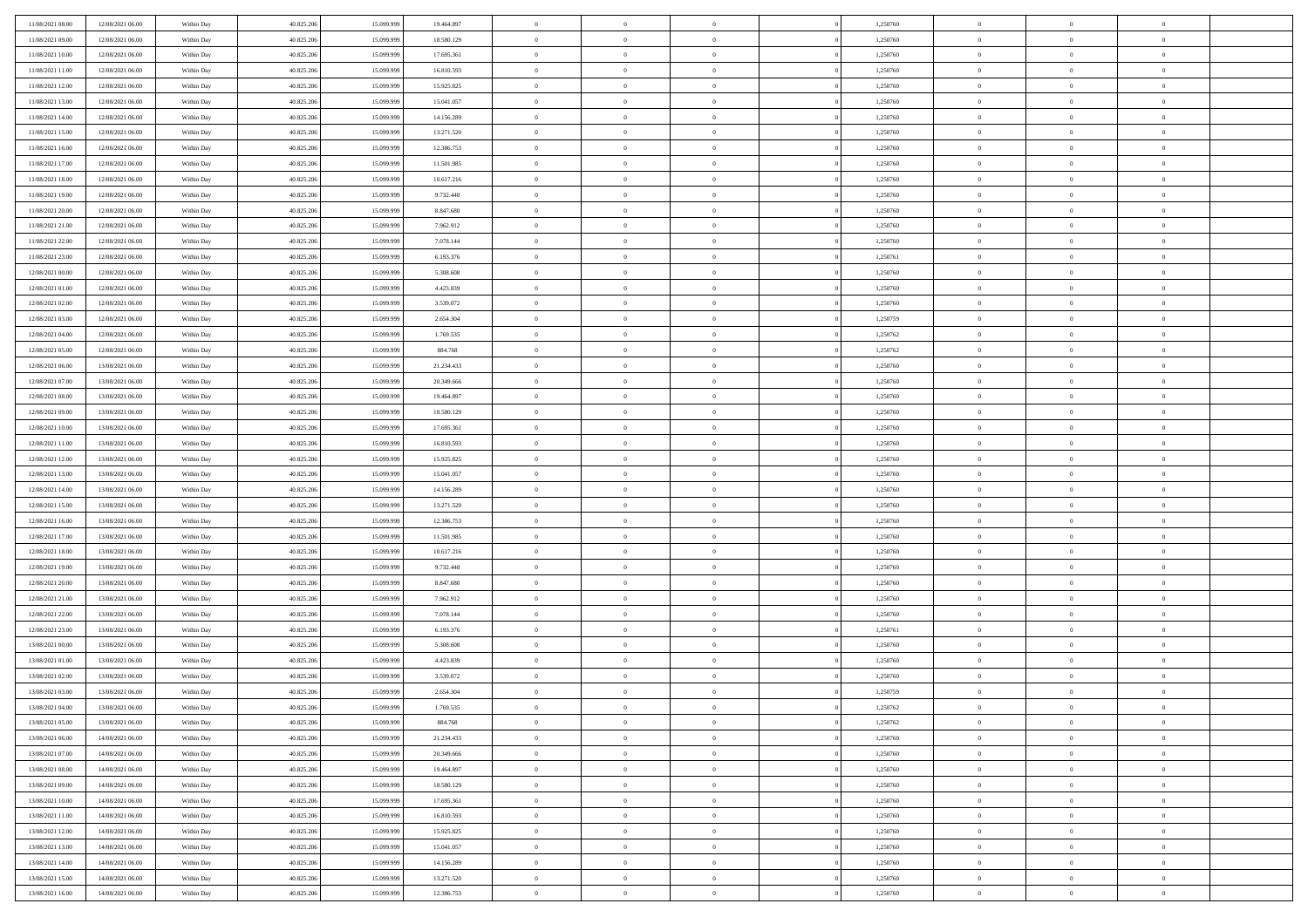| 13/08/2021 17:00                     | 14/08/2021 06:00                     | Within Day               | 40.825.206               | 15.099.999               | 11.501.985               | $\,$ 0 $\,$                   | $\overline{0}$                   | $\overline{0}$                   |          | 1,250760             | $\bf{0}$                     | $\overline{0}$                   | $\,0\,$                          |  |
|--------------------------------------|--------------------------------------|--------------------------|--------------------------|--------------------------|--------------------------|-------------------------------|----------------------------------|----------------------------------|----------|----------------------|------------------------------|----------------------------------|----------------------------------|--|
| 13/08/2021 18:00                     | 14/08/2021 06:00                     | Within Day               | 40.825.206               | 15.099.99                | 10.617.216               | $\theta$                      | $\overline{0}$                   | $\mathbf{0}$                     |          | 1,250760             | $\theta$                     | $\overline{0}$                   | $\theta$                         |  |
| 13/08/2021 19:00                     | 14/08/2021 06:00                     | Within Day               | 40.825.206               | 15.099.999               | 9.732.448                | $\theta$                      | $\overline{0}$                   | $\overline{0}$                   |          | 1,250760             | $\mathbf{0}$                 | $\overline{0}$                   | $\overline{0}$                   |  |
| 13/08/2021 20:00                     | 14/08/2021 06:00                     | Within Day               | 40.825.206               | 15.099.999               | 8.847.680                | $\,$ 0 $\,$                   | $\overline{0}$                   | $\overline{0}$                   |          | 1,250760             | $\bf{0}$                     | $\overline{0}$                   | $\bf{0}$                         |  |
| 13/08/2021 21:00                     | 14/08/2021 06:00                     | Within Day               | 40.825.206               | 15.099.999               | 7.962.912                | $\bf{0}$                      | $\overline{0}$                   | $\mathbf{0}$                     |          | 1,250760             | $\bf{0}$                     | $\bf{0}$                         | $\,0\,$                          |  |
| 13/08/2021 22:00                     | 14/08/2021 06:00                     | Within Day               | 40.825.206               | 15.099.999               | 7.078.144                | $\theta$                      | $\overline{0}$                   | $\mathbf{0}$                     |          | 1,250760             | $\mathbf{0}$                 | $\overline{0}$                   | $\overline{0}$                   |  |
| 13/08/2021 23:00                     | 14/08/2021 06:00                     | Within Day               | 40.825.206               | 15.099.999               | 6.193.376                | $\,$ 0 $\,$                   | $\overline{0}$                   | $\overline{0}$                   |          | 1,250761             | $\bf{0}$                     | $\overline{0}$                   | $\bf{0}$                         |  |
| 14/08/2021 00:00                     | 14/08/2021 06:00                     | Within Day               | 40.825.206               | 15.099.999               | 5.308.608                | $\,$ 0                        | $\overline{0}$                   | $\mathbf{0}$                     |          | 1,250760             | $\,$ 0 $\,$                  | $\overline{0}$                   | $\theta$                         |  |
| 14/08/2021 01:00                     | 14/08/2021 06:00                     | Within Day               | 40.825.206               | 15.099.999               | 4.423.839                | $\theta$                      | $\overline{0}$                   | $\mathbf{0}$                     |          | 1,250760             | $\mathbf{0}$                 | $\overline{0}$                   | $\overline{0}$                   |  |
| 14/08/2021 02:00                     | 14/08/2021 06:00                     | Within Day               | 40.825.206               | 15.099.999               | 3.539.072                | $\,$ 0 $\,$                   | $\overline{0}$                   | $\Omega$                         |          | 1,250760             | $\bf{0}$                     | $\overline{0}$                   | $\,0\,$                          |  |
| 14/08/2021 03:00                     | 14/08/2021 06:00                     | Within Day               | 40.825.206               | 15.099.999               | 2.654.304                | $\bf{0}$                      | $\overline{0}$                   | $\mathbf{0}$                     |          | 1,250759             | $\bf{0}$                     | $\mathbf{0}$                     | $\theta$                         |  |
| 14/08/2021 04:00                     | 14/08/2021 06:00                     | Within Day               | 40.825.206               | 15.099.999               | 1.769.535                | $\theta$                      | $\overline{0}$                   | $\overline{0}$                   |          | 1,250762             | $\mathbf{0}$                 | $\overline{0}$                   | $\overline{0}$                   |  |
| 14/08/2021 05:00                     | 14/08/2021 06:00                     | Within Day               | 40.825.206               | 15.099.999               | 884.768                  | $\,$ 0 $\,$                   | $\overline{0}$                   | $\overline{0}$                   |          | 1,250762             | $\bf{0}$                     | $\overline{0}$                   | $\bf{0}$                         |  |
| 14/08/2021 06:00                     | 15/08/2021 06:00                     | Within Day               | 40.825.206               | 15.099.999               | 21.234.433               | $\,$ 0                        | $\overline{0}$                   | $\mathbf{0}$                     |          | 1,250760             | $\bf{0}$                     | $\theta$                         | $\,0\,$                          |  |
| 14/08/2021 07:00                     | 15/08/2021 06:00                     | Within Day               | 40.825.206               | 15.099.999               | 20.349.666               | $\theta$                      | $\overline{0}$                   | $\overline{0}$                   |          | 1,250760             | $\mathbf{0}$                 | $\overline{0}$                   | $\overline{0}$                   |  |
| 14/08/2021 08:00                     | 15/08/2021 06:00                     | Within Day               | 40.825.206               | 15.099.999               | 19.464.897               | $\,$ 0 $\,$                   | $\overline{0}$                   | $\Omega$                         |          | 1,250760             | $\bf{0}$                     | $\overline{0}$                   | $\bf{0}$                         |  |
| 14/08/2021 09:00                     | 15/08/2021 06:00                     |                          | 40.825.206               | 15.099.999               | 18.580.129               | $\,$ 0                        | $\overline{0}$                   | $\mathbf{0}$                     |          | 1,250760             | $\bf{0}$                     | $\overline{0}$                   | $\theta$                         |  |
| 14/08/2021 10:00                     | 15/08/2021 06:00                     | Within Day<br>Within Day | 40.825.206               | 15.099.999               | 17.695.361               | $\theta$                      | $\overline{0}$                   | $\mathbf{0}$                     |          | 1,250760             | $\mathbf{0}$                 | $\overline{0}$                   | $\overline{0}$                   |  |
| 14/08/2021 11:00                     | 15/08/2021 06:00                     | Within Day               | 40.825.206               | 15.099.999               | 16.810.593               | $\,$ 0 $\,$                   | $\overline{0}$                   | $\overline{0}$                   |          | 1,250760             | $\bf{0}$                     | $\overline{0}$                   | $\,0\,$                          |  |
| 14/08/2021 12:00                     | 15/08/2021 06:00                     |                          | 40.825.206               | 15.099.999               |                          | $\bf{0}$                      | $\overline{0}$                   | $\mathbf{0}$                     |          | 1,250760             | $\bf{0}$                     | $\mathbf{0}$                     | $\theta$                         |  |
| 14/08/2021 13:00                     | 15/08/2021 06:00                     | Within Day<br>Within Day | 40.825.206               | 15.099.999               | 15.925.825<br>15.041.057 | $\theta$                      | $\overline{0}$                   | $\mathbf{0}$                     |          | 1,250760             | $\mathbf{0}$                 | $\overline{0}$                   | $\overline{0}$                   |  |
| 14/08/2021 14:00                     | 15/08/2021 06:00                     |                          |                          |                          |                          | $\,$ 0 $\,$                   |                                  |                                  |          |                      | $\bf{0}$                     |                                  | $\bf{0}$                         |  |
|                                      |                                      | Within Day               | 40.825.206               | 15.099.999               | 14.156.289               |                               | $\overline{0}$                   | $\overline{0}$                   |          | 1,250760             |                              | $\overline{0}$                   |                                  |  |
| 14/08/2021 15:00<br>14/08/2021 16:00 | 15/08/2021 06:00<br>15/08/2021 06:00 | Within Day               | 40.825.206               | 15.099.999               | 13.271.520               | $\,$ 0<br>$\theta$            | $\overline{0}$                   | $\mathbf{0}$                     |          | 1,250760             | $\bf{0}$<br>$\mathbf{0}$     | $\overline{0}$                   | $\,0\,$<br>$\overline{0}$        |  |
|                                      |                                      | Within Day               | 40.825.206               | 15.099.999               | 12.386.753               |                               | $\overline{0}$                   | $\mathbf{0}$<br>$\overline{0}$   |          | 1,250760             |                              | $\overline{0}$<br>$\overline{0}$ |                                  |  |
| 14/08/2021 17:00                     | 15/08/2021 06:00                     | Within Day               | 40.825.206               | 15.099.999               | 11.501.985               | $\,$ 0 $\,$                   | $\overline{0}$                   |                                  |          | 1,250760             | $\bf{0}$                     |                                  | $\bf{0}$                         |  |
| 14/08/2021 18:00                     | 15/08/2021 06:00                     | Within Day               | 40.825.206               | 15.099.999               | 10.617.216               | $\,$ 0                        | $\overline{0}$                   | $\mathbf{0}$                     |          | 1,250760             | $\mathbf{0}$                 | $\overline{0}$                   | $\theta$                         |  |
| 14/08/2021 19:00                     | 15/08/2021 06:00                     | Within Day               | 40.825.206               | 15.099.999               | 9.732.448                | $\theta$                      | $\overline{0}$                   | $\mathbf{0}$                     |          | 1,250760             | $\mathbf{0}$                 | $\overline{0}$                   | $\overline{0}$                   |  |
| 14/08/2021 20:00                     | 15/08/2021 06:00                     | Within Day               | 40.825.206               | 15.099.999               | 8.847.680                | $\,$ 0 $\,$                   | $\overline{0}$                   | $\overline{0}$                   |          | 1,250760             | $\bf{0}$                     | $\overline{0}$                   | $\bf{0}$                         |  |
| 14/08/2021 21:00                     | 15/08/2021 06:00                     | Within Day               | 40.825.206               | 15,099,999               | 7.962.912                | $\bf{0}$                      | $\overline{0}$                   | $\mathbf{0}$                     |          | 1,250760             | $\bf{0}$                     | $\mathbf{0}$                     | $\overline{0}$                   |  |
| 14/08/2021 22:00                     | 15/08/2021 06:00                     | Within Day               | 40.825.206               | 15.099.999               | 7.078.144                | $\theta$                      | $\overline{0}$                   | $\overline{0}$                   |          | 1,250760             | $\mathbf{0}$                 | $\overline{0}$                   | $\overline{0}$                   |  |
| 14/08/2021 23:00                     | 15/08/2021 06:00                     | Within Day               | 40.825.206               | 15.099.999               | 6.193.376                | $\,$ 0 $\,$                   | $\overline{0}$                   | $\overline{0}$                   |          | 1,250761             | $\,$ 0                       | $\overline{0}$                   | $\,$ 0 $\,$                      |  |
| 15/08/2021 00:00                     | 15/08/2021 06:00                     | Within Day               | 40.825.206               | 15.099.999               | 5.308.608                | $\,$ 0<br>$\theta$            | $\overline{0}$                   | $\mathbf{0}$                     |          | 1,250760             | $\bf{0}$<br>$\mathbf{0}$     | $\mathbf{0}$                     | $\overline{0}$<br>$\overline{0}$ |  |
| 15/08/2021 01:00                     | 15/08/2021 06:00                     | Within Day               | 40.825.206               | 15.099.999               | 4.423.839                |                               | $\overline{0}$                   | $\overline{0}$                   |          | 1,250760             |                              | $\overline{0}$                   | $\theta$                         |  |
| 15/08/2021 02:00                     | 15/08/2021 06:00                     | Within Day               | 40.825.206               | 15.099.999<br>15.099.999 | 3.539.072                | $\theta$                      | $\overline{0}$                   | $\overline{0}$                   |          | 1,250760             | $\,$ 0                       | $\overline{0}$<br>$\overline{0}$ | $\overline{0}$                   |  |
| 15/08/2021 03:00<br>15/08/2021 04:00 | 15/08/2021 06:00<br>15/08/2021 06:00 | Within Day<br>Within Day | 40.825.206<br>40.825.206 | 15.099.999               | 2.654.304<br>1.769.535   | $\bf{0}$<br>$\theta$          | $\overline{0}$<br>$\overline{0}$ | $\mathbf{0}$                     |          | 1,250759<br>1,250762 | $\mathbf{0}$<br>$\mathbf{0}$ | $\overline{0}$                   | $\overline{0}$                   |  |
|                                      |                                      |                          |                          |                          |                          | $\theta$                      | $\overline{0}$                   | $\mathbf{0}$<br>$\overline{0}$   |          |                      | $\,$ 0                       | $\overline{0}$                   | $\theta$                         |  |
| 15/08/2021 05:00<br>15/08/2021 06:00 | 15/08/2021 06:00<br>16/08/2021 06:00 | Within Day               | 40.825.206<br>40.825.206 | 15.099.999<br>15.099.999 | 884.768                  | $\bf{0}$                      | $\overline{0}$                   | $\mathbf{0}$                     |          | 1,250762<br>1,250760 | $\bf{0}$                     | $\mathbf{0}$                     | $\bf{0}$                         |  |
| 15/08/2021 07:00                     | 16/08/2021 06:00                     | Within Day<br>Within Day | 40.825.206               | 15.099.999               | 21.234.433<br>20.349.666 | $\theta$                      | $\overline{0}$                   | $\overline{0}$                   |          | 1,250760             | $\mathbf{0}$                 | $\overline{0}$                   | $\overline{0}$                   |  |
|                                      |                                      |                          |                          |                          |                          | $\,$ 0 $\,$                   |                                  | $\overline{0}$                   |          |                      | $\,$ 0                       | $\overline{0}$                   | $\,$ 0 $\,$                      |  |
| 15/08/2021 08:00<br>15/08/2021 09:00 | 16/08/2021 06:00<br>16/08/2021 06:00 | Within Day               | 40.825.206<br>40.825.206 | 15.099.999<br>15.099.999 | 19.464.897<br>18.580.129 | $\,$ 0                        | $\overline{0}$<br>$\,$ 0 $\,$    | $\overline{0}$                   |          | 1,250760<br>1,250760 | $\,$ 0 $\,$                  | $\overline{0}$                   | $\bf{0}$                         |  |
| 15/08/2021 11:00                     | 16/08/2021 06:00                     | Within Day<br>Within Day | 40.825.206               | 15.099.999               | 16.810.593               | $\theta$                      | $\overline{0}$                   | $\mathbf{0}$                     |          | 1,250760             | $\mathbf{0}$                 | $\overline{0}$                   | $\theta$                         |  |
| 15/08/2021 12:00                     | 16/08/2021 06:00                     | Within Day               | 40.825.206               | 15.099.999               | 15.925.825               | $\overline{0}$                | $\overline{0}$                   | $\overline{0}$                   |          | 1,250760             | $\,$ 0                       | $\overline{0}$                   | $\theta$                         |  |
| 15/08/2021 13:00                     | 16/08/2021 06:00                     | Within Day               | 40.825.206               | 15.099.999               | 15.041.057               | $\bf{0}$                      | $\overline{0}$                   | $\mathbf{0}$                     |          | 1,250760             | $\mathbf{0}$                 | $\overline{0}$                   | $\bf{0}$                         |  |
| 15/08/2021 14:00                     | 16/08/2021 06:00                     | Within Day               | 40.825.206               | 15.099.999               | 14.156.289               | $\overline{0}$                | $\theta$                         |                                  |          | 1,250760             | $\overline{0}$               | $\theta$                         | $\theta$                         |  |
| 15/08/2021 15:00                     | 16/08/2021 06:00                     | Within Day               | 40.825.206               | 15.099.999               | 13.271.520               | $\,$ 0 $\,$                   | $\overline{0}$                   | $\overline{0}$                   |          | 1,250760             | $\,$ 0 $\,$                  | $\bf{0}$                         | $\theta$                         |  |
| 15/08/2021 16:00                     | 16/08/2021 06:00                     | Within Day               | 40.825.206               | 15.099.999               | 12.386.753               | $\overline{0}$                | $\,$ 0 $\,$                      | $\overline{0}$                   |          | 1,250760             | $\,$ 0 $\,$                  | $\overline{0}$                   | $\overline{0}$                   |  |
| 15/08/2021 17:00                     | 16/08/2021 06:00                     | Within Day               | 40.825.206               | 15.099.999               | 11.501.985               | $\,$ 0 $\,$                   | $\overline{0}$                   | $\overline{0}$                   |          | 1,250760             | $\,$ 0 $\,$                  | $\bf{0}$                         | $\overline{0}$                   |  |
| 15/08/2021 18:00                     | 16/08/2021 06:00                     | Within Day               | 40.825.206               | 15.099.999               | 10.617.216               | $\,$ 0 $\,$                   | $\overline{0}$                   | $\overline{0}$                   | $\theta$ | 1,250760             | $\,$ 0 $\,$                  | $\bf{0}$                         | $\,$ 0 $\,$                      |  |
|                                      | 16/08/2021 06:00                     | Within Day               | 40.825.206               | 15.099.999               |                          | $\,$ 0 $\,$                   | $\,$ 0 $\,$                      | $\overline{0}$                   |          | 1,250760             | $\,$ 0 $\,$                  | $\overline{0}$                   | $\overline{0}$                   |  |
| 15/08/2021 19:00<br>15/08/2021 20:00 | 16/08/2021 06:00                     | Within Day               | 40.825.206               | 15.099.999               | 9.732.448<br>8.847.680   | $\overline{0}$                | $\overline{0}$                   | $\overline{0}$                   |          | 1,250760             | $\mathbf{0}$                 | $\bf{0}$                         | $\overline{0}$                   |  |
|                                      |                                      |                          |                          |                          |                          |                               |                                  |                                  |          |                      |                              |                                  |                                  |  |
| 15/08/2021 21:00                     | 16/08/2021 06:00                     | Within Day               | 40.825.206               | 15.099.999               | 7.962.912                | $\,$ 0 $\,$                   | $\overline{0}$                   | $\overline{0}$<br>$\overline{0}$ |          | 1,250760             | $\,$ 0 $\,$                  | $\bf{0}$<br>$\overline{0}$       | $\,$ 0 $\,$                      |  |
| 15/08/2021 22.00                     | 16/08/2021 06:00                     | Within Day               | 40.825.206               | 15.099.999               | 7.078.144                | $\overline{0}$<br>$\,$ 0 $\,$ | $\,$ 0 $\,$                      |                                  |          | 1,250760             | $\,$ 0 $\,$<br>$\,$ 0 $\,$   |                                  | $\overline{0}$                   |  |
| 15/08/2021 23:00                     | 16/08/2021 06:00                     | Within Day               | 40.825.206               | 15.099.999               | 6.193.376                |                               | $\overline{0}$                   | $\overline{0}$                   |          | 1,250761             |                              | $\bf{0}$                         | $\overline{0}$                   |  |
| 16/08/2021 00:00                     | 16/08/2021 06:00                     | Within Day               | 40.825.206               | 15.099.999               | 5.308.608                | $\,$ 0 $\,$                   | $\overline{0}$                   | $\overline{0}$                   |          | 1,250760             | $\,$ 0 $\,$                  | $\overline{0}$                   | $\,$ 0 $\,$                      |  |
| 16/08/2021 01:00                     | 16/08/2021 06:00                     | Within Day               | 40.825.206               | 15.099.999               | 4.423.839                | $\,$ 0 $\,$                   | $\,$ 0 $\,$                      | $\overline{0}$                   |          | 1,250760             | $\,$ 0 $\,$                  | $\overline{0}$                   | $\overline{0}$                   |  |
| 16/08/2021 02:00                     | 16/08/2021 06:00                     | Within Day               | 40.825.206               | 15.099.999               | 3.539.072                | $\theta$                      | $\overline{0}$                   | $\overline{0}$                   |          | 1,250760             | $\mathbf{0}$                 | $\overline{0}$                   | $\overline{0}$                   |  |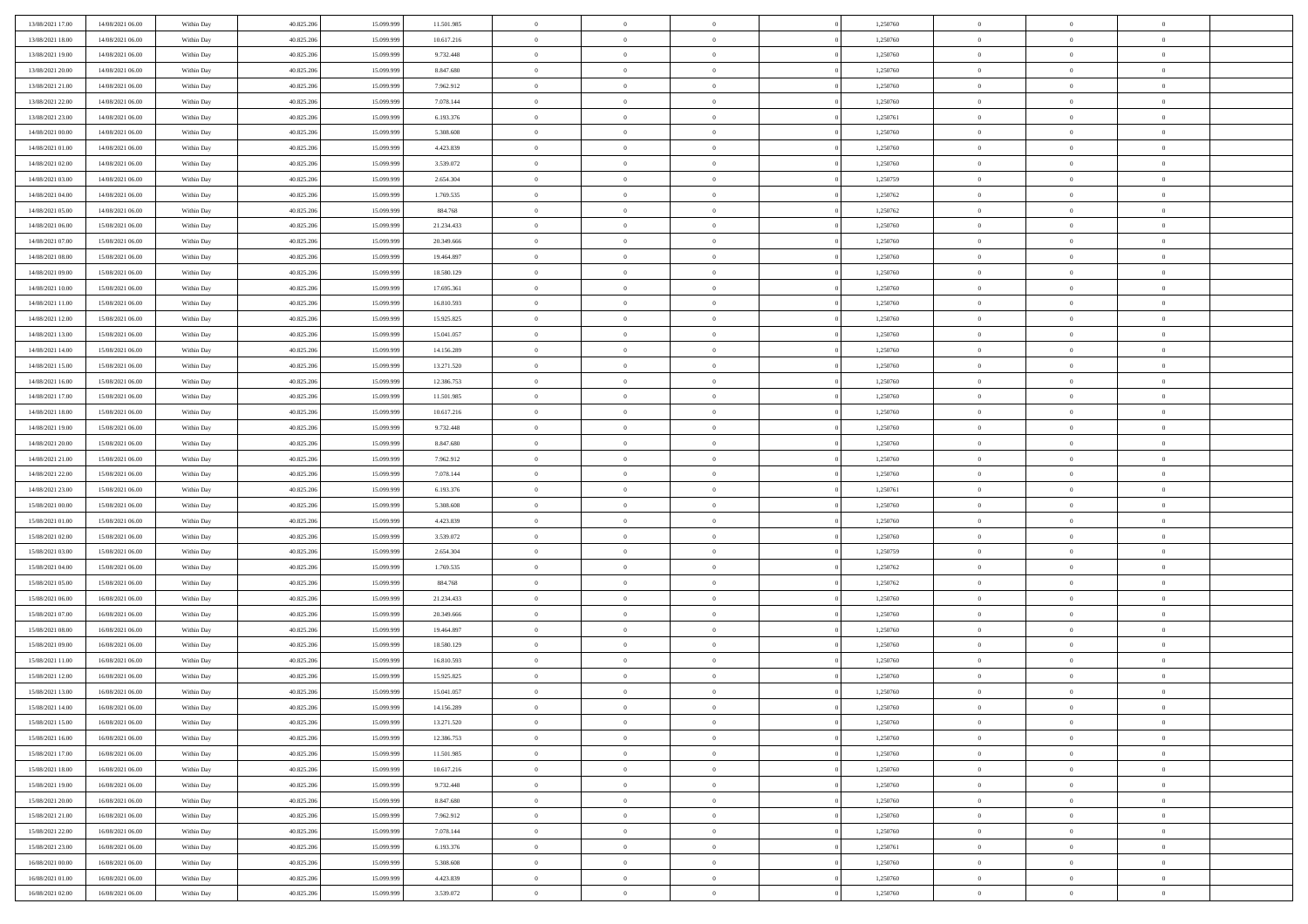| 16/08/2021 03:00 | 16/08/2021 06:00 | Within Day | 40.825.206 | 15.099.999 | 2.654.304  | $\,$ 0 $\,$    | $\overline{0}$ | $\overline{0}$ |          | 1,250759 | $\bf{0}$       | $\overline{0}$ | $\,0\,$        |  |
|------------------|------------------|------------|------------|------------|------------|----------------|----------------|----------------|----------|----------|----------------|----------------|----------------|--|
| 16/08/2021 04:00 | 16/08/2021 06:00 | Within Day | 40.825.206 | 15.099.99  | 1.769.535  | $\theta$       | $\overline{0}$ | $\mathbf{0}$   |          | 1,250762 | $\theta$       | $\overline{0}$ | $\theta$       |  |
| 16/08/2021 05:00 | 16/08/2021 06:00 | Within Day | 40.825.206 | 15.099.999 | 884.768    | $\theta$       | $\overline{0}$ | $\overline{0}$ |          | 1,250762 | $\mathbf{0}$   | $\overline{0}$ | $\overline{0}$ |  |
| 16/08/2021 06:00 | 17/08/2021 06:00 | Within Day | 40.825.206 | 15.099.999 | 21.234.433 | $\,$ 0 $\,$    | $\overline{0}$ | $\overline{0}$ |          | 1,250760 | $\bf{0}$       | $\overline{0}$ | $\bf{0}$       |  |
| 16/08/2021 07:00 | 17/08/2021 06:00 | Within Day | 40.825.206 | 15.099.999 | 20.349.666 | $\bf{0}$       | $\overline{0}$ | $\mathbf{0}$   |          | 1,250760 | $\bf{0}$       | $\bf{0}$       | $\,0\,$        |  |
| 16/08/2021 08:00 | 17/08/2021 06:00 | Within Day | 40.825.206 | 15.099.999 | 19.464.897 | $\theta$       | $\overline{0}$ | $\mathbf{0}$   |          | 1,250760 | $\mathbf{0}$   | $\overline{0}$ | $\overline{0}$ |  |
| 16/08/2021 09:00 | 17/08/2021 06:00 | Within Day | 40.825.206 | 15.099.999 | 18.580.129 | $\,$ 0 $\,$    | $\overline{0}$ | $\overline{0}$ |          | 1,250760 | $\bf{0}$       | $\overline{0}$ | $\bf{0}$       |  |
| 16/08/2021 10:00 | 17/08/2021 06:00 | Within Day | 40.825.206 | 15.099.999 | 17.695.361 | $\,$ 0         | $\overline{0}$ | $\mathbf{0}$   |          | 1,250760 | $\,$ 0 $\,$    | $\overline{0}$ | $\theta$       |  |
| 16/08/2021 11:00 | 17/08/2021 06:00 | Within Day | 40.825.206 | 15.099.999 | 16.810.593 | $\theta$       | $\overline{0}$ | $\mathbf{0}$   |          | 1,250760 | $\mathbf{0}$   | $\bf{0}$       | $\overline{0}$ |  |
| 16/08/2021 12:00 | 17/08/2021 06:00 | Within Day | 40.825.206 | 15.099.999 | 15.925.825 | $\,$ 0 $\,$    | $\overline{0}$ | $\Omega$       |          | 1,250760 | $\bf{0}$       | $\overline{0}$ | $\,0\,$        |  |
| 16/08/2021 13:00 | 17/08/2021 06:00 | Within Day | 40.825.206 | 15.099.999 | 15.041.057 | $\bf{0}$       | $\overline{0}$ | $\mathbf{0}$   |          | 1,250760 | $\bf{0}$       | $\mathbf{0}$   | $\theta$       |  |
| 16/08/2021 14:00 | 17/08/2021 06:00 | Within Day | 40.825.206 | 15.099.999 | 14.156.289 | $\theta$       | $\overline{0}$ | $\overline{0}$ |          | 1,250760 | $\mathbf{0}$   | $\overline{0}$ | $\overline{0}$ |  |
| 16/08/2021 15:00 | 17/08/2021 06:00 | Within Day | 40.825.206 | 15.099.999 | 13.271.520 | $\,$ 0 $\,$    | $\overline{0}$ | $\overline{0}$ |          | 1,250760 | $\bf{0}$       | $\overline{0}$ | $\bf{0}$       |  |
| 16/08/2021 16:00 | 17/08/2021 06:00 | Within Day | 40.825.206 | 15.099.999 | 12.386.753 | $\bf{0}$       | $\overline{0}$ | $\mathbf{0}$   |          | 1,250760 | $\bf{0}$       | $\theta$       | $\,0\,$        |  |
| 16/08/2021 17:00 | 17/08/2021 06:00 | Within Day | 40.825.206 | 15.099.999 | 11.501.985 | $\theta$       | $\overline{0}$ | $\mathbf{0}$   |          | 1,250760 | $\mathbf{0}$   | $\overline{0}$ | $\overline{0}$ |  |
| 16/08/2021 18:00 | 17/08/2021 06:00 | Within Day | 40.825.206 | 15.099.999 | 10.617.216 | $\,$ 0 $\,$    | $\overline{0}$ | $\Omega$       |          | 1,250760 | $\bf{0}$       | $\overline{0}$ | $\bf{0}$       |  |
|                  |                  |            |            | 15.099.999 |            | $\,$ 0         | $\overline{0}$ | $\mathbf{0}$   |          |          | $\bf{0}$       | $\overline{0}$ | $\theta$       |  |
| 16/08/2021 19:00 | 17/08/2021 06:00 | Within Day | 40.825.206 |            | 9.732.448  | $\theta$       |                |                |          | 1,250760 | $\mathbf{0}$   |                | $\overline{0}$ |  |
| 16/08/2021 20:00 | 17/08/2021 06:00 | Within Day | 40.825.206 | 15.099.999 | 8.847.680  |                | $\overline{0}$ | $\mathbf{0}$   |          | 1,250760 |                | $\overline{0}$ |                |  |
| 16/08/2021 21:00 | 17/08/2021 06:00 | Within Day | 40.825.206 | 15.099.999 | 7.962.912  | $\,$ 0 $\,$    | $\overline{0}$ | $\overline{0}$ |          | 1,250760 | $\bf{0}$       | $\overline{0}$ | $\,0\,$        |  |
| 16/08/2021 22:00 | 17/08/2021 06:00 | Within Day | 40.825.206 | 15.099.999 | 7.078.144  | $\bf{0}$       | $\overline{0}$ | $\mathbf{0}$   |          | 1,250760 | $\bf{0}$       | $\mathbf{0}$   | $\theta$       |  |
| 16/08/2021 23:00 | 17/08/2021 06:00 | Within Day | 40.825.206 | 15.099.999 | 6.193.376  | $\theta$       | $\overline{0}$ | $\mathbf{0}$   |          | 1,250761 | $\mathbf{0}$   | $\overline{0}$ | $\overline{0}$ |  |
| 17/08/2021 00:00 | 17/08/2021 06:00 | Within Day | 40.825.206 | 15.099.999 | 5.308.608  | $\,$ 0 $\,$    | $\overline{0}$ | $\overline{0}$ |          | 1,250760 | $\bf{0}$       | $\overline{0}$ | $\bf{0}$       |  |
| 17/08/2021 01:00 | 17/08/2021 06:00 | Within Day | 40.825.206 | 15.099.999 | 4.423.839  | $\,$ 0         | $\overline{0}$ | $\mathbf{0}$   |          | 1,250760 | $\bf{0}$       | $\overline{0}$ | $\,0\,$        |  |
| 17/08/2021 02:00 | 17/08/2021 06:00 | Within Day | 40.825.206 | 15.099.999 | 3.539.072  | $\theta$       | $\overline{0}$ | $\mathbf{0}$   |          | 1,250760 | $\mathbf{0}$   | $\overline{0}$ | $\overline{0}$ |  |
| 17/08/2021 03:00 | 17/08/2021 06:00 | Within Day | 40.825.206 | 15.099.999 | 2.654.304  | $\,$ 0 $\,$    | $\overline{0}$ | $\overline{0}$ |          | 1,250759 | $\bf{0}$       | $\overline{0}$ | $\,0\,$        |  |
| 17/08/2021 04:00 | 17/08/2021 06:00 | Within Day | 40.825.206 | 15.099.999 | 1.769.535  | $\,$ 0         | $\overline{0}$ | $\mathbf{0}$   |          | 1,250762 | $\mathbf{0}$   | $\overline{0}$ | $\theta$       |  |
| 17/08/2021 05:00 | 17/08/2021 06:00 | Within Day | 40.825.206 | 15.099.999 | 884.768    | $\theta$       | $\overline{0}$ | $\mathbf{0}$   |          | 1,250762 | $\mathbf{0}$   | $\bf{0}$       | $\overline{0}$ |  |
| 17/08/2021 06:00 | 18/08/2021 06:00 | Within Day | 40.825.206 | 15.099.999 | 21.234.433 | $\,$ 0 $\,$    | $\overline{0}$ | $\overline{0}$ |          | 1,250760 | $\bf{0}$       | $\overline{0}$ | $\bf{0}$       |  |
| 17/08/2021 07:00 | 18/08/2021 06:00 | Within Day | 40.825.206 | 15.099.999 | 20.349.666 | $\bf{0}$       | $\overline{0}$ | $\mathbf{0}$   |          | 1,250760 | $\bf{0}$       | $\mathbf{0}$   | $\overline{0}$ |  |
| 17/08/2021 08:00 | 18/08/2021 06:00 | Within Day | 40.825.206 | 15.099.999 | 19,464,897 | $\theta$       | $\overline{0}$ | $\overline{0}$ |          | 1,250760 | $\mathbf{0}$   | $\overline{0}$ | $\overline{0}$ |  |
| 17/08/2021 09:00 | 18/08/2021 06:00 | Within Day | 40.825.206 | 15.099.999 | 18.580.129 | $\,$ 0 $\,$    | $\overline{0}$ | $\overline{0}$ |          | 1,250760 | $\,$ 0         | $\overline{0}$ | $\,$ 0 $\,$    |  |
| 17/08/2021 10:00 | 18/08/2021 06:00 | Within Day | 40.825.206 | 15.099.999 | 17.695.361 | $\bf{0}$       | $\overline{0}$ | $\mathbf{0}$   |          | 1,250760 | $\bf{0}$       | $\mathbf{0}$   | $\bf{0}$       |  |
| 17/08/2021 11:00 | 18/08/2021 06:00 | Within Day | 40.825.206 | 15.099.999 | 16.810.593 | $\theta$       | $\overline{0}$ | $\mathbf{0}$   |          | 1,250760 | $\mathbf{0}$   | $\overline{0}$ | $\overline{0}$ |  |
| 17/08/2021 12:00 | 18/08/2021 06:00 | Within Day | 40.825.206 | 15.099.999 | 15.925.825 | $\theta$       | $\overline{0}$ | $\overline{0}$ |          | 1,250760 | $\,$ 0         | $\overline{0}$ | $\theta$       |  |
| 17/08/2021 13:00 | 18/08/2021 06:00 | Within Day | 40.825.206 | 15.099.999 | 15.041.057 | $\bf{0}$       | $\overline{0}$ | $\mathbf{0}$   |          | 1,250760 | $\mathbf{0}$   | $\overline{0}$ | $\overline{0}$ |  |
| 17/08/2021 14:00 | 18/08/2021 06:00 | Within Day | 40.825.206 | 15.099.999 | 14.156.289 | $\theta$       | $\overline{0}$ | $\mathbf{0}$   |          | 1,250760 | $\mathbf{0}$   | $\overline{0}$ | $\overline{0}$ |  |
| 17/08/2021 15:00 | 18/08/2021 06:00 | Within Day | 40.825.206 | 15.099.999 | 13.271.520 | $\theta$       | $\overline{0}$ | $\overline{0}$ |          | 1,250760 | $\,$ 0         | $\overline{0}$ | $\theta$       |  |
| 17/08/2021 16:00 | 18/08/2021 06:00 | Within Day | 40.825.206 | 15.099.999 | 12.386.753 | $\bf{0}$       | $\overline{0}$ | $\mathbf{0}$   |          | 1,250760 | $\bf{0}$       | $\mathbf{0}$   | $\overline{0}$ |  |
| 17/08/2021 17:00 | 18/08/2021 06:00 | Within Day | 40.825.206 | 15.099.999 | 11.501.985 | $\theta$       | $\overline{0}$ | $\overline{0}$ |          | 1,250760 | $\mathbf{0}$   | $\overline{0}$ | $\overline{0}$ |  |
| 17/08/2021 18:00 | 18/08/2021 06:00 | Within Day | 40.825.206 | 15.099.999 | 10.617.216 | $\,$ 0 $\,$    | $\overline{0}$ | $\overline{0}$ |          | 1,250760 | $\,$ 0         | $\overline{0}$ | $\,$ 0 $\,$    |  |
| 17/08/2021 19:00 | 18/08/2021 06:00 | Within Day | 40.825.206 | 15.099.999 | 9.732.448  | $\bf{0}$       | $\,$ 0 $\,$    | $\overline{0}$ |          | 1,250760 | $\,$ 0 $\,$    | $\overline{0}$ | $\overline{0}$ |  |
| 17/08/2021 20:00 | 18/08/2021 06:00 | Within Day | 40.825.206 | 15.099.999 | 8.847.680  | $\theta$       | $\overline{0}$ | $\mathbf{0}$   |          | 1,250760 | $\mathbf{0}$   | $\overline{0}$ | $\theta$       |  |
| 17/08/2021 21:00 | 18/08/2021 06:00 | Within Day | 40.825.206 | 15.099.999 | 7.962.912  | $\theta$       | $\overline{0}$ | $\overline{0}$ |          | 1,250760 | $\,$ 0         | $\overline{0}$ | $\theta$       |  |
| 17/08/2021 22:00 | 18/08/2021 06:00 | Within Day | 40.825.206 | 15.099.999 | 7.078.144  | $\bf{0}$       | $\overline{0}$ | $\mathbf{0}$   |          | 1,250760 | $\mathbf{0}$   | $\overline{0}$ | $\overline{0}$ |  |
| 17/08/2021 23:00 | 18/08/2021 06:00 | Within Day | 40.825.206 | 15.099.999 | 6.193.376  | $\overline{0}$ | $\theta$       |                |          | 1,250761 | $\overline{0}$ | $\theta$       | $\theta$       |  |
| 18/08/2021 00:00 | 18/08/2021 06:00 | Within Day | 40.825.206 | 15.099.999 | 5.308.608  | $\,$ 0 $\,$    | $\overline{0}$ | $\overline{0}$ |          | 1,250760 | $\,$ 0 $\,$    | $\bf{0}$       | $\theta$       |  |
| 18/08/2021 01:00 | 18/08/2021 06:00 | Within Day | 40.825.206 | 15.099.999 | 4.423.839  | $\overline{0}$ | $\,$ 0 $\,$    | $\overline{0}$ |          | 1,250760 | $\,$ 0 $\,$    | $\overline{0}$ | $\overline{0}$ |  |
| 18/08/2021 02:00 | 18/08/2021 06:00 | Within Day | 40.825.206 | 15.099.999 | 3.539.072  | $\,$ 0 $\,$    | $\overline{0}$ | $\overline{0}$ |          | 1,250760 | $\,$ 0 $\,$    | $\bf{0}$       | $\overline{0}$ |  |
| 18/08/2021 03:00 | 18/08/2021 06:00 | Within Day | 40.825.206 | 15.099.999 | 2.654.304  | $\,$ 0 $\,$    | $\overline{0}$ | $\overline{0}$ | $\theta$ | 1,250759 | $\,$ 0 $\,$    | $\bf{0}$       | $\,$ 0 $\,$    |  |
| 18/08/2021 04:00 | 18/08/2021 06:00 | Within Day | 40.825.206 | 15.099.999 | 1.769.535  | $\,$ 0 $\,$    | $\,$ 0 $\,$    | $\overline{0}$ |          | 1,250762 | $\,$ 0 $\,$    | $\overline{0}$ | $\overline{0}$ |  |
| 18/08/2021 05:00 | 18/08/2021 06:00 | Within Day | 40.825.206 | 15.099.999 | 884.768    | $\mathbf{0}$   | $\overline{0}$ | $\overline{0}$ |          | 1,250762 | $\mathbf{0}$   | $\bf{0}$       | $\overline{0}$ |  |
| 18/08/2021 06:00 | 19/08/2021 06:00 | Within Day | 40.825.206 | 15.099.999 | 21.234.433 | $\,$ 0 $\,$    | $\overline{0}$ | $\overline{0}$ |          | 1,250760 | $\,$ 0 $\,$    | $\bf{0}$       | $\,$ 0 $\,$    |  |
| 18/08/2021 07:00 | 19/08/2021 06:00 | Within Day | 40.825.206 | 15.099.999 | 20.349.666 | $\bf{0}$       | $\,$ 0 $\,$    | $\overline{0}$ |          | 1,250760 | $\,$ 0 $\,$    | $\overline{0}$ | $\overline{0}$ |  |
| 18/08/2021 08:00 | 19/08/2021 06:00 | Within Day | 40.825.206 | 15.099.999 | 19.464.897 | $\,$ 0 $\,$    | $\overline{0}$ | $\overline{0}$ |          | 1,250760 | $\,$ 0 $\,$    | $\bf{0}$       | $\overline{0}$ |  |
| 18/08/2021 09:00 | 19/08/2021 06:00 | Within Day | 40.825.206 | 15.099.999 | 18.580.129 | $\,$ 0 $\,$    | $\overline{0}$ | $\overline{0}$ |          | 1,250760 | $\,$ 0 $\,$    | $\mathbf{0}$   | $\,$ 0 $\,$    |  |
| 18/08/2021 10:00 | 19/08/2021 06:00 | Within Day | 40.825.206 | 15.099.999 | 17.695.361 | $\,$ 0 $\,$    | $\,$ 0 $\,$    | $\overline{0}$ |          | 1,250760 | $\,$ 0 $\,$    | $\overline{0}$ | $\overline{0}$ |  |
| 18/08/2021 11:00 | 19/08/2021 06:00 | Within Day | 40.825.206 | 15.099.999 | 16.810.593 | $\theta$       | $\overline{0}$ | $\overline{0}$ |          | 1,250760 | $\mathbf{0}$   | $\overline{0}$ | $\overline{0}$ |  |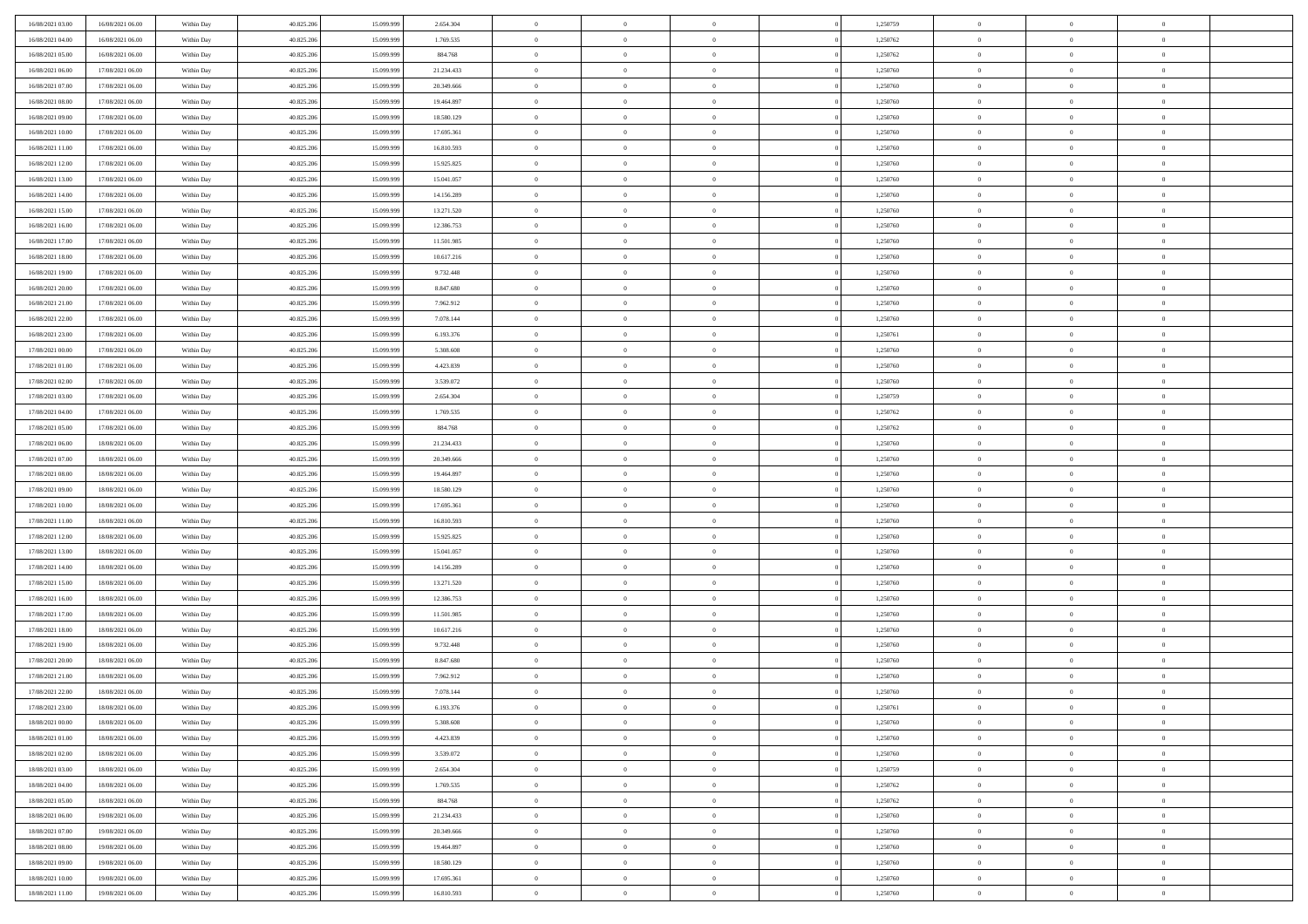| 18/08/2021 12:00 | 19/08/2021 06:00 | Within Day | 40.825.206 | 15.099.999 | 15.925.825 | $\,$ 0 $\,$    | $\overline{0}$ | $\overline{0}$ |          | 1,250760 | $\bf{0}$       | $\overline{0}$ | $\,0\,$        |  |
|------------------|------------------|------------|------------|------------|------------|----------------|----------------|----------------|----------|----------|----------------|----------------|----------------|--|
| 18/08/2021 13:00 | 19/08/2021 06:00 | Within Day | 40.825.206 | 15,099.99  | 15.041.057 | $\overline{0}$ | $\overline{0}$ | $\mathbf{0}$   |          | 1,250760 | $\theta$       | $\overline{0}$ | $\theta$       |  |
| 18/08/2021 14:00 | 19/08/2021 06:00 | Within Day | 40.825.206 | 15.099.999 | 14.156.289 | $\theta$       | $\overline{0}$ | $\overline{0}$ |          | 1,250760 | $\mathbf{0}$   | $\overline{0}$ | $\overline{0}$ |  |
| 18/08/2021 15:00 | 19/08/2021 06:00 | Within Day | 40.825.206 | 15.099.999 | 13.271.520 | $\,$ 0 $\,$    | $\overline{0}$ | $\overline{0}$ |          | 1,250760 | $\bf{0}$       | $\overline{0}$ | $\bf{0}$       |  |
| 18/08/2021 16:00 | 19/08/2021 06:00 | Within Day | 40.825.206 | 15.099.999 | 12.386.753 | $\bf{0}$       | $\overline{0}$ | $\mathbf{0}$   |          | 1,250760 | $\bf{0}$       | $\bf{0}$       | $\,0\,$        |  |
| 18/08/2021 17:00 | 19/08/2021 06:00 | Within Day | 40.825.206 | 15.099.999 | 11.501.985 | $\theta$       | $\overline{0}$ | $\mathbf{0}$   |          | 1,250760 | $\mathbf{0}$   | $\overline{0}$ | $\overline{0}$ |  |
| 18/08/2021 18:00 | 19/08/2021 06:00 | Within Day | 40.825.206 | 15.099.999 | 10.617.216 | $\,$ 0 $\,$    | $\overline{0}$ | $\overline{0}$ |          | 1,250760 | $\bf{0}$       | $\overline{0}$ | $\bf{0}$       |  |
| 18/08/2021 19:00 | 19/08/2021 06:00 | Within Day | 40.825.206 | 15.099.999 | 9.732.448  | $\,$ 0         | $\overline{0}$ | $\mathbf{0}$   |          | 1,250760 | $\,$ 0 $\,$    | $\overline{0}$ | $\theta$       |  |
| 18/08/2021 20:00 | 19/08/2021 06:00 | Within Day | 40.825.206 | 15.099.999 | 8.847.680  | $\theta$       | $\overline{0}$ | $\mathbf{0}$   |          | 1,250760 | $\mathbf{0}$   | $\bf{0}$       | $\overline{0}$ |  |
| 18/08/2021 21:00 | 19/08/2021 06:00 | Within Day | 40.825.206 | 15.099.999 | 7.962.912  | $\,$ 0 $\,$    | $\overline{0}$ | $\Omega$       |          | 1,250760 | $\bf{0}$       | $\overline{0}$ | $\,0\,$        |  |
| 18/08/2021 22:00 | 19/08/2021 06:00 | Within Day | 40.825.206 | 15.099.999 | 7.078.144  | $\bf{0}$       | $\overline{0}$ | $\mathbf{0}$   |          | 1,250760 | $\bf{0}$       | $\mathbf{0}$   | $\theta$       |  |
| 18/08/2021 23:00 | 19/08/2021 06:00 | Within Day | 40.825.206 | 15.099.999 | 6.193.376  | $\theta$       | $\overline{0}$ | $\overline{0}$ |          | 1,250761 | $\mathbf{0}$   | $\overline{0}$ | $\overline{0}$ |  |
| 19/08/2021 00:00 | 19/08/2021 06:00 | Within Day | 40.825.206 | 15.099.999 | 5.308.608  | $\,$ 0 $\,$    | $\overline{0}$ | $\overline{0}$ |          | 1,250760 | $\bf{0}$       | $\overline{0}$ | $\bf{0}$       |  |
| 19/08/2021 01:00 | 19/08/2021 06:00 | Within Day | 40.825.206 | 15.099.999 | 4.423.839  | $\,$ 0         | $\overline{0}$ | $\mathbf{0}$   |          | 1,250760 | $\bf{0}$       | $\theta$       | $\,0\,$        |  |
| 19/08/2021 02:00 | 19/08/2021 06:00 | Within Day | 40.825.206 | 15.099.999 | 3.539.072  | $\theta$       | $\overline{0}$ | $\mathbf{0}$   |          | 1,250760 | $\mathbf{0}$   | $\overline{0}$ | $\overline{0}$ |  |
| 19/08/2021 03:00 | 19/08/2021 06:00 | Within Day | 40.825.206 | 15.099.999 | 2.654.304  | $\,$ 0 $\,$    | $\overline{0}$ | $\Omega$       |          | 1,250759 | $\bf{0}$       | $\overline{0}$ | $\bf{0}$       |  |
| 19/08/2021 04:00 | 19/08/2021 06:00 | Within Day | 40.825.206 | 15.099.999 | 1.769.535  | $\,$ 0 $\,$    | $\overline{0}$ | $\mathbf{0}$   |          | 1,250762 | $\bf{0}$       | $\overline{0}$ | $\theta$       |  |
| 19/08/2021 05:00 | 19/08/2021 06:00 | Within Day | 40.825.206 | 15.099.999 | 884.768    | $\theta$       | $\overline{0}$ | $\mathbf{0}$   |          | 1,250762 | $\mathbf{0}$   | $\overline{0}$ | $\overline{0}$ |  |
| 19/08/2021 06:00 | 20/08/2021 06:00 | Within Day | 40.825.206 | 15.099.999 | 21.234.433 | $\,$ 0 $\,$    | $\overline{0}$ | $\Omega$       |          | 1,250760 | $\bf{0}$       | $\overline{0}$ | $\,0\,$        |  |
| 19/08/2021 07:00 | 20/08/2021 06:00 | Within Day | 40.825.206 | 15.099.999 | 20.349.666 | $\bf{0}$       | $\overline{0}$ | $\mathbf{0}$   |          | 1,250760 | $\bf{0}$       | $\mathbf{0}$   | $\theta$       |  |
| 19/08/2021 08:00 | 20/08/2021 06:00 | Within Day | 40.825.206 | 15.099.999 | 19,464,897 | $\theta$       | $\overline{0}$ | $\mathbf{0}$   |          | 1,250760 | $\mathbf{0}$   | $\overline{0}$ | $\overline{0}$ |  |
| 19/08/2021 09:00 | 20/08/2021 06:00 | Within Day | 40.825.206 | 15.099.999 | 18.580.129 | $\,$ 0 $\,$    | $\overline{0}$ | $\overline{0}$ |          | 1,250760 | $\bf{0}$       | $\overline{0}$ | $\bf{0}$       |  |
| 19/08/2021 10:00 | 20/08/2021 06:00 | Within Day | 40.825.206 | 15.099.999 | 17.695.361 | $\,$ 0         | $\overline{0}$ | $\mathbf{0}$   |          | 1,250760 | $\bf{0}$       | $\overline{0}$ | $\,0\,$        |  |
| 19/08/2021 11:00 | 20/08/2021 06:00 | Within Day | 40.825.206 | 15.099.999 | 16.810.593 | $\theta$       | $\overline{0}$ | $\mathbf{0}$   |          | 1,250760 | $\mathbf{0}$   | $\overline{0}$ | $\overline{0}$ |  |
| 19/08/2021 12:00 | 20/08/2021 06:00 | Within Day | 40.825.206 | 15.099.999 | 15.925.825 | $\,$ 0 $\,$    | $\overline{0}$ | $\overline{0}$ |          | 1,250760 | $\bf{0}$       | $\overline{0}$ | $\,0\,$        |  |
| 19/08/2021 13:00 | 20/08/2021 06:00 | Within Day | 40.825.206 | 15.099.999 | 15.041.057 | $\,$ 0         | $\overline{0}$ | $\mathbf{0}$   |          | 1,250760 | $\mathbf{0}$   | $\overline{0}$ | $\theta$       |  |
| 19/08/2021 14:00 | 20/08/2021 06:00 | Within Day | 40.825.206 | 15.099.999 | 14.156.289 | $\theta$       | $\overline{0}$ | $\mathbf{0}$   |          | 1,250760 | $\mathbf{0}$   | $\bf{0}$       | $\overline{0}$ |  |
| 19/08/2021 15:00 | 20/08/2021 06:00 | Within Day | 40.825.206 | 15.099.999 | 13.271.520 | $\,$ 0 $\,$    | $\overline{0}$ | $\Omega$       |          | 1,250760 | $\bf{0}$       | $\overline{0}$ | $\bf{0}$       |  |
| 19/08/2021 16:00 | 20/08/2021 06:00 | Within Day | 40.825.206 | 15,099,999 | 12.386.753 | $\bf{0}$       | $\overline{0}$ | $\mathbf{0}$   |          | 1,250760 | $\bf{0}$       | $\mathbf{0}$   | $\overline{0}$ |  |
| 19/08/2021 17:00 | 20/08/2021 06:00 | Within Day | 40.825.206 | 15.099.999 | 11.501.985 | $\theta$       | $\overline{0}$ | $\overline{0}$ |          | 1,250760 | $\mathbf{0}$   | $\overline{0}$ | $\overline{0}$ |  |
| 19/08/2021 18:00 | 20/08/2021 06:00 | Within Day | 40.825.206 | 15.099.999 | 10.617.216 | $\,$ 0 $\,$    | $\overline{0}$ | $\overline{0}$ |          | 1,250760 | $\,$ 0         | $\overline{0}$ | $\,$ 0 $\,$    |  |
| 19/08/2021 19:00 | 20/08/2021 06:00 | Within Day | 40.825.206 | 15.099.999 | 9.732.448  | $\,$ 0         | $\overline{0}$ | $\mathbf{0}$   |          | 1,250760 | $\bf{0}$       | $\mathbf{0}$   | $\overline{0}$ |  |
| 19/08/2021 20:00 | 20/08/2021 06:00 | Within Day | 40.825.206 | 15.099.999 | 8.847.680  | $\theta$       | $\overline{0}$ | $\mathbf{0}$   |          | 1,250760 | $\mathbf{0}$   | $\overline{0}$ | $\overline{0}$ |  |
| 19/08/2021 21:00 | 20/08/2021 06:00 | Within Day | 40.825.206 | 15.099.999 | 7.962.912  | $\theta$       | $\overline{0}$ | $\overline{0}$ |          | 1,250760 | $\,$ 0         | $\overline{0}$ | $\theta$       |  |
| 19/08/2021 22:00 | 20/08/2021 06:00 | Within Day | 40.825.206 | 15.099.999 | 7.078.144  | $\bf{0}$       | $\overline{0}$ | $\mathbf{0}$   |          | 1,250760 | $\mathbf{0}$   | $\overline{0}$ | $\overline{0}$ |  |
| 19/08/2021 23:00 | 20/08/2021 06:00 | Within Day | 40.825.206 | 15.099.999 | 6.193.376  | $\theta$       | $\overline{0}$ | $\mathbf{0}$   |          | 1,250761 | $\mathbf{0}$   | $\overline{0}$ | $\overline{0}$ |  |
| 20/08/2021 00:00 | 20/08/2021 06:00 | Within Day | 40.825.206 | 15.099.999 | 5.308.608  | $\theta$       | $\overline{0}$ | $\overline{0}$ |          | 1,250760 | $\,$ 0         | $\overline{0}$ | $\theta$       |  |
| 20/08/2021 01:00 | 20/08/2021 06:00 | Within Day | 40.825.206 | 15.099.999 | 4.423.839  | $\bf{0}$       | $\overline{0}$ | $\mathbf{0}$   |          | 1,250760 | $\bf{0}$       | $\mathbf{0}$   | $\overline{0}$ |  |
| 20/08/2021 02:00 | 20/08/2021 06:00 | Within Day | 40.825.206 | 15.099.999 | 3.539.072  | $\theta$       | $\overline{0}$ | $\overline{0}$ |          | 1,250760 | $\mathbf{0}$   | $\overline{0}$ | $\overline{0}$ |  |
| 20/08/2021 03:00 | 20/08/2021 06:00 | Within Day | 40.825.206 | 15.099.999 | 2.654.304  | $\,$ 0 $\,$    | $\overline{0}$ | $\overline{0}$ |          | 1,250759 | $\,$ 0         | $\overline{0}$ | $\,$ 0 $\,$    |  |
| 20/08/2021 04:00 | 20/08/2021 06:00 | Within Day | 40.825.206 | 15.099.999 | 1.769.535  | $\bf{0}$       | $\,$ 0 $\,$    | $\overline{0}$ |          | 1,250762 | $\,$ 0 $\,$    | $\overline{0}$ | $\overline{0}$ |  |
| 20/08/2021 05:00 | 20/08/2021 06:00 | Within Day | 40.825.206 | 15.099.999 | 884.768    | $\theta$       | $\overline{0}$ | $\mathbf{0}$   |          | 1,250762 | $\mathbf{0}$   | $\overline{0}$ | $\theta$       |  |
| 20/08/2021 06:00 | 21/08/2021 06:00 | Within Day | 40.825.206 | 15.099.999 | 21.234.433 | $\overline{0}$ | $\overline{0}$ | $\overline{0}$ |          | 1,250760 | $\,$ 0         | $\overline{0}$ | $\theta$       |  |
| 20/08/2021 07:00 | 21/08/2021 06:00 | Within Day | 40.825.206 | 15.099.999 | 20.349.666 | $\bf{0}$       | $\overline{0}$ | $\mathbf{0}$   |          | 1,250760 | $\mathbf{0}$   | $\overline{0}$ | $\overline{0}$ |  |
| 20/08/2021 08:00 | 21/08/2021 06:00 | Within Day | 40.825.206 | 15.099.999 | 19.464.897 | $\overline{0}$ | $\theta$       |                |          | 1,250760 | $\overline{0}$ | $^{\circ}$     | $\theta$       |  |
| 20/08/2021 09:00 | 21/08/2021 06:00 | Within Day | 40.825.206 | 15.099.999 | 18.580.129 | $\,$ 0 $\,$    | $\overline{0}$ | $\overline{0}$ |          | 1,250760 | $\,$ 0 $\,$    | $\bf{0}$       | $\theta$       |  |
| 20/08/2021 10:00 | 21/08/2021 06:00 | Within Day | 40.825.206 | 15.099.999 | 17.695.361 | $\overline{0}$ | $\,$ 0 $\,$    | $\overline{0}$ |          | 1,250760 | $\,$ 0 $\,$    | $\overline{0}$ | $\overline{0}$ |  |
| 20/08/2021 11:00 | 21/08/2021 06:00 | Within Day | 40.825.206 | 15.099.999 | 16.810.593 | $\,$ 0 $\,$    | $\overline{0}$ | $\overline{0}$ |          | 1,250760 | $\,$ 0 $\,$    | $\bf{0}$       | $\overline{0}$ |  |
| 20/08/2021 12:00 | 21/08/2021 06:00 | Within Day | 40.825.206 | 15.099.999 | 15.925.825 | $\,$ 0 $\,$    | $\overline{0}$ | $\overline{0}$ | $\theta$ | 1,250760 | $\,$ 0 $\,$    | $\bf{0}$       | $\,$ 0 $\,$    |  |
| 20/08/2021 13:00 | 21/08/2021 06:00 | Within Day | 40.825.206 | 15.099.999 | 15.041.057 | $\,$ 0 $\,$    | $\,$ 0 $\,$    | $\overline{0}$ |          | 1,250760 | $\,$ 0 $\,$    | $\overline{0}$ | $\overline{0}$ |  |
| 20/08/2021 14:00 | 21/08/2021 06:00 | Within Day | 40.825.206 | 15.099.999 | 14.156.289 | $\mathbf{0}$   | $\overline{0}$ | $\overline{0}$ |          | 1,250760 | $\mathbf{0}$   | $\bf{0}$       | $\overline{0}$ |  |
| 20/08/2021 15:00 | 21/08/2021 06:00 | Within Day | 40.825.206 | 15.099.999 | 13.271.520 | $\,$ 0 $\,$    | $\overline{0}$ | $\overline{0}$ |          | 1,250760 | $\,$ 0 $\,$    | $\bf{0}$       | $\,$ 0 $\,$    |  |
| 20/08/2021 16:00 | 21/08/2021 06:00 | Within Day | 40.825.206 | 15.099.999 | 12.386.753 | $\overline{0}$ | $\,$ 0 $\,$    | $\overline{0}$ |          | 1,250760 | $\,$ 0 $\,$    | $\overline{0}$ | $\overline{0}$ |  |
| 20/08/2021 17:00 | 21/08/2021 06:00 | Within Day | 40.825.206 | 15.099.999 | 11.501.985 | $\,$ 0 $\,$    | $\overline{0}$ | $\overline{0}$ |          | 1,250760 | $\,$ 0 $\,$    | $\bf{0}$       | $\overline{0}$ |  |
| 20/08/2021 18:00 | 21/08/2021 06:00 | Within Day | 40.825.206 | 15.099.999 | 10.617.216 | $\,$ 0 $\,$    | $\overline{0}$ | $\overline{0}$ |          | 1,250760 | $\,$ 0 $\,$    | $\mathbf{0}$   | $\,$ 0 $\,$    |  |
| 20/08/2021 19:00 | 21/08/2021 06:00 | Within Day | 40.825.206 | 15.099.999 | 9.732.448  | $\,$ 0 $\,$    | $\,$ 0 $\,$    | $\overline{0}$ |          | 1,250760 | $\,$ 0 $\,$    | $\overline{0}$ | $\overline{0}$ |  |
| 20/08/2021 20:00 | 21/08/2021 06:00 | Within Day | 40.825.206 | 15.099.999 | 8.847.680  | $\theta$       | $\overline{0}$ | $\overline{0}$ |          | 1,250760 | $\,$ 0 $\,$    | $\overline{0}$ | $\overline{0}$ |  |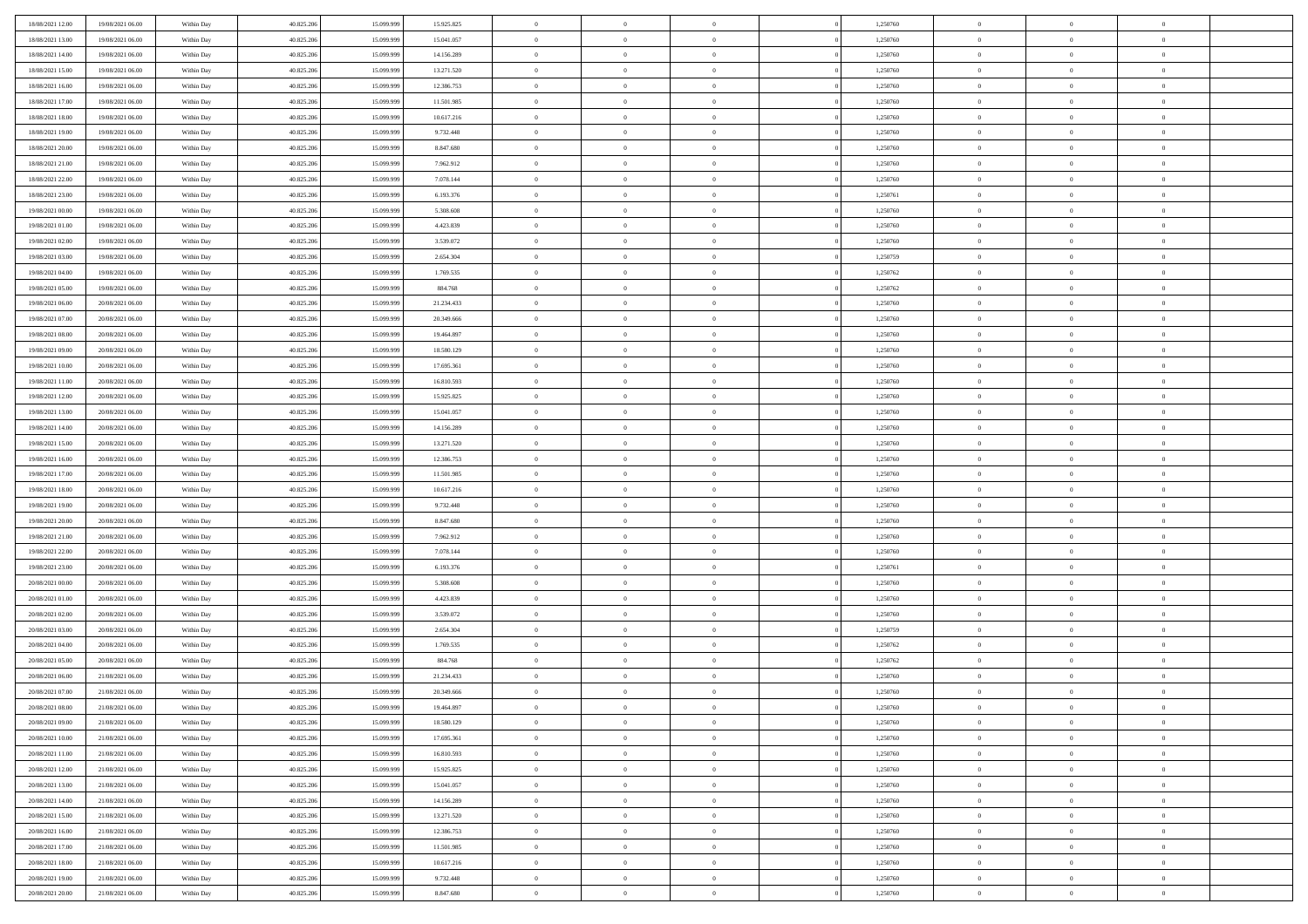| 20/08/2021 21:00 | 21/08/2021 06:00 | Within Day | 40.825.206 | 15.099.99  | 7.962.912  | $\bf{0}$                   | $\overline{0}$                   | $\overline{0}$ | 1,250760 | $\bf{0}$       | $\overline{0}$ | $\bf{0}$       |  |
|------------------|------------------|------------|------------|------------|------------|----------------------------|----------------------------------|----------------|----------|----------------|----------------|----------------|--|
| 20/08/2021 22:00 | 21/08/2021 06:00 | Within Day | 40.825.206 | 15.099.99  | 7.078.144  | $\overline{0}$             | $\overline{0}$                   | $\overline{0}$ | 1,250760 | $\overline{0}$ | $\theta$       | $\overline{0}$ |  |
| 20/08/2021 23:00 | 21/08/2021 06:00 | Within Day | 40.825.206 | 15.099.999 | 6.193.376  | $\overline{0}$             | $\overline{0}$                   | $\overline{0}$ | 1,250761 | $\bf{0}$       | $\overline{0}$ | $\overline{0}$ |  |
| 21/08/2021 00:00 | 21/08/2021 06:00 | Within Day | 40.825.206 | 15.099.999 | 5.308.608  | $\bf{0}$                   | $\overline{0}$                   | $\overline{0}$ | 1,250760 | $\bf{0}$       | $\bf{0}$       | $\bf{0}$       |  |
| 21/08/2021 01:00 | 21/08/2021 06:00 | Within Day | 40.825.206 | 15.099.999 | 4.423.839  | $\bf{0}$                   | $\overline{0}$                   | $\overline{0}$ | 1,250760 | $\bf{0}$       | $\bf{0}$       | $\bf{0}$       |  |
| 21/08/2021 02:00 | 21/08/2021 06:00 | Within Day | 40.825.206 | 15.099.999 | 3.539.072  | $\overline{0}$             | $\overline{0}$                   | $\overline{0}$ | 1,250760 | $\bf{0}$       | $\bf{0}$       | $\overline{0}$ |  |
| 21/08/2021 03:00 | 21/08/2021 06:00 | Within Day | 40.825.206 | 15.099.999 | 2.654.304  | $\bf{0}$                   | $\overline{0}$                   | $\overline{0}$ | 1,250759 | $\bf{0}$       | $\bf{0}$       | $\bf{0}$       |  |
| 21/08/2021 04:00 | 21/08/2021 06:00 | Within Day | 40.825.206 | 15.099.999 | 1.769.535  | $\,$ 0                     | $\overline{0}$                   | $\overline{0}$ | 1,250762 | $\bf{0}$       | $\theta$       | $\overline{0}$ |  |
| 21/08/2021 05:00 | 21/08/2021 06:00 | Within Day | 40.825.206 | 15.099.999 | 884.768    | $\overline{0}$             | $\overline{0}$                   | $\overline{0}$ | 1,250762 | $\bf{0}$       | $\overline{0}$ | $\overline{0}$ |  |
| 21/08/2021 06:00 | 22/08/2021 06:00 |            | 40.825.206 | 15.099.999 | 21.234.433 | $\bf{0}$                   | $\overline{0}$                   | $\Omega$       | 1,250760 | $\bf{0}$       | $\bf{0}$       | $\bf{0}$       |  |
|                  |                  | Within Day |            | 15,099.99  |            |                            |                                  |                |          |                | $\bf{0}$       | $\theta$       |  |
| 21/08/2021 07:00 | 22/08/2021 06:00 | Within Day | 40.825.206 |            | 20.349.666 | $\bf{0}$<br>$\overline{0}$ | $\overline{0}$<br>$\overline{0}$ | $\overline{0}$ | 1,250760 | $\bf{0}$       |                | $\overline{0}$ |  |
| 21/08/2021 08:00 | 22/08/2021 06:00 | Within Day | 40.825.206 | 15.099.999 | 19,464,897 |                            |                                  | $\overline{0}$ | 1,250760 | $\bf{0}$       | $\overline{0}$ |                |  |
| 21/08/2021 09:00 | 22/08/2021 06:00 | Within Day | 40.825.206 | 15.099.999 | 18.580.129 | $\bf{0}$                   | $\overline{0}$                   | $\overline{0}$ | 1,250760 | $\bf{0}$       | $\overline{0}$ | $\bf{0}$       |  |
| 21/08/2021 10:00 | 22/08/2021 06:00 | Within Day | 40.825.206 | 15.099.999 | 17.695.361 | $\bf{0}$                   | $\overline{0}$                   | $\overline{0}$ | 1,250760 | $\bf{0}$       | $\bf{0}$       | $\bf{0}$       |  |
| 21/08/2021 11:00 | 22/08/2021 06:00 | Within Day | 40.825.206 | 15.099.999 | 16.810.593 | $\overline{0}$             | $\overline{0}$                   | $\overline{0}$ | 1,250760 | $\overline{0}$ | $\overline{0}$ | $\overline{0}$ |  |
| 21/08/2021 12:00 | 22/08/2021 06:00 | Within Day | 40.825.206 | 15.099.999 | 15.925.825 | $\bf{0}$                   | $\overline{0}$                   | $\Omega$       | 1,250760 | $\bf{0}$       | $\bf{0}$       | $\bf{0}$       |  |
| 21/08/2021 13:00 | 22/08/2021 06:00 | Within Day | 40.825.206 | 15,099.99  | 15.041.057 | $\,$ 0 $\,$                | $\overline{0}$                   | $\overline{0}$ | 1,250760 | $\bf{0}$       | $\theta$       | $\overline{0}$ |  |
| 21/08/2021 14:00 | 22/08/2021 06:00 | Within Day | 40.825.206 | 15.099.999 | 14.156.289 | $\overline{0}$             | $\overline{0}$                   | $\overline{0}$ | 1,250760 | $\bf{0}$       | $\overline{0}$ | $\overline{0}$ |  |
| 21/08/2021 15:00 | 22/08/2021 06:00 | Within Day | 40.825.206 | 15.099.999 | 13.271.520 | $\bf{0}$                   | $\overline{0}$                   | $\Omega$       | 1,250760 | $\bf{0}$       | $\bf{0}$       | $\bf{0}$       |  |
| 21/08/2021 16:00 | 22/08/2021 06:00 | Within Day | 40.825.206 | 15.099.999 | 12.386.753 | $\bf{0}$                   | $\overline{0}$                   | $\overline{0}$ | 1,250760 | $\bf{0}$       | $\bf{0}$       | $\bf{0}$       |  |
| 21/08/2021 17:00 | 22/08/2021 06:00 | Within Day | 40.825.206 | 15.099.999 | 11.501.985 | $\overline{0}$             | $\overline{0}$                   | $\overline{0}$ | 1,250760 | $\bf{0}$       | $\overline{0}$ | $\overline{0}$ |  |
| 21/08/2021 18:00 | 22/08/2021 06:00 | Within Day | 40.825.206 | 15.099.999 | 10.617.216 | $\bf{0}$                   | $\overline{0}$                   | $\overline{0}$ | 1,250760 | $\bf{0}$       | $\bf{0}$       | $\bf{0}$       |  |
| 21/08/2021 19:00 | 22/08/2021 06:00 | Within Day | 40.825.206 | 15.099.999 | 9.732.448  | $\bf{0}$                   | $\overline{0}$                   | $\overline{0}$ | 1,250760 | $\bf{0}$       | $\bf{0}$       | $\bf{0}$       |  |
| 21/08/2021 20:00 | 22/08/2021 06:00 | Within Day | 40.825.206 | 15.099.999 | 8.847.680  | $\overline{0}$             | $\overline{0}$                   | $\overline{0}$ | 1,250760 | $\overline{0}$ | $\bf{0}$       | $\overline{0}$ |  |
| 21/08/2021 21:00 | 22/08/2021 06:00 | Within Day | 40.825.206 | 15.099.999 | 7.962.912  | $\bf{0}$                   | $\overline{0}$                   | $\overline{0}$ | 1,250760 | $\bf{0}$       | $\bf{0}$       | $\bf{0}$       |  |
| 21/08/2021 22:00 | 22/08/2021 06:00 | Within Day | 40.825.206 | 15.099.999 | 7.078.144  | $\,$ 0 $\,$                | $\overline{0}$                   | $\overline{0}$ | 1,250760 | $\bf{0}$       | $\bf{0}$       | $\,0\,$        |  |
| 21/08/2021 23:00 | 22/08/2021 06:00 | Within Day | 40.825.206 | 15.099.999 | 6.193.376  | $\overline{0}$             | $\overline{0}$                   | $\overline{0}$ | 1,250761 | $\bf{0}$       | $\overline{0}$ | $\overline{0}$ |  |
| 22/08/2021 00:00 | 22/08/2021 06:00 | Within Day | 40.825.206 | 15.099.999 | 5.308.608  | $\bf{0}$                   | $\overline{0}$                   | $\Omega$       | 1,250760 | $\bf{0}$       | $\bf{0}$       | $\bf{0}$       |  |
| 22/08/2021 01:00 | 22/08/2021 06:00 | Within Day | 40.825.206 | 15,099.99  | 4.423.839  | $\bf{0}$                   | $\overline{0}$                   | $\overline{0}$ | 1,250760 | $\bf{0}$       | $\bf{0}$       | $\bf{0}$       |  |
| 22/08/2021 02:00 | 22/08/2021 06:00 | Within Day | 40.825.206 | 15.099.999 | 3.539.072  | $\overline{0}$             | $\overline{0}$                   | $\overline{0}$ | 1,250760 | $\bf{0}$       | $\overline{0}$ | $\overline{0}$ |  |
| 22/08/2021 03:00 | 22/08/2021 06:00 | Within Day | 40.825.206 | 15.099.999 | 2.654.304  | $\,$ 0                     | $\overline{0}$                   | $\overline{0}$ | 1,250759 | $\bf{0}$       | $\overline{0}$ | $\,$ 0         |  |
| 22/08/2021 04:00 | 22/08/2021 06:00 | Within Day | 40.825.206 | 15.099.999 | 1.769.535  | $\,$ 0                     | $\overline{0}$                   | $\overline{0}$ | 1,250762 | $\bf{0}$       | $\bf{0}$       | $\bf{0}$       |  |
| 22/08/2021 05:00 | 22/08/2021 06:00 | Within Day | 40.825.206 | 15.099.999 | 884.768    | $\overline{0}$             | $\overline{0}$                   | $\overline{0}$ | 1,250762 | $\bf{0}$       | $\overline{0}$ | $\overline{0}$ |  |
| 22/08/2021 06:00 | 23/08/2021 06:00 | Within Day | 40.825.206 | 15.099.999 | 21.234.433 | $\overline{0}$             | $\overline{0}$                   | $\overline{0}$ | 1,250760 | $\bf{0}$       | $\overline{0}$ | $\,$ 0         |  |
| 22/08/2021 07:00 | 23/08/2021 06:00 | Within Day | 40.825.206 | 15.099.999 | 20.349.666 | $\bf{0}$                   | $\overline{0}$                   | $\overline{0}$ | 1,250760 | $\mathbf{0}$   | $\bf{0}$       | $\mathbf{0}$   |  |
| 22/08/2021 08:00 | 23/08/2021 06:00 | Within Day | 40.825.206 | 15.099.999 | 19.464.897 | $\overline{0}$             | $\overline{0}$                   | $\overline{0}$ | 1,250760 | $\bf{0}$       | $\overline{0}$ | $\overline{0}$ |  |
| 22/08/2021 09:00 | 23/08/2021 06:00 | Within Day | 40.825.206 | 15.099.999 | 18.580.129 | $\overline{0}$             | $\overline{0}$                   | $\overline{0}$ | 1,250760 | $\bf{0}$       | $\overline{0}$ | $\,$ 0         |  |
| 22/08/2021 11:00 | 23/08/2021 06:00 | Within Day | 40.825.206 | 15.099.999 | 16.810.593 | $\bf{0}$                   | $\overline{0}$                   | $\overline{0}$ | 1,250760 | $\bf{0}$       | $\bf{0}$       | $\bf{0}$       |  |
| 22/08/2021 12:00 | 23/08/2021 06:00 | Within Day | 40.825.206 | 15.099.999 | 15.925.825 | $\overline{0}$             | $\overline{0}$                   | $\overline{0}$ | 1,250760 | $\bf{0}$       | $\overline{0}$ | $\overline{0}$ |  |
| 22/08/2021 13:00 | 23/08/2021 06:00 | Within Day | 40.825.206 | 15.099.999 | 15.041.057 | $\,$ 0                     | $\overline{0}$                   | $\overline{0}$ | 1,250760 | $\bf{0}$       | $\overline{0}$ | $\,0\,$        |  |
| 22/08/2021 14:00 | 23/08/2021 06:00 | Within Day | 40.825.206 | 15.099.999 | 14.156.289 | $\bf{0}$                   | $\,$ 0 $\,$                      | $\overline{0}$ | 1,250760 | $\bf{0}$       | $\overline{0}$ | $\bf{0}$       |  |
| 22/08/2021 15:00 | 23/08/2021 06:00 | Within Day | 40.825.206 | 15.099.999 | 13.271.520 | $\overline{0}$             | $\overline{0}$                   | $\overline{0}$ | 1,250760 | $\overline{0}$ | $\bf{0}$       | $\overline{0}$ |  |
| 22/08/2021 16:00 | 23/08/2021 06:00 | Within Day | 40.825.206 | 15.099.999 | 12.386.753 | $\overline{0}$             | $\overline{0}$                   | $\overline{0}$ | 1,250760 | $\bf{0}$       | $\overline{0}$ | $\,$ 0         |  |
| 22/08/2021 17:00 | 23/08/2021 06:00 | Within Day | 40.825.206 | 15.099.999 | 11.501.985 | $\,$ 0 $\,$                | $\overline{0}$                   | $\overline{0}$ | 1,250760 | $\bf{0}$       | $\bf{0}$       | $\mathbf{0}$   |  |
| 22/08/2021 18:00 | 23/08/2021 06:00 | Within Day | 40.825.206 | 15.099.999 | 10.617.216 | $\overline{0}$             | $\theta$                         |                | 1,250760 | $\bf{0}$       | $\overline{0}$ | $\overline{0}$ |  |
| 22/08/2021 19:00 | 23/08/2021 06:00 |            | 40.825.206 | 15.099.999 | 9.732.448  | $\,$ 0                     | $\overline{0}$                   | $\overline{0}$ | 1,250760 | $\bf{0}$       | $\bf{0}$       | $\,$ 0         |  |
|                  |                  | Within Day |            |            |            |                            |                                  |                |          |                |                |                |  |
| 22/08/2021 20:00 | 23/08/2021 06:00 | Within Day | 40.825.206 | 15.099.999 | 8.847.680  | $\mathbf{0}$               | $\,$ 0 $\,$                      | $\overline{0}$ | 1,250760 | $\bf{0}$       | $\overline{0}$ | $\overline{0}$ |  |
| 22/08/2021 21:00 | 23/08/2021 06:00 | Within Day | 40.825.206 | 15.099.999 | 7.962.912  | $\mathbf{0}$               | $\overline{0}$                   | $\overline{0}$ | 1,250760 | $\overline{0}$ | $\bf{0}$       | $\mathbf{0}$   |  |
| 22/08/2021 22:00 | 23/08/2021 06:00 | Within Day | 40.825.206 | 15.099.999 | 7.078.144  | $\,$ 0 $\,$                | $\overline{0}$                   | $\overline{0}$ | 1,250760 | $\,$ 0 $\,$    | $\overline{0}$ | $\,0\,$        |  |
| 22/08/2021 23:00 | 23/08/2021 06:00 | Within Day | 40.825.206 | 15.099.999 | 6.193.376  | $\,$ 0 $\,$                | $\,$ 0 $\,$                      | $\overline{0}$ | 1,250761 | $\bf{0}$       | $\overline{0}$ | $\overline{0}$ |  |
| 23/08/2021 00:00 | 23/08/2021 06:00 | Within Day | 40.825.206 | 15.099.999 | 5.308.608  | $\mathbf{0}$               | $\overline{0}$                   | $\overline{0}$ | 1,250760 | $\overline{0}$ | $\bf{0}$       | $\mathbf{0}$   |  |
| 23/08/2021 01:00 | 23/08/2021 06:00 | Within Day | 40.825.206 | 15.099.999 | 4.423.839  | $\,$ 0 $\,$                | $\overline{0}$                   | $\overline{0}$ | 1,250760 | $\bf{0}$       | $\bf{0}$       | $\,0\,$        |  |
| 23/08/2021 02:00 | 23/08/2021 06:00 | Within Day | 40.825.206 | 15.099.999 | 3.539.072  | $\mathbf{0}$               | $\overline{0}$                   | $\overline{0}$ | 1,250760 | $\,$ 0 $\,$    | $\mathbf{0}$   | $\overline{0}$ |  |
| 23/08/2021 03:00 | 23/08/2021 06:00 | Within Day | 40.825.206 | 15.099.999 | 2.654.304  | $\mathbf{0}$               | $\overline{0}$                   | $\overline{0}$ | 1,250759 | $\overline{0}$ | $\bf{0}$       | $\mathbf{0}$   |  |
| 23/08/2021 04:00 | 23/08/2021 06:00 | Within Day | 40.825.206 | 15.099.999 | 1.769.535  | $\,$ 0 $\,$                | $\overline{0}$                   | $\overline{0}$ | 1,250762 | $\bf{0}$       | $\bf{0}$       | $\,0\,$        |  |
| 23/08/2021 05:00 | 23/08/2021 06:00 | Within Day | 40.825.206 | 15.099.999 | 884.768    | $\bf{0}$                   | $\overline{0}$                   | $\overline{0}$ | 1,250762 | $\bf{0}$       | $\overline{0}$ | $\overline{0}$ |  |
| 23/08/2021 06:00 | 24/08/2021 06:00 | Within Day | 40.825.206 | 15.099.999 | 21.234.433 | $\overline{0}$             | $\overline{0}$                   | $\overline{0}$ | 1,250760 | $\bf{0}$       | $\bf{0}$       | $\overline{0}$ |  |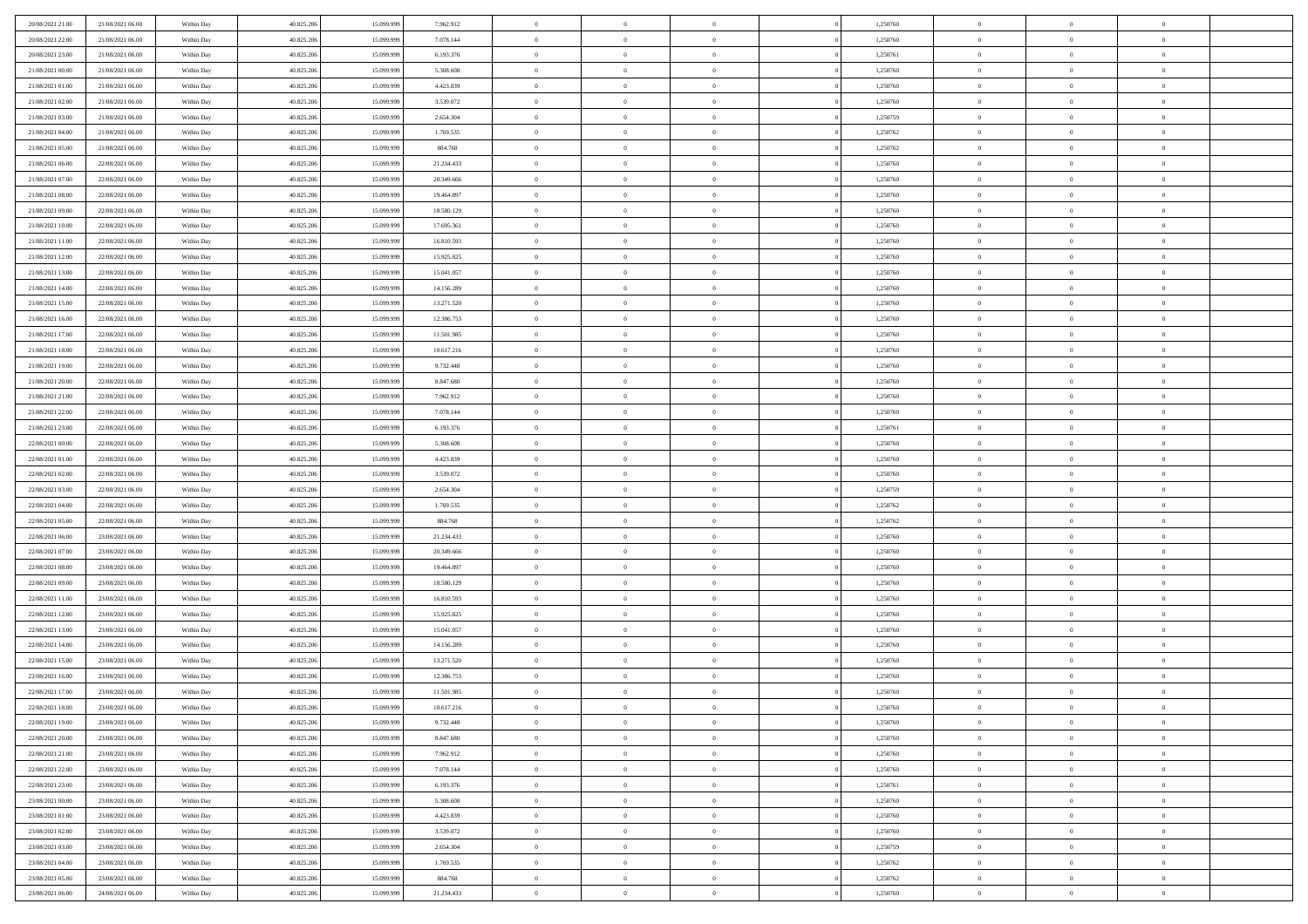| 23/08/2021 07:00 | 24/08/2021 06:00 | Within Day               | 40.825.206 | 15.099.999 | 20.349.666 | $\bf{0}$       | $\overline{0}$ | $\overline{0}$ |          | 1,250760 | $\bf{0}$       | $\overline{0}$ | $\,0\,$        |  |
|------------------|------------------|--------------------------|------------|------------|------------|----------------|----------------|----------------|----------|----------|----------------|----------------|----------------|--|
| 23/08/2021 08:00 | 24/08/2021 06:00 | Within Day               | 40.825.206 | 15,099,999 | 19.464.897 | $\overline{0}$ | $\overline{0}$ | $\mathbf{0}$   |          | 1,250760 | $\theta$       | $\overline{0}$ | $\theta$       |  |
| 23/08/2021 09:00 | 24/08/2021 06:00 | Within Day               | 40.825.206 | 15.099.999 | 18.580.129 | $\theta$       | $\overline{0}$ | $\overline{0}$ |          | 1,250760 | $\mathbf{0}$   | $\overline{0}$ | $\overline{0}$ |  |
| 23/08/2021 10:00 | 24/08/2021 06:00 | Within Day               | 40.825.206 | 15.099.999 | 17.695.361 | $\,$ 0 $\,$    | $\overline{0}$ | $\overline{0}$ |          | 1,250760 | $\bf{0}$       | $\overline{0}$ | $\bf{0}$       |  |
| 23/08/2021 11:00 | 24/08/2021 06:00 | Within Day               | 40.825.206 | 15.099.999 | 16.810.593 | $\bf{0}$       | $\overline{0}$ | $\mathbf{0}$   |          | 1,250760 | $\bf{0}$       | $\bf{0}$       | $\,0\,$        |  |
| 23/08/2021 12:00 | 24/08/2021 06:00 | Within Day               | 40.825.206 | 15.099.999 | 15.925.825 | $\theta$       | $\overline{0}$ | $\mathbf{0}$   |          | 1,250760 | $\mathbf{0}$   | $\overline{0}$ | $\overline{0}$ |  |
| 23/08/2021 13:00 | 24/08/2021 06:00 | Within Day               | 40.825.206 | 15.099.999 | 15.041.057 | $\,$ 0 $\,$    | $\overline{0}$ | $\overline{0}$ |          | 1,250760 | $\bf{0}$       | $\overline{0}$ | $\bf{0}$       |  |
| 23/08/2021 14:00 | 24/08/2021 06:00 | Within Day               | 40.825.206 | 15.099.999 | 14.156.289 | $\,$ 0         | $\overline{0}$ | $\mathbf{0}$   |          | 1,250760 | $\,$ 0 $\,$    | $\overline{0}$ | $\theta$       |  |
| 23/08/2021 15:00 | 24/08/2021 06:00 | Within Day               | 40.825.206 | 15.099.999 | 13.271.520 | $\theta$       | $\overline{0}$ | $\mathbf{0}$   |          | 1,250760 | $\mathbf{0}$   | $\overline{0}$ | $\overline{0}$ |  |
| 23/08/2021 16:00 | 24/08/2021 06:00 | Within Day               | 40.825.206 | 15.099.999 | 12.386.753 | $\,$ 0 $\,$    | $\overline{0}$ | $\Omega$       |          | 1,250760 | $\bf{0}$       | $\overline{0}$ | $\,0\,$        |  |
| 23/08/2021 17:00 | 24/08/2021 06:00 |                          | 40.825.206 | 15.099.999 | 11.501.985 | $\bf{0}$       | $\overline{0}$ | $\mathbf{0}$   |          | 1,250760 | $\bf{0}$       | $\mathbf{0}$   | $\theta$       |  |
| 23/08/2021 18:00 | 24/08/2021 06:00 | Within Day<br>Within Day | 40.825.206 | 15.099.999 | 10.617.216 | $\theta$       | $\overline{0}$ | $\overline{0}$ |          | 1,250760 | $\mathbf{0}$   | $\overline{0}$ | $\overline{0}$ |  |
| 23/08/2021 19:00 | 24/08/2021 06:00 |                          |            |            |            | $\,$ 0 $\,$    |                |                |          |          | $\bf{0}$       |                | $\bf{0}$       |  |
|                  |                  | Within Day               | 40.825.206 | 15.099.999 | 9.732.448  |                | $\overline{0}$ | $\overline{0}$ |          | 1,250760 |                | $\overline{0}$ |                |  |
| 23/08/2021 20:00 | 24/08/2021 06:00 | Within Day               | 40.825.206 | 15.099.999 | 8.847.680  | $\,$ 0         | $\overline{0}$ | $\mathbf{0}$   |          | 1,250760 | $\bf{0}$       | $\theta$       | $\,0\,$        |  |
| 23/08/2021 21:00 | 24/08/2021 06:00 | Within Day               | 40.825.206 | 15.099.999 | 7.962.912  | $\theta$       | $\overline{0}$ | $\mathbf{0}$   |          | 1,250760 | $\mathbf{0}$   | $\overline{0}$ | $\overline{0}$ |  |
| 23/08/2021 22:00 | 24/08/2021 06:00 | Within Day               | 40.825.206 | 15.099.999 | 7.078.144  | $\,$ 0 $\,$    | $\overline{0}$ | $\Omega$       |          | 1,250760 | $\bf{0}$       | $\overline{0}$ | $\bf{0}$       |  |
| 23/08/2021 23:00 | 24/08/2021 06:00 | Within Day               | 40.825.206 | 15.099.999 | 6.193.376  | $\,$ 0 $\,$    | $\overline{0}$ | $\mathbf{0}$   |          | 1,250761 | $\bf{0}$       | $\overline{0}$ | $\theta$       |  |
| 24/08/2021 00:00 | 24/08/2021 06:00 | Within Day               | 40.825.206 | 15.099.999 | 5.308.608  | $\theta$       | $\overline{0}$ | $\mathbf{0}$   |          | 1,250760 | $\mathbf{0}$   | $\overline{0}$ | $\overline{0}$ |  |
| 24/08/2021 01:00 | 24/08/2021 06:00 | Within Day               | 40.825.206 | 15.099.999 | 4.423.839  | $\,$ 0 $\,$    | $\overline{0}$ | $\Omega$       |          | 1,250760 | $\bf{0}$       | $\overline{0}$ | $\,0\,$        |  |
| 24/08/2021 02:00 | 24/08/2021 06:00 | Within Day               | 40.825.206 | 15.099.999 | 3.539.072  | $\bf{0}$       | $\overline{0}$ | $\mathbf{0}$   |          | 1,250760 | $\bf{0}$       | $\mathbf{0}$   | $\theta$       |  |
| 24/08/2021 03:00 | 24/08/2021 06:00 | Within Day               | 40.825.206 | 15.099.999 | 2.654.304  | $\theta$       | $\overline{0}$ | $\mathbf{0}$   |          | 1,250759 | $\mathbf{0}$   | $\overline{0}$ | $\overline{0}$ |  |
| 24/08/2021 04:00 | 24/08/2021 06:00 | Within Day               | 40.825.206 | 15.099.999 | 1.769.535  | $\,$ 0 $\,$    | $\overline{0}$ | $\overline{0}$ |          | 1,250762 | $\bf{0}$       | $\overline{0}$ | $\bf{0}$       |  |
| 24/08/2021 05:00 | 24/08/2021 06:00 | Within Day               | 40.825.206 | 15.099.999 | 884.768    | $\,$ 0         | $\overline{0}$ | $\mathbf{0}$   |          | 1,250762 | $\bf{0}$       | $\bf{0}$       | $\,0\,$        |  |
| 24/08/2021 06:00 | 25/08/2021 06:00 | Within Day               | 40.825.206 | 15.099.999 | 21.234.433 | $\theta$       | $\overline{0}$ | $\mathbf{0}$   |          | 1,250760 | $\mathbf{0}$   | $\overline{0}$ | $\overline{0}$ |  |
| 24/08/2021 07:00 | 25/08/2021 06:00 | Within Day               | 40.825.206 | 15.099.999 | 20.349.666 | $\,$ 0 $\,$    | $\overline{0}$ | $\overline{0}$ |          | 1,250760 | $\bf{0}$       | $\overline{0}$ | $\,0\,$        |  |
| 24/08/2021 09:00 | 25/08/2021 06:00 | Within Day               | 40.825.206 | 15.099.999 | 18.580.129 | $\,$ 0         | $\overline{0}$ | $\mathbf{0}$   |          | 1,250760 | $\mathbf{0}$   | $\overline{0}$ | $\theta$       |  |
| 24/08/2021 10:00 | 25/08/2021 06:00 | Within Day               | 40.825.206 | 15.099.999 | 17.695.361 | $\theta$       | $\overline{0}$ | $\overline{0}$ |          | 1,250760 | $\mathbf{0}$   | $\overline{0}$ | $\overline{0}$ |  |
| 24/08/2021 11:00 | 25/08/2021 06:00 | Within Day               | 40.825.206 | 15.099.999 | 16.810.593 | $\,$ 0 $\,$    | $\overline{0}$ | $\overline{0}$ |          | 1,250760 | $\bf{0}$       | $\overline{0}$ | $\bf{0}$       |  |
| 24/08/2021 12:00 | 25/08/2021 06:00 | Within Day               | 40.825.206 | 15.099.999 | 15.925.825 | $\bf{0}$       | $\overline{0}$ | $\mathbf{0}$   |          | 1,250760 | $\bf{0}$       | $\mathbf{0}$   | $\overline{0}$ |  |
| 24/08/2021 13:00 | 25/08/2021 06:00 | Within Day               | 40.825.206 | 15.099.999 | 15.041.057 | $\theta$       | $\overline{0}$ | $\overline{0}$ |          | 1,250760 | $\mathbf{0}$   | $\overline{0}$ | $\overline{0}$ |  |
| 24/08/2021 14:00 | 25/08/2021 06:00 | Within Day               | 40.825.206 | 15.099.999 | 14.156.289 | $\theta$       | $\overline{0}$ | $\overline{0}$ |          | 1,250760 | $\,$ 0         | $\overline{0}$ | $\,$ 0 $\,$    |  |
| 24/08/2021 15:00 | 25/08/2021 06:00 | Within Day               | 40.825.206 | 15.099.999 | 13.271.520 | $\,$ 0         | $\overline{0}$ | $\mathbf{0}$   |          | 1,250760 | $\bf{0}$       | $\mathbf{0}$   | $\bf{0}$       |  |
| 24/08/2021 16:00 | 25/08/2021 06:00 | Within Day               | 40.825.206 | 15.099.999 | 12.386.753 | $\theta$       | $\overline{0}$ | $\mathbf{0}$   |          | 1,250760 | $\mathbf{0}$   | $\overline{0}$ | $\overline{0}$ |  |
| 24/08/2021 17:00 | 25/08/2021 06:00 | Within Day               | 40.825.206 | 15.099.999 | 11.501.985 | $\theta$       | $\overline{0}$ | $\overline{0}$ |          | 1,250760 | $\,$ 0         | $\overline{0}$ | $\theta$       |  |
| 24/08/2021 18:00 | 25/08/2021 06:00 | Within Day               | 40.825.206 | 15.099.999 | 10.617.216 | $\bf{0}$       | $\overline{0}$ | $\mathbf{0}$   |          | 1,250760 | $\mathbf{0}$   | $\overline{0}$ | $\overline{0}$ |  |
| 24/08/2021 19:00 | 25/08/2021 06:00 | Within Day               | 40.825.206 | 15.099.999 | 9.732.448  | $\theta$       | $\overline{0}$ | $\mathbf{0}$   |          | 1,250760 | $\mathbf{0}$   | $\overline{0}$ | $\overline{0}$ |  |
| 24/08/2021 20:00 | 25/08/2021 06:00 | Within Day               | 40.825.206 | 15.099.999 | 8.847.680  | $\theta$       | $\overline{0}$ | $\overline{0}$ |          | 1,250760 | $\,$ 0         | $\overline{0}$ | $\theta$       |  |
| 24/08/2021 21:00 | 25/08/2021 06:00 | Within Day               | 40.825.206 | 15.099.999 | 7.962.912  | $\bf{0}$       | $\overline{0}$ | $\mathbf{0}$   |          | 1,250760 | $\bf{0}$       | $\mathbf{0}$   | $\overline{0}$ |  |
| 24/08/2021 22:00 | 25/08/2021 06:00 | Within Day               | 40.825.206 | 15.099.999 | 7.078.144  | $\theta$       | $\overline{0}$ | $\overline{0}$ |          | 1,250760 | $\mathbf{0}$   | $\overline{0}$ | $\overline{0}$ |  |
| 24/08/2021 23:00 | 25/08/2021 06:00 | Within Day               | 40.825.206 | 15.099.999 | 6.193.376  | $\,$ 0 $\,$    | $\overline{0}$ | $\overline{0}$ |          | 1,250761 | $\,$ 0         | $\overline{0}$ | $\,$ 0 $\,$    |  |
| 25/08/2021 00:00 | 25/08/2021 06:00 | Within Day               | 40.825.206 | 15.099.999 | 5.308.608  | $\bf{0}$       | $\,$ 0 $\,$    | $\overline{0}$ |          | 1,250760 | $\,$ 0 $\,$    | $\bf{0}$       | $\overline{0}$ |  |
| 25/08/2021 01:00 | 25/08/2021 06:00 | Within Day               | 40.825.206 | 15.099.999 | 4.423.839  | $\theta$       | $\overline{0}$ | $\mathbf{0}$   |          | 1,250760 | $\mathbf{0}$   | $\overline{0}$ | $\theta$       |  |
| 25/08/2021 02:00 | 25/08/2021 06:00 | Within Day               | 40.825.206 | 15.099.999 | 3.539.072  | $\theta$       | $\overline{0}$ | $\overline{0}$ |          | 1,250760 | $\,$ 0         | $\overline{0}$ | $\theta$       |  |
| 25/08/2021 03:00 | 25/08/2021 06:00 | Within Day               | 40.825.206 | 15.099.999 | 2.654.304  | $\bf{0}$       | $\,$ 0 $\,$    | $\mathbf{0}$   |          | 1,250759 | $\mathbf{0}$   | $\overline{0}$ | $\overline{0}$ |  |
| 25/08/2021 04:00 | 25/08/2021 06:00 | Within Day               | 40.825.206 | 15.099.999 | 1.769.535  | $\overline{0}$ | $\theta$       |                |          | 1,250762 | $\overline{0}$ | $\theta$       | $\theta$       |  |
| 25/08/2021 05:00 | 25/08/2021 06:00 | Within Day               | 40.825.206 | 15.099.999 | 884.768    | $\,$ 0 $\,$    | $\overline{0}$ | $\overline{0}$ |          | 1,250762 | $\,$ 0 $\,$    | $\bf{0}$       | $\theta$       |  |
| 25/08/2021 06:00 | 26/08/2021 06:00 | Within Day               | 40.825.206 | 15.099.999 | 21.234.433 | $\overline{0}$ | $\,$ 0 $\,$    | $\overline{0}$ |          | 1,250760 | $\,$ 0 $\,$    | $\overline{0}$ | $\overline{0}$ |  |
| 25/08/2021 07:00 | 26/08/2021 06:00 | Within Day               | 40.825.206 | 15.099.999 | 20.349.666 | $\mathbf{0}$   | $\overline{0}$ | $\overline{0}$ |          | 1,250760 | $\,$ 0 $\,$    | $\bf{0}$       | $\mathbf{0}$   |  |
| 25/08/2021 08:00 | 26/08/2021 06:00 | Within Day               | 40.825.206 | 15.099.999 | 19.464.897 | $\,$ 0 $\,$    | $\overline{0}$ | $\overline{0}$ | $\theta$ | 1,250760 | $\,$ 0 $\,$    | $\bf{0}$       | $\,$ 0 $\,$    |  |
| 25/08/2021 09:00 | 26/08/2021 06:00 | Within Day               | 40.825.206 | 15.099.999 | 18.580.129 | $\,$ 0 $\,$    | $\,$ 0 $\,$    | $\overline{0}$ |          | 1,250760 | $\,$ 0 $\,$    | $\overline{0}$ | $\overline{0}$ |  |
| 25/08/2021 10:00 | 26/08/2021 06:00 | Within Day               | 40.825.206 | 15.099.999 | 17.695.361 | $\mathbf{0}$   | $\overline{0}$ | $\overline{0}$ |          | 1,250760 | $\mathbf{0}$   | $\bf{0}$       | $\overline{0}$ |  |
| 25/08/2021 11:00 | 26/08/2021 06:00 | Within Day               | 40.825.206 | 15.099.999 | 16.810.593 | $\,$ 0 $\,$    | $\overline{0}$ | $\overline{0}$ |          | 1,250760 | $\,$ 0 $\,$    | $\mathbf{0}$   | $\,$ 0 $\,$    |  |
| 25/08/2021 12:00 | 26/08/2021 06:00 | Within Day               | 40.825.206 | 15.099.999 | 15.925.825 | $\overline{0}$ | $\overline{0}$ | $\overline{0}$ |          | 1,250760 | $\,$ 0 $\,$    | $\overline{0}$ | $\overline{0}$ |  |
| 25/08/2021 13:00 | 26/08/2021 06:00 | Within Day               | 40.825.206 | 15.099.999 | 15.041.057 | $\,$ 0 $\,$    | $\overline{0}$ | $\overline{0}$ |          | 1,250760 | $\mathbf{0}$   | $\bf{0}$       | $\overline{0}$ |  |
|                  |                  |                          |            |            |            | $\,$ 0 $\,$    |                | $\overline{0}$ |          |          |                | $\mathbf{0}$   | $\,$ 0 $\,$    |  |
| 25/08/2021 14:00 | 26/08/2021 06:00 | Within Day               | 40.825.206 | 15.099.999 | 14.156.289 |                | $\overline{0}$ |                |          | 1,250760 | $\,$ 0 $\,$    |                |                |  |
| 25/08/2021 15:00 | 26/08/2021 06:00 | Within Day               | 40.825.206 | 15.099.999 | 13.271.520 | $\,$ 0 $\,$    | $\,$ 0 $\,$    | $\overline{0}$ |          | 1,250760 | $\,$ 0 $\,$    | $\overline{0}$ | $\overline{0}$ |  |
| 25/08/2021 16:00 | 26/08/2021 06:00 | Within Day               | 40.825.206 | 15.099.999 | 12.386.753 | $\theta$       | $\overline{0}$ | $\overline{0}$ |          | 1,250760 | $\mathbf{0}$   | $\overline{0}$ | $\overline{0}$ |  |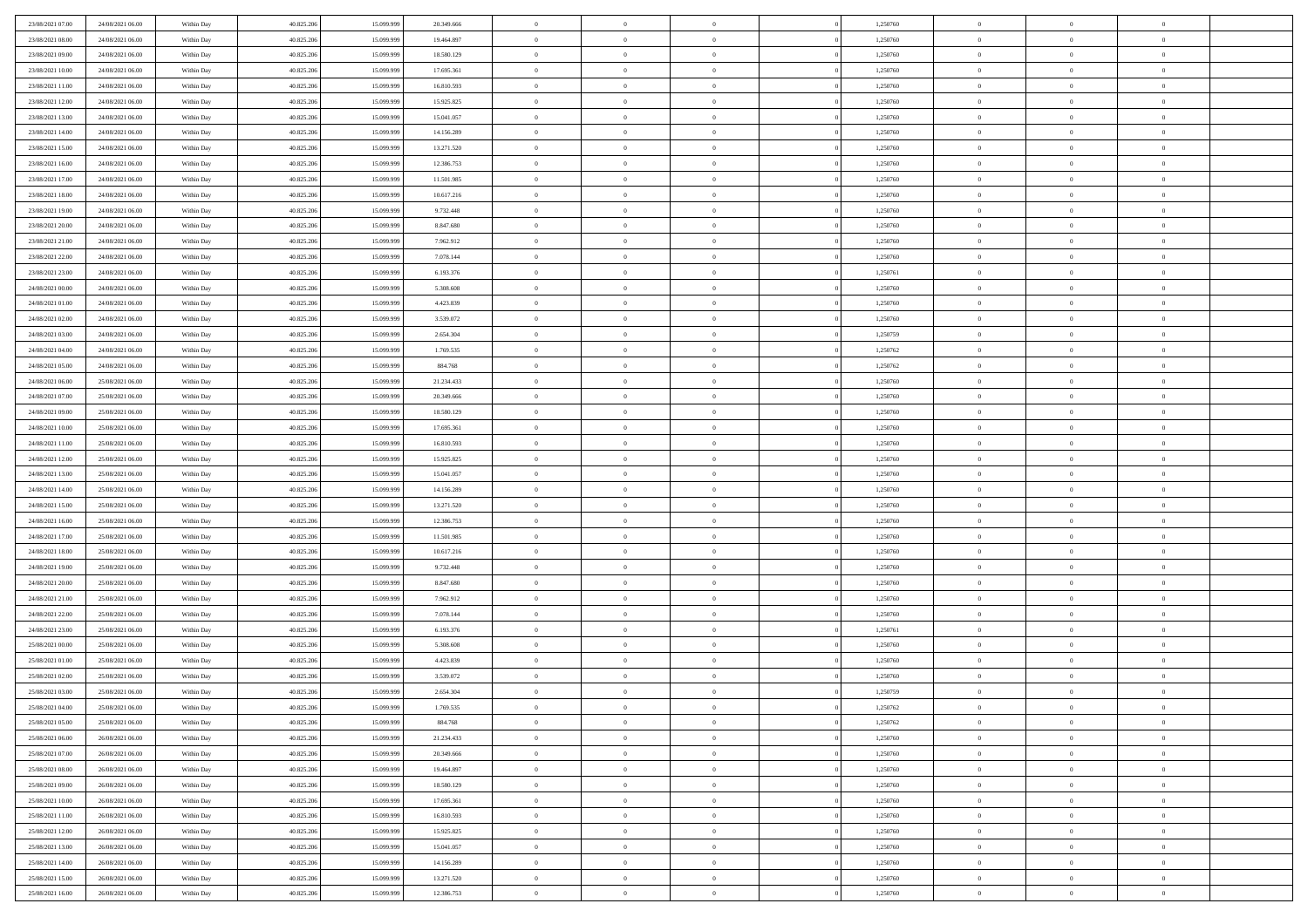| 25/08/2021 17:00                     | 26/08/2021 06:00                     | Within Day               | 40.825.206               | 15.099.999               | 11.501.985               | $\bf{0}$                      | $\overline{0}$                   | $\Omega$                         | 1,250760             | $\bf{0}$                 | $\overline{0}$             | $\theta$                  |  |
|--------------------------------------|--------------------------------------|--------------------------|--------------------------|--------------------------|--------------------------|-------------------------------|----------------------------------|----------------------------------|----------------------|--------------------------|----------------------------|---------------------------|--|
| 25/08/2021 18:00                     | 26/08/2021 06:00                     | Within Day               | 40.825.206               | 15.099.999               | 10.617.216               | $\theta$                      | $\overline{0}$                   | $\overline{0}$                   | 1,250760             | $\mathbf{0}$             | $\bf{0}$                   | $\overline{0}$            |  |
| 25/08/2021 19:00                     | 26/08/2021 06:00                     | Within Day               | 40.825.206               | 15.099.999               | 9.732.448                | $\theta$                      | $\overline{0}$                   | $\overline{0}$                   | 1,250760             | $\,$ 0                   | $\overline{0}$             | $\,$ 0 $\,$               |  |
| 25/08/2021 20:00                     | 26/08/2021 06:00                     | Within Day               | 40.825.206               | 15.099.999               | 8.847.680                | $\mathbf{0}$                  | $\overline{0}$                   | $\mathbf{0}$                     | 1,250760             | $\bf{0}$                 | $\mathbf{0}$               | $\theta$                  |  |
| 25/08/2021 21:00                     | 26/08/2021 06:00                     | Within Day               | 40.825.206               | 15.099.999               | 7.962.912                | $\mathbf{0}$                  | $\overline{0}$                   | $\overline{0}$                   | 1,250760             | $\mathbf{0}$             | $\bf{0}$                   | $\overline{0}$            |  |
| 25/08/2021 22:00                     | 26/08/2021 06:00                     | Within Day               | 40.825.206               | 15.099.999               | 7.078.144                | $\theta$                      | $\overline{0}$                   | $\bf{0}$                         | 1,250760             | $\,$ 0                   | $\overline{0}$             | $\,$ 0 $\,$               |  |
| 25/08/2021 23:00                     | 26/08/2021 06:00                     | Within Day               | 40.825.206               | 15.099.999               | 6.193.376                | $\,$ 0 $\,$                   | $\overline{0}$                   | $\Omega$                         | 1,250761             | $\bf{0}$                 | $\overline{0}$             | $\theta$                  |  |
| 26/08/2021 00:00                     | 26/08/2021 06:00                     | Within Day               | 40.825.206               | 15.099.999               | 5.308.608                | $\overline{0}$                | $\overline{0}$                   | $\overline{0}$                   | 1,250760             | $\mathbf{0}$             | $\bf{0}$                   | $\overline{0}$            |  |
| 26/08/2021 01:00                     | 26/08/2021 06:00                     | Within Day               | 40.825.206               | 15.099.999               | 4.423.839                | $\theta$                      | $\overline{0}$                   | $\bf{0}$                         | 1,250760             | $\,$ 0                   | $\overline{0}$             | $\,$ 0 $\,$               |  |
| 26/08/2021 02:00                     | 26/08/2021 06:00                     | Within Day               | 40.825.206               | 15.099.999               | 3.539.072                | $\mathbf{0}$                  | $\overline{0}$                   | $\mathbf{0}$                     | 1,250760             | $\bf{0}$                 | $\mathbf{0}$               | $\theta$                  |  |
| 26/08/2021 03:00                     | 26/08/2021 06:00                     | Within Day               | 40.825.206               | 15.099.999               | 2.654.304                | $\mathbf{0}$                  | $\overline{0}$                   | $\overline{0}$                   | 1,250759             | $\mathbf{0}$             | $\bf{0}$                   | $\overline{0}$            |  |
| 26/08/2021 04:00                     | 26/08/2021 06:00                     | Within Day               | 40.825.206               | 15.099.999               | 1.769.535                | $\theta$                      | $\overline{0}$                   | $\bf{0}$                         | 1,250762             | $\,$ 0                   | $\overline{0}$             | $\,$ 0 $\,$               |  |
| 26/08/2021 05:00                     | 26/08/2021 06:00                     | Within Day               | 40.825.206               | 15.099.999               | 884.768                  | $\theta$                      | $\overline{0}$                   | $\mathbf{0}$                     | 1,250762             | $\bf{0}$                 | $\mathbf{0}$               | $\theta$                  |  |
| 26/08/2021 06:00                     | 27/08/2021 06:00                     | Within Day               | 40.825.206               | 15.099.999               | 21.234.433               | $\overline{0}$                | $\overline{0}$                   | $\overline{0}$                   | 1,250760             | $\mathbf{0}$             | $\bf{0}$                   | $\overline{0}$            |  |
| 26/08/2021 07:00                     | 27/08/2021 06:00                     | Within Day               | 40.825.206               | 15.099.999               | 20.349.666               | $\theta$                      | $\overline{0}$                   | $\overline{0}$                   | 1,250760             | $\,$ 0                   | $\overline{0}$             | $\,$ 0 $\,$               |  |
| 26/08/2021 08:00                     | 27/08/2021 06:00                     | Within Day               | 40.825.206               | 15.099.999               | 19,464,897               | $\bf{0}$                      | $\overline{0}$                   | $\mathbf{0}$                     | 1,250760             | $\bf{0}$                 | $\mathbf{0}$               | $\bf{0}$                  |  |
| 26/08/2021 09:00                     | 27/08/2021 06:00                     | Within Day               | 40.825.206               | 15.099.999               | 18.580.129               | $\overline{0}$                | $\overline{0}$                   | $\overline{0}$                   | 1,250760             | $\mathbf{0}$             | $\bf{0}$                   | $\overline{0}$            |  |
| 26/08/2021 10:00                     | 27/08/2021 06:00                     | Within Day               | 40.825.206               | 15.099.999               | 17.695.361               | $\theta$                      | $\overline{0}$                   | $\bf{0}$                         | 1,250760             | $\,$ 0                   | $\overline{0}$             | $\,$ 0 $\,$               |  |
| 26/08/2021 11:00                     | 27/08/2021 06:00                     | Within Day               | 40.825.206               | 15.099.999               | 16.810.593               | $\mathbf{0}$                  | $\overline{0}$                   | $\mathbf{0}$                     | 1.250760             | $\theta$                 | $\mathbf{0}$               | $\theta$                  |  |
| 26/08/2021 12:00                     | 27/08/2021 06:00                     | Within Day               | 40.825.206               | 15.099.999               | 15.925.825               | $\overline{0}$                | $\overline{0}$                   | $\overline{0}$                   | 1,250760             | $\mathbf{0}$             | $\bf{0}$                   | $\overline{0}$            |  |
| 26/08/2021 13:00                     | 27/08/2021 06:00                     | Within Day               | 40.825.206               | 15.099.999               | 15.041.057               | $\theta$                      | $\overline{0}$                   | $\bf{0}$                         | 1,250760             | $\,$ 0                   | $\overline{0}$             | $\,$ 0 $\,$               |  |
| 26/08/2021 14:00                     | 27/08/2021 06:00                     | Within Day               | 40.825.206               | 15.099.999               | 14.156.289               | $\overline{0}$                | $\overline{0}$                   | $\mathbf{0}$                     | 1,250760             | $\bf{0}$                 | $\mathbf{0}$               | $\theta$                  |  |
| 26/08/2021 15:00                     | 27/08/2021 06:00                     | Within Day               | 40.825.206               | 15.099.999               | 13.271.520               | $\overline{0}$                | $\overline{0}$                   | $\overline{0}$                   | 1,250760             | $\mathbf{0}$             | $\bf{0}$                   | $\overline{0}$            |  |
| 26/08/2021 16:00                     | 27/08/2021 06:00                     | Within Day               | 40.825.206               | 15.099.999               | 12.386.753               | $\theta$                      | $\overline{0}$                   | $\bf{0}$                         | 1,250760             | $\,$ 0                   | $\overline{0}$             | $\,$ 0 $\,$               |  |
| 26/08/2021 17:00                     | 27/08/2021 06:00                     | Within Day               | 40.825.206               | 15.099.999               | 11.501.985               | $\,$ 0 $\,$                   | $\overline{0}$                   | $\mathbf{0}$                     | 1,250760             | $\bf{0}$                 | $\overline{0}$             | $\bf{0}$                  |  |
| 26/08/2021 18:00                     | 27/08/2021 06:00                     | Within Day               | 40.825.206               | 15.099.999               | 10.617.216               | $\overline{0}$                | $\overline{0}$                   | $\overline{0}$                   | 1,250760             | $\mathbf{0}$             | $\bf{0}$                   | $\overline{0}$            |  |
| 26/08/2021 19:00                     | 27/08/2021 06:00                     | Within Day               | 40.825.206               | 15.099.999               | 9.732.448                | $\theta$                      | $\overline{0}$                   | $\bf{0}$                         | 1,250760             | $\,$ 0                   | $\overline{0}$             | $\,$ 0 $\,$               |  |
| 26/08/2021 20:00                     | 27/08/2021 06:00                     | Within Day               | 40.825.206               | 15.099.999               | 8.847.680                | $\overline{0}$                | $\overline{0}$                   | $\mathbf{0}$                     | 1,250760             | $\bf{0}$                 | $\mathbf{0}$               | $\theta$                  |  |
| 26/08/2021 21:00                     | 27/08/2021 06:00                     | Within Day               | 40.825.206               | 15.099.999               | 7.962.912                | $\overline{0}$                | $\overline{0}$                   | $\overline{0}$                   | 1,250760             | $\mathbf{0}$             | $\bf{0}$                   | $\overline{0}$            |  |
| 26/08/2021 22:00                     | 27/08/2021 06:00                     | Within Day               | 40.825.206               | 15.099.999               | 7.078.144                | $\theta$                      | $\overline{0}$                   | $\bf{0}$                         | 1,250760             | $\,$ 0                   | $\overline{0}$             | $\,$ 0 $\,$               |  |
| 26/08/2021 23:00                     | 27/08/2021 06:00                     | Within Day               | 40.825.206               | 15.099.999               | 6.193.376                | $\,$ 0 $\,$                   | $\overline{0}$                   | $\overline{0}$                   | 1,250761             | $\bf{0}$                 | $\overline{0}$             | $\,0\,$                   |  |
| 27/08/2021 00:00                     | 27/08/2021 06:00                     | Within Day               | 40.825.206               | 15.099.999               | 5.308.608                | $\overline{0}$                | $\overline{0}$                   | $\overline{0}$                   | 1,250760             | $\mathbf{0}$             | $\bf{0}$                   | $\overline{0}$            |  |
| 27/08/2021 01:00                     | 27/08/2021 06:00                     | Within Day               | 40.825.206               | 15.099.999               | 4.423.839                | $\theta$                      | $\overline{0}$                   | $\overline{0}$                   | 1,250760             | $\,$ 0                   | $\overline{0}$             | $\,$ 0 $\,$               |  |
| 27/08/2021 02:00                     | 27/08/2021 06:00                     | Within Day               | 40.825.206               | 15.099.999               | 3.539.072                | $\,$ 0 $\,$                   | $\overline{0}$                   | $\overline{0}$                   | 1,250760             | $\bf{0}$                 | $\overline{0}$             | $\bf{0}$                  |  |
| 27/08/2021 03:00                     | 27/08/2021 06:00                     | Within Day               | 40.825.206               | 15.099.999               | 2.654.304                | $\theta$                      | $\overline{0}$                   | $\overline{0}$                   | 1,250759             | $\mathbf{0}$             | $\bf{0}$                   | $\overline{0}$            |  |
| 27/08/2021 04:00                     | 27/08/2021 06:00                     | Within Day               | 40.825.206               | 15.099.999               | 1.769.535                | $\theta$                      | $\overline{0}$                   | $\bf{0}$                         | 1,250762             | $\,$ 0                   | $\overline{0}$             | $\,$ 0 $\,$               |  |
| 27/08/2021 05:00<br>27/08/2021 06:00 | 27/08/2021 06:00<br>28/08/2021 06:00 | Within Day<br>Within Day | 40.825.206<br>40.825.206 | 15.099.999<br>15.099.999 | 884.768<br>21.234.433    | $\,$ 0 $\,$<br>$\overline{0}$ | $\overline{0}$<br>$\overline{0}$ | $\overline{0}$<br>$\overline{0}$ | 1,250762<br>1,250760 | $\bf{0}$<br>$\mathbf{0}$ | $\overline{0}$<br>$\bf{0}$ | $\,0\,$<br>$\overline{0}$ |  |
| 27/08/2021 07:00                     | 28/08/2021 06:00                     |                          | 40.825.206               | 15.099.999               | 20.349.666               | $\theta$                      | $\overline{0}$                   | $\bf{0}$                         | 1,250760             | $\,$ 0                   | $\overline{0}$             | $\,$ 0 $\,$               |  |
|                                      |                                      | Within Day               |                          |                          |                          |                               |                                  | $\overline{0}$                   |                      |                          | $\overline{0}$             |                           |  |
| 27/08/2021 08:00<br>27/08/2021 09:00 | 28/08/2021 06:00<br>28/08/2021 06:00 | Within Day<br>Within Day | 40.825.206<br>40.825.206 | 15.099.999<br>15.099.999 | 19.464.897<br>18.580.129 | $\,$ 0 $\,$<br>$\theta$       | $\overline{0}$<br>$\overline{0}$ | $\overline{0}$                   | 1,250760<br>1,250760 | $\bf{0}$<br>$\mathbf{0}$ | $\bf{0}$                   | $\,0\,$<br>$\overline{0}$ |  |
| 27/08/2021 10:00                     | 28/08/2021 06:00                     | Within Day               | 40.825.206               | 15.099.999               | 17.695.361               | $\theta$                      | $\overline{0}$                   | $\bf{0}$                         | 1,250760             | $\,$ 0                   | $\overline{0}$             | $\,$ 0 $\,$               |  |
| 27/08/2021 11:00                     | 28/08/2021 06:00                     | Within Day               | 40.825.206               | 15.099.999               | 16.810.593               | $\,$ 0 $\,$                   | $\overline{0}$                   | $\overline{0}$                   | 1,250760             | $\bf{0}$                 | $\overline{0}$             | $\,0\,$                   |  |
| 27/08/2021 12:00                     | 28/08/2021 06:00                     | Within Dav               | 40.825.206               | 15.099.999               | 15.925.825               | $\theta$                      | $\overline{0}$                   | $\overline{0}$                   | 1,250760             | $\mathbf{0}$             | $\bf{0}$                   | $\overline{0}$            |  |
| 27/08/2021 13:00                     | 28/08/2021 06:00                     | Within Day               | 40.825.206               | 15.099.999               | 15.041.057               | $\overline{0}$                | $\overline{0}$                   | $\overline{0}$                   | 1,250760             | $\overline{0}$           | $\overline{0}$             | $\theta$                  |  |
| 27/08/2021 14:00                     | 28/08/2021 06:00                     | Within Day               | 40.825.206               | 15.099.999               | 14.156.289               | $\bf{0}$                      | $\overline{0}$                   | $\overline{0}$                   | 1,250760             | $\mathbf{0}$             | $\overline{0}$             | $\bf{0}$                  |  |
| 27/08/2021 15:00                     | 28/08/2021 06:00                     | Within Day               | 40.825.206               | 15.099.999               | 13.271.520               | $\overline{0}$                | $\overline{0}$                   | $\overline{0}$                   | 1,250760             | $\overline{0}$           | $\overline{0}$             | $\overline{0}$            |  |
| 27/08/2021 16:00                     | 28/08/2021 06:00                     | Within Day               | 40.825.206               | 15.099.999               | 12.386.753               | $\,$ 0                        | $\overline{0}$                   | $\overline{0}$                   | 1,250760             | $\,$ 0 $\,$              | $\,$ 0 $\,$                | $\,$ 0 $\,$               |  |
| 27/08/2021 17:00                     | 28/08/2021 06:00                     | Within Day               | 40.825.206               | 15.099.999               | 11.501.985               | $\bf{0}$                      | $\overline{0}$                   | $\overline{0}$                   | 1,250760             | $\mathbf{0}$             | $\overline{0}$             | $\bf{0}$                  |  |
| 27/08/2021 18:00                     | 28/08/2021 06:00                     | Within Day               | 40.825.206               | 15.099.999               | 10.617.216               | $\mathbf{0}$                  | $\overline{0}$                   | $\overline{0}$                   | 1,250760             | $\,$ 0 $\,$              | $\bf{0}$                   | $\overline{0}$            |  |
| 27/08/2021 19:00                     | 28/08/2021 06:00                     | Within Day               | 40.825.206               | 15.099.999               | 9.732.448                | $\,$ 0                        | $\overline{0}$                   | $\overline{0}$                   | 1,250760             | $\,$ 0 $\,$              | $\overline{0}$             | $\,$ 0 $\,$               |  |
| 27/08/2021 20:00                     | 28/08/2021 06:00                     | Within Day               | 40.825.206               | 15.099.999               | 8.847.680                | $\bf{0}$                      | $\overline{0}$                   | $\overline{0}$                   | 1,250760             | $\overline{0}$           | $\overline{0}$             | $\overline{0}$            |  |
| 27/08/2021 21:00                     | 28/08/2021 06:00                     | Within Day               | 40.825.206               | 15.099.999               | 7.962.912                | $\mathbf{0}$                  | $\overline{0}$                   | $\overline{0}$                   | 1,250760             | $\,$ 0 $\,$              | $\overline{0}$             | $\overline{0}$            |  |
| 27/08/2021 22:00                     | 28/08/2021 06:00                     | Within Day               | 40.825.206               | 15.099.999               | 7.078.144                | $\,$ 0                        | $\overline{0}$                   | $\overline{0}$                   | 1,250760             | $\,$ 0 $\,$              | $\,$ 0 $\,$                | $\,$ 0 $\,$               |  |
| 27/08/2021 23:00                     | 28/08/2021 06:00                     | Within Day               | 40.825.206               | 15.099.999               | 6.193.376                | $\bf{0}$                      | $\overline{0}$                   | $\overline{0}$                   | 1,250761             | $\mathbf{0}$             | $\overline{0}$             | $\bf{0}$                  |  |
| 28/08/2021 00:00                     | 28/08/2021 06:00                     | Within Day               | 40.825.206               | 15.099.999               | 5.308.608                | $\mathbf{0}$                  | $\overline{0}$                   | $\overline{0}$                   | 1,250760             | $\overline{0}$           | $\bf{0}$                   | $\overline{0}$            |  |
| 28/08/2021 01:00                     | 28/08/2021 06:00                     | Within Day               | 40.825.206               | 15.099.999               | 4.423.839                | $\,$ 0 $\,$                   | $\overline{0}$                   | $\overline{0}$                   | 1,250760             | $\,$ 0 $\,$              | $\overline{0}$             | $\,$ 0 $\,$               |  |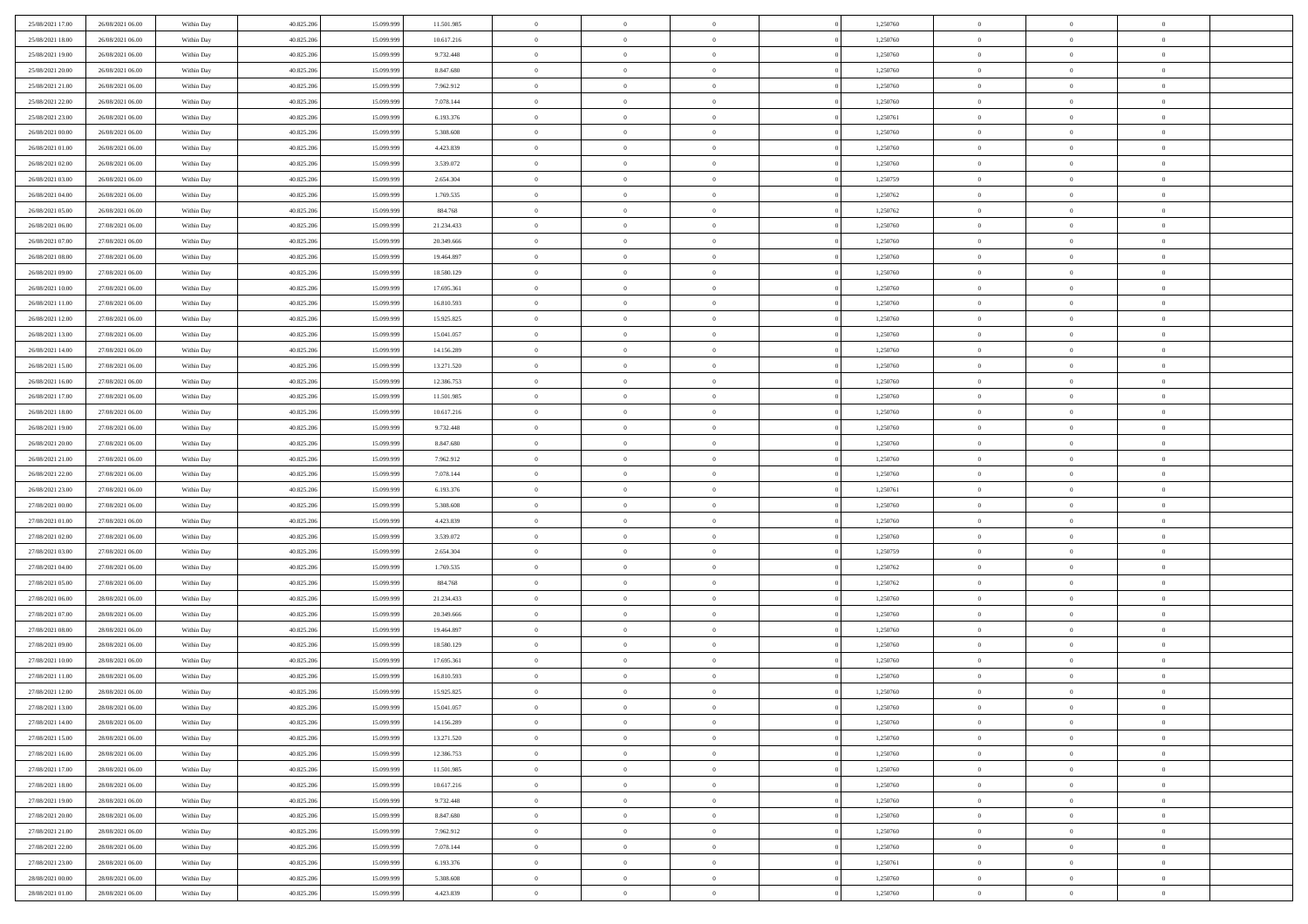| 28/08/2021 02:00 | 28/08/2021 06:00 | Within Day               | 40.825.206 | 15.099.999 | 3.539.072                | $\,$ 0 $\,$    | $\overline{0}$ | $\overline{0}$ |          | 1,250760 | $\bf{0}$       | $\overline{0}$ | $\,0\,$        |  |
|------------------|------------------|--------------------------|------------|------------|--------------------------|----------------|----------------|----------------|----------|----------|----------------|----------------|----------------|--|
| 28/08/2021 03:00 | 28/08/2021 06:00 | Within Day               | 40.825.206 | 15,099.99  | 2.654.304                | $\theta$       | $\overline{0}$ | $\mathbf{0}$   |          | 1,250759 | $\theta$       | $\overline{0}$ | $\theta$       |  |
| 28/08/2021 04:00 | 28/08/2021 06:00 | Within Day               | 40.825.206 | 15.099.999 | 1.769.535                | $\theta$       | $\overline{0}$ | $\overline{0}$ |          | 1,250762 | $\mathbf{0}$   | $\overline{0}$ | $\overline{0}$ |  |
| 28/08/2021 05:00 | 28/08/2021 06:00 | Within Day               | 40.825.206 | 15.099.999 | 884.768                  | $\,$ 0 $\,$    | $\overline{0}$ | $\overline{0}$ |          | 1,250762 | $\bf{0}$       | $\overline{0}$ | $\bf{0}$       |  |
| 28/08/2021 06:00 | 29/08/2021 06:00 | Within Day               | 40.825.206 | 15.099.999 | 21.234.433               | $\bf{0}$       | $\overline{0}$ | $\mathbf{0}$   |          | 1,250760 | $\bf{0}$       | $\theta$       | $\,0\,$        |  |
| 28/08/2021 07:00 | 29/08/2021 06:00 | Within Day               | 40.825.206 | 15.099.999 | 20.349.666               | $\theta$       | $\overline{0}$ | $\mathbf{0}$   |          | 1,250760 | $\mathbf{0}$   | $\overline{0}$ | $\overline{0}$ |  |
| 28/08/2021 08:00 | 29/08/2021 06:00 | Within Day               | 40.825.206 | 15.099.999 | 19.464.897               | $\,$ 0 $\,$    | $\overline{0}$ | $\overline{0}$ |          | 1,250760 | $\bf{0}$       | $\overline{0}$ | $\,0\,$        |  |
| 28/08/2021 09:00 | 29/08/2021 06:00 | Within Day               | 40.825.206 | 15.099.999 | 18.580.129               | $\,$ 0 $\,$    | $\overline{0}$ | $\mathbf{0}$   |          | 1,250760 | $\,$ 0 $\,$    | $\overline{0}$ | $\theta$       |  |
| 28/08/2021 12:00 | 29/08/2021 06:00 | Within Day               | 40.825.206 | 15.099.999 | 15.925.825               | $\theta$       | $\overline{0}$ | $\mathbf{0}$   |          | 1,250760 | $\mathbf{0}$   | $\bf{0}$       | $\overline{0}$ |  |
| 28/08/2021 13:00 | 29/08/2021 06:00 | Within Day               | 40.825.206 | 15.099.999 | 15.041.057               | $\,$ 0 $\,$    | $\overline{0}$ | $\Omega$       |          | 1,250760 | $\bf{0}$       | $\overline{0}$ | $\,0\,$        |  |
| 28/08/2021 14:00 | 29/08/2021 06:00 |                          | 40.825.206 | 15.099.999 |                          | $\bf{0}$       | $\overline{0}$ | $\mathbf{0}$   |          | 1,250760 | $\bf{0}$       | $\mathbf{0}$   | $\theta$       |  |
| 28/08/2021 15:00 | 29/08/2021 06:00 | Within Day<br>Within Day | 40.825.206 | 15.099.999 | 14.156.289<br>13.271.520 | $\theta$       | $\overline{0}$ | $\overline{0}$ |          | 1,250760 | $\mathbf{0}$   | $\overline{0}$ | $\overline{0}$ |  |
| 28/08/2021 16:00 | 29/08/2021 06:00 |                          | 40.825.206 | 15.099.999 | 12.386.753               | $\,$ 0 $\,$    | $\overline{0}$ | $\overline{0}$ |          | 1,250760 | $\bf{0}$       | $\overline{0}$ | $\bf{0}$       |  |
|                  |                  | Within Day               |            |            |                          | $\bf{0}$       |                | $\mathbf{0}$   |          |          | $\bf{0}$       | $\theta$       | $\,0\,$        |  |
| 28/08/2021 17:00 | 29/08/2021 06:00 | Within Day               | 40.825.206 | 15.099.999 | 11.501.985               |                | $\overline{0}$ |                |          | 1,250760 |                |                |                |  |
| 28/08/2021 18:00 | 29/08/2021 06:00 | Within Day               | 40.825.206 | 15.099.999 | 10.617.216               | $\theta$       | $\overline{0}$ | $\mathbf{0}$   |          | 1,250760 | $\mathbf{0}$   | $\overline{0}$ | $\overline{0}$ |  |
| 28/08/2021 19:00 | 29/08/2021 06:00 | Within Day               | 40.825.206 | 15.099.999 | 9.732.448                | $\,$ 0 $\,$    | $\overline{0}$ | $\Omega$       |          | 1,250760 | $\bf{0}$       | $\overline{0}$ | $\bf{0}$       |  |
| 28/08/2021 20:00 | 29/08/2021 06:00 | Within Day               | 40.825.206 | 15.099.999 | 8.847.680                | $\,$ 0         | $\overline{0}$ | $\mathbf{0}$   |          | 1,250760 | $\bf{0}$       | $\overline{0}$ | $\theta$       |  |
| 28/08/2021 21:00 | 29/08/2021 06:00 | Within Day               | 40.825.206 | 15.099.999 | 7.962.912                | $\theta$       | $\overline{0}$ | $\mathbf{0}$   |          | 1,250760 | $\mathbf{0}$   | $\overline{0}$ | $\overline{0}$ |  |
| 28/08/2021 22:00 | 29/08/2021 06:00 | Within Day               | 40.825.206 | 15.099.999 | 7.078.144                | $\,$ 0 $\,$    | $\overline{0}$ | $\Omega$       |          | 1,250760 | $\bf{0}$       | $\overline{0}$ | $\,0\,$        |  |
| 28/08/2021 23:00 | 29/08/2021 06:00 | Within Day               | 40.825.206 | 15.099.999 | 6.193.376                | $\bf{0}$       | $\overline{0}$ | $\mathbf{0}$   |          | 1,250761 | $\bf{0}$       | $\mathbf{0}$   | $\theta$       |  |
| 29/08/2021 00:00 | 29/08/2021 06:00 | Within Day               | 40.825.206 | 15.099.999 | 5.308.608                | $\theta$       | $\overline{0}$ | $\mathbf{0}$   |          | 1,250760 | $\mathbf{0}$   | $\overline{0}$ | $\overline{0}$ |  |
| 29/08/2021 01:00 | 29/08/2021 06:00 | Within Day               | 40.825.206 | 15.099.999 | 4.423.839                | $\,$ 0 $\,$    | $\overline{0}$ | $\overline{0}$ |          | 1,250760 | $\bf{0}$       | $\overline{0}$ | $\bf{0}$       |  |
| 29/08/2021 02:00 | 29/08/2021 06:00 | Within Day               | 40.825.206 | 15.099.999 | 3.539.072                | $\,$ 0         | $\overline{0}$ | $\mathbf{0}$   |          | 1,250760 | $\bf{0}$       | $\bf{0}$       | $\,0\,$        |  |
| 29/08/2021 03:00 | 29/08/2021 06:00 | Within Day               | 40.825.206 | 15.099.999 | 2.654.304                | $\theta$       | $\overline{0}$ | $\mathbf{0}$   |          | 1,250759 | $\mathbf{0}$   | $\overline{0}$ | $\overline{0}$ |  |
| 29/08/2021 04:00 | 29/08/2021 06:00 | Within Day               | 40.825.206 | 15.099.999 | 1.769.535                | $\,$ 0 $\,$    | $\overline{0}$ | $\overline{0}$ |          | 1,250762 | $\bf{0}$       | $\overline{0}$ | $\,0\,$        |  |
| 29/08/2021 05:00 | 29/08/2021 06:00 | Within Day               | 40.825.206 | 15.099.999 | 884.768                  | $\,$ 0         | $\overline{0}$ | $\mathbf{0}$   |          | 1,250762 | $\mathbf{0}$   | $\overline{0}$ | $\theta$       |  |
| 29/08/2021 06:00 | 30/08/2021 06:00 | Within Day               | 40.825.206 | 15.099.999 | 21.234.433               | $\theta$       | $\overline{0}$ | $\overline{0}$ |          | 1,250760 | $\mathbf{0}$   | $\bf{0}$       | $\overline{0}$ |  |
| 29/08/2021 07:00 | 30/08/2021 06:00 | Within Day               | 40.825.206 | 15.099.999 | 20.349.666               | $\,$ 0 $\,$    | $\overline{0}$ | $\Omega$       |          | 1,250760 | $\bf{0}$       | $\overline{0}$ | $\bf{0}$       |  |
| 29/08/2021 08:00 | 30/08/2021 06:00 | Within Day               | 40.825.206 | 15.099.999 | 19.464.897               | $\bf{0}$       | $\overline{0}$ | $\mathbf{0}$   |          | 1,250760 | $\bf{0}$       | $\mathbf{0}$   | $\overline{0}$ |  |
| 29/08/2021 09:00 | 30/08/2021 06:00 | Within Day               | 40.825.206 | 15.099.999 | 18.580.129               | $\theta$       | $\overline{0}$ | $\overline{0}$ |          | 1,250760 | $\mathbf{0}$   | $\overline{0}$ | $\overline{0}$ |  |
| 29/08/2021 11:00 | 30/08/2021 06:00 | Within Day               | 40.825.206 | 15.099.999 | 16.810.593               | $\,$ 0 $\,$    | $\overline{0}$ | $\overline{0}$ |          | 1,250760 | $\,$ 0         | $\overline{0}$ | $\,$ 0 $\,$    |  |
| 29/08/2021 12:00 | 30/08/2021 06:00 | Within Day               | 40.825.206 | 15.099.999 | 15.925.825               | $\,$ 0         | $\overline{0}$ | $\mathbf{0}$   |          | 1,250760 | $\bf{0}$       | $\mathbf{0}$   | $\overline{0}$ |  |
| 29/08/2021 13:00 | 30/08/2021 06:00 | Within Day               | 40.825.206 | 15.099.999 | 15.041.057               | $\theta$       | $\overline{0}$ | $\mathbf{0}$   |          | 1,250760 | $\mathbf{0}$   | $\overline{0}$ | $\overline{0}$ |  |
| 29/08/2021 14:00 | 30/08/2021 06:00 | Within Day               | 40.825.206 | 15.099.999 | 14.156.289               | $\theta$       | $\overline{0}$ | $\overline{0}$ |          | 1,250760 | $\,$ 0         | $\overline{0}$ | $\theta$       |  |
| 29/08/2021 15:00 | 30/08/2021 06:00 | Within Day               | 40.825.206 | 15.099.999 | 13.271.520               | $\bf{0}$       | $\overline{0}$ | $\mathbf{0}$   |          | 1,250760 | $\mathbf{0}$   | $\overline{0}$ | $\overline{0}$ |  |
| 29/08/2021 16:00 | 30/08/2021 06:00 | Within Day               | 40.825.206 | 15.099.999 | 12.386.753               | $\theta$       | $\overline{0}$ | $\mathbf{0}$   |          | 1,250760 | $\mathbf{0}$   | $\overline{0}$ | $\overline{0}$ |  |
| 29/08/2021 17:00 | 30/08/2021 06:00 | Within Day               | 40.825.206 | 15.099.999 | 11.501.985               | $\theta$       | $\overline{0}$ | $\overline{0}$ |          | 1,250760 | $\,$ 0         | $\overline{0}$ | $\theta$       |  |
| 29/08/2021 18:00 | 30/08/2021 06:00 | Within Day               | 40.825.206 | 15.099.999 | 10.617.216               | $\bf{0}$       | $\overline{0}$ | $\mathbf{0}$   |          | 1,250760 | $\bf{0}$       | $\mathbf{0}$   | $\overline{0}$ |  |
| 29/08/2021 19:00 | 30/08/2021 06:00 | Within Day               | 40.825.206 | 15.099.999 | 9.732.448                | $\theta$       | $\overline{0}$ | $\overline{0}$ |          | 1,250760 | $\mathbf{0}$   | $\overline{0}$ | $\overline{0}$ |  |
| 29/08/2021 20:00 | 30/08/2021 06:00 | Within Day               | 40.825.206 | 15.099.999 | 8.847.680                | $\,$ 0 $\,$    | $\overline{0}$ | $\overline{0}$ |          | 1,250760 | $\,$ 0         | $\overline{0}$ | $\,$ 0 $\,$    |  |
| 29/08/2021 21:00 | 30/08/2021 06:00 | Within Day               | 40.825.206 | 15.099.999 | 7.962.912                | $\bf{0}$       | $\,$ 0 $\,$    | $\overline{0}$ |          | 1,250760 | $\,$ 0 $\,$    | $\bf{0}$       | $\overline{0}$ |  |
| 29/08/2021 22:00 | 30/08/2021 06:00 | Within Day               | 40.825.206 | 15.099.999 | 7.078.144                | $\theta$       | $\overline{0}$ | $\mathbf{0}$   |          | 1,250760 | $\mathbf{0}$   | $\overline{0}$ | $\theta$       |  |
| 29/08/2021 23:00 | 30/08/2021 06:00 | Within Day               | 40.825.206 | 15.099.999 | 6.193.376                | $\theta$       | $\overline{0}$ | $\overline{0}$ |          | 1,250761 | $\,$ 0         | $\overline{0}$ | $\theta$       |  |
| 30/08/2021 00:00 | 30/08/2021 06:00 | Within Day               | 40.825.206 | 15.099.999 | 5.308.608                | $\bf{0}$       | $\,$ 0 $\,$    | $\mathbf{0}$   |          | 1,250760 | $\mathbf{0}$   | $\overline{0}$ | $\overline{0}$ |  |
| 30/08/2021 01:00 | 30/08/2021 06:00 | Within Day               | 40.825.206 | 15.099.999 | 4.423.839                | $\overline{0}$ | $\theta$       |                |          | 1,250760 | $\overline{0}$ | $\theta$       | $\theta$       |  |
| 30/08/2021 02:00 | 30/08/2021 06:00 | Within Day               | 40.825.206 | 15.099.999 | 3.539.072                | $\,$ 0 $\,$    | $\overline{0}$ | $\overline{0}$ |          | 1,250760 | $\,$ 0 $\,$    | $\bf{0}$       | $\theta$       |  |
| 30/08/2021 03:00 | 30/08/2021 06:00 | Within Day               | 40.825.206 | 15.099.999 | 2.654.304                | $\overline{0}$ | $\,$ 0 $\,$    | $\overline{0}$ |          | 1,250759 | $\,$ 0 $\,$    | $\overline{0}$ | $\overline{0}$ |  |
| 30/08/2021 04:00 | 30/08/2021 06:00 | Within Day               | 40.825.206 | 15.099.999 | 1.769.535                | $\,$ 0 $\,$    | $\overline{0}$ | $\overline{0}$ |          | 1,250762 | $\,$ 0 $\,$    | $\bf{0}$       | $\overline{0}$ |  |
| 30/08/2021 05:00 | 30/08/2021 06:00 | Within Day               | 40.825.206 | 15.099.999 | 884.768                  | $\,0\,$        | $\overline{0}$ | $\overline{0}$ | $\theta$ | 1,250762 | $\,$ 0 $\,$    | $\bf{0}$       | $\,$ 0 $\,$    |  |
| 30/08/2021 06:00 | 31/08/2021 06:00 | Within Day               | 40.825.206 | 15.099.999 | 21.234.433               | $\,$ 0 $\,$    | $\,$ 0 $\,$    | $\overline{0}$ |          | 1,250760 | $\,$ 0 $\,$    | $\overline{0}$ | $\overline{0}$ |  |
| 30/08/2021 07:00 | 31/08/2021 06:00 | Within Day               | 40.825.206 | 15.099.999 | 20.349.666               | $\mathbf{0}$   | $\overline{0}$ | $\overline{0}$ |          | 1,250760 | $\mathbf{0}$   | $\bf{0}$       | $\overline{0}$ |  |
| 30/08/2021 08:00 | 31/08/2021 06:00 | Within Day               | 40.825.206 | 15.099.999 | 19.464.897               | $\,$ 0 $\,$    | $\overline{0}$ | $\overline{0}$ |          | 1,250760 | $\,$ 0 $\,$    | $\bf{0}$       | $\,$ 0 $\,$    |  |
| 30/08/2021 09:00 | 31/08/2021 06:00 | Within Day               | 40.825.206 | 15.099.999 | 18.580.129               | $\overline{0}$ | $\,$ 0 $\,$    | $\overline{0}$ |          | 1,250760 | $\,$ 0 $\,$    | $\overline{0}$ | $\overline{0}$ |  |
| 30/08/2021 10:00 | 31/08/2021 06:00 | Within Day               | 40.825.206 | 15.099.999 | 17.695.361               | $\,$ 0 $\,$    | $\overline{0}$ | $\overline{0}$ |          | 1,250760 | $\,$ 0 $\,$    | $\bf{0}$       | $\overline{0}$ |  |
| 30/08/2021 11:00 | 31/08/2021 06:00 | Within Day               | 40.825.206 | 15.099.999 | 16.810.593               | $\,0\,$        | $\overline{0}$ | $\overline{0}$ |          | 1,250760 | $\,$ 0 $\,$    | $\mathbf{0}$   | $\,$ 0 $\,$    |  |
| 30/08/2021 12:00 | 31/08/2021 06:00 | Within Day               | 40.825.206 | 15.099.999 | 15.925.825               | $\,$ 0 $\,$    | $\,$ 0 $\,$    | $\overline{0}$ |          | 1,250760 | $\,$ 0 $\,$    | $\overline{0}$ | $\overline{0}$ |  |
| 30/08/2021 13:00 | 31/08/2021 06:00 | Within Day               | 40.825.206 | 15.099.999 | 15.041.057               | $\theta$       | $\overline{0}$ | $\overline{0}$ |          | 1,250760 | $\,$ 0 $\,$    | $\mathbf{0}$   | $\overline{0}$ |  |
|                  |                  |                          |            |            |                          |                |                |                |          |          |                |                |                |  |